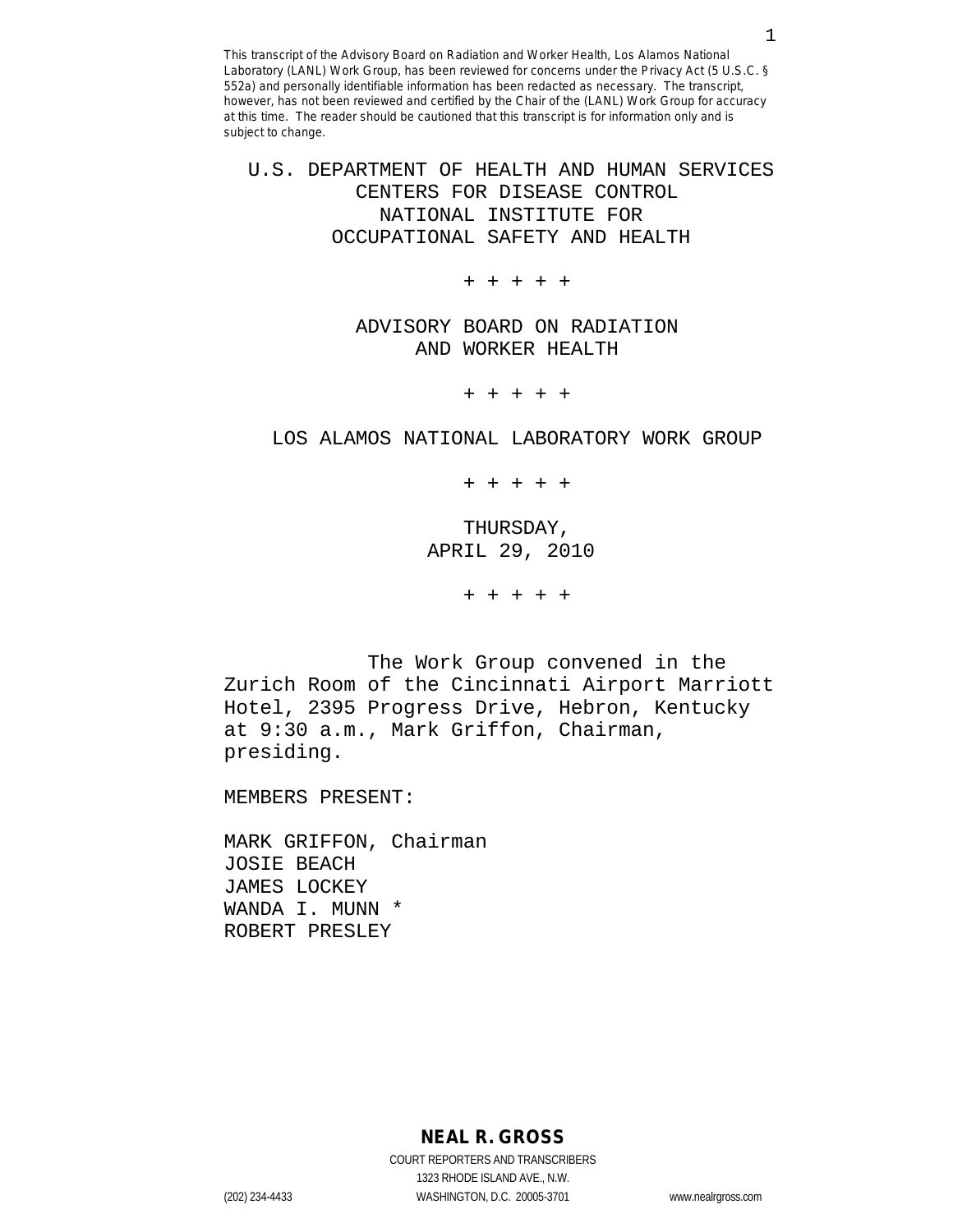ALSO PRESENT:

TED KATZ, Designated Federal Official ISAF AL-NABULSI, DOE \* ELIZABETH BRACKETT, ORAU \* RON BUCHANAN, SC&A ROBERT BURNS, ORAU \* ANDREW EVASKOVICH, Petitioner JOSEPH FITZGERALD, SC&A EMILY HOWELL, HHS JENNY LIN, HHS GREGORY MACIEVIC, DCAS ARJUN MAKHIJANI, SC&A JOHN MAURO, SC&A \* CHRIS MILES, ORAU JIM NETON, DCAS DONALD STEWART, ORAU \*

\*Participating via telephone

# **NEAL R. GROSS**

COURT REPORTERS AND TRANSCRIBERS 1323 RHODE ISLAND AVE., N.W. (202) 234-4433 WASHINGTON, D.C. 20005-3701 www.nealrgross.com

2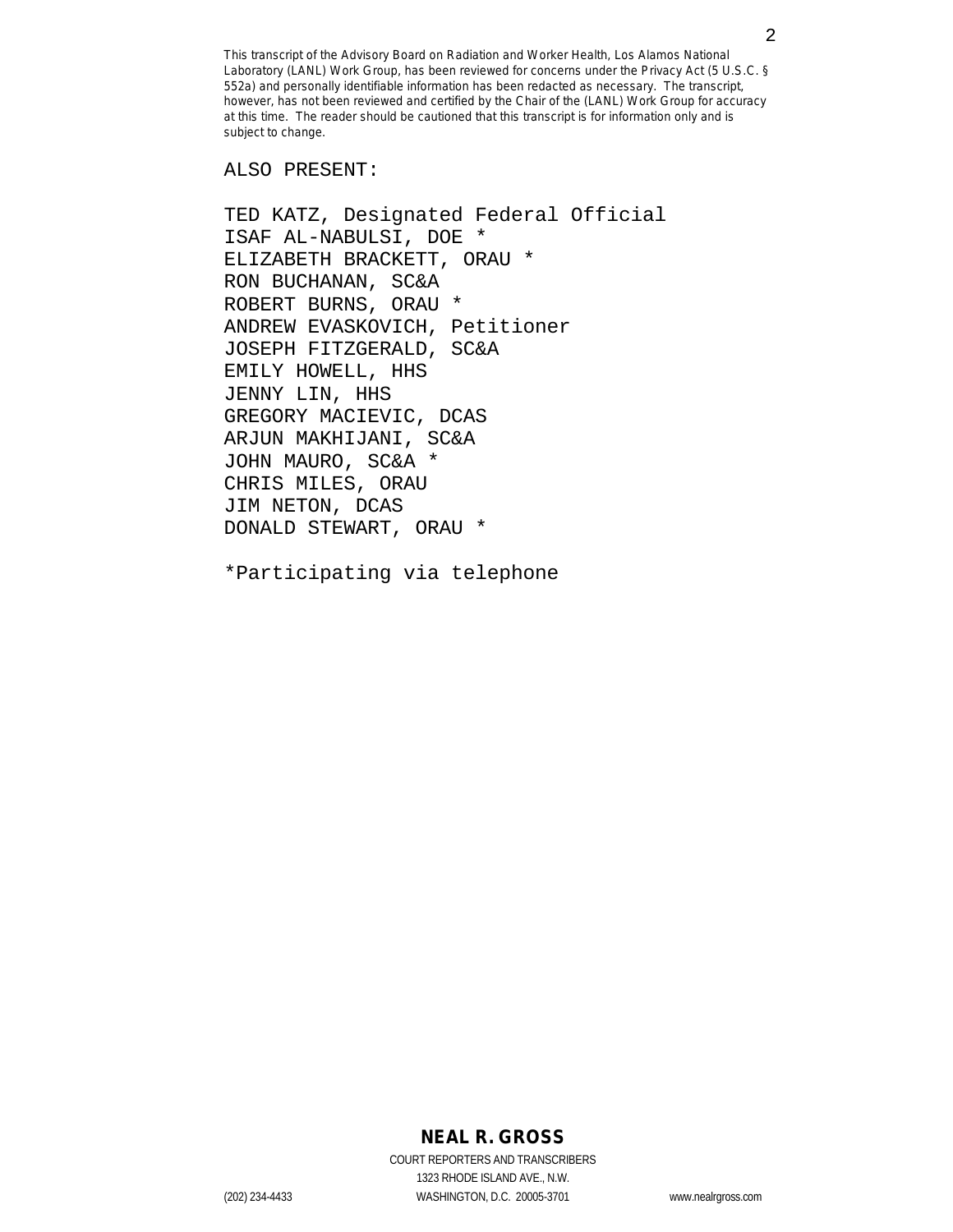| 1              | $P-R-O-C-E-E-D-I-N-G-S$                        |
|----------------|------------------------------------------------|
| $\overline{2}$ | (9:31 a.m.)                                    |
| 3              | MR. KATZ: Good morning,                        |
| 4              | everybody. Advisory Board on Radiation and     |
| 5              | Worker Health. This is the Los Alamos          |
| 6              | National Laboratory Work Group first meeting,  |
| 7              | and we're all pretty much ready now here       |
| 8              | around the room.                               |
| 9              | Wanda, are you on the line?                    |
| 10             | MEMBER MUNN: Yes, I am.                        |
| 11             | MR. KATZ: Great. Good early                    |
| 12             | morning to you.                                |
| 13             | MEMBER MUNN: Good morning, I                   |
| 14             | think.                                         |
| 15             | MR. KATZ: All right. We'll begin               |
| 16             | with the roll call, and please state whether   |
| 17             | you have a conflict as part of                 |
| 18             | self-identifying, beginning with Board members |
| 19             | in the room, with the Chair.                   |
| 20             | CHAIRMAN GRIFFON: Mark Griffon,                |
| 21             | Chair of the LANL Work Group. No conflict.     |

**NEAL R. GROSS** COURT REPORTERS AND TRANSCRIBERS

1323 RHODE ISLAND AVE., N.W.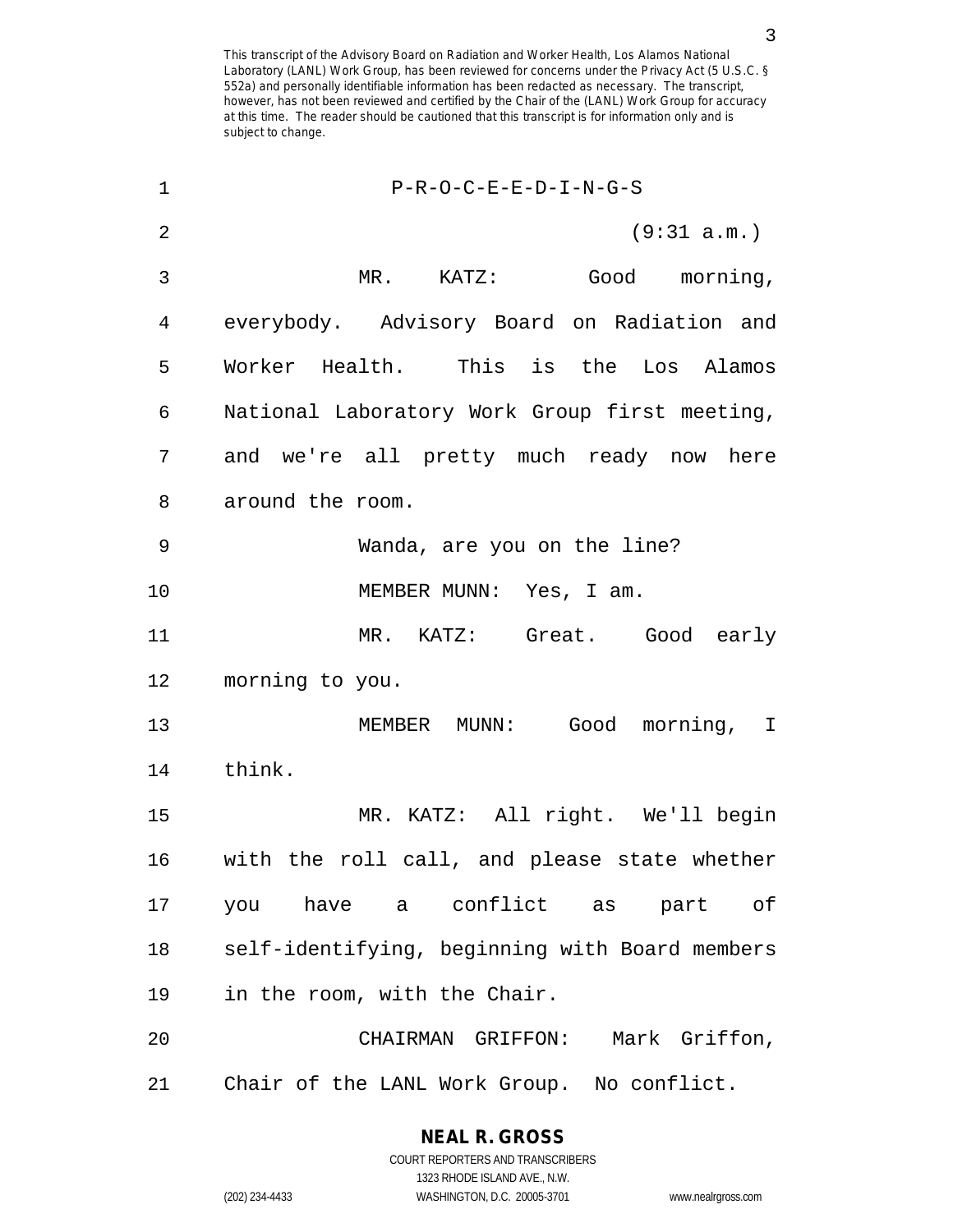| 1              | MEMBER BEACH: Josie Beach, Work      |
|----------------|--------------------------------------|
| $\overline{2}$ | Group member, no conflicts for LANL. |
| 3              | MEMBER PRESLEY: Robert Presley,      |
| 4              | Work Group member, no conflict.      |
| 5              | MEMBER LOCKEY: Jim Lockey, Work      |
| 6              | Group member, no conflict.           |
| 7              | MR. KATZ: And on the line?           |
| 8              | MEMBER MUNN: Wanda Munn, member,     |
| 9              | no conflict.                         |
| 10             | MR. KATZ: All right. And then        |
| 11             | the NIOSH ORAU team in the room?     |
| 12             | DR. NETON: Jim Neton, NIOSH, no      |
|                | 13 conflict.                         |
| 14             | MR. MILES: Chris Miles, ORAU         |
|                | 15 team, no conflict.                |
| 16             | MR. MACIEVIC: Greg Macievic,         |
| 17             | NIOSH, no conflict.                  |
| 18             | MR. KATZ: And on the line, NIOSH     |
| 19             | ORAU team?                           |
| 20             | MR. STEWART: This is Don Stewart,    |
| 21             | ORAU team, no conflict with LANL.    |

## **NEAL R. GROSS**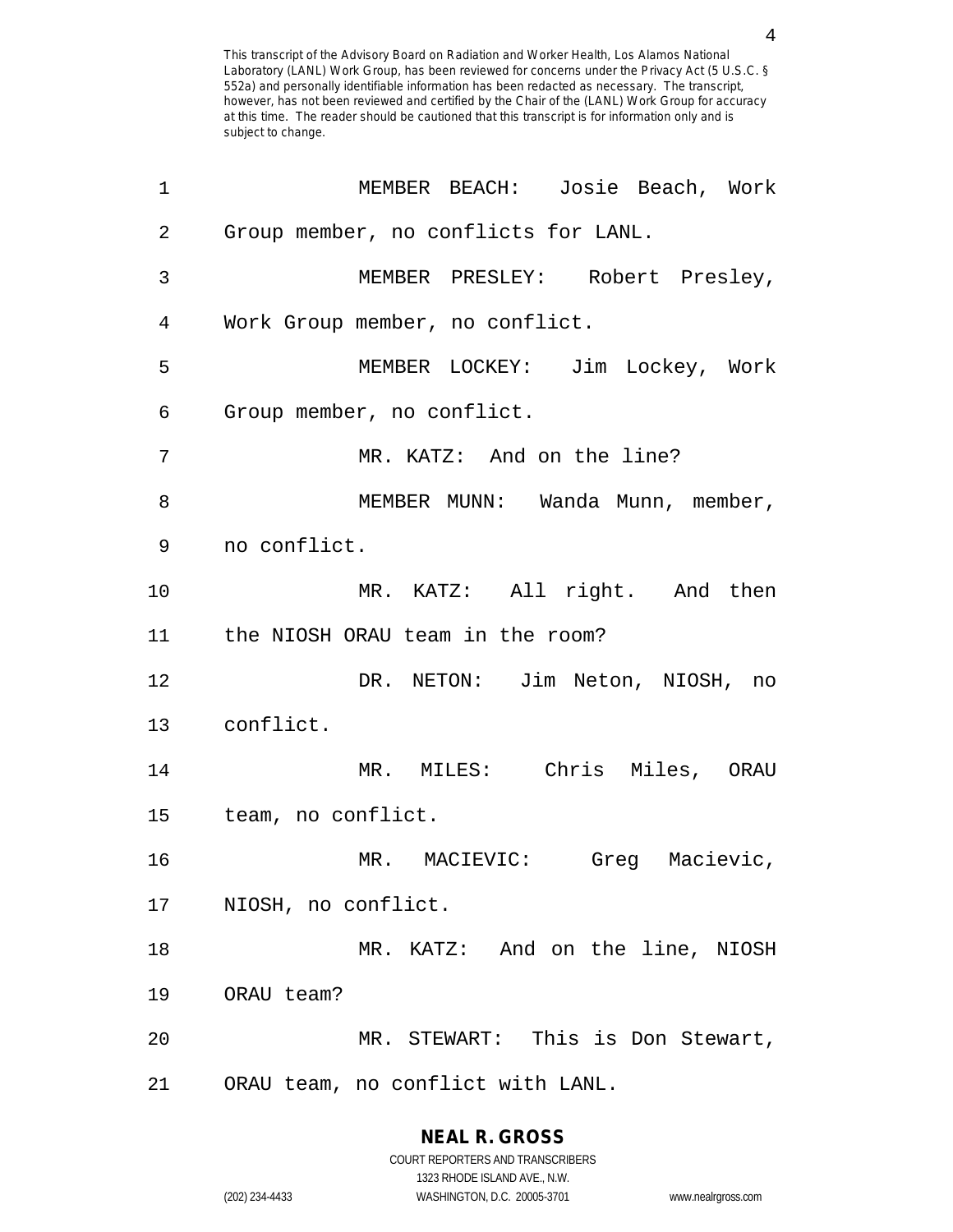| 1               | MS.<br>BRACKETT:       I'm<br>Elizabeth |
|-----------------|-----------------------------------------|
| $\overline{2}$  | Brackett, ORAU team, no conflict.       |
| 3               | MR. BURNS: Bob Burns, ORAU team,        |
| 4               | no conflict.                            |
| 5               | MR. KATZ: Welcome to all of you.        |
| 6               | SC&A in the room?                       |
| 7               | MR. FITZGERALD: Joe Fitzgerald,         |
| 8               | no conflict.                            |
| 9               | DR. BUCHANAN: Ron Buchanan, SC&A,       |
| 10 <sub>1</sub> | conflict with LANL.                     |
| 11              | MR. KATZ: And on the line?              |
| 12              | DR. MAURO: John Mauro, SC&A, no         |
| 13              | conflict.                               |
| 14              | MR. MAKHIJANI: Arjun Makhijani,         |
|                 | 15 SC&A, no conflict.                   |
| 16              | MR. KATZ: Welcome to all of you.        |
| 17              | HHS or other government officials       |
| 18              | or contract staff in the room?          |
| 19              | MS. LIN: Jenny Lin, HHS.                |
| 20              | MS. HOWELL: Emily Howell, HHS.          |
| 21              | No conflicts. And on<br>MR. KATZ:       |

**NEAL R. GROSS** COURT REPORTERS AND TRANSCRIBERS

1323 RHODE ISLAND AVE., N.W.

(202) 234-4433 WASHINGTON, D.C. 20005-3701 www.nealrgross.com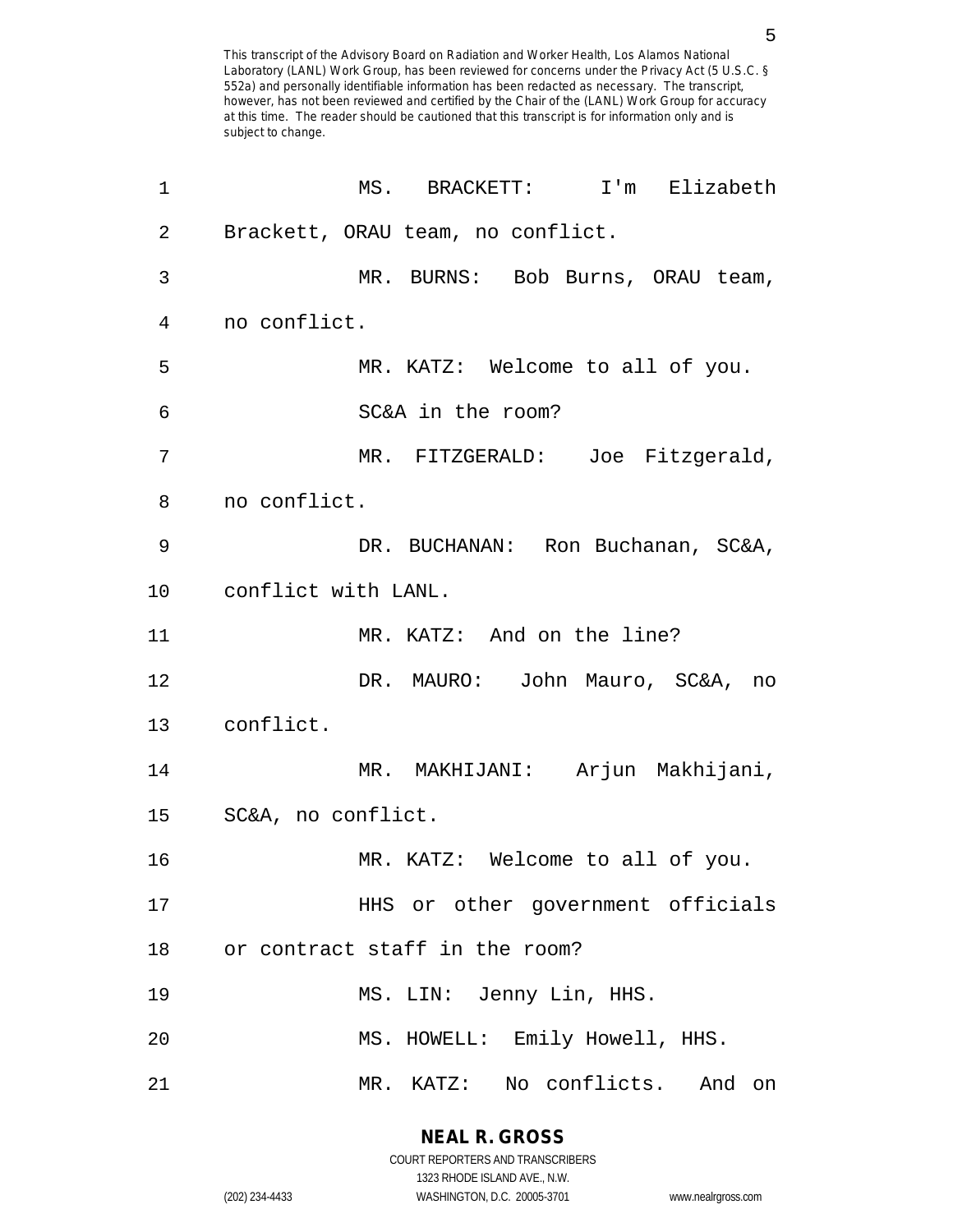| 2  | MS. AL-NABULSI: Isaf Al-Nabulsi,               |
|----|------------------------------------------------|
| 3  | DOE, no conflicts.                             |
| 4  | MR. KATZ: Welcome again, Isaf.                 |
| 5  | MS. AL-NABULSI: Thank you.                     |
| 6  | MR. KATZ: Very good. And then                  |
| 7  | let's have public, members of the public,      |
| 8  | including petitioners and others, in the room? |
| 9  | Andrew<br>MR. EVASKOVICH:                      |
| 10 | Evaskovich, LANL petitioner.                   |
| 11 | MR. KATZ: And on the line? Any                 |
| 12 | members of the public?                         |
| 13 | (No response.)                                 |
| 14 | MR. KATZ: Very good. Then just                 |
| 15 | let me remind everyone on the line, please --  |
| 16 | you're all veterans, but use *6 to mute your   |
| 17 | phones when you're not speaking, please.       |
| 18 | It's all yours, Mark.                          |
| 19 | CHAIRMAN GRIFFON: We're going to               |
| 20 | start this Work Group meeting, and this is     |
| 21 | looking at the later SEC period proposed by    |

**NEAL R. GROSS** COURT REPORTERS AND TRANSCRIBERS

1 the line?

1323 RHODE ISLAND AVE., N.W. (202) 234-4433 WASHINGTON, D.C. 20005-3701 www.nealrgross.com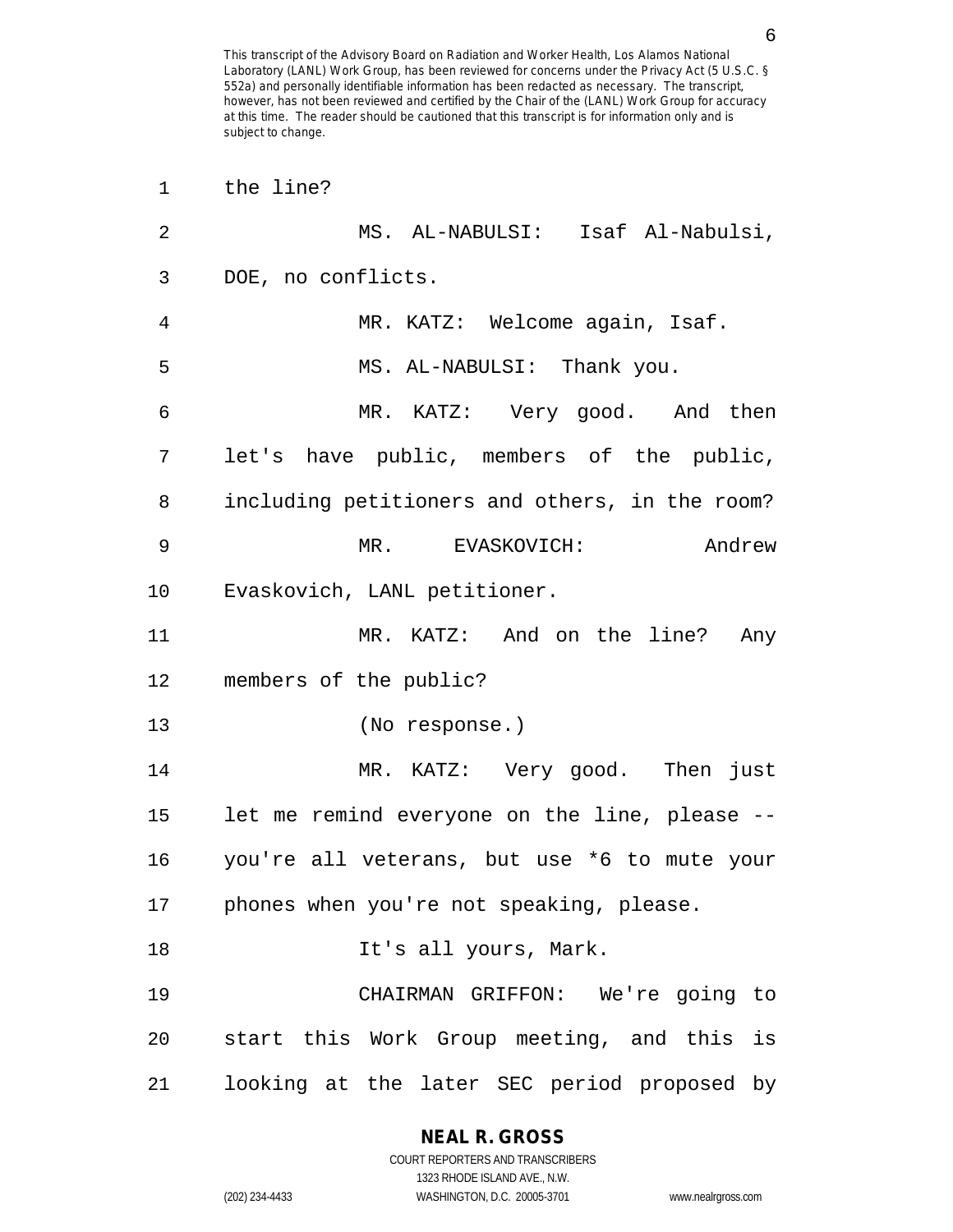1 the petitioner for LANL. And I think this is 2 the first time, I believe, our Work Group has 3 met. It was formed a little over a year ago, 4 but there's been some ongoing work on that 5 later period. 6 I know at this point, probably 7 today, what is likely to happen is we're going 8 to get SC&A to -- I thought it was worth 9 having a meeting in person, especially since 10 it's been a little while since we've looked at 11 LANL, and I think it would be a good refresher 12 for us to make sure we understand all the 13 issues that are at hand here. 14 But I do think it's unlikely today 15 that -- NIOSH hasn't had a lot of time with 16 the SC&A recent document that I think we're 17 all -- I believe everybody has the recent 18 document put out by SC&A, which has their 19 summary of their SEC findings. I believe this 20 is April 2010, dated April 2010.

21 MEMBER PRESLEY: April 16th, 2010.

**NEAL R. GROSS** COURT REPORTERS AND TRANSCRIBERS

1323 RHODE ISLAND AVE., N.W.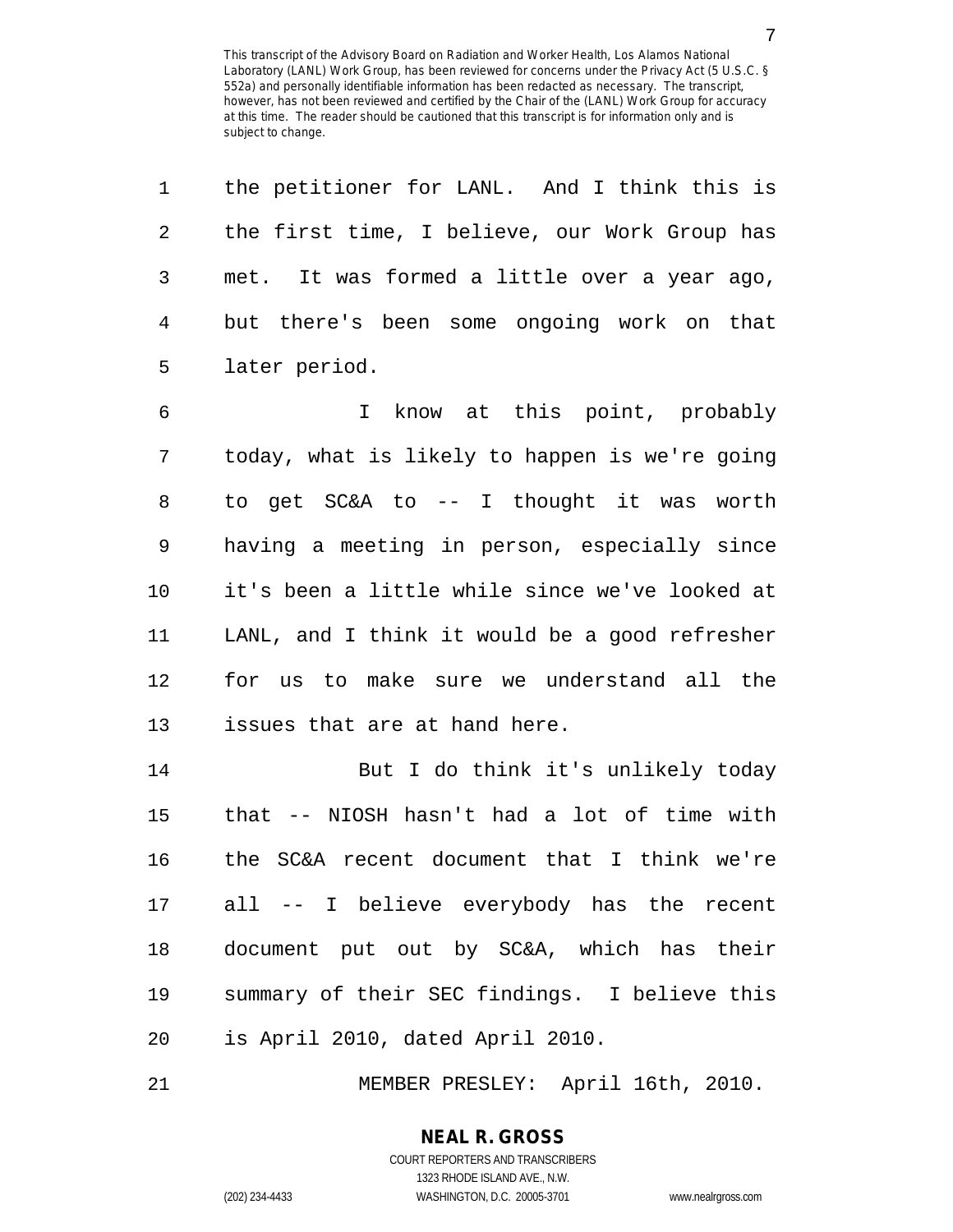| $\mathbf 1$ | CHAIRMAN GRIFFON: Yes.<br>So we're            |
|-------------|-----------------------------------------------|
| 2           | going to work from that. And I think that,    |
| 3           | again, it was beneficial to have this to have |
| 4           | SC&A outline the issues very well, maybe have |
| 5           | some preliminary discussion. I am hoping to   |
| 6           | have some preliminary discussion. But I would |
| 7           | also understand that NIOSH needs probably a   |
| 8           | little more time before they're going to have |
| 9           | any concrete position on certain things.      |
| 10          | So I want to do that. But then                |
| 11          | also I want to give Andrew a chance to, after |
| 12          | we go through this document, the major issues |
| 13          | identified in this document, let the          |
| 14          | petitioner have the floor to<br>summarize     |
| 15          | anything.                                     |
| 16          | I would like to hear also if there            |
| 17          | is anything in the petition that he feels     |
| 18          | wasn't addressed or needs further attention   |
| 19          | and then maybe some discussion after that.    |
| 20          | And then we'll wrap up, I think, unless other |

21 people have other agenda items.

# **NEAL R. GROSS**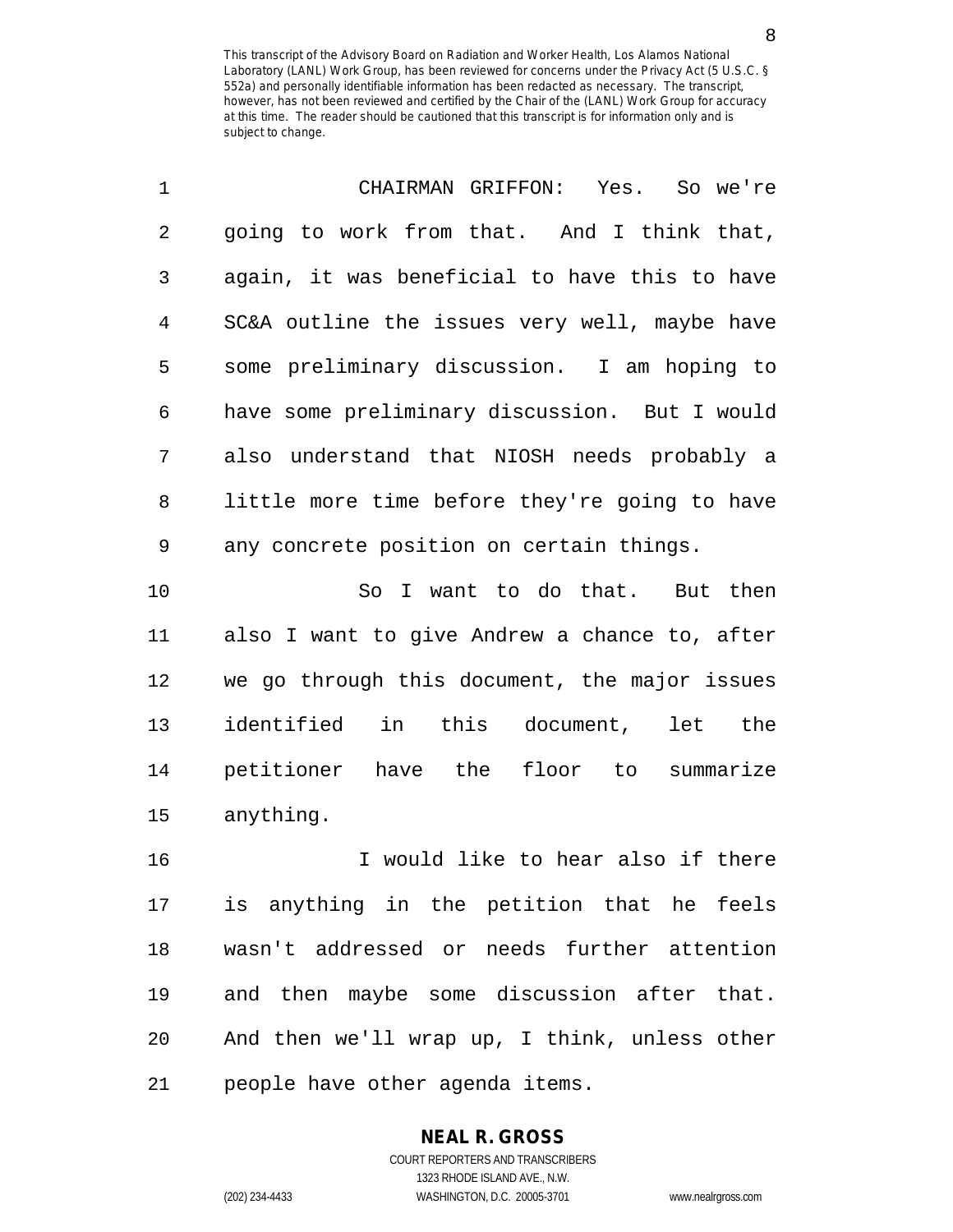| 1  | That is a brief idea of where I               |
|----|-----------------------------------------------|
| 2  | wanted to get today with the meeting.         |
| 3  | MEMBER MUNN: Mark, this is Wanda.             |
| 4  | I'm sorry to interrupt and sorry to be        |
| 5  | apparently a little bit behind the curve. One |
| 6  | of the things I was concerned about yesterday |
| 7  | when I was beginning to review what I had     |
| 8  | before me was that I did not have anything    |
| 9  | recent with respect to LANL. So I must have   |
| 10 | somehow missed the SC&A document. Can we be   |
| 11 | more specific about when that was sent?       |
| 12 | CHAIRMAN GRIFFON: Joe, can you                |
| 13 | help out? When was that circulated?           |
| 14 | MR. FITZGERALD: Yes. Wanda, this              |
| 15 | is Joe Fitzgerald. That was created by DOE    |
| 16 | and was issued, I believe, last week.         |
| 17 | MEMBER BEACH: On the O: drive.                |
| 18 | MR. FITZGERALD: On the O: drive               |
| 19 | late last week.                               |
| 20 | MEMBER MUNN: Okay. So what I                  |
| 21 | have on the O: drive ought to be --           |

# **NEAL R. GROSS**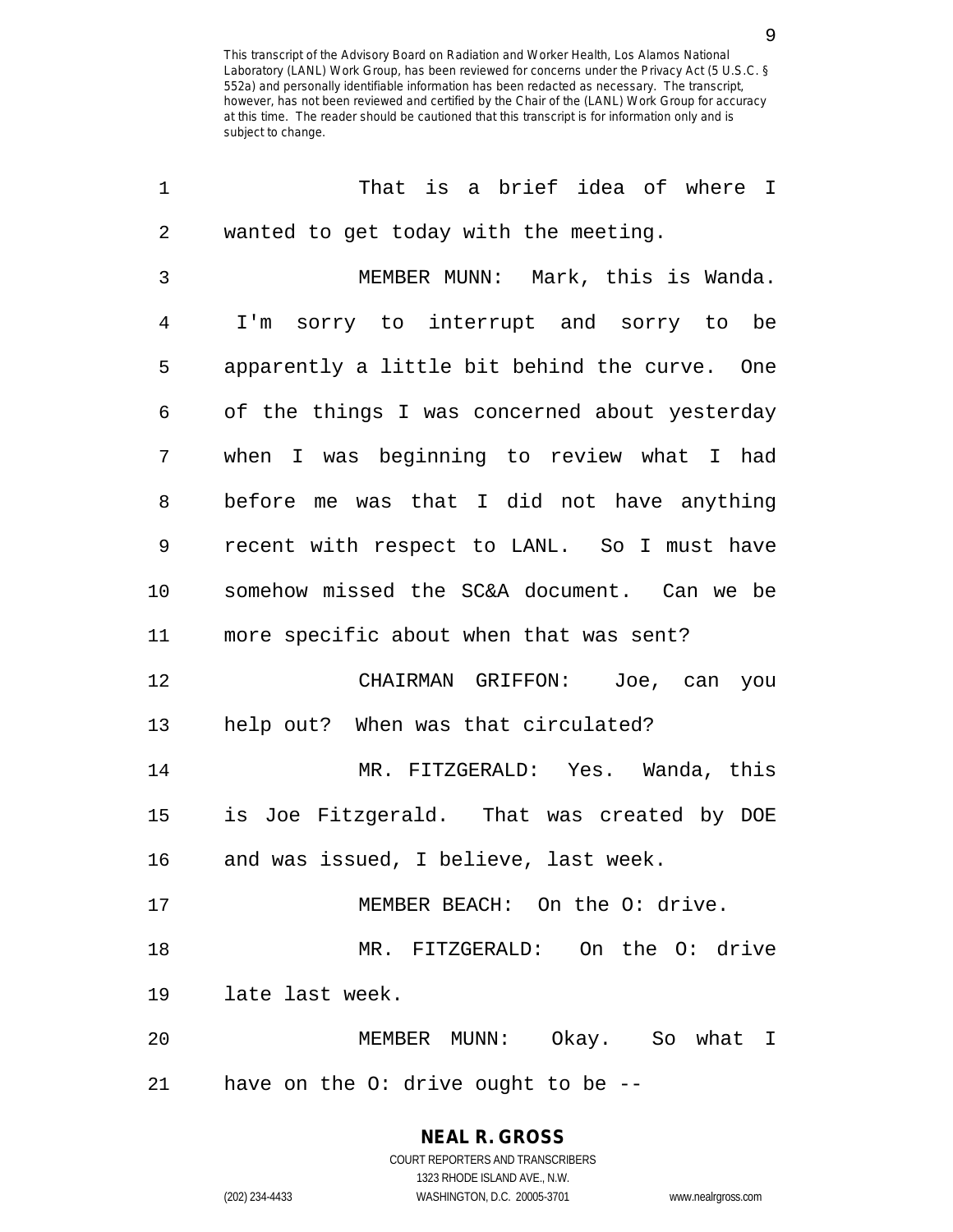1 MR. KATZ: A little more. It was 2 the Friday before, I think. 3 DR. NETON: Yes. I think it was  $4 \qquad --$ 5 MR. FITZGERALD: The Friday 6 before. The 16th of April was the -- should 7 have been the date that's by the report. The 8 report itself is April 2010, but it's April 9 16th. 10 DR. NETON: It says April 8th on 11 the cover page, but it was received on the 12 16th. 13 MR. KATZ: And by the Board. 14 DR. NETON: Dr. Fitzgerald 15 distributed it on the 16th. 16 MR. FITZGERALD: Right. Now, this 17 went to the full Board, Wanda. So I think 18 it's both on the O: drive as well as on email 19 distribution. 20 MEMBER MUNN: The only thing I had 21 noted on my O: drive was petition summary.

> **NEAL R. GROSS** COURT REPORTERS AND TRANSCRIBERS

> > 1323 RHODE ISLAND AVE., N.W.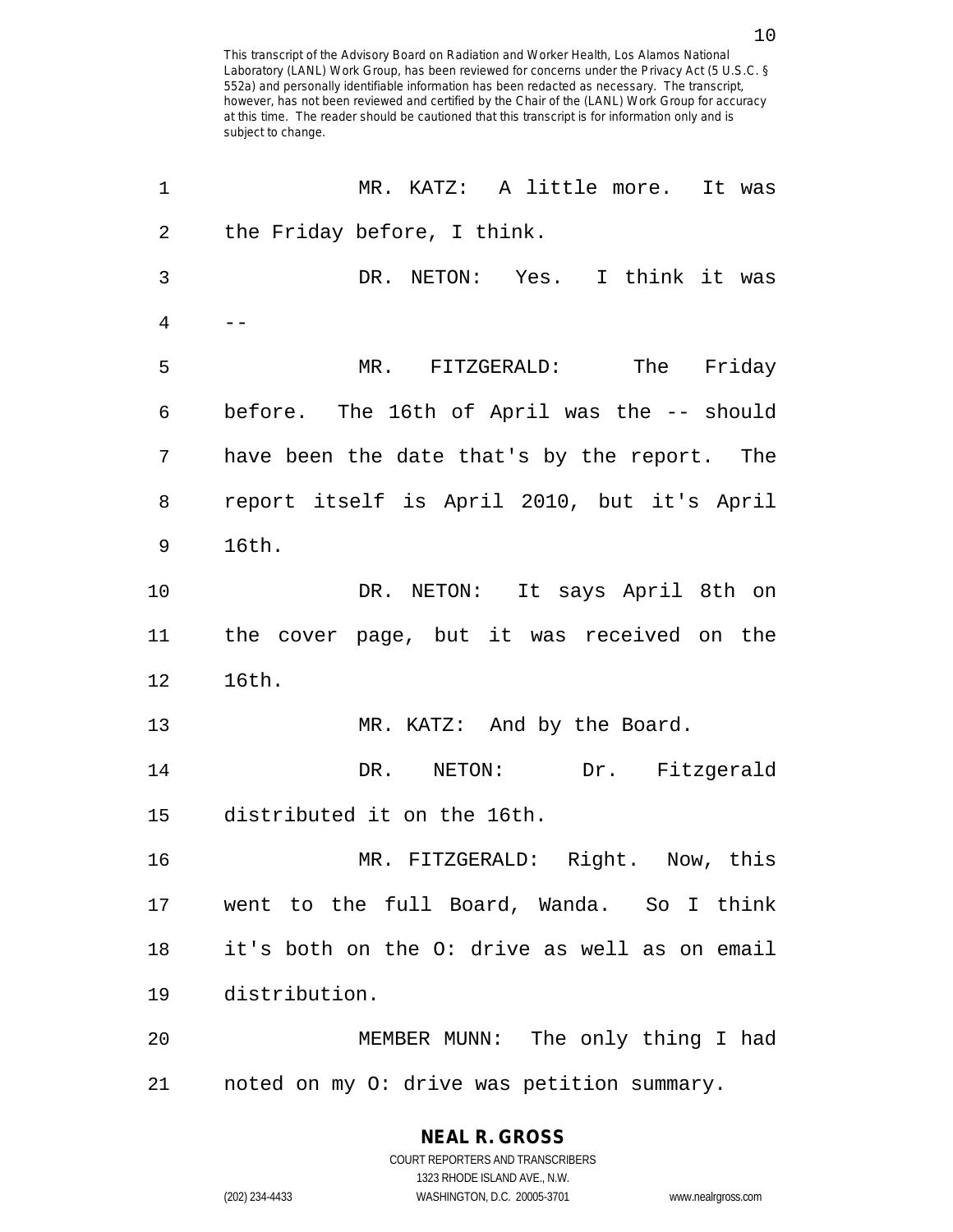| 1              | CHAIRMAN GRIFFON: If you need it,            |
|----------------|----------------------------------------------|
| $\overline{2}$ | we can send it again right now.              |
| 3              | MR. KATZ: It's definitely in your            |
| 4              | CDC email.                                   |
| 5              | MEMBER MUNN: Well, I checked my              |
| 6              | CDC email, but go ahead. Don't let me hold   |
| 7              | you up.                                      |
| 8              | CHAIRMAN GRIFFON: Well, we'll                |
| 9              | forward you one just in case, Wanda, if you  |
| 10             | can't find -- somebody can do that, right?   |
| 11             | Jim Neton is going to send it right away.    |
| 12             | DR. NETON: If I can find it.                 |
| 13             | MEMBER MUNN: The petition                    |
| 14             | documents that I am looking at aren't giving |
| 15             | me the dates that I expected. All right.     |
| 16             | Thank you. I would appreciate it.            |
| 17             | CHAIRMAN GRIFFON: Okay, Wanda.               |
| 18             | All right.                                   |
| 19             | just have<br>MEMBER MUNN: I<br>an            |
| 20             | evaluation plan. All right. Thanks.          |
| 21             | All right.<br>CHAIRMAN GRIFFON:<br>So        |

1323 RHODE ISLAND AVE., N.W.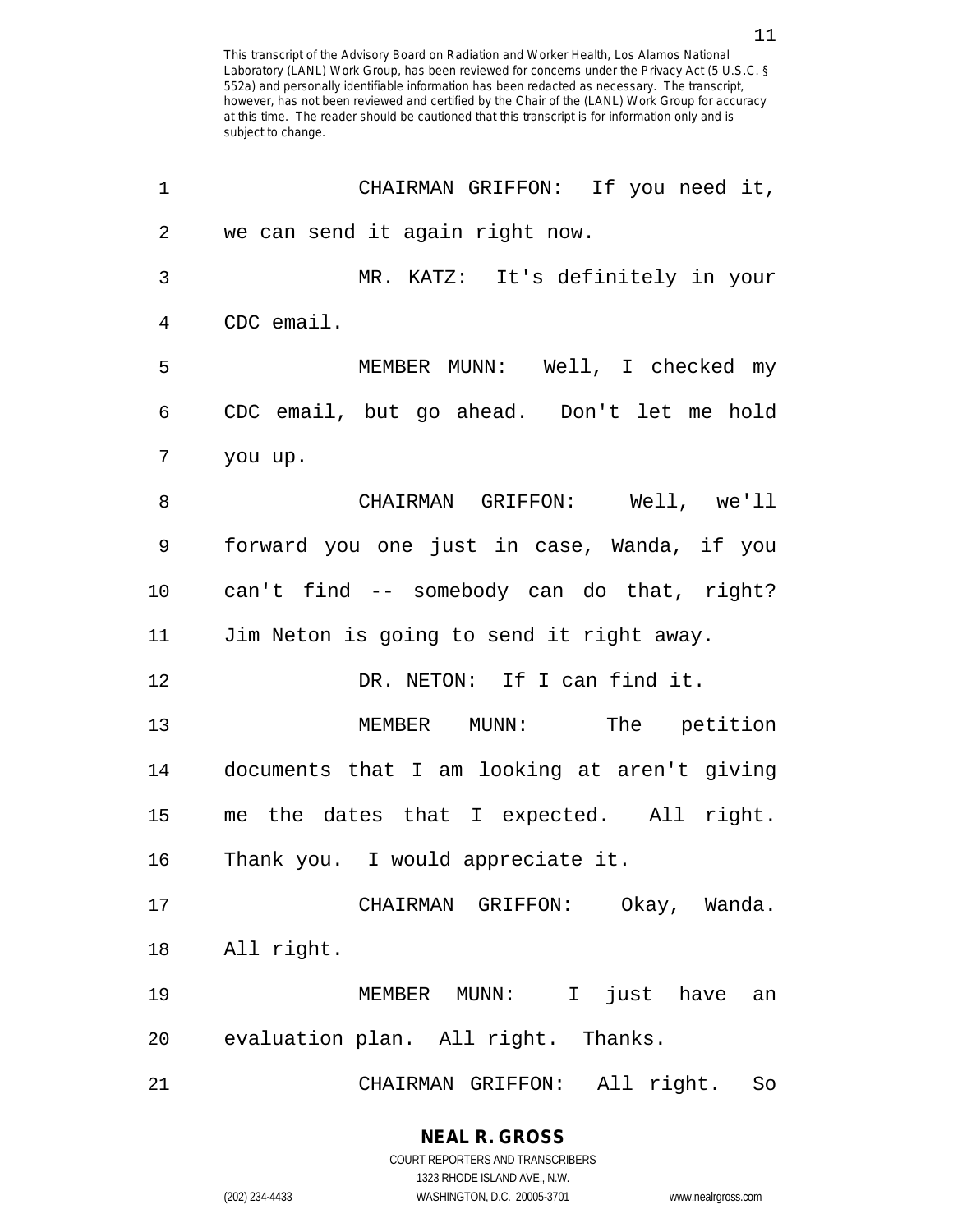| 1  | I guess, with that, I would like to -- I mean, |
|----|------------------------------------------------|
| 2  | I am going to mainly turn the floor over to    |
| 3  | SC&A to frame the issue, and then we can have  |
| 4  | some discussion after each major issue is      |
| 5  | framed, I guess, to open up the discussion.    |
| 6  | And, Joe or Ron, I'm not sure what             |
| 7  | order.                                         |
| 8  | MR. FITZGERALD: We'll play tag                 |
| 9  | team a little bit.                             |
| 10 | CHAIRMAN GRIFFON: Yes.                         |
| 11 | MR. FITZGERALD: Let me just first              |
| 12 | say that I realize you have just received this |
| 13 | document, and it's sort of been in DOE         |
| 14 | screening and whatnot, editing, and all of     |
| 15 | that, for about a month or so. But, in any     |
| 16 | case, we went about as far as we could go.     |
| 17 | want to emphasize they're<br>I                 |
| 18 | preliminary findings because we went as far as |
| 19 | we could go without the Work Group providing   |
| 20 | direction. We didn't want to actually dive     |
| 21 | into what I would call<br>some definitive      |

**NEAL R. GROSS** COURT REPORTERS AND TRANSCRIBERS

1323 RHODE ISLAND AVE., N.W. (202) 234-4433 WASHINGTON, D.C. 20005-3701 www.nealrgross.com

12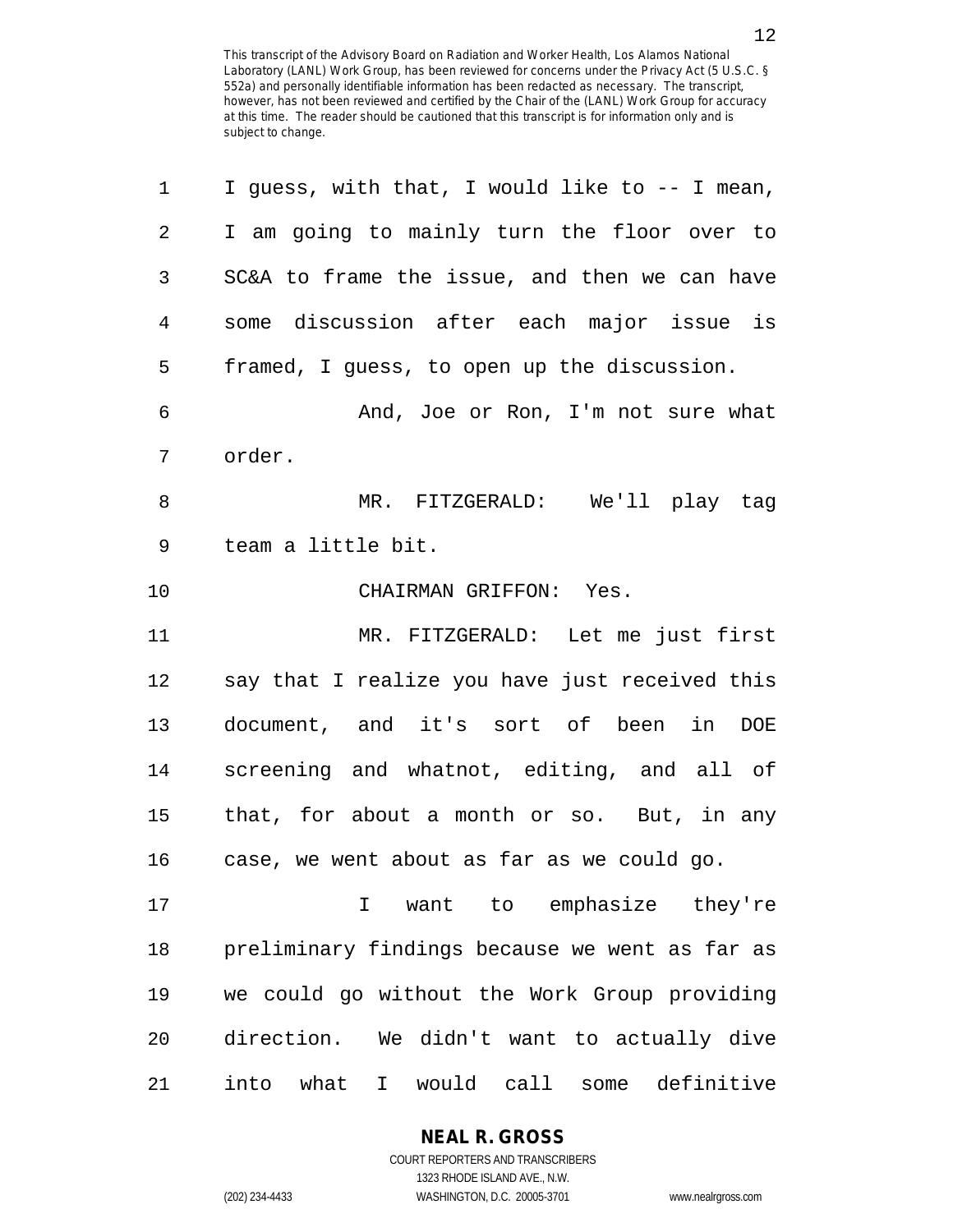1 detailed analysis, quite frankly, without the 2 Work Group at least advising where they wanted 3 us to focus on.

4 I mean, I think what we did was 5 the typical focus review, meaning we took the 6 evaluation report, did some on-site 7 interviews, some I would call initial research 8 to establish what's out there in terms of 9 documentation, looked at some of the 10 documentation of Greg's group highlighted for 11 us. We did a classified review and brought 12 Mr. Burns with us, as I recall.

13 So we did a number of things early 14 on just to, I think, provide a perspective 15 that we wanted to bring to the Work Group on 16 its first session, which is what we thought 17 were the issues, effectively sort of the SEC 18 matrix that we typically provide from the site 19 profile. In this case, this is a little 20 different. This is the second part of a 21 broader SEC. So we really -- the original

## **NEAL R. GROSS**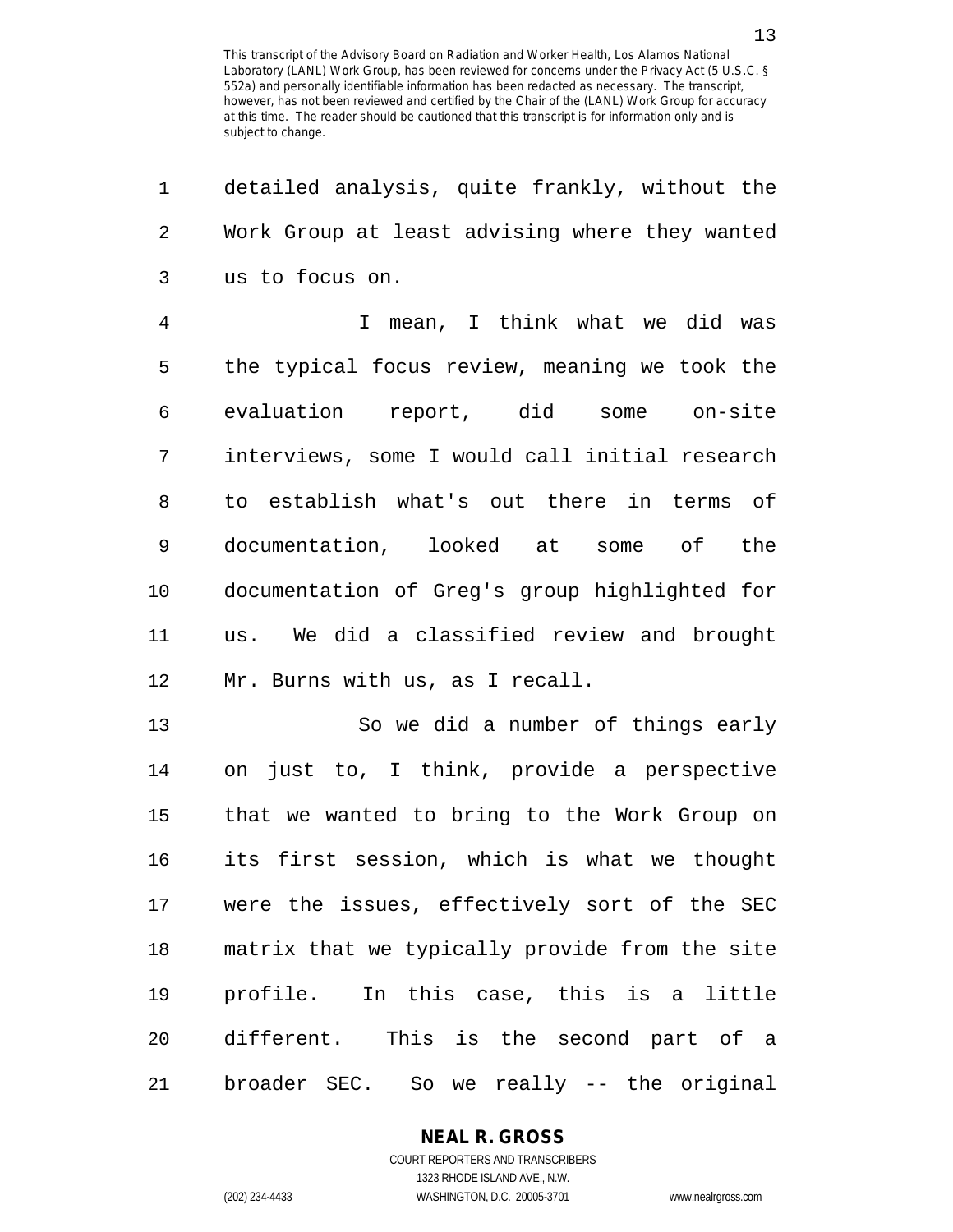1 Site Profile is the one that we generated a 2 while back.

3 So we had to glean from that as 4 well as this preliminary review what we 5 thought the issues were. And these are, in 6 essence, the issues that we're going to get 7 into.

8 What makes this, I think, this 9 review, a little unique in a sense is that we 10 don't disagree with some of the bottom lines 11 necessarily that NIOSH provides, that, in 12 effect, there were new procedures in place. 13 I'm talking about mixed activation products, 14 had new procedures in place, new technology 15 came on the scene.

16 I think where we -- this is more 17 of a general comment -- have more difficulties 18 is whether in practice the technology and 19 procedures were used in such a way as to 20 improve the records, to improve the data in a 21 way that would enable dose reconstruction with

#### **NEAL R. GROSS** COURT REPORTERS AND TRANSCRIBERS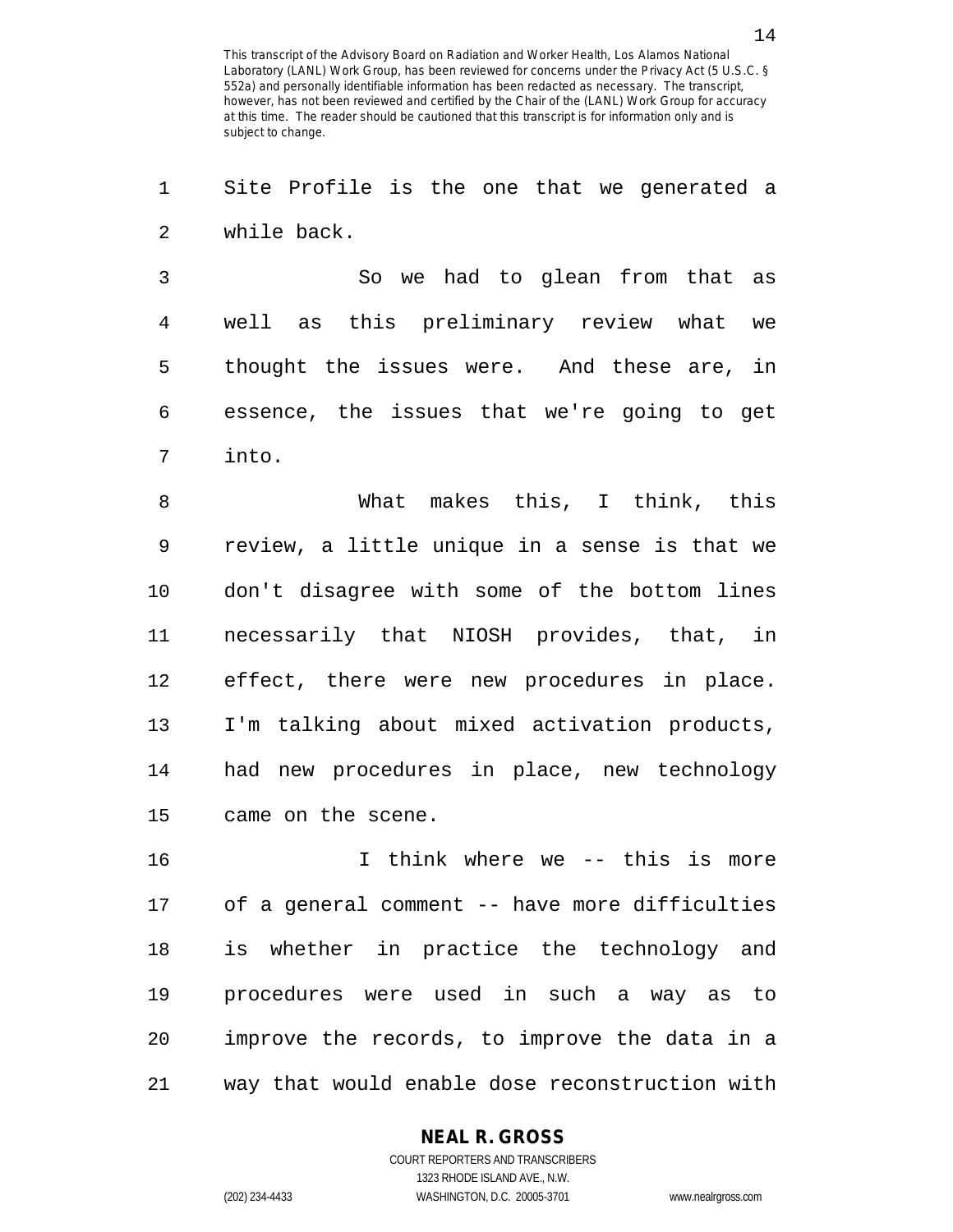1 sufficient accuracy as compared with prior to 2 70, 75.

3 There is where I think there is 4 some ambiguity. And we have some questions, 5 again, as a general comment about some of the 6 use of surrogate nuclides. I think whenever 7 we get into that realm of using surrogates or 8 using these others to bound the doses, I think 9 it raises some actual questions about the 10 completeness and adequacy of the data to begin 11 with, which if in fact, it is better after the 12 first SEC period, then what is the reasoning 13 for going through such lengths to use these 14 surrogate bounding nuclides to get you where 15 you need to go in terms of dose 16 reconstruction? It's just not clear to us 17 why.

18 And we have some questions about 19 those techniques, but I think even before you 20 get to this question, we have some questions 21 as to the lengths that one goes to to find a

#### **NEAL R. GROSS**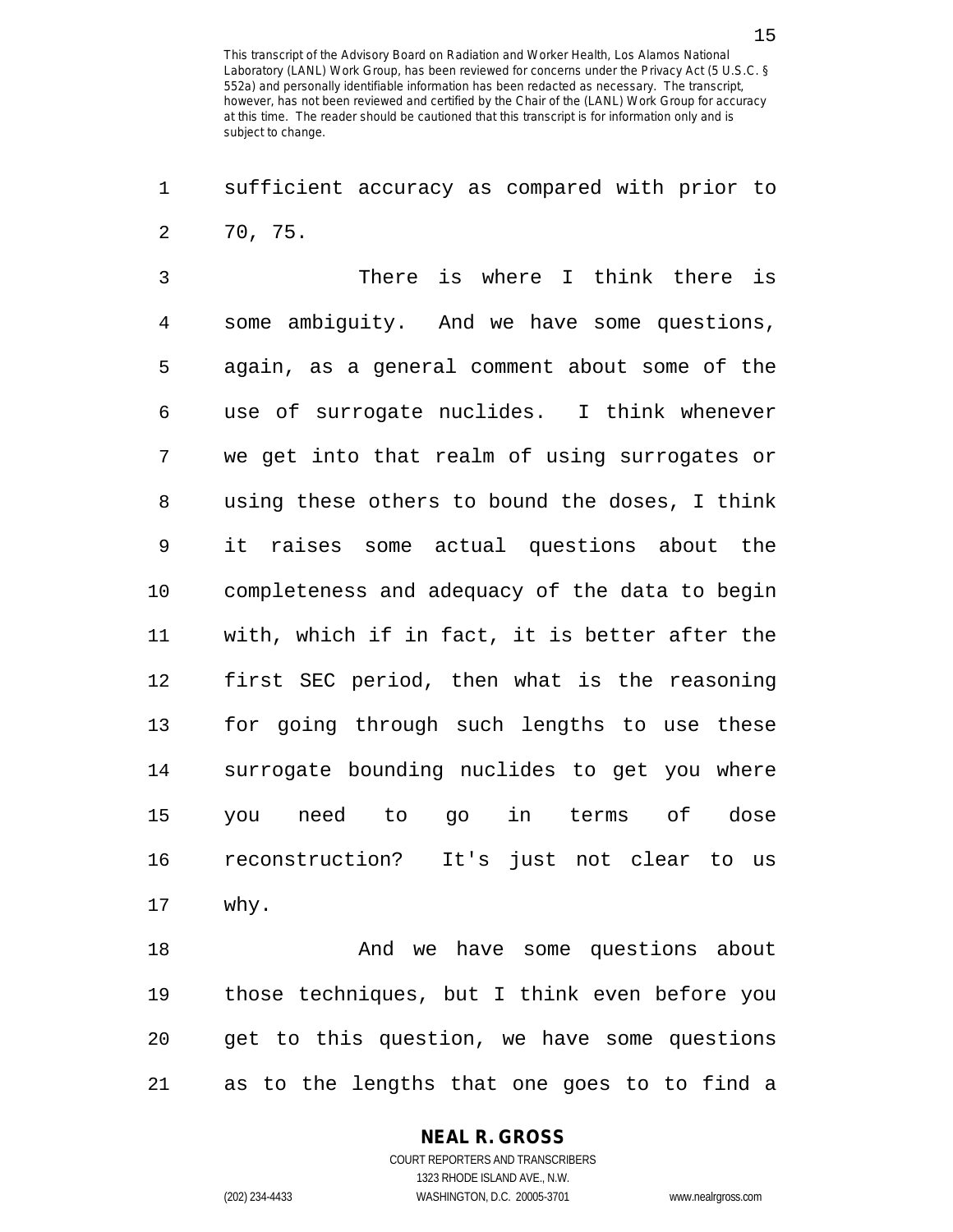| way to bound the exotics and mixed activation  |
|------------------------------------------------|
| products if, in fact, because of the           |
| technology coming on the scene, the data is    |
| that much better. It's sort of prima facie;    |
| why are we doing this?                         |
| And in our research -- and we'll               |
| get into this in better detail -- we also have |
| found documentation -- and we did a number of  |
| interviews -- that kind of supports this       |
| ambiguity, this questioning that we're posing. |
| And you'll notice I'm not declaring any        |
| conclusions because I think, like I said, we   |
| agree that there was the technology, we agree  |
| new procedures, but we don't find necessarily  |
| that technology manifest in vastly improved    |
| records.                                       |
| So it does put us in the sphere of             |
| saying, okay, how good is good, and is the     |
| work-around justified or is the data itself so |
| flawed that, no matter what you come up with   |
|                                                |

21 as far as an approach, it's not going to be

## **NEAL R. GROSS**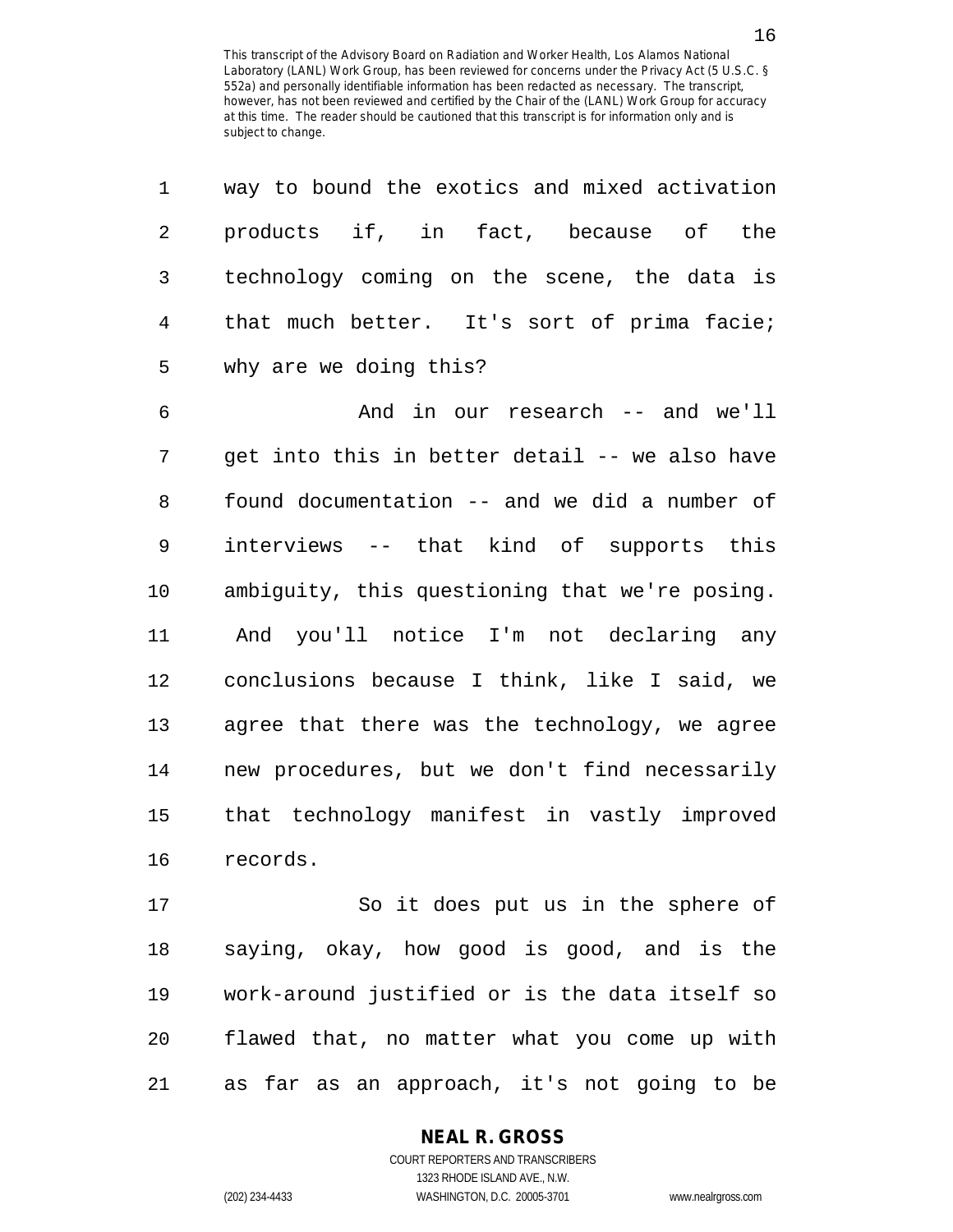1 adequate.

2 And we found some findings. And 3 it's troubling in a way. I'm familiar enough 4 with the Department of Energy to know that the 5 evaluations they tend to do are a bit like 6 blunt instruments, not typically ones that 7 would be inquisitive enough or probing enough 8 to get into the bowels of the dosimetry 9 program, not usually done by DOE, but we found 10 an evaluation that dated back to January of 11 2001, which was actually focused on the in 12 vivo program. It was done out of the DOE area 13 office.

14 And they only had a couple of 15 findings, but one of the key findings was 16 their questioning the in vivo program as to 17 why they didn't have the reference standard or 18 calibrations for the mixed activation products 19 for LAMPF or LANSCE, for example, and 20 thorium-232. Even though those are required, 21 they weren't maintaining those capabilities

## **NEAL R. GROSS**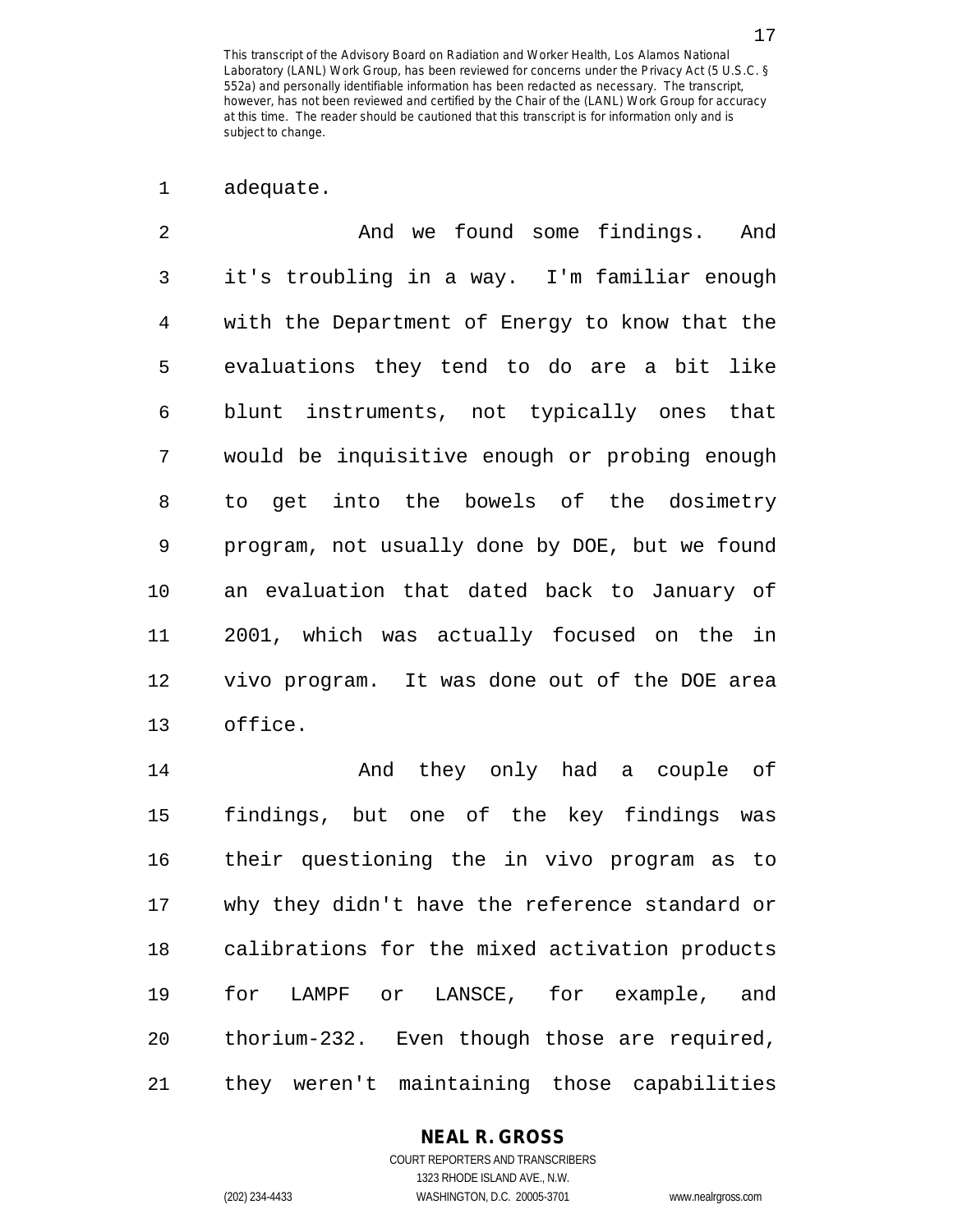1 and they dinged them for that.

2 The recommendation was the in vivo 3 program accounting people needed to get 4 together with the bioassay evaluation program 5 and work out some kind of an agreement and 6 because clearly there wasn't this 7 communication of expectations between the two 8 such that the in vivo program was aware of the 9 need to maintain this capability to actually 10 be able to do these in vivo analyses.

11 I could probably understand the 12 232 because, again, that was sort of an 13 intermittent activity at Los Alamos. But the 14 mixed activation products at LANSCE, well, 15 that was actually -- and this is acknowledged 16 in ER and that was kind of a mainstream 17 exposure pathway, albeit one that's relatively 18 short-lived. You know, certainly it was an 19 exposure pathway for workers.

20 And to not maintain the capability 21 to analyze or evaluate the mixed activation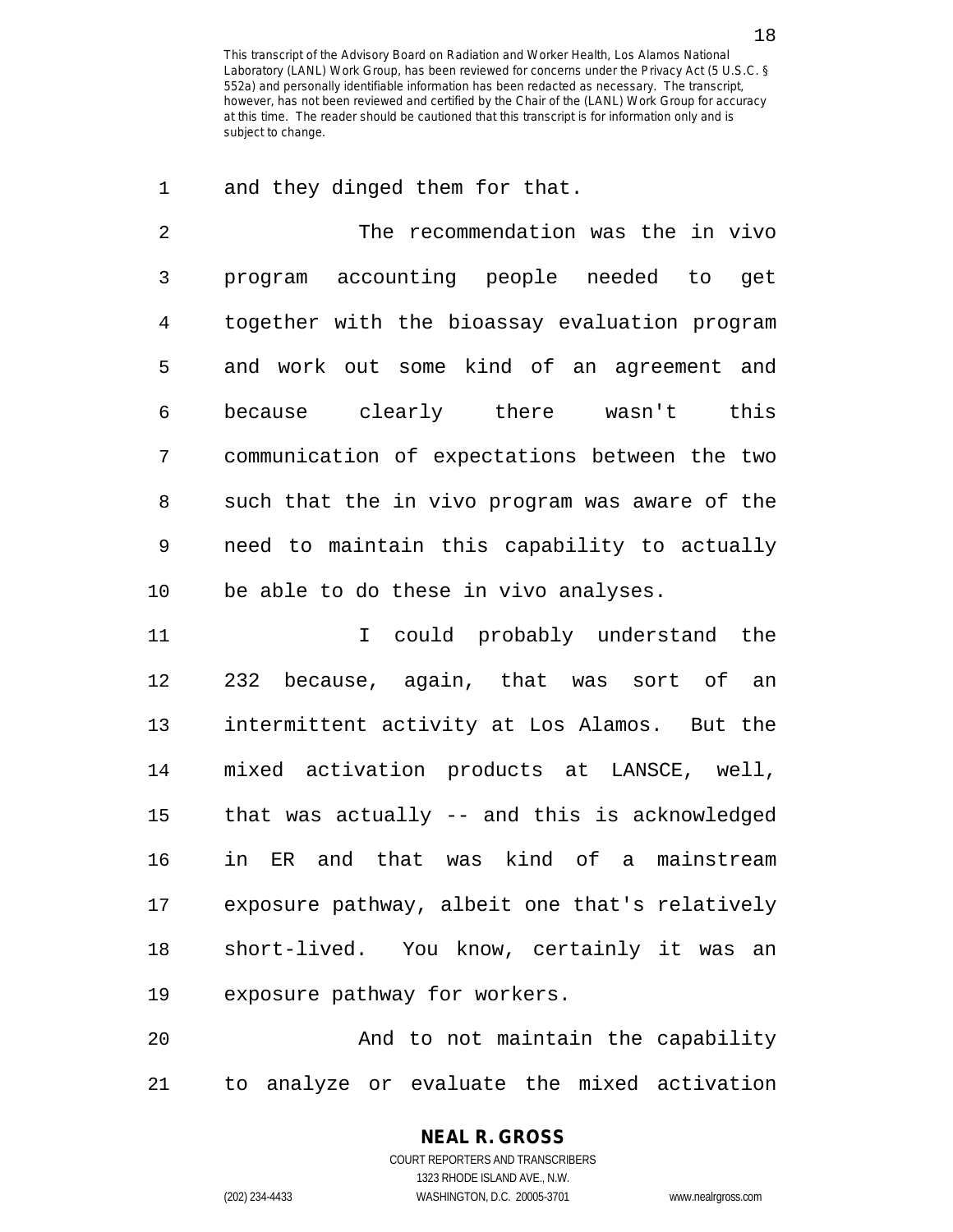| 1           | products at LANSCE as late as 2001 and have to |
|-------------|------------------------------------------------|
| $2^{\circ}$ | be reminded by DOE that that<br>was a          |
| 3           | requirement, that was unsettling, and it sort  |
| 4           | of raised a question in my mind, how far back  |
| 5           | did that deficiency stand? I mean, they found  |
| 6           | it in 2001, said, you know, you need to do     |
| 7           | this, get together with bioassay and make sure |
| 8           | you're doing it.                               |

9 But, you know, so this raised some 10 questions as to even though the technology was 11 fully capable -- and I don't want to disparage 12 that at all -- fully capable of discriminating 13 these nuclides, it's not clear to me in 14 practice that the lab was looking for or 15 maintaining capabilities to always see it. 16 And we didn't go any further.

17 Now I didn't ask the in vivo 18 program to let me look at the library 19 standards or then look over the history and 20 try to get into some detail. This suggests 21 you didn't have it in 2001. When did you have

## **NEAL R. GROSS**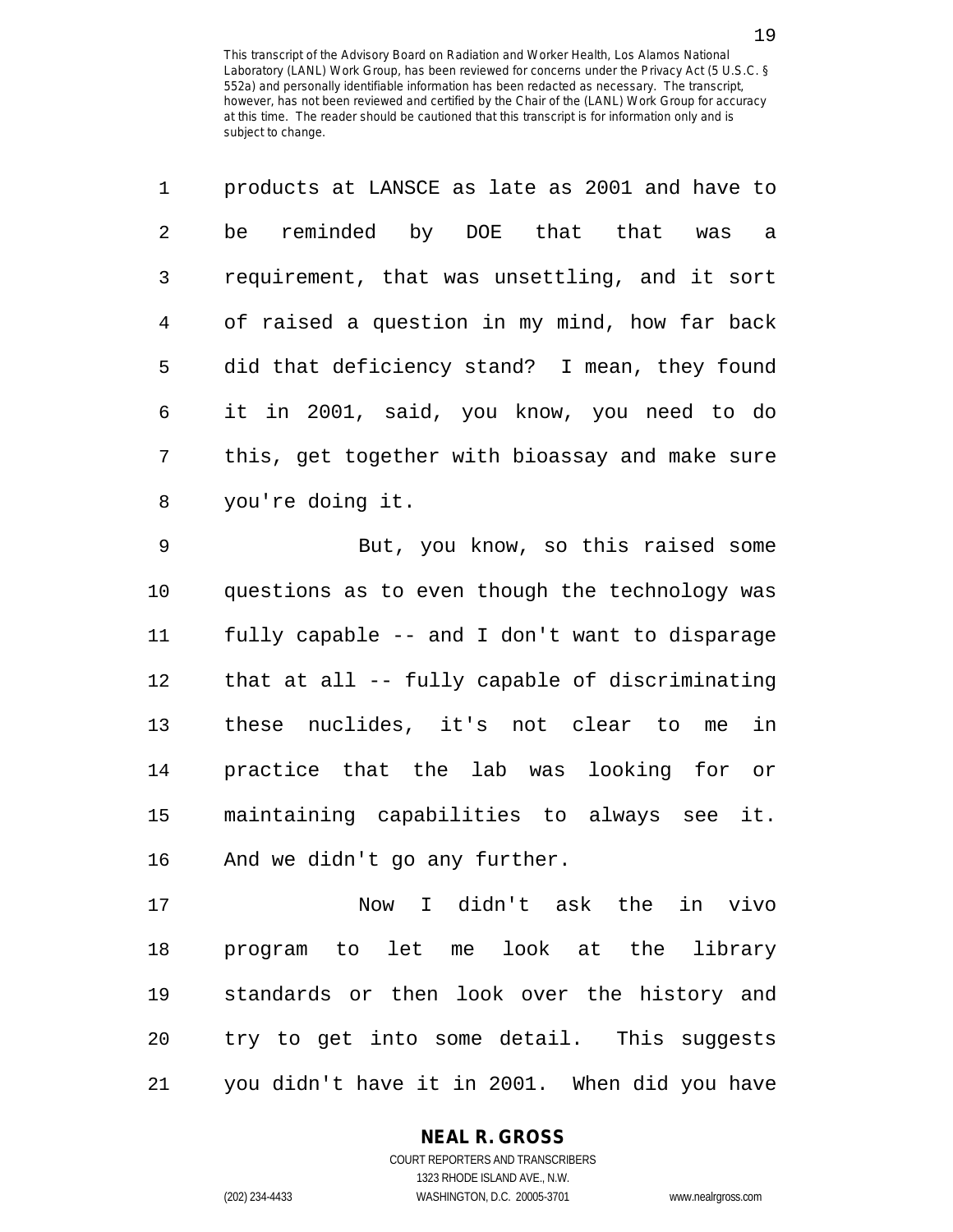1 it?

2 You know, that's a lot of work. 3 And I think it's probably one that I didn't 4 want to do before this Work Group met and 5 wanted to certainly maybe get your reactions 6 or perspectives as well. Maybe you actually 7 do know what the situation was.

8 But, again, these are just 9 indications of maybe some concerns or some 10 questions regarding what I think is one of the 11 hinge points to this question of where this 12 breakpoint was going forward in time for this 13 SEC and the capability to dose-reconstruct 14 against these elements.

15 And you have the report. And 16 we'll get into each issue, but now, certainly 17 that is the over-arching question, and then 18 there are some questions about if the data, in 19 fact, didn't parallel the technology, they 20 weren't collecting that much better data or 21 maybe they weren't targeting it, is it

## **NEAL R. GROSS**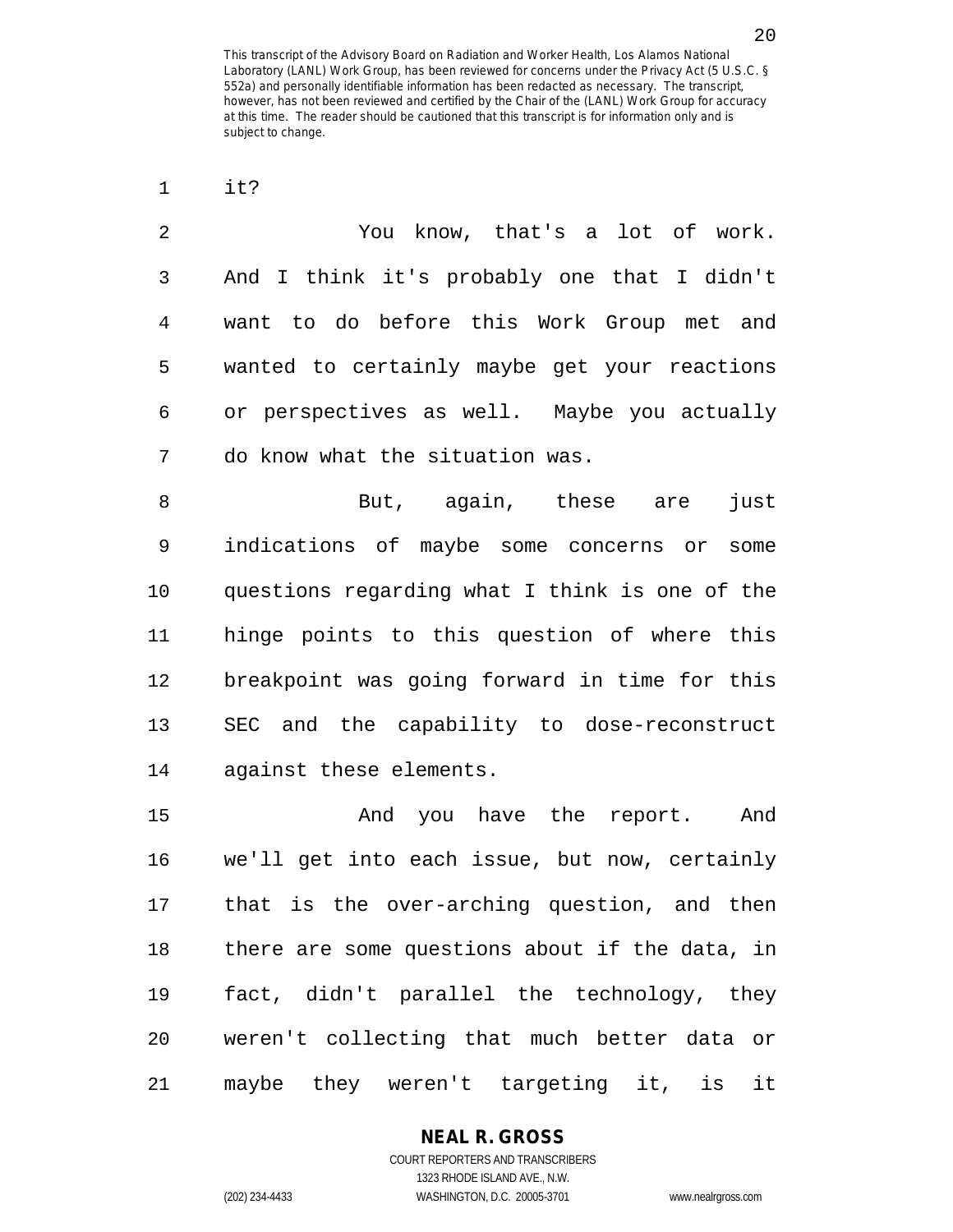| 1              | suitable or adequate to use these surrogate                                          |
|----------------|--------------------------------------------------------------------------------------|
| $\overline{2}$ | nuclides derived, perhaps, from other                                                |
| $\mathsf{3}$   | operations at the plant?                                                             |
| $\overline{4}$ | And it may be very well                                                              |
| 5              | conservative, you know. Look at cesium-137.                                          |
| 6              | That's pretty conservative. But it sort of                                           |
| 7              | evokes the surrogate data policy, in a way,                                          |
| 8              | because you are trying to establish some                                             |
| 9              | equivalencies. You don't necessarily have                                            |
| 10             | reliable data for the issue that you're                                              |
| 11             | dealing with.                                                                        |
| 12             | So you're going to use other data                                                    |
| 1 n            | المتعاد المتحدث والمستحدث والمتحدث والمستحدث والمستحدث والمستحدث والمستحدث والمستحدث |

13 that was derived from other operations, and 14 you're going to bound those doses with this 15 other information, which may be suitable, but 16 it certainly has to sort of pass muster with 17 the kind of discussions and criteria that this 18 Board has looked at and, I'm sure, NIOSH has 19 looked at as well. You know, is there an 20 equivalency? Is there a representativeness in 21 the operations such that you can use this

## **NEAL R. GROSS**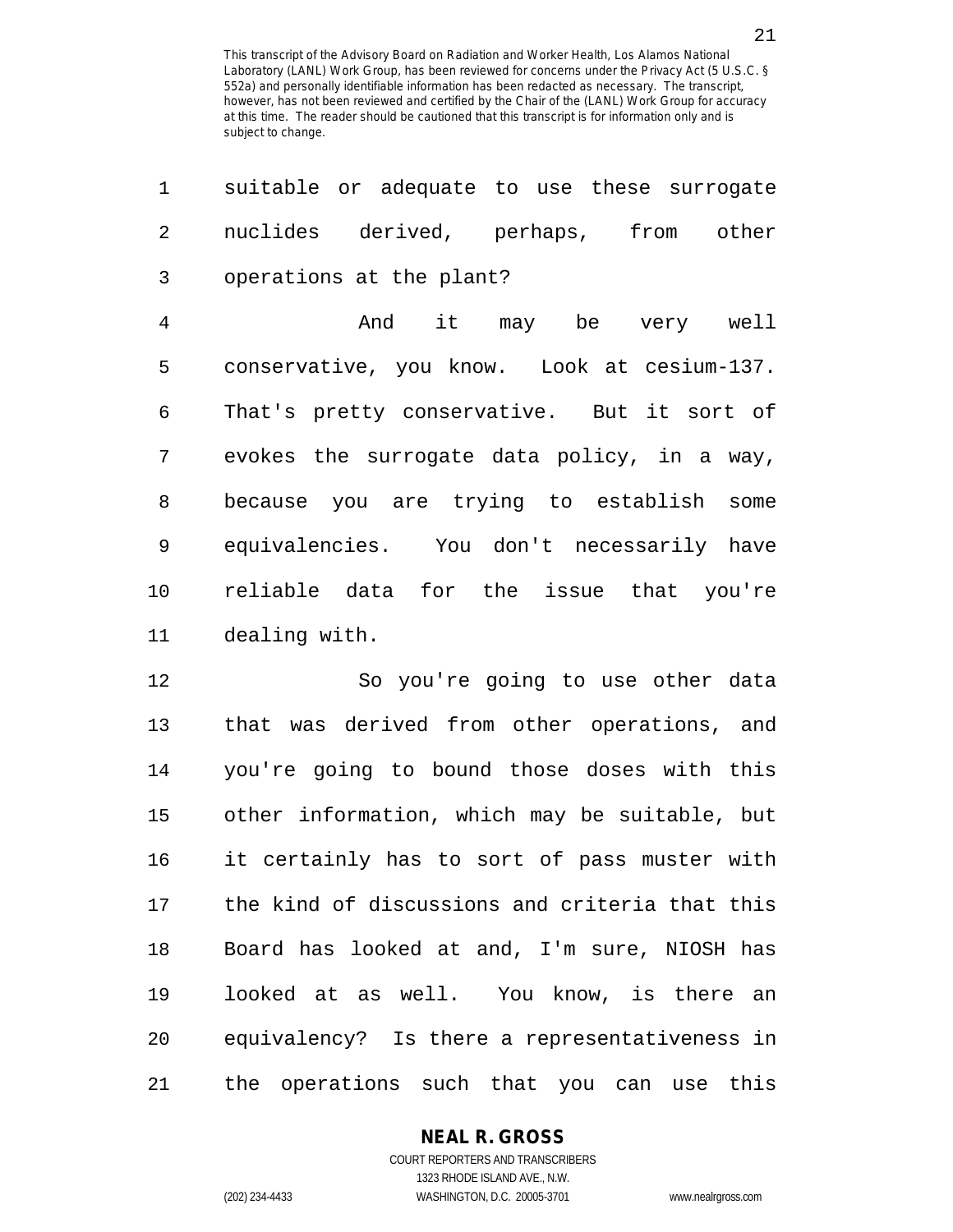1 surrogate information and apply it to bound? 2 So there are sort of two questions 3 embedded in that. The first question is why 4 are we doing it in the first place if, in 5 fact, by 1975, the information is much better 6 because we have better technology and better 7 procedures.

8 And the second question is if 9 we're applying this surrogate information in 10 this fashion, does it satisfy the criteria -- 11 and I won't go into all of that, that's a 12 whole new work group -- but does it satisfy 13 the criteria that would enable you to use that 14 in a way which is acceptable.

15 And I think I have some questions 16 on that, too, and they're laid out in a very 17 preliminary way. And we have dived in to do a 18 lot of validation, and this is something the 19 Work Group has to think about, but that is the 20 other question regarding how this works.

21 So I just wanted to give that

**NEAL R. GROSS** COURT REPORTERS AND TRANSCRIBERS

1323 RHODE ISLAND AVE., N.W.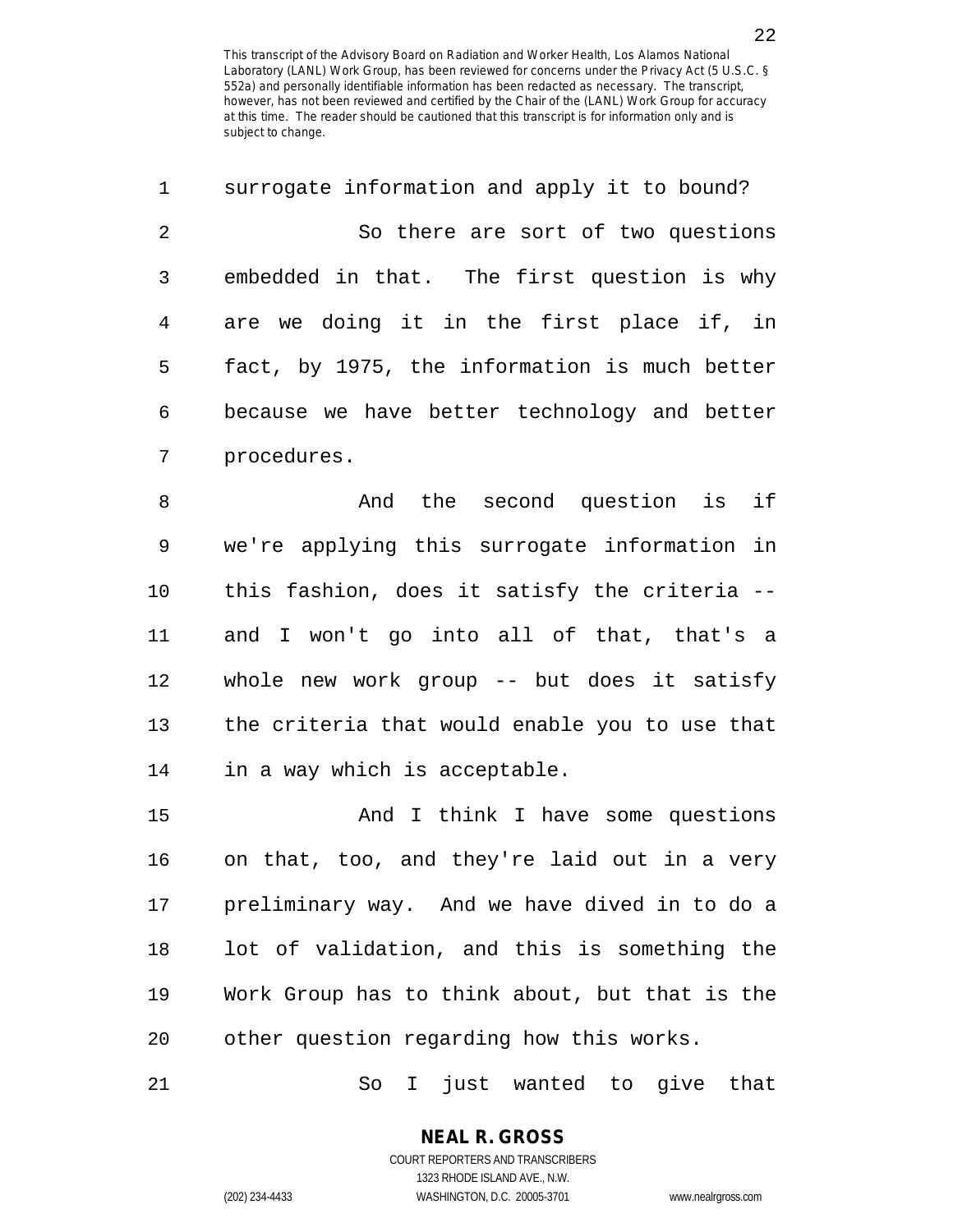1 introduction because I think a lot of this 2 gets into the how-to part, but I think in 3 general, that is kind of where we are coming 4 from. 5 MR. KATZ: Before you go on from 6 the overview -- 7 MR. FITZGERALD: Yes? 8 MR. KATZ: -- just quickly -- this 9 is Ted Katz -- I think someone has joined us 10 since we got started. And I have the volume 11 down low here for the phone folks, but there 12 is an awful lot of static on someone's phone. 13 So whoever might have joined us 14 recently or taken themselves off mute, please 15 use the mute for your phone when you're 16 listening in, and if you don't have a mute 17 button, please hit \*6, which will mute your 18 phone for us, because I'm just concerned that 19 other people on the phone won't be able to -- 20 they won't be able to cut out the static like 21 we can here. Thank you.

## **NEAL R. GROSS**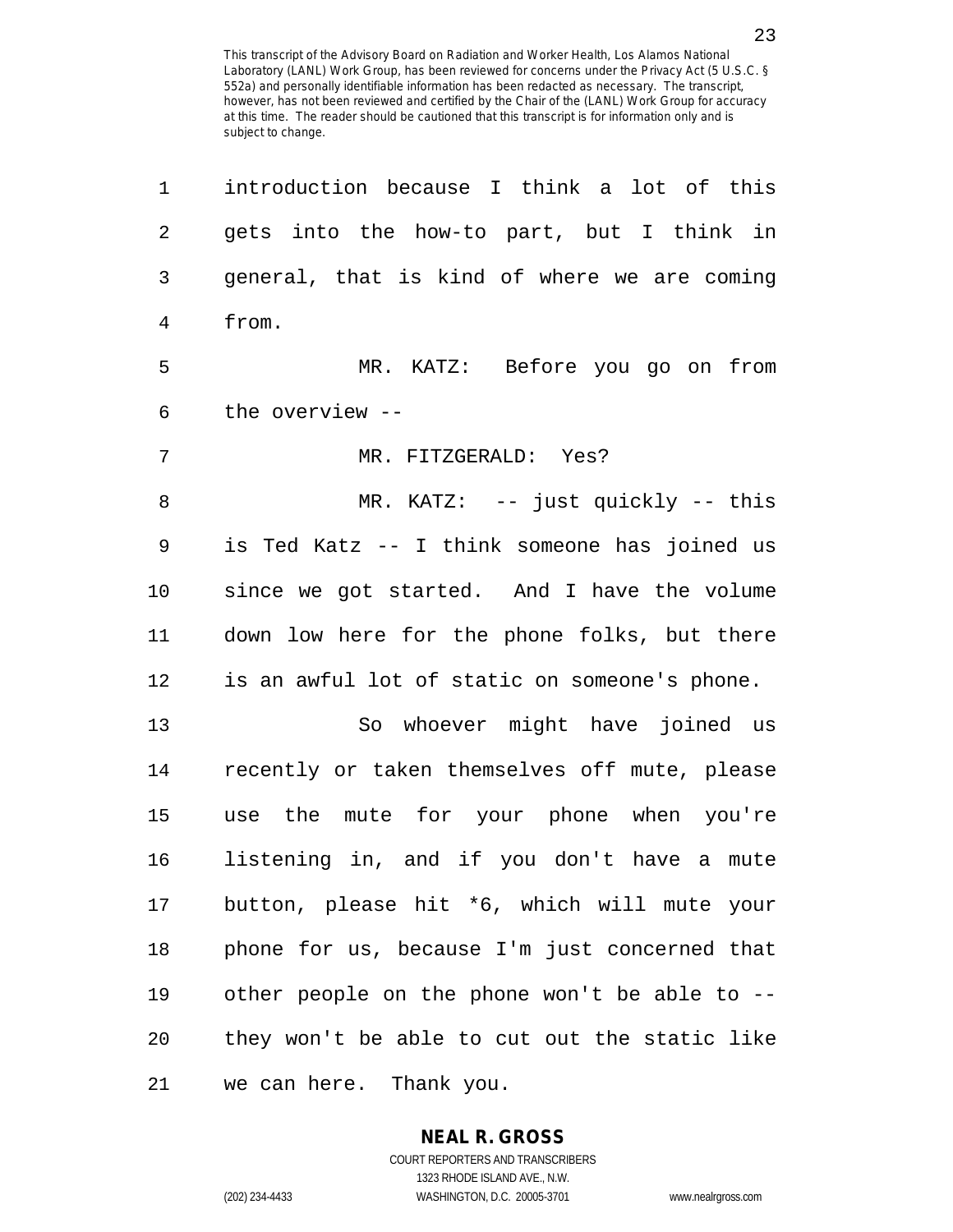| 1  | MR. FITZGERALD: Okay.<br>On issue              |
|----|------------------------------------------------|
| 2  | number 1, Ron, do you just want to walk        |
| 3  | through the particulars? I think that's sort   |
| 4  | of the introduction, but I want to get into    |
| 5  | sort of the particulars. Is there a question   |
| 6  | or any discussion on the Work Group's part on  |
| 7  | that preamble?                                 |
| 8  | CHAIRMAN GRIFFON:<br>Not<br>from<br>my         |
| 9  | standpoint at this point, yes, yes.            |
| 10 | MR. FITZGERALD: Okay.                          |
| 11 | DR. BUCHANAN: Okay. This is Ron                |
| 12 | Buchanan, SC&A.                                |
| 13 | Joe gave you the overall view.                 |
| 14 | I would 1 like to give a couple of<br>And      |
| 15 | clarifying points because I realize everybody  |
| 16 | is on different Work Group meetings and other  |
| 17 | agendas. So I want to make a couple of things  |
| 18 | clear.                                         |
| 19 | Number one is that there are two               |
| 20 | issues, and they get tied together in the end, |
| 21 | Number one is mixed fission<br>but two issues. |

**NEAL R. GROSS** COURT REPORTERS AND TRANSCRIBERS

1323 RHODE ISLAND AVE., N.W. (202) 234-4433 WASHINGTON, D.C. 20005-3701 www.nealrgross.com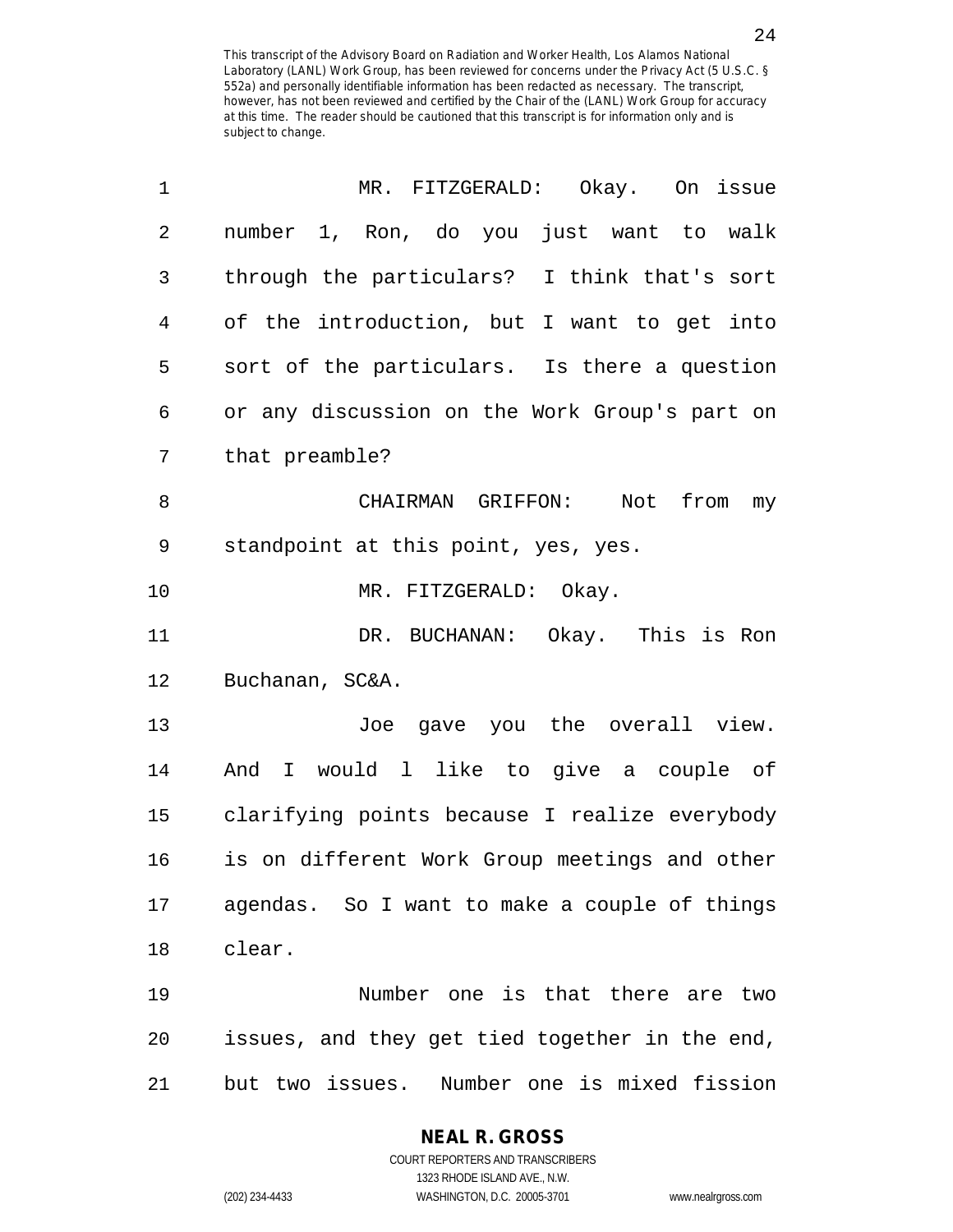1 products, mixed activation products.

2 Mixed fission products, of course, 3 come from the fission reaction fuel cycle. 4 Mixed activation products come from, 5 sometimes, around reactors. Mainly at Los 6 Alamos, it was from the LAMPF accelerator 7 producing short- lived activation products 8 which could be inhaled or you could get 9 external exposure. In this case, we're 10 talking about internal intake.

11 And so we have what we call mixed 12 fission and activation products on one hand, 13 and then we have the exotics on the other 14 hand. And in both cases, we are using what we 15 call surrogate, if that's the correct word, 16 data for these because there wasn't a lot of 17 information on the details of these other 18 isotopes.

19 Los Alamos processed -- most all 20 their work was plutonium, americium, 21 tritium-type work. And so they assayed for

## **NEAL R. GROSS**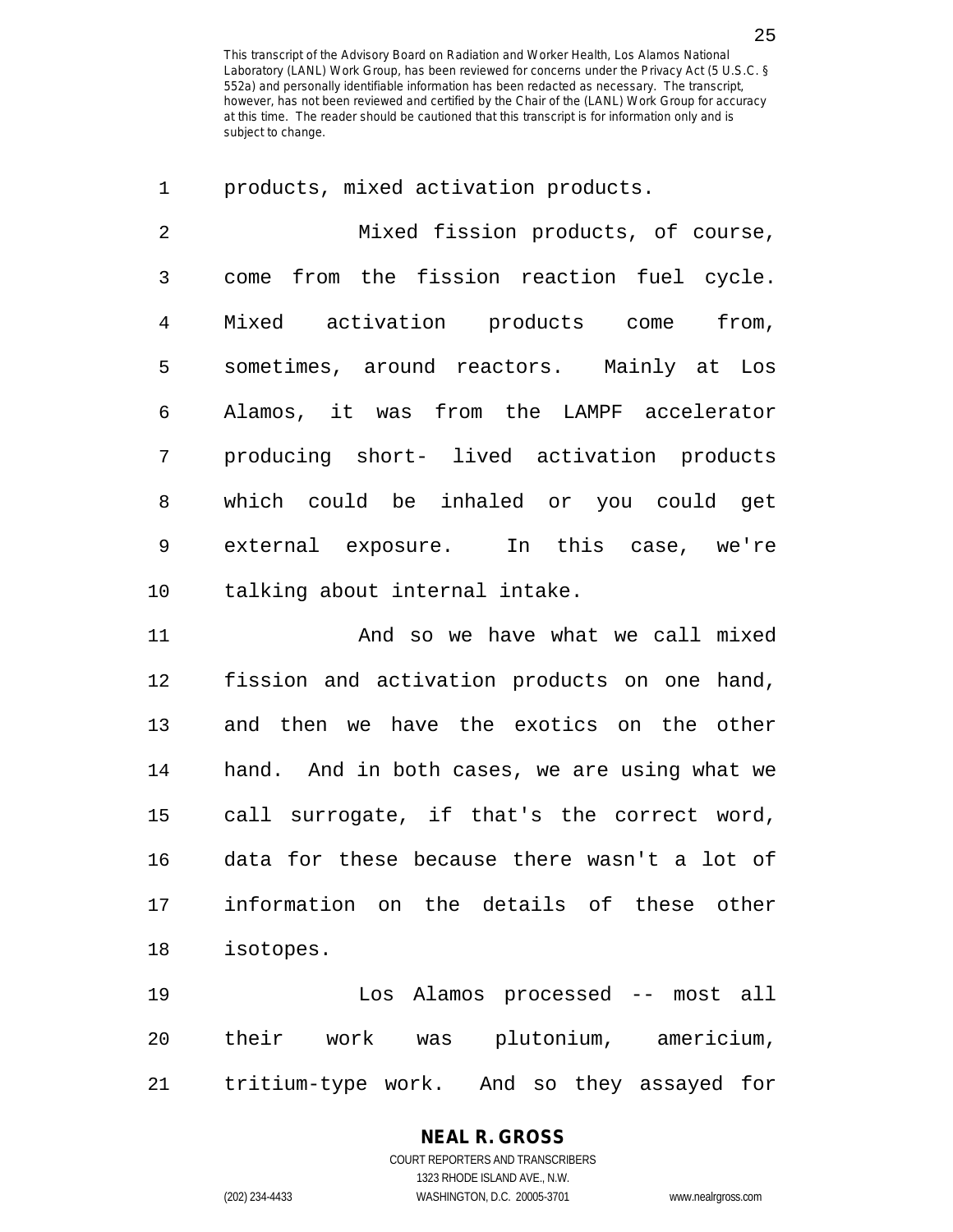| 1              | those on a fairly regular basis, especially in |
|----------------|------------------------------------------------|
| 2              | early years. We do come up with a problem in   |
| 3              | the `90s, and the bioassay went way down.      |
| $\overline{4}$ | Anyway, they assayed for the                   |
| 5              | primaries, we call them. Primaries are the     |
| 6              | americium, plutonium, uranium, tritium         |
| 7              | isotopes. And so we have a lot of data on      |
| 8              | that. And if there are any issues on that,     |
| 9              | that's mainly a Site Profile issue, rather     |
| 10             | than an SEC issue.                             |
| 11             | They also assayed for cesium-137,              |
| 12             | which is a fairly easy isotope to identify     |
|                |                                                |

13 because it's higher-energy gamma in there. 14 And so that is the main bulk of the data. 15 They had some data on these other activation 16 fission products and exotic radionuclides 17 scattered through the data that they 18 retrieved.

19 It's given in the NIOSH's ER. But 20 according to ER, it was not data that was 21 really too usable. And so that's the reason

#### **NEAL R. GROSS** COURT REPORTERS AND TRANSCRIBERS

1323 RHODE ISLAND AVE., N.W. (202) 234-4433 WASHINGTON, D.C. 20005-3701 www.nealrgross.com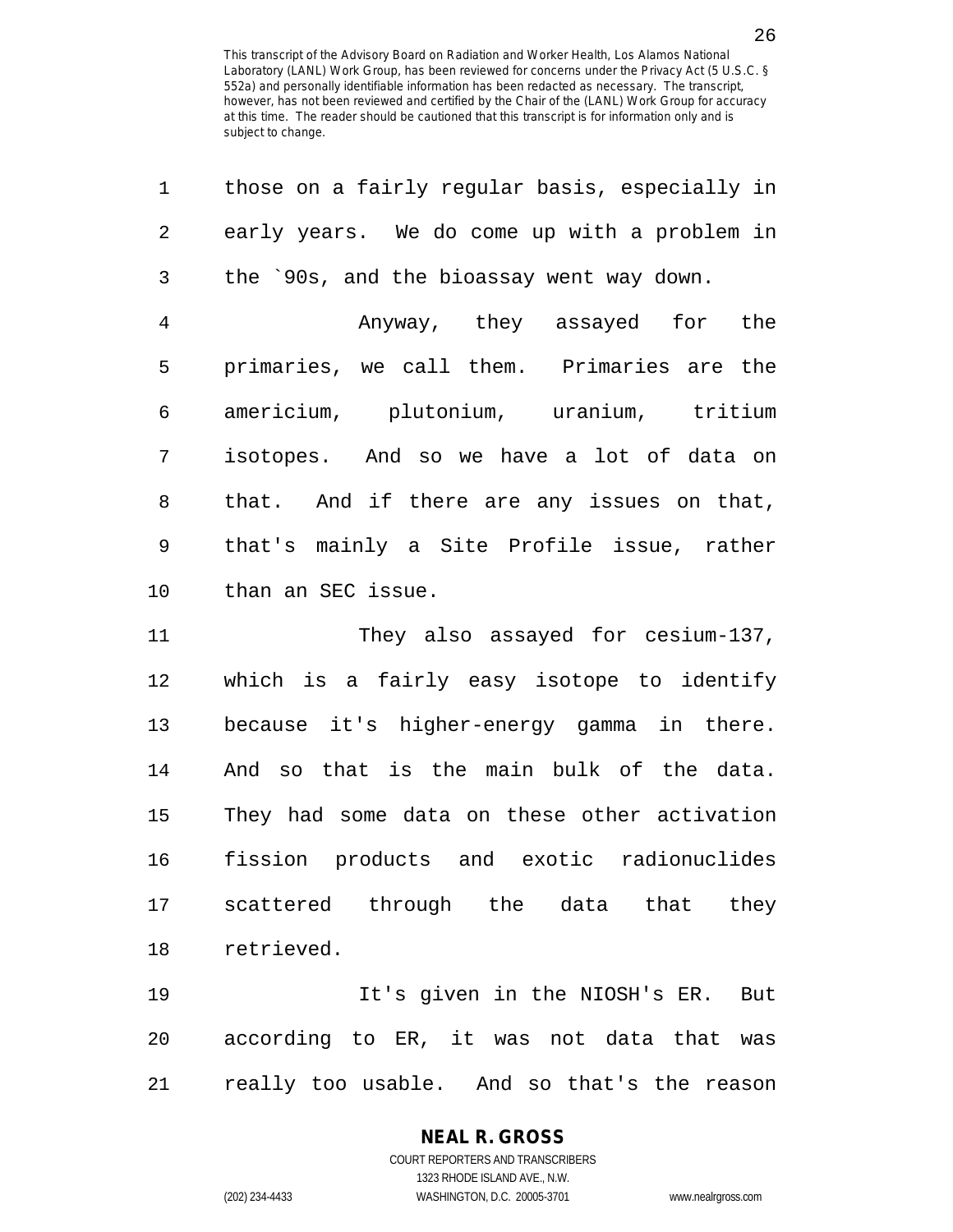| 1  | it isn't going to be used for dose assignment     |
|----|---------------------------------------------------|
| 2  | or coworker data, and NIOSH can comment on        |
| 3  | that later if that is not correct. That's         |
| 4  | where I read it.                                  |
| 5  | And so we have the two issues,                    |
| 6  | the mixed fission activation products. We         |
| 7  | have the exotics, which are usually the           |
| 8  | heavier transuranic-type alpha emitters.          |
| 9  | And so what has been done was I                   |
| 10 | just want to briefly cover where they're          |
| 11 | coming from is that OTIB-0062 and 0063 provide    |
| 12 | some data taken from these primary nuclides.      |
| 13 | OTIB-0063 gives a breakdown of the data, the      |
| 14 | databases available.                              |
| 15 | There's really no data in there                   |
| 16 | that the dose reconstructor will use directly.    |
| 17 | The dose reconstructor when he --                 |
| 18 | DR.<br>MAURO: Ron, this is<br>John                |
| 19 | Mauro.                                            |
| 20 | DR. BUCHANAN: Yes.                                |
| 21 | apologize<br>DR.<br>for<br>MAURO:<br>$\mathbb{I}$ |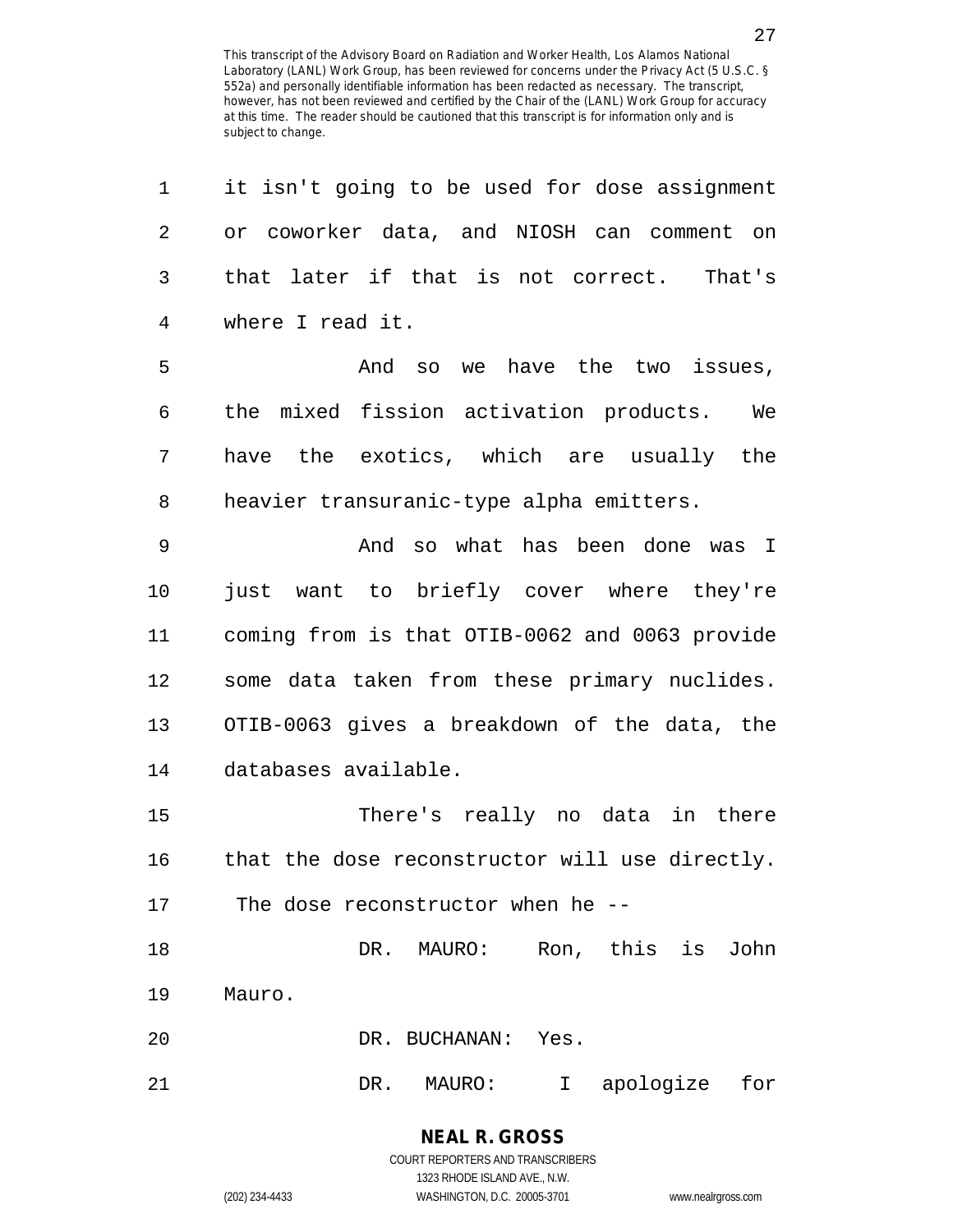| 1  | interrupting, but by way of orientation for me |
|----|------------------------------------------------|
| 2  | -- and perhaps others might be thinking this   |
| 3  | also -- apparently there is a transition.      |
| 4  | There is an SEC to this facility that, what,   |
| 5  | goes to 1976?                                  |
| 6  | MR. BUCHANAN: Seventy-five.                    |
| 7  | And I'm sorry if<br>DR. MAURO:                 |
| 8  | everyone is aware of this and I am the only    |
| 9  | one asking this silly question. Apparently     |
| 10 | there is a reason why the SEC was granted up   |
| 11 | to that date, and then there is a reason --    |
| 12 | and what I am hearing is apparently something  |
| 13 | changed or might have changed.                 |
| 14 | And the problems that you -- the               |
| 15 | techniques that Joe referred to in<br>his      |
| 16 | introduction and that you're about to go to in |
| 17 | some detail somehow, in theory, resolve those  |
| 18 | problems.                                      |
| 19 | In other words, whatever the                   |
| 20 | problems were up to '76 that caused the SEC -- |
| 21 | are you basically saying now we're getting     |

**NEAL R. GROSS**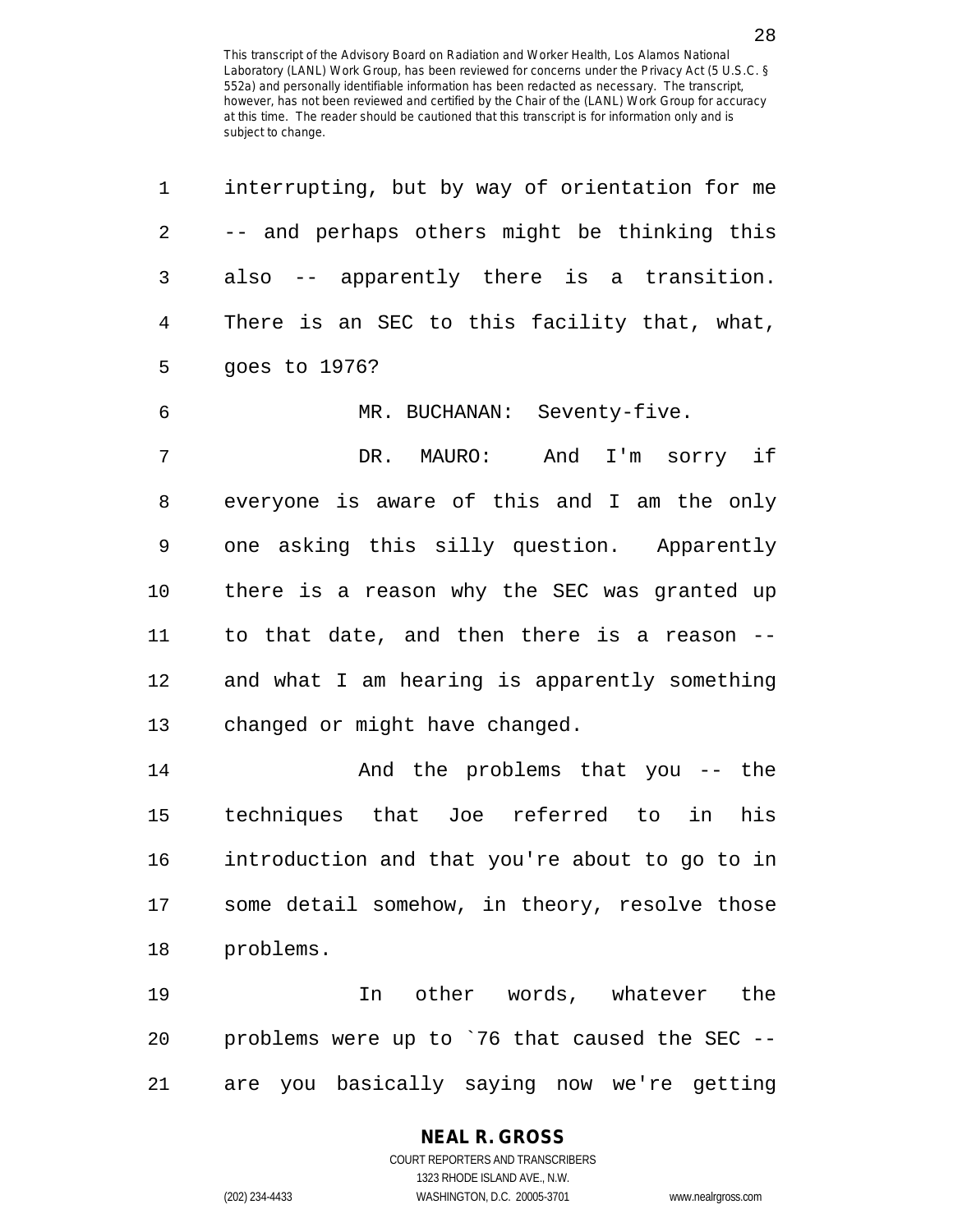| 1  | something by way of practice and<br>into          |
|----|---------------------------------------------------|
| 2  | techniques changed or are supposed to have        |
| 3  | changed that allows them to reconstruct doses     |
| 4  | beginning at this date using these<br>new         |
| 5  | techniques? I just wasn't sure.                   |
| 6  | You know, I guess I would like to                 |
| 7  | have heard a little bit about what was the        |
| 8  | reason for the SEC and how does all of this       |
| 9  | bear on why is it, now that there is no $-$ - why |
| 10 | that date was picked. I guess I was a little      |
| 11 | disoriented on that. Just a quick one on that     |
| 12 | if you could give me a 30-second sound bite on    |
| 13 | that?                                             |
| 14 | DR. BUCHANAN: Would NIOSH like to                 |
| 15 | address that?                                     |
| 16 | MR. MACIEVIC: Yes. Well, the                      |
| 17 | 1975 date came up because of the first            |
| 18 | petition, that was the end date for that          |
| 19 | petition. We went to the end period of that       |
| 20 | time.                                             |
| 21 | Post-`75, when you start getting                  |

1323 RHODE ISLAND AVE., N.W.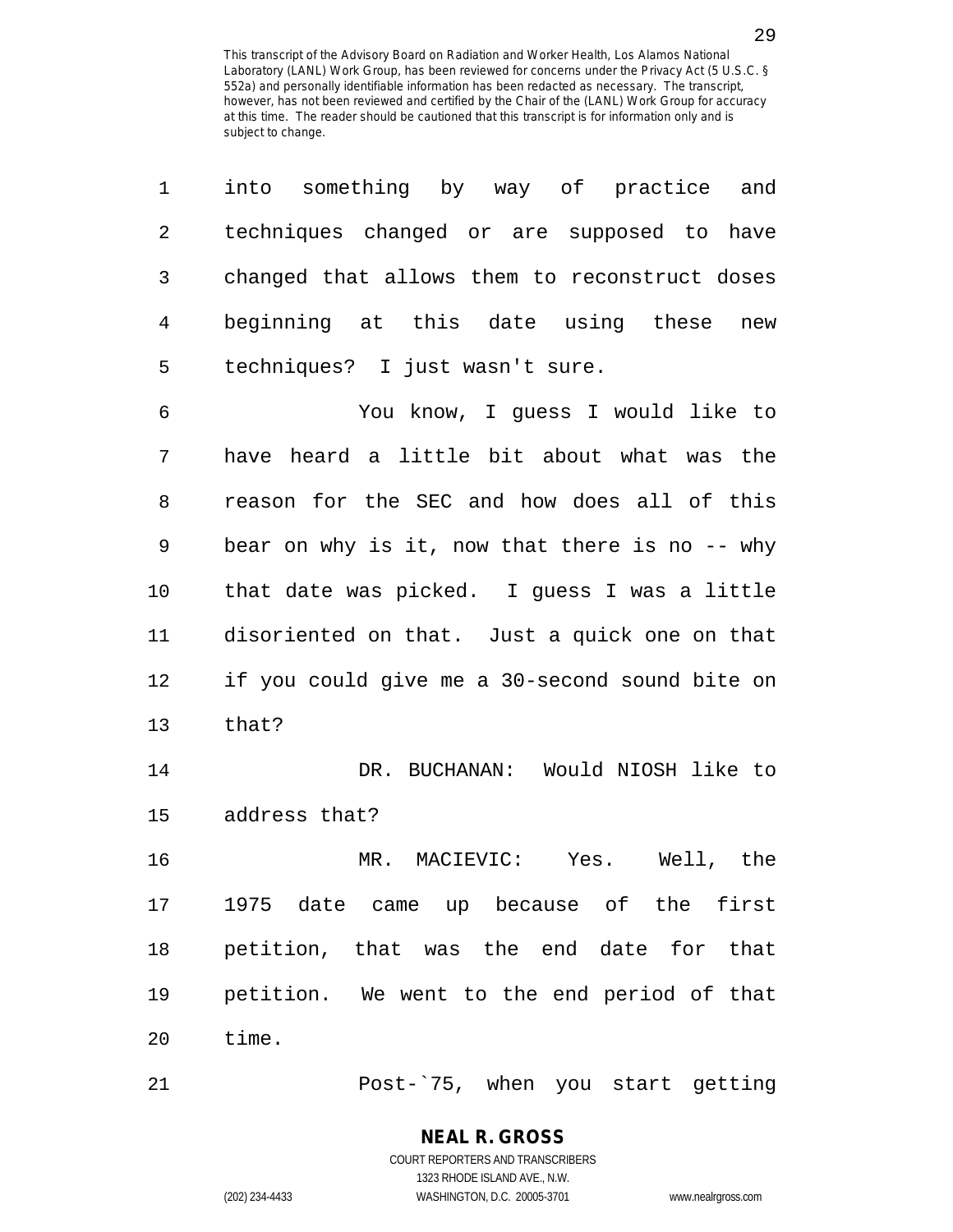1 into `76, `77, the reason that we are looking 2 at that period is the data from the worksheets 3 that are being filled out by people. What are 4 the title -- 5 DR. NETON: Checklists. 6 MR. MACIEVIC: The checklists. 7 There's a set of checklists, a program that 8 was developed during that period that starts 9 to address the issues of where the worker is 10 working, what radionuclides that worker is 11 working with, and the techniques of the in 12 vivo counting are more addressed to other 13 problems and more accurate during that period 14 in the mid-`70s and onward. 15 So it was a good cut-off point, 16 but the reason for -- the `75 was picked was 17 basically the petitioner end-date that we went 18 with that said 1975. 19 DR. MAURO: And the reason, 20 though, was the inability to reconstruct doses 21 from these exotics and --

#### **NEAL R. GROSS** COURT REPORTERS AND TRANSCRIBERS

1323 RHODE ISLAND AVE., N.W.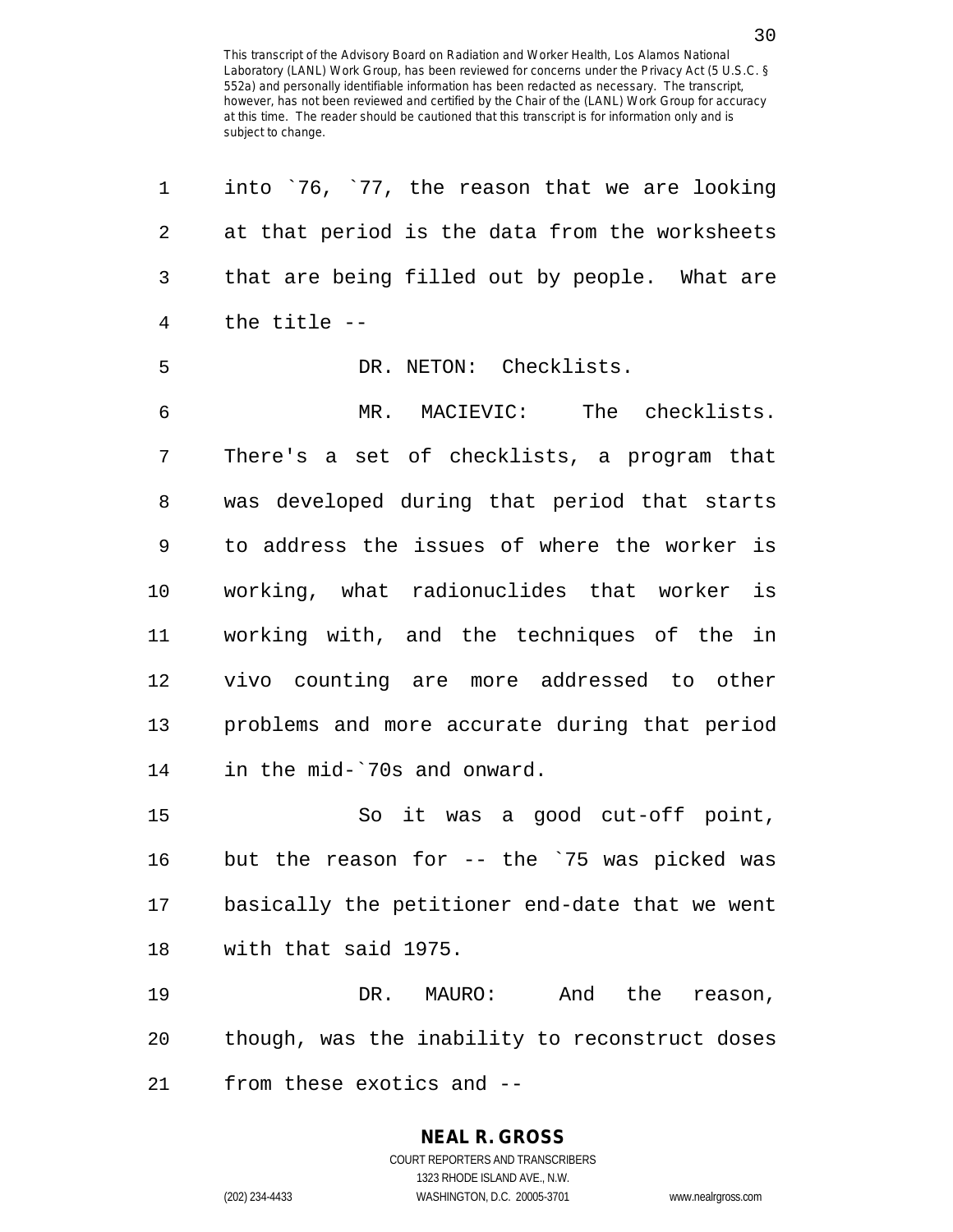| 1              | MR. MACIEVIC: Right.                           |
|----------------|------------------------------------------------|
| $\overline{2}$ | DR. MAURO: -- prior to '75 --                  |
| 3              | MR. MACIEVIC: Right.                           |
| 4              | DR. MAURO: -- for whatever the                 |
| 5              | reasons are, and then something changed.       |
| 6              | MR. MACIEVIC: Well, what changed               |
| 7              |                                                |
| 8              | DR. MAURO: And now you feel you                |
| 9              | can do the exotics?                            |
| 10             | MR. MACIEVIC: Yes.                             |
| 11             | DR. MAURO: Okay. That helps me.                |
| 12             | Thank you.                                     |
| 13             | MR. MACIEVIC: And the reason for               |
| 14             | it is pretty much the checklists coming in and |
| 15             | the program getting more refined in how they   |
| 16             | do the surveys. Our approach was, going        |
| 17             | forward, as Joe pointed out, you have a way of |
| 18             | doing analysis at the site that may not fit    |
| 19             | all criteria that you were talking about.      |
| 20             | We're not trying to justify the                |
| 21             | site as being a perfect site for doing all     |

1323 RHODE ISLAND AVE., N.W.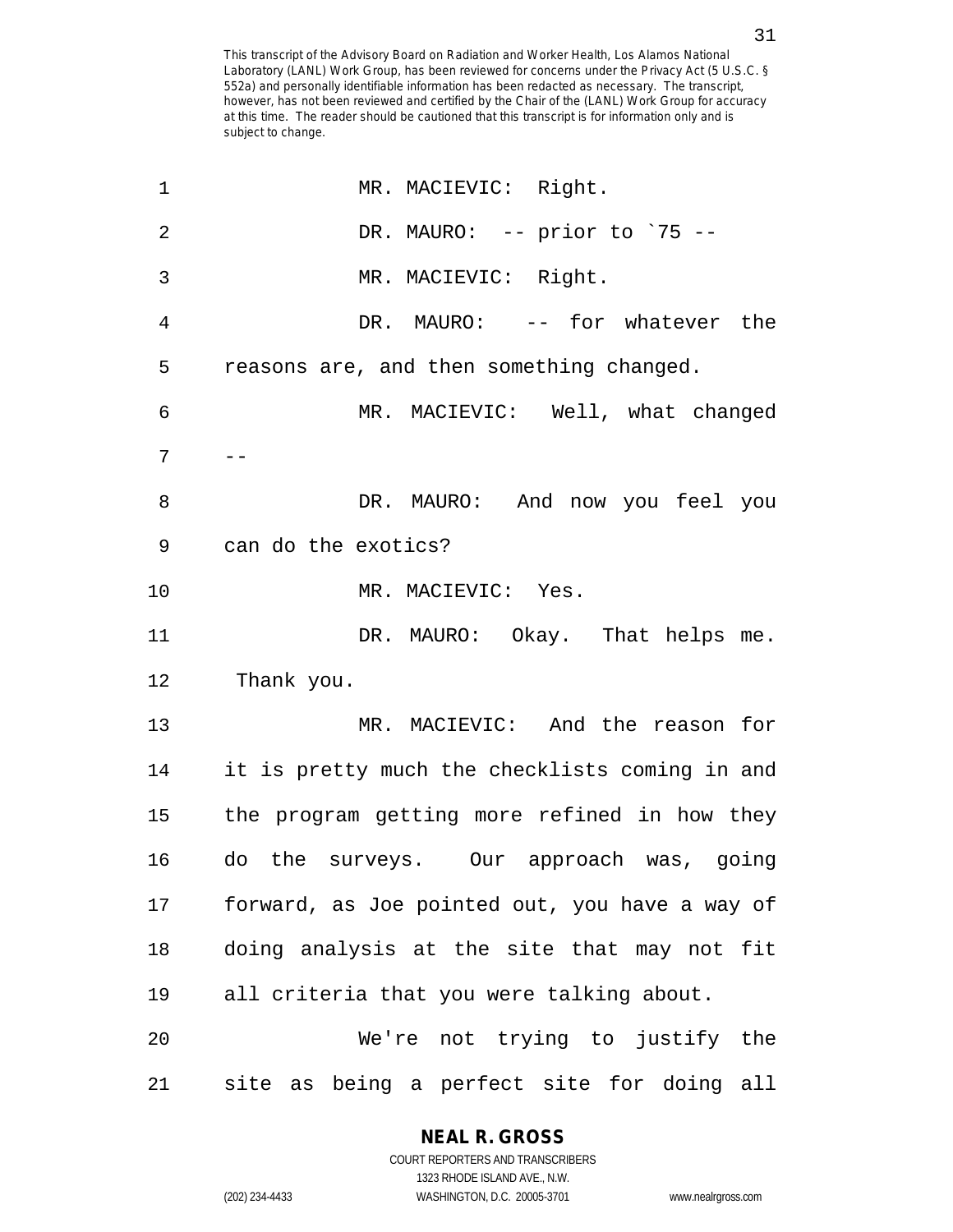1 this analysis, that they were suddenly

| 2              | radiologically perfect in how they were doing  |
|----------------|------------------------------------------------|
| 3              | the approach. Our point is that, did we have   |
| $\overline{4}$ | enough information on people to be able to     |
| 5              | bound a dose using what data is there. And     |
| 6              | from the pre-'75 to the post-'75, we said,     |
| 7              | well, what is different in there.              |
| 8              | And that is basically the                      |
| 9              | checklists coming in to say we now are able to |
| 10             | pinpoint more what is happening with people,   |
| 11             | where the radiological concerns are, how we    |
| 12             | would apply these surrogate data, which I      |
| 13             | don't like to use surrogate data, but how we   |
| 14             | would apply that is, now that you have areas   |
| 15             | that are being pinpointed more by the          |
| 16             | checklists and the surveys and the rad work    |
| 17             | permits, you can now say this material doesn't |
| $18\,$         | have the potential of being all over the site  |
| 19             | that we would have to somehow say, well, all   |
| 20             | missed doses for all people are going to have  |
| 21             | these radionuclides applied to them.           |

**NEAL R. GROSS**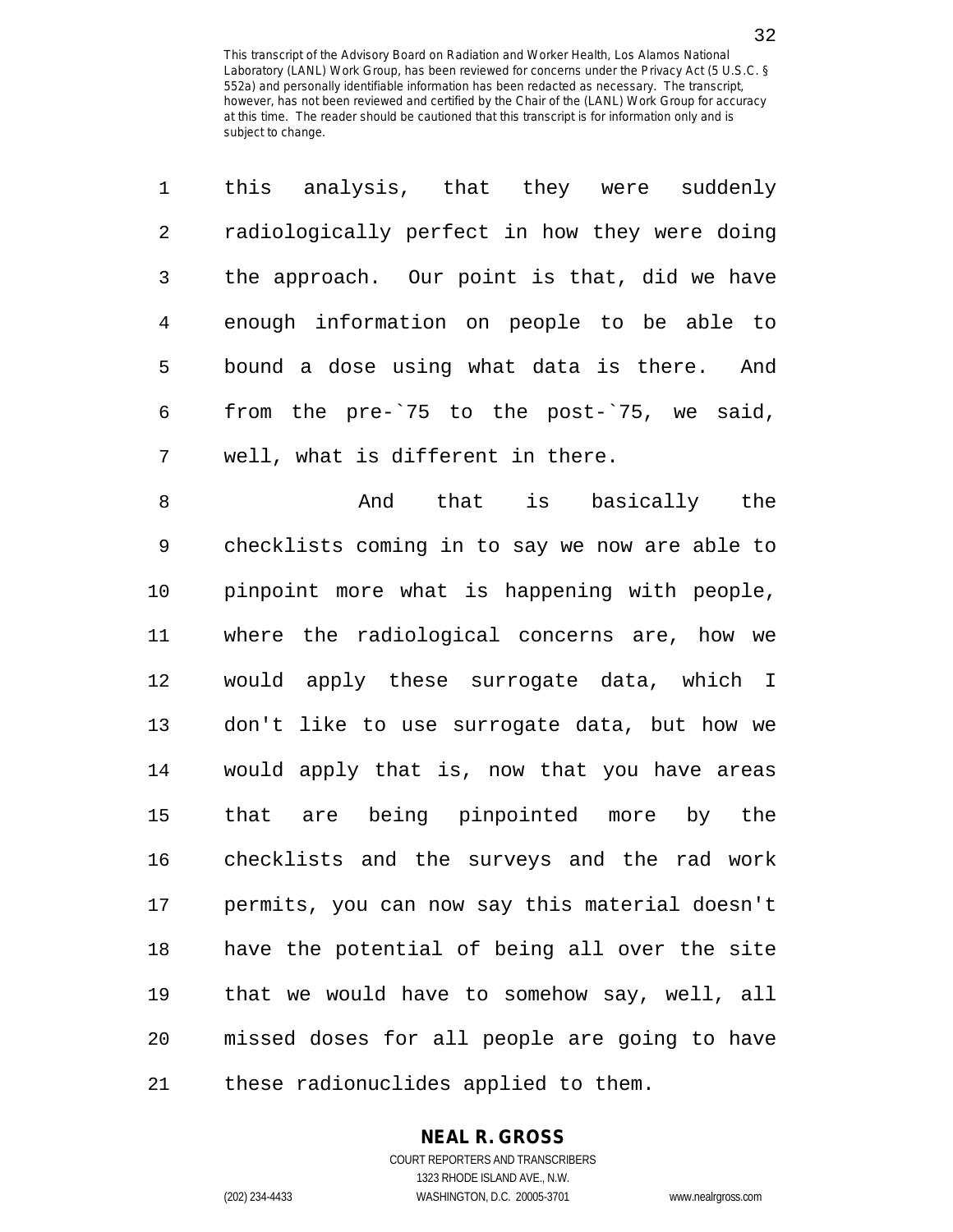| 1              | can now say there<br>We<br>is<br>more          |
|----------------|------------------------------------------------|
| $\overline{2}$ | specific information to say, if you're in this |
| 3              | you would get this particular<br>area,         |
| $\overline{4}$ | radionuclide applied with a missed dose. But   |
| 5              | you're not going to go apply all this data to  |
| 6              | everybody.                                     |
| 7              | And that was the problem with the              |
| 8              | earlier years, was that you did not have       |
| 9              | specificity enough, that you would have to say |
| 10             | these exotics could potentially be everywhere. |
| 11             | But as you move on in time, you find they are  |
| 12             | not. They are more localized.                  |
| 13             | And as you localize them, now you              |
| 14             | can say the techniques that are the -- this    |
| 15             | technique of using the intakes of the primary  |
| 16             | nuclides and then applying them to the         |
| 17             | exotics, that technique would work if you can  |
| 18             | start to localize more where this material is, |
| 19             | and that is what we came to.                   |
| 20             | Our approach is a much<br>more                 |
| 21             | general, overall approach to the site. And I   |

1323 RHODE ISLAND AVE., N.W.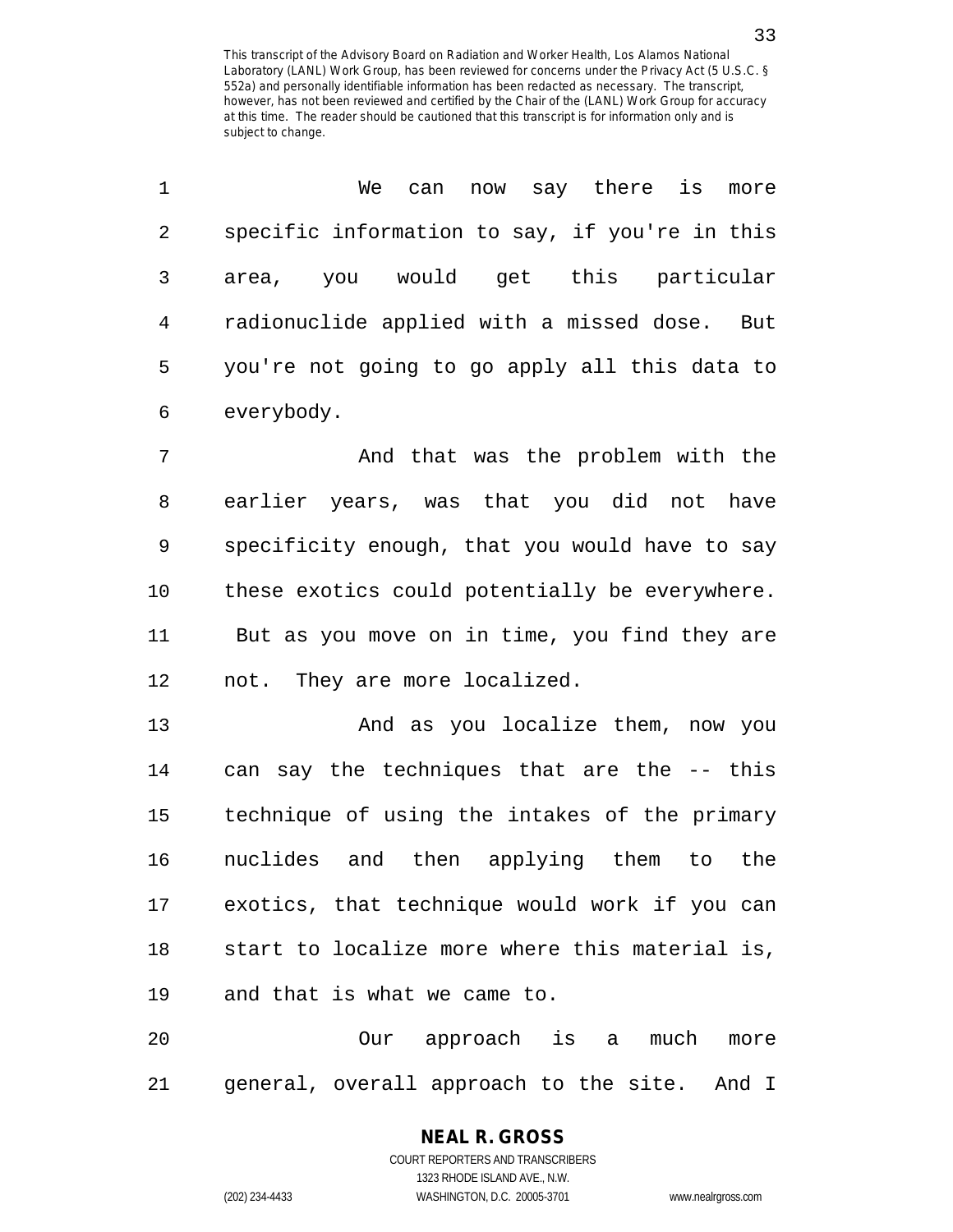| $\mathbf 1$    | know we can be hit by saying the site was not |
|----------------|-----------------------------------------------|
| 2              | perfect, and it wasn't by any means, but the  |
| $\mathsf{3}$   | point is are we missing something that there  |
| $\overline{4}$ | is some material out there that we in no way  |
| 5              | could apply a dose to it.                     |
| 6              | Now we'll get into the point                  |
| 7              | whether or not our technique applies on the   |
| 8              | mixed fission products in that. And there are |
| 9              | some data, some analysis that we would also   |
| 10             | have to do on that to show how that would     |
| 11             | apply. And that's why with this introductory  |
| 12             | meeting, we don't have that right there. But  |
| 13             | we need to go and show how we would apply all |
| 14             | of this to answer these types of questions.   |
| 15             | The `75 data -- and, as you move              |
| 16             | forward, there are obviously into the `70s,   |
| 17             | into the `80s and `90s, yes, the program gets |
| 18             | more tight. But we're trying to say there     |
| 19             | isn't something there.                        |
| 20             | I mean, these are dose                        |
| 21             | reconstruction questions, which is one thing. |

**NEAL R. GROSS** COURT REPORTERS AND TRANSCRIBERS

1323 RHODE ISLAND AVE., N.W.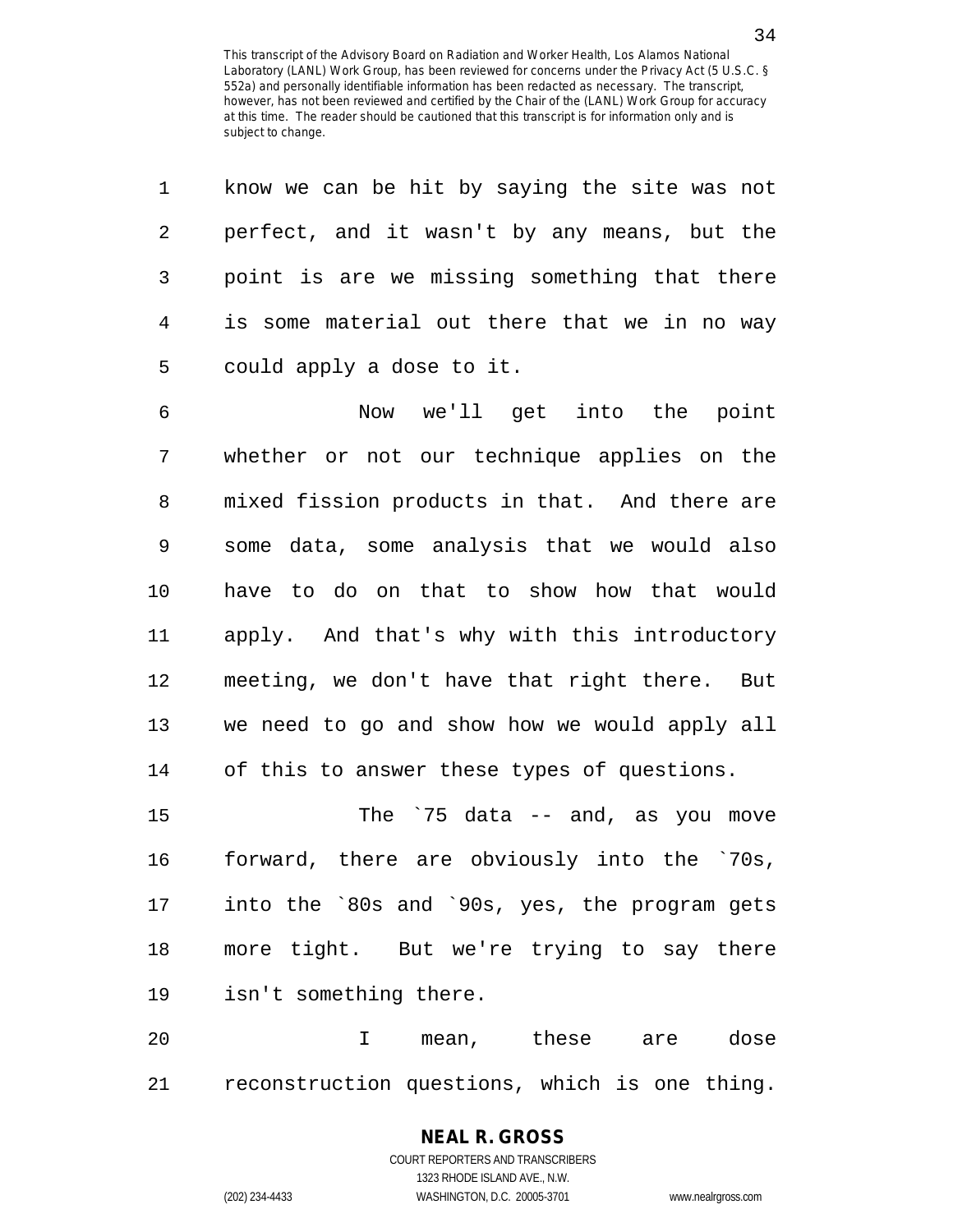| 1              | You have a -- how much to apply a dose to a    |
|----------------|------------------------------------------------|
| 2              | person that, like on neutron correction        |
| $\mathfrak{Z}$ | factors and other things that you come up      |
| $\overline{4}$ | with, how much of a dose is different than     |
| 5              | saying, we had no clue that there would be a   |
| 6              | dose and we can't bound this dose.             |
| 7              | So that is our approach is that,               |
| 8              | yes, there are dose reconstruction questions,  |
| 9              | but they're not unsolvable and you can't --    |
| 10             | that we could not put a number to it and this  |
| 11             | would be some just wild guess as to what we're |
| 12             | doing.                                         |
| 13             | DR. MAURO:<br>In fact, you know,               |
| 14             | that sets the context for me. I don't know if  |
| 15             | anyone else benefitted from it, but I          |
| 16             | appreciate it. I think I have better context   |
| 17             | now. Ron, again, I apologize for cutting in,   |
| 18             | but please continue.                           |
| 19             | MR. FITZGERALD: Well, before you               |
| 20             | do that, I want to amplify, I think Greg kind  |
| 21             | of provided a nice highlight. Our particular   |

## **NEAL R. GROSS**

COURT REPORTERS AND TRANSCRIBERS 1323 RHODE ISLAND AVE., N.W. (202) 234-4433 WASHINGTON, D.C. 20005-3701 www.nealrgross.com

35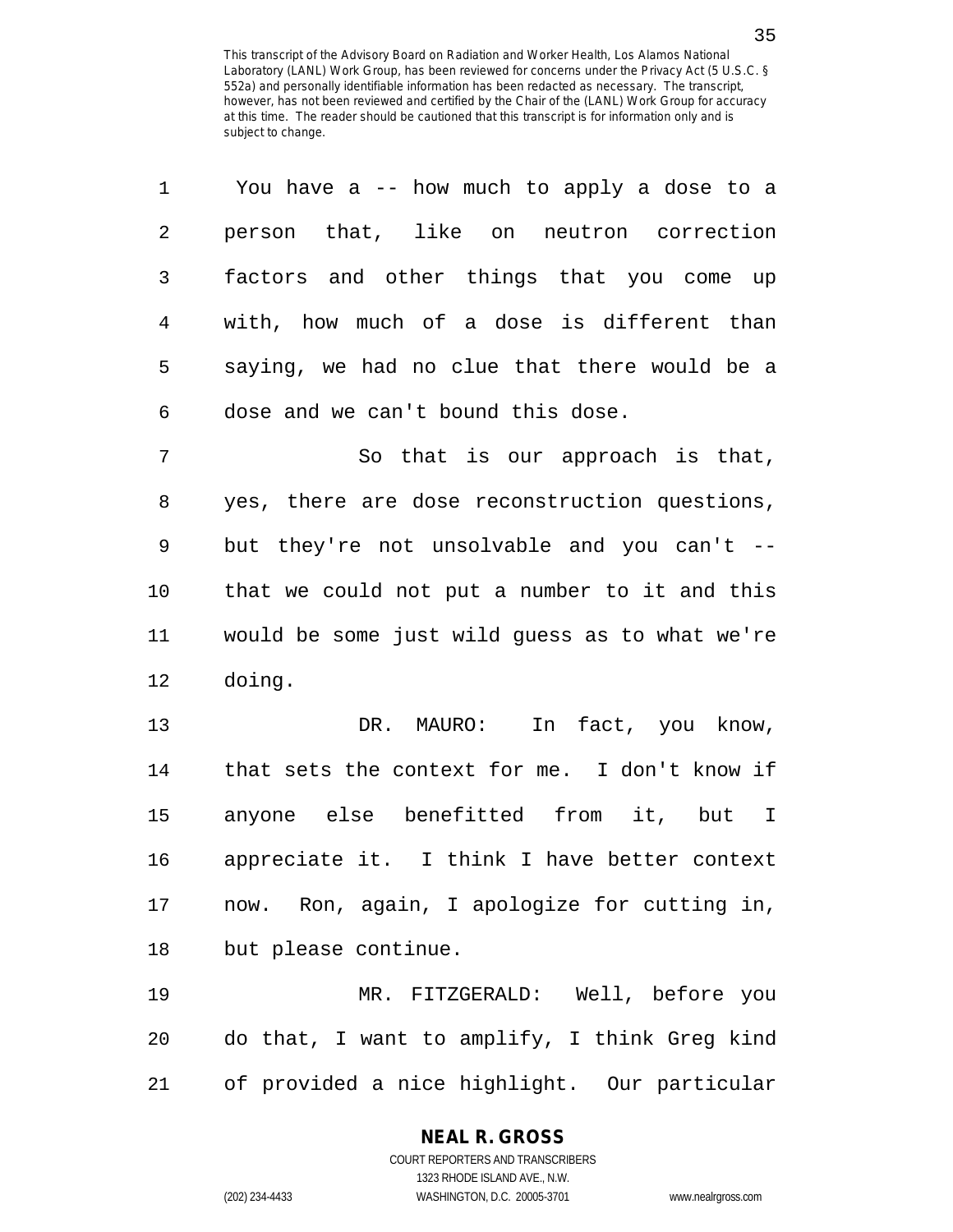1 focus is on the data itself. I mean, on one 2 hand, you know, there are these new 3 procedures. A new day was dawning, so to 4 speak.

5 The question is, okay, does the 6 actual data reflect that or not. Is the data 7 better in some fashion, more specific for 8 certain events? You know, if you have a 9 number of events happening at LANSCE, do you 10 see the corresponding data there? Just -- is 11 the data actually better, which to me is a 12 validation step of saying, does that marry up 13 to what we're seeing in terms of changes in 14 operations.

15 And, knowing DOE, there's not 16 always a step function. It's a lag. I mean, 17 maybe it gradually got better over 10 or 15 18 years, but we're looking at `75 and later on 19 and then looking at the ability of using 20 checklists and RWPs and everything and being 21 able to focus in on certain operations.

## **NEAL R. GROSS**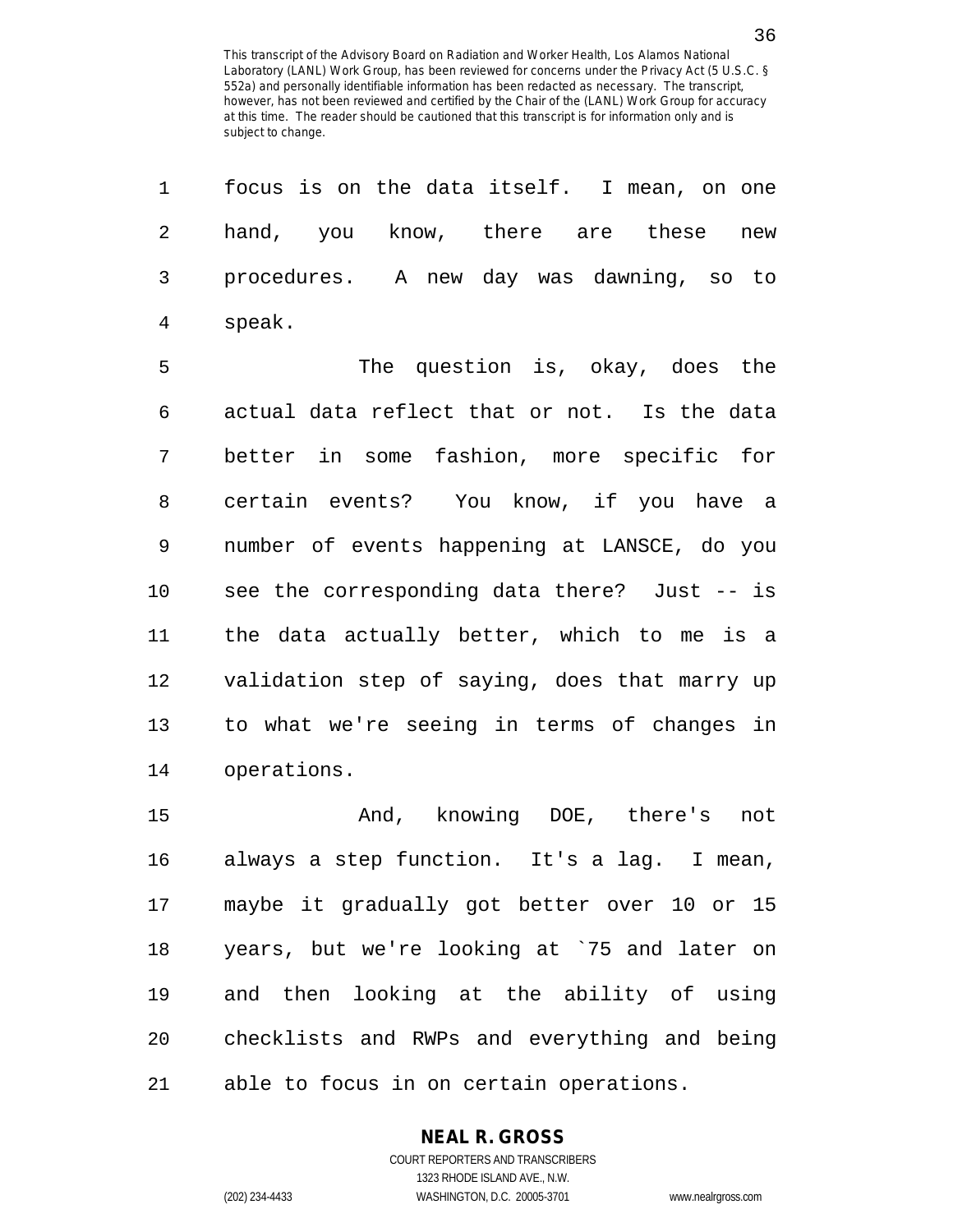| $\mathbf{1}$ | There, and again, I think the                |
|--------------|----------------------------------------------|
| 2            | validation step for us would be simply, you  |
| 3            | know, again, in practice, was the laboratory |
| 4            | successful through its RWP process and       |
| 5            | checklists to providing the in-kind          |
| 6            | information that would enable you to kind of |
| 7            | narrow this focus down or not or was it hit  |
| 8            | and miss and got better over time and that   |
| 9            | kind of thing? And I think that's what we    |
|              | 10 were looking at.                          |

11 Now I've got to tell you it's a 12 considerable amount of work, and the only 13 reason we didn't do that, I thought it was a 14 leap that we would not take and maybe we 15 shouldn't take, anyway. Maybe it's something 16 NIOSH would do. But we just wanted to 17 highlight what our concerns were and then stop 18 there.

19 So when you look at the report, 20 it's going to be a little general in the sense 21 that we didn't go through and actually said,

#### **NEAL R. GROSS**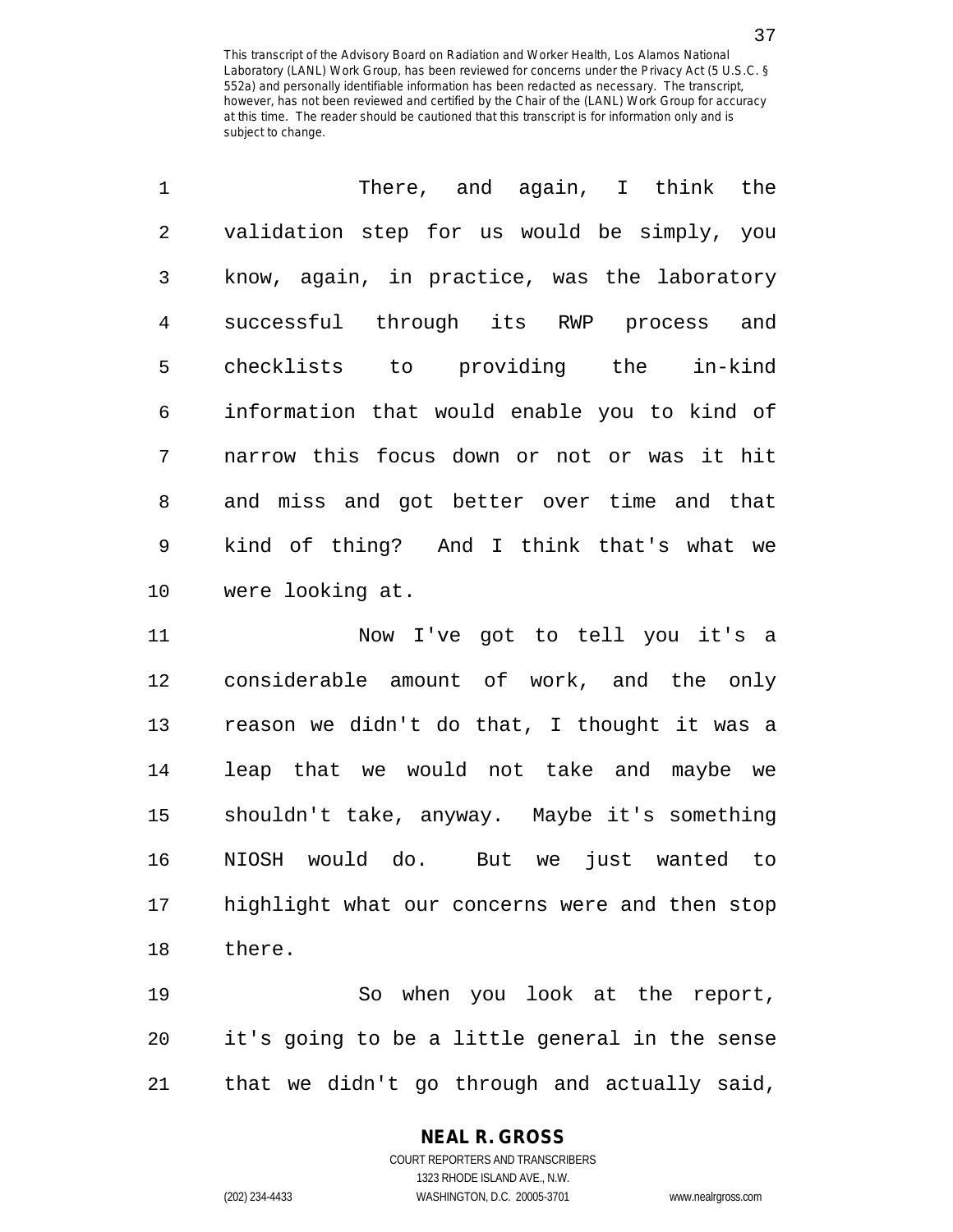1 you know, here are the 18 examples of where we

| 2  | thought maybe the checklists and RWPs didn't   |
|----|------------------------------------------------|
| 3  | deliver the goods. We just wanted to say, I    |
| 4  | think that's what you would need to do if you  |
| 5  | wanted to hold this premise up. And we'll      |
| 6  | stop there.                                    |
| 7  | MR. MACIEVIC: Exactly. And I                   |
| 8  | wanted to say that -- this is Greg Macievic -- |
| 9  | that I agree in that what we did in doing      |
| 10 | this, our data capture, is they are basically  |
| 11 | a sampling. We went out there and said, okay,  |
| 12 | here is an idea of how -- we looked at the     |
| 13 | data on what we had. We have not collected     |
| 14 | everything that is out there.                  |
| 15 | So, I mean, we're -- you know, we              |
| 16 | looked at the data and said there's sufficient |
| 17 | evidence to show that there was a programmatic |
| 18 | way of containing this and based on what we    |
| 19 | collected so far.                              |
|    |                                                |

20 But, you know, it still can be 21 left open to interpretation because of the

## **NEAL R. GROSS**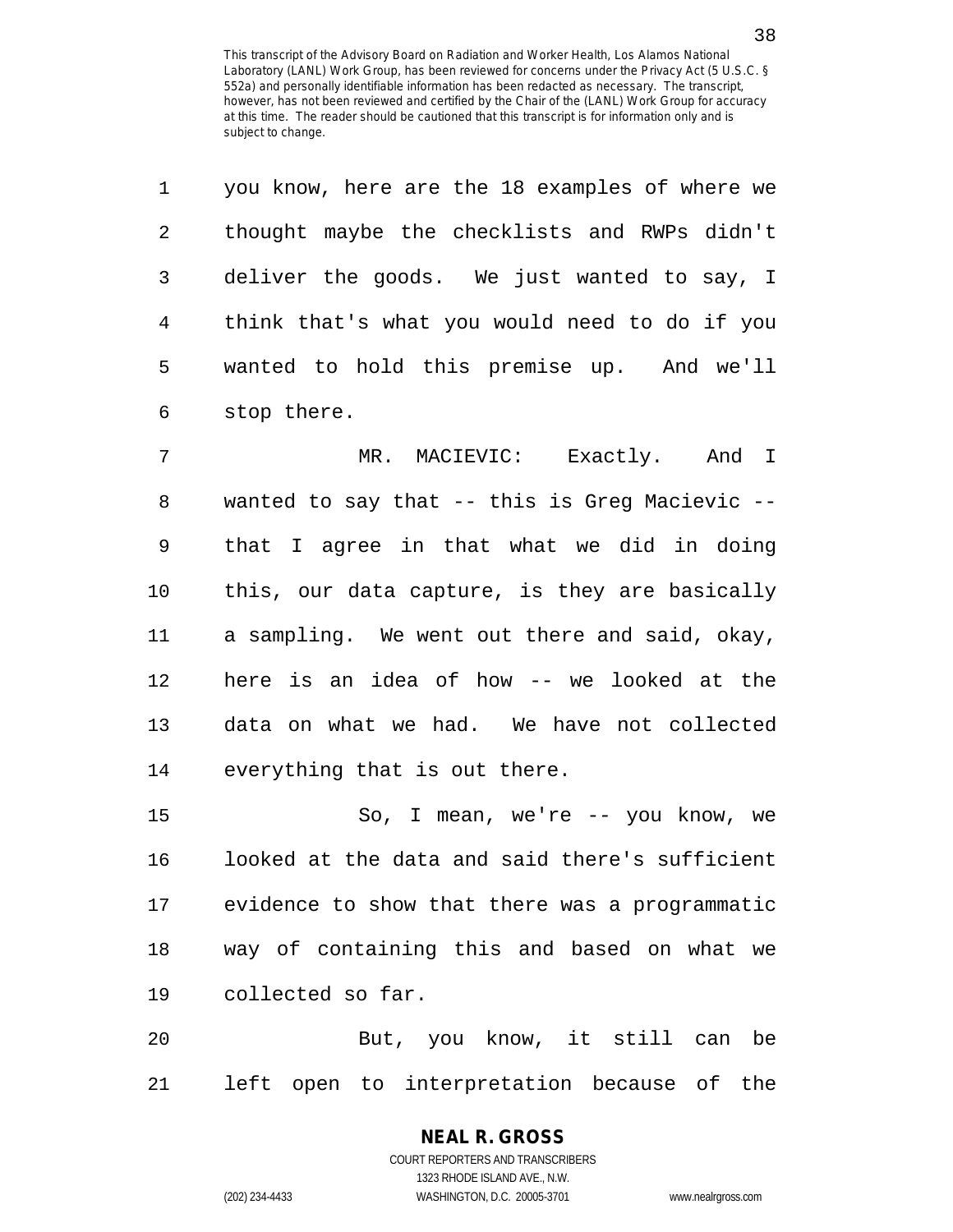| $\mathbf 1$    | fact that you have not looked at all of the    |
|----------------|------------------------------------------------|
| $\overline{2}$ | set of what is out there. And because these    |
| 3              | exotics were not a common thing, when you're   |
| 4              | hitting through files, you're not going to run |
| 5              | into this very large set of data that's out    |
| 6              | for these particular things. You're going to   |
| 7              | have to look over lengths of time, more        |
| 8              | specific in time to pick out the information   |
| 9              | to just see what is actually there in a wider  |
| 10             | sense.                                         |
|                |                                                |

11 But from what we have seen, we 12 feel we can cover it. But in your side, 13 you're saying, you know, that you haven't seen 14 enough essentially to justify the method.

15 MR. FITZGERALD: And, really, not 16 to find the one exception to the many there, 17 so much as just whether the characterization  $18 - -$ 19 MR. MACIEVIC: Right.

20 MR. FITZGERALD: -- follows 21 through in practice. So we're not looking for

# **NEAL R. GROSS**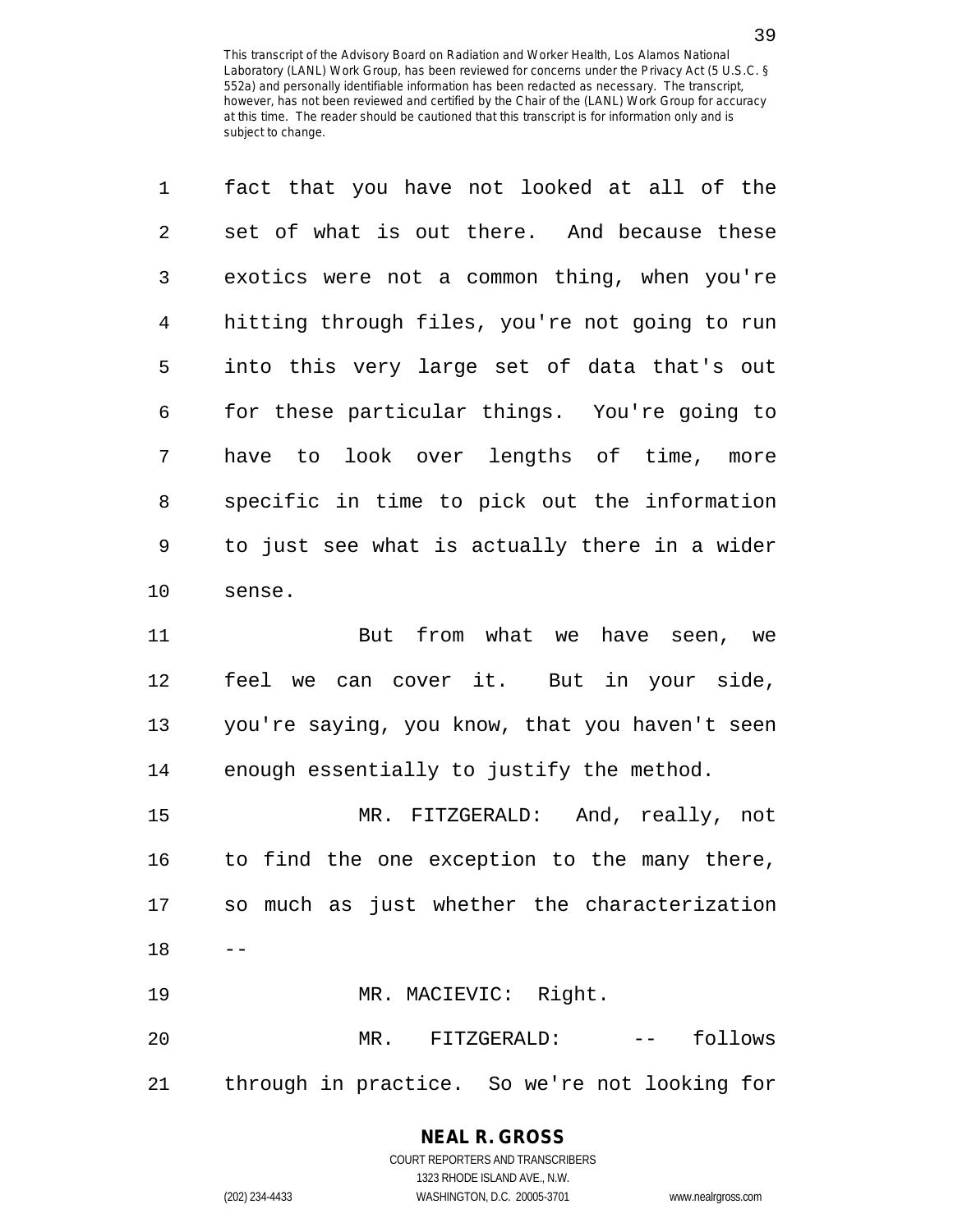| 1  | a gotcha. Here's one you missed. But more to  |
|----|-----------------------------------------------|
| 2  | say that, yes, in practice, the systems that  |
| 3  | were put in place at that time would enable   |
| 4  | confidence and relying on that information.   |
| 5  | And we also see a bit of a sea                |
| 6  | change. Maybe that's too strong a word but    |
| 7  | certainly a change in the records themselves  |
| 8  | that would distinguish this period of time,   |
| 9  | after '75, from the prior period of time, for |
| 10 | which the SEC was granted. So that $-$ and    |
| 11 | again, we can go through some of the details, |
| 12 | $but --$                                      |
| 13 | I think Jim had<br>CHAIRMAN GRIFFON:          |
| 14 | a comment.                                    |
| 15 | NETON: Yes. Basically I<br>DR.                |
| 16 | think Joe kind of --                          |
| 17 | CHAIRMAN GRIFFON: All right. All              |
| 18 | right.                                        |
| 19 | DR. NETON: We adopted a weight of             |
| 20 | the evidence approach here. I think this is   |
| 21 | the first time we have actually -- or one of  |

### **NEAL R. GROSS**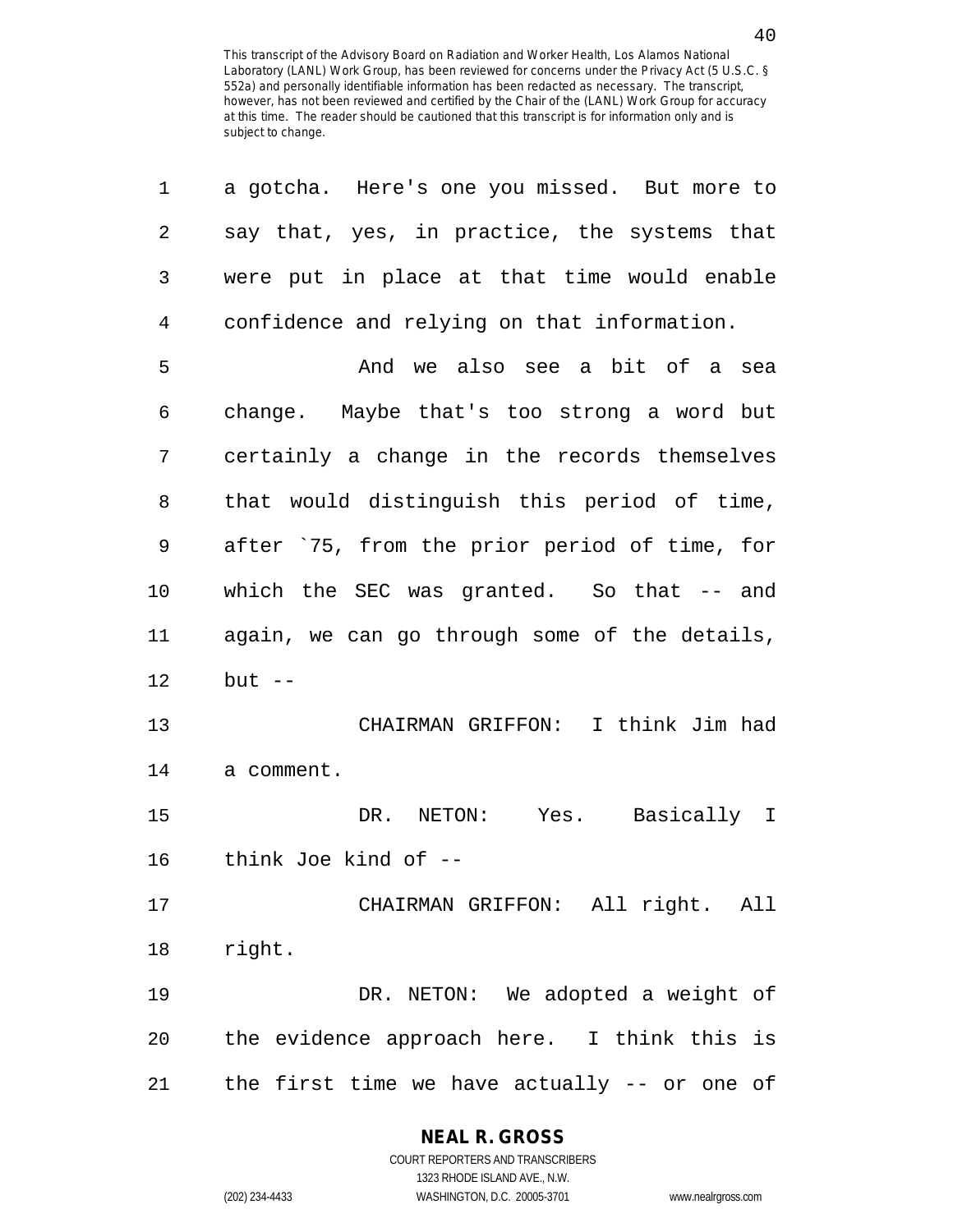| 1              | the<br>few times we have gone out and we're    |
|----------------|------------------------------------------------|
| $\overline{2}$ | relying on the quality of the radiation        |
| 3              | protection program to document that the        |
| $\overline{4}$ | exposures were maintained at a reasonable      |
| 5              | level and we can assess what that level is     |
| 6              | based on that documentation. That's something  |
| 7              | I always believed we had.                      |
| 8              | CHAIRMAN GRIFFON: Yes, yes.                    |
| $\mathsf 9$    | DR. NETON: And we have not been                |
| 10             | successful doing that. NTS is a good example.  |
| 11             | We had a lot of bioassays at NTS, but we       |
| 12             | up with substantive<br>couldn't come           |
| 13             | documentation to support the rationale behind  |
| 14             | it. I think here we believe we do. And we're   |
| 15             | prepared to talk about what<br>level of        |
| 16             | validation people might want for us<br>to      |
| 17             | demonstrate that.                              |
| 18             | Just one other thing. I would                  |
| 19             | like to bring up this issue of surrogate data. |
| 20             | The point of confusion -- I prefer not to use  |
|                |                                                |

21 the word surrogate data in this particular

## **NEAL R. GROSS**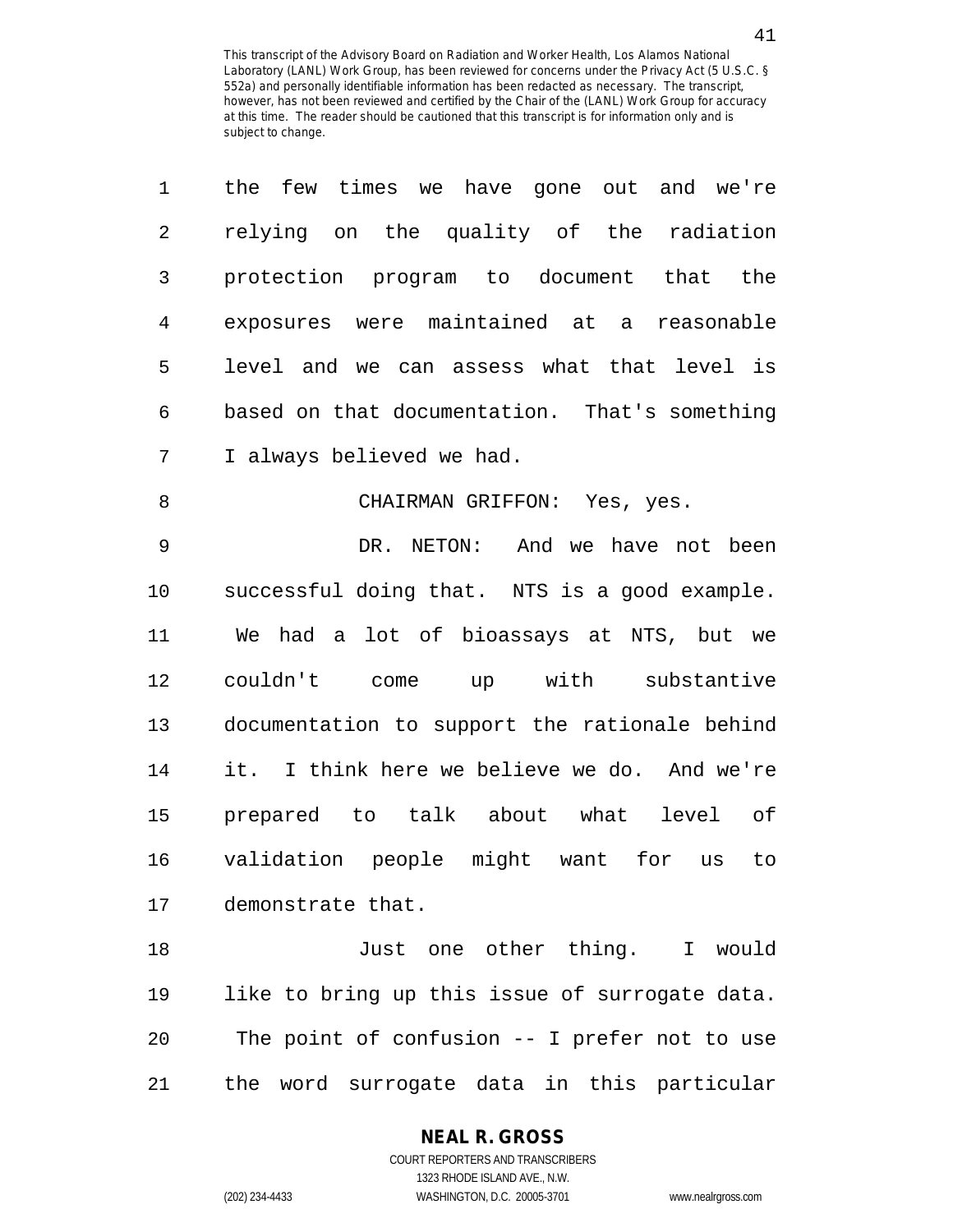| 1  | situation because, at least in NIOSH's        |
|----|-----------------------------------------------|
| 2  | perspective, our terminology for surrogate    |
| 3  | data, at least in IG-004, is data used from   |
| 4  | one site, picked up, and directly used at     |
| 5  | another site.                                 |
| 6  | This is data within the same site.            |
| 7  | So if there are no objections, I would prefer |
| 8  | to call this substitute data or something of  |
| 9  | that nature, just to avoid confusion.         |
| 10 | Especially in people's minds who read the     |
| 11 | transcripts and see surrogate data throughout |
| 12 | will not be confused into thinking that we're |
| 13 | using that type of data. It's just a          |
| 14 | suggestion.                                   |
| 15 | MR. FITZGERALD: Just to amplify               |
| 16 | on that, I think our concern, though, is      |
| 17 | somewhat --                                   |
| 18 | DR. NETON: It's similar.                      |
| 19 | Right, similar,<br>MR.<br>FITZGERALD:         |
| 20 | but it's just different.                      |
| 21 | DR.<br>NETON:<br>have adopted<br>We<br>our    |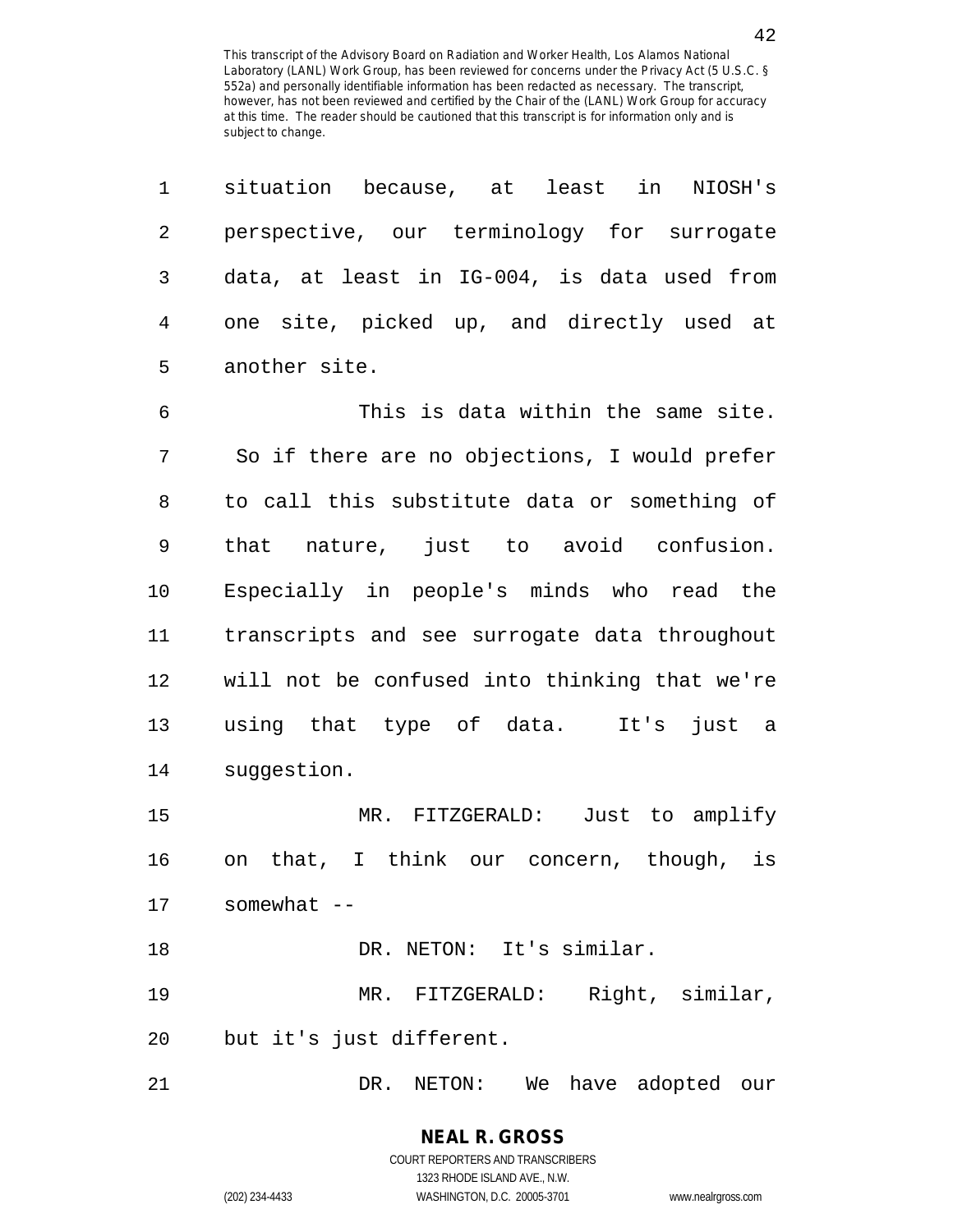1 approach to --

| $\overline{2}$ | MR. FITZGERALD: Okay.                          |
|----------------|------------------------------------------------|
| 3              | DR. NETON: -- define surrogate                 |
| 4              | data from one site to another, and this is     |
| 5              | internal to the site, and certainly there are  |
| 6              | things that need to be looked at very          |
| 7              | carefully when you do that.                    |
| 8              | MR. FITZGERALD: Okay. Thank you.               |
| $\mathsf 9$    | CHAIRMAN GRIFFON: Before Ron                   |
| 10             | continues, can I ask, for the '75 petition,    |
| 11             | usually we have a summary of the justification |
| 12             | for that petition. Does someone have that      |
| 13             | available so I could read that part out?       |
| 14             | Like, we should not read a certain internal    |
| 15             | dose for exotic radionuclides and for -- maybe |
| 16             | while you're looking for it, Ron can continue. |
| 17             | I would just like to hear that just because    |
| 18             | $it's$ --                                      |
| 19             | MR. FITZGERALD: Do you mean other              |

20 Evaluation Report from the earlier period?

21 CHAIRMAN GRIFFON: The earlier

**NEAL R. GROSS** COURT REPORTERS AND TRANSCRIBERS

1323 RHODE ISLAND AVE., N.W.

(202) 234-4433 WASHINGTON, D.C. 20005-3701 www.nealrgross.com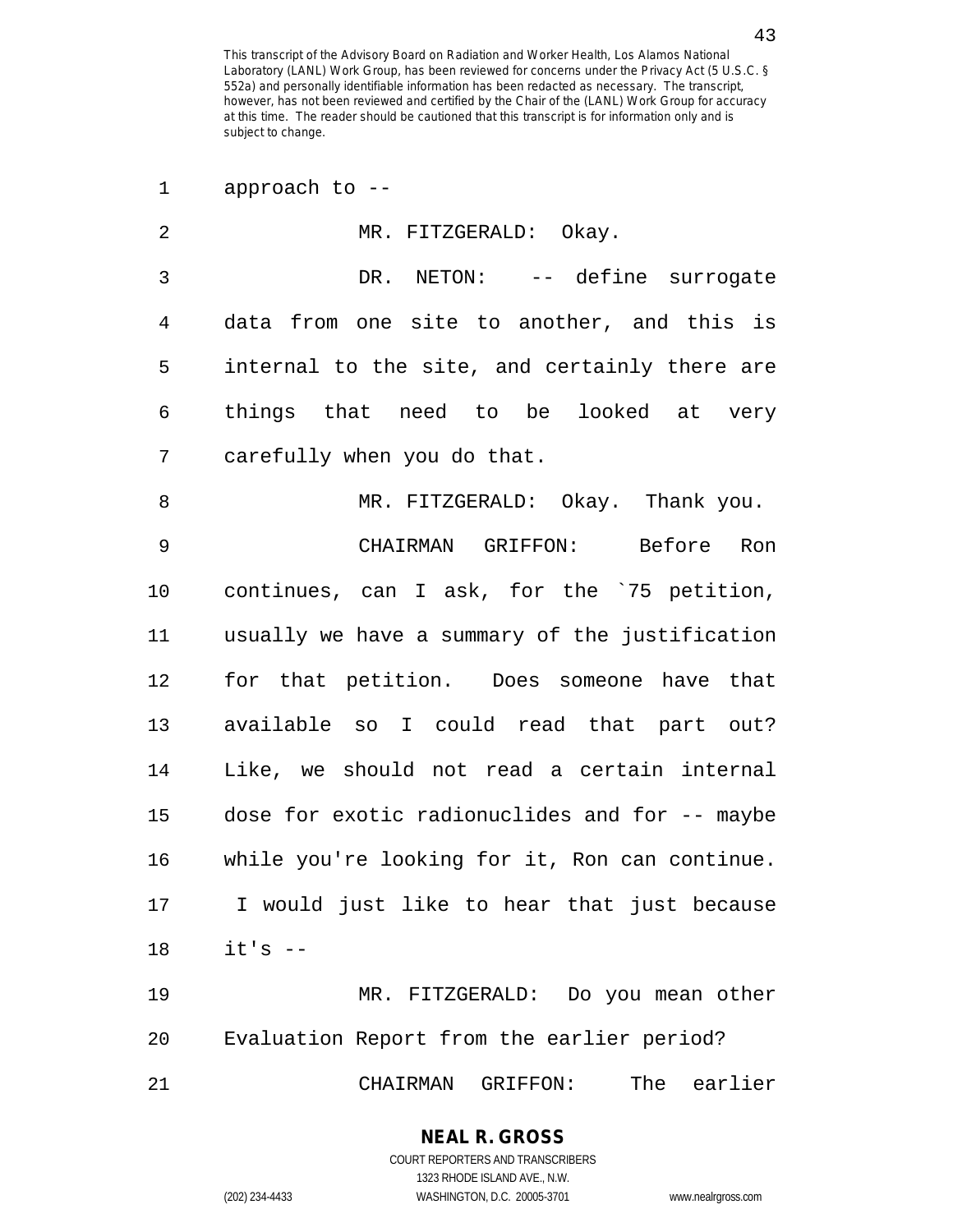2 MR. FITZGERALD: Yes, I have it. 3 I have a hard copy. 4 CHAIRMAN GRIFFON: We have the 5 final Class Definition, right -- 6 MR. FITZGERALD: Yes. 7 CHAIRMAN GRIFFON: -- that would 8 include that language? I just think it might 9 give us context as we discuss the next period 10 and this change that we have been talking 11 about. You've got it? Yes. 12 MR. EVASKOVICH: Well, I'll 13 mention the Class Definition. There's going 14 to be a change in the Class Definition, 15 though. 16 DR. NETON: Yes, it's minor, but 17 it's all employees now -- 18 CHAIRMAN GRIFFON: Okay. Right. 19 DR. NETON: -- rather than certain 20 technical areas but justification for awarding 21 the Class --

### **NEAL R. GROSS**

1 period.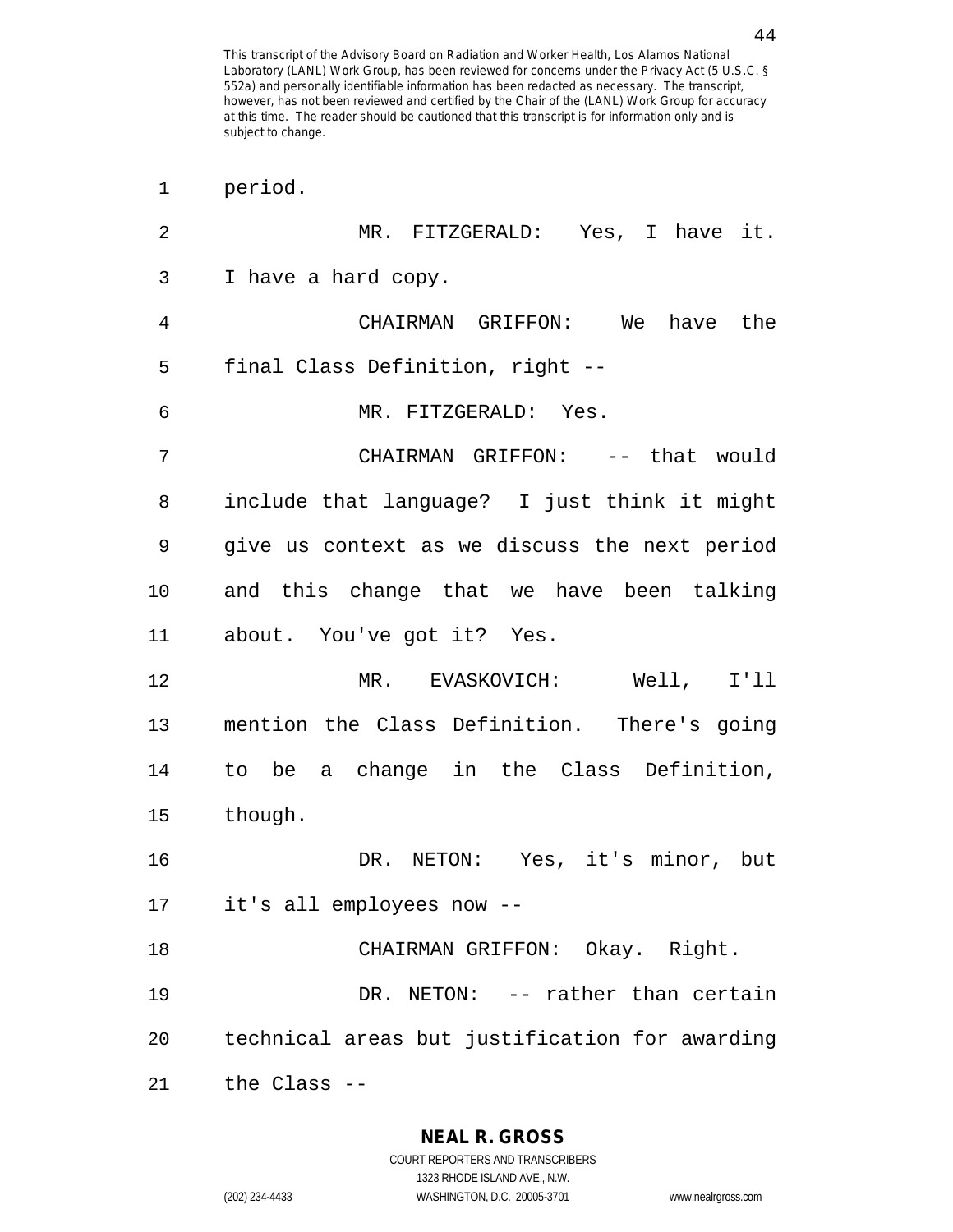| 1              | CHAIRMAN GRIFFON: That's what we             |
|----------------|----------------------------------------------|
| $\overline{c}$ | really want to get at. Yes. Thanks. Oh,      |
| 3              | yes. We did change it to all workers. That's |
| $\overline{4}$ | right. I remember that.                      |
| 5              | DR. NETON: I have $-$ it may be in           |
| 6              | the Board's letter.                          |
| 7              | CHAIRMAN GRIFFON: Yes. In the                |
| 8              | Board letter, we always summarize why.       |
| 9              | DR. NETON: Yes. Let me see if I              |
| 10             | can find that.                               |
| 11             | CHAIRMAN GRIFFON: Yes. That                  |
| 12             | would be -- that is what I am looking for.   |
| 13             | DR. NETON: I have an HHS letter              |
| 14             | to Congress here.                            |
| 15             | MR. KATZ: Sometimes an HHS letter            |
| 16             | is a little more robust than the Board       |
| 17             | letters.                                     |
| 18             | DR. NETON: Yes. Well, I can                  |
| 19             | maybe summarize a little bit. The NIOSH      |
| 20             | review of available monitoring data -- I'm   |
| 21             | reading from the letter of HHS to Congress.  |

**NEAL R. GROSS**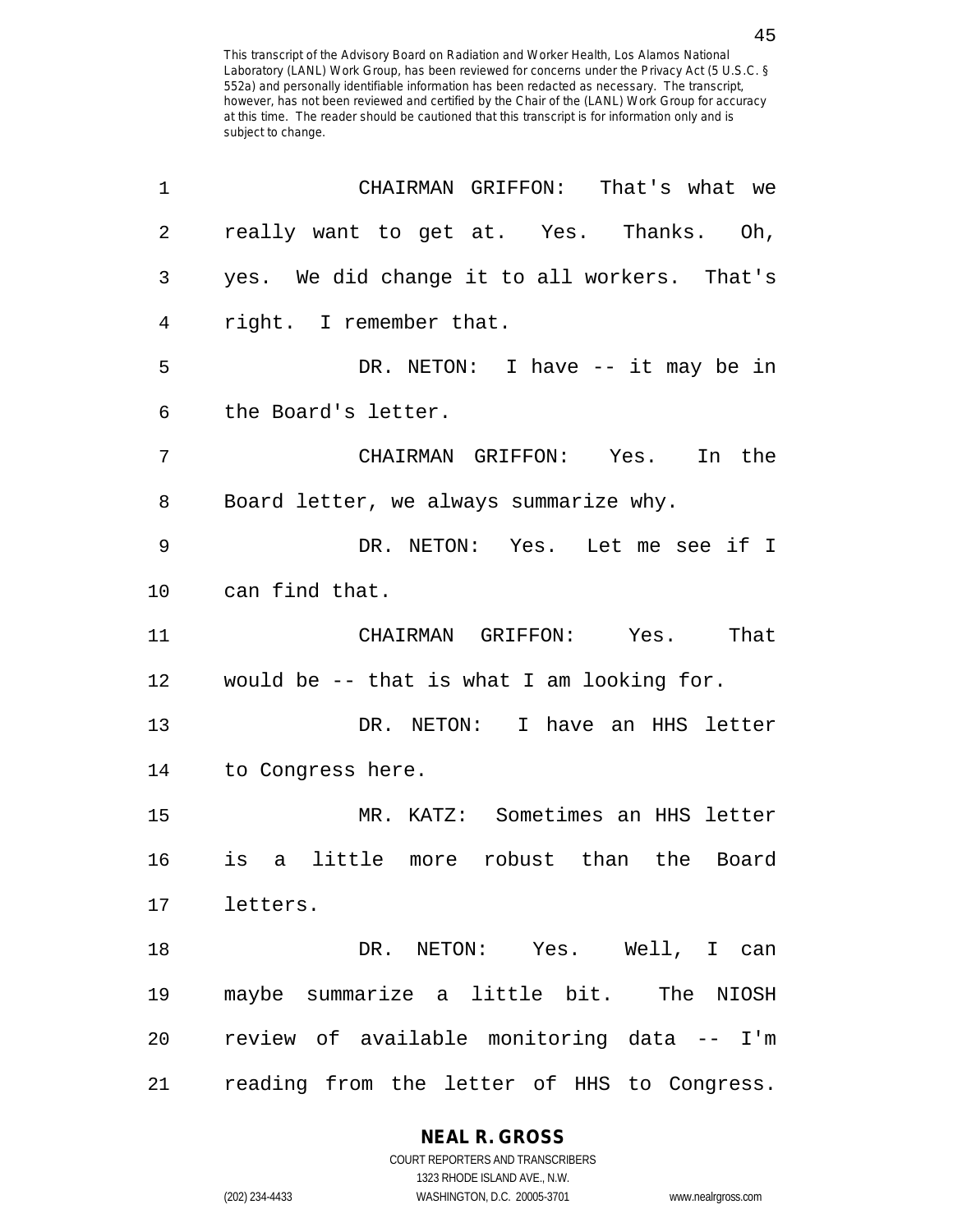| 1              | They found that they lacked adequate          |
|----------------|-----------------------------------------------|
| $\overline{2}$ | information necessary to conduct individual   |
| 3              | dose reconstructions for a number of          |
| 4              | radionuclides during a significant percentage |
| 5              | of the time period. The Board concurred with  |
| 6              | that.                                         |
| 7              | This is pretty -- oh, here we go.             |
| 8              | CHAIRMAN GRIFFON: Is this --                  |
| 9              | DR. NETON: That's pretty big,                 |
| 10             | yes.                                          |
| 11             | CHAIRMAN GRIFFON: Is this for a               |
| 12             | number of radionuclides? It's stated that     |
| 13             | way. Okay.                                    |
| 14             | DR. NETON: My recollection --                 |
| 15             | CHAIRMAN GRIFFON: I thought it                |
| 16             | was more specific than that, but --           |
| 17             | DR. NETON: It was mixed fission               |
| 18             | -- I thought it was fission activation        |
| 19             | products as well as the exotics.              |
| 20             | CHAIRMAN GRIFFON: Okay.                       |
| 21             | DR. NETON: It was both of those.              |

### **NEAL R. GROSS**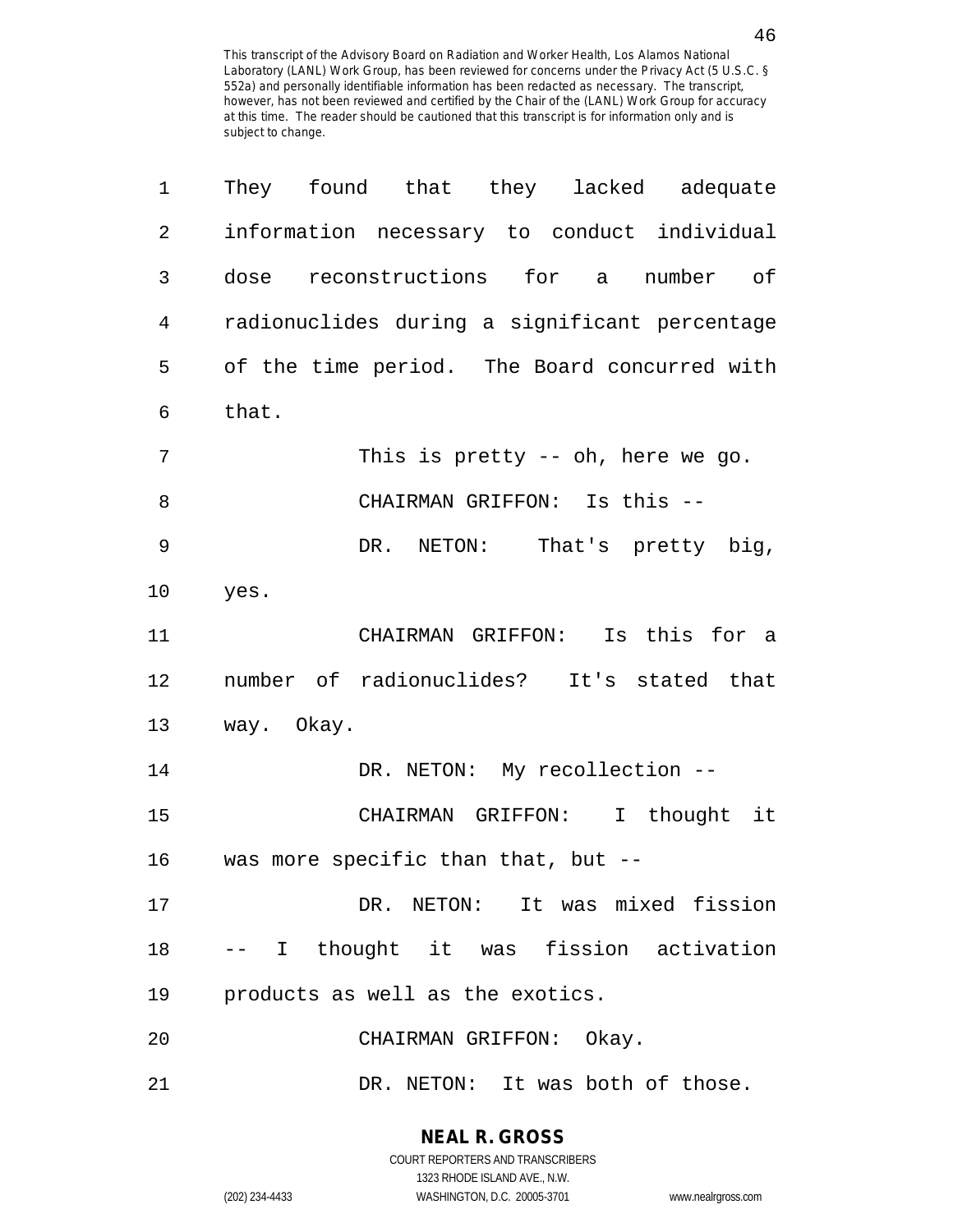1 CHAIRMAN GRIFFON: That was what I 2 was getting at, yes. 3 DR. NETON: Jenny has that 4 somewhere at the end, Mark. You lack the 5 information methods for bounding at least some 6 of the internal doses for the more exotic 7 radionuclides. But I thought fission 8 activation products was in there as well. 9 CHAIRMAN GRIFFON: I thought that 10 was specified. That's what I wanted to ask. 11 DR. NETON: Part of the reason was 12 if the whole body counter -- 13 CHAIRMAN GRIFFON: Right. 14 DR. NETON: -- came into more 15 prominent use in the 70s, the early 70s. 16 CHAIRMAN GRIFFON: Right. That's 17 what I thought. But the definition, it did 18 include the exotics as well. 19 DR. NETON: Yes. 20 CHAIRMAN GRIFFON: Okay. Part of 21 the reason I was asking is I didn't know if

(202) 234-4433 WASHINGTON, D.C. 20005-3701 www.nealrgross.com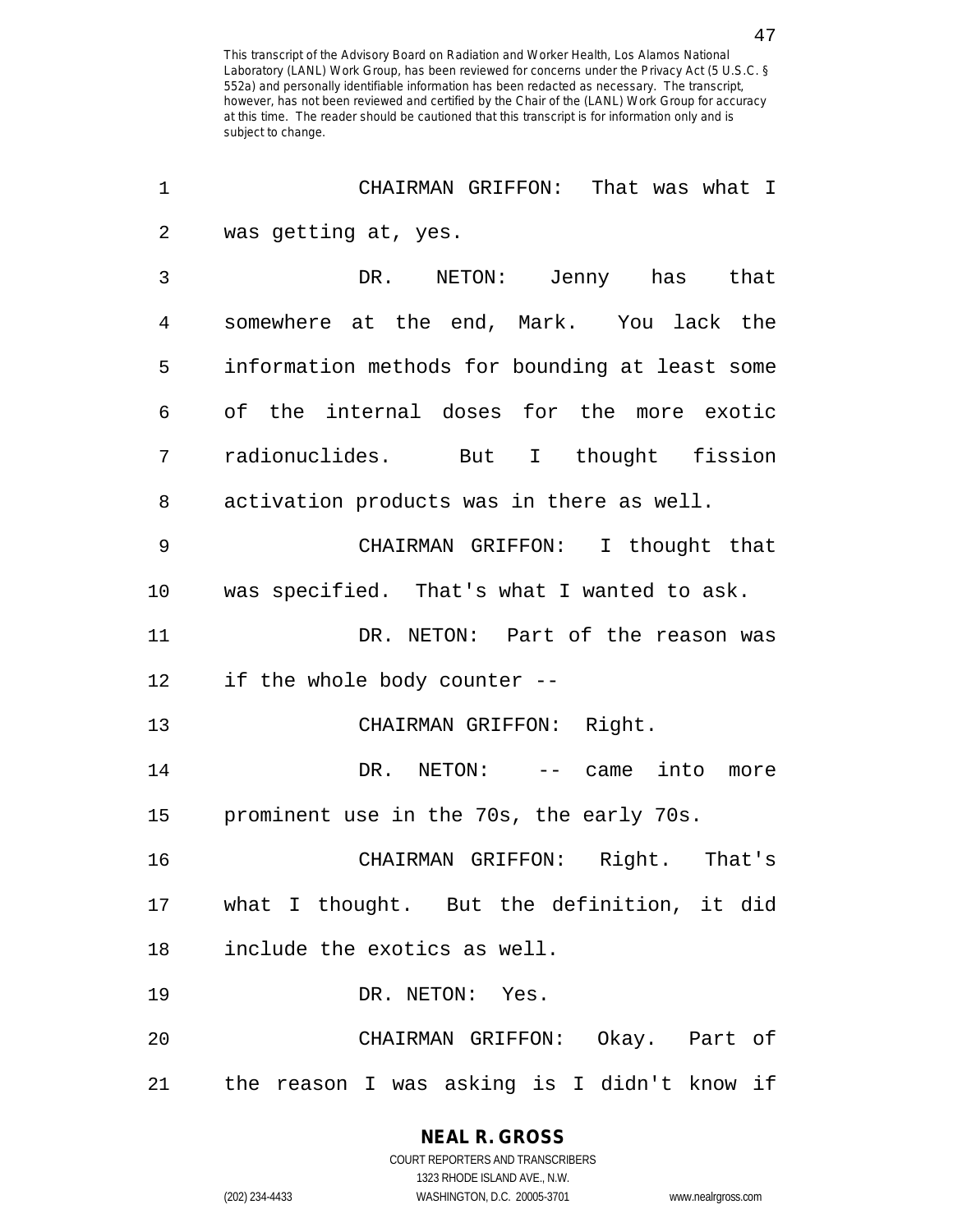| 1              | the primary basis was for the inability for    |
|----------------|------------------------------------------------|
| $\overline{2}$ | the mixed fission products and mixed           |
| 3              | activation products --                         |
| $\overline{4}$ | DR. NETON: I'm pretty sure it was              |
| 5              | both.                                          |
| 6              | CHAIRMAN GRIFFON: It was both.                 |
| 7              | It was both. Okay. All right. Sorry for        |
| 8              | that sidetrack, but John did it to me, you     |
| 9              | know. He started it.                           |
| 10             | All right. Ron, you can continue               |
| 11             | on that item.                                  |
| 12             | DR. BUCHANAN: Okay. This is Ron                |
| 13             | Buchanan of SC&A again.                        |
| 14             | And, again, I want to kind of put              |
| 15             | everybody at the same point here. And this is  |
| 16             | really issues number 1, 2, and 3 in the report |
| 17             | because you can't really separate them too     |
| 18             | well. And so that's what I'm trying to recap   |
| 19             | from my semi-technical point of view.          |
| 20             | Where we left off was the fact                 |
| 21             | that we have mixed activation fission product  |

#### **NEAL R. GROSS**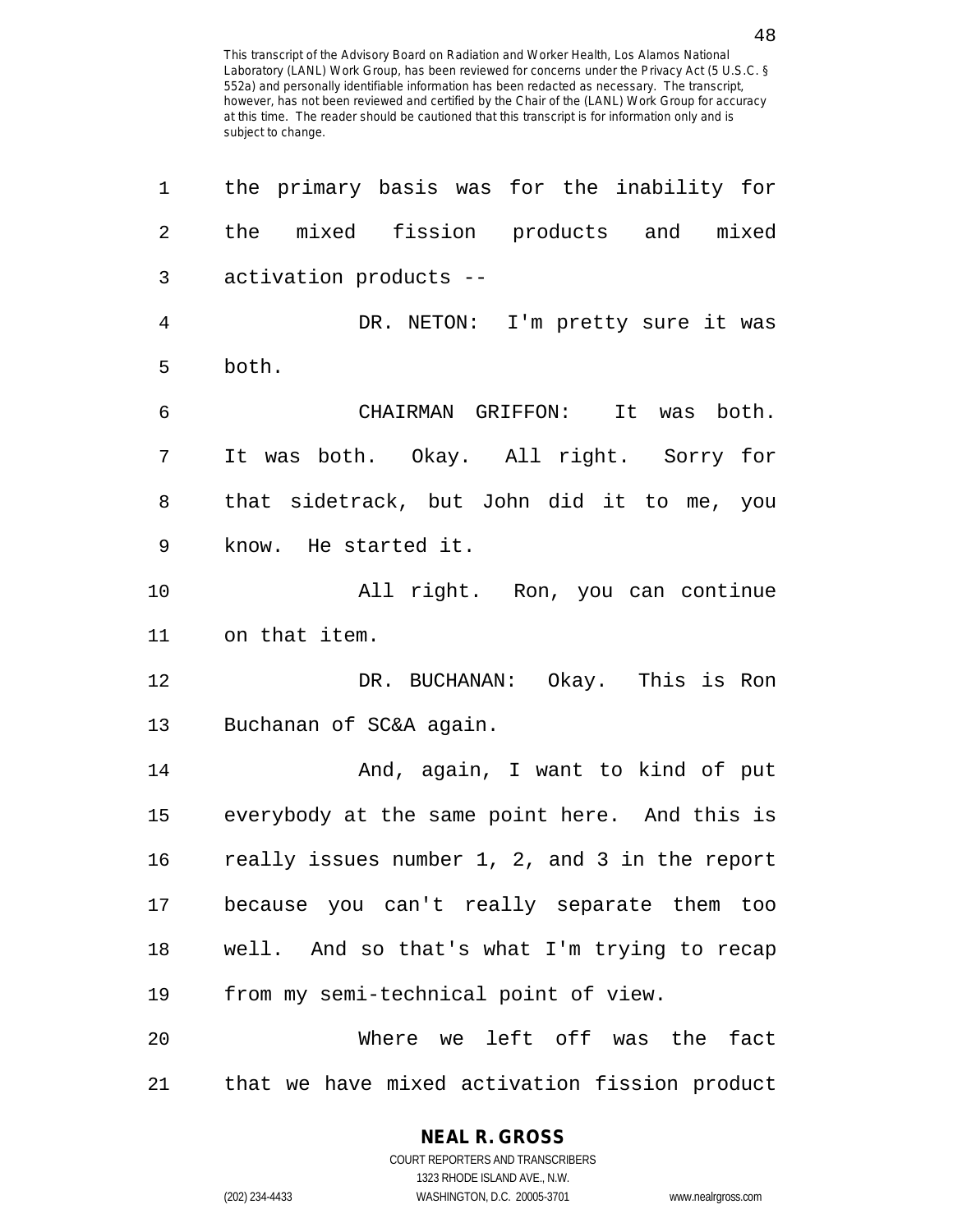| $\mathbf{1}$ | monitoring and we also have questions about |
|--------------|---------------------------------------------|
| 2            | it. And we also have the exotics, which was |
| 3            | usually the alpha emitters, the heavier     |
| 4            | isotopes. And so how are we going to assign |
| 5            | dose when we do a dose reconstruction for   |
| 6            | these isotopes?                             |

7 And, as I said, there was some 8 data. NIOSH didn't publish data for these 9 exotics and mixed fission activation products 10 which was substantial enough. And so they are 11 using substitute data to assign dose.

12 And OTIB-0063 and OTIB-0062 was 13 created to assist the dose reconstructor when 14 they actually do the dose reconstruction. And 15 so what the dose reconstructor does in dose 16 reconstruction, they look at the bioassay 17 records and the external records, of course, 18 of the claimant and assign dose according to 19 that unless there is some OTIB that they use 20 to look at additional data.

21 And in this case, if the worker

**NEAL R. GROSS** COURT REPORTERS AND TRANSCRIBERS 1323 RHODE ISLAND AVE., N.W.

(202) 234-4433 WASHINGTON, D.C. 20005-3701 www.nealrgross.com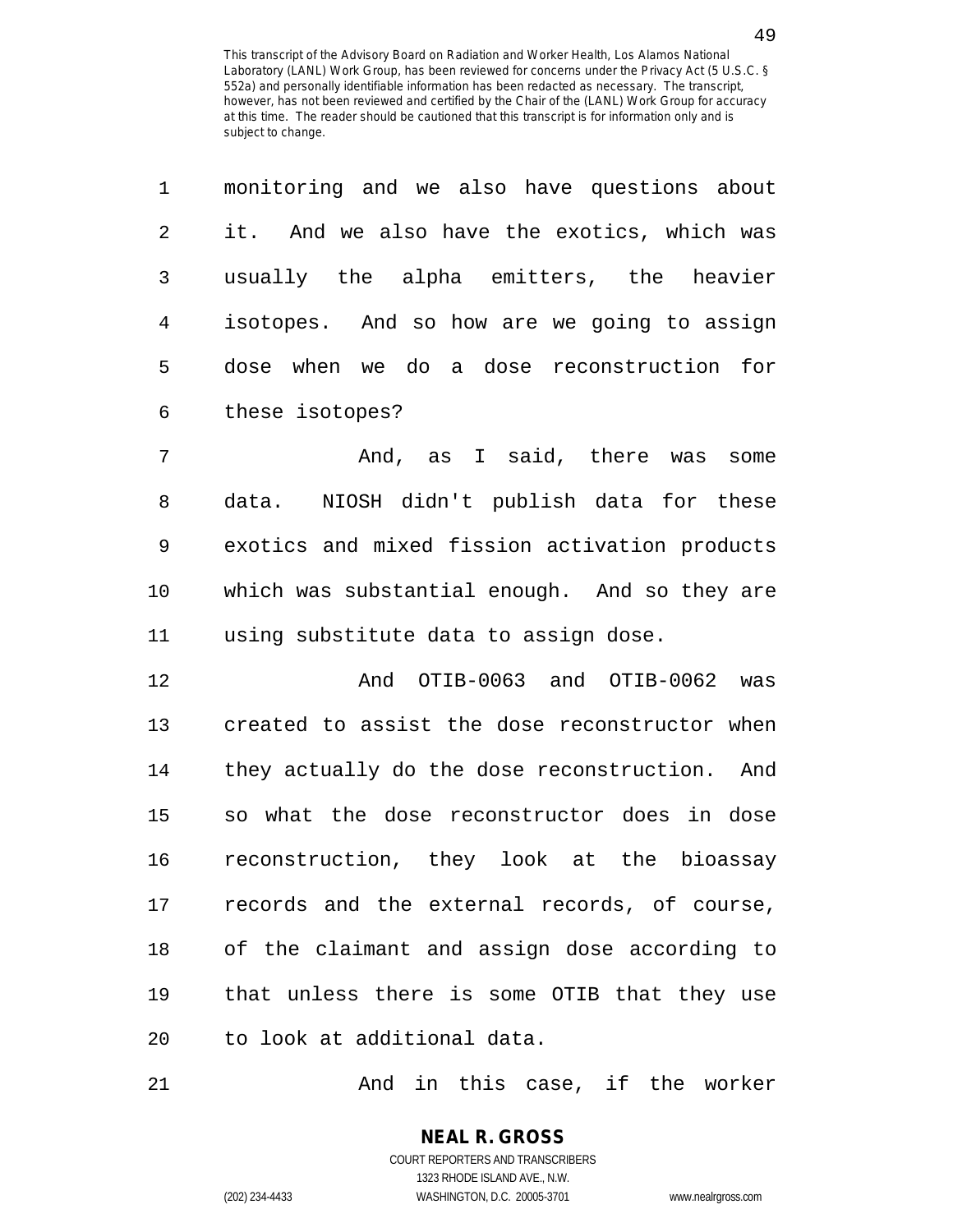| 1               | did not have bioassay or sufficient bioassay      |
|-----------------|---------------------------------------------------|
| $\overline{a}$  | for the primaries or an unmonitored worker        |
| 3               | needed to be assigned primary -- doses from       |
| $4\overline{ }$ | primary radionuclides, then they would refer      |
| 5               | to OTIB-0062 and use the -- pages 21 and 23       |
| 6               | is actually where -- OTIB-0063 and 0062 boils     |
| 7               | down to about 3 pages. And that's pages 21 to     |
| 8               | 23 for the primaries and also the exotics.        |
| $\sim$          | المعتلمات المتحدد المحافظة المكان المحتار المتحدد |

9 And so if they were lacking 10 primary information, they would use this as a 11 coworker data. If they were lacking exotic 12 data, which I assume they would be since most 13 -- we didn't have sufficient data for that. 14 They would use one of the primary 15 radionuclides to assign this bounding dose for 16 the exotic.

17 And then if it was a mixed fission 18 activation product, they would use pages 22 19 and 23, the cesium 137 coworker data. Okay. 20 And so I guess SC&A's bottom line 21 on this, other than Joe's question about using

### **NEAL R. GROSS**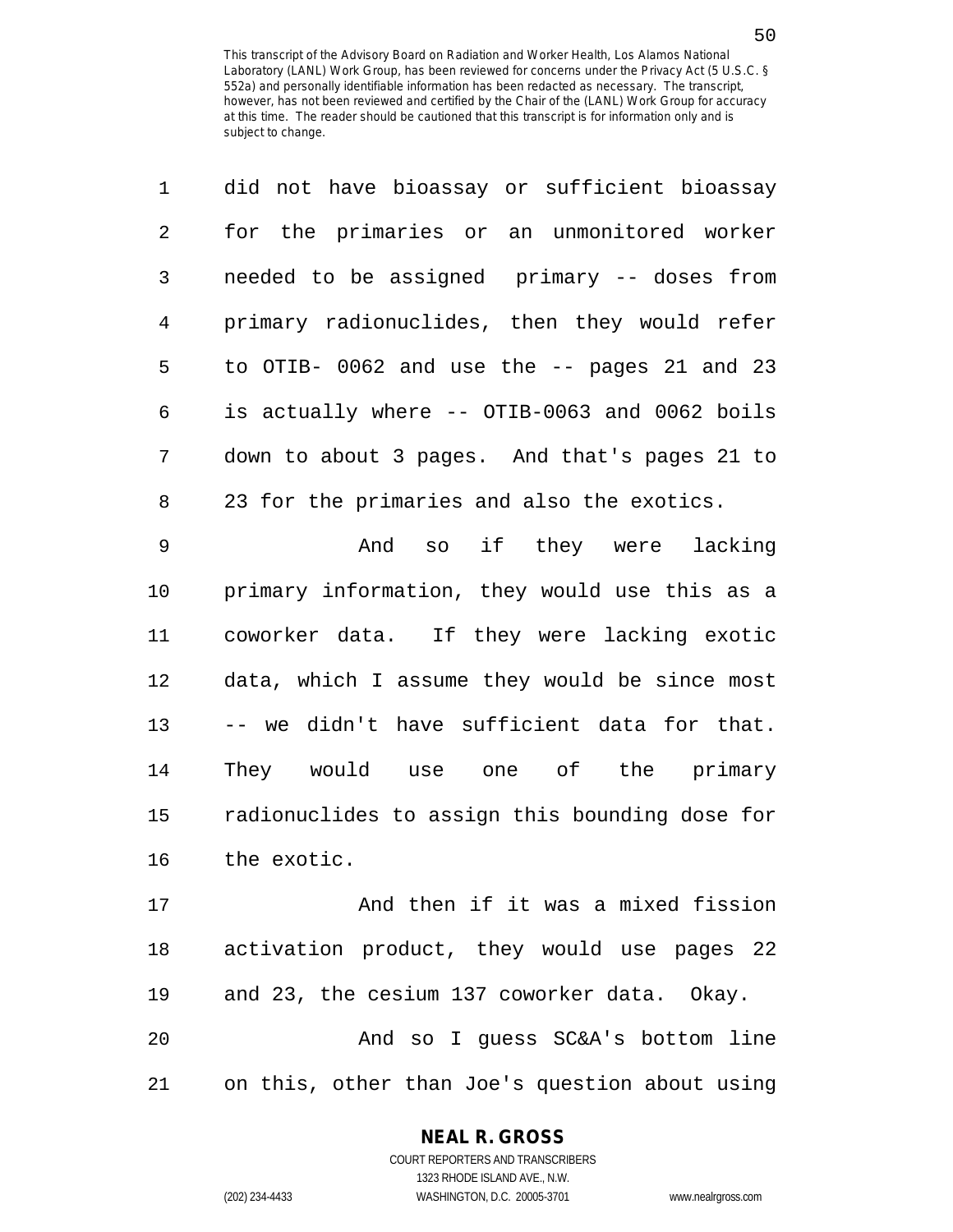1 this approach, the technical questions that

| 2  | SC&A is posing in their reply to the ER is for |
|----|------------------------------------------------|
| 3  | the primaries, we have -- if you're going to   |
| 4  | assign primary dose using this coworker model, |
| 5  | the data stops at 88 and so the SEC is through |
| 6  | 05.                                            |
| 7  | And so our question is, what about             |
| 8  | using the 1988 data for up to 05 and for the   |
| 9  | primaries and for the exotics? And then how    |
| 10 | do you justify using the exotics, primaries    |
| 11 | for the exotics, if they operated in a         |
| 12 | different realm than the primaries?            |
| 13 | And then the cesium 137 stops at               |
| 14 | 93, and are we going to use that up through    |
| 15 | 05? And then what about the equivalents?       |
| 16 | Both for the activation and the primaries,     |
| 17 | exotics, has there been any benchmark? Is it   |
| 18 | possible to do any benchmarks to compare what  |
| 19 | data do we have for the mixed activation or    |
| 20 | the exotics, and say, okay. Here is some       |

21 correlation between cesium 137 and activation

## **NEAL R. GROSS**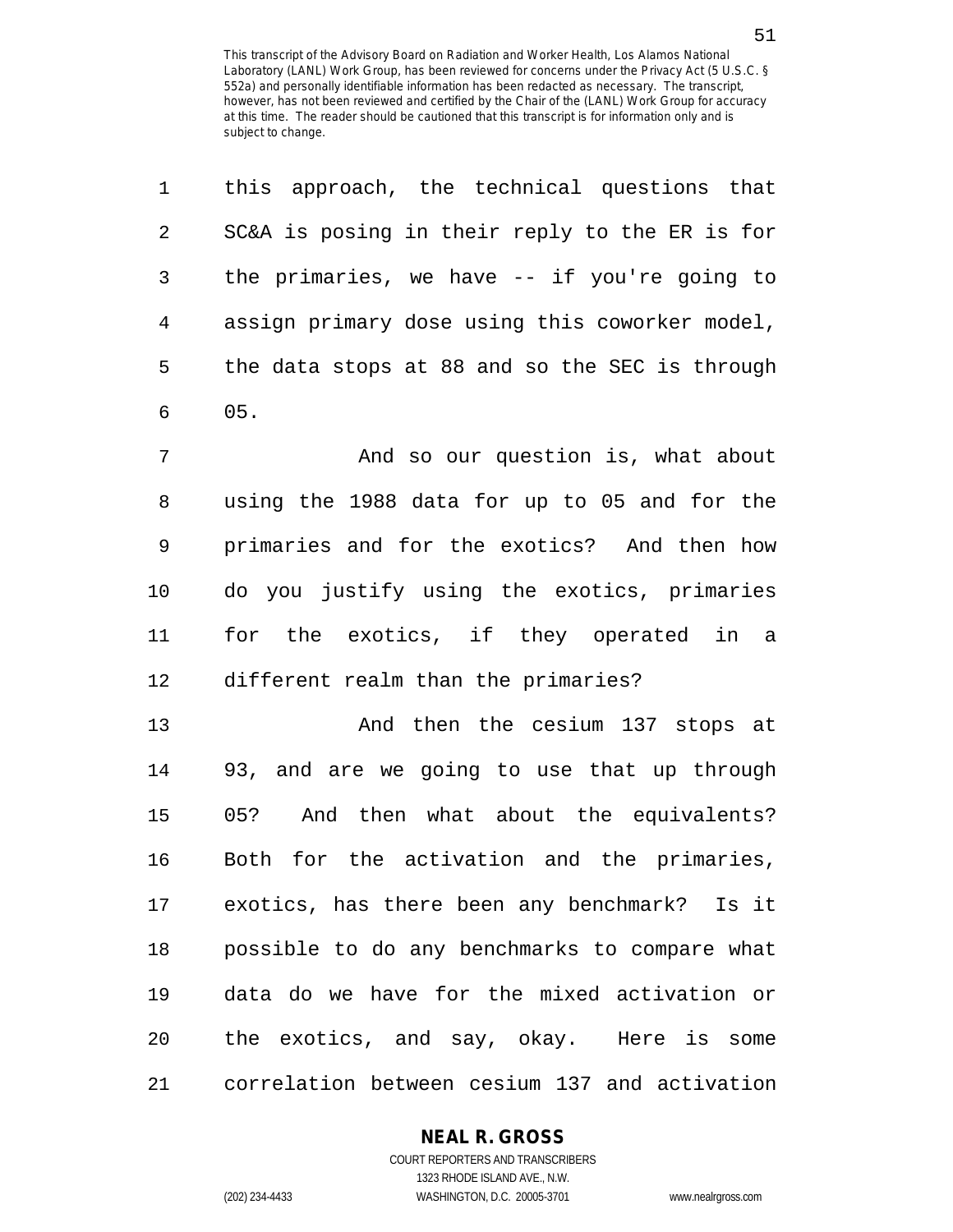| 1  | products or fission products. Here is some     |
|----|------------------------------------------------|
| 2  | correlation between the plutonium and curium   |
| 3  | or whatever it might be to show that, yes,     |
| 4  | this person was monitored for both and we do   |
| 5  | a correlation, do we<br>have<br>have<br>some   |
| 6  | benchmarking on that?                          |
| 7  | Joe talked about the technique.                |
| 8  | Did we have a correlation between events and   |
| 9  | recorded information in the worker's file?     |
| 10 | And I would also like to pose one of the ways  |
| 11 | to validate the proposed methods that NIOSH is |
| 12 | proposing is, is there any benchmarking to     |
| 13 | show that, yes, there is a correlation in some |
| 14 | of these instances where we do have data.      |
| 15 | And so that gives you an overall               |
| 16 | kind of view of the technical question that we |
| 17 | have raised.                                   |
| 18 | MR. MACIEVIC: The question about               |
| 19 | the 1988; the updated internal, external, and  |
| 20 | the coworker have it up to 2005. So that data  |

21 is all in there now for these radionuclides.

### **NEAL R. GROSS**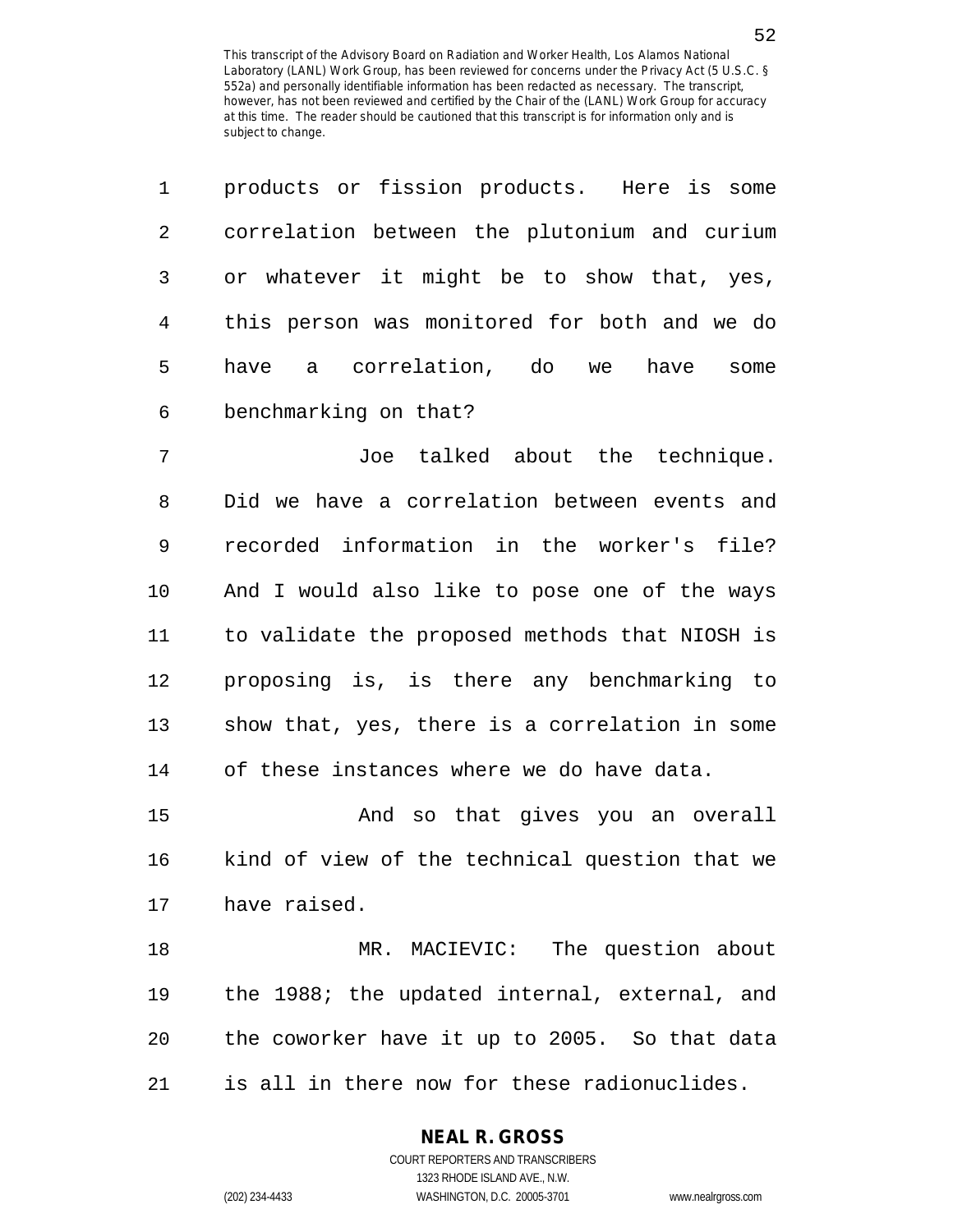| 1              | So the tables on the old document           |
|----------------|---------------------------------------------|
| $\overline{2}$ | only went to 1988. They've been updated to  |
| 3              | 2005. So we're covered in that range there. |
| 4              | DR. BUCHANAN: OTIB-0063 --                  |
| 5              | MR. MACIEVIC: Yes.                          |
| 6              | DR. BUCHANAN: OTIB-0062 --                  |
| 7              | MR. MACIEVIC: Sixty-two, yes.               |
| 8              | DR. BUCHANAN: -- 0062 will have             |
| 9              | through 05?                                 |
| 10             | MR. MACIEVIC: Right, right.                 |
| 11             | DR. BUCHANAN: Okay.                         |
| 12             | MR. MILES: Yes, the official                |
| 13             | document.                                   |
| 14             | MR. MACIEVIC: When they came out            |
|                | 15 -- I think it was in October of 09.      |
| 16             | DR. BUCHANAN: Right.                        |
| 17             | DR. NETON: We have them?                    |
| 18             | MR. MACIEVIC: Yes. They've been             |
| 19             | approved through the system. So they should |
| 20             | be out.                                     |
| 21             | DR. BUCHANAN: Okay. So they will            |

(202) 234-4433 WASHINGTON, D.C. 20005-3701 www.nealrgross.com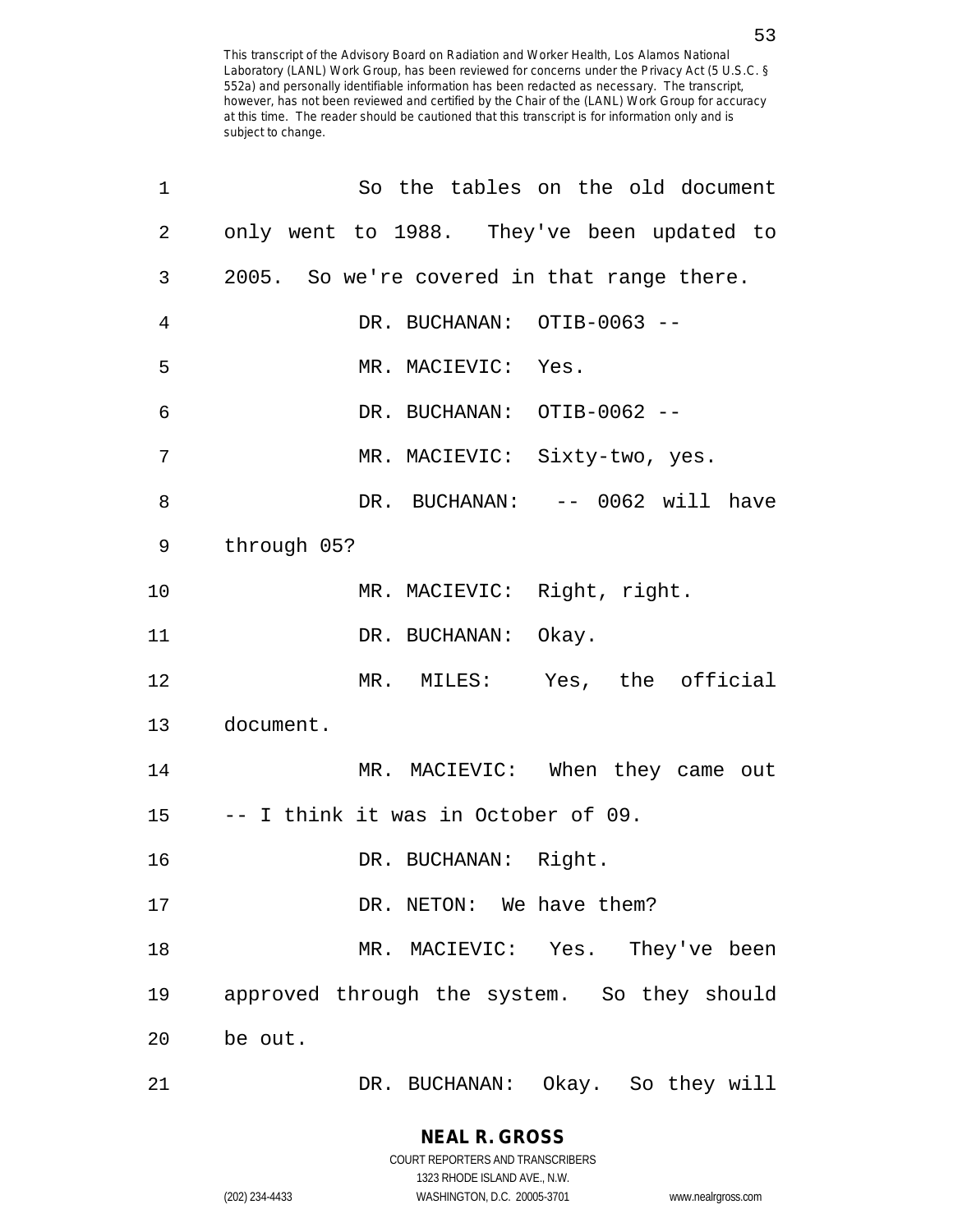| 1              | go. Okay.                                  |
|----------------|--------------------------------------------|
| $\overline{2}$ | MR. FITZGERALD: So they're on the          |
| 3              | $0:$ drive?                                |
| 4              | MR. MACIEVIC: Yes. You should              |
| 5              | be able to get them.                       |
| 6              | DR. BUCHANAN: They're on the O:            |
| 7              | drive at this time?                        |
| 8              | MR. MACIEVIC: Yes.                         |
| 9              | DR. NETON: They're on<br>our               |
| 10             | website.                                   |
| 11             | MR. MACIEVIC: Right.                       |
| 12             | DR. BUCHANAN: The last time I              |
| 13             | looked, I didn't find them, but I hadn't   |
| 14             | looked real recently.                      |
| 15             | that was<br>CHAIRMAN GRIFFON: And          |
| 16             | for the primary radionuclides, right? I'm  |
|                | 17 trying to follow the three or four.     |
| 18             | DR. BUCHANAN: Yes.                         |
| 19             | MR. MACIEVIC: Yes. All of the              |
| 20             | radionuclides that went up to 88 have been |
| 21             | extended, as you know, to 2005.            |

**NEAL R. GROSS** COURT REPORTERS AND TRANSCRIBERS

1323 RHODE ISLAND AVE., N.W. (202) 234-4433 WASHINGTON, D.C. 20005-3701 www.nealrgross.com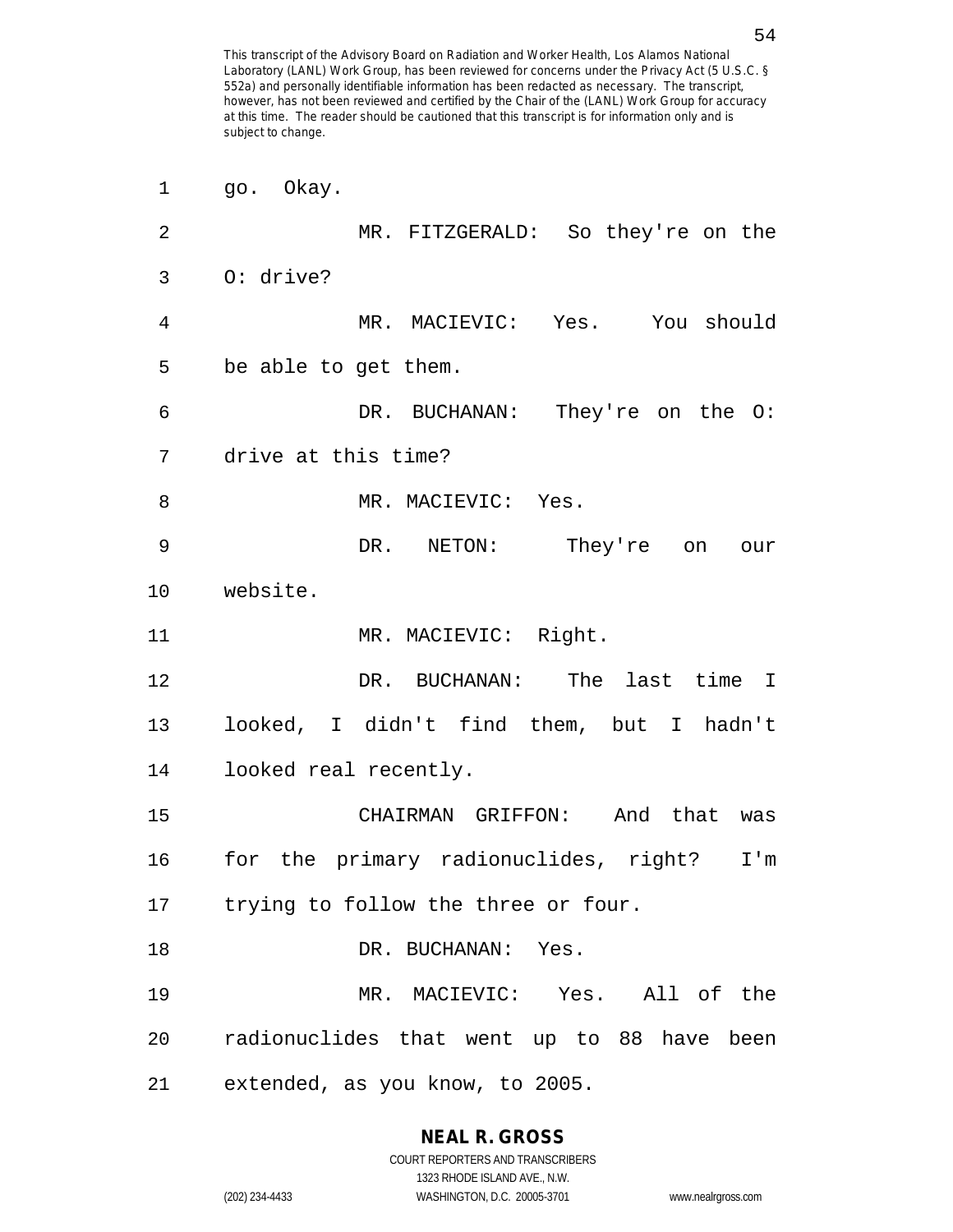| 1              | CHAIRMAN<br>GRIFFON:<br>All<br>right.                   |
|----------------|---------------------------------------------------------|
| $\overline{2}$ | Okay.                                                   |
| $\mathbf{3}$   | MACIEVIC:<br>I'm trying to<br>MR.                       |
| 4              | remember what the other points you had there,           |
| 5              | I want to answer your questions.                        |
| 6              | DR. BUCHANAN: Yes. Well, any                            |
| 7              | benchmarking that shows --                              |
| 8              | MR. MACIEVIC: Oh, yes. On the                           |
| 9              | benchmarking, we have not done<br>any                   |
| 10             | benchmarking with the actual data that we have          |
| 11             | found. There is stuff out there, but we have            |
| 12             | not done that.                                          |
| 13             | What we have done is sample DRs to                      |
| 14             | show that you have examples where using these           |
| 15             | models can produce compensable<br>and                   |
| 16             | noncompensable cases for a hypothetical worker          |
| 17             | under different criteria.                               |
| 18             | So to basically say that this is                        |
| 19             | not unreasonable and does not give excessively          |
| 20             | high doses to people so that, depending on the          |
| 21             | have<br>compensable<br>cancer,<br>you<br>can<br>a<br>or |

**NEAL R. GROSS** COURT REPORTERS AND TRANSCRIBERS 1323 RHODE ISLAND AVE., N.W.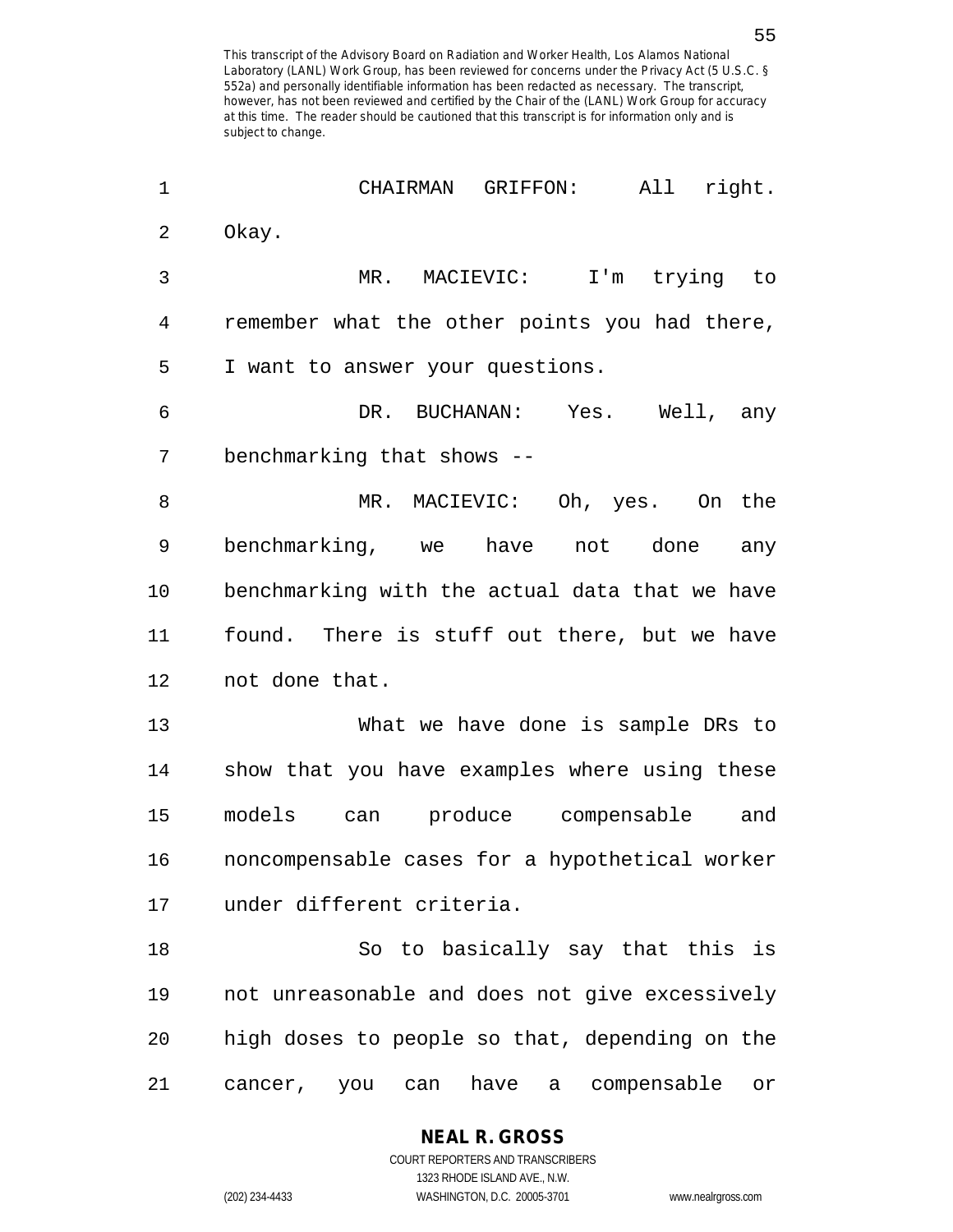| 1              | noncompensable case.                          |
|----------------|-----------------------------------------------|
| $\overline{2}$ | But yes, verifying them through               |
| 3              | data from actual -- data from the exotics to  |
| 4              | apply our model and compare that has not been |
| 5              | done.                                         |
| 6              | DR. BUCHANAN: Do you think that               |
| 7              | they're $--$                                  |
| 8              | CHAIRMAN GRIFFON: I'm sorry. I                |
| 9              | was trying to understand what analysis you    |
| 10             | did. You ran the coworker models to see --    |
| 11             | MR. MACIEVIC: We did it on --                 |
| 12             | CHAIRMAN GRIFFON: -- if it                    |
| 13             | wouldn't be all over 50 percent for all       |
| 14             | candidates --                                 |
| 15             | MR. MACIEVIC: Right.                          |
| 16             | CHAIRMAN GRIFFON: -- so high that             |
|                | 17 --all right. Got it.                       |
| 18             | MR. MACIEVIC: Exactly. Exactly.               |
| 19             | CHAIRMAN GRIFFON: Got it. Go                  |
| 20             | ahead, Ron. I'm sorry.                        |
| 21             | DR. NETON: Just one. I just went              |

1323 RHODE ISLAND AVE., N.W.

(202) 234-4433 WASHINGTON, D.C. 20005-3701 www.nealrgross.com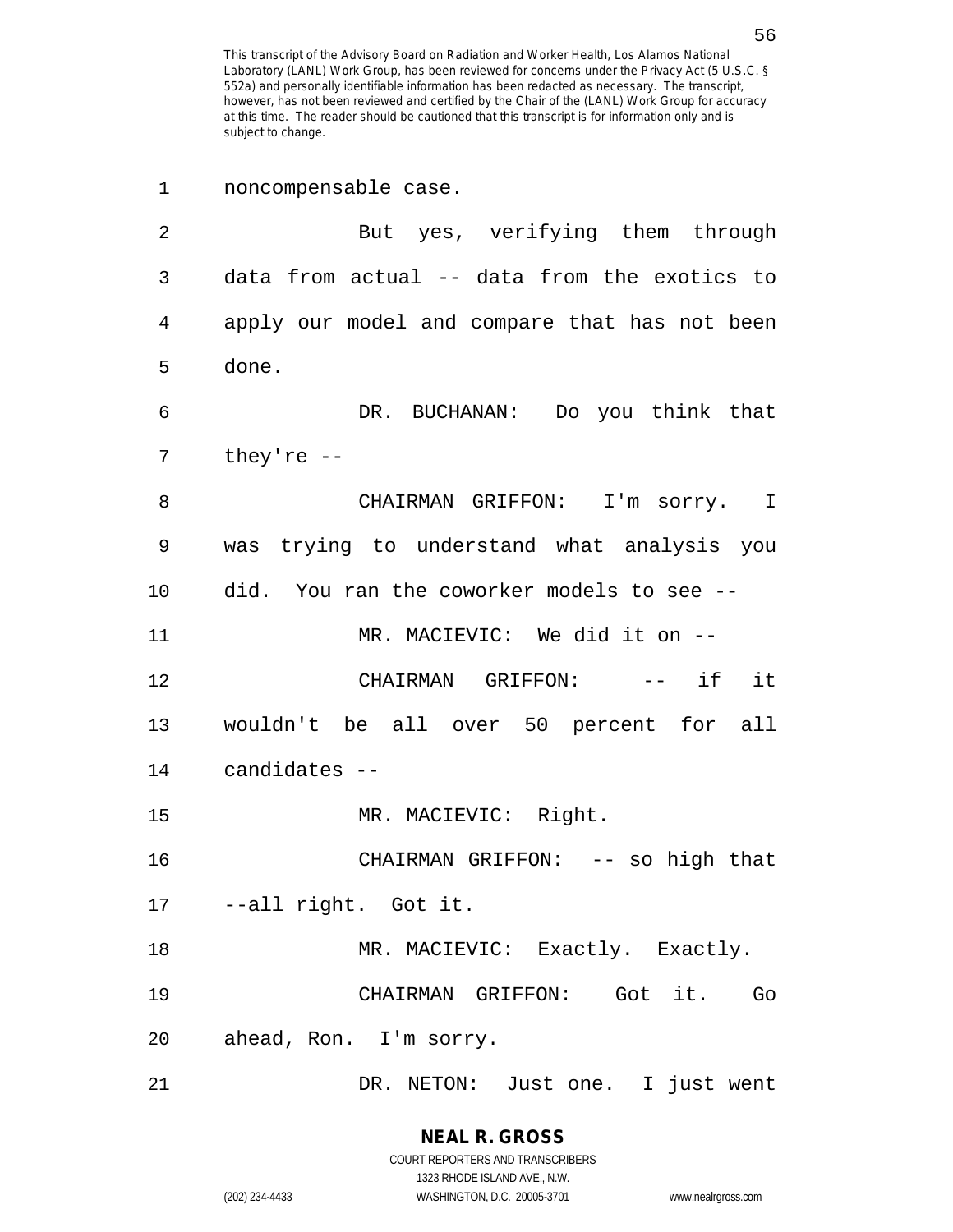| 1  | up to our website. The OTIB-0062 is not        |
|----|------------------------------------------------|
| 2  | listed on our outside website at this point    |
| 3  | because it's not compliant with -- what we     |
| 4  | call 508-compliant, it doesn't meet the        |
| 5  | Americans with Disabilities Act requirements.  |
| 6  | But it should be on the O: drive.              |
| 7  | DR. BUCHANAN: Okay.                            |
| 8  | DR. NETON: It's not on the public              |
| 9  | website.                                       |
| 10 | DR. BUCHANAN: In your work, have               |
| 11 | you found, is there any possibility of some of |
| 12 | the claimant files having both the primary and |
| 13 | the exotics and/or mixed activation products,  |
| 14 | that benchmarks could be done?                 |
| 15 | MR. MACIEVIC: Well, that was                   |
| 16 | going to be one of the things that, in looking |
| 17 | at this as an extended answer to this          |
| 18 | question, we will go and look.                 |
| 19 | And I can ask Don Stewart, have                |
| 20 | you seen anything in the cases that you have   |
| 21 | seen so far of that potentially being there or |

#### **NEAL R. GROSS**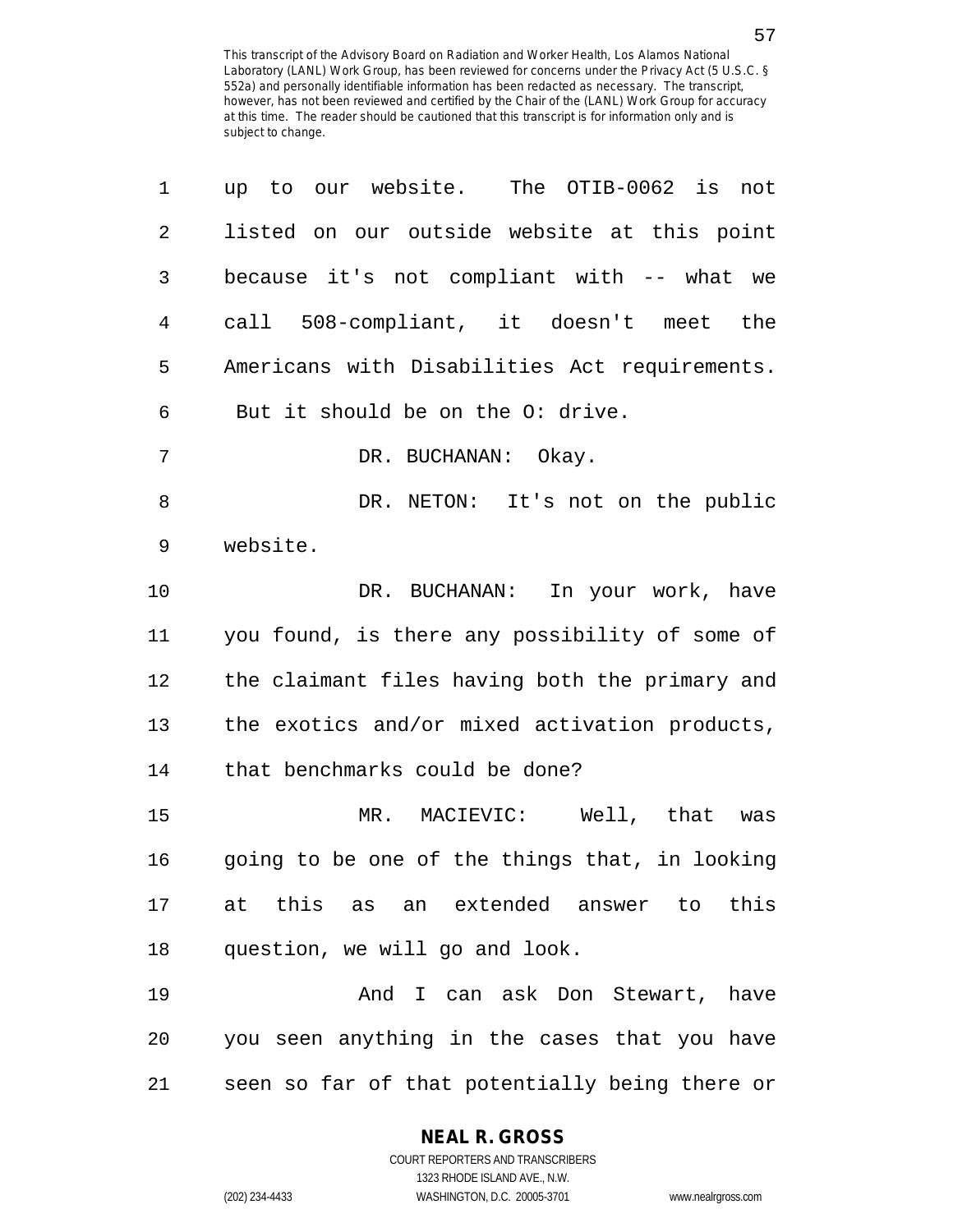1 not? 2 MR. STEWART: What potentially 3 being there, Greg? I'm sorry. 4 MR. MACIEVIC: Of having data for 5 the exotics in them as well as data for the 6 primary nuclides so a comparison could be 7 taken from a claimant's file, as opposed to 8 going out and finding other data from Los 9 Alamos to go and do the analysis. 10 MR. STEWART: I see what you are 11 saying. Typically, no. The problem with 12 exotics is that they are, well, exotic. And, 13 you know, the time period we are talking 14 about, post-75: work with these radionuclides 15 was extremely uncommon. 16 So we're going to only get maybe 17 30 percent of the people through our program. 18 And it could be that a number of people who 19 work with a given radionuclide, one of the 20 exotics was very small, less than ten. And 21 the chances that we are going to look at that

**NEAL R. GROSS**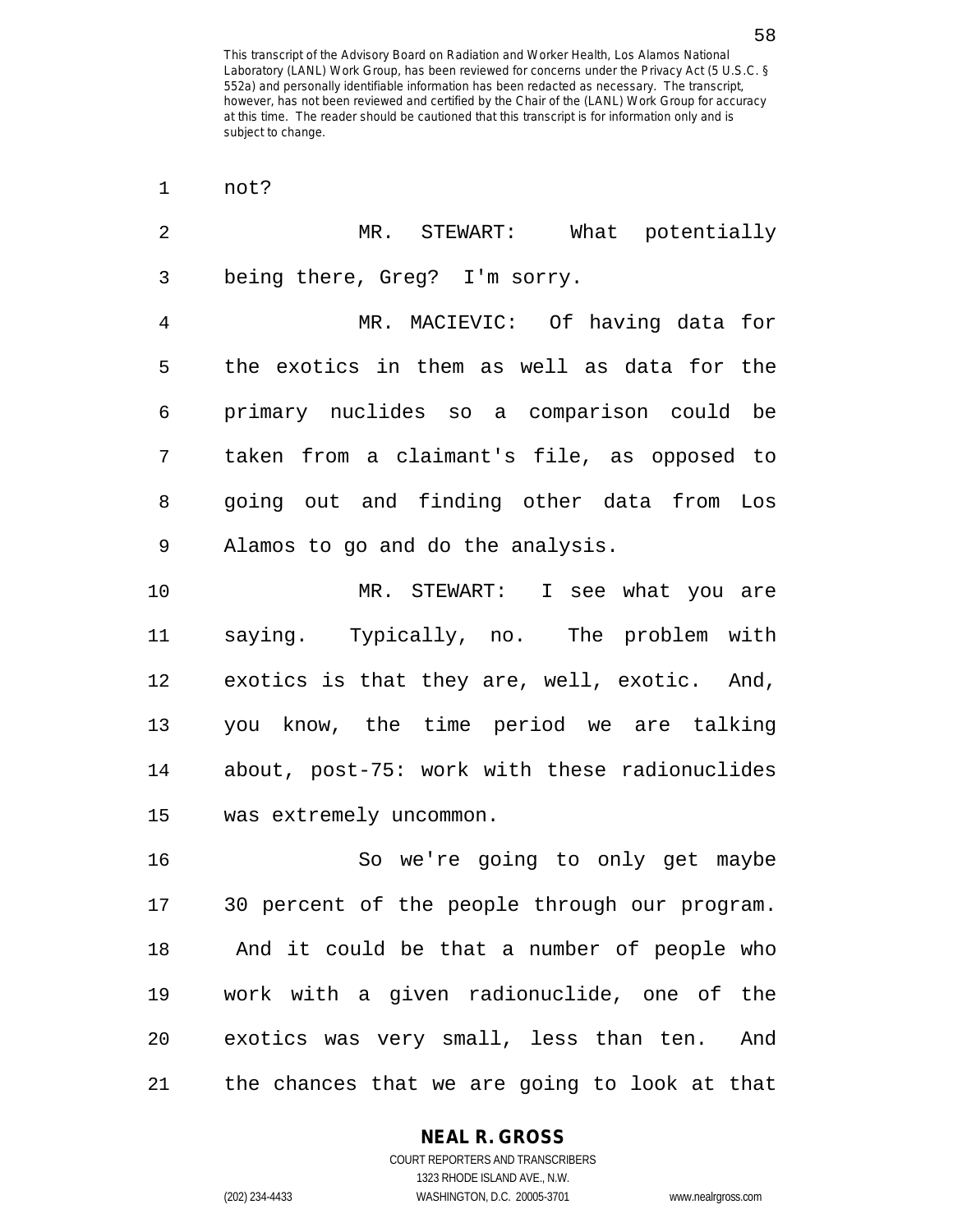| 1  | case are very small.                                     |
|----|----------------------------------------------------------|
| 2  | DR. BUCHANAN: What about the --                          |
| 3  | this is Ron Buchanan.                                    |
| 4  | What about the mixed activation or                       |
| 5  | fission products? Are there any cases where              |
| 6  | you found both cesium 137 and an activation              |
| 7  | product in the record?                                   |
| 8  | MR. STEWART: Off the top of my                           |
| 9  | head, I could not tell you, Ron. I actually              |
| 10 | couldn't.                                                |
| 11 | DR. BUCHANAN: Okay.                                      |
| 12 | MR. STEWART: It's been some time                         |
| 13 | since I worked kind of modern-era LANL claims            |
| 14 | because largely they have all been processed.            |
| 15 | Right now we are working the through-76                  |
| 16 | partial dose reconstructions.                            |
| 17 | I am sure that it happened.<br>I                         |
| 18 | know that I have seen cesium 137 results.<br>$\mathbf I$ |
| 19 | have seen odd results in what I would call odd           |
| 20 | results in the in vivo stuff.                            |
| 21 | Typically at Los Alamos, you are                         |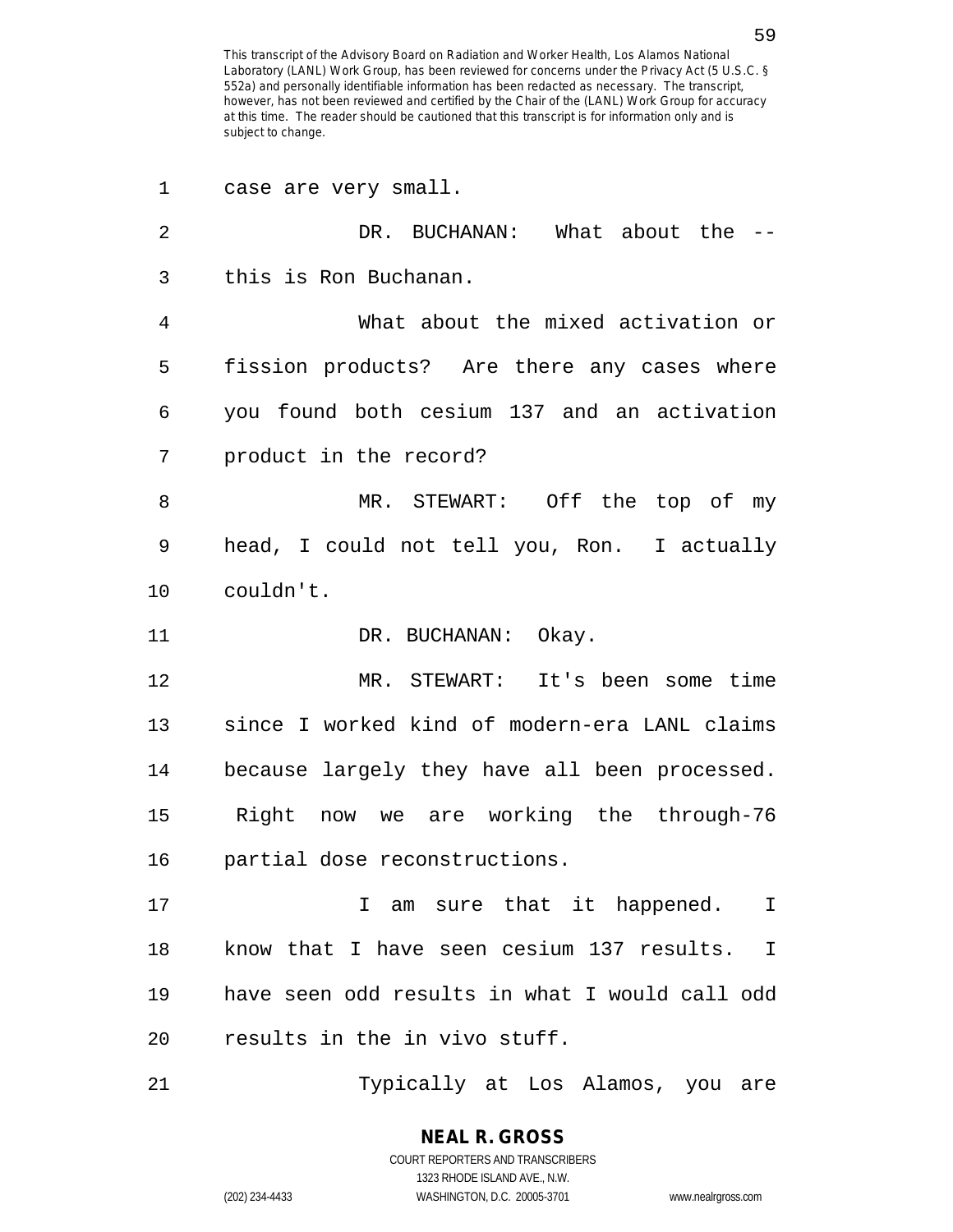| 1  | going to see a lot of plutonium bioassay. And |
|----|-----------------------------------------------|
| 2  | we do see that. We do see both in vitro, in   |
| 3  | vivo. Typically what we'll do is see that.    |
| 4  | And the presumptive exposures are primarily   |
| 5  | composed of that.                             |
| 6  | DR. BUCHANAN: All right.                      |
| 7  | MR. FITZGERALD: I guess my                    |
| 8  | question would be -- I know cesium<br>137     |
| 9  | certainly would be intuitively bounding, but  |
| 10 | why was cesium 137 used as the substitute for |
| 11 | the mixed activation products? I'm not sure I |
| 12 | saw that explanation.                         |
| 13 | MR. STEWART: You have a lot of                |
| 14 | data. I think that was one reflection. I      |
| 15 | just have data on it.                         |
| 16 | MR. MACIEVIC:<br>Exactly. That's              |
| 17 | pretty much it.                               |
| 18 | That's pretty<br>FITZGERALD:<br>MR.           |
| 19 | much it?                                      |
| 20 | And we could<br>MR. MACIEVIC:                 |
| 21 | yes.                                          |

1323 RHODE ISLAND AVE., N.W. (202) 234-4433 WASHINGTON, D.C. 20005-3701 www.nealrgross.com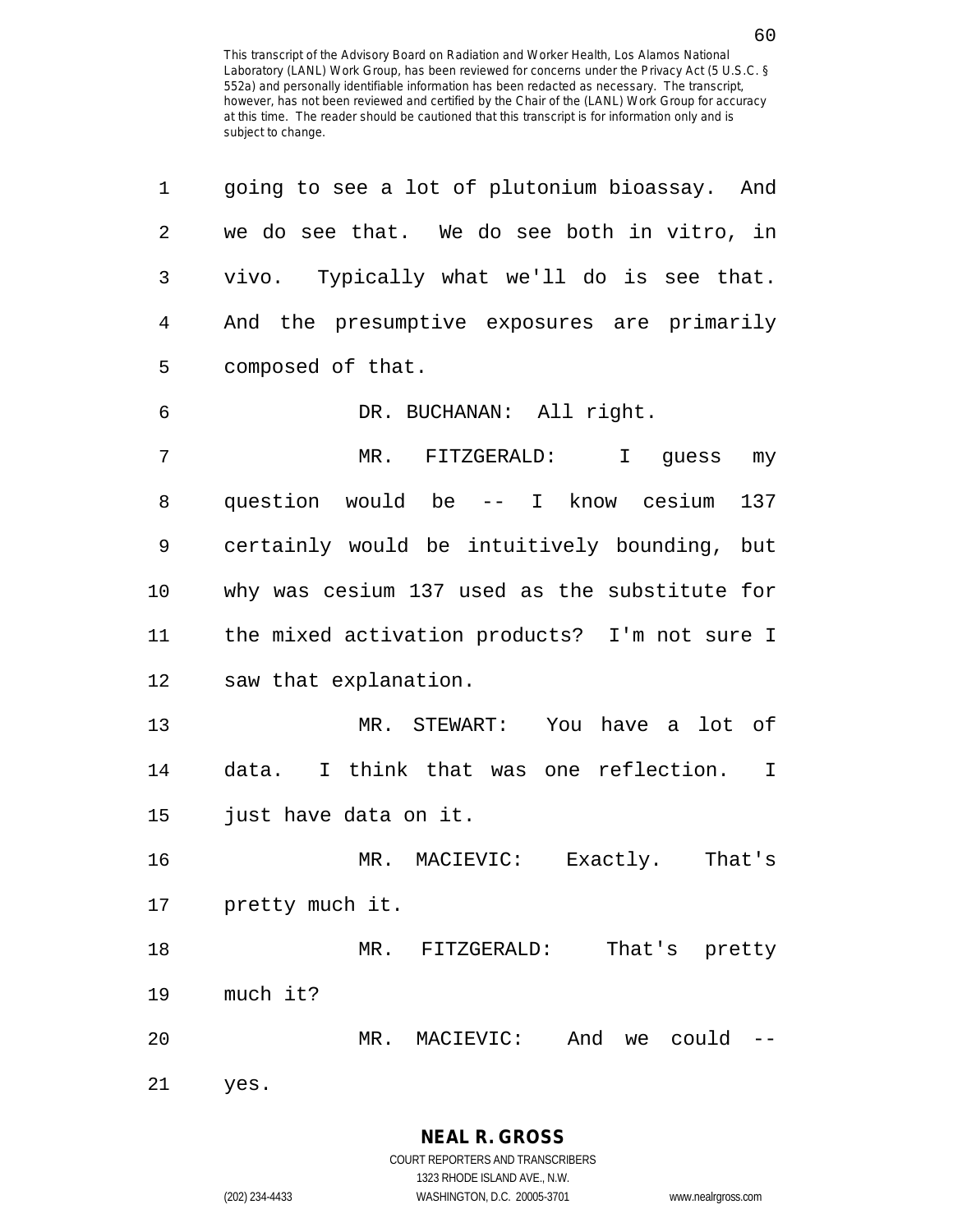| 1              | MR. MILES: Easy to see.                             |
|----------------|-----------------------------------------------------|
| $\overline{2}$ | MR. FITZGERALD: Right, easy to                      |
| 3              | see, you have enough data.                          |
| 4              | MR. MACIEVIC: And that we felt it                   |
| 5              | would be conservative to the numbers you're         |
| 6              | going to get. So we went with that and have a       |
| 7              | large database.                                     |
| 8              | MR. FITZGERALD: And, you know,                      |
| 9              | the one table in the ER where it's sort of the      |
| 10             | data points for each nuclide and I think it         |
| 11             | wasn't anything listed for mixed activation,        |
| 12             | but there were some other species that were         |
| 13             | listed early in 07 and some of the other --         |
| 14             | probably LANSCE-related, short-lived nuclides.      |
| 15             | There were a fair number of hits.                   |
| 16             | But I think, even though that was                   |
| 17             | compiled, I guess the conclusion was maybe          |
| 18             | some of what Don was saying. It wasn't              |
| 19             | particularly usable for purposes that would         |
| 20             | make it better than cesium 137<br>as<br>$\mathsf a$ |
| 21             | substitute.                                         |

(202) 234-4433 WASHINGTON, D.C. 20005-3701 www.nealrgross.com

61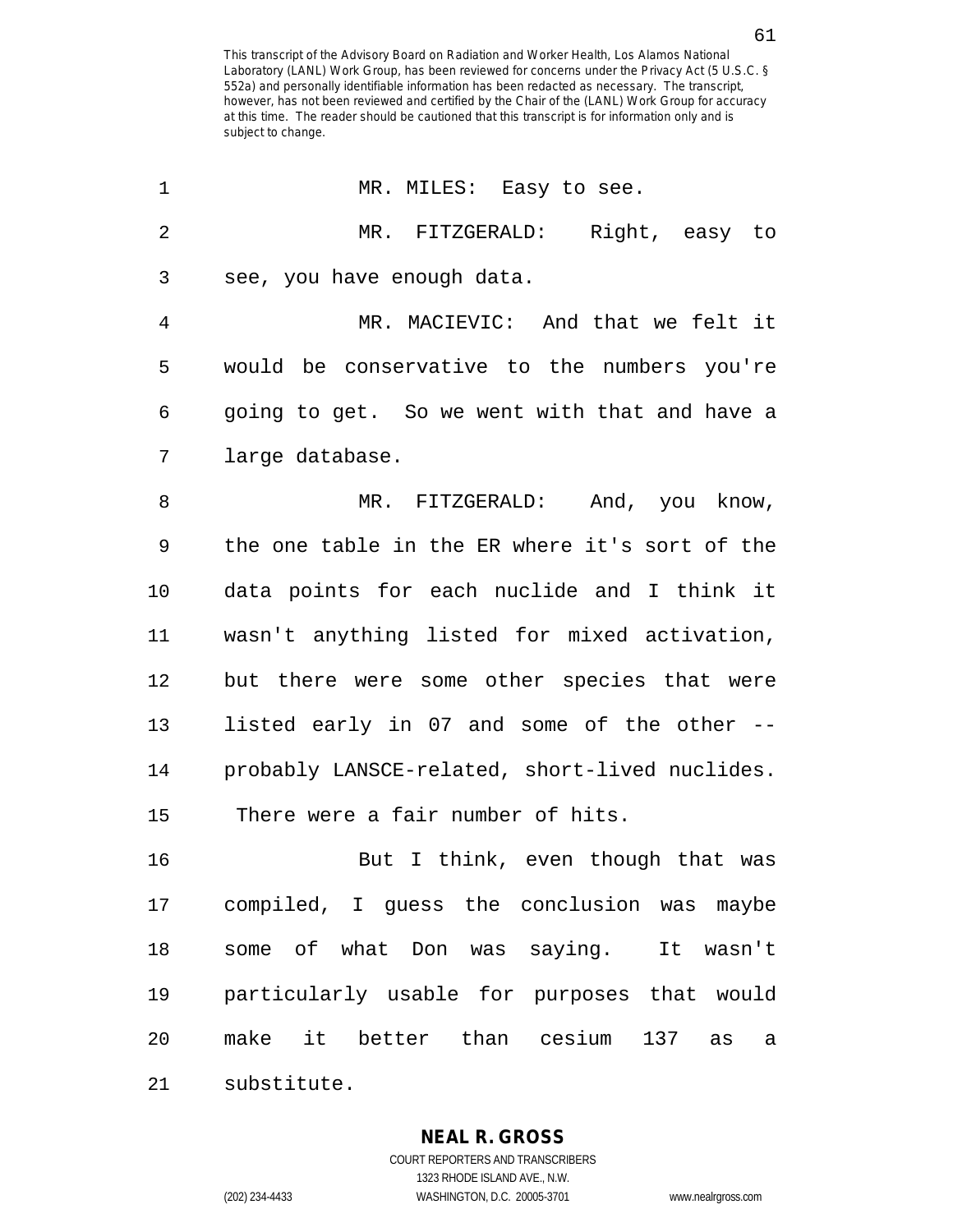| 1              | MR. MACIEVIC: That's pretty much               |
|----------------|------------------------------------------------|
| $\overline{2}$ | it because then you are into -- when you are   |
| 3              | dealing with these, some of these exotics,     |
| 4              | except for the cesium, you start getting into  |
| 5              | less and less data. And the trick was how do   |
| 6              | you cover that and cover it to a conservative  |
| 7              | way and to use this data. So that is why we    |
| 8              | went with that approach.                       |
| 9              | MR. FITZGERALD: So in a sense, it              |
| 10             | almost strikes me -- I don't know -- the       |
| 11             | substitute for cesium 137 -- I don't know, it  |
| 12             | was almost an intuitive substitute. I mean,    |
| 13             | it -- certainly it was more data and from a    |
| 14             | health physics standpoint, admittedly, a       |
| 15             | pretty conservative pick.                      |
| 16             | But beyond that, you know, I was               |
| 17             | looking for something more direct, but I       |
| 18             | think, does that character -- that was the     |
| 19             | pick because there was data.                   |
| 20             | MR. MACIEVIC: Let me ask -- Liz                |
| 21             | Brackett is the person who did the analysis on |

**NEAL R. GROSS** COURT REPORTERS AND TRANSCRIBERS

1323 RHODE ISLAND AVE., N.W.

(202) 234-4433 WASHINGTON, D.C. 20005-3701 www.nealrgross.com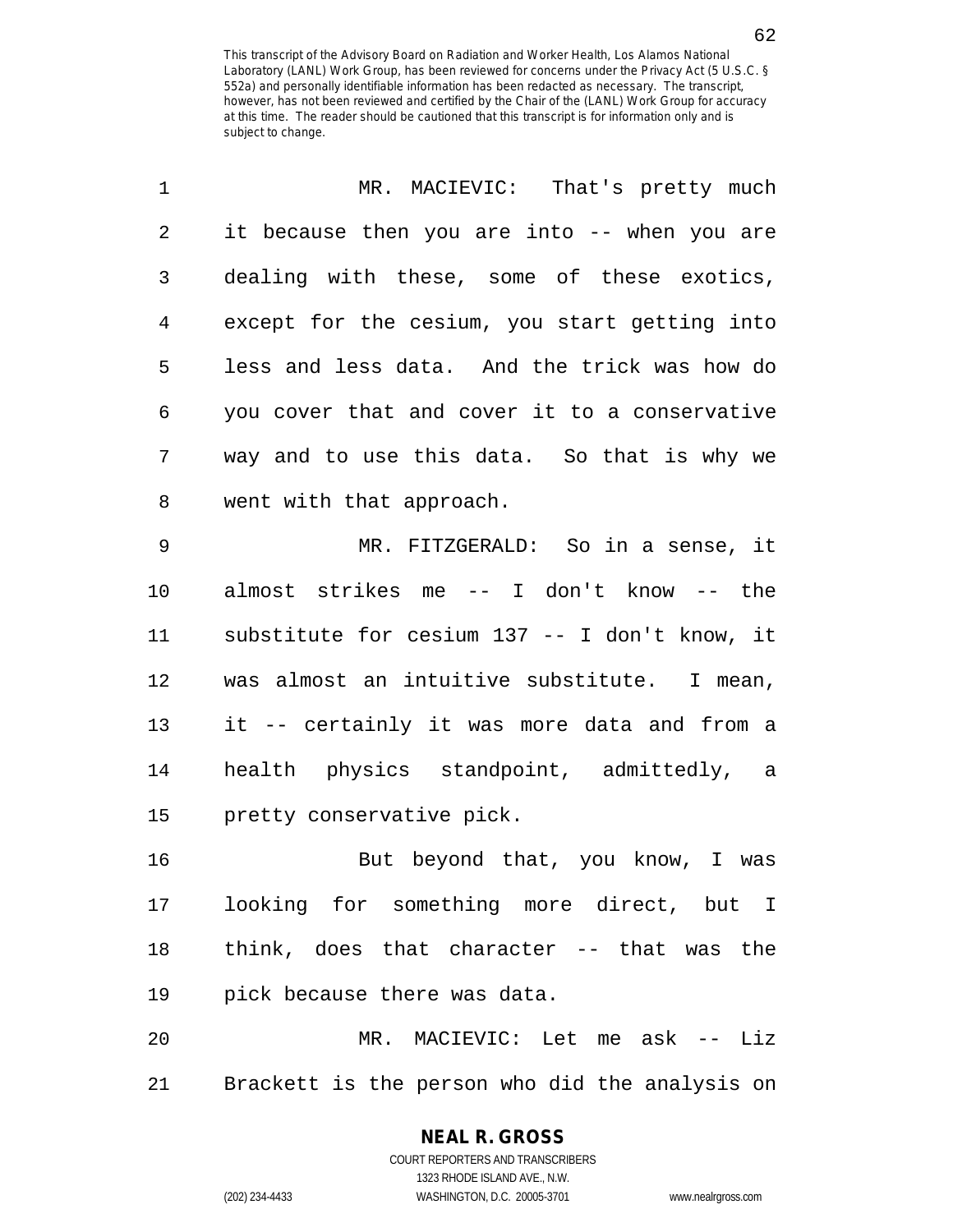| 1  | all the data --                                |
|----|------------------------------------------------|
| 2  | MR. FITZGERALD: Right.                         |
| 3  | MR. MACIEVIC: -- to compare the                |
| 4  | different things together. Liz, do you have a  |
| 5  | -- can you chime in on that?                   |
| 6  | MS. BRACKETT: I don't know what                |
| 7  | comparisons you're talking about.              |
| 8  | MR. FITZGERALD: Why cesium 137 in              |
| 9  | particular, other than the fact there was data |
| 10 | for it and sort of everybody knows cesium 137  |
| 11 | would be intuitively bounding because it, you  |
| 12 | $know --$                                      |
| 13 | MS. BRACKETT: Well, it was chosen              |
| 14 | for the coworker study because that's where    |
| 15 | you have the most positive results. For the    |
| 16 | rest of the nuclides, you typically don't      |
| 17 | actually see anything. And so it's not much    |
| 18 | of a coworker study when all of your results   |
| 19 | are negative. So that's part of the reason.    |
| 20 | It's something that you see most often and     |
| 21 | that exceeds the MDA.                          |

### **NEAL R. GROSS**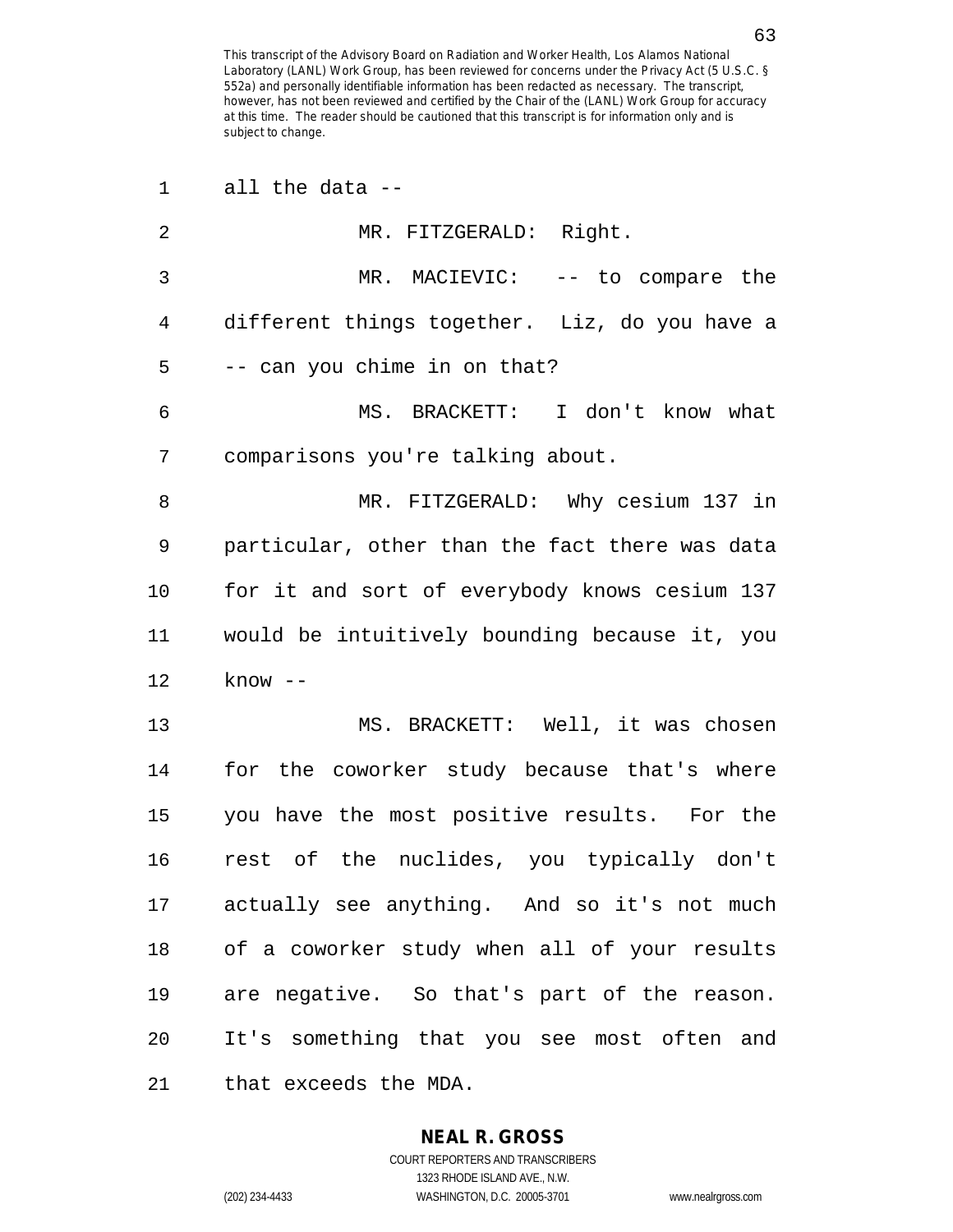1 So you can actually do some

| 2  | statistical analysis of the results.<br>And    |
|----|------------------------------------------------|
| 3  | that's why it was one of the nuclides that was |
| 4  | chosen also for OTIB-0054, which was mixed     |
| 5  | fission and activation product analyses.       |
| 6  | MR. FITZGERALD: But I guess,                   |
| 7  | again, I'm just struggling with what its       |
| 8  | bearing is on like a facility like LANSCE. I   |
| 9  | mean, we are dealing with the off-gassing      |
| 10 | short nuclides. And if you had somebody who    |
| 11 | claimed that they worked there and was         |
| 12 | exposed, you would apply the substitute        |
| 13 | nuclide to which you actually -- maybe one of  |
| 14 | the few that you do have a positive reading    |
| 15 | for.                                           |
| 16 | But it doesn't $-$ and this gets to            |
| 17 | -- you know, I won't use the surrogate, but it |
| 18 | gets to this question of what the relationship |
| 19 | is, what connection is there other than the    |
| 20 | fact that you have more data for it and it's   |

21 intuitively more, you know, from a health

**NEAL R. GROSS** COURT REPORTERS AND TRANSCRIBERS

1323 RHODE ISLAND AVE., N.W. (202) 234-4433 WASHINGTON, D.C. 20005-3701 www.nealrgross.com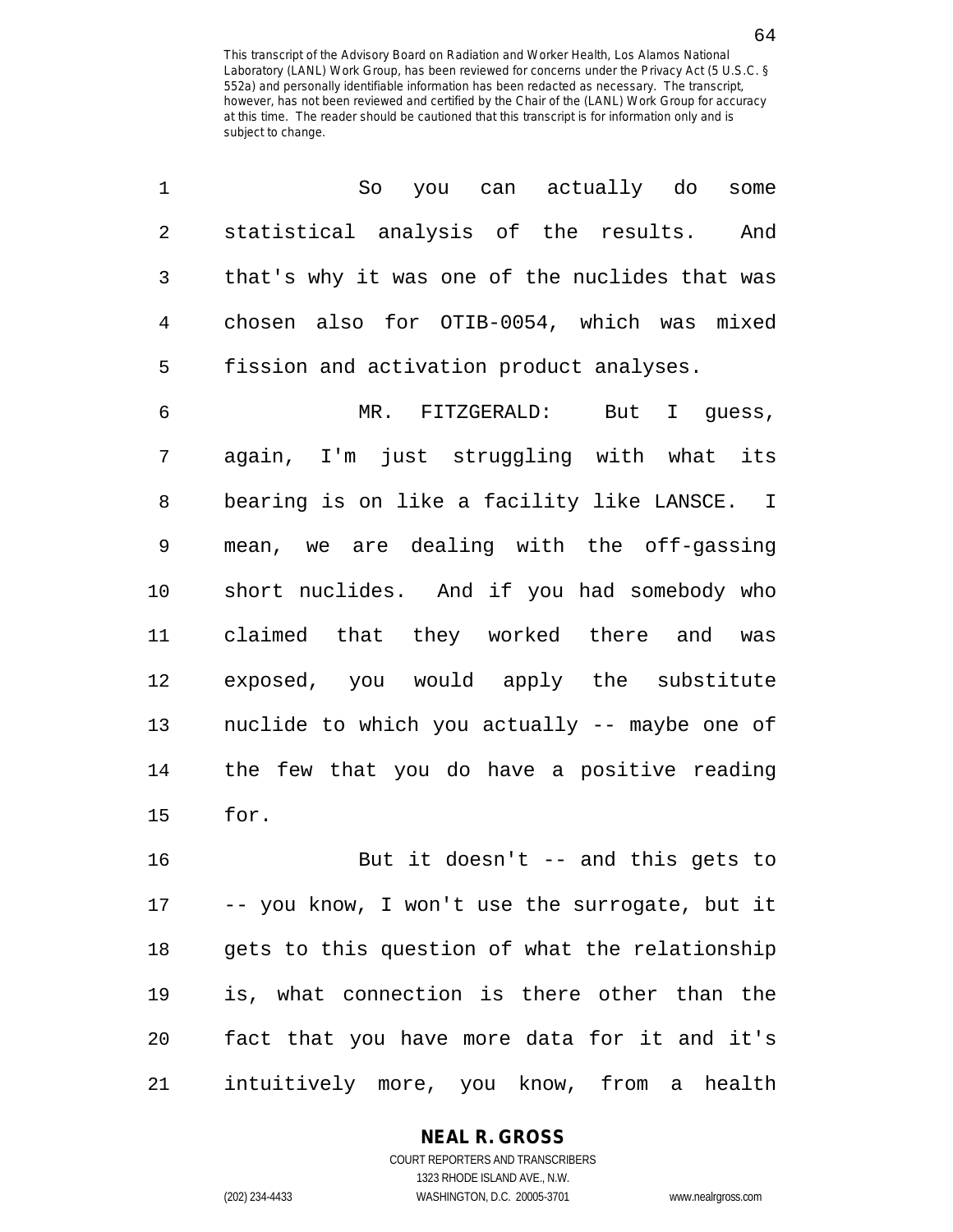1 physics standpoint, conservative. 2 I'm just kind of struggling with 3 it. You know, you could probably have picked  $4 \qquad --$ 5 CHAIRMAN GRIFFON: Plutonium. 6 MR. FITZGERALD: Plutonium if you 7 really wanted to take it even further out. 8 And it just doesn't -- we just can't get 9 there. 10 DR. NETON: I don't think we're 11 assigning it to cesium, are we? Wouldn't we 12 apply the data product mixture to this 13 analysis? I mean, I know what you're saying, 14 though. Some sort of scaling factors apply 15 relative to the other. It wouldn't just be 16 cesium people were exposed to. 17 MR. FITZGERALD: Well, yes. I was 18 just trying to figure out what the -- is there 19 any relevance to a particular situation? In 20 this case, mixed activation products, we think 21 LANSCE or LAMPF because that's where a lot of

**NEAL R. GROSS**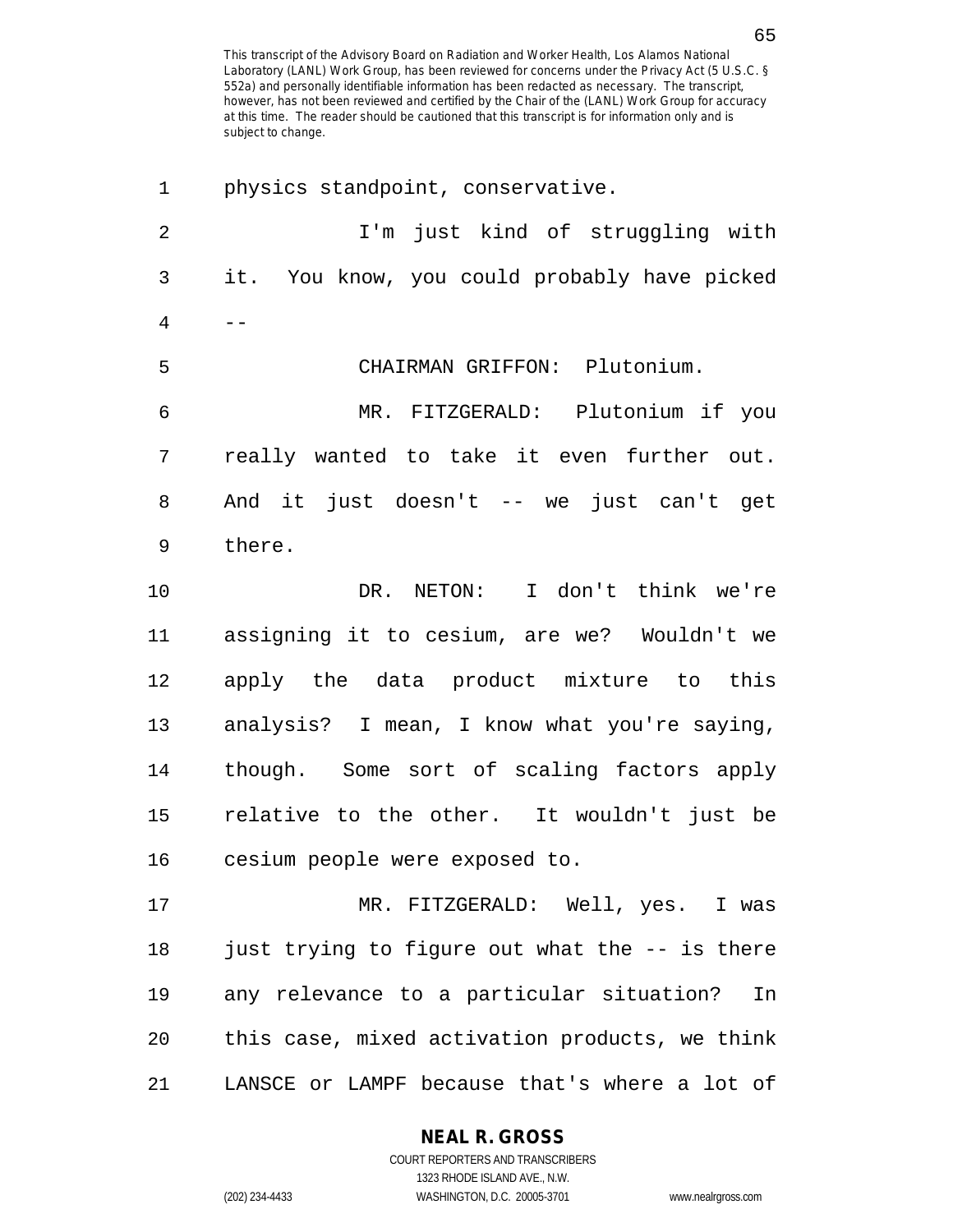| 1           | it was generated. So you might actually have   |
|-------------|------------------------------------------------|
| 2           | a number of workers that would fall into that, |
| 3           | including guards that might have been there    |
| 4           | and that kind of thing.                        |
| 5           | And if it was strictly cesium 137,             |
| 6           | you know, and we're being a little facetious,  |
| 7           | but why not plutonium? You know, it's sort of  |
| 8           | like you could apply almost any nuclide if you |
| $\mathsf 9$ | had a lot of data for it<br>and<br>it was      |
| 10          | conservative.                                  |
| 11          | So I don't quite understand the                |
| 12          | substitution with cesium except for those      |
| 13          | reasons.                                       |
| 14          | DR. BUCHANAN: For example, let's               |
| 15          | put in an example. This is Ron Buchanan of     |
| 16          | SC&A.                                          |
| 17          | Say you had an iron worker or an               |
| 18          | experimenter or something on LAMPF and he gets |
| 19          | an intake of mixed activation products of some |
| 20          | sort at LAMPF that has nothing to do with      |
| 21          | cesium 137. Cesium 137 is a fission product    |

#### **NEAL R. GROSS**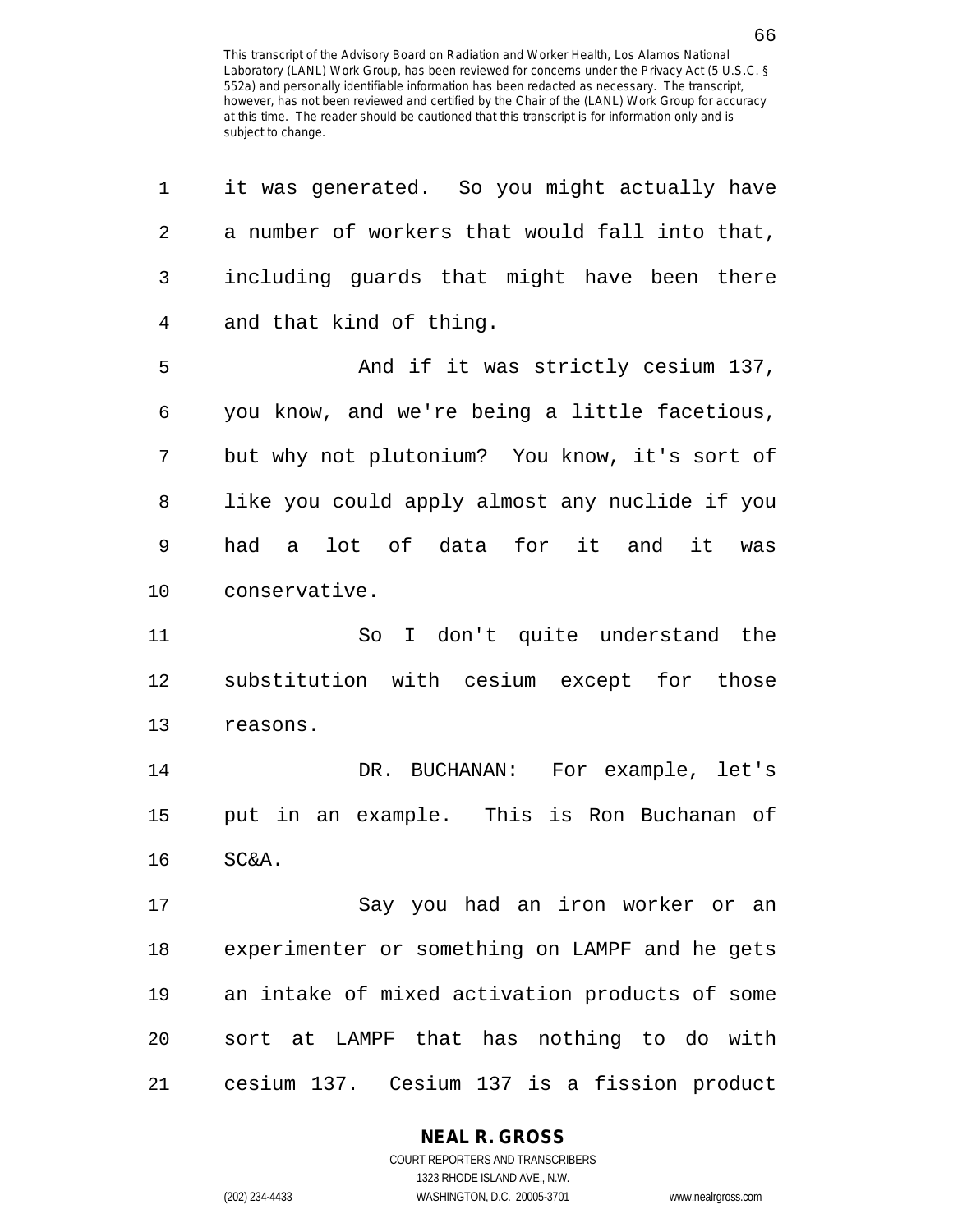1 which comes from the reactor fuel cycle. 2 And so we have data on that at Los 3 Alamos from workers that had been bioassayed 4 for cesium 137 that worked with fuel or some 5 aspect of the fuel cycle. But that really has 6 nothing to do with the electrician or the iron 7 worker or the experimenter at the accelerator 8 inhaling a mixed activation product of 9 something short-lived.

10 So I guess what we're saying is 11 how do we connect something that was from a 12 fission reactor fuel cycle and that's the 13 bioassay results we got that really has no 14 relevance that we can see directly to a person 15 working in the accelerator and takes it into 16 -- that's what the product -- even though it 17 might bound it, we can't see that the 18 substitute -- there's a technical link that 19 connects those.

20 MR. MACIEVIC: Well, that sounds 21 like something we will have to show the

#### **NEAL R. GROSS** COURT REPORTERS AND TRANSCRIBERS 1323 RHODE ISLAND AVE., N.W.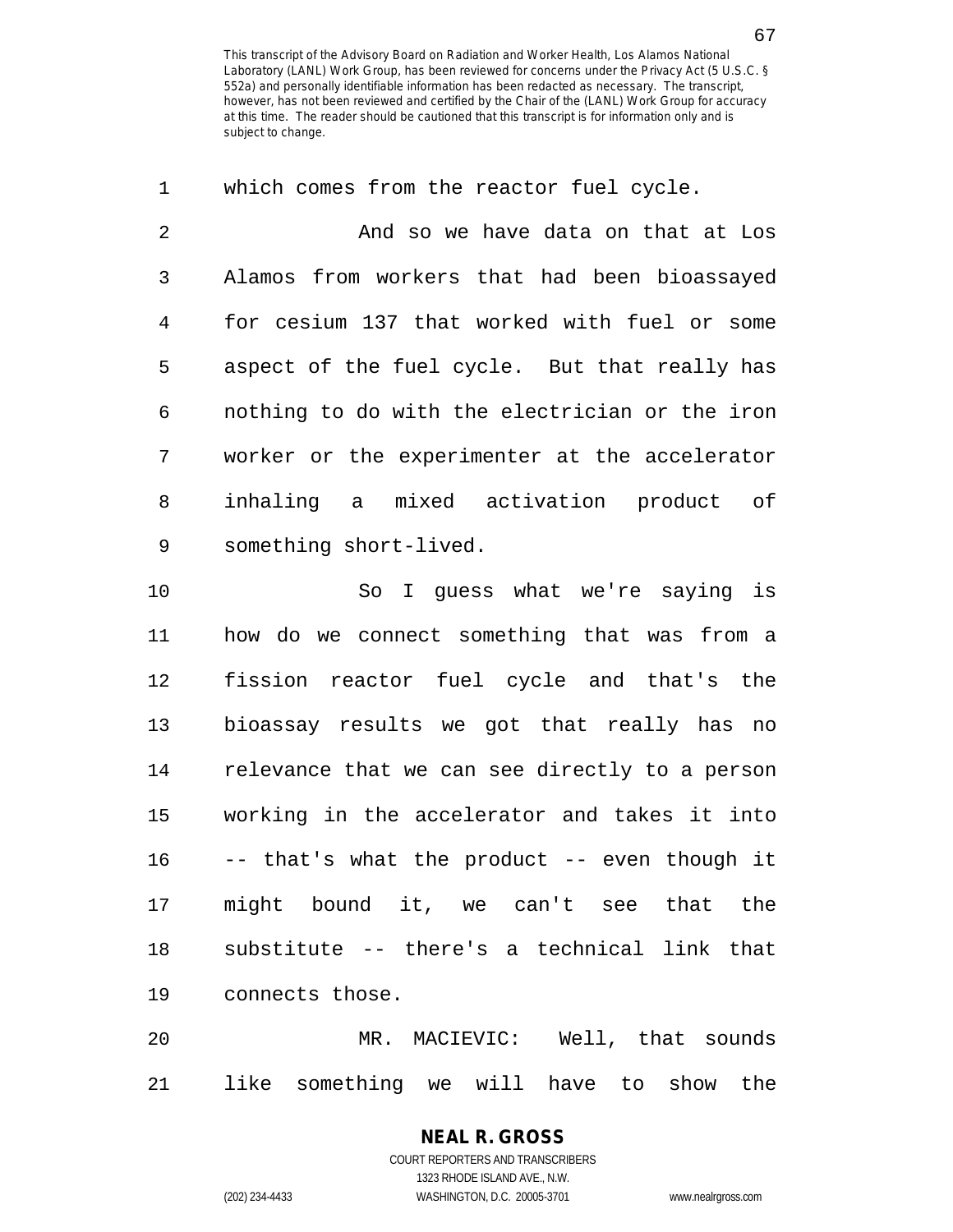1 connection to in order to satisfy that 2 question.

3 MEMBER MUNN: Ron and Joe, 4 although obviously you have done nothing 5 except just scan this document that you have 6 presented to us last week, the burning 7 question is the one that comes up over and 8 over again that we don't very often address 9 directly and that is not necessarily why do 10 you choose one radionuclide over another when 11 you're doing these calculations, but the real 12 question is, how significant are the exposures 13 that you're dealing with?

14 As you mentioned in your 15 conversation, if you have short-lived isotopes 16 that are a result of the accelerator 17 activities, rather than the reactor 18 activities, and those short-lived isotopes are 19 none that have real in vivo measurements that 20 you can point to, even given their potential 21 existence, how much of an effect, how much of

### **NEAL R. GROSS**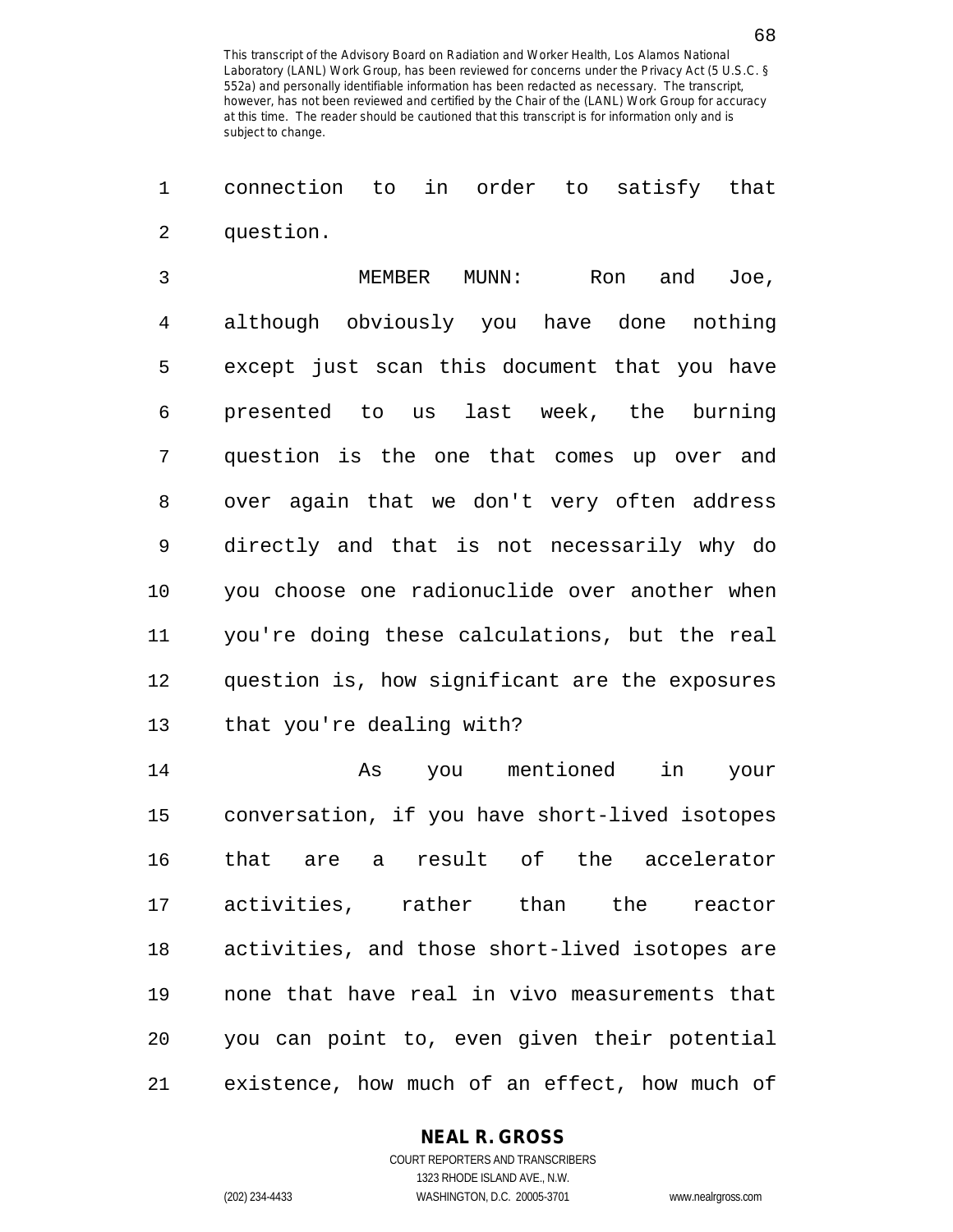| 1              | an exposure can one really anticipate from     |
|----------------|------------------------------------------------|
| 2              | that rare individual who was involved in that  |
| 3              | unusual circumstance?                          |
| $\overline{4}$ | The question is, how significant               |
| 5              | are these few exotics that we're talking       |
| 6              | about? If it's one that -- if it's addressed   |
| 7              | in your paper, I didn't see it, but, of        |
| 8              | course, as I said, I only just glanced at it.  |
| 9              | But that seems to be key when you're dealing   |
| 10             | with an individual dose reconstruction.        |
| 11             | MR. FITZGERALD: Yes. Wanda, yes.               |
| 12             | I know exactly what you're talking<br>Yes.     |
| 13             | about. And we have for other SECs, it's kind   |
| 14             | of regular time. Now I'm just working through  |
| 15             | establishing exposure pathways as a prelude to |
| 16             | doing anything else.                           |
| 17             | You're right. Certainly exposure               |
| 18             | pathway has to be identified before one starts |
| 19             | working out the ability to dose-reconstruct.   |
| 20             | However, in Los Alamos' case, I                |
| 21             | think we are in violent agreement because I    |

## **NEAL R. GROSS**

COURT REPORTERS AND TRANSCRIBERS 1323 RHODE ISLAND AVE., N.W. (202) 234-4433 WASHINGTON, D.C. 20005-3701 www.nealrgross.com

69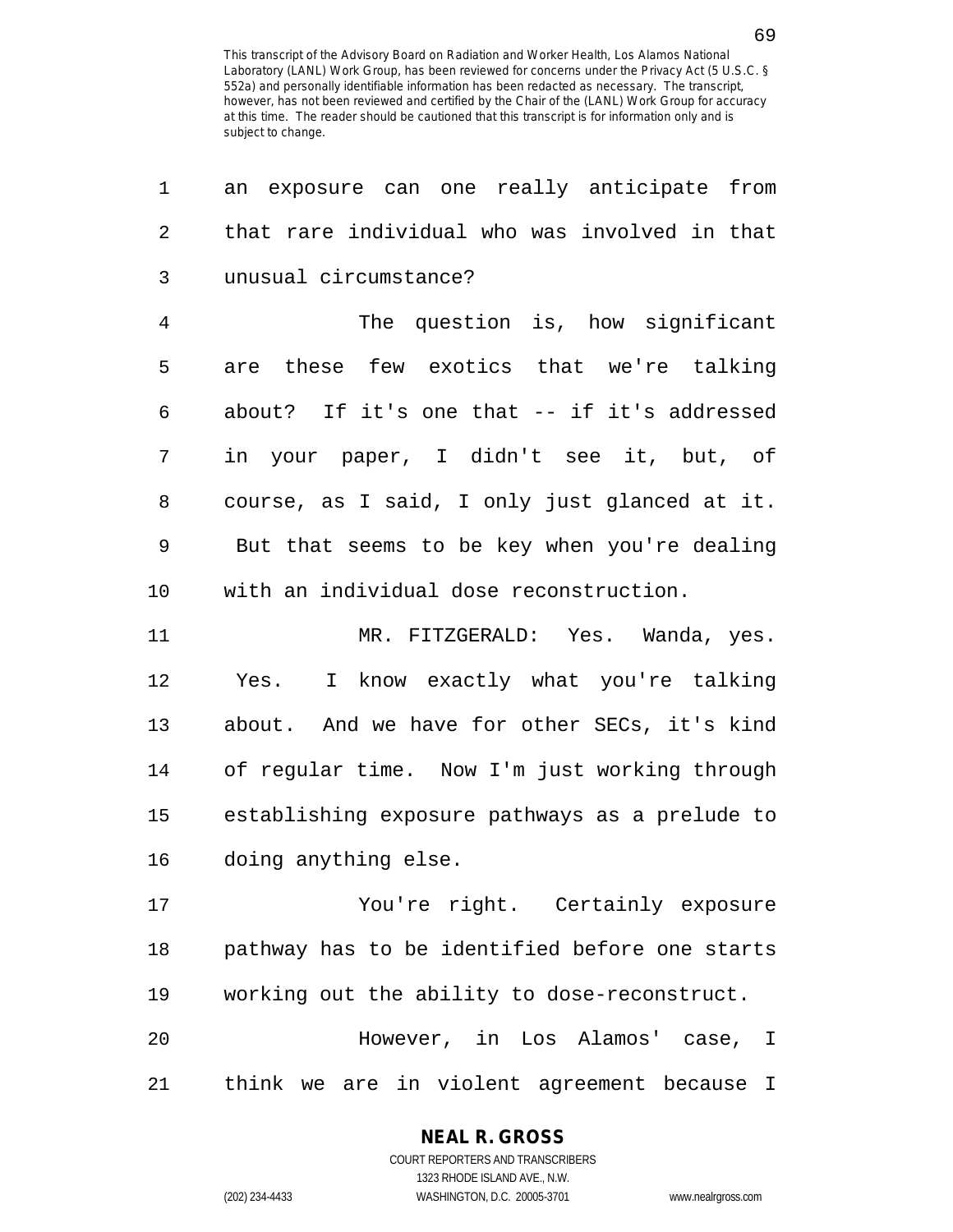| 1              | think the evaluation corps acknowledges mixed  |
|----------------|------------------------------------------------|
| $\overline{2}$ | activation product as a potential exposure     |
| 3              | pathway. In fact, it's figured in the earlier  |
| 4              | SEC for the lab. So we just didn't spend time  |
| 5              | trying to establish or validate whether these  |
| 6              | provide an exposure pathway but acknowledge    |
| 7              | that the ER acknowledges that and moved on     |
| 8              | from there.                                    |
| 9              | So yes, we don't disagree with the             |
| 10             | ER that these exposure pathways exist.<br>Now, |
| 11             | questions about how much dose in the end, I    |
| 12             | know if that's relevant to dose<br>don't       |
| 13             | reconstruction.                                |
| 14             | think the exposure pathway<br>$\mathbf{I}$     |
| 15             | exists and workers would have been exposed.    |
| 16             | And the question is, is dose reconstruction    |
| 17             | feasible. I think that is what we're           |
| 18             | grappling with.                                |
| 19             | MEMBER MUNN: I guess it depends                |
| 20             | on how you are viewing that question.          |
| 21             | DR. NETON: I agree with what is                |

**NEAL R. GROSS** COURT REPORTERS AND TRANSCRIBERS

1323 RHODE ISLAND AVE., N.W.

(202) 234-4433 WASHINGTON, D.C. 20005-3701 www.nealrgross.com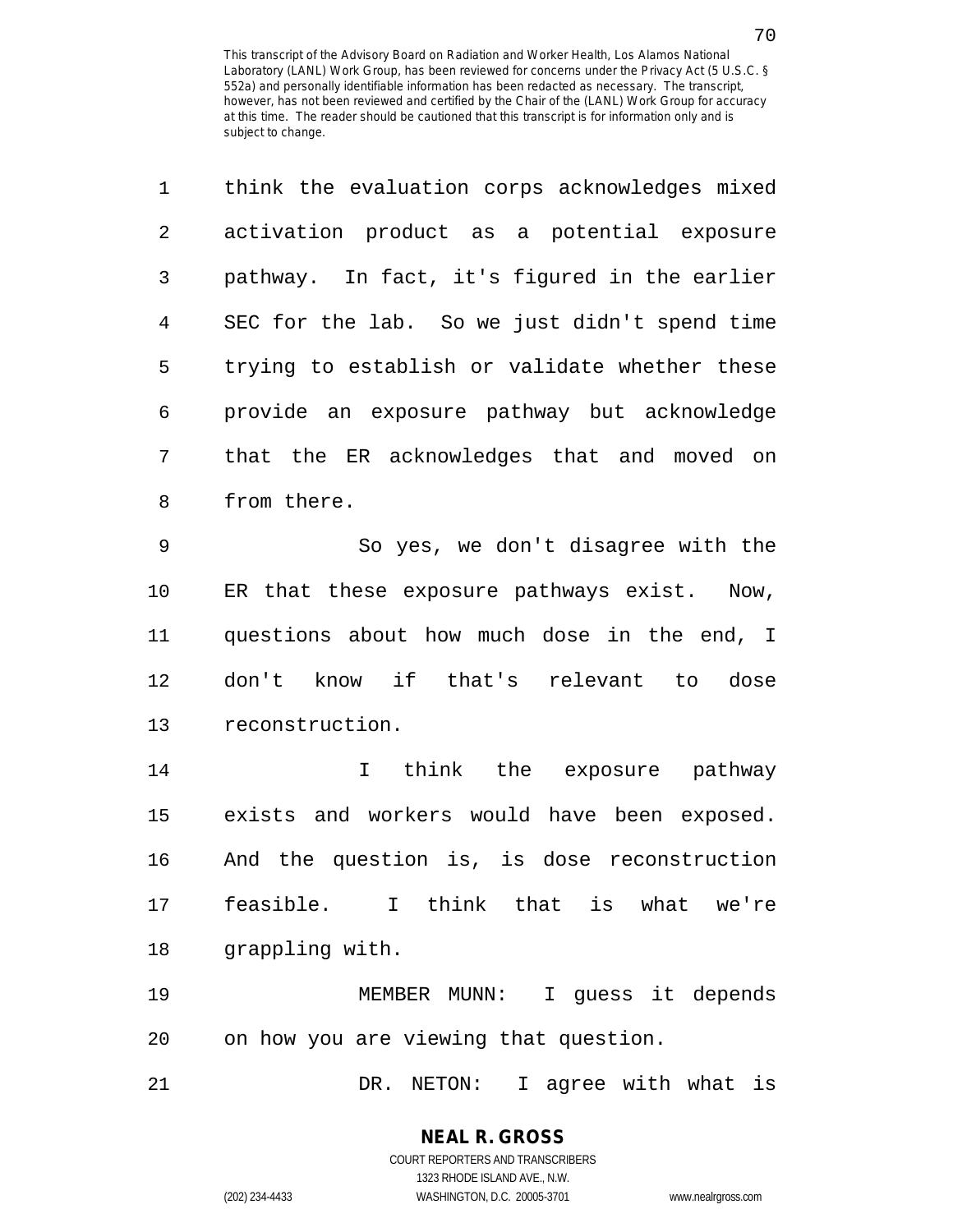| 1              | being said here. We need to demonstrate some   |
|----------------|------------------------------------------------|
| $\overline{2}$ | connection between the use of cesium and       |
| 3              | whether we use some scaling factors like we    |
| $\overline{4}$ | would in the TIB- 0052, I think we had, where  |
| 5              | we can focus the ratio of the fission products |
| 6              | in a reactor setting versus an accelerator     |
| 7              | setting from the activation products and       |
| 8              | demonstrate that what we're doing would be     |
| 9              | valid.                                         |
| 10             | I totally agree with that. I                   |
| 11             | think we're just not prepared to come up with  |
| 12             | alternatives.                                  |
| 13             | CHAIRMAN GRIFFON: I'm sure.<br>I've            |
| 14             | been trying to keep track of actions also      |
| 15             | through this meeting. And I'm sure that Greg   |
| 16             | will keep notes and Joe for SC&A.              |
| 17             | DR. NETON: Yes.                                |
| 18             | CHAIRMAN GRIFFON: But I have that              |
| 19             | one certainly that you'll look into the cesium |
| 20             | question. The other thing, I think the 1998    |
| 21             | thing sort of goes back to SC&A to look at     |

### **NEAL R. GROSS**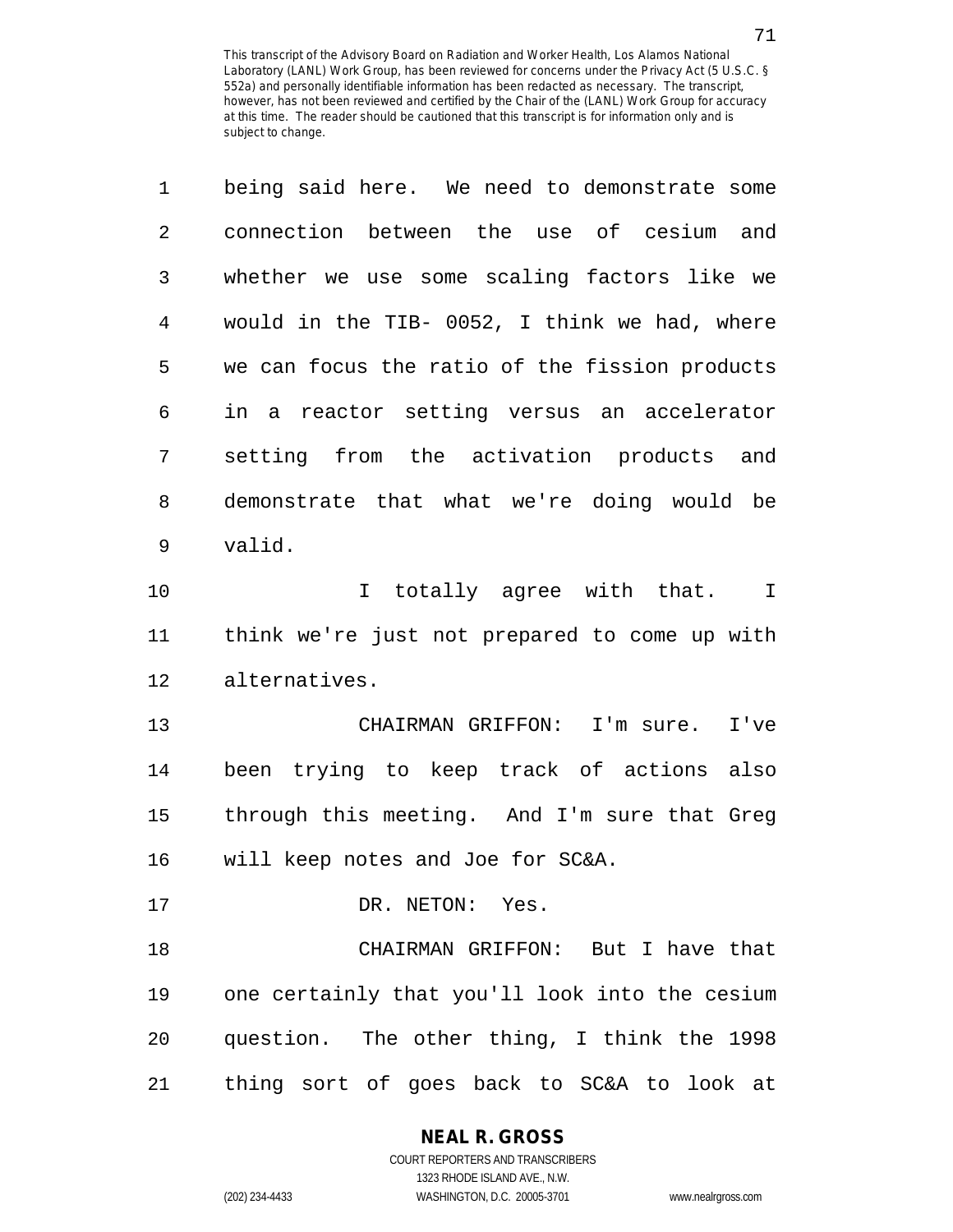| 1  | this updated TIB-0062.                         |
|----|------------------------------------------------|
| 2  | DR. NETON: Right.                              |
| 3  | CHAIRMAN GRIFFON: But then this                |
| 4  | benchmarking question, I was a little unclear. |
| 5  | It sounds like Don on the phone basically      |
| 6  | said that there's maybe nothing to look for.   |
| 7  | Do you want to investigate that a little       |
| 8  | further, I take it, Greg, or --                |
| 9  | MR. MACIEVIC: Yes. We can look                 |
| 10 | through the files and see if there is a case   |
| 11 | where we can benchmark.                        |
| 12 | CHAIRMAN GRIFFON: Right.                       |
| 13 | MR. MACIEVIC: But my concern is                |
| 14 | if we come up with one or two cases, will that |
| 15 | show that it works and then come back and say, |
| 16 | well, we need 40 more?                         |
| 17 | MR. FITZGERALD: Well, you know,                |
| 18 | it sort of speaks to -- you know, this is the  |
| 19 | interesting evaluation process because we're   |
| 20 | trying to, I think you said earlier, look at   |
| 21 | the lab's approach, which includes a lot of    |

### **NEAL R. GROSS**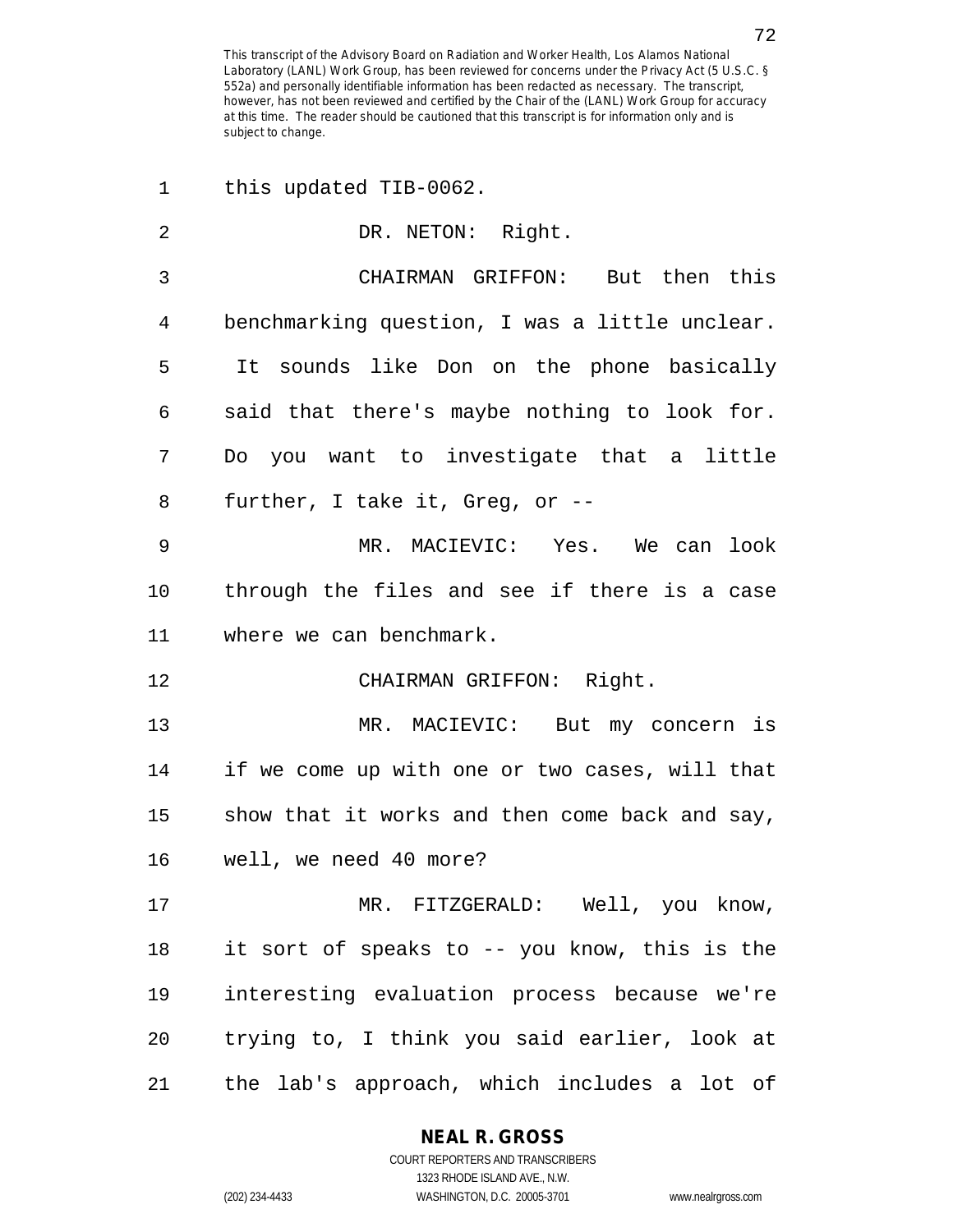| 1              | things and whether that approach is reflected  |
|----------------|------------------------------------------------|
| $\overline{2}$ | -- and this is where the validation comes in   |
| $\mathfrak{Z}$ | -- in the actual records and practice and that |
| 4              | is all we're talking about.                    |
| 5              | MR. MACIEVIC: Right.                           |
| 6              | MR. FITZGERALD: And if one can                 |
| 7              | see that reflected in the records and the      |
| 8              | practice, then I think there is<br>some        |
| 9              | confidence that you can then go and apply      |
| 10             | these other approaches, which also need to be  |
| 11             | validated.                                     |
| 12             | But, you know, to me there are two             |
| 13             | separate questions, one of which is, can you   |
| 14             | see it in practice and then is the approach,   |
| 15             | whether it is a substitute, like cesium 137 -- |
| 16             | is that feasible to apply that or not? Can     |
| 17             | you validate that?                             |
| 18             | DR. NETON: I think I see two                   |
| 19             | issues, two main issues, which is the          |
| 20             | benchmark to compare the exotic radionuclides  |
| 21             | the primary radionuclides to<br>monitor<br>to  |

## **NEAL R. GROSS**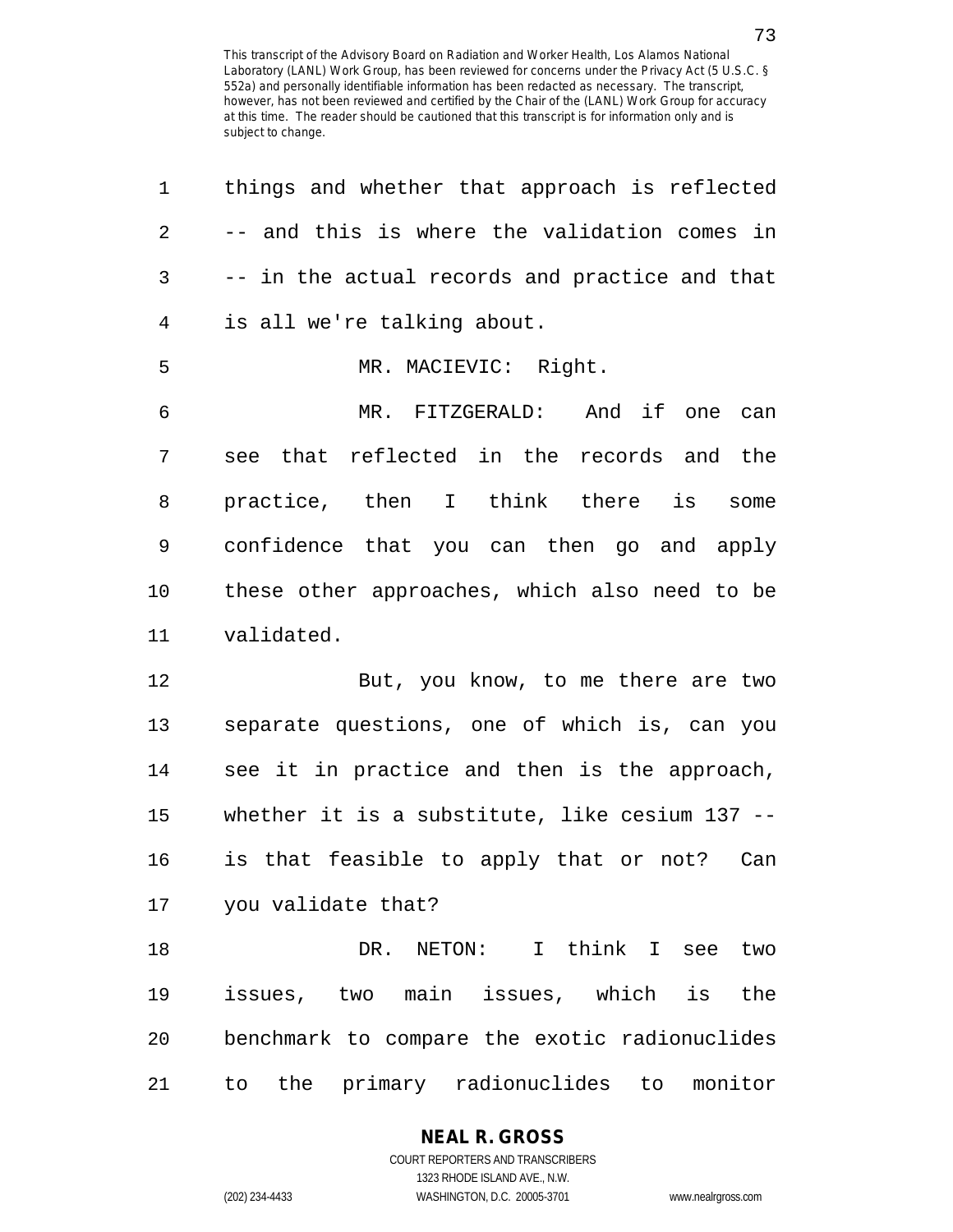| 1  | somehow provides some better substantiation    |
|----|------------------------------------------------|
| 2  | that they are indeed similar to the            |
| 3  | categories.                                    |
| 4  | DR. MAURO: Jim, this is John.                  |
| 5  | Usually the cesium 137, I presume that's chest |
| 6  | count that you have lots of data for?          |
| 7  | DR. NETON: Yes.                                |
| 8  | DR. MAURO: The discussion we're                |
| 9  | having right now is using that data as a       |
| 10 | substitute -- and correct me if I'm wrong --   |
| 11 | for both activation products and fission       |
| 12 | products. I could see --                       |
| 13 | DR. NETON: Well --                             |
| 14 | DR. MAURO: -- or not?                          |
| 15 | DR. NETON: We need to look at                  |
| 16 | that, John.                                    |
| 17 | DR. MAURO: Okay.                               |
| 18 | DR. NETON:<br>The question in my               |
| 19 | mind is whether cesium is appropriate to be    |
| 20 | used for an activation product.                |
| 21 | DR. MAURO: All right. Because my               |

1323 RHODE ISLAND AVE., N.W.

(202) 234-4433 WASHINGTON, D.C. 20005-3701 www.nealrgross.com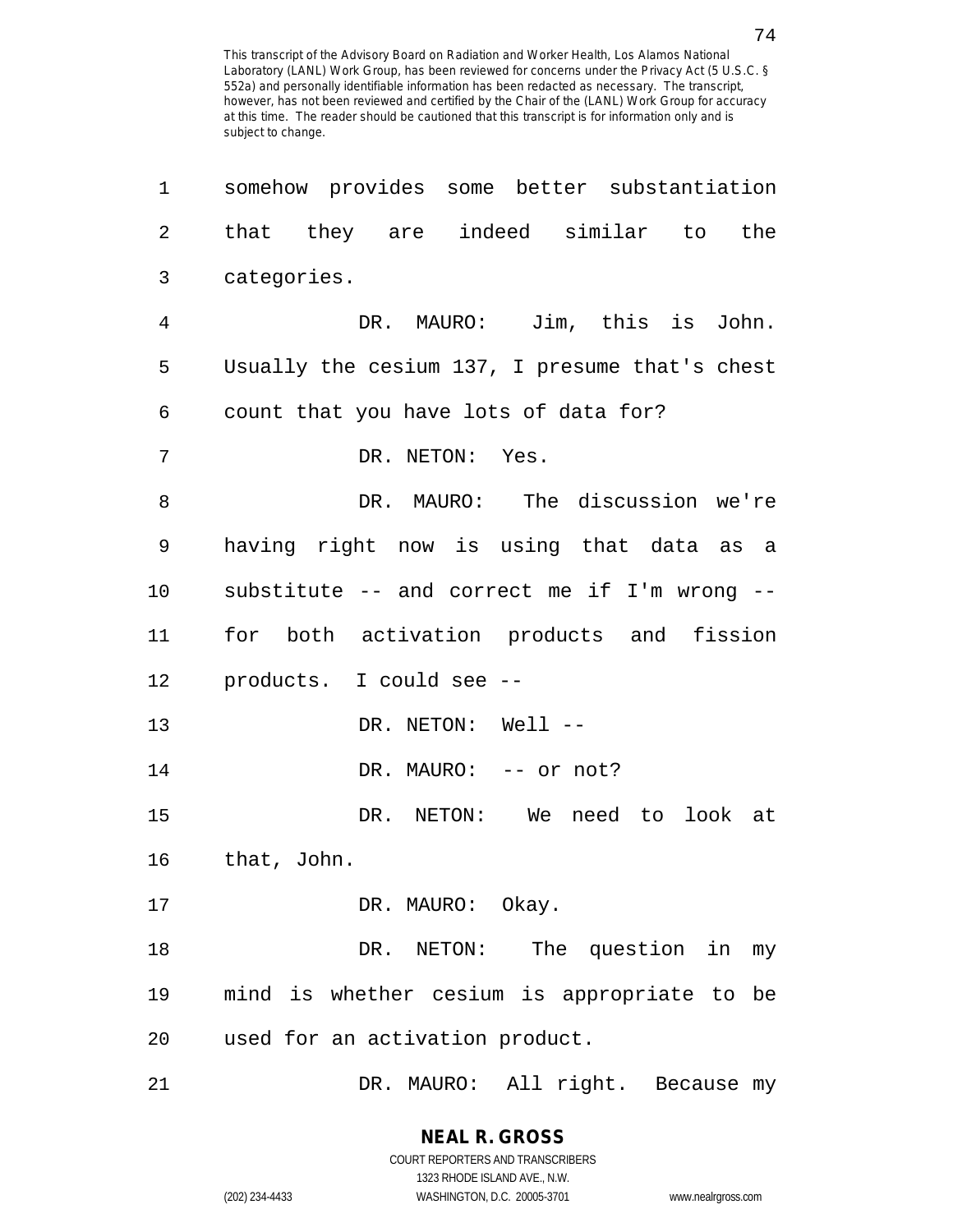| $\mathbf 1$ | first reaction is the idea of using cesium for |
|-------------|------------------------------------------------|
| 2           | fission products seems to be a<br>lot<br>more  |
| 3           | intuitively --                                 |
| 4           | DR. NETON: Yes, yes.                           |
| 5           | DR. MAURO: -- sensible, as you                 |
| 6           | did in OTIB- 0054. But I have to say applying  |
| 7           | it for activation products, as Ron explained,  |
| 8           | seems to be pushing it a bit.                  |
| 9           | DR. NETON: Right. And not only                 |
| 10          | do you have a problem with -- even if you      |
| 11          | applied it and it runs some sort of bounding   |
| 12          | dose, you end up with the issue of different   |
| 13          | cancers have different concentrations of       |
| 14          | different nuclides.                            |
| 15          | So if you have manganese 54, it's              |
| 16          | going to behave somewhat differently in the    |
| 17          | body than cesium, which is a whole body dose.  |
| 18          | So I can agree with that.                      |
| 19          | I think we need to go back and                 |
| 20          | sort of look at the overall exposure potential |
| 21          | for these activation products, which tend to   |

#### **NEAL R. GROSS**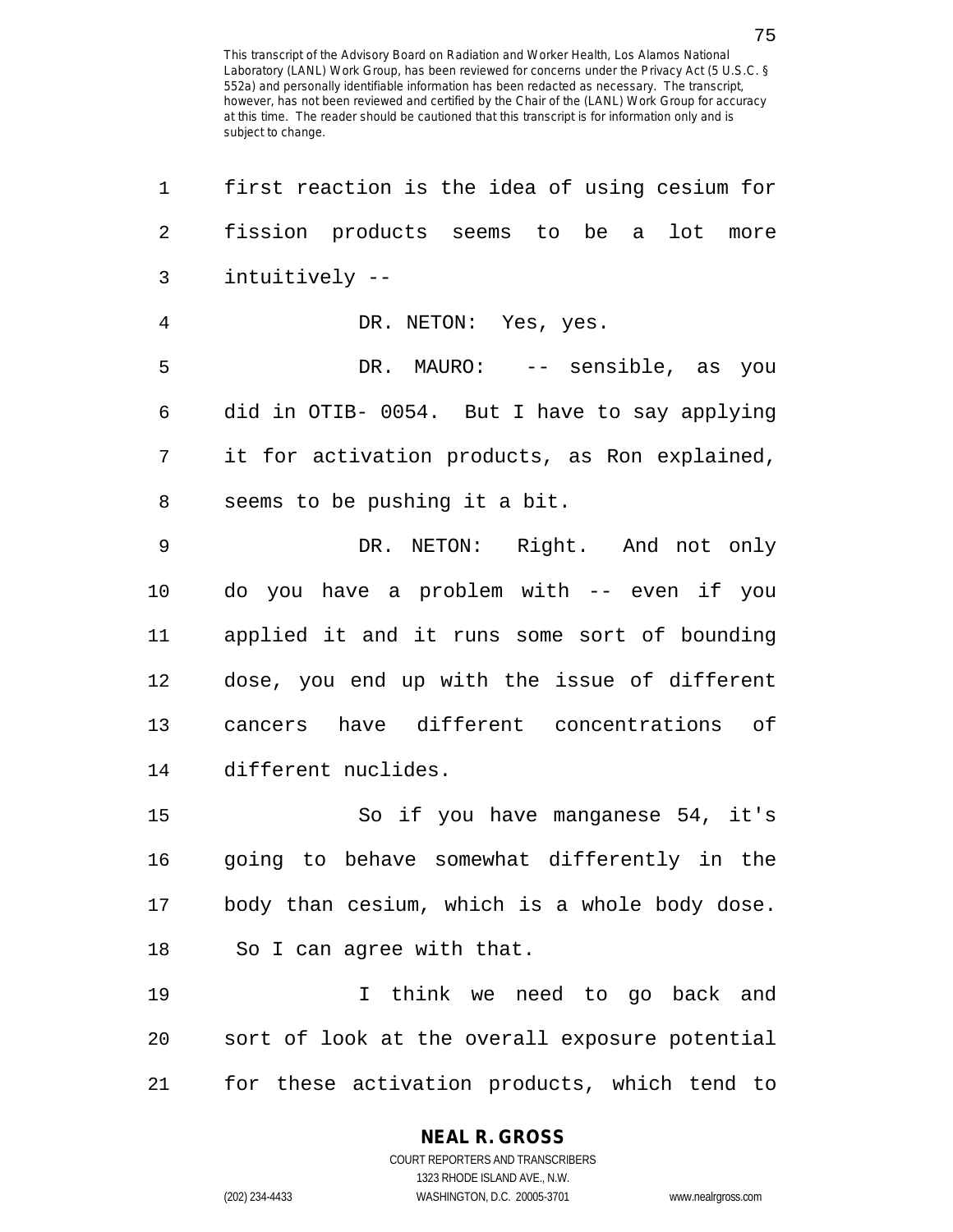| 1              | be $--$                                       |
|----------------|-----------------------------------------------|
| $\overline{2}$ | CHAIRMAN GRIFFON: Yes.                        |
| $\mathbf{3}$   | DR. NETON: They're pretty low and             |
| 4              | somewhat episodic, I would think, although    |
| 5              | things like beryllium and stuff, I mean, they |
| 6              | are probably site-wide issues because you     |
| 7              | can't contain them very well.                 |
| 8              | DR. BUCHANAN: I would like to                 |
| 9              | clarify that OTIB-0054 is for fission         |
| 10             | products, not activation products.<br>So      |
| 11             | extrapolating --                              |
| 12             | DR. NETON: Right. You're right.               |
| 13             | So basically the question is, what would we   |
| 14             | use for activation products.                  |
| 15             | MR. FITZGERALD: But, you know,                |
| 16             | stepping back from this, you know, looking at |
| 17             | it as a two-part thing, I think that would be |
| 18             | sort of the benchmarking or validation on the |
| 19             | second part.                                  |
| 20             | The first part, understanding the             |
| 21             | episodic nature of maybe exposure to these    |

## **NEAL R. GROSS**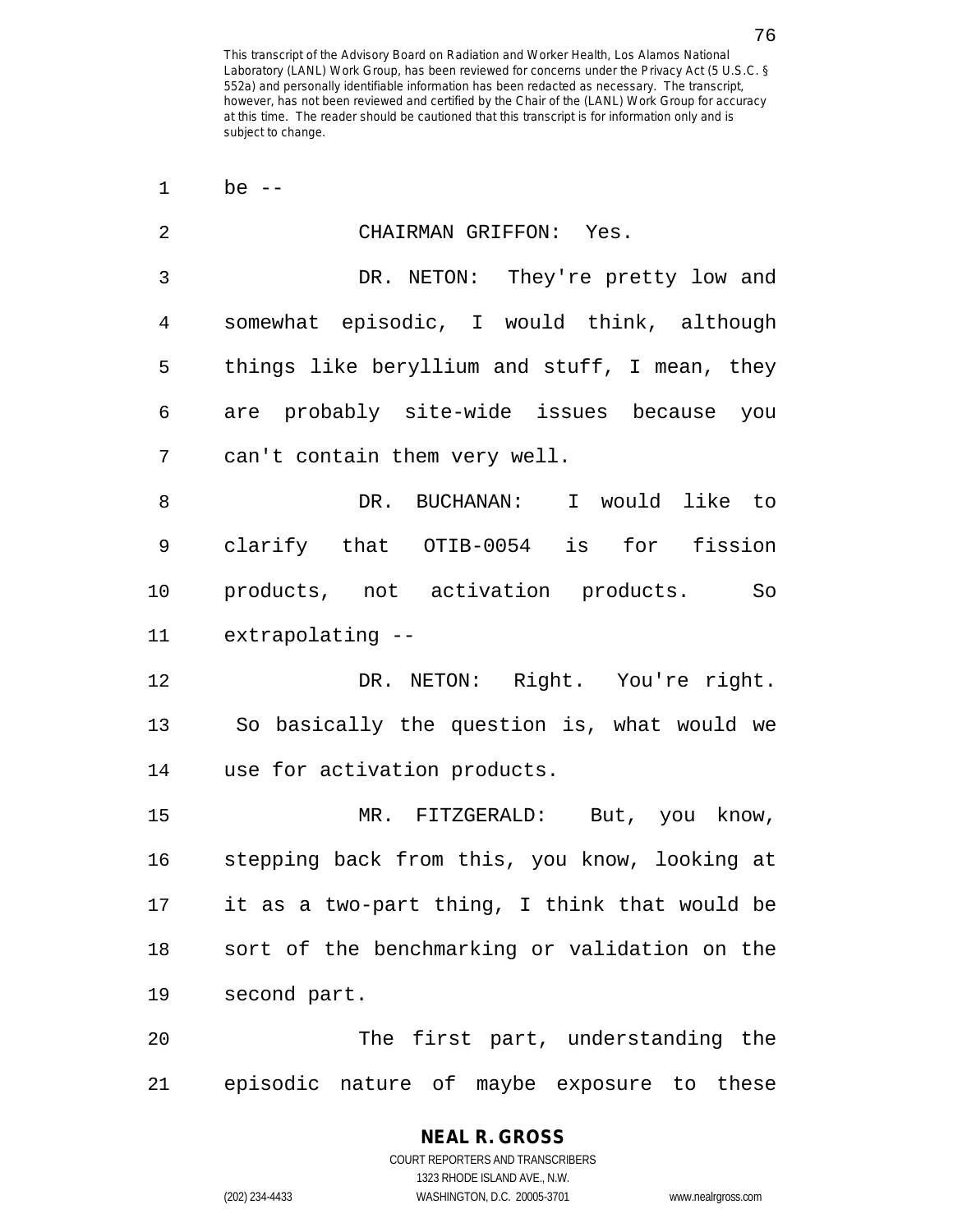| $\mathbf{1}$   | exotics and mixed activation products, sort of |
|----------------|------------------------------------------------|
| $\overline{2}$ | thinking this through and saying, how would    |
| 3              | you do it. Well, if you could marry up the     |
| 4              | episodes, whatever they might be defined as,   |
| 5              | and to establish that whether data was taken,  |
| 6              | you know, if -- I'm not talking about every    |
| 7              | single burp, but if the major ones             |
| 8              | corresponded to some data, then at least there |
| 9              | would be some sense that, you know, if you're  |
| 10             | talking about checklists, RWPs, that was       |
| 11             | working.                                       |

12 And we didn't do that, but that 13 would seem to be an approach to say that, in 14 practice, yes, I mean, certainly you would be 15 expecting to see these kinds of things 16 happening if there wasn't release in advance. 17 They would have sent some of the workers over 18 to be counted.

19 If they did not, then I'm sort of 20 saying, okay, that dose was missed, but then 21 if you were to apply some kind of coworker

## **NEAL R. GROSS**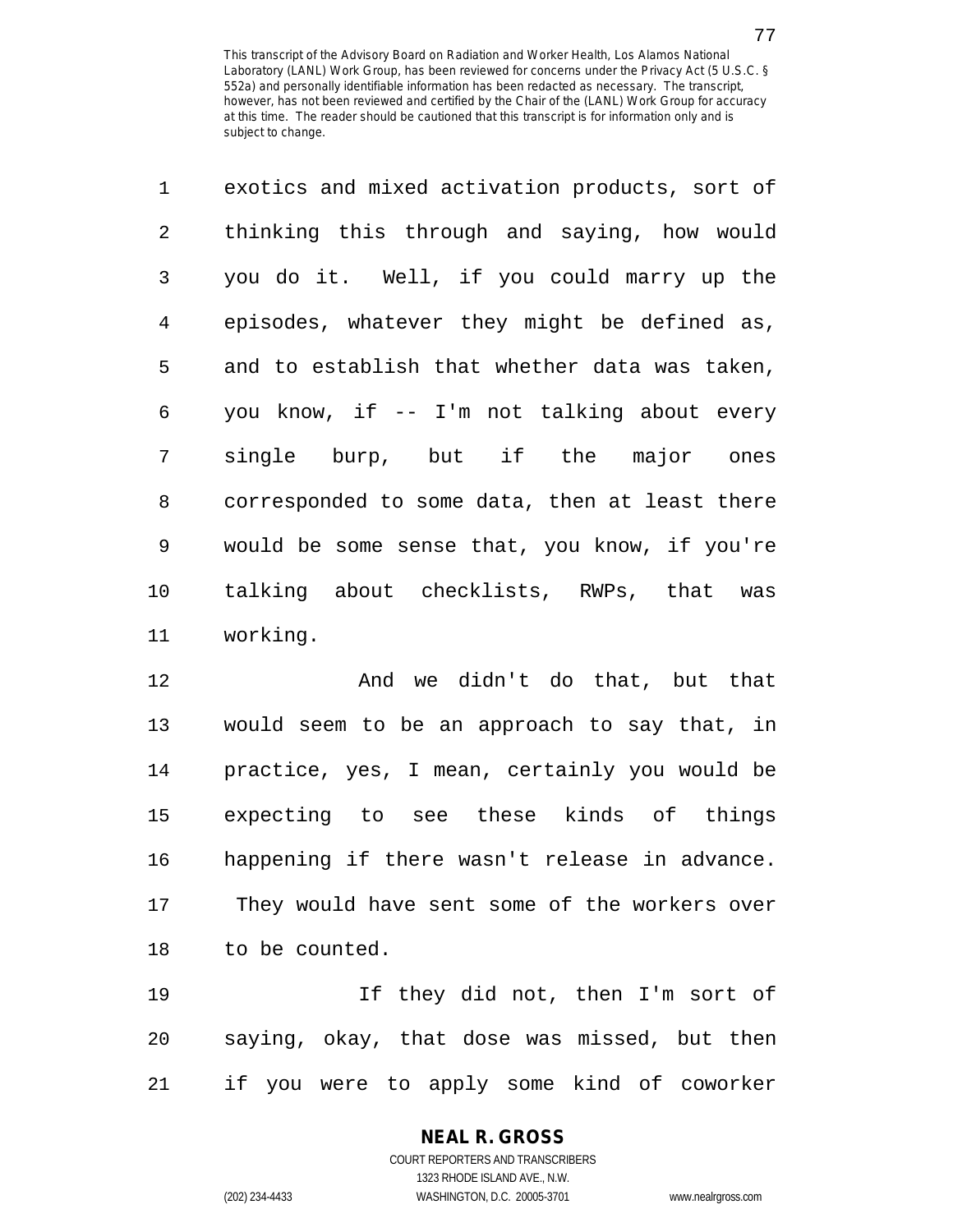| 1  | model to that, the problem is that kind of     |
|----|------------------------------------------------|
| 2  | event was missed and you don't have the        |
| 3  | workers. It kind of worked backwards in --     |
| 4  | MR. MACIEVIC: The only thing we                |
| 5  | missed, it's a matter of -- if you've got the  |
| 6  | data from the incident --                      |
| 7  | MR. FITZGERALD: Right.                         |
| 8  | MR. MACIEVIC: -- and you have the              |
| 9  | actual mixed activation product data and       |
| 10 | things like that but somehow the health        |
| 11 | physics organization or the dose people -- the |
| 12 | dosimetry group fumbled the ball and didn't do |
| 13 | their part, the fact that you have the data,   |
| 14 | you could do a calculation from the data.      |
| 15 | Exactly. That's<br>MR. FITZGERALD:             |
| 16 | what $I'm$ saying. So --                       |
| 17 | MR. MACIEVIC: You would<br>not                 |
| 18 | necessarily find it in the records<br>for      |
| 19 | dosimetry.                                     |
| 20 | MR. FITZGERALD: Right, right.                  |
| 21 | And I think, you know, when you look at that   |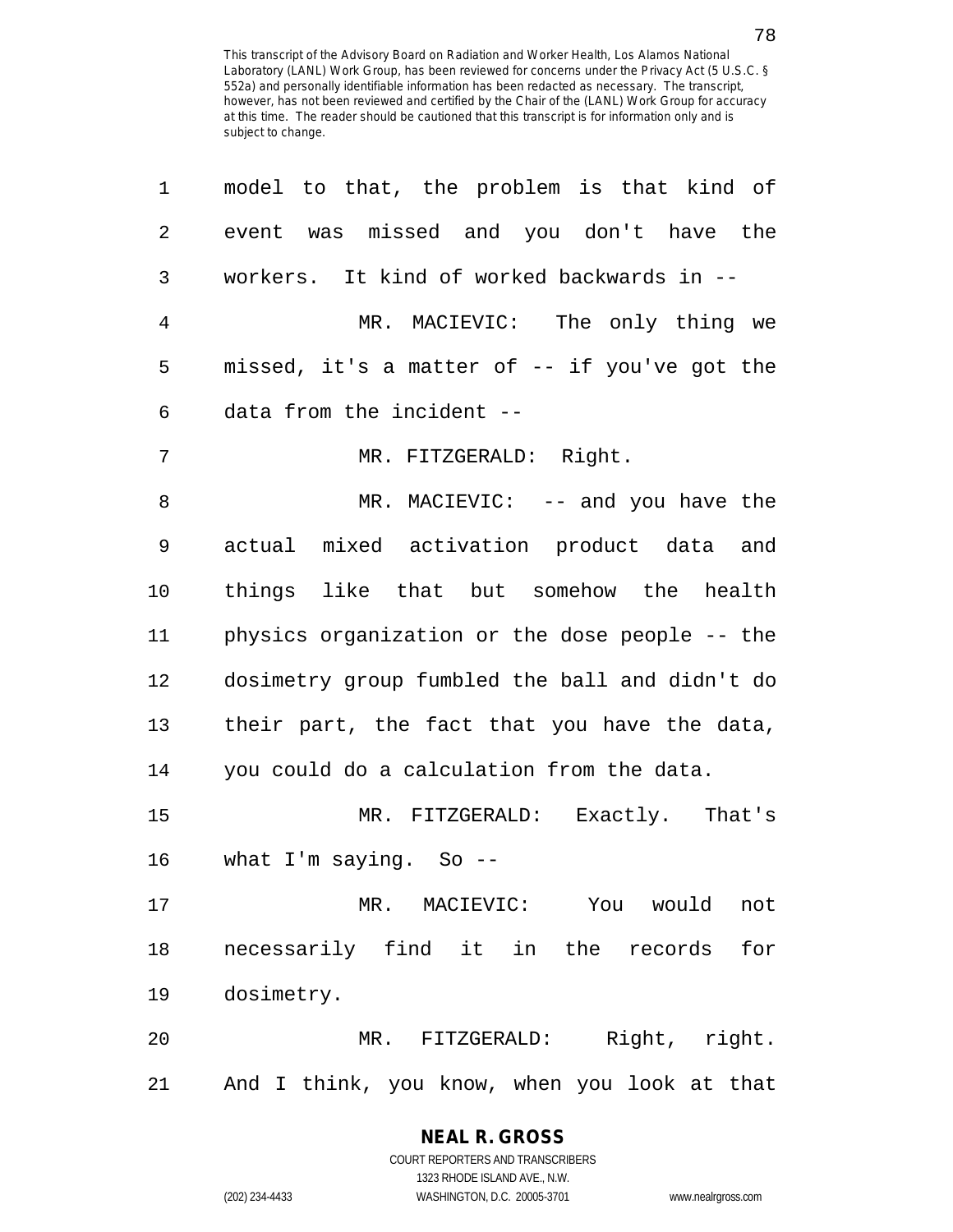| 1              | hit list that you have there, it's pretty      |
|----------------|------------------------------------------------|
| 2              | clear that it's not reliable enough.           |
| $\mathfrak{Z}$ | But the question is, is there any              |
| 4              | way to know? You know, if somebody says, you   |
| 5              | know, hey, I was at the plants and we had      |
| 6              | these burps every six months or something. I   |
| 7              | was exposed and I want credit for this. Just   |
| 8              | establishing this, in addition to who that     |
| 9              | person is and the exposure took place, to even |
| 10             | get to the point where you could then assign,  |
| 11             | you know, some dose from the coworker to me    |
| 12             | would be a challenge. I don't know how you do  |
| 13             | that without --                                |
| 14             | DR. NETON: Coworker models are                 |
| 15             | chronic-based models. They're<br>not           |
| 16             | mission-based models. I think the approach     |
| 17             | was that, if you have a plutonium coworker     |
| 18             | model and you don't know if the person could   |
| 19             | have worked, say, with curium or something of  |
| 20             | that nature, you would assign an exposure to   |

21 curium equivalent to the plutonium dose and

## **NEAL R. GROSS**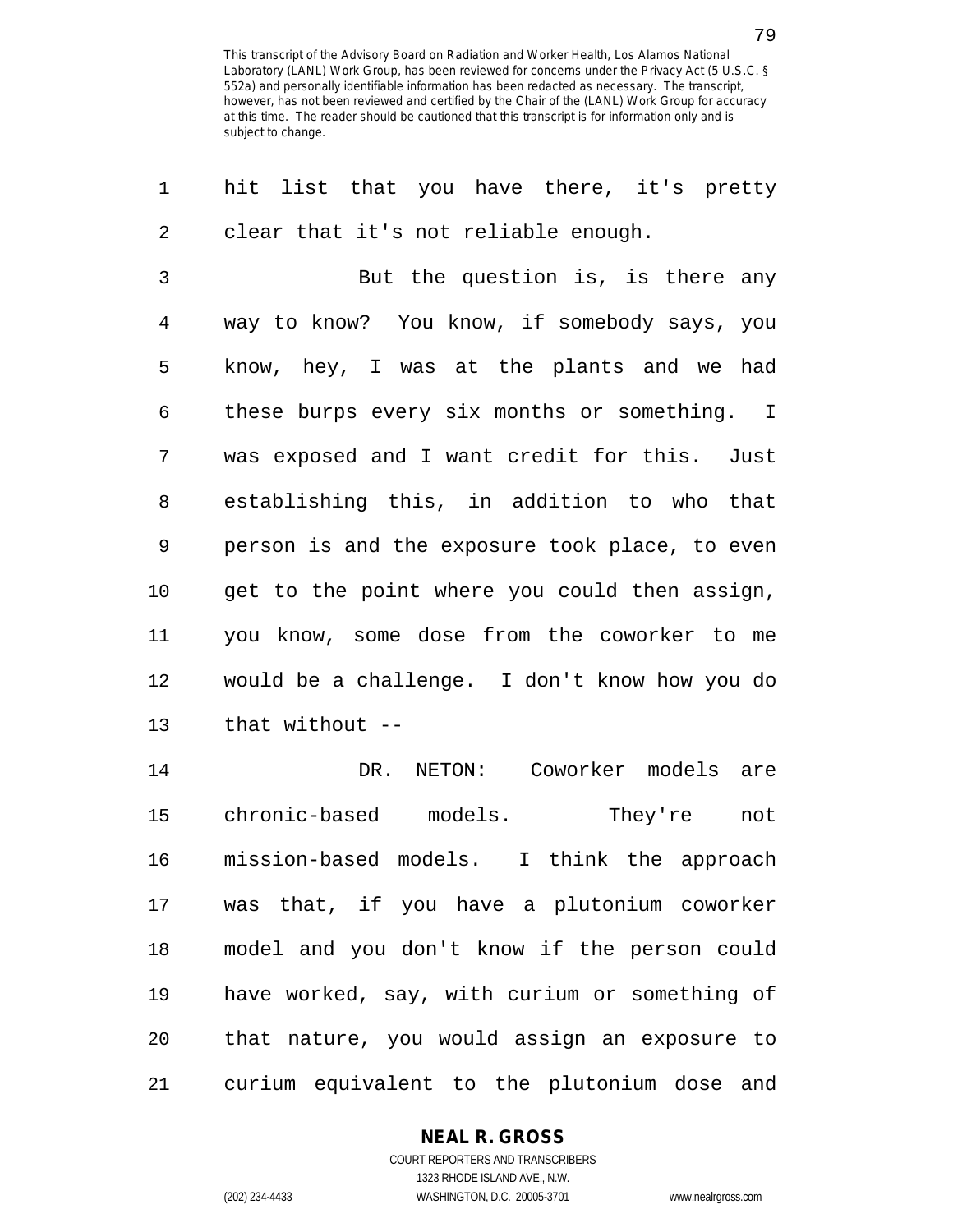| $\mathbf{1}$ | determine which one ended up with a<br>more    |
|--------------|------------------------------------------------|
| 2            | claimant-favorable dose to the organ that      |
| 3            | you're reconstructing. I mean, that I think    |
| 4            | is the approach in a nutshell.                 |
| 5            | And so we're saying we don't know.             |
| 6            | We don't know. It's either plutonium, which    |
| 7            | is more likely, but it could be curium. It     |
| 8            | could be americium by itself. And so which     |
| 9            | one of those inhalation exposures are going to |
| 10           | give you a higher dose to the organ that       |
| 11           | developed cancer? That was the fundamental --  |
| 12           | MR. FITZGERALD: But only                       |
| 13           | event-driven. You're right on the chronic.     |
| 14           | Now, by definition, almost all of these are    |
| 15           | going to be event-driven.                      |
| 16           | DR. NETON: Right. But, see, that               |
| 17           | goes back to this original issue we had all    |
| 18           | along.                                         |
| 19           | MR. FITZGERALD: Right.                         |
| 20           | DR. NETON: Is a chronic exposure               |
| 21           | model sufficiently adequate to bound the       |

## **NEAL R. GROSS**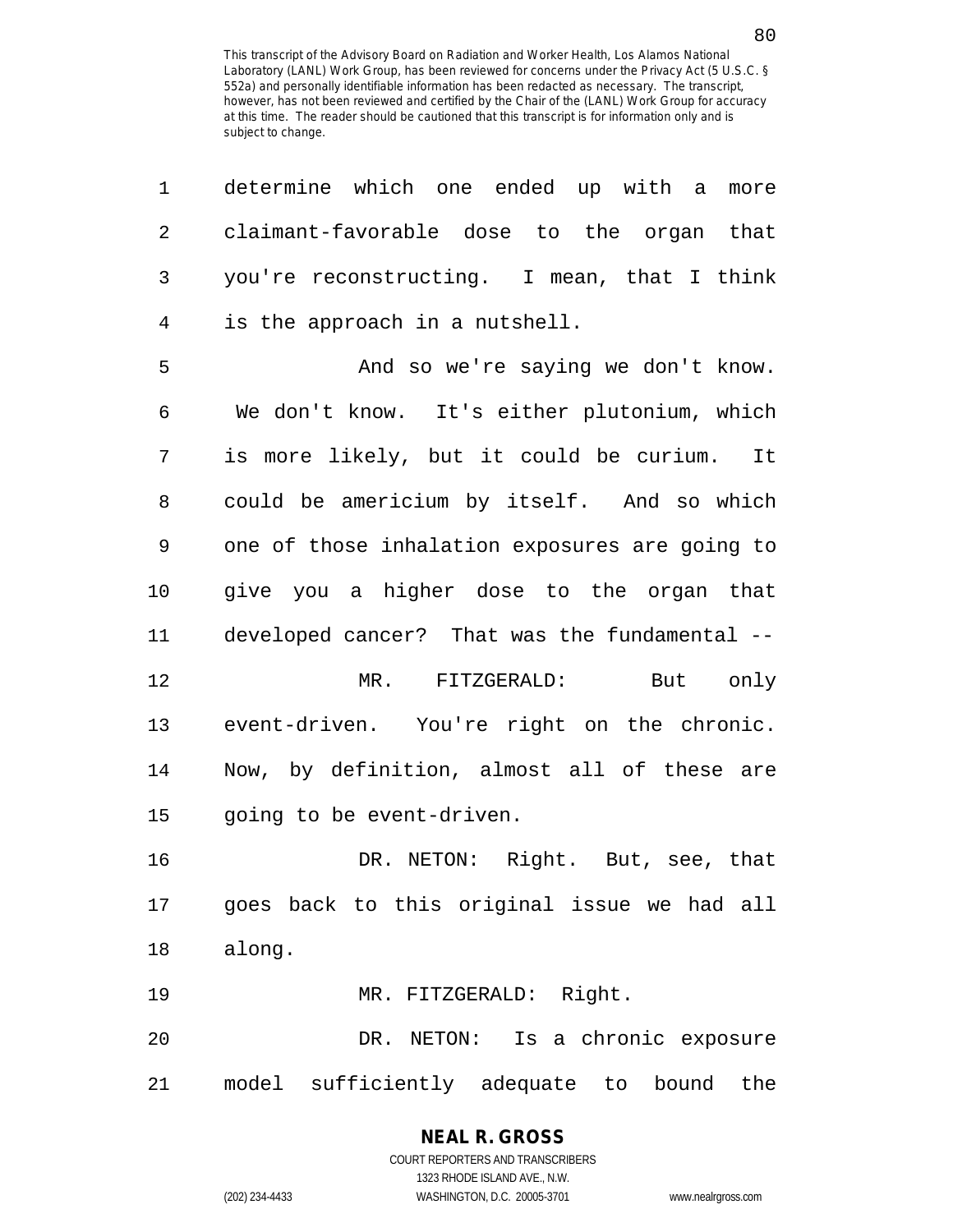| 1              | events they may have had over time? A chronic  |
|----------------|------------------------------------------------|
| $\overline{2}$ | exposure is a series of very closely           |
| $\mathbf{3}$   | approximated acute exposures. I think that's   |
| $\overline{4}$ | true. So if a person is routinely sampled for  |
| 5              | plutonium, it kind of covers all those         |
| 6              | incidents.                                     |
| 7              | MR. FITZGERALD: Right.                         |
| 8              | DR. NETON: The question then is                |
| 9              | -- maybe it's a valid question -- were there   |
| 10             | more spurious events in these exotics than     |
| 11             | there could have been with the plutonium? I    |
| 12             | don't know.                                    |
| 13             | FITZGERALD: Certainly<br>$MR$ .                |
| 14             | operationally, as you suggest, that would be   |
| 15             | more likely, although I think at LANSCE it     |
| 16             | happened probably more often than not. You     |
| 17             | know, it's sort of like before you get to all  |
| 18             | of the things that we're talking about, cesium |
| 19             | $137 - -$                                      |
| 20             | DR. NETON: Right.                              |
| 21             | It kind of gets<br>MR. FITZGERALD:             |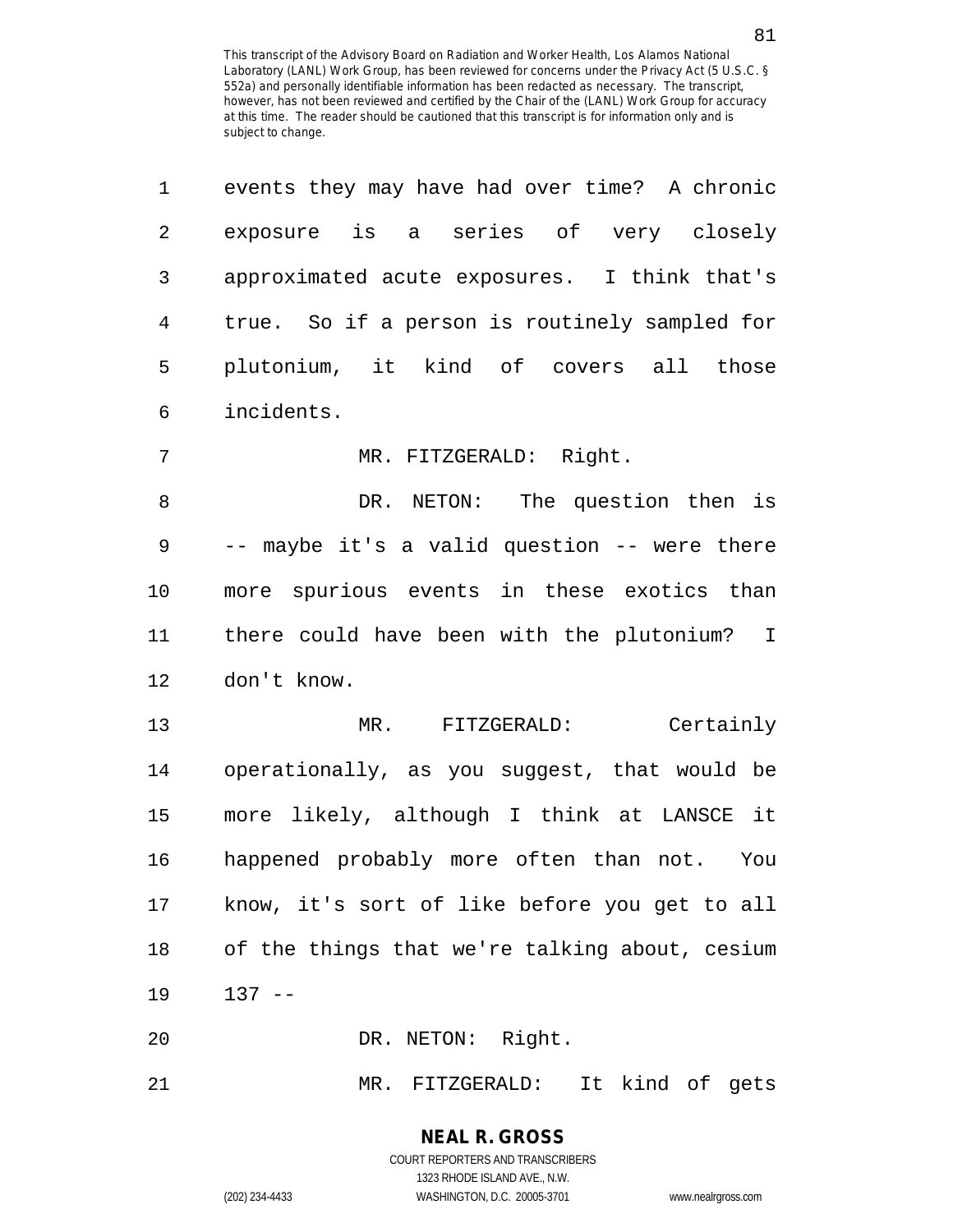| 1              | down to looking at the RWP system that was in  |
|----------------|------------------------------------------------|
| 2              | place.                                         |
| 3              | DR. NETON: Yes.                                |
| $\overline{4}$ | MR. FITZGERALD: And from what you              |
| 5              | saw and from what you've seen --               |
| 6              | DR. NETON: Yes.                                |
| 7              | MR. FITZGERALD: -- it's a very                 |
| 8              | robust program, I mean, a very well matured    |
| 9              | program that would identify the hazard and put |
| 10             | in place, at least on paper, the appropriate   |
| 11             | controls.                                      |
| 12             | And it seemed to me that the                   |
| 13             | potential for exposure to plutonium isn't just |
| 14             | the sheer difference in the quantity of        |
| 15             | material processed and the nature of the way   |
| 16             | it's processed. It will generate a larger      |
| 17             | exposure potential than that for a smaller     |
| 18             | amount of material being handled.              |
| 19             | And if you look at the RWP in a                |
| 20             | glove box under negative pressure, you know,   |
| 21             | all of those sorts of things, just by virtue   |

**NEAL R. GROSS**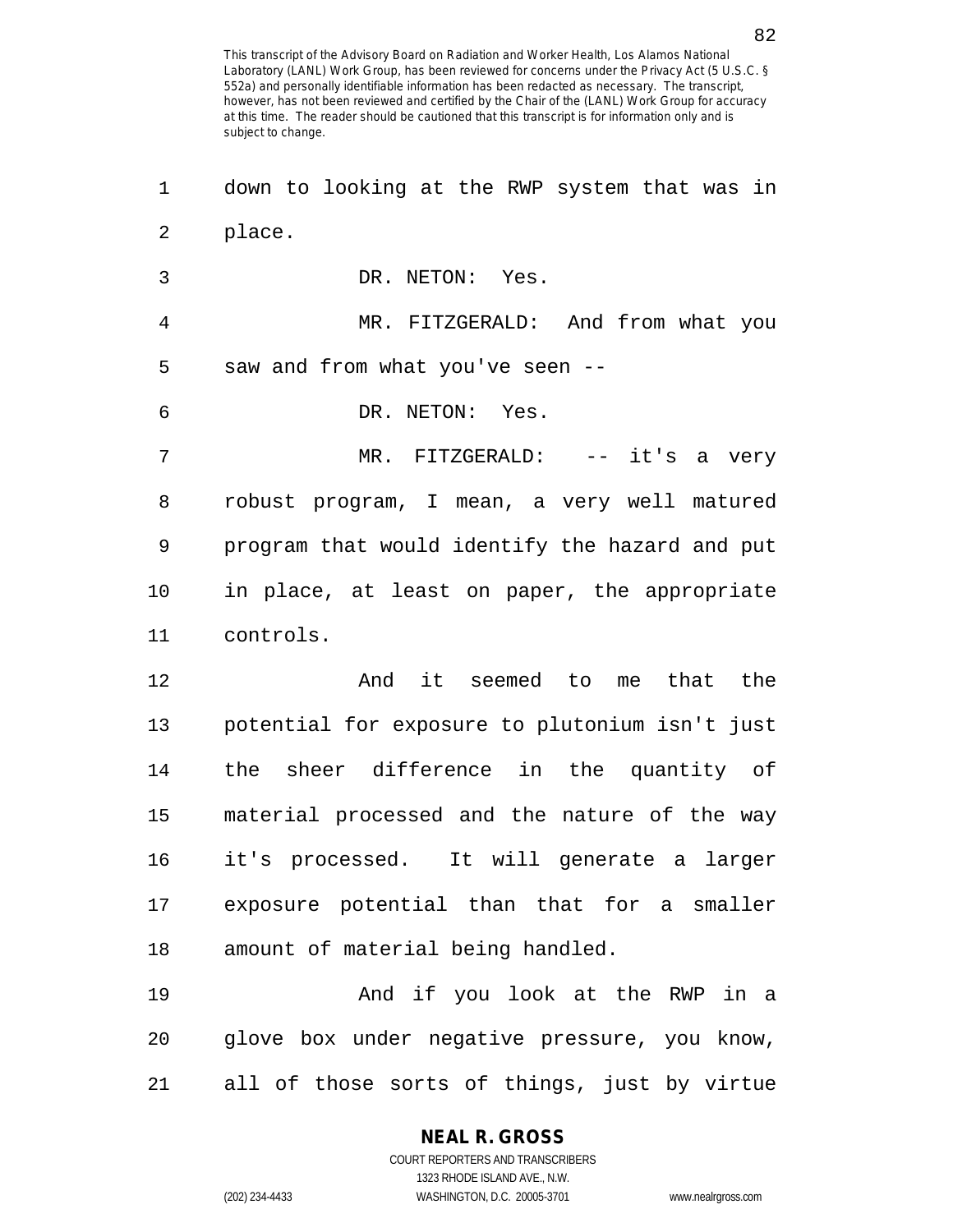1 of that they were smaller operations, I think 2 it's incumbent upon us to go back and describe 3 that. 4 DR. NETON: Yes. I guess what I'm 5 concerned about in talking to the dosimetrists 6 at Los Alamos, anybody you talk to probably, 7 is that, yes, you're a plutonium lab 8 essentially. This is an accelerator over here 9 with a short life. 10 You know, it's just great. You 11 know, it just wasn't a big deal from an 12 exposure setting, at least relatively 13 speaking, and was just sort of a shrug, you 14 know, yes, we probably would have seen it if 15 we had caught it soon enough type of thing. 16 But we haven't found this DOE 17 review and the fact that they weren't scripted 18 to find it for some period of time -- it's not 19 clear how long -- I think just walking down 20 and validating whether or not this new robust

21 system was actually being applied uniformly,

## **NEAL R. GROSS**

COURT REPORTERS AND TRANSCRIBERS 1323 RHODE ISLAND AVE., N.W. (202) 234-4433 WASHINGTON, D.C. 20005-3701 www.nealrgross.com

83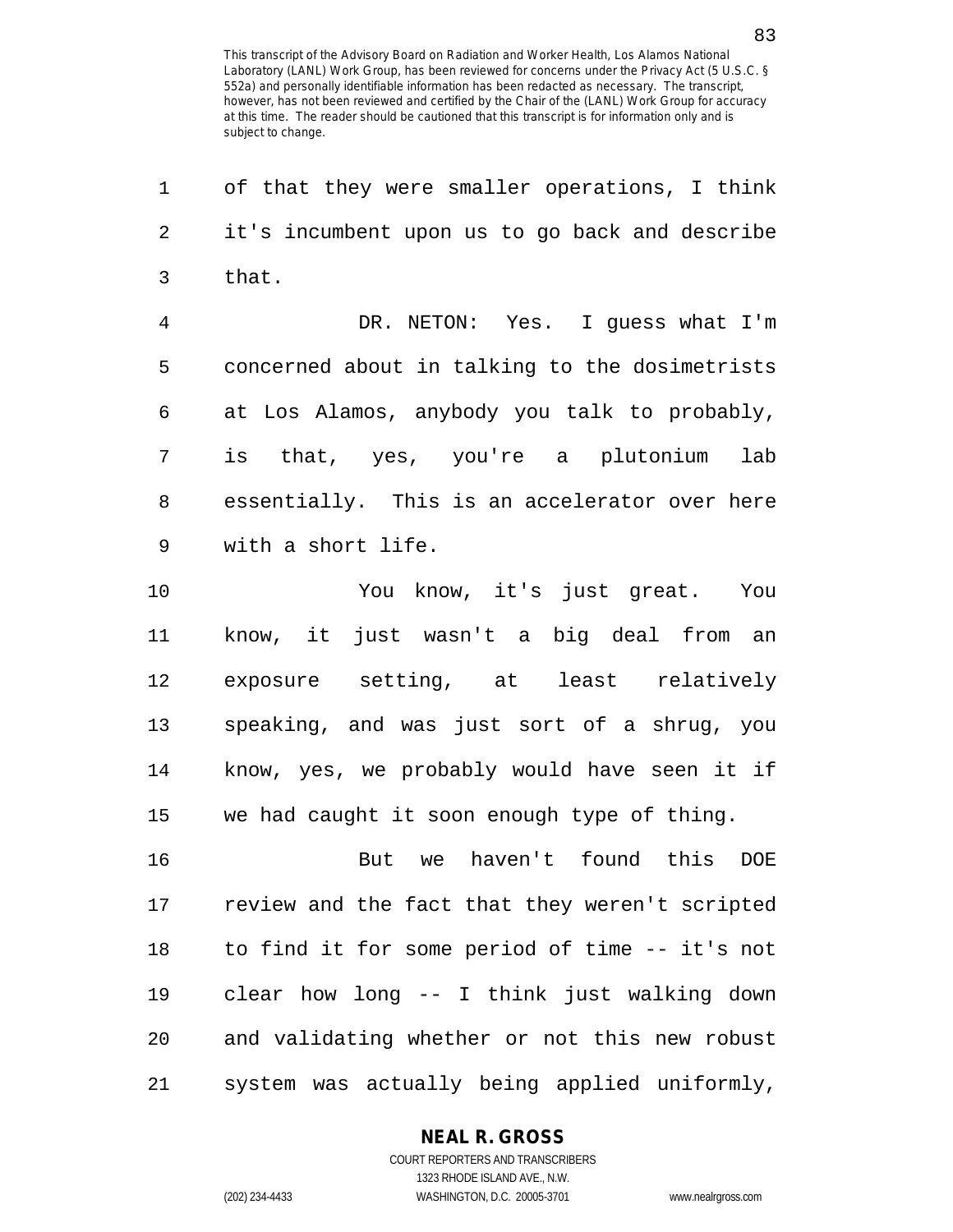| $\mathbf{1}$  | beyond the primaries, to things that certainly |
|---------------|------------------------------------------------|
| $\mathcal{L}$ | the HPs may have considered not a big deal     |
| 3             | would be very important because I think it's   |
| 4             | possible that because of the nature of the     |
| 5             | source terms at a glance, even though they     |
| 6             | were an exposure pathway, they might not have  |
| 7             | been sort of front and center to those kinds   |
| 8             | of controls and that kind of responsiveness.   |
|               |                                                |

9 And certainly one review as late 10 as 2001 seems to suggest that it took DOE 11 whacking the bioassay program and the in vivo 12 program on the head to get their attention 13 that they weren't doing what was prescribed in 14 terms of monitoring LANSCE, being able to 15 monitor LANSCE.

16 CHAIRMAN GRIFFON: Let me just 17 ask, if we went to the who question more, how 18 does one get assigned -- I mean, are there any 19 cases from LANL for this time period that you 20 are going to use individual dose data to get 21 doses or is it all coworker-driven?

## **NEAL R. GROSS**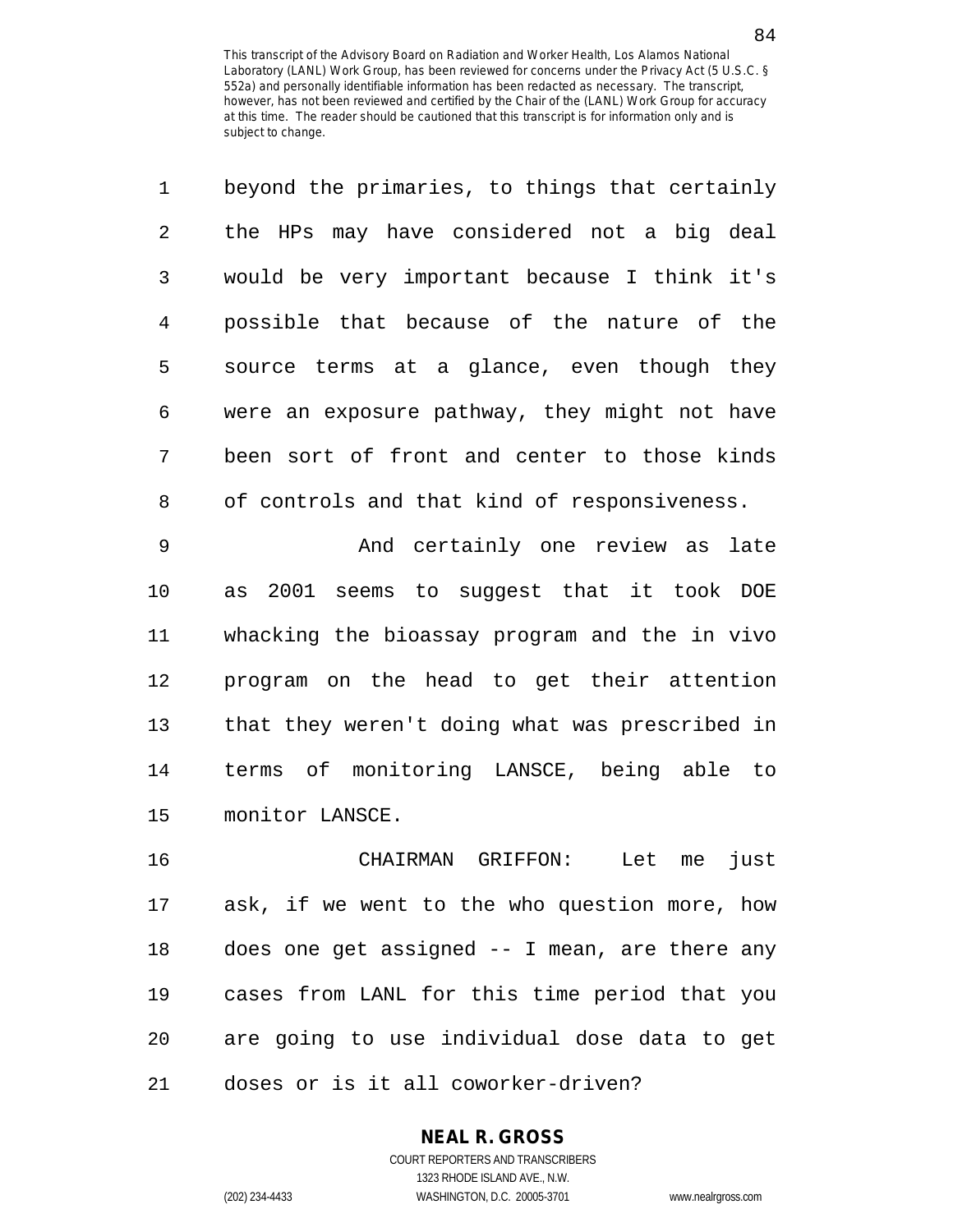| 1  | MR. MACIEVIC: From that period of                |
|----|--------------------------------------------------|
| 2  | time, we have -- do you mean do we have for      |
| 3  | individual --                                    |
| 4  | CHAIRMAN GRIFFON: Yes, for                       |
| 5  | individual dose reconstruction, are you --       |
| 6  | MR. MACIEVIC: We have not used                   |
| 7  | this, in as far as my talking with --            |
| 8  | CHAIRMAN GRIFFON: Okay.                          |
| 9  | MR. MACIEVIC: -- Don Stewart,                    |
| 10 | used this technique on anyone that they found    |
| 11 | yet to give this extra dose to the exotics in    |
| 12 | that case.                                       |
| 13 | CHAIRMAN GRIFFON: Okay.                          |
| 14 | MR. MACIEVIC: Because we are also                |
|    | 15 -- this is geared to the Class of the support |
|    | 16 workers in the lab, which in some of the      |
| 17 | discussion, it's for missed dose for that        |
| 18 | Class of people that is in there. If you are     |
| 19 | monitored and have the monitoring data there     |
| 20 | in sufficient quantity that you know you are     |
| 21 | going to use that data --                        |

**NEAL R. GROSS** COURT REPORTERS AND TRANSCRIBERS

1323 RHODE ISLAND AVE., N.W. (202) 234-4433 WASHINGTON, D.C. 20005-3701 www.nealrgross.com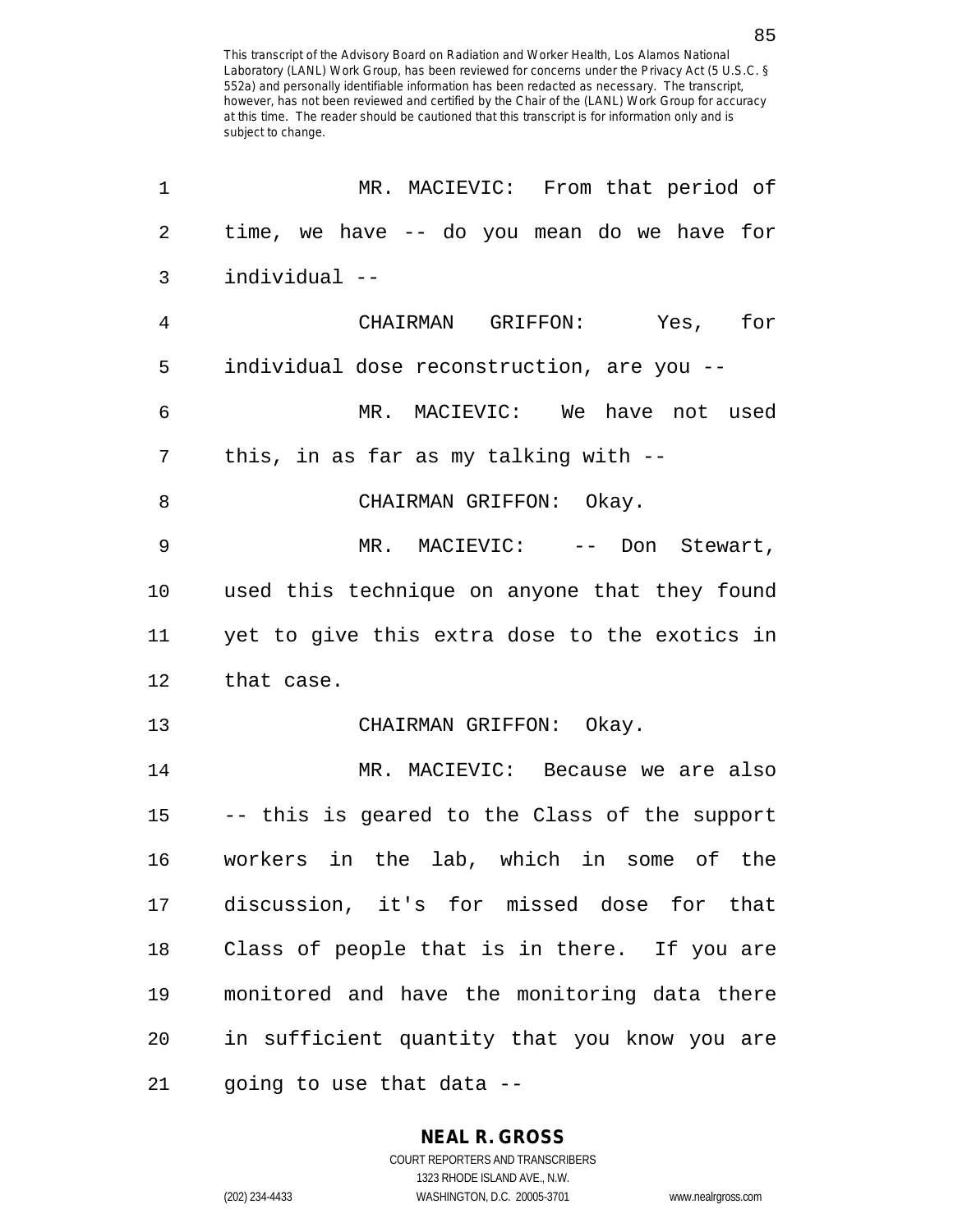| 1  | CHAIRMAN GRIFFON: Okay. So that                  |
|----|--------------------------------------------------|
| 2  | is my question. So it's not for all workers?     |
| 3  | MR. MACIEVIC: No.                                |
| 4  | CHAIRMAN GRIFFON: Certainly there                |
| 5  | are some who are going to use their own --       |
| 6  | MR. MACIEVIC: Right. They're                     |
| 7  | going to use what you have -- no. The thing      |
| 8  | that came up is with the security people, with   |
| 9  | the firefighters who go in periodically into a   |
| 10 | facility.                                        |
| 11 | CHAIRMAN GRIFFON: Right.                         |
| 12 | MR. MACIEVIC: That might have had                |
| 13 | the exotics in it.                               |
| 14 | CHAIRMAN GRIFFON: Let me ask, out                |
| 15 | of that group of workers that you just -- the    |
| 16 | latter, describe them. How do you decide         |
|    | 17 whether to apply the exotic exposures or not? |
| 18 | Is it based on the actual checklist or --        |
| 19 | MR. MACIEVIC: Yes.                               |
| 20 | CHAIRMAN GRIFFON: That level of                  |
| 21 | detail? Whether they're signed into an area      |

**NEAL R. GROSS** COURT REPORTERS AND TRANSCRIBERS

1323 RHODE ISLAND AVE., N.W.

(202) 234-4433 WASHINGTON, D.C. 20005-3701 www.nealrgross.com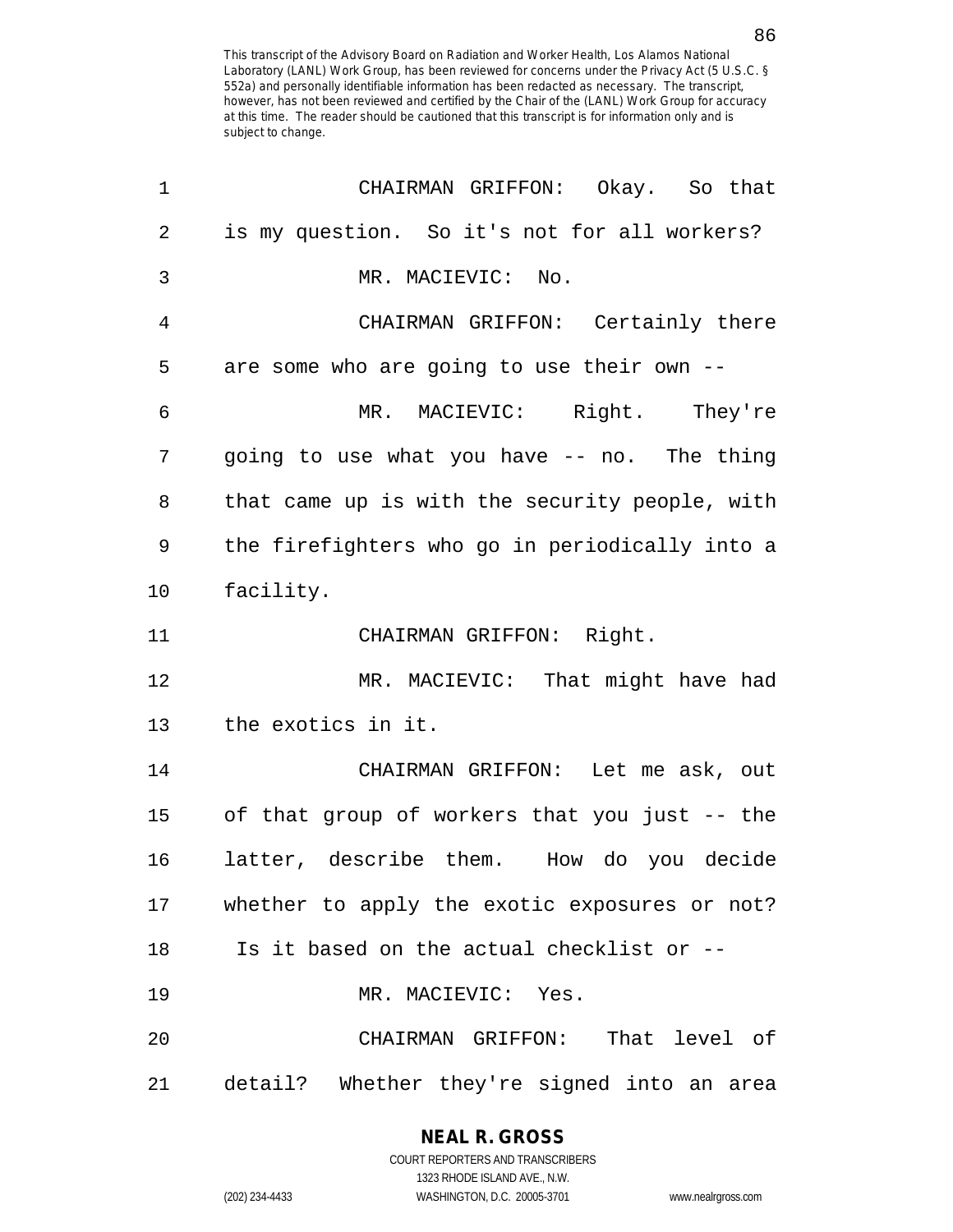| 1              | or not, you'll --                                 |
|----------------|---------------------------------------------------|
| $\overline{2}$ | MR. MACIEVIC: Well, we're not                     |
| 3              | going to have in there the checklists for all     |
| 4              | of the people.                                    |
| 5              | CHAIRMAN GRIFFON:<br>$\mathop{\rm No}\nolimits$ . |
| 6              | MR. MACIEVIC: But you will have                   |
| 7              | an idea of where a person worked by the nature    |
| 8              | of what their activity was, like the              |
| 9              | firefighter or the --                             |
| 10             | CHAIRMAN GRIFFON: I know we have                  |
| 11             | gone down this path before.                       |
| 12             | DR. NETON: My understanding, and                  |
| 13             | maybe I'm wrong here, but I think the idea is     |
| 14             | that if a person was judged as having             |
| 15             | potential to be exposed to radionuclides like     |
| 16             | plutonium or anything that would tend to have     |
| 17             | them potentially exposed internally and there     |
| 18             | is no monitoring data, no one has to make a       |
| 19             | judgment, well, we would normally use the         |
| 20             | plutonium coworker model to assign that dose      |
| 21             | because they could have been exposed.             |

## **NEAL R. GROSS**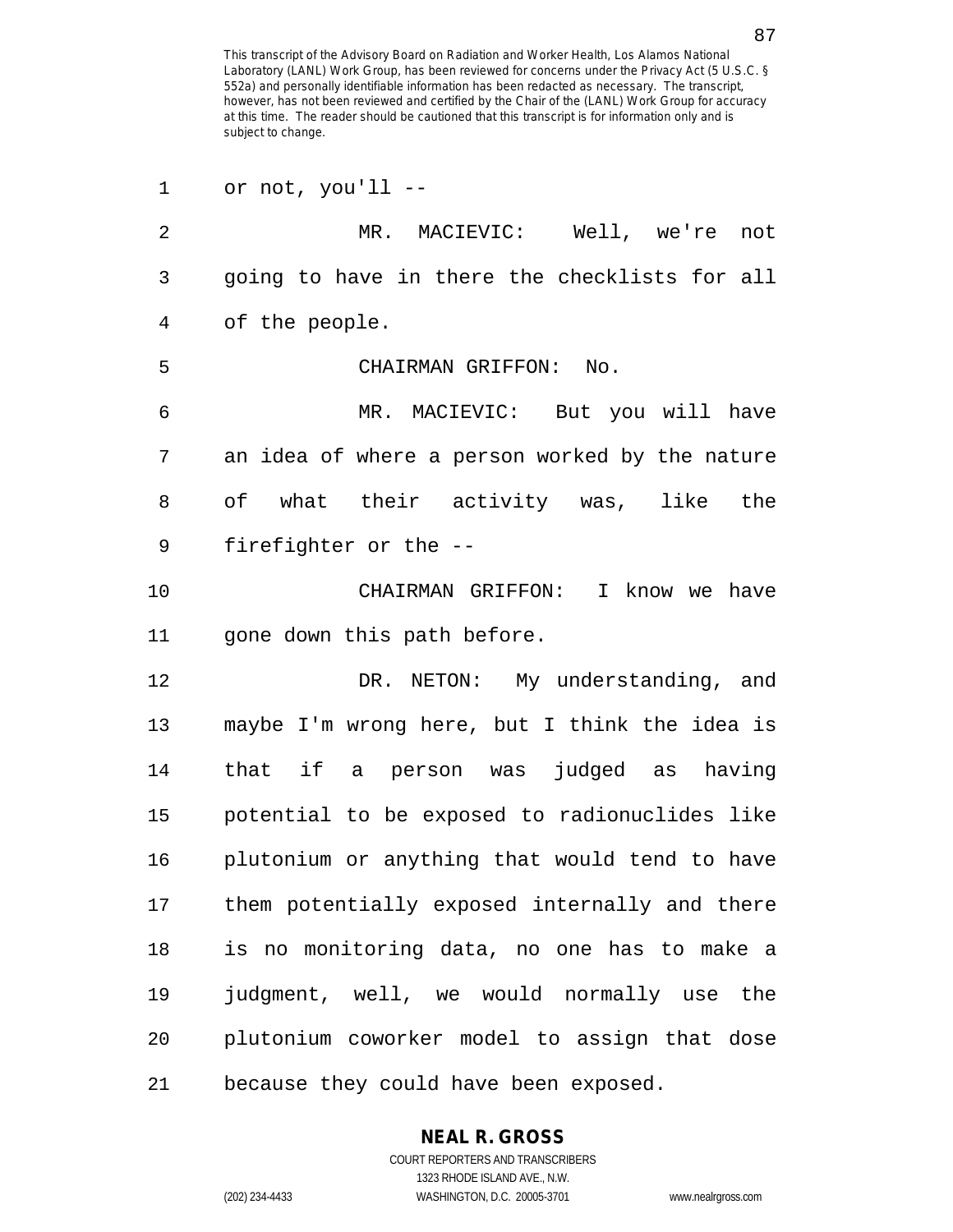| 1  | CHAIRMAN GRIFFON: Right.                    |
|----|---------------------------------------------|
| 2  | DR. NETON: But there's also this            |
| 3  | combinant potential for exposure to these   |
| 4  | exotics.                                    |
| 5  | CHAIRMAN GRIFFON: Right.                    |
| 6  | DR. NETON: So you thought first             |
| 7  | thing, determination, are you going to      |
| 8  | consider them a radiological worker, yes or |
| 9  | no. If yes --                               |
| 10 | CHAIRMAN GRIFFON: That's one                |
| 11 | judgment, right. Right.                     |
| 12 | DR. NETON: -- is it the 50th                |
| 13 | -- percentile that would apply              |
| 14 | CHAIRMAN GRIFFON: Yes.                      |
| 15 | DR. NETON: -- or 95th percentile?           |
| 16 | CHAIRMAN GRIFFON: Right.                    |
| 17 | DR. NETON: You make that                    |
| 18 | decision. Let's say it comes out to 50th    |
| 19 | percentile. Then you have to say, okay. I   |
| 20 | would apply a plutonium model, but it could |
| 21 | have been potentially exposed to these      |

**NEAL R. GROSS** COURT REPORTERS AND TRANSCRIBERS

1323 RHODE ISLAND AVE., N.W. (202) 234-4433 WASHINGTON, D.C. 20005-3701 www.nealrgross.com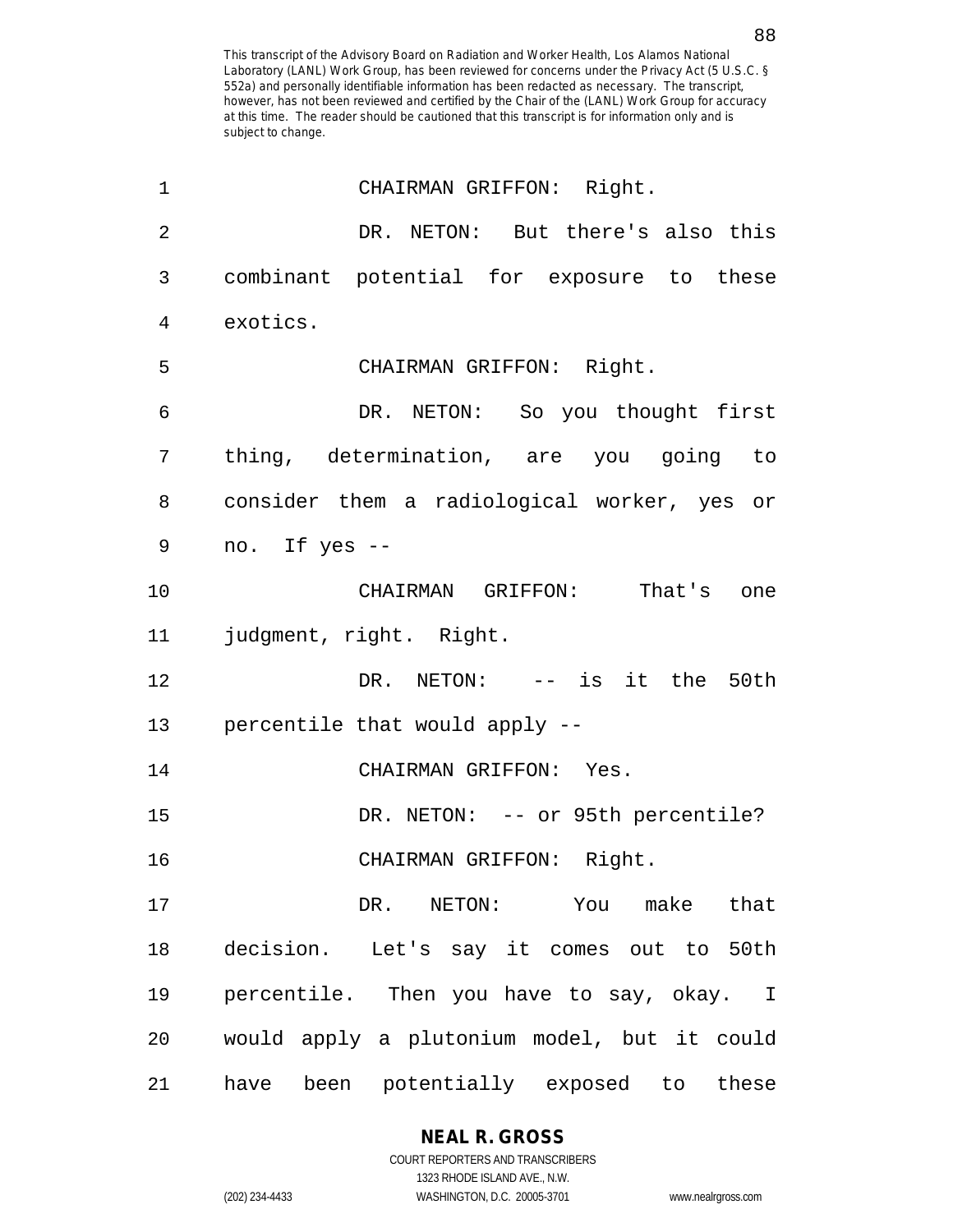| 1              | exotics. Which of these chronic exposure       |
|----------------|------------------------------------------------|
| $\overline{2}$ | scenarios would give me the highest dose to    |
| 3              | the organ that we're constructing?             |
| $\overline{4}$ | CHAIRMAN GRIFFON: So based on                  |
| 5              | what he could have been exposed to, these      |
| 6              | other exotics, based on what, a work history   |
| 7              | of where he worked in this building is what -- |
| 8              | DR. NETON: I don't know that                   |
| 9              | there's going to be that.                      |
| 10             | MR. MACIEVIC: If that's where the              |
| 11             | dose reconstructor -- you look at what the     |
| 12             | history of the person is, what they --         |
| 13             | CHAIRMAN GRIFFON: What the<br>job              |
| 14             | title is.                                      |
| 15             | MR. MACIEVIC: The job title, the               |
| 16             | CATI discussions, the areas that the person    |
| 17             | would have worked in in the facilities. If     |
| 18             | they're working in a particular area most of   |
| 19             | the time that would have not had these         |
| 20             | radionuclides, you're not going to get --      |
| 21             | So where does<br>CHAIRMAN GRIFFON:             |

**NEAL R. GROSS**

COURT REPORTERS AND TRANSCRIBERS 1323 RHODE ISLAND AVE., N.W. (202) 234-4433 WASHINGTON, D.C. 20005-3701 www.nealrgross.com

89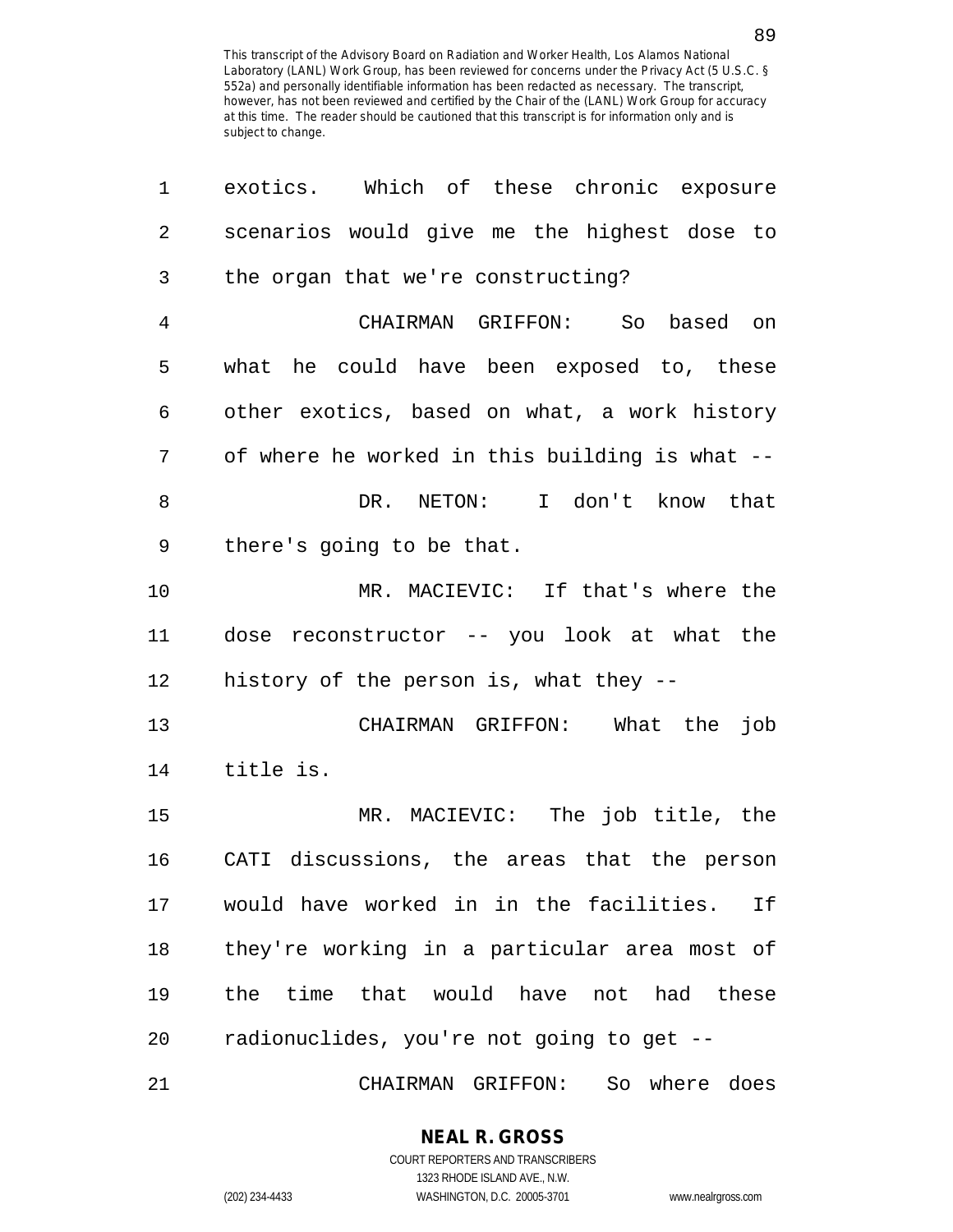| 1              | the use of the checklists and RWPs come into    |
|----------------|-------------------------------------------------|
| $\overline{2}$ | play other than to show that you -- go ahead.   |
| 3              | DR. NETON: You have a decent                    |
| 4              | radiological monitoring program.                |
| 5              | CHAIRMAN GRIFFON: That's sort of                |
| 6              | what $I$ --                                     |
| 7              | DR.<br>NETON:<br>$\mathbf I$<br>don't think you |
| 8              | could have that information. I mean, you sort   |
| 9              | of take it in totality, you can't work these    |
| 10             | in a vacuum.                                    |
| 11             | CHAIRMAN GRIFFON: Right, right,                 |
| 12             | right.                                          |
| 13             | The more information<br>DR. NETON:              |
| 14             | you have, the more finely tuned you could be.   |
| 15             | But clearly in cases where you have a minimal   |
| 16             | amount of information, you have no checklists,  |
| 17             | you have no RWPs, the person could have been    |
| 18             | exposed to plutonium, you're going to go with   |
| 19             | the highest, most claimant-favorable scenario   |
| 20             | you can come up with.                           |
| 21             | MR. MACIEVIC: And the checklists                |

**NEAL R. GROSS**

COURT REPORTERS AND TRANSCRIBERS

1323 RHODE ISLAND AVE., N.W. (202) 234-4433 WASHINGTON, D.C. 20005-3701 www.nealrgross.com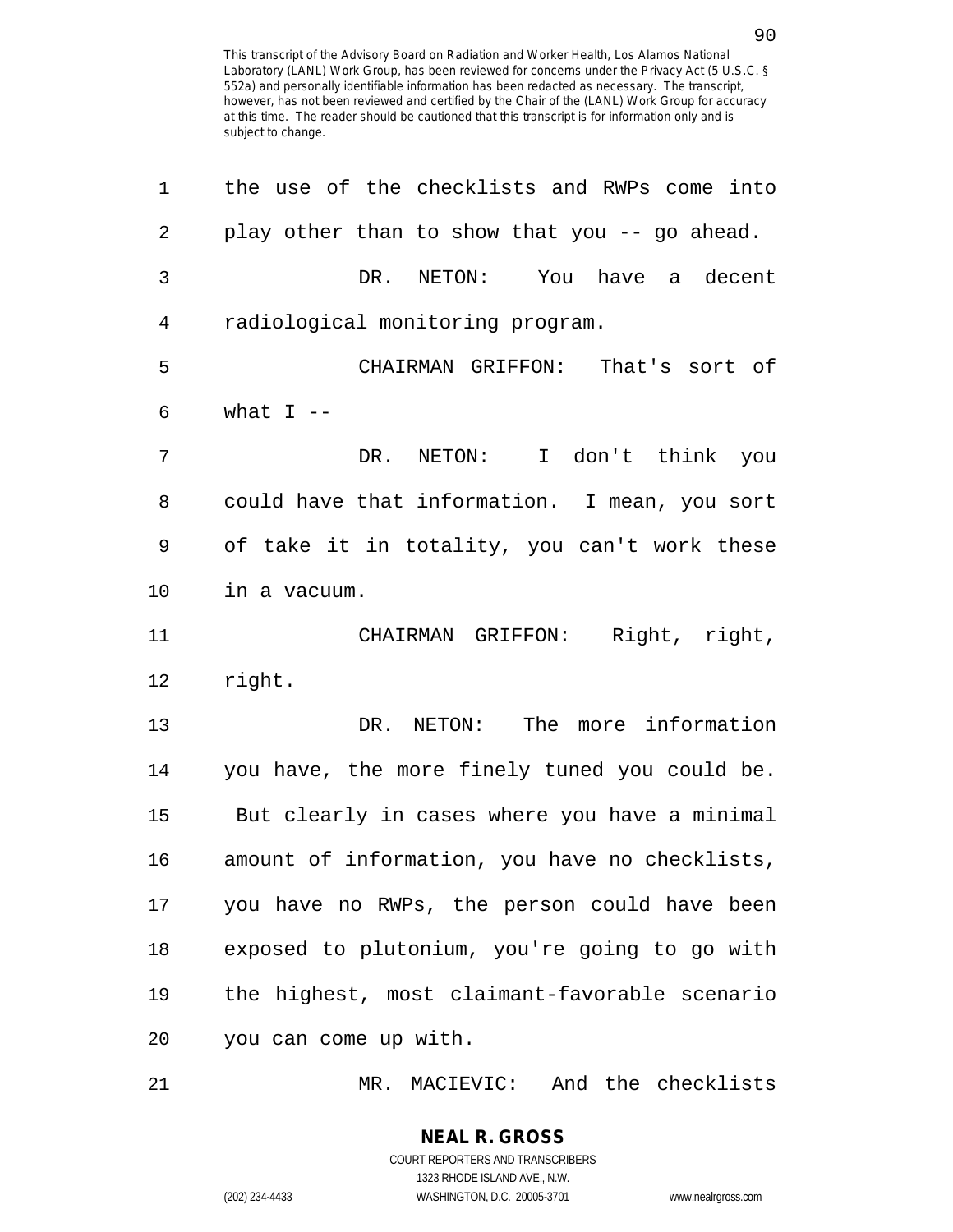| 1  | are used also in determining --                |
|----|------------------------------------------------|
| 2  | DR. NETON: Big difference in what              |
| 3  | we do $-$ I'm sorry.                           |
| 4  | MR. MACIEVIC: No, no.                          |
| 5  | CHAIRMAN GRIFFON: You're not                   |
| 6  | using to using it to make individual decisions |
| 7  | on $--$                                        |
| 8  | MR. MACIEVIC: No. They help you                |
| 9  | out in that when you have the checklist        |
| 10 | listed, they're going to be listing for        |
| 11 | different facilities and what the potential    |
| 12 | radionuclides were for those facilities        |
| 13 | because a person going in -- or you have a     |
| 14 | listing of all these checklists that they went |
| 15 | through this. You will know the facilities     |
| 16 | that would have had these exotic radionuclides |
| 17 | through that checklist.                        |
| 18 | CHAIRMAN<br>GRIFFON: Have you                  |
| 19 | summarized that in any way to match like       |
| 20 | here's Building 2's exotics?                   |
| 21 | MR. MACIEVIC: No, no. That's --                |

**NEAL R. GROSS** COURT REPORTERS AND TRANSCRIBERS

1323 RHODE ISLAND AVE., N.W. (202) 234-4433 WASHINGTON, D.C. 20005-3701 www.nealrgross.com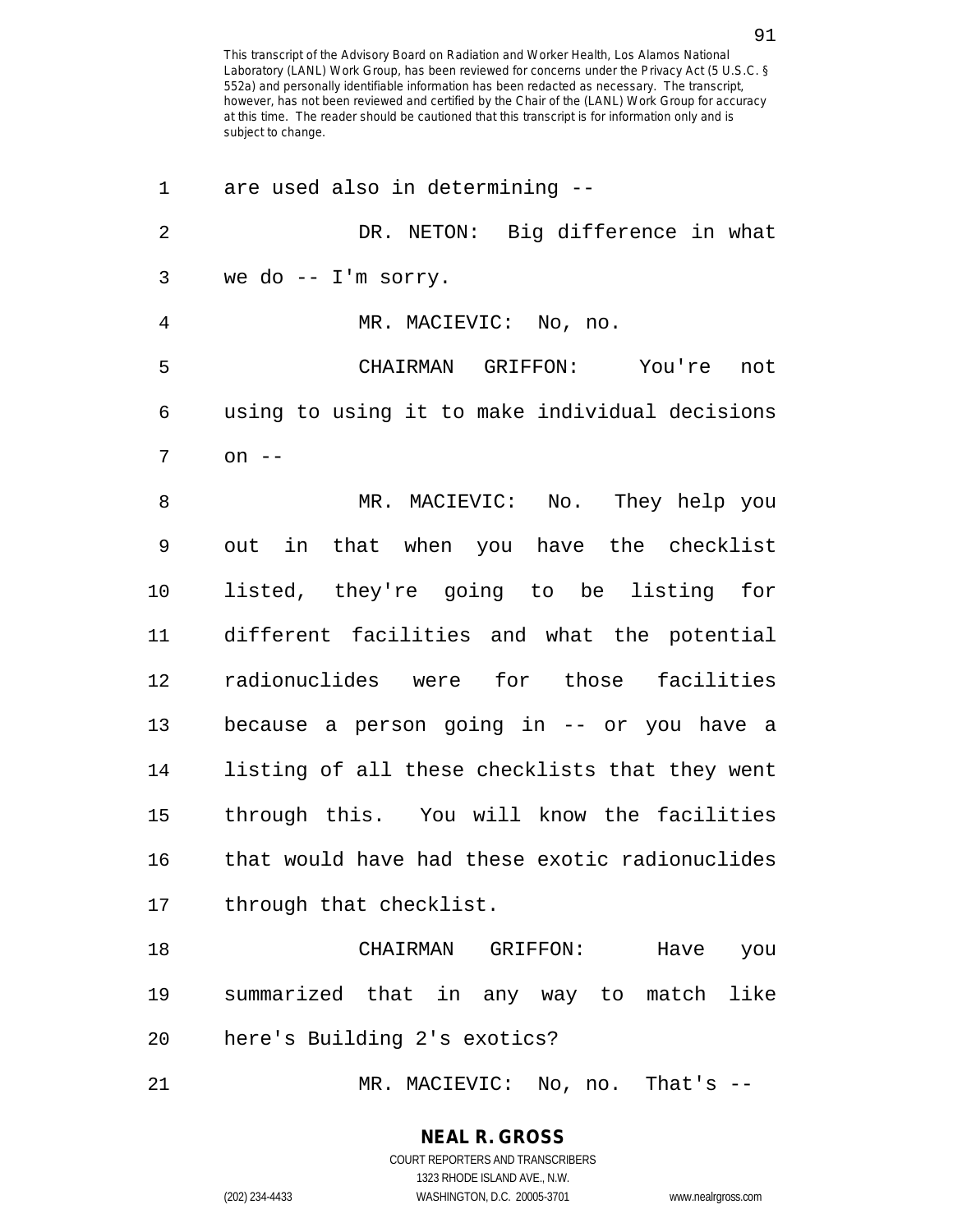| 1              | CHAIRMAN GRIFFON:<br>That might be            |
|----------------|-----------------------------------------------|
| $\overline{2}$ | very useful for --                            |
| 3              | MR. MAKHIJANI: Mark?                          |
| 4              | CHAIRMAN GRIFFON: Yes?                        |
| 5              | MR. MAKHIJANI: This is Arjun. I               |
| 6              | had a question for Jim Neton, if I might?     |
| 7              | CHAIRMAN GRIFFON: Yes. Go ahead,              |
| 8              | Arjun.                                        |
| 9              | MR. MAKHIJANI: Jim, is there sort             |
| 10             | of a process by which you establish that, you |
| 11             | know, the plutonium exposure conditions are   |
| 12             | similar in process or more claimant-favorable |
| 13             | than whatever work was being done with        |
| 14             | something like curium when you applied it in  |
| 15             | other than quantities?                        |
| 16             | That's<br>DR. NETON:<br>good<br>a             |
| 17             | question. That's what we just talked about, I |
| 18             | think, a little while ago, Arjun.             |
| 19             | MR. MAKHIJANI: You mentioned the              |
| 20             | quantities. I did hear that.                  |
| 21             | DR. NETON: Yes. I think there's               |

COURT REPORTERS AND TRANSCRIBERS 1323 RHODE ISLAND AVE., N.W. (202) 234-4433 WASHINGTON, D.C. 20005-3701 www.nealrgross.com

**NEAL R. GROSS**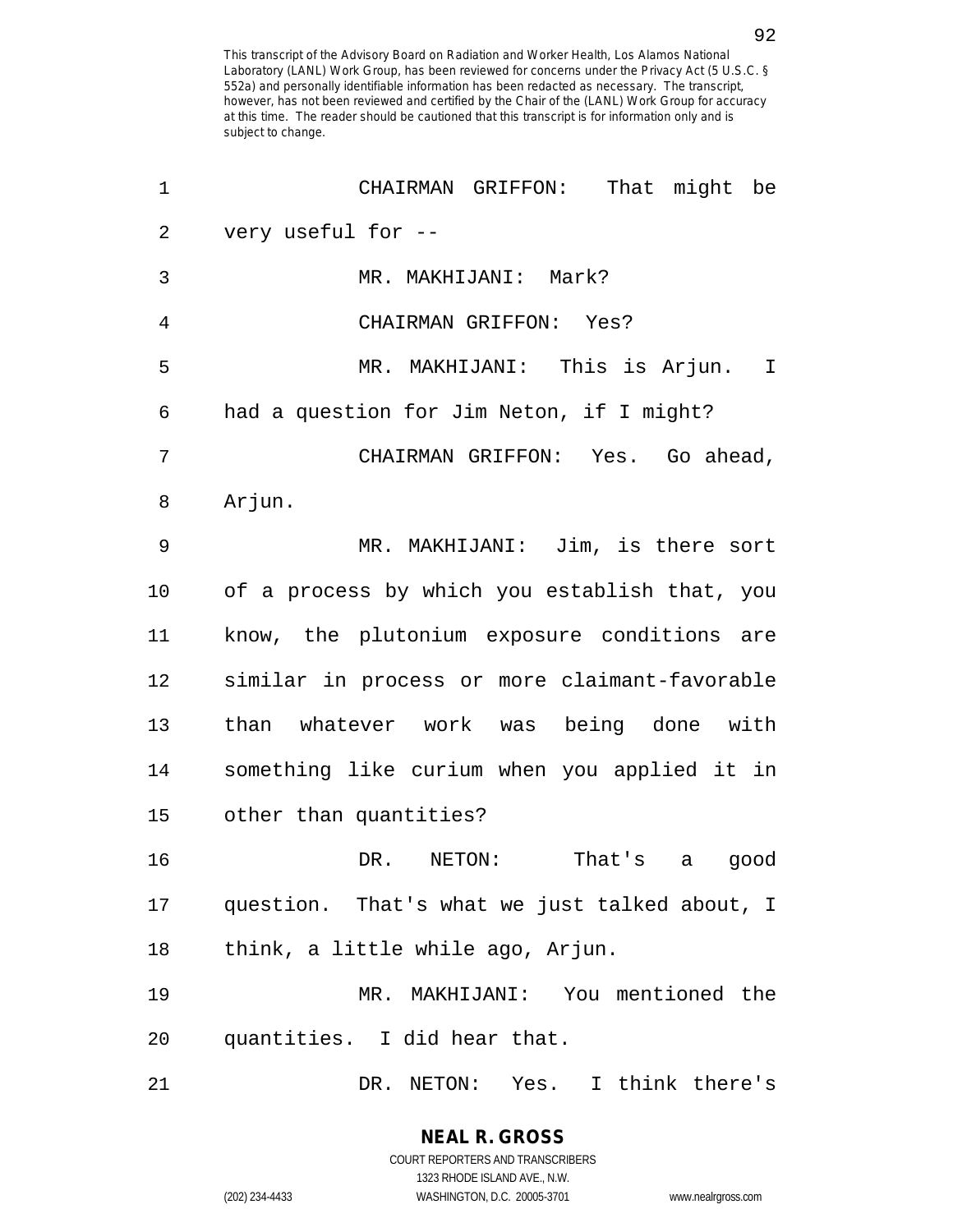| 1  | some benchmarking that needs to be done<br>in         |
|----|-------------------------------------------------------|
| 2  | that area.                                            |
| 3  | MR. MAKHIJANI: Sorry?                                 |
| 4  | DR. NETON:<br>There's<br>some                         |
| 5  | benchmarking or validation, whatever you want         |
| 6  | to call it, that needs to be done in that             |
| 7  | area.                                                 |
| 8  | MR. MAKHIJANI: Oh, okay.                              |
| 9  | DR. NETON: We would agree with                        |
| 10 | that.                                                 |
| 11 | MR. MAKHIJANI: All right.                             |
| 12 | CHAIRMAN GRIFFON:<br>That's<br>an                     |
| 13 | action item, yes, yes.                                |
| 14 | DR. NETON: You're right because,                      |
| 15 | mean, there could have been different<br>$\mathbf{I}$ |
| 16 | processes out there that wouldn't make this           |
| 17 | totally appropriate, but --                           |
| 18 | MR. MAKHIJANI: So it will be just                     |
| 19 | like the cesium that you were just talking            |
| 20 | about?                                                |
| 21 | DR. NETON: Exactly. That was the                      |

**NEAL R. GROSS** COURT REPORTERS AND TRANSCRIBERS

1323 RHODE ISLAND AVE., N.W.

(202) 234-4433 WASHINGTON, D.C. 20005-3701 www.nealrgross.com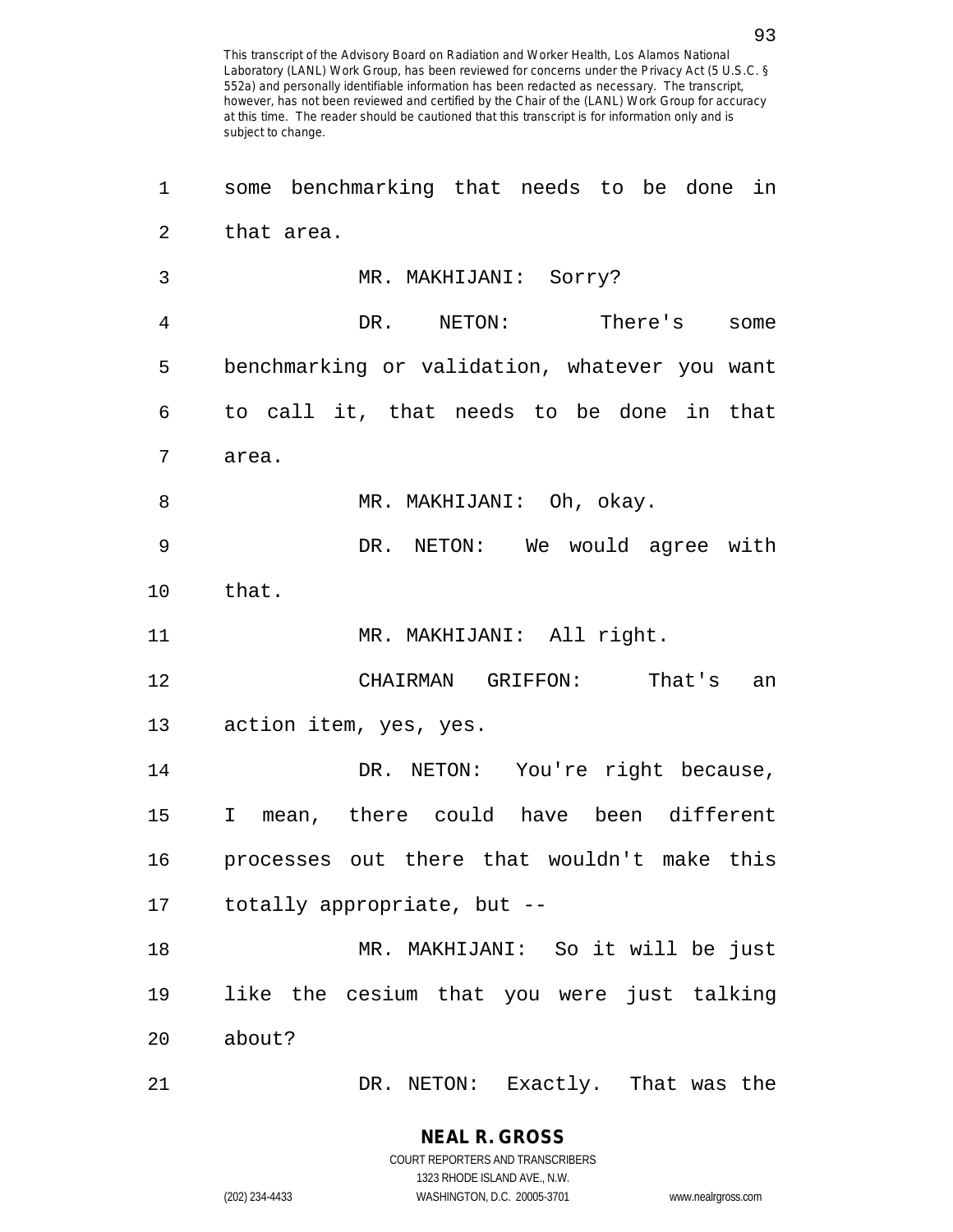| 1  | second point I never got to. There were two.   |
|----|------------------------------------------------|
| 2  | The cesium, the mixed fission, the activation  |
| 3  | product benchmarking as well as the cesium     |
| 4  | benchmarking for the mixed fission product and |
| 5  | the benchmarking of the primary to exotics.    |
| 6  | MR. MAKHIJANI: Okay. Thank you.                |
| 7  | DR. NETON: I totally agree we                  |
| 8  | need to provide all that.                      |
| 9  | CHAIRMAN GRIFFON:<br>And on the                |
| 10 | question of use for activation product, the -- |
| 11 | DR. NETON: Well, the activation                |
| 12 | products in general, what we are going to do   |
| 13 | there.                                         |
| 14 | CHAIRMAN GRIFFON: Right, right.                |
| 15 | DR. BUCHANAN: Okay.                            |
| 16 | MR. FITZGERALD: Before<br>$\mathbf I$<br>lose  |
| 17 | this $-$                                       |
| 18 | CHAIRMAN GRIFFON: Yes, yes.<br>Go              |
| 19 | ahead.                                         |
| 20 | MR. FITZGERALD: -- I thought -- I              |
| 21 | may have to go back and check here, but I      |

## **NEAL R. GROSS**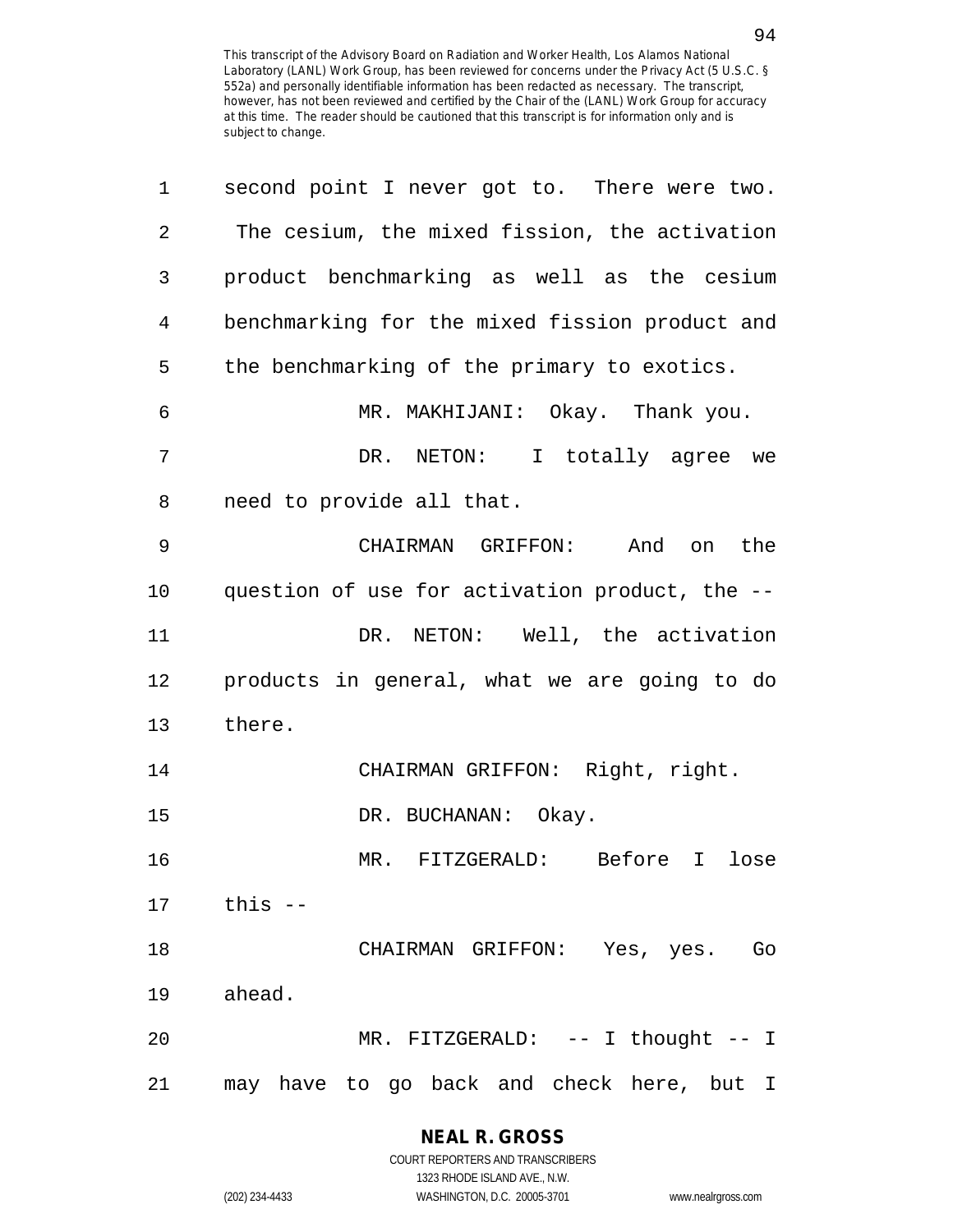| 1              | don't think the safety checklist as a, you     |
|----------------|------------------------------------------------|
| $\overline{2}$ | know, systemic lab-wide application really got |
| 3              | into force until later than 75. I thought it   |
| 4              | was maybe -- do you remember? I thought it     |
| 5              | was in the 80s.                                |
| 6              | MR. MACIEVIC: Seventies.                       |
| 7              | MR. FITZGERALD: Was it actually?               |
| 8              | Mid-70s. Okay.                                 |
| 9              | MR. MACIEVIC: Which is why it's a              |
| 10             |                                                |
| 11             | MR. FITZGERALD: All right. Thank               |
| 12             | you.                                           |
| 13             | DR. BUCHANAN: Okay. Yes. I had                 |
| 14             | one clarification here, Jim. On the exotics,   |
| 15             | are you saying that, okay. One of my concerns  |
| 16             | was that if a person was going to be assigned  |
| 17             | an exotic dose or plutonium dose to see which  |
| 18             | was the highest he would be assigned -- that   |
| 19             | would be taken from the coworker's overall     |
| 20             | general laboratory bioassay data, like we see  |
| 21             | in OTIB- 0062.                                 |

### **NEAL R. GROSS** COURT REPORTERS AND TRANSCRIBERS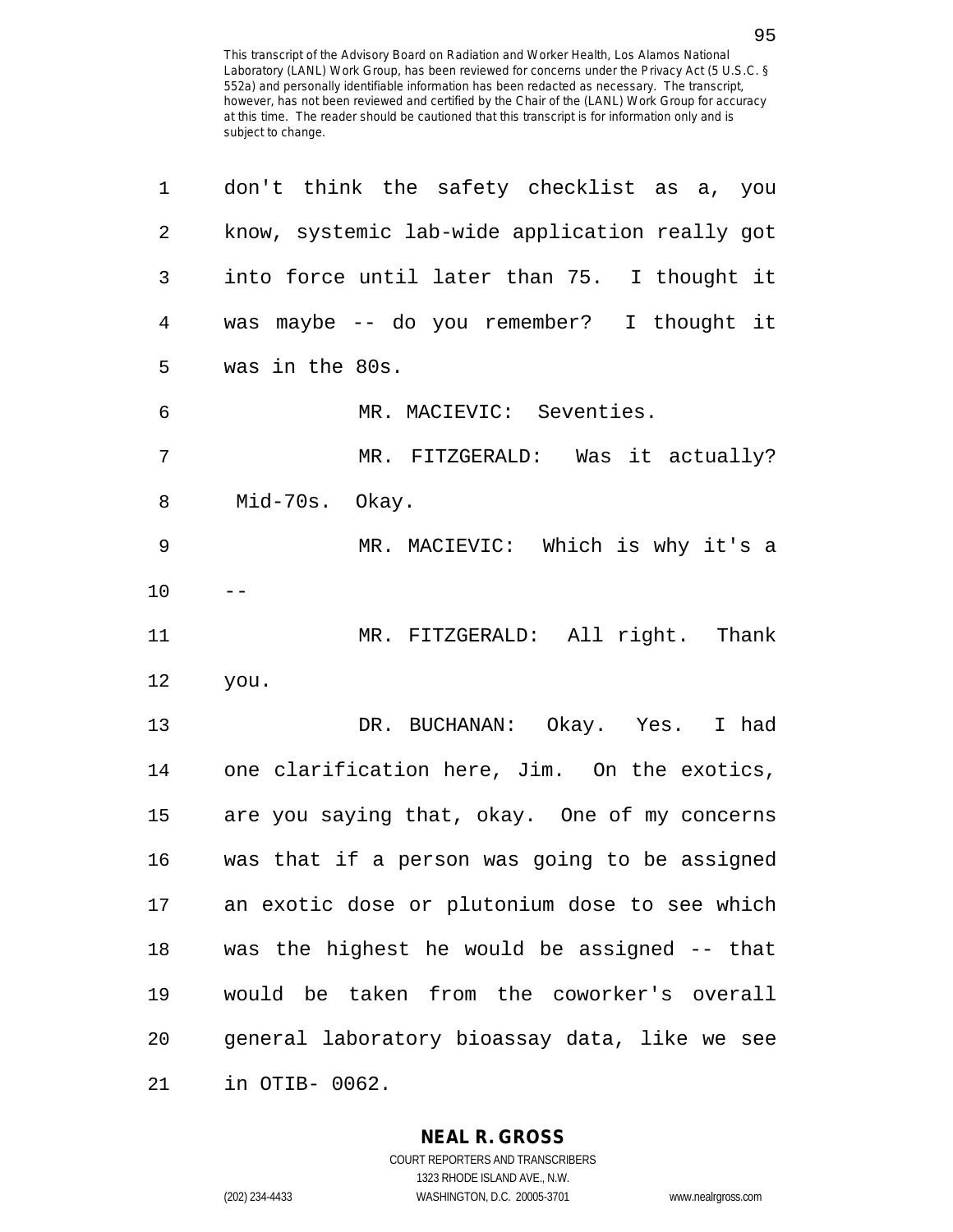| 1              | DR. NETON: Right, correct.                     |
|----------------|------------------------------------------------|
| $\overline{2}$ | DR. BUCHANAN: Okay. And are you                |
| 3              | saying that you're going to do, try to do some |
| 4              | benchmarking to show that these exotics did    |
| 5              | not exceed the plutonium? Because what is      |
| 6              | bothering me is that if you have a plutonium   |
| 7              | intake over the whole lab and you've got one   |
| 8              | guy working with exotics over here, the        |
| 9              | plutonium-to-exotic ratio might not -- you     |
| 10             | might have very little plutonium but a lot of  |
| 11             | exotic if there's --                           |
| 12             | That's what<br>CHAIRMAN GRIFFON:               |
| 13             | they've got to look at. That's what they've    |
| 14             | go to look at, yes.                            |
| 15             | DR. BUCHANAN:<br>I want to clarify             |
| 16             | that.                                          |
| 17             | DR. NETON: My feeling is that is               |
| 18             | probably not the case, but I am certainly --   |
| 19             | CHAIRMAN GRIFFON: You've got to                |
| 20             | validate it, right, right.                     |
| 21             | DR. BUCHANAN: Okay. Thank you.                 |

**NEAL R. GROSS** COURT REPORTERS AND TRANSCRIBERS 1323 RHODE ISLAND AVE., N.W.

(202) 234-4433 WASHINGTON, D.C. 20005-3701 www.nealrgross.com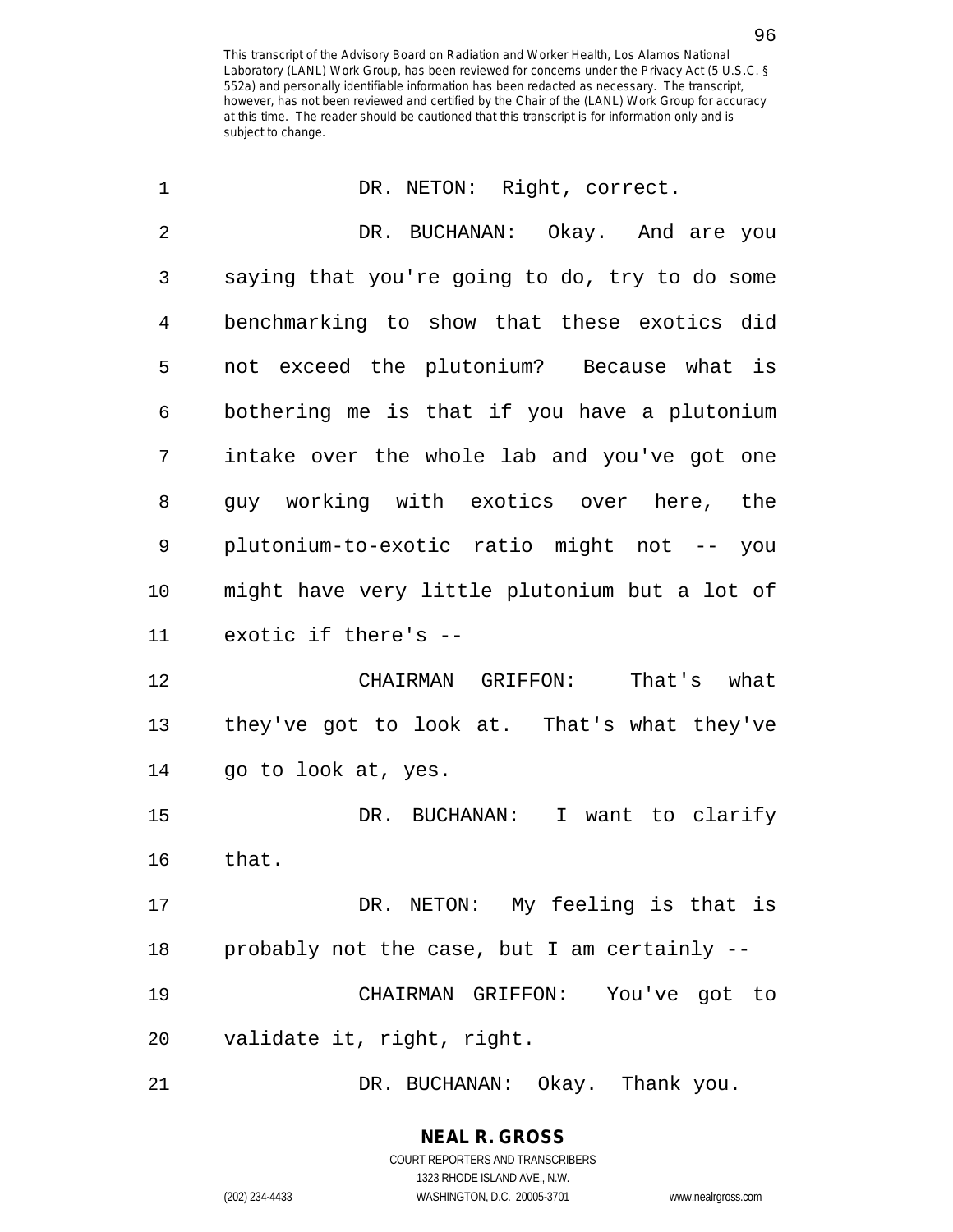| $\mathbf 1$    | CHAIRMAN GRIFFON: Yes?                         |
|----------------|------------------------------------------------|
| $\overline{2}$ | This<br>MEMBER PRESLEY:<br>is Bob              |
| 3              | Presley. I have a question. I would like to    |
| 4              | see something else added to that, and that's   |
| 5              | the dates.                                     |
| 6              | Should we not -- when we go in and             |
| 7              | look at these things, there are certain areas  |
| 8              | that the dates of projects were done in        |
| 9              | certain areas and the dates that the areas     |
| 10             | were cleaned up and projects and the materials |
| 11             | were gotten out of them.                       |
| 12             | Would it not help to go back in                |
| 13             | and look at some of this stuff by date, too,   |
| 14             | as to where it was done and what was done in   |
| 15             | that area?                                     |
| 16             | MR. MACIEVIC: That should be part              |
|                | 17 of it, yes. I mean, it should be with the   |
|                | 18 data itself. So yes, the --                 |
| 19             | DR. NETON: Part of the problem                 |
| 20             | is, as I think it said in the report, there    |
| 21             | are some 100 problems in these health physics  |

## **NEAL R. GROSS**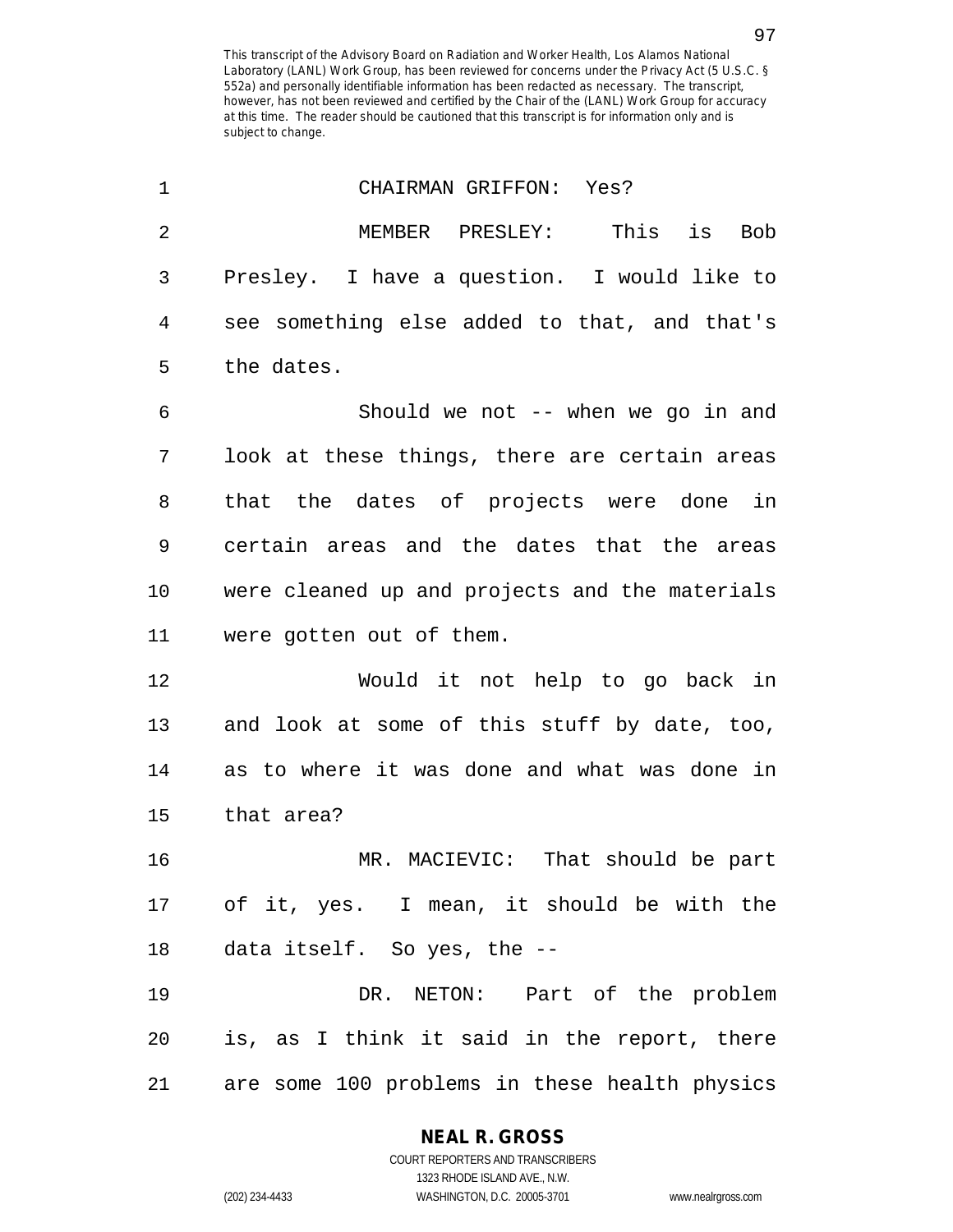| $\mathbf{1}$   | records. I mean, how far are we going to need  |
|----------------|------------------------------------------------|
| 2              | to go through these? I mean, at some point --  |
| 3              | CHAIRMAN GRIFFON: Right.                       |
| $\overline{4}$ | DR. NETON: I don't know what                   |
| 5              | level of $-$                                   |
| 6              | MR. MACIEVIC: And that's one of                |
| 7              | the things I'm doing right now is I've got an  |
| 8              | Access database that I'm developing to take    |
| 9              | all of the surveys of the data capture data,   |
| 10             | go through all those reports, break the        |
| 11             | reports out, to talk about such things as the  |
| 12             | RWPs, the checklists, and other information to |
| 13             | put it in so you can get the kind of picture   |
| 14             | you want to see --                             |
| 15             | CHAIRMAN GRIFFON: Right.                       |
| 16             | MR. MACIEVIC: -- so that you can               |
| 17             | go over time, see what kind of things are      |
| 18             | being looked at, what period of time were they |
| 19             | covered hard-core, and where is the lightest   |
| 20             | to where are they now. Everything is being     |
| 21             | looked at.                                     |

**NEAL R. GROSS** COURT REPORTERS AND TRANSCRIBERS

1323 RHODE ISLAND AVE., N.W.

(202) 234-4433 WASHINGTON, D.C. 20005-3701 www.nealrgross.com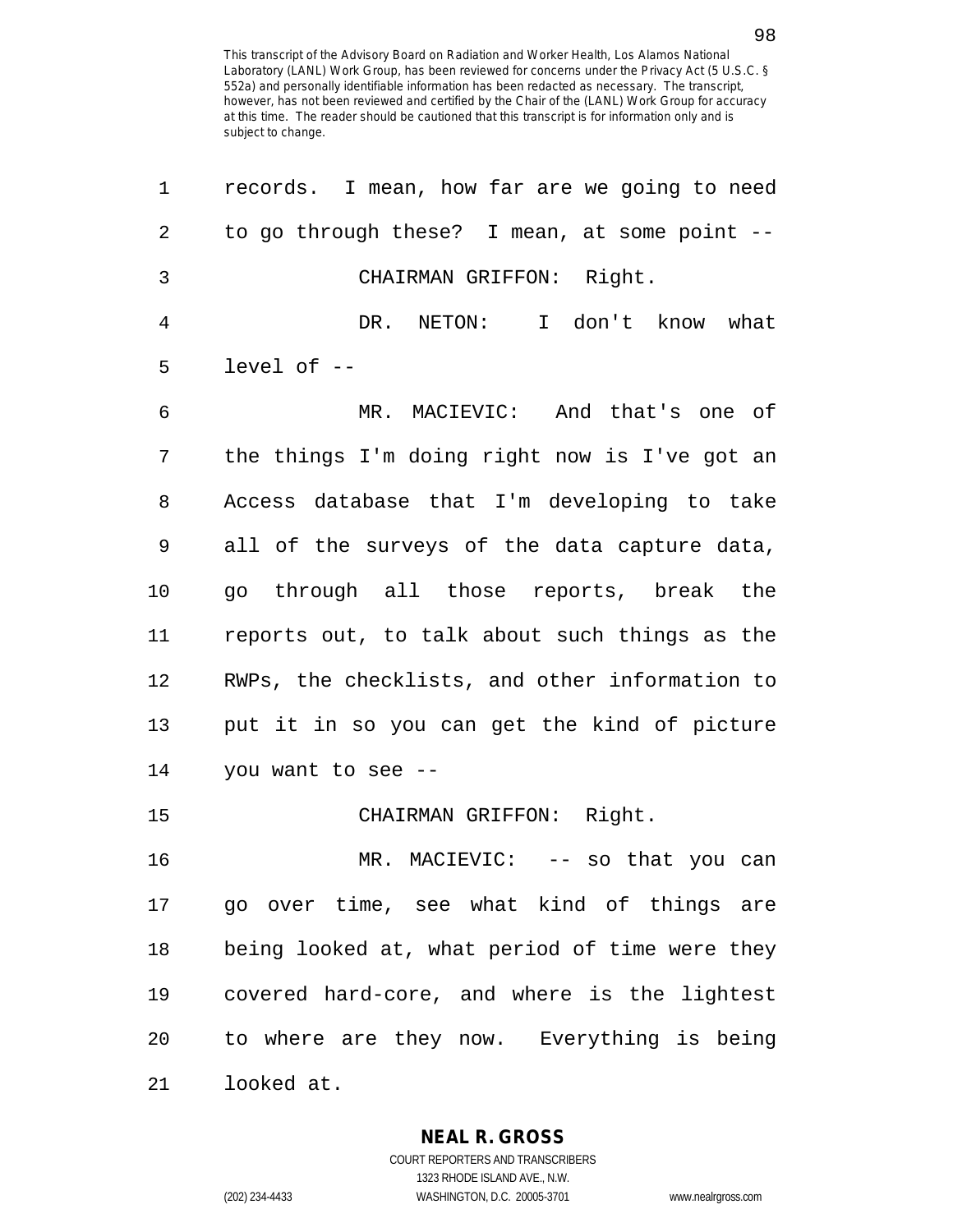| 1  | CHAIRMAN GRIFFON: I see. I can                 |
|----|------------------------------------------------|
| 2  | remember previous Work Groups where we have    |
| 3  | had -- I'm trying to think of -- you know,     |
| 4  | Mound is an obvious example, but, yet, a good  |
| 5  | starting point there with the Wayne King       |
| 6  | stuff, right? I mean, it was the table of the  |
| 7  | $- -$                                          |
| 8  | MEMBER BEACH: The roadmap?                     |
| 9  | CHAIRMAN GRIFFON: Yes, the                     |
| 10 | roadmap, the roadmap.                          |
| 11 | DR. NETON: Part of the problem                 |
| 12 | with this is you get into these later years    |
| 13 | where, if the protections that were in place   |
| 14 | were pretty solid, the absence of bioassay     |
| 15 | samples doesn't necessarily mean much.         |
| 16 | CHAIRMAN GRIFFON: Right.                       |
| 17 | MR. MACIEVIC: I mean, you don't                |
| 18 | use people as human air samplers, obviously.   |
| 19 | And if they had CAMs in place and breathing    |
| 20 | zoners and the whole nine yards and nothing    |
| 21 | shows up in any of those workplace indicators, |

## **NEAL R. GROSS**

COURT REPORTERS AND TRANSCRIBERS 1323 RHODE ISLAND AVE., N.W. (202) 234-4433 WASHINGTON, D.C. 20005-3701 www.nealrgross.com

99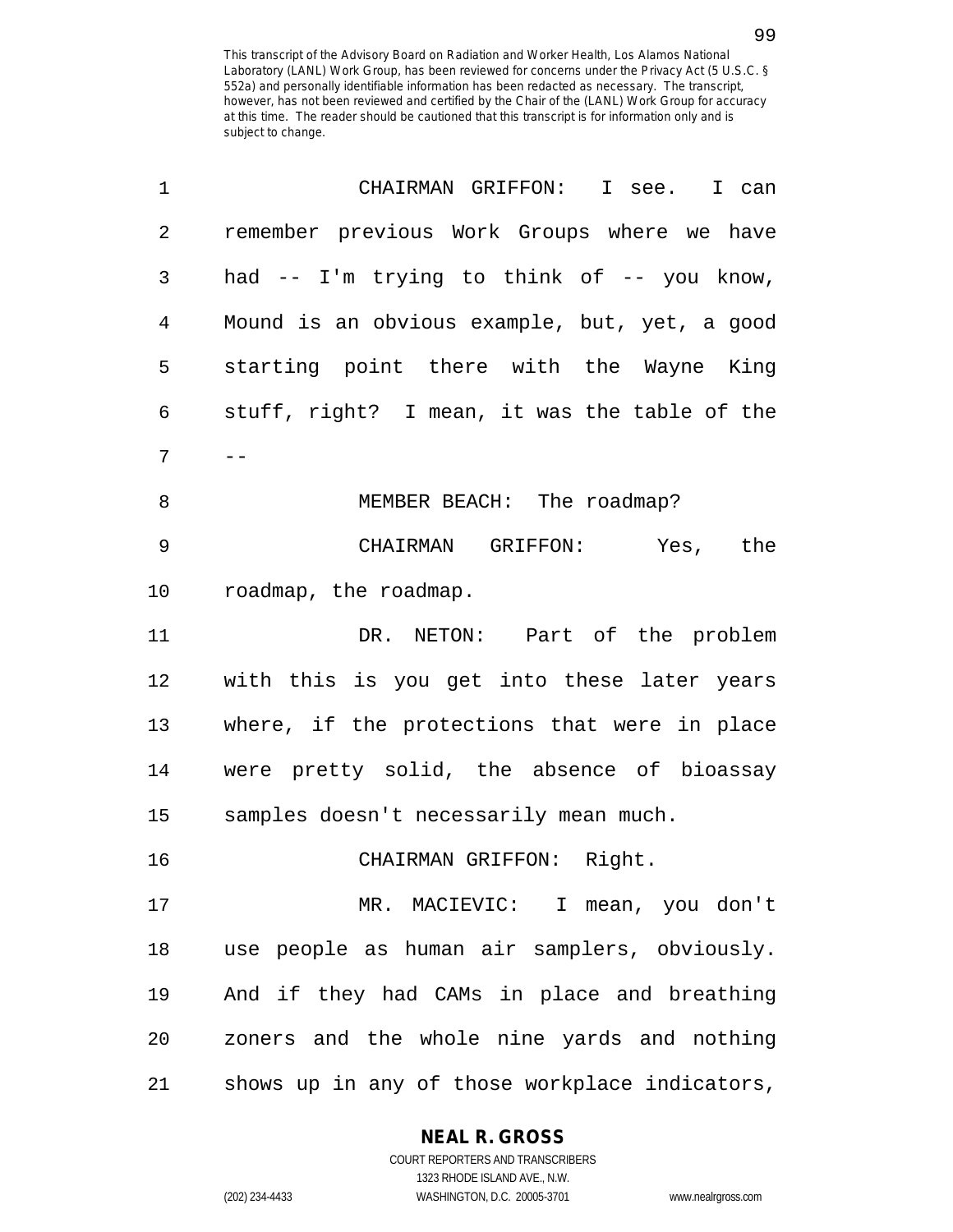1 you might not have a bioassay program 2 necessarily. 3 CHAIRMAN GRIFFON: There is 4 certainly a reduced one, yes. 5 MR. MACIEVIC: A reduced one. 6 You've got to look at it in that context. I 7 think that is what we are trying to say here. 8 This program appeared to have some pretty -- 9 MR. STEWART: This is Don Stewart. 10 I would just point out that with 11 respect to corrosion and activation products 12 as well, the first line of defense there, of 13 course, is the paper filter, where you take 14 samples of the ambient contamination levels. 15 DR. NETON: And it may be that 16 there was airborne activation products, but it 17 resulted in a dose needing so many millirem or 18 whatever, especially in this era. We're not 19 likely to see any kind of bioassay. 20 DR. BUCHANAN: Just as a general 21 comment -- this is Ron -- did you find when

#### **NEAL R. GROSS**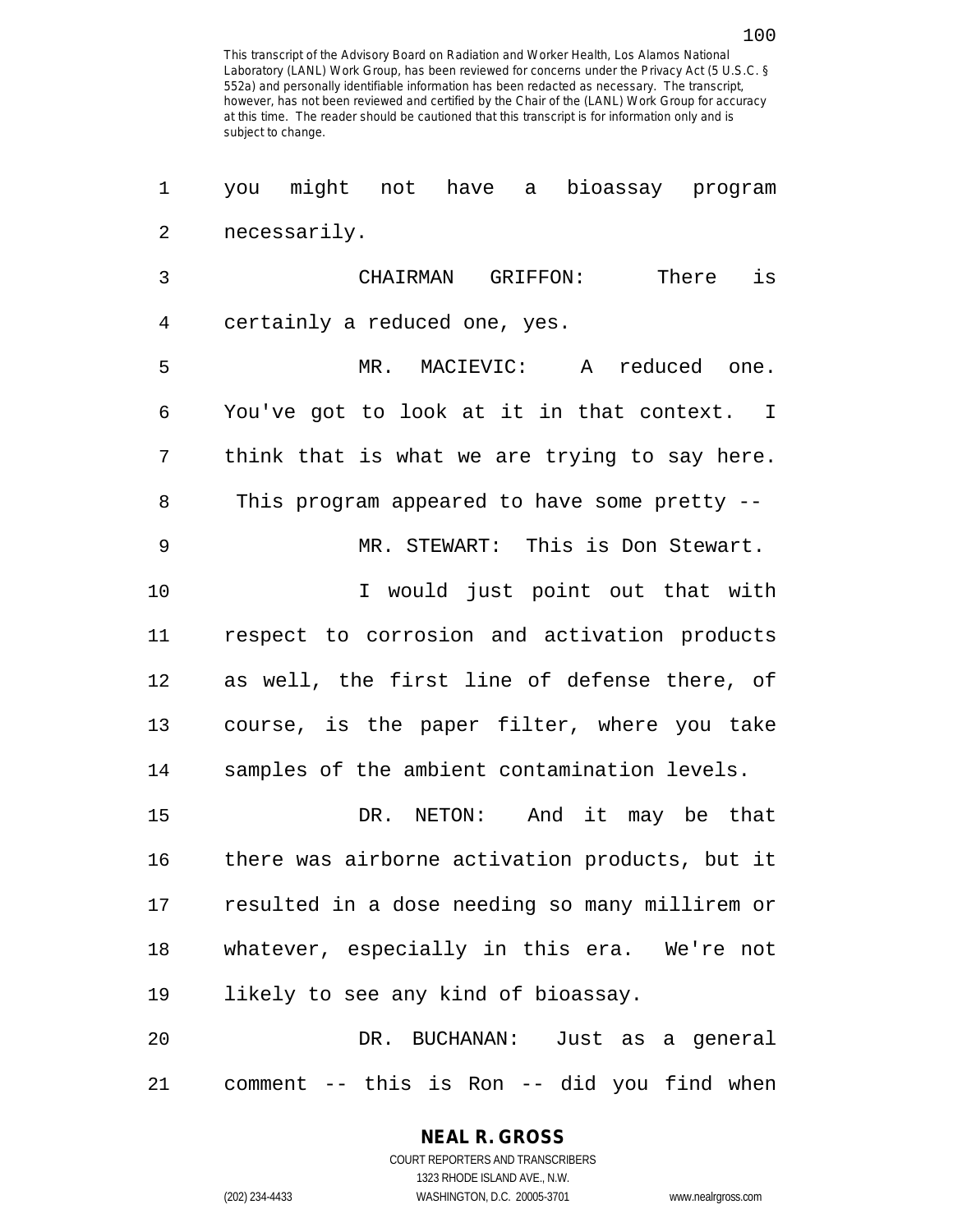| 1              | you looked at Los Alamos bioassay data, that    |
|----------------|-------------------------------------------------|
| $\overline{2}$ | it decreased sharply in the 1990s?              |
| 3              | MR. MACIEVIC: Let me ask Liz on                 |
| 4              | that one since she did a lot of the analysis.   |
| 5              | I can say from the external dosimetries that    |
| 6              | what you do see is that in looking at, even at  |
| 7              | this data, where you talk about the beginning   |
| 8              | lithium fluoride dosimeter that they use with   |
| 9              | the MPA, what you end up seeing is that the     |
| 10             | neutron doses they go up.                       |
| 11             | And the dose in general for sites               |
| 12             | will then start to peak out as the Cold War     |
| 13             | period goes -- like in the 89-90 period.<br>And |
| 14             | the doses when they get into more of the        |
| 15             | cleanup, they start dropping off tremendously.  |
| 16             | I would bet that is how this<br>So              |
| 17             | data is going to be is that you're going to     |
| 18             | see this like in the early years, it goes up,   |
| 19             | comes up. And as you start going out into       |
| 20             | later periods, the data is going to drop down,  |
| 21             | number of surveys done goes down because now    |

**NEAL R. GROSS**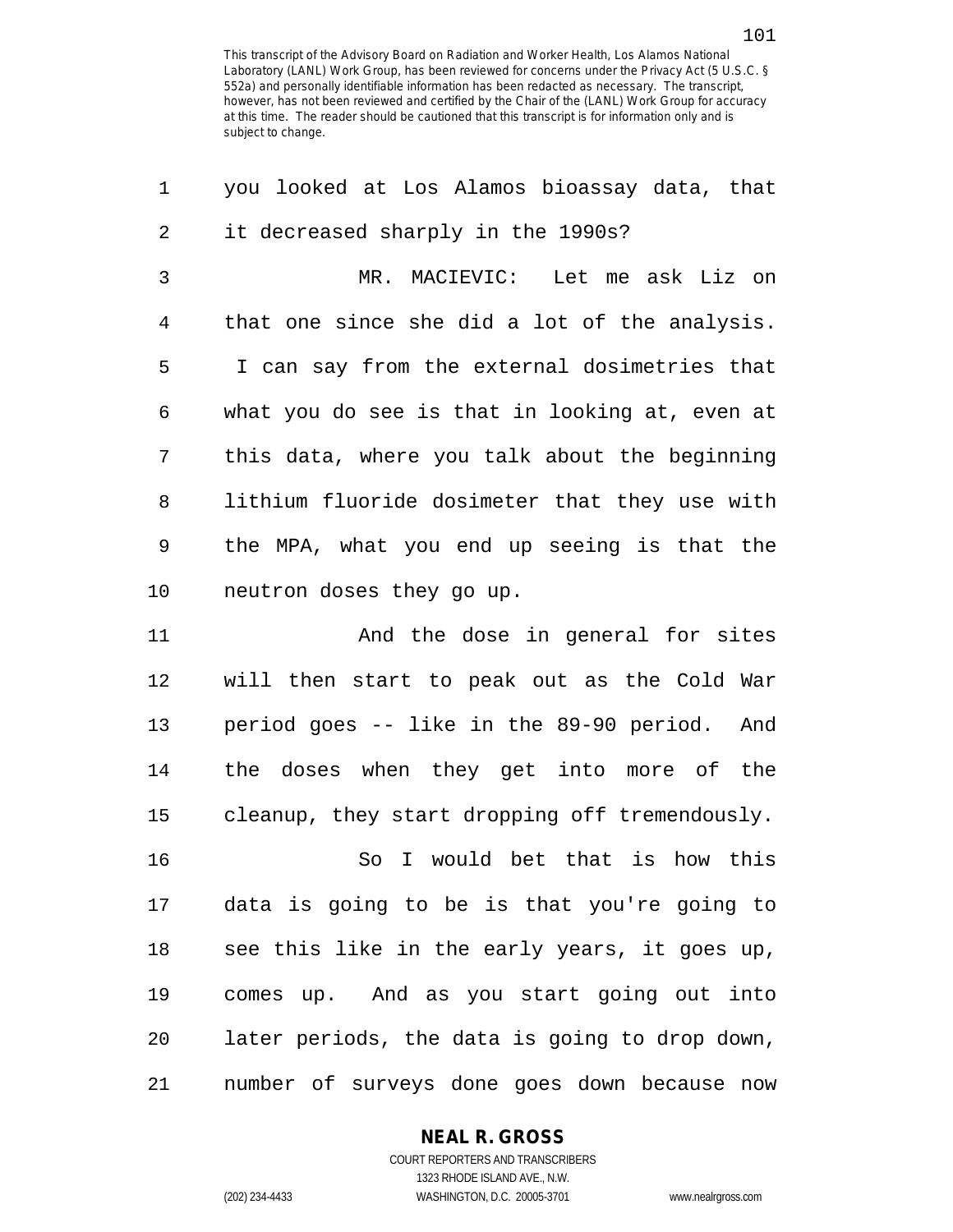| 1  | the site's doing more restricted work.<br>The  |
|----|------------------------------------------------|
| 2  | whole site got better containment controls and |
| 3  | that.                                          |
| 4  | Liz, can you address that?                     |
| 5  | MS. BRACKETT: I don't recall. I                |
| 6  | think Bob Burns might be a better person.      |
| 7  | He's the one who last worked on the document   |
| 8  | that summarizes the data in the database that  |
| 9  | we have.                                       |
| 10 | MR. MACIEVIC: That's not a good                |
| 11 | response.                                      |
| 12 | MR. BURNS: The external data in                |
| 13 | the database?                                  |
| 14 | MR. MACIEVIC: Well, I rambled off              |
| 15 | into the external, but he's talking about the  |
| 16 |                                                |
| 17 | DR. BUCHANAN: Bioassay seemed to               |
| 18 | decrease rapidly in the 1990s at Los Alamos.   |
| 19 | And I was wondering, did you see that same     |
| 20 | picture, and did you have an explanation for   |
| 21 | it?                                            |

**NEAL R. GROSS**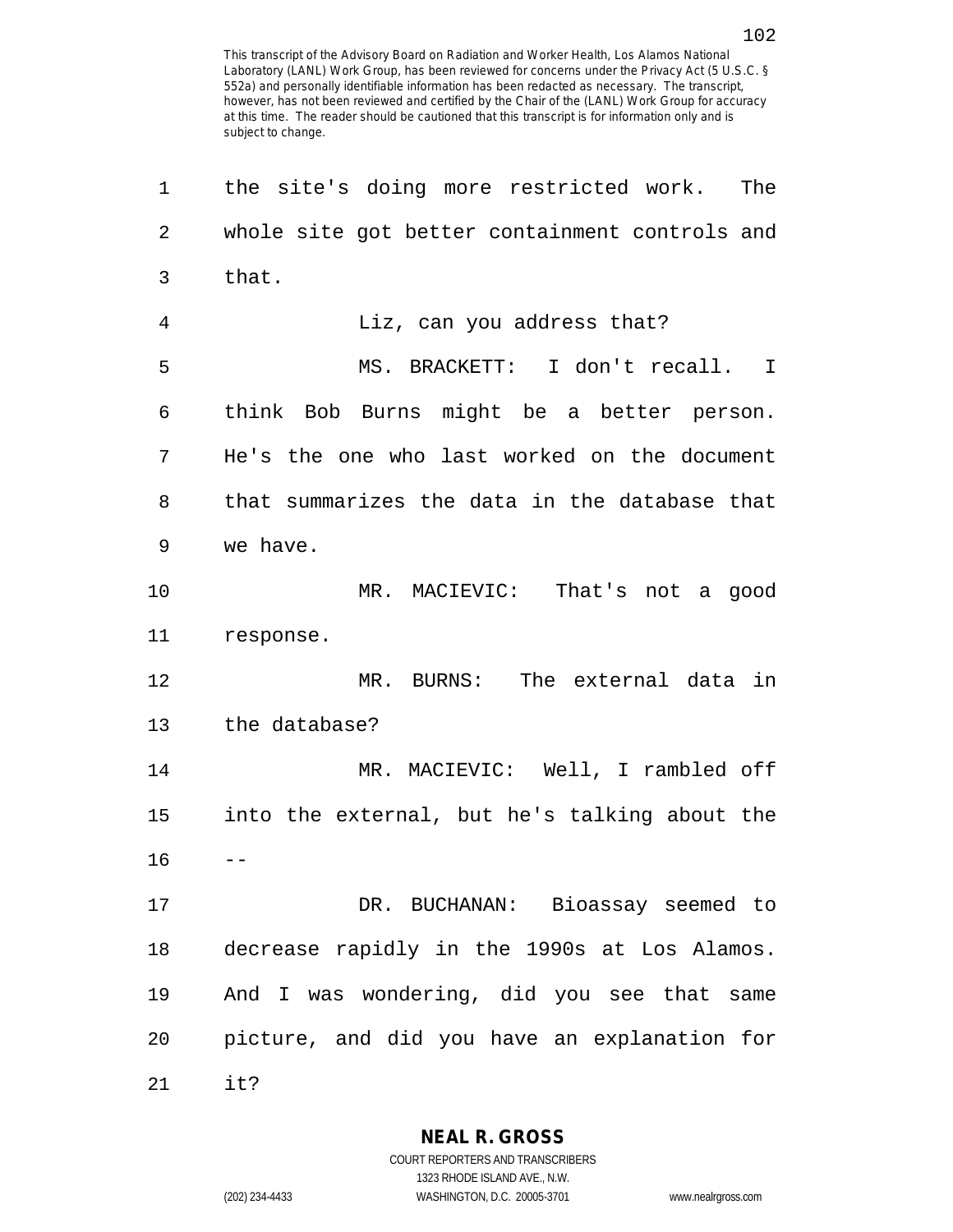| MR.<br>BURNS:<br>I don't have<br>an           |
|-----------------------------------------------|
| explanation. Those are the data as provided.  |
| I guess there could be additional data but    |
| probably not. That probably just reflects the |
| nature of the work and the nature of their    |
| monitoring program, is my guess. But we need  |
| to look into that to say something<br>more    |
| confirmatory.                                 |
| DR. MAURO: This is John Mauro.                |
| CHAIRMAN GRIFFON: I think this is             |
| what we have seen at a lot of sites, yes.     |
| DR. MAURO: Jim, as it relates to              |
| -- this is really an over-arching suggestion. |
| When we review your coworker models and we're |
| judgment of data adequacy and<br>making a     |
| completeness, as you know, we look at the     |
| bioassay data, for example, as a function of  |
| any facility now, as a function of time and   |
|                                               |
| also as a function of different campaigns,    |
|                                               |

21 And very often you may have a lot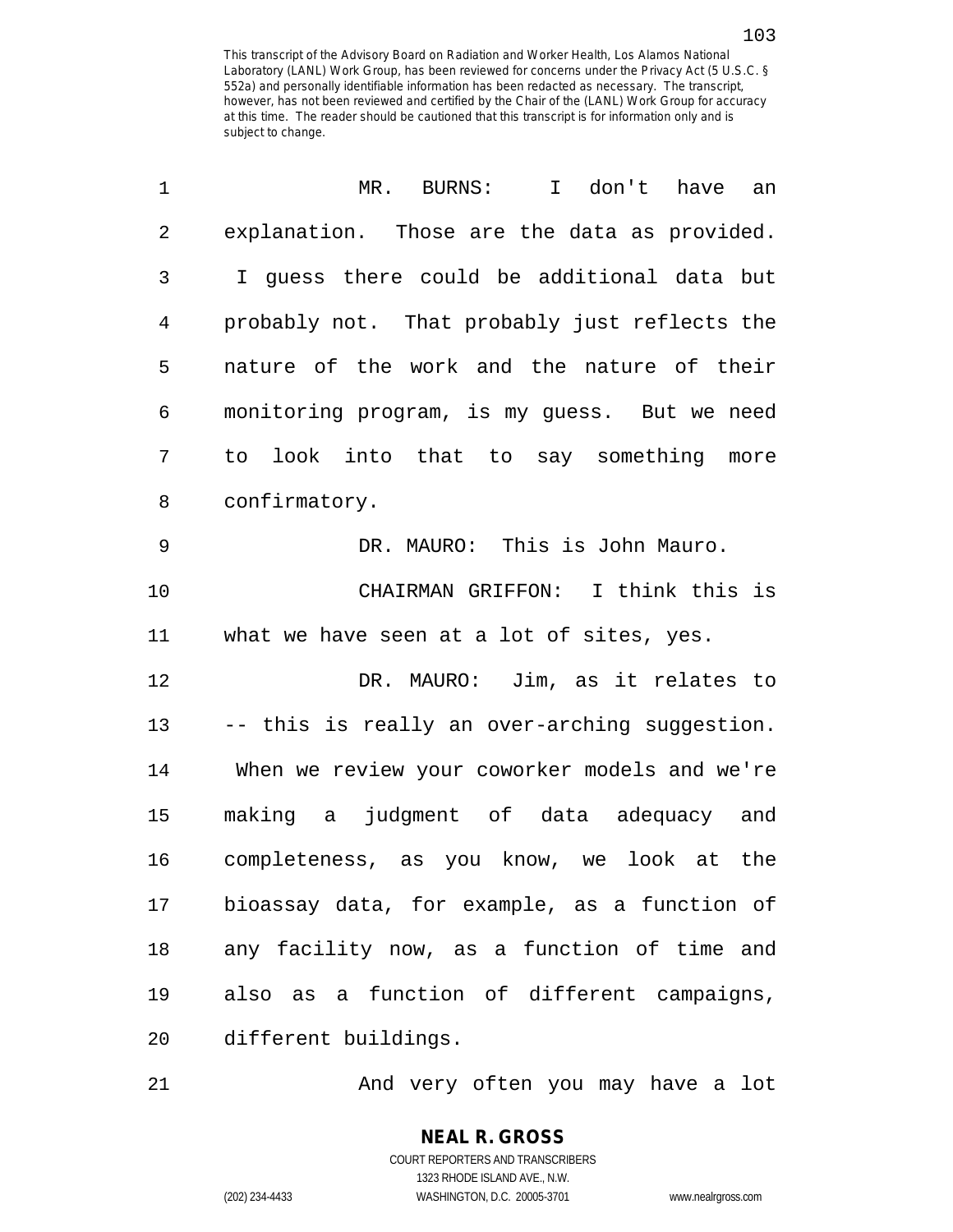| $\mathbf 1$    | of data, but when we start to sort the data,  |
|----------------|-----------------------------------------------|
| $\overline{2}$ | we find that, well, there were certain time   |
| 3              | periods and certain buildings, for example,   |
| 4              | where there's a paucity of bioassay data,     |
| 5              | let's say uranium bioassay as the simplest    |
| 6              | example.                                      |
| 7              | And one of the things that we                 |
| 8              | often look for -- and this goes to what we're |
| 9              | talking about right now -- is if you could    |
| 10             | make an argument, you're making an argument   |

10 make an argument, you're making an argument 11 very often that, well, one argument is process 12 knowledge. Well, we know -- and when you get 13 into this time period, this particular 14 building, there really, really wasn't very 15 much of this type of activity going on.

16 I would say that that is certainly 17 one line of argument to say that the fact that 18 we don't have a lot of data for that time 19 period for that location and, therefore, any 20 coworker model would bound that, but I would 21 go a step further: that you could make that

## **NEAL R. GROSS**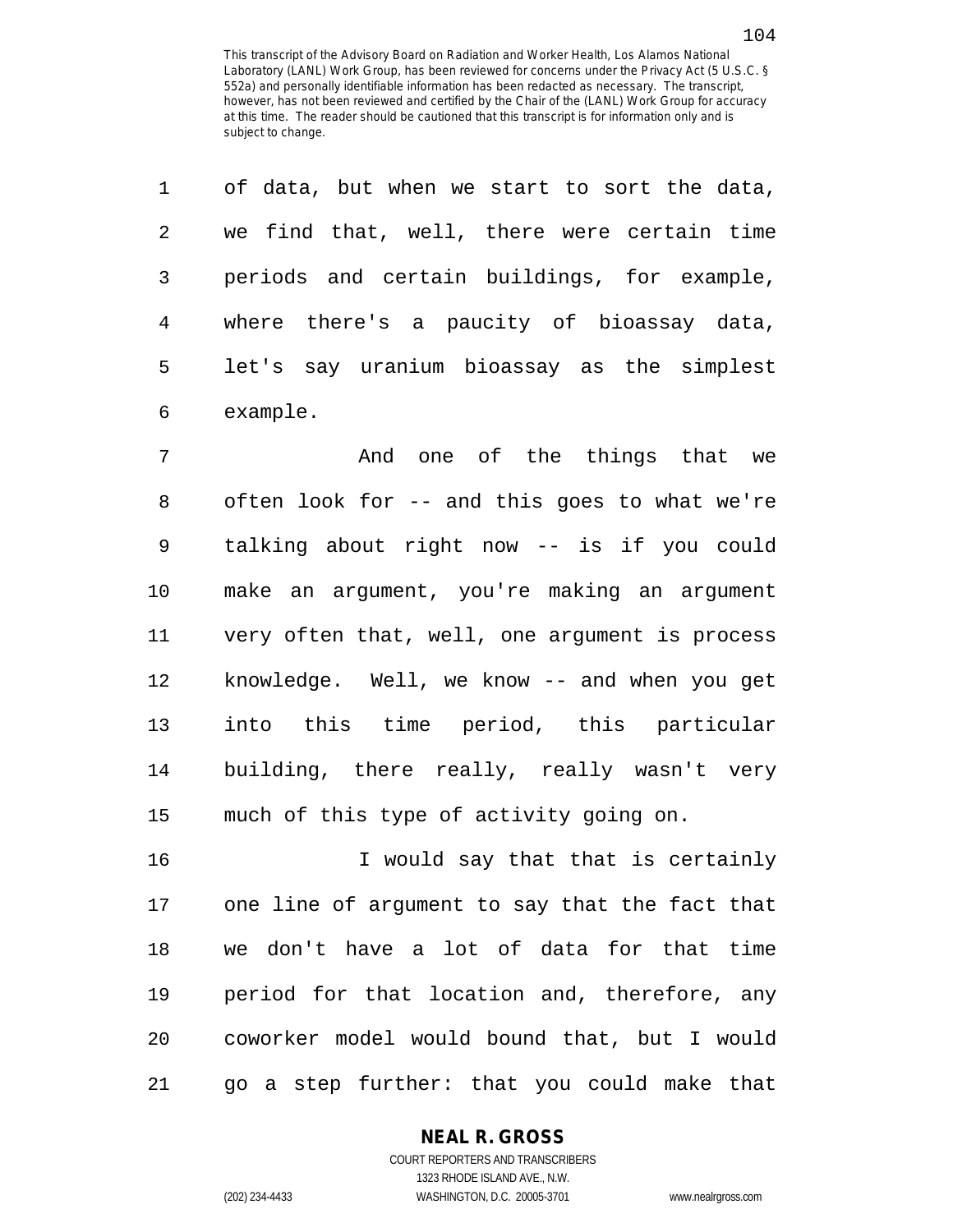| 1              | case, but you had mentioned air sampling data. |
|----------------|------------------------------------------------|
| 2              | One of the things I have<br>not                |
| 3              | noticed that applies here but applies many     |
| $\overline{4}$ | other places is, if you also have air sampling |
| 5              | data that is sort of just part of the routine  |
| 6              | and you could show that the levels of the      |
| 7              | airborne activity, even though it may be a     |
| 8              | general area monitor -- I realize, you know -- |
| 9              | where you could see that we're just not seeing |
| 10             | the airborne activity there in those years at  |
| 11             | those locations or if we are seeing anything,  |
| 12             | it's really well below the levels we're seeing |
| 13             | at other locations, you start to build the     |
| 14             | weight of evidence why it's okay.              |
| 15             | CHAIRMAN GRIFFON:<br>Yes, supports             |
| 16             | the argument.                                  |
| 17             | DR. MAURO: I have not seen that.               |
| 18             | And I think that could go a long way to        |
| 19             | building the basis for your coworker models.   |
| 20             | DR. NETON: Yes.<br>I hear you,                 |
| 21             | John. That's a good suggestion. I don't have   |

## **NEAL R. GROSS**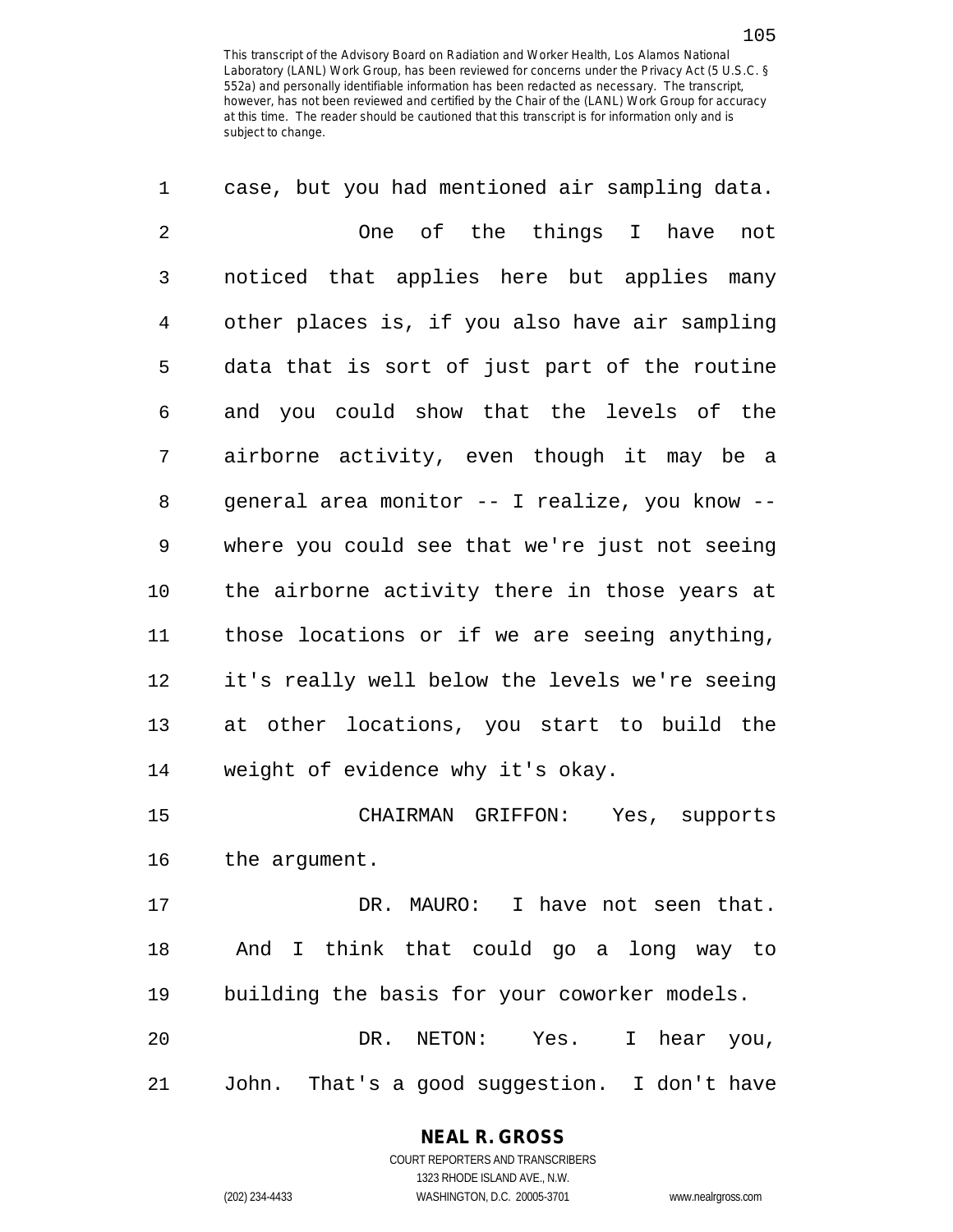| 1              | a sense for how difficult it is going to be to |
|----------------|------------------------------------------------|
| $\overline{2}$ | obtain all of those values and look at it.     |
| 3              | And then if we pull a representative sample,   |
| $\overline{4}$ | then the question is going to be, well, did    |
| 5              | you pull enough?                               |
| $\epsilon$     | CHAIRMAN GRIFFON: Yes.                         |
| 7              | DR. NETON: So we need to go back               |
| 8              | and look at that, though, and talk amongst     |
| 9              | ourselves.<br>I've learned not to<br>make      |
| 10             | commitments without talking to the -- that     |
| 11             | really know the data. But I 100-percent agree  |
| 12             | with you there.                                |
| 13             | Getting back to the 1990s, though,             |
| 14             | it seems to me that that was in 1992, when 10  |
| 15             | CFR 835 came into place, where you had to only |
| 16             | monitor -- the requirement was that you had to |
|                | 17 monitor workers who had the potential to    |
| 18             | receive 100 millirem exposure annually, and I  |
|                | 19 think that was CEDE.                        |
| 20             | CHAIRMAN GRIFFON: Yes.                         |
| 21             | DR. NETON: So there's a lot of                 |

(202) 234-4433 WASHINGTON, D.C. 20005-3701 www.nealrgross.com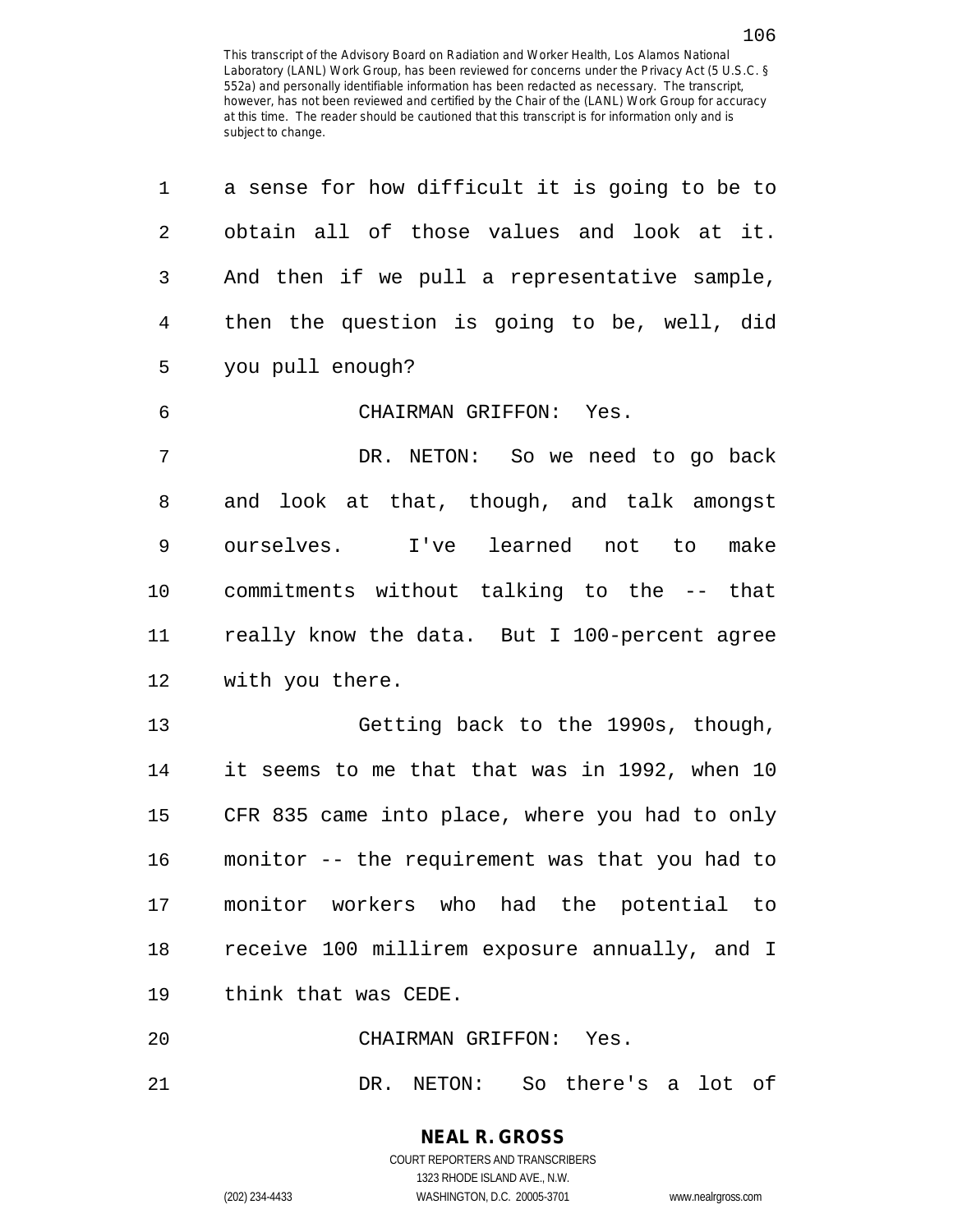| 1              | people went and reevaluated their bioassay    |
|----------------|-----------------------------------------------|
| $\overline{2}$ | programs during that era and particularly     |
| 3              | since 835 was -- I don't know about Los       |
| 4              | Alamos, but it was at least commercially      |
| 5              | punishable by civil and criminal penalties if |
| 6              | you violated it.                              |
| 7              | So I have a sense that they must              |
| 8              | have reevaluated the need for the monitoring  |
| 9              | programs if --                                |
| 10             | there<br>DR.<br>BUCHANAN:<br>But<br>was       |
| 11             | sufficient bioassay data to extend that. You  |
| 12             | stated that OTIB-0062 was brought up to date  |
| 13             | to 05.                                        |
| 14             | CHAIRMAN GRIFFON: Yes, right.                 |
| 15             | There<br>DR.<br>BUCHANAN:<br>was              |
| 16             | sufficient bioassay data --                   |
| 17             | MR. MACIEVIC: Yes.                            |
| 18             | DR. BUCHANAN: -- to create that.              |
| 19             | Now we have not seen, one of the things in    |
| 20             | our report here, is that we have not seen --  |
| 21             | intervals, like five-year<br>there<br>were    |

## **NEAL R. GROSS**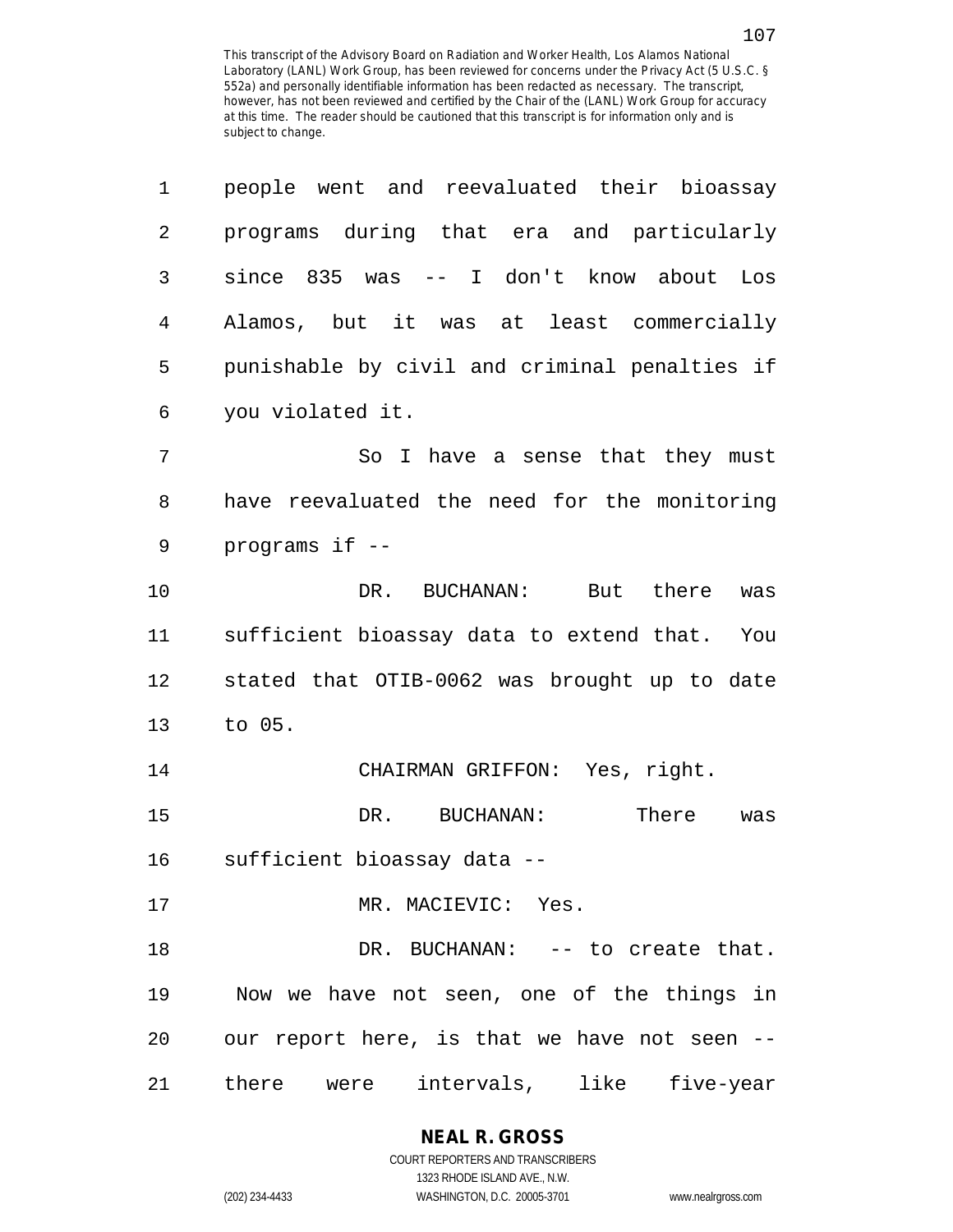| 1              | intervals, to take us from OTIB-0063 to         |
|----------------|-------------------------------------------------|
| $\sqrt{2}$     | OTIB-0062. And so it appears in three- or       |
| $\mathfrak{Z}$ | four- or five-year intervals. We have not       |
| $\overline{4}$ | seen the data on a yearly basis to determine    |
| 5              | if there were any years that were missing or    |
| 6              | anything.                                       |
| 7              | Would it be a reasonable thing to               |
| 8              | provide us with what the yearly data was to     |
| 9              | create OTIB- 0062? Because, you know, like I    |
| 10             | say, they were like three- to five-year         |
| 11             | intervals. Is that somewhere available that     |
| 12             | wouldn't be a major undertaking to provide      |
| 13             | that information? That was a point made in      |
| 14             | our report.                                     |
| 15             | MR. MACIEVIC: I wouldn't think                  |
| 16             | that would be a big thing, but, as Jim has      |
|                | 17 said, we'll take a look and see what exactly |
|                | 18 we've got there.                             |
| 19             | DR. BUCHANAN: Yes.                              |
| 20             | MR. MACIEVIC: But I don't think                 |
| 21             | that would be a problem to break that out by    |

# **NEAL R. GROSS**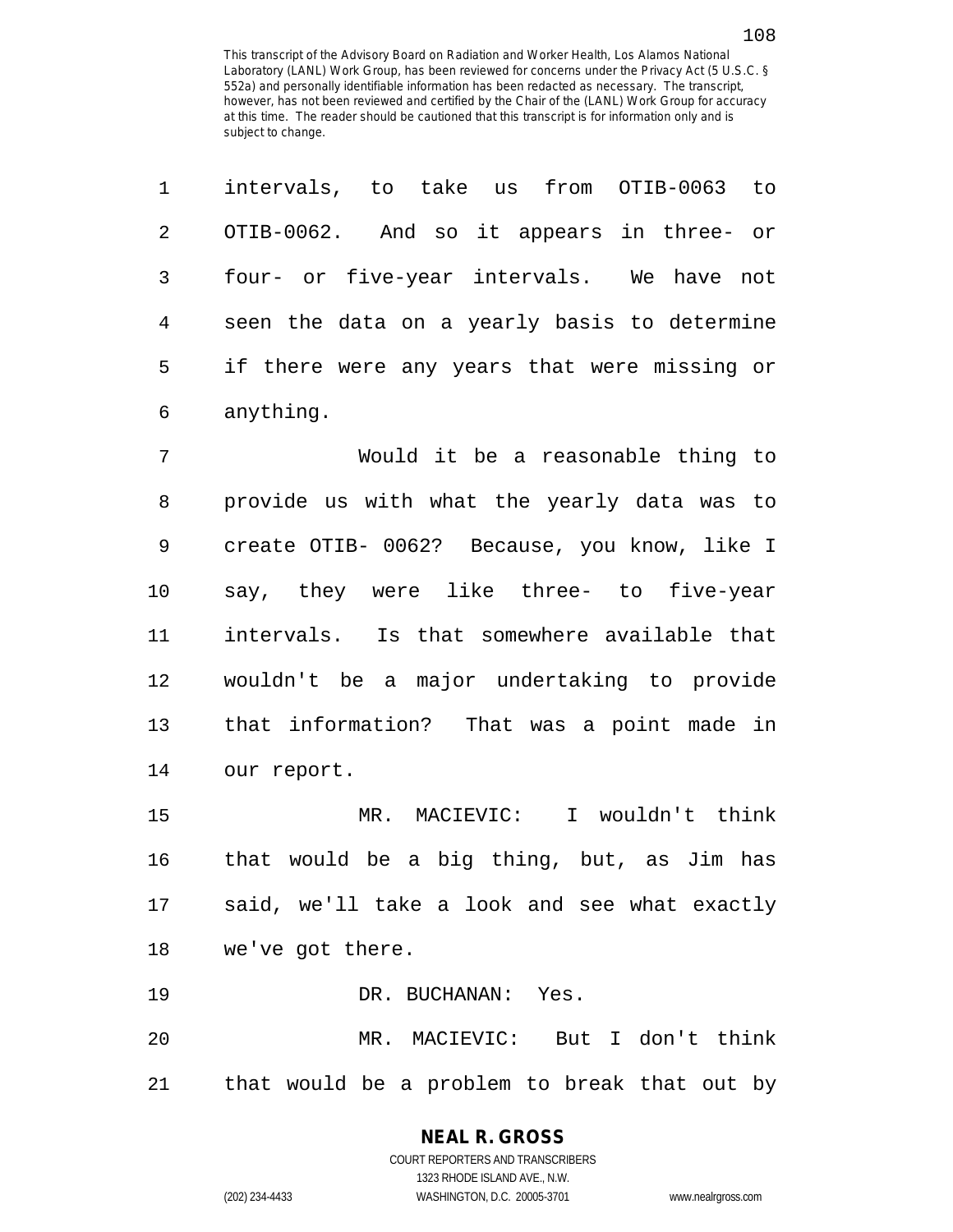1 year. 2 DR. BUCHANAN: Just so that we 3 know there was adequate information for each 4 time period. 5 CHAIRMAN GRIFFON: Okay. This 6 might be a good break point. 7 DR. BUCHANAN: Yes. 8 CHAIRMAN GRIFFON: I say we take a 9 ten-minute break. Is somebody on the phone 10 asking? 11 MR. KATZ: No. 12 CHAIRMAN GRIFFON: Let's take 10 13 to 15 minutes. And when we come back, I'm 14 going to try to summarize actions. I think we 15 covered, like, the first two topics, really. 16 MEMBER BEACH: First three. 17 Three. 18 MR. FITZGERALD: Yes. You're 19 right, three, because coworkers are, yes. 20 CHAIRMAN GRIFFON: Coworkers up 21 there, right. I'll try to summarize the

> **NEAL R. GROSS** COURT REPORTERS AND TRANSCRIBERS

> > 1323 RHODE ISLAND AVE., N.W.

(202) 234-4433 WASHINGTON, D.C. 20005-3701 www.nealrgross.com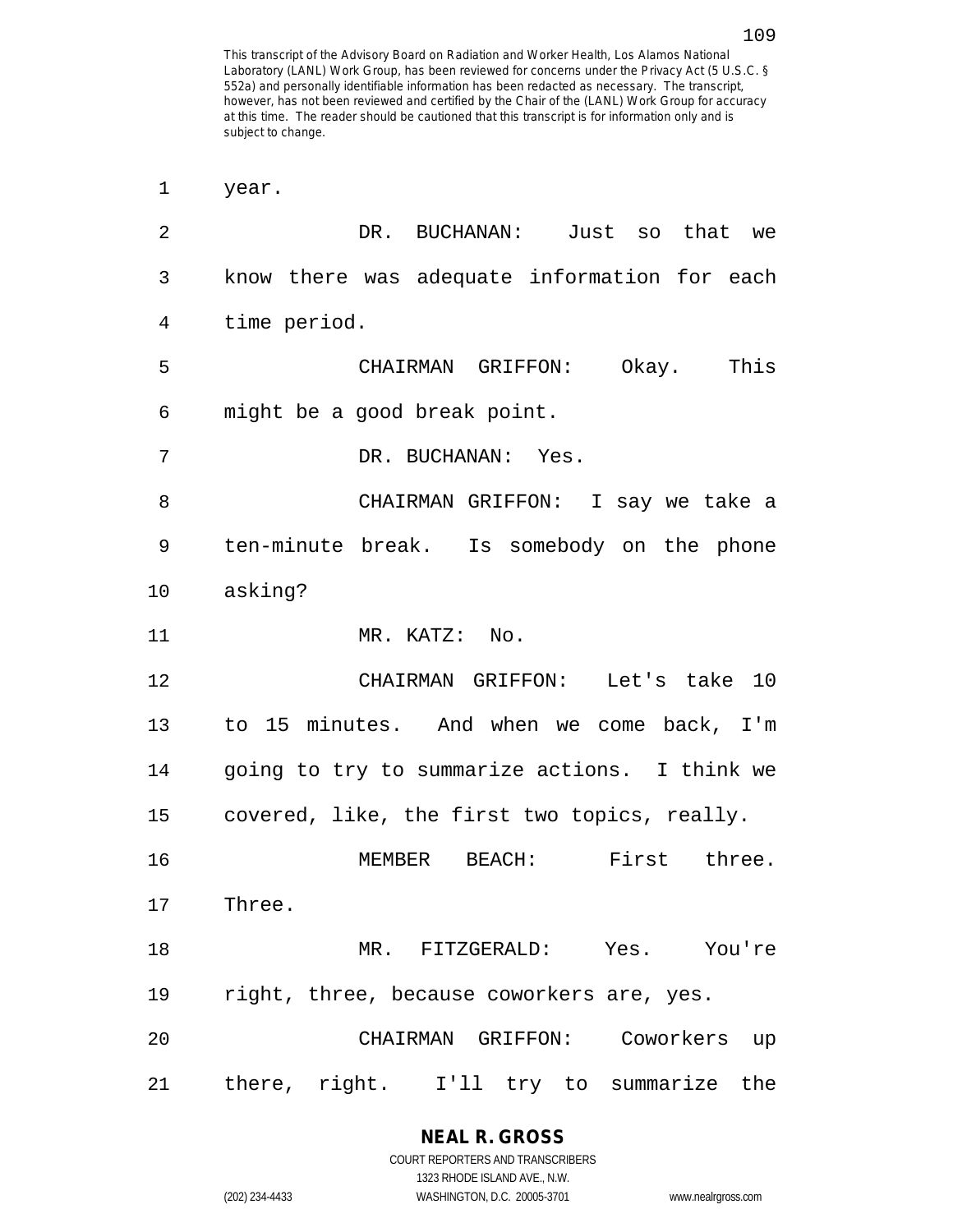| $\mathbf 1$ | actions because I get a little -- yes, a lot   |
|-------------|------------------------------------------------|
| 2           | of things are flowing around. So we'll try to  |
| 3           | summarize when we come back. So take 15        |
| 4           | minutes on the phone, and we'll come back.     |
| 5           | MR. KATZ: Okay. Around 11:15,                  |
| 6           | then, Eastern time, folks on the phone.        |
| 7           | MEMBER MUNN: Thank you.                        |
| 8           | (Whereupon, the above-entitled                 |
| 9           | matter went off the record at 11:03 a.m. and   |
| 10          | resumed at $11:18$ a.m.)                       |
| 11          | MR. KATZ: We're starting back up               |
| 12          | after a short break. Ted Katz. Advisory        |
| 13          | Board on Radiation and Worker Health. It's     |
| 14          | the Los Alamos National Lab Working Group.     |
| 15          | Let me just check and see. Wanda,              |
| 16          | are you with us? Wanda Munn?                   |
| 17          | (No response.)                                 |
| 18          | MR. KATZ: Okay. Well, we may                   |
| 19          | have some phone stragglers.                    |
| 20          | CHAIRMAN GRIFFON: All right. I                 |
| 21          | just wanted to take a few minutes to summarize |

# **NEAL R. GROSS**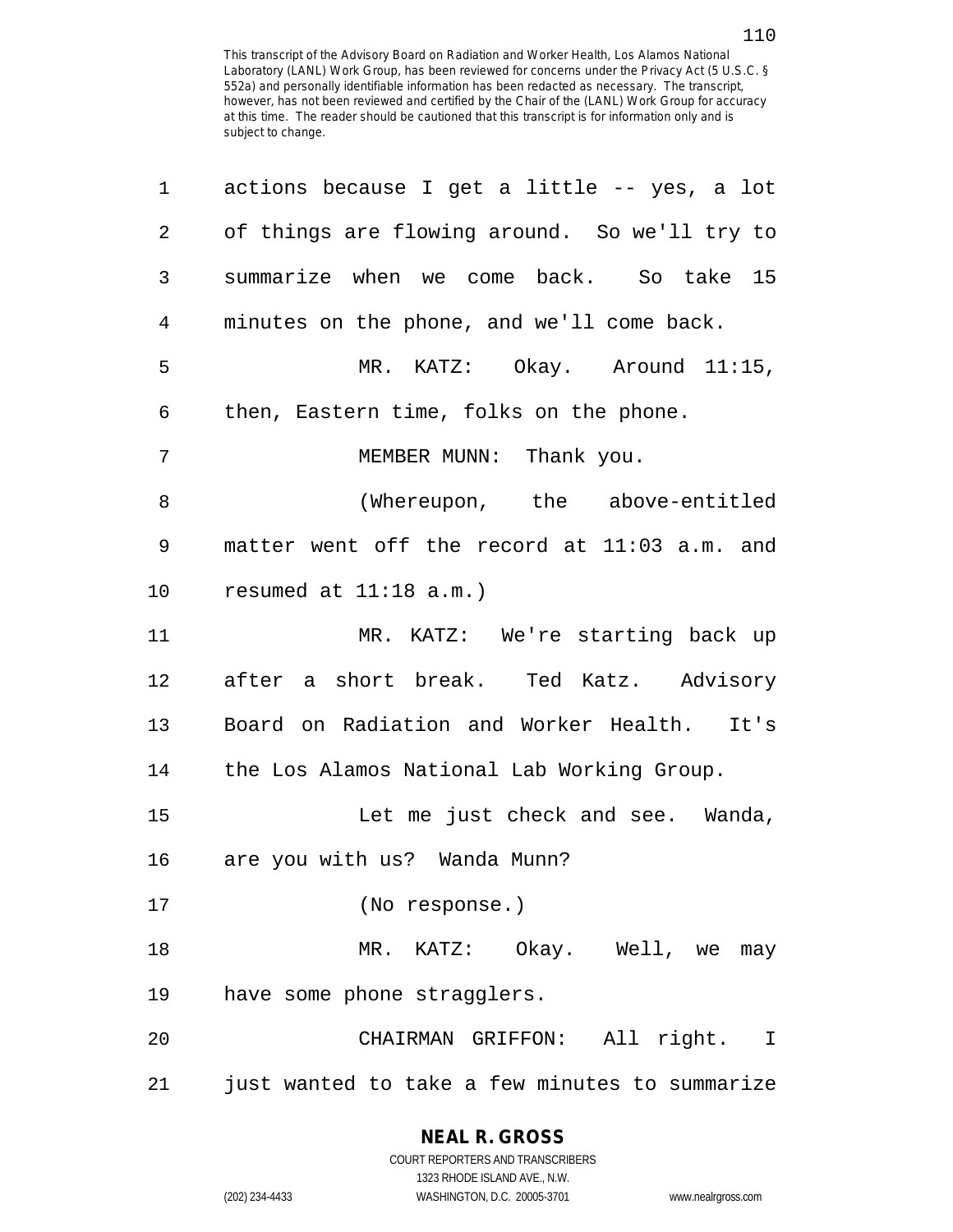| 1  | the actions and went over them a little during |
|----|------------------------------------------------|
| 2  | the break. But what I have is -- the first     |
| 3  | is this benchmarking question<br>one<br>or     |
| 4  | validation question for both the exotics to    |
| 5  | the primary nuclides and also the cesium to    |
| 6  | the mixed fission product. So that's the --    |
| 7  | BUCHANAN: Activation<br>DR.                    |
| 8  | products.                                      |
| 9  | CHAIRMAN GRIFFON: --<br>fission                |
| 10 | products. And then the second part is using    |
| 11 | the cesium at all for the mixed activation     |
| 12 | products.                                      |
| 13 | DR. BUCHANAN: Okay. Okay.                      |
| 14 | CHAIRMAN GRIFFON: Yes. I kind of               |
| 15 | broke it out that way.                         |
| 16 | DR. BUCHANAN: Okay.                            |
| 17 | CHAIRMAN GRIFFON: Yes.<br>They're              |
| 18 | all related there.                             |
| 19 | The next<br>item was<br>better<br>a            |
| 20 | description of the episodic nature of          |
| 21 | exposures to exotics and the mixed activation  |

### **NEAL R. GROSS**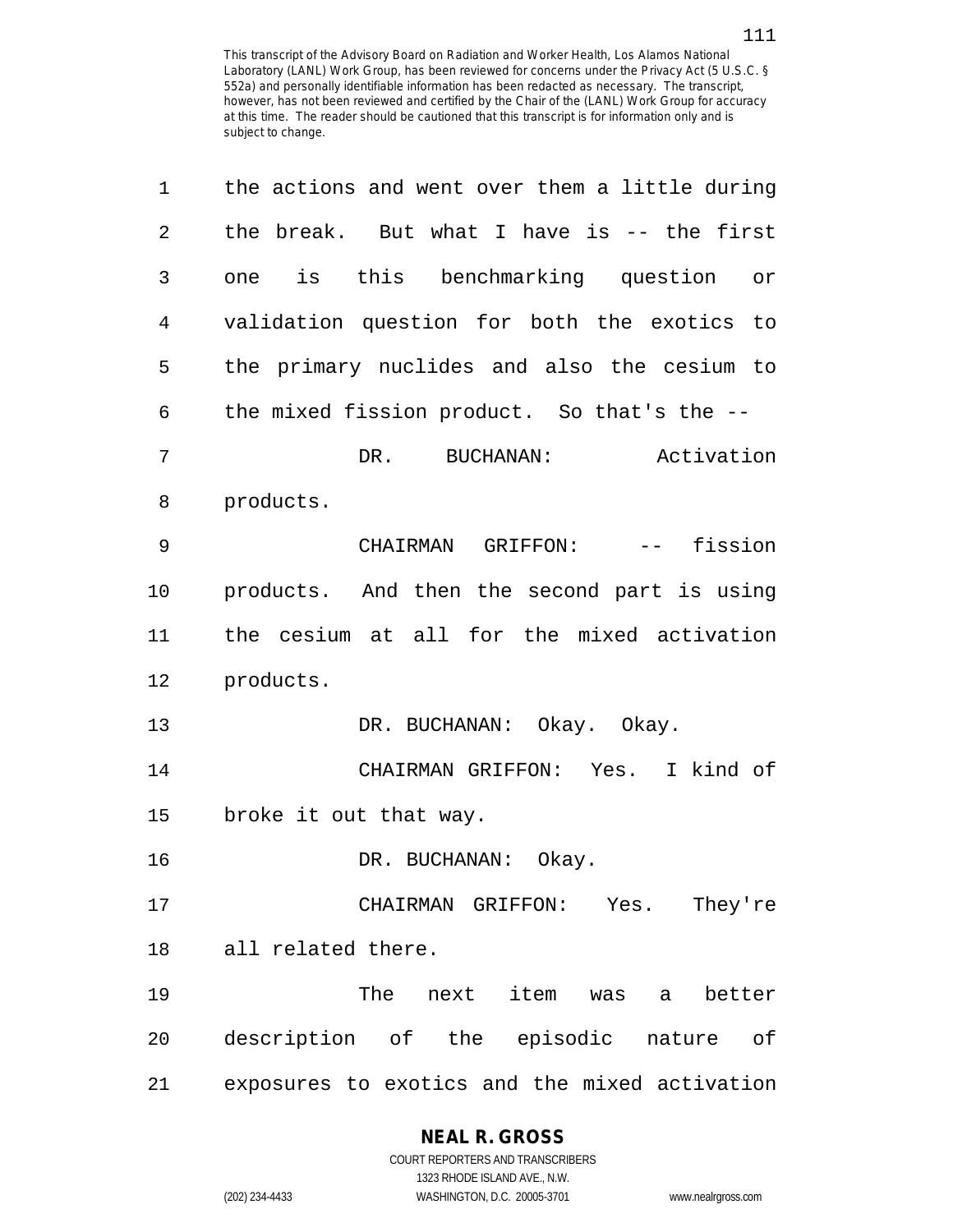| 1  | and fission products. And I think Joe sort of    |
|----|--------------------------------------------------|
| 2  | raised that as a, do you have a sense of these   |
| 3  | events. Is that what you were looking for,       |
| 4  | Joe, when you --                                 |
| 5  | MR. FITZGERALD: Well, yes. I                     |
| 6  | think the notion there was if, in fact, the      |
| 7  | monitoring practices and just the control        |
| 8  | practices improved quite a bit mid-70s. Can      |
| 9  | you see evidence of being able to see events     |
| 10 | occurring knowing that they were occurring and   |
| 11 | at least being able to know who might have       |
| 12 | been involved and that kind of thing?            |
| 13 | I agree with what Greg was saying.               |
| 14 | It doesn't necessarily mean you always see a     |
| 15 | bioassay.                                        |
| 16 | CHAIRMAN GRIFFON: Right, right.                  |
| 17 | MR. FITZGERALD: But you would see                |
| 18 | certainly that because of the site checklist,    |
| 19 | whatever, there would be some awareness of $-$ - |
| 20 | CHAIRMAN GRIFFON: Okay. Then                     |
| 21 | that may be tied in with this. I separated       |

### **NEAL R. GROSS**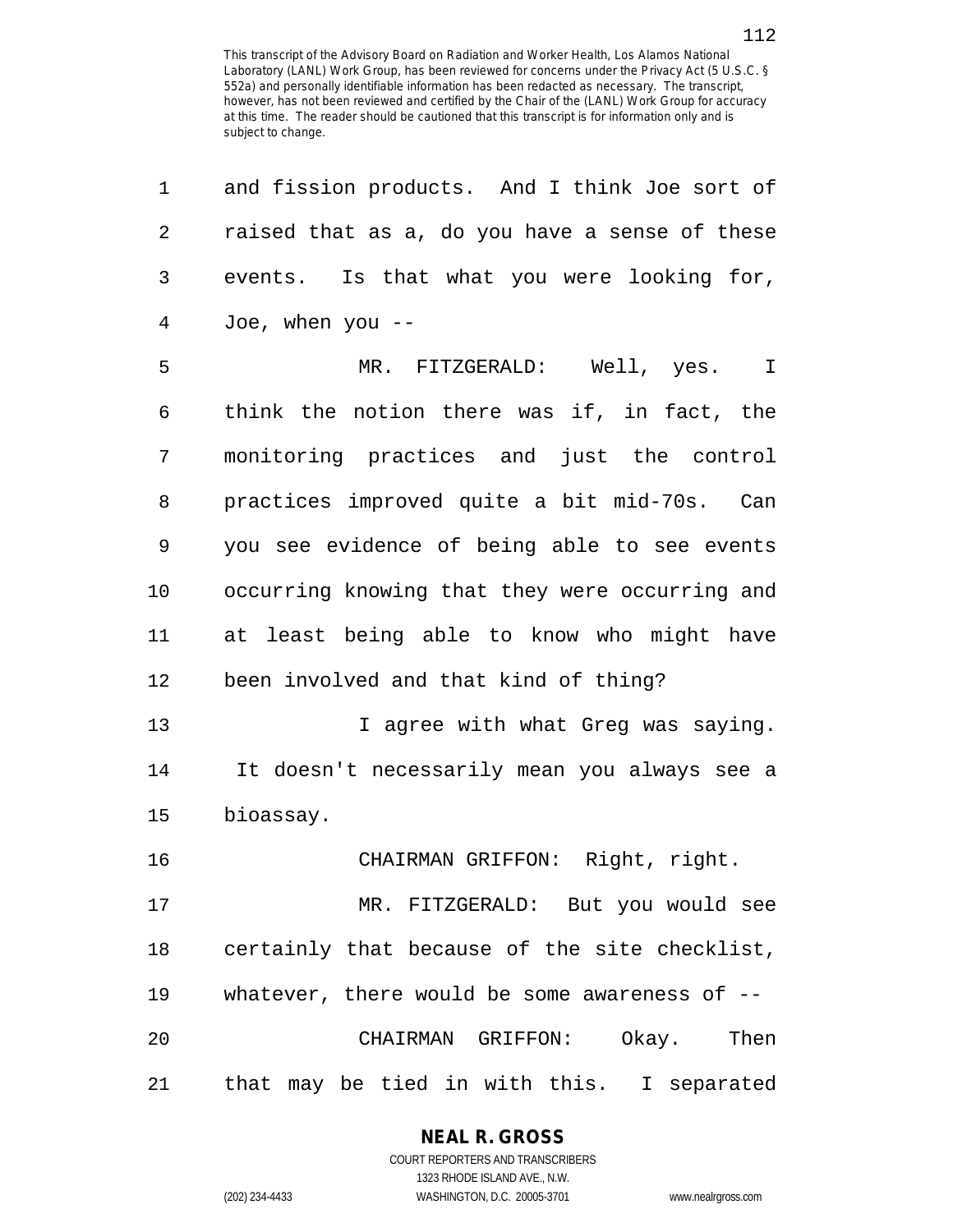| 1              | these, but I think these go together, which is  |
|----------------|-------------------------------------------------|
| $\overline{2}$ | a demonstration that there was a more robust    |
| 3              | system in place. So I think they are one and    |
| 4              | the same, those two items, just the $-$ and $-$ |
| 5              | MEMBER PRESLEY: Mark?                           |
| 6              | CHAIRMAN GRIFFON: -- again, that                |
| 7              |                                                 |
| 8              | MR. MACIEVIC: -- start showing                  |
| 9              | that, you'll be showing $-$ -                   |
| 10             | CHAIRMAN GRIFFON: Right, right.                 |
| 11             | And I think that gets back to -- I mean,        |
| 12             | certainly my opinion is you guys build your     |
| 13             | case on that. And like Jim did say, you know,   |
| 14             | sometimes we'll come back with six or seven,    |
| 15             | ten reports. And a worker might say, we want    |
| 16             | to see 40.                                      |
| 17             | I think it might be a little                    |
| $18$           | iterative, but, you know, I think just take     |
| 19             | your best stab at that the first time through.  |
| 20             | MEMBER PRESLEY: Mark, this is Bob               |
| 21             | Presley.                                        |

**NEAL R. GROSS** COURT REPORTERS AND TRANSCRIBERS

1323 RHODE ISLAND AVE., N.W.

(202) 234-4433 WASHINGTON, D.C. 20005-3701 www.nealrgross.com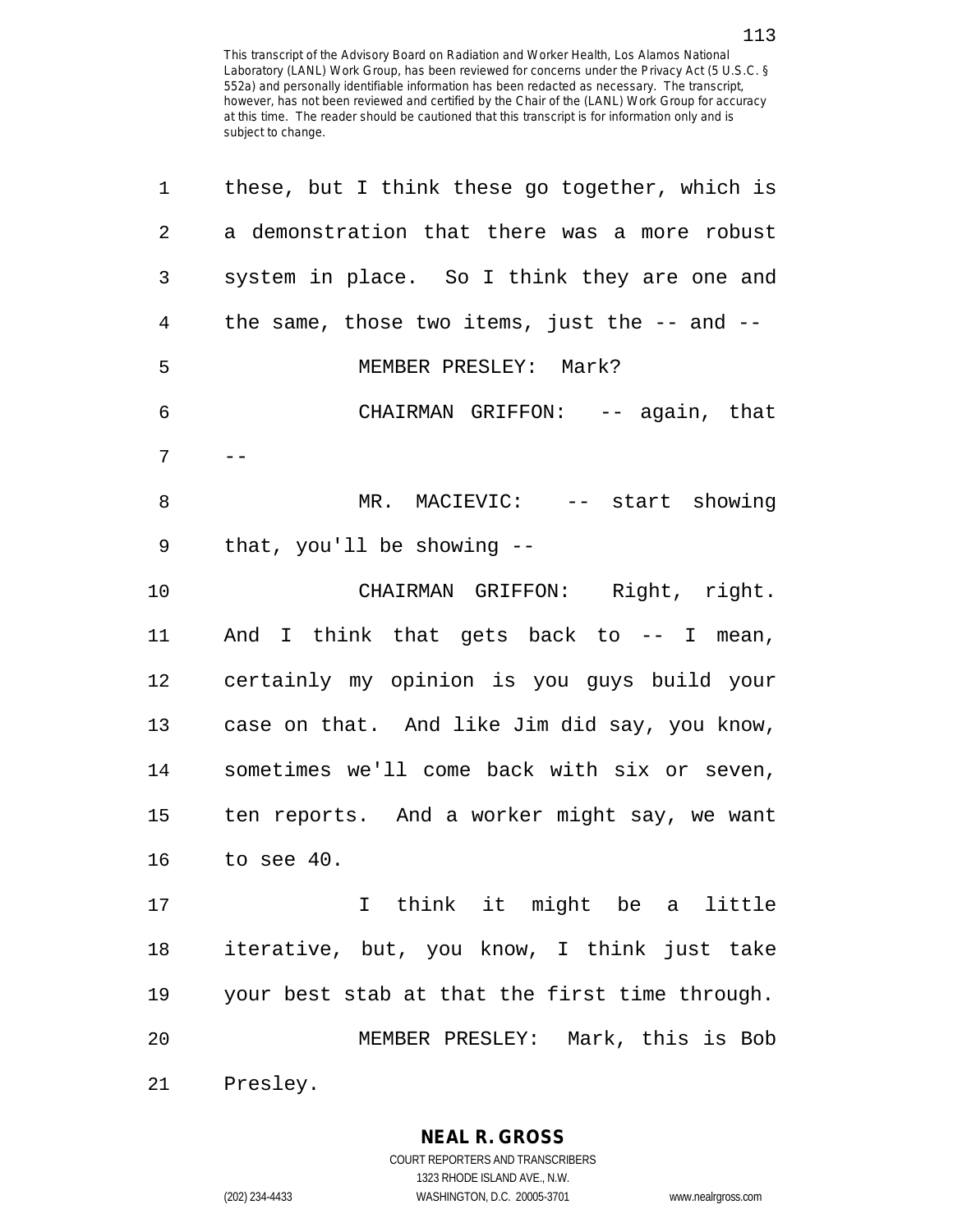| 1  | That's about the time that DOE                 |
|----|------------------------------------------------|
| 2  | came out with new orders on industrial hygiene |
| 3  | and rad safety and stuff like that and the     |
| 4  | overall program for all the design labs and    |
| 5  | the manufacturing facilities really started    |
| 6  | getting tighter. I think you'll find that.     |
| 7  | CHAIRMAN GRIFFON: Right. I think               |
| 8  | we definitely have that sense. And we just     |
| 9  | wanted to sort of validate that it was         |
| 10 | actually, you know, not only in paper but in   |
| 11 | principle working.                             |
| 12 | And like Joe was saying, there                 |
| 13 | might be -- sometimes there is a lag between   |
| 14 |                                                |
| 15 | transition<br>MR. FITZGERALD:<br>$\mathbf{A}$  |
| 16 | time.                                          |
| 17 | CHAIRMAN GRIFFON: Yes.                         |
| 18 | MR. FITZGERALD: I agree it was a               |
| 19 | transition time, but you had a pretty          |
| 20 | established culture. So the question in my     |
| 21 | mind was in practice, did they actually change |

**NEAL R. GROSS** COURT REPORTERS AND TRANSCRIBERS

1323 RHODE ISLAND AVE., N.W. (202) 234-4433 WASHINGTON, D.C. 20005-3701 www.nealrgross.com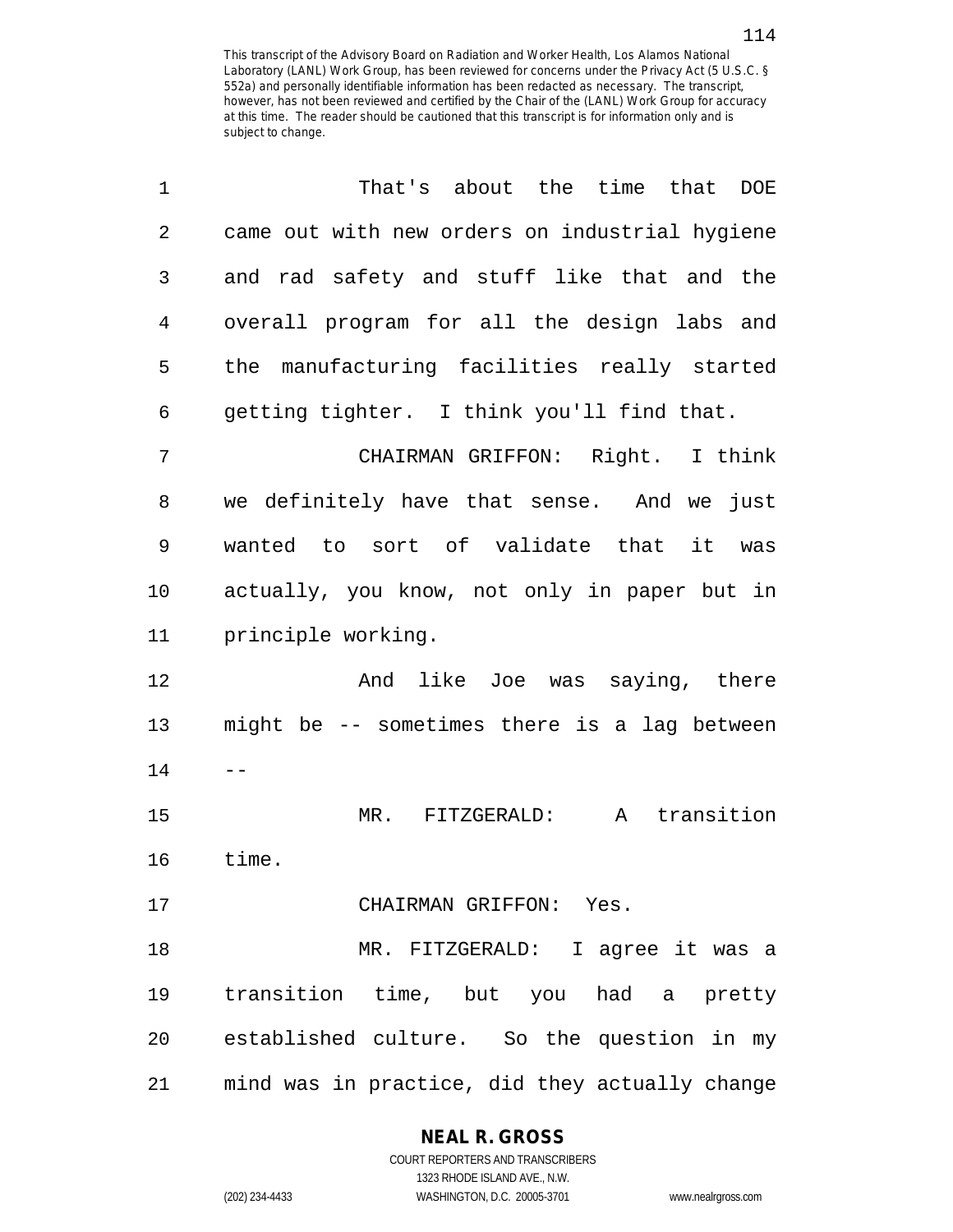| 1              | their spots as quickly as the procedures and   |
|----------------|------------------------------------------------|
| 2              | program and descriptions suggest or not? And   |
| 3              | can you find some way to characterize that to  |
| $\overline{4}$ | validate --                                    |
| 5              | MEMBER PRESLEY: Evolution.                     |
| 6              | MR. FITZGERALD: Well, yes.                     |
| 7              | CHAIRMAN GRIFFON: Yes.                         |
| 8              | MR. FITZGERALD: And I think we                 |
| $\mathsf 9$    | can agree that Los Alamos was one of the more  |
| 10             | stubborn sites, so I just, you know, sort of   |
| 11             | healthy skepticism.                            |
| 12             | CHAIRMAN GRIFFON: Okay. The next               |
| 13             | item was one that I sort of brought up. And I  |
| 14             | think Bob also mentioned the yearly            |
| 15             | information, providing a matrix of some sort   |
| 16             | to show sort of cross-walking this information |
| 17             | on the checklist RWPs, the idea of -- you had  |
| 18             | exotics and mixed fission products in certain  |
| 19             | areas.                                         |
| 20             | So can you sort of lay that out in             |
| 21             | a matrix, the areas these things were likely   |

### **NEAL R. GROSS**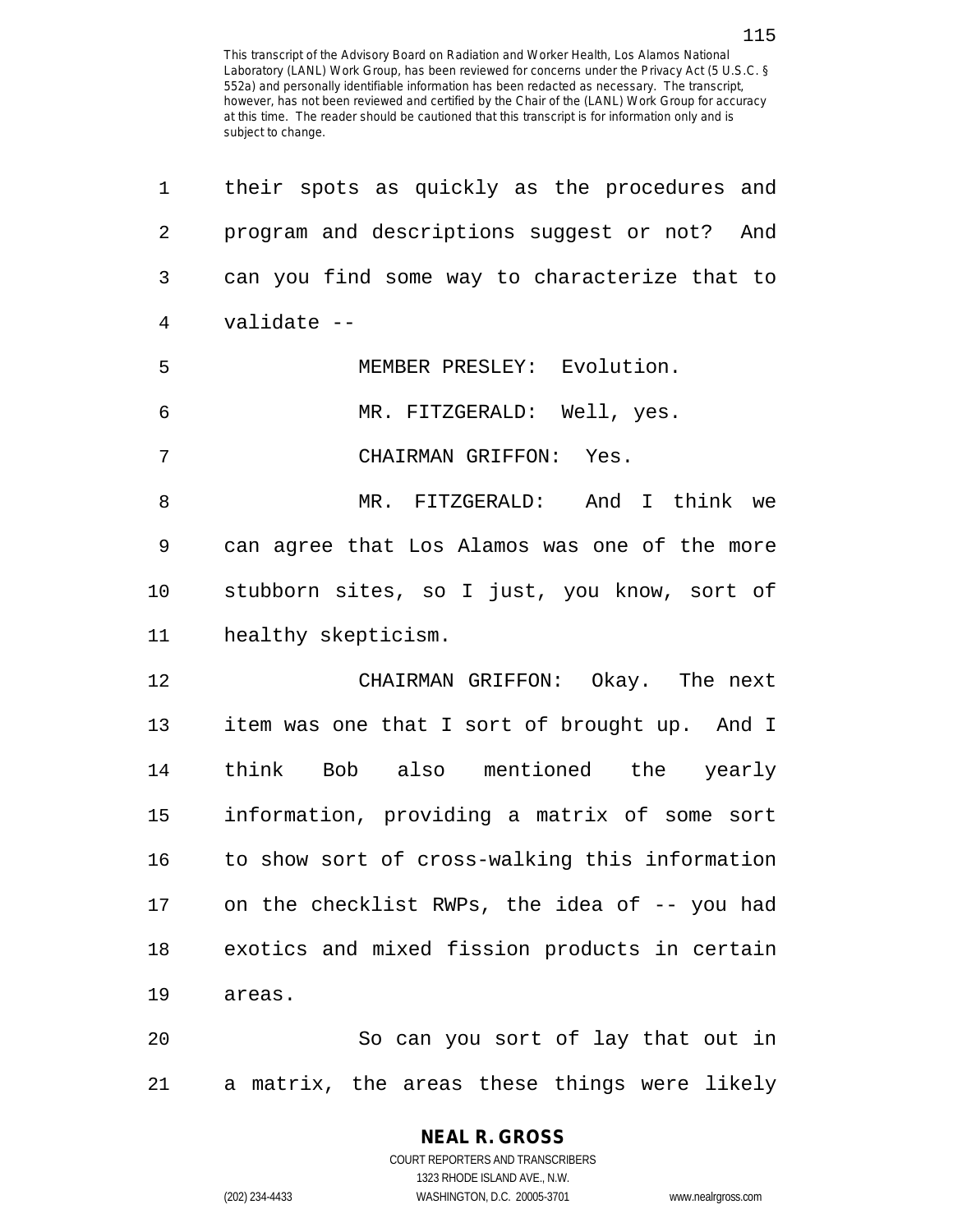| 1  | in over certain time frames, too? You know,   |
|----|-----------------------------------------------|
| 2  | certain campaigns might have ended by the     |
| 3  | 1980s or whatever. So I think that was as     |
| 4  | well. So location and time frames for --      |
| 5  | MEMBER PRESLEY: This is the early             |
| 6  | 90s.                                          |
| 7  | CHAIRMAN GRIFFON: Yes, yes. And               |
| 8  | I think you have already been working on the  |
| 9  | database. Hopefully there will be something   |
| 10 | that you could pull out of your work.         |
| 11 | The next item I have was to look              |
| 12 | at the -- if what Ron was indicating is true, |
| 13 | it seems to be that the bioassay dropped off  |
| 14 | in around 1990. And can you justify why that  |
| 15 | was happening?                                |
| 16 | And, again, it might have been the            |
| 17 | implementation of 835. So if you would just   |
| 18 | have an explanation for why the drop-off and  |
| 19 | what was the change in practice at that time? |
| 20 | MS. BRACKETT: Mark? This is Liz               |
| 21 | Brackett.                                     |

**NEAL R. GROSS** COURT REPORTERS AND TRANSCRIBERS

1323 RHODE ISLAND AVE., N.W. (202) 234-4433 WASHINGTON, D.C. 20005-3701 www.nealrgross.com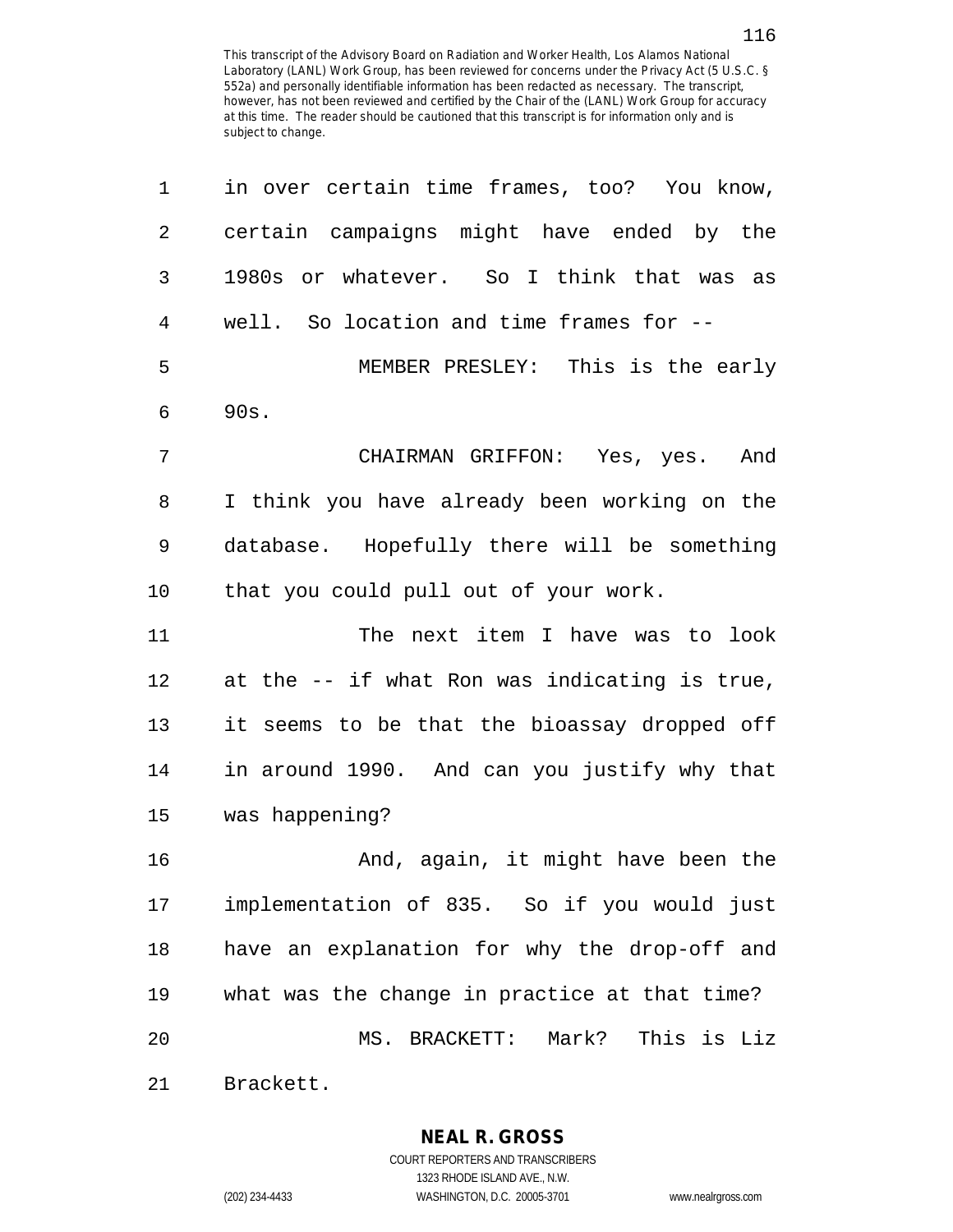| 1              | CHAIRMAN GRIFFON: Liz might have              |
|----------------|-----------------------------------------------|
| $\overline{2}$ | an answer now.                                |
| 3              | MS. BRACKETT: Yes. I looked this              |
| 4              | up during the break, and there was not a      |
| 5              | drop-off. For plutonium there's -- up through |
| 6              | 2008, there are still more than 2,000 samples |
| 7              | a year collected. And there's nothing really  |
| 8              | much higher than that.                        |
| 9              | Uranium was a little bit lower but            |
| $10$           | not a significant drop. It's still in the six |
| 11             | to eight hundred samples per year.            |
| 12             | CHAIRMAN GRIFFON: Okay. So I am               |
| 13             | going to turn that back to SC&A and ask them  |
| 14             | to look further at -- maybe it's --           |
| 15             | DR. BUCHANAN: Okay. The data I                |
| 16             | took from was what they supplied. But I can   |
| 17             | look at that and send you the plot. I don't   |
| 18             | know if I have it. I might be able to find it |
| 19             |                                               |
| 20             | CHAIRMAN GRIFFON: Okay.                       |
| 21             | DR. BUCHANAN: -- by the end of                |

**NEAL R. GROSS** COURT REPORTERS AND TRANSCRIBERS 1323 RHODE ISLAND AVE., N.W.

(202) 234-4433 WASHINGTON, D.C. 20005-3701 www.nealrgross.com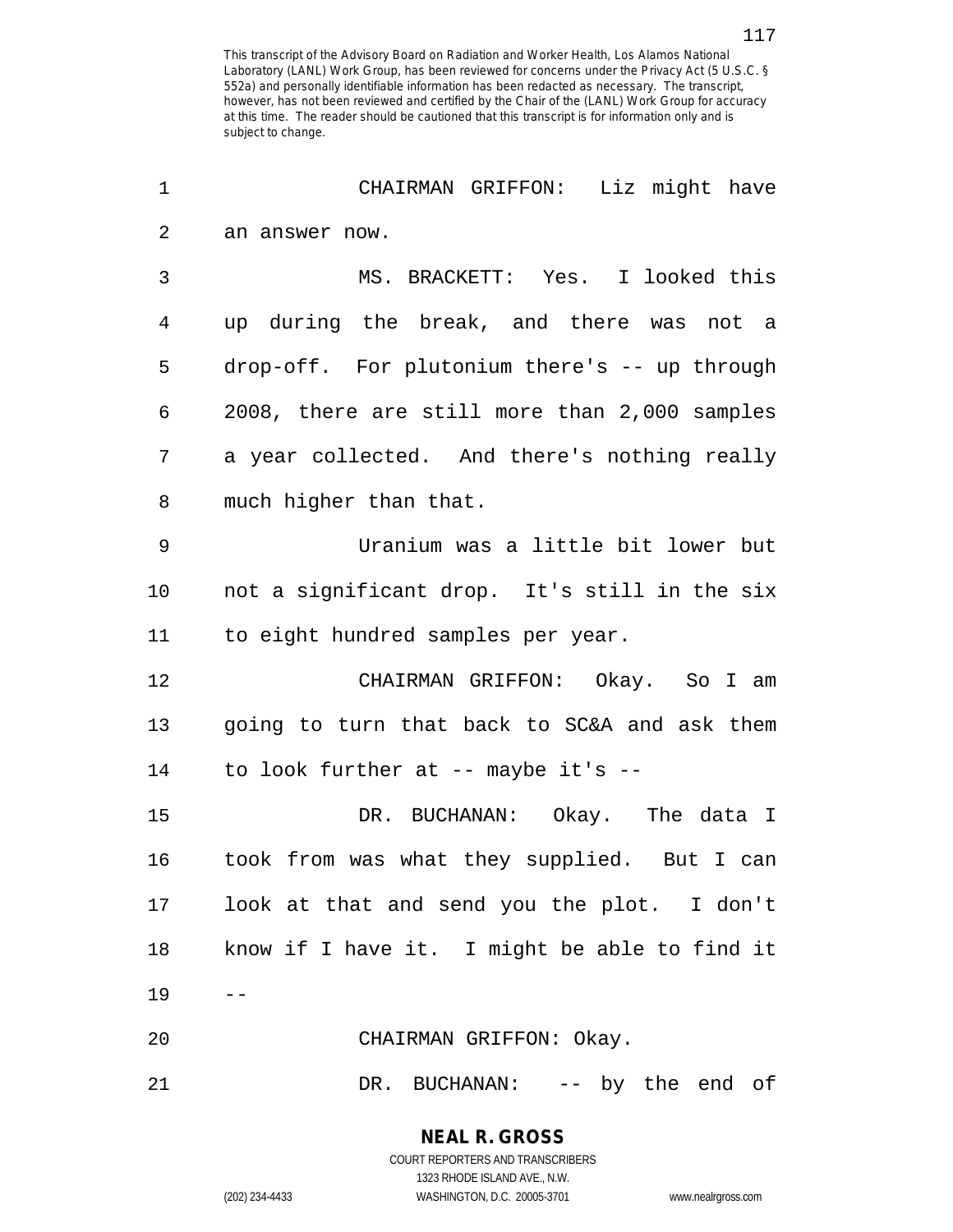1 the meeting.

2 MR. FITZGERALD: There was nothing 3 in the report that was actually sent in. 4 CHAIRMAN GRIFFON: This may also 5 dovetail into the next one, which is Ron's 6 request for yearly breakout of the OTIB-0062 7 coworker data. OTIB-0062 relates to which 8 coworker model -- 9 DR. BUCHANAN: Well, that's the 10 plutonium, the primary. 11 CHAIRMAN GRIFFON: The primary. 12 Right, right, right. 13 DR. BUCHANAN: Cesium-137. 14 CHAIRMAN GRIFFON: So if you get 15 that annual breakout, you'll have another -- 16 that data now extends up to 2005. So I don't 17 know. Maybe you'll be able to reassess that 18 in -- 19 DR. BUCHANAN: Right, right. 20 CHAIRMAN GRIFFON: Anyway, I'll -- 21 DR. BUCHANAN: I'll get back with

> COURT REPORTERS AND TRANSCRIBERS 1323 RHODE ISLAND AVE., N.W. (202) 234-4433 WASHINGTON, D.C. 20005-3701 www.nealrgross.com

**NEAL R. GROSS**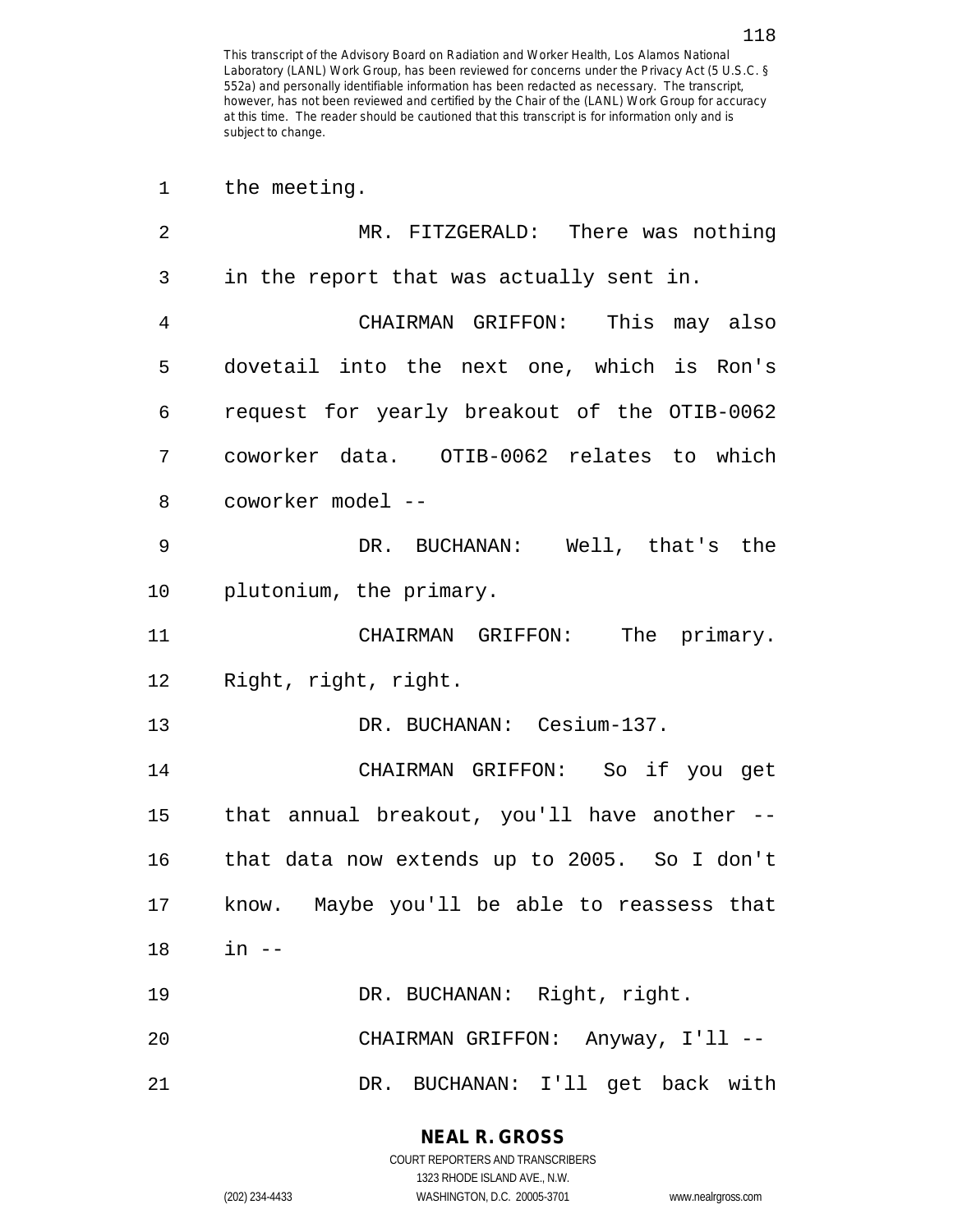| 1              | them on that comment, then.                    |
|----------------|------------------------------------------------|
| $\overline{2}$ | CHAIRMAN GRIFFON:<br>Yes. I'll                 |
| 3              | leave that as SC&A can look into that as well. |
| 4              | DR. BUCHANAN: Right.                           |
| 5              | CHAIRMAN GRIFFON: So thank you,                |
| 6              | Liz.                                           |
| 7              | MS. BRACKETT: You're welcome.                  |
| 8              | CHAIRMAN GRIFFON: And the<br>last              |
| 9              | one I have was what John Mauro mentioned,      |
| 10             | investigate -- and I think it's careful, the   |
| 11             | phrasing here -- investigate whether air       |
| 12             | sampling or other data might be available to   |
| 13             | sort of demonstrate the magnitude of some of   |
| 14             | these exposures, especially the mixed fission  |
| 15             | products, mixed activation products.           |
| 16             | You know, in other words, if you               |
| 17             | don't have bioassay but you have a lot of air  |
| 18             | sampling data indicating that there is very    |
| 19             | little exposure, it's just another weight of   |
| 20             | the evidence that demonstrates that.           |
| 21             | MR. MACIEVIC:<br>That's one of the             |

COURT REPORTERS AND TRANSCRIBERS 1323 RHODE ISLAND AVE., N.W. (202) 234-4433 WASHINGTON, D.C. 20005-3701 www.nealrgross.com

**NEAL R. GROSS**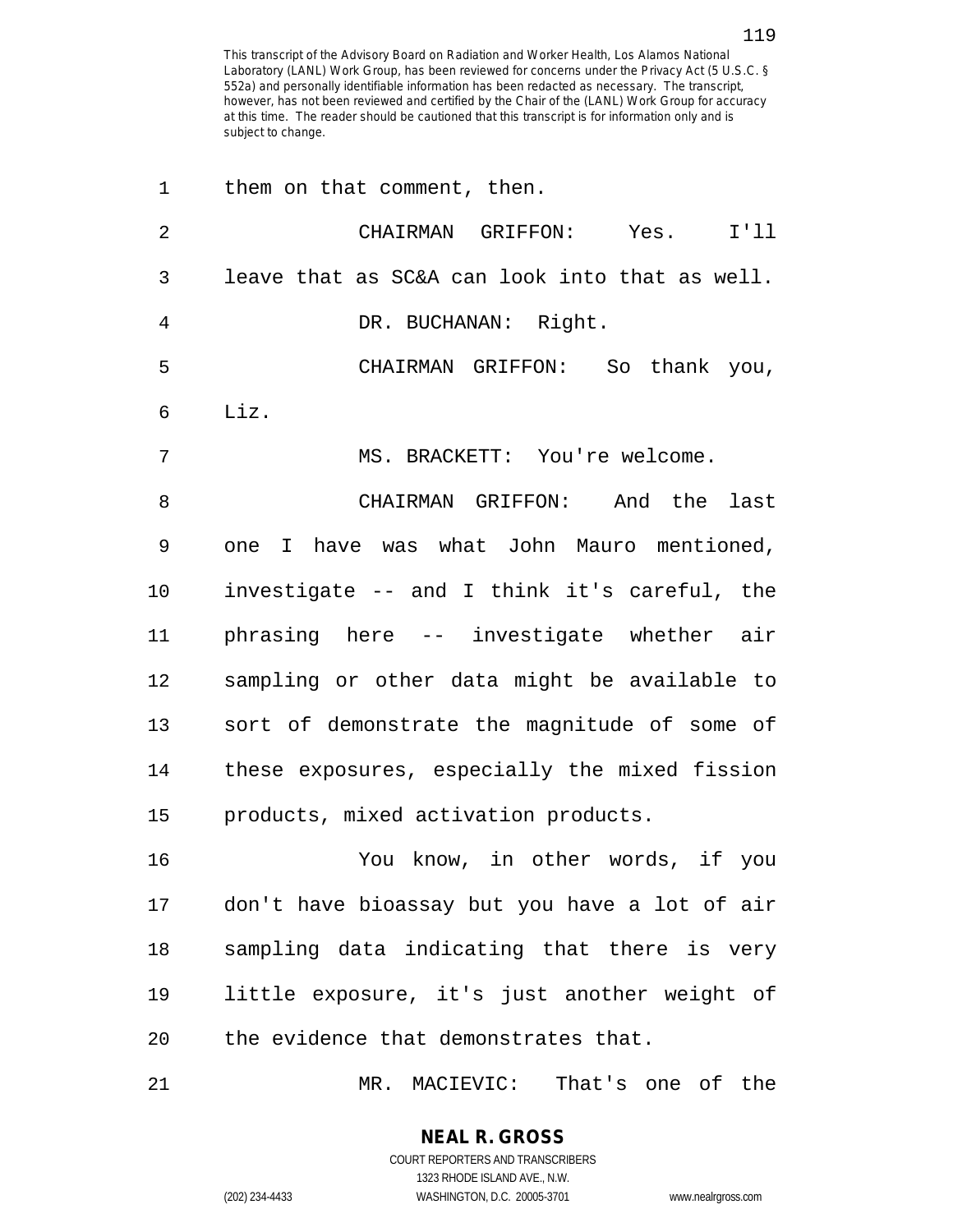| 1              | things that you will see is that during this   |
|----------------|------------------------------------------------|
| 2              | period because there wasn't a lot of it,       |
| $\mathbf{3}$   | there's not going to be a lot of monitoring    |
| $\overline{4}$ | data for those particular things and --        |
| 5              | CHAIRMAN GRIFFON: Right, right,                |
| 6              | right. So yes, there may not be a lot, but if  |
| 7              | there's some, it might be another piece of the |
| 8              | puzzle that it would help us --                |
| $\mathsf 9$    | MR. MACIEVIC: Exactly.                         |
| 10             | CHAIRMAN GRIFFON: Yes. And I                   |
| 11             | don't, like I said, investigate whether -- I   |
| 12             | don't expect, you know, extensive pulling of   |
| 13             | data and trying to build a database out of     |
| 14             | this. I think the first step is to see how     |
| 15             | much is out there and maybe give us a flavor   |
| 16             | of what is there and what you found as far as  |
|                | 17 levels as a result.                         |
| 18             | And that is the items that I had               |
| 19             | for actions. I think I captured --             |
| 20             | MR. FITZGERALD: Just<br>one                    |
| 21             | additional item. I mean, we talked about it,   |

1323 RHODE ISLAND AVE., N.W.

(202) 234-4433 WASHINGTON, D.C. 20005-3701 www.nealrgross.com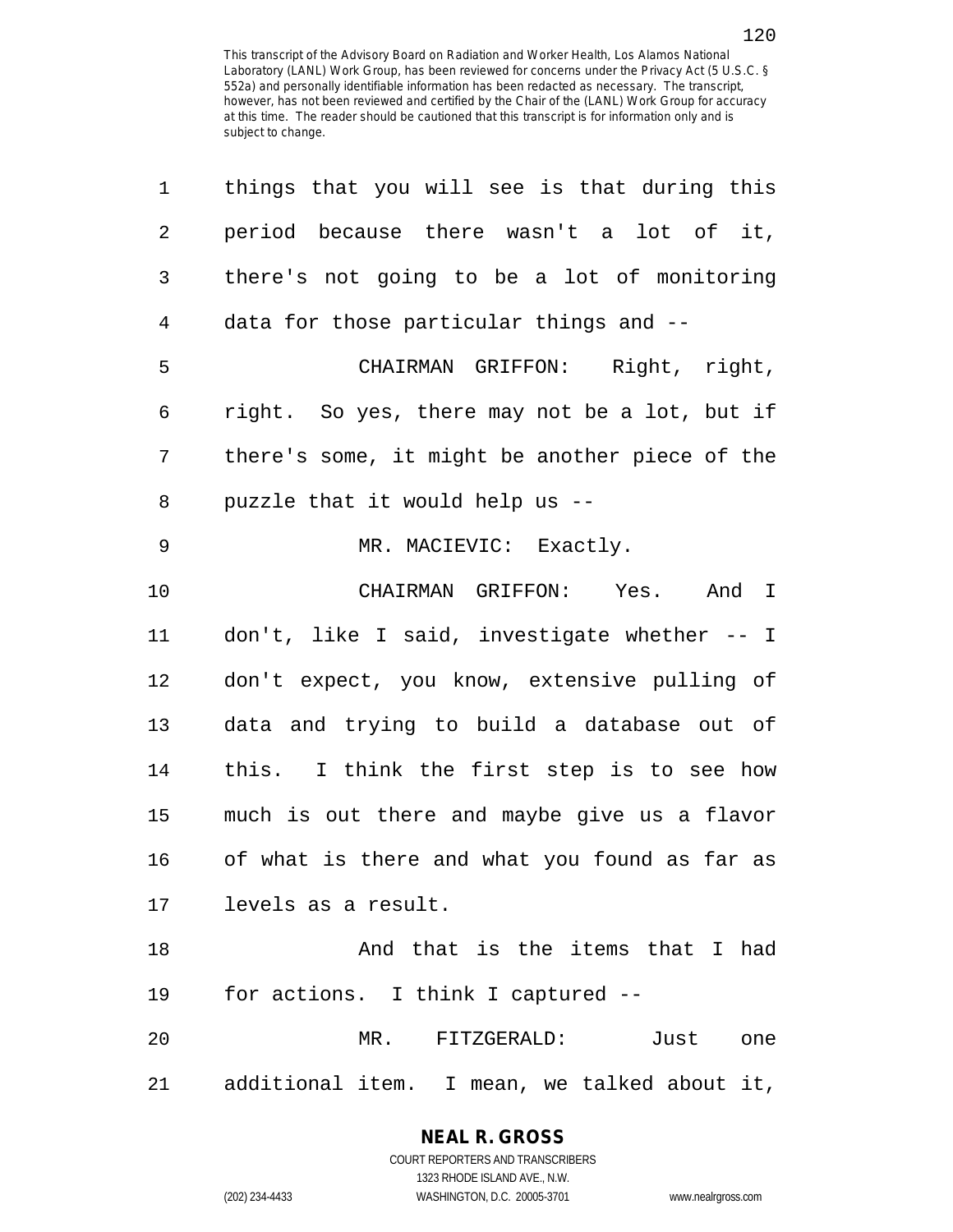| 1              | but I don't know if we -- you know, the in    |
|----------------|-----------------------------------------------|
| 2              | vivo technology, the counter figures in the   |
| 3              | evaluation report.                            |
| $\overline{4}$ | I was a little unsettled to find,             |
| 5              | again, this DOE finding as late as 2001 that  |
| 6              | the capabilities to actually even use or do   |
| 7              | the counting for LANSCE and for thorium-232,  |
| 8              | at least those two examples, wasn't available |
| 9              | to Los Alamos.                                |
| 10             | mean, even though it was<br>I.                |
| 11             | required, this finding -- and I have the memo |
| 12             | here if anyone wants to look at it -- this    |
| 13             | finding by the Albuquerque operations office  |
| 14             | was that the in vivo program wasn't doing it, |
| 15             | didn't have the capability, and was required  |
| 16             | to have it.                                   |
| 17             | Now what Jim was saying earlier, I            |
| 18             | think this was event-driven. I mean, clearly  |
| 19             | they were not claiming that there were people |
| 20             | being exposed and they weren't being          |
| 21             | monitored. What they were saying was the      |

**NEAL R. GROSS**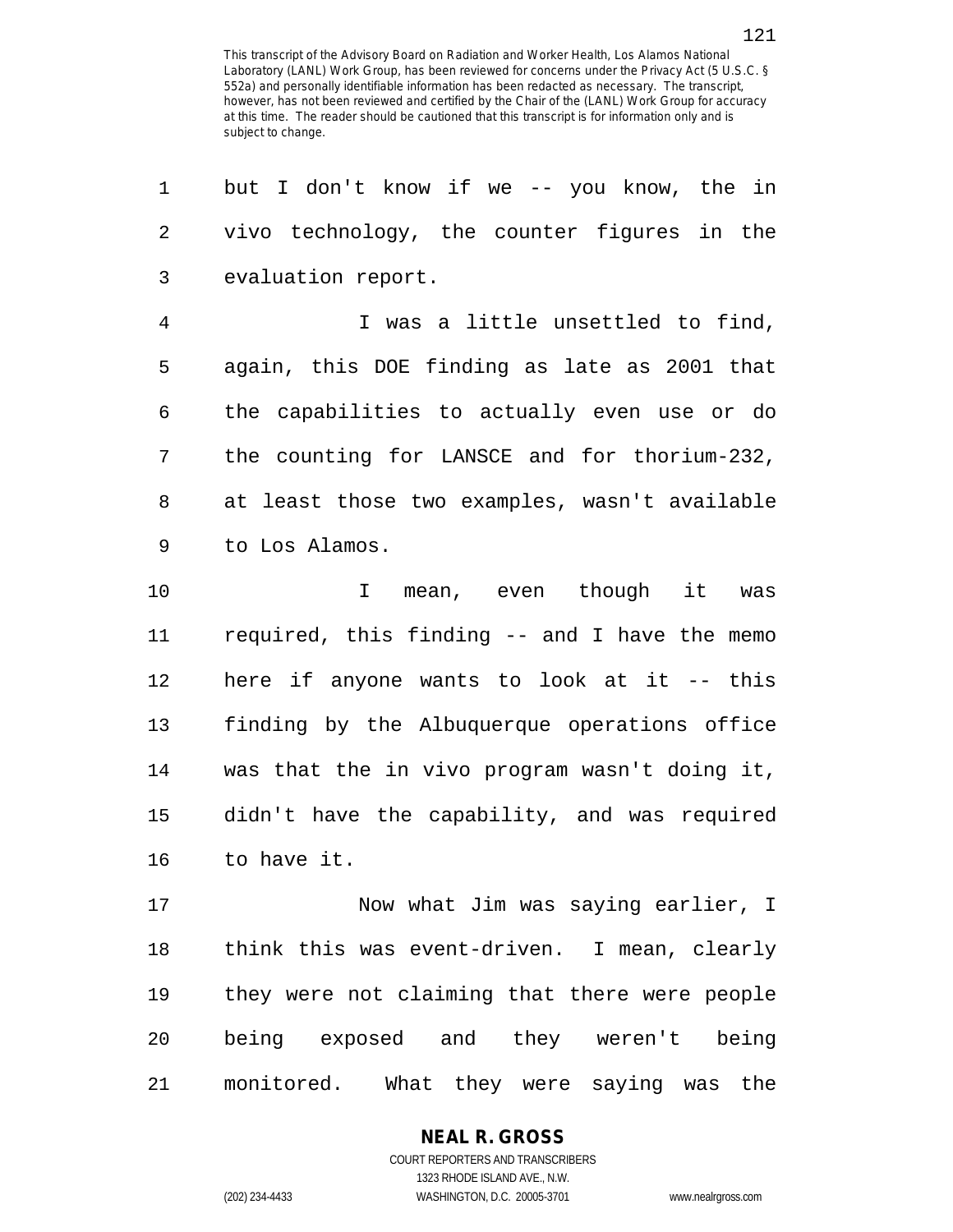1 capability wasn't being maintained by the in 2 vivo program.

3 And what was recommended was they 4 needed to get together with the bioassay 5 evaluation program and reach an agreement that 6 those expectations would be conveyed and that 7 they, in fact, would maintain a capability.

8 So, you know, this whole thing of 9 the technology does figure, I think, as part 10 of this weight of evidence, I think, better.

11 CHAIRMAN GRIFFON: Right.

12 MR. FITZGERALD: But this is a 13 little bit unsettling that as late as that 14 date, they weren't maintaining the capability. 15 So one thing I think would be helpful -- and 16 I was just joking with Greg.

17 You know, you sort of don't want 18 to dive in at Los Alamos and try to -- you 19 know, this was 2001. It would be useful to 20 know. Did they maintain the capability to be 21 able to in vivo count? Were they calibrated

**NEAL R. GROSS**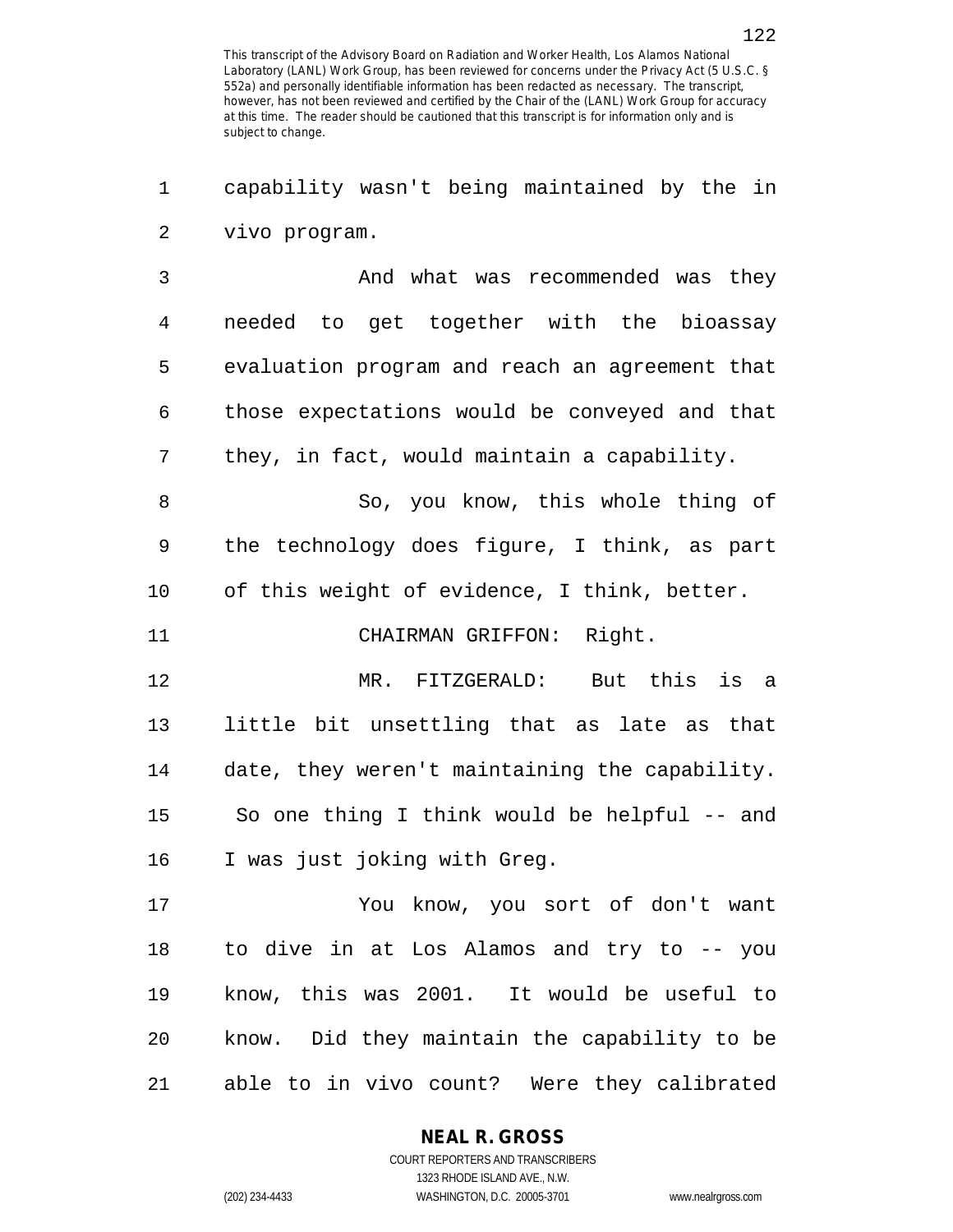| 1              | to do that for LANSCE, going back in time?     |
|----------------|------------------------------------------------|
| $\overline{2}$ | mean, maybe it was<br>just<br>$\mathbf{I}$     |
| 3              | something that they dropped in the cracks, and |
| 4              | it was kind of a little trouble, you drop in   |
| 5              | the cracks, but -- drop in the cracks in the   |
| 6              | late 90s, and they were dinged in 2001 and     |
| 7              | restored it.                                   |
| 8              | would be worried that, maybe,<br>I.            |
| 9              | how long did they not have that capability.    |
| 10             | CHAIRMAN GRIFFON: Yes. Were they               |
| 11             | not maintaining it then --                     |
| 12             | MR. MACIEVIC: Let's look at all                |
| 13             | of it because we had talked to them.<br>In     |
| 14             | talking with them, the idea is that they did   |
| 15             | have capabilities but they didn't apply them   |
| 16             | basically in our talking --                    |
| 17             | MR. FITZGERALD: Well, this says                |
| 18             | they didn't have capability because they       |
| 19             | didn't calibrate their -- they didn't have the |
| 20             | reference.                                     |
| 21             | MR. MACIEVIC: Yes, but it wasn't               |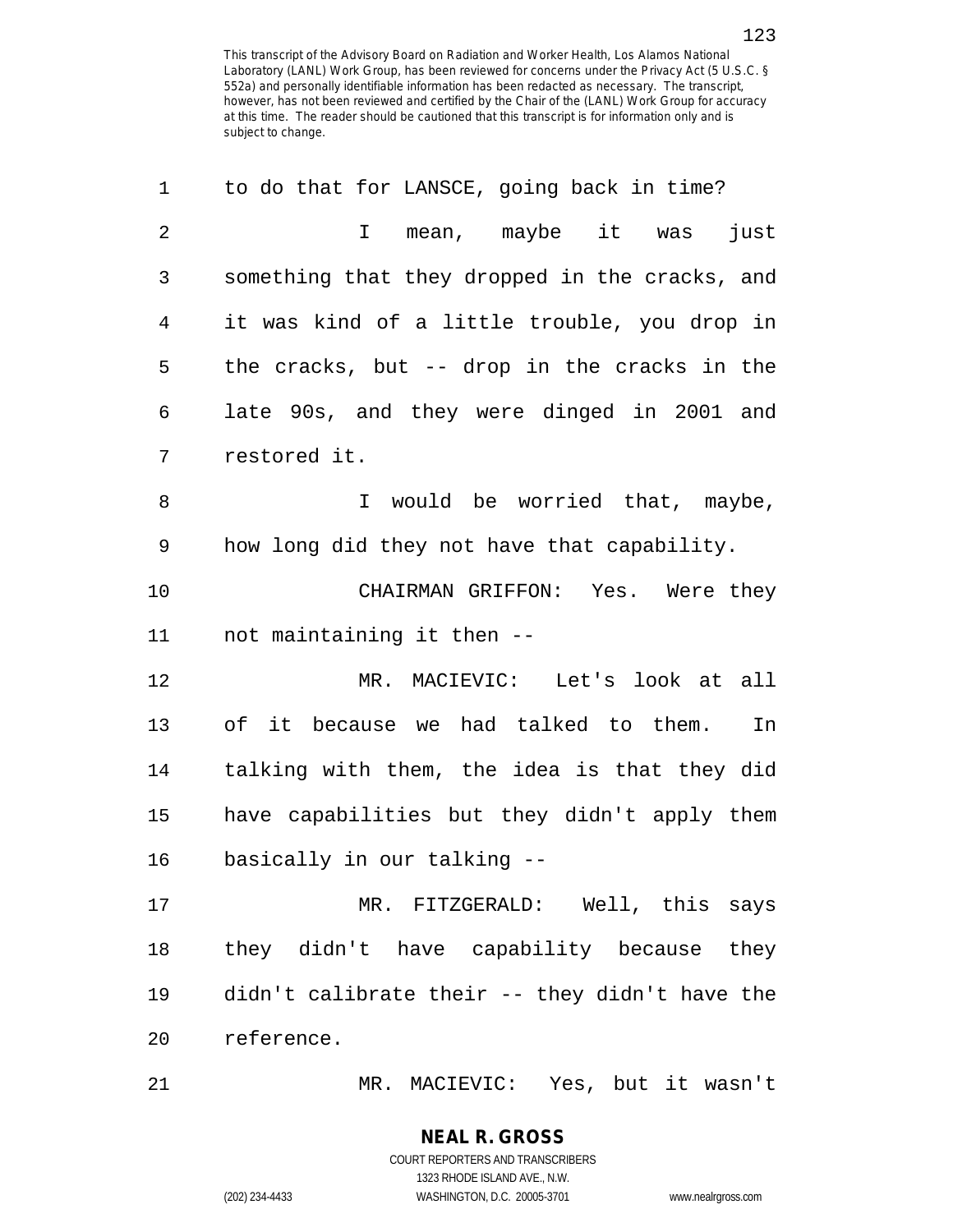| 1              | calibrated but that the material itself, the   |
|----------------|------------------------------------------------|
| $\overline{2}$ | counters itself --                             |
| 3              | MR. FITZGERALD: Right.                         |
| $\overline{4}$ | MR. MACIEVIC: -- would have seen               |
| 5              | any stray radionuclides that would have been   |
| 6              | out of the ordinary and do it. They don't say  |
| 7              | they were calibrated to it and working at it.  |
| 8              | But that if it was something unusual in the    |
| 9              | spectrum, they would have been able to see it. |
| 10             | MR. FITZGERALD: Yes. But I quess               |
| 11             | my concern would be that -- and I talked the   |
| 12             | same. I got the same answers. So I am not      |
| 13             | disagreeing with you on that sense from them.  |
| 14             | This was actually -- they were                 |
| 15             | required to maintain that capability if, in    |
| 16             | fact, for example -- thorium-232, an operation |
| 17             | came about, they would do it. That is less     |
| 18             | troublesome because I think they weren't doing |
| 19             | 232. So it's no big deal.                      |
| 20             | But for LANSCE, which is                       |
| 21             | continually operating, to sort of not have the |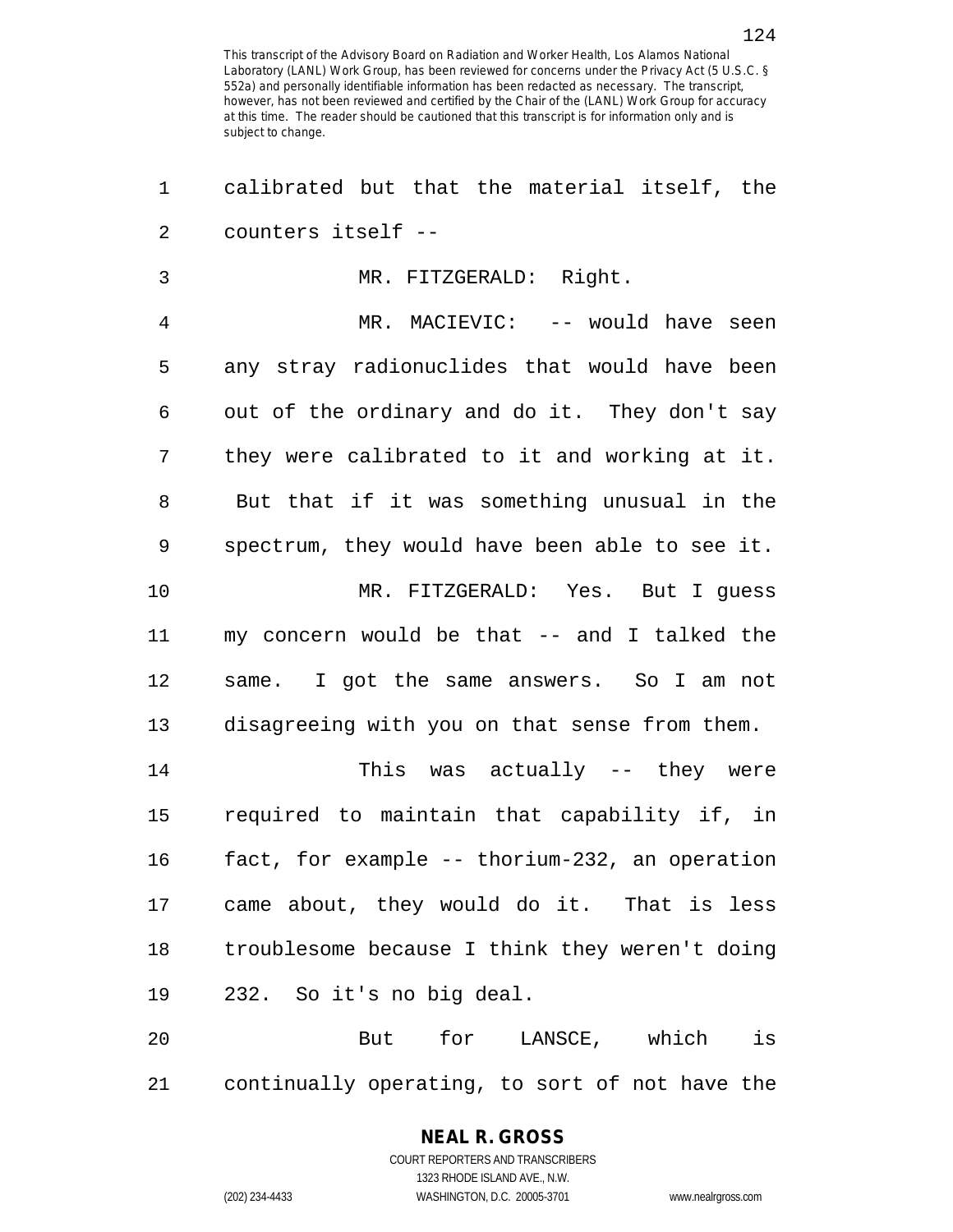| 1          | capability because they didn't get the         |
|------------|------------------------------------------------|
| $\sqrt{2}$ | calibrations, what have you, that is           |
| 3          | unsettling because then you sort of say, well, |
| 4          | you're required to do it and you're not doing  |
| 5          | it.                                            |
| 6          | If there were some people sent                 |
| 7          | over, for example, to be run through, unless   |
| 8          | somebody said, well, wait a minute. We don't   |
| 9          | have that, we have to go over and get that, it |
| 10         | wouldn't be picked up necessarily unless       |
| 11         | somebody was really looking for it.            |
| 12         | So I'm just saying that, you know,             |
| 13         | we didn't really go through and systematically |
| 14         | establish whether their library references     |
| 15         | were kept up to date and whether they, in      |
| 16         | fact, were doing it.                           |
| 17         | What they told me in interviews                |
| 18         | was that we have the technology that would see |
| 19         | it, but it's rare. And if it came out, we      |
| 20         | would find it. It's just kind of fuzzy.        |
| 21         | MR. MACIEVIC: Sure. And, well,                 |

1323 RHODE ISLAND AVE., N.W.

(202) 234-4433 WASHINGTON, D.C. 20005-3701 www.nealrgross.com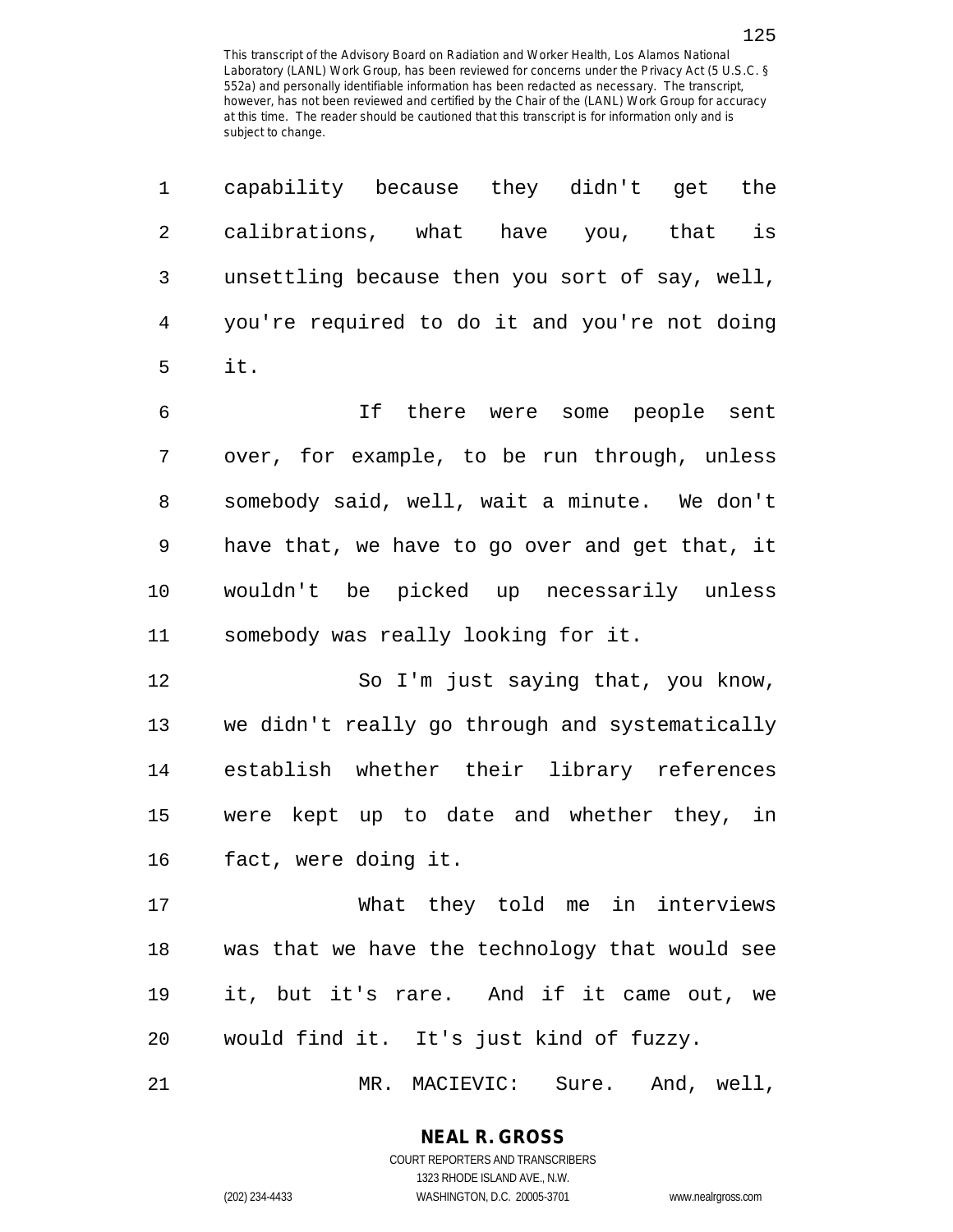| 1  | the thing is, is I, in my approach in looking |
|----|-----------------------------------------------|
| 2  | at some of these problems, I'm not looking at |
| 3  | the dosimetry people as much as in the field  |
| 4  | if someone has measured something.            |
| 5  | And if the dosimetry people                   |
| 6  | screwed up and didn't bother with something,  |
| 7  | we need to show that if it occurred, that our |
| 8  | model will fit what occurred with the numbers |
| 9  | that we see if there is monitoring data to    |
| 10 | show something and that us applying our       |
| 11 | technique to it will cover it, that that is   |
| 12 | okay.                                         |
| 13 | And if you don't find the data,               |
| 14 | $like - -$                                    |
| 15 | MR. FITZGERALD: Yes. What you                 |
| 16 | are saying is upstream.                       |
| 17 | MR. MACIEVIC: That's right, that              |
| 18 | if they missed it or didn't bother to compute |
| 19 | it, that to me is not as bothersome as if     |
| 20 | there is nothing at all that you can see      |
| 21 | something happening or you can show something |

**NEAL R. GROSS**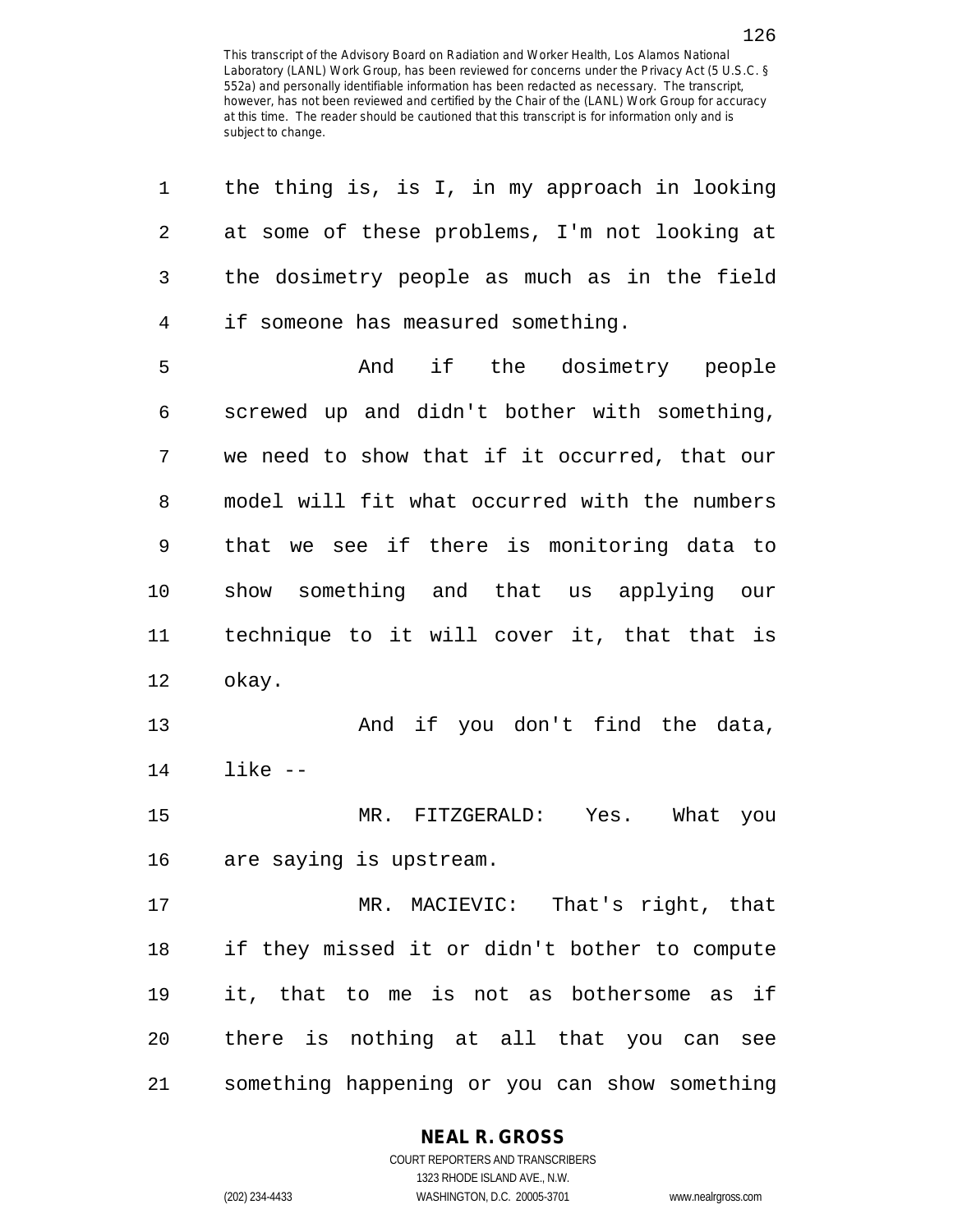| 1  | was not happening or however you are going to  |
|----|------------------------------------------------|
| 2  | prove it. But if the dosimetry people didn't   |
| 3  | catch it, that's another matter altogether.    |
| 4  | MR. FITZGERALD: Well, again,                   |
| 5  | we're just saying that, you know, certainly as |
| 6  | weight of evidence the technology figured in   |
| 7  | this time frame. I'm not saying this is        |
| 8  | conclusionary. I'm just saying sort of --      |
| 9  | well, it raises sort of the question about $-$ |
| 10 | CHAIRMAN GRIFFON: Or maybe it was              |
| 11 | an $--$                                        |
| 12 | MR. MACIEVIC: Exactly.                         |
| 13 | MR. FITZGERALD: -- what the                    |
| 14 | practice was that --                           |
| 15 | DR. NETON: I would like to get a               |
| 16 | copy of --                                     |
| 17 | CHAIRMAN GRIFFON: That's what I                |
| 18 | was going to say. Maybe as an action I can --  |
| 19 | MR. FITZGERALD: That's an                      |
| 20 | excerpt. I mean, I made copies of relevant     |
| 21 | pages but I have the whole thing.              |

### **NEAL R. GROSS**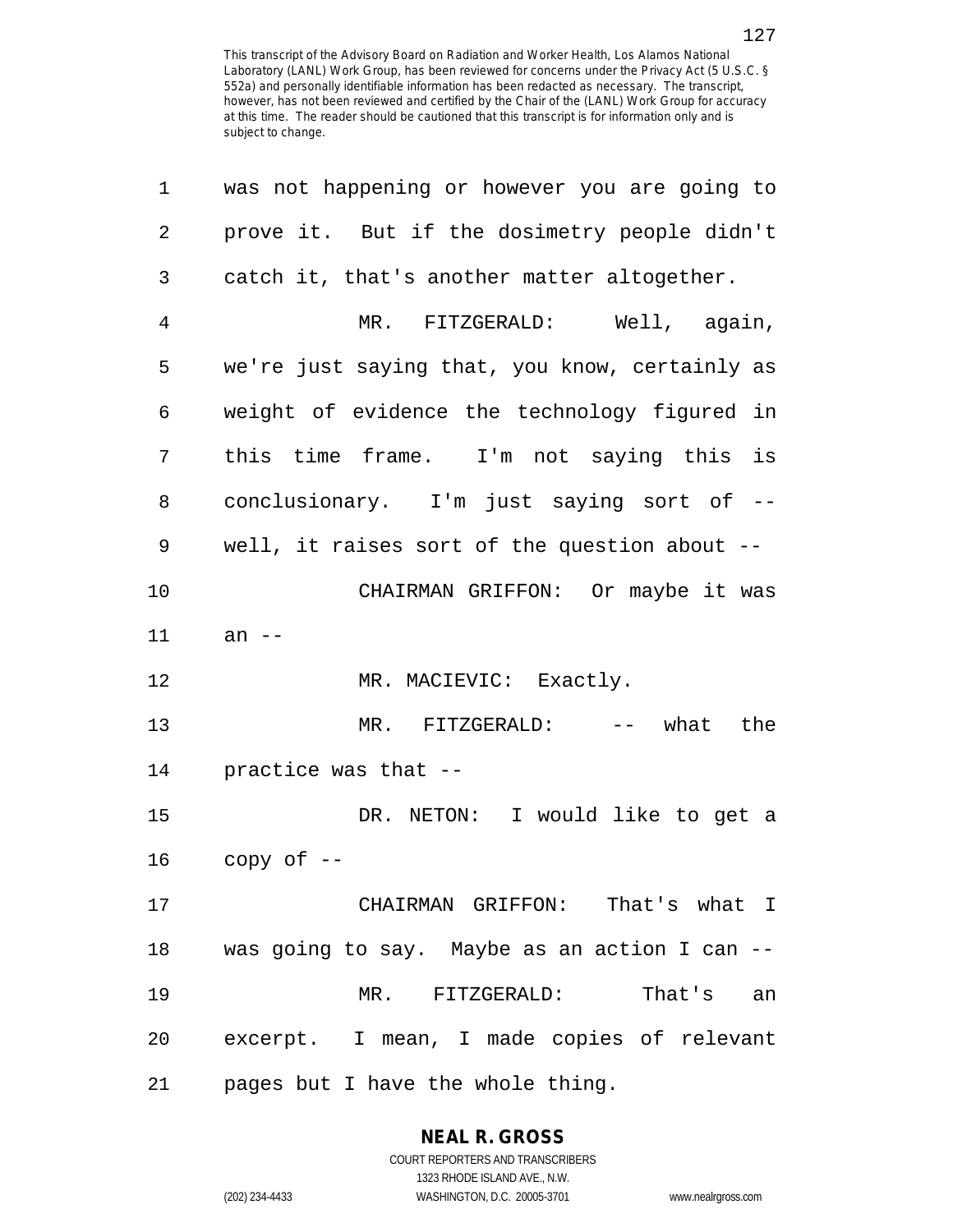| 1  | DR. NETON:<br>I'm looking at it.              |
|----|-----------------------------------------------|
| 2  | For instance, the thorium-232, it should be   |
| 3  | noted at this time there are no personnel     |
| 4  | who've been identified -- requiring routine   |
| 5  | monitoring for thorium.                       |
| 6  | MR. FITZGERALD: Right.                        |
| 7  | DR. NETON: They're basically                  |
| 8  | saying, in case it happens, you should be     |
| 9  | ready.                                        |
| 10 | CHAIRMAN GRIFFON: Right.                      |
| 11 | DR. NETON: And they had all the               |
| 12 | appropriate phantoms, equipment. They just    |
| 13 | didn't feel the need at this time to have it. |
| 14 | MR. FITZGERALD: Maintain it.                  |
| 15 | DR. NETON: That's sort of a                   |
| 16 | preparedness issue, as opposed to a --        |
| 17 | MR. FITZGERALD: I agree with you              |
| 18 | on 232, but there's --                        |
| 19 | DR. NETON: LANSCE wanted 232 to               |
| 20 | be a little more of an issue, where they      |
| 21 | weren't aware of what the -- you know, they   |

### **NEAL R. GROSS**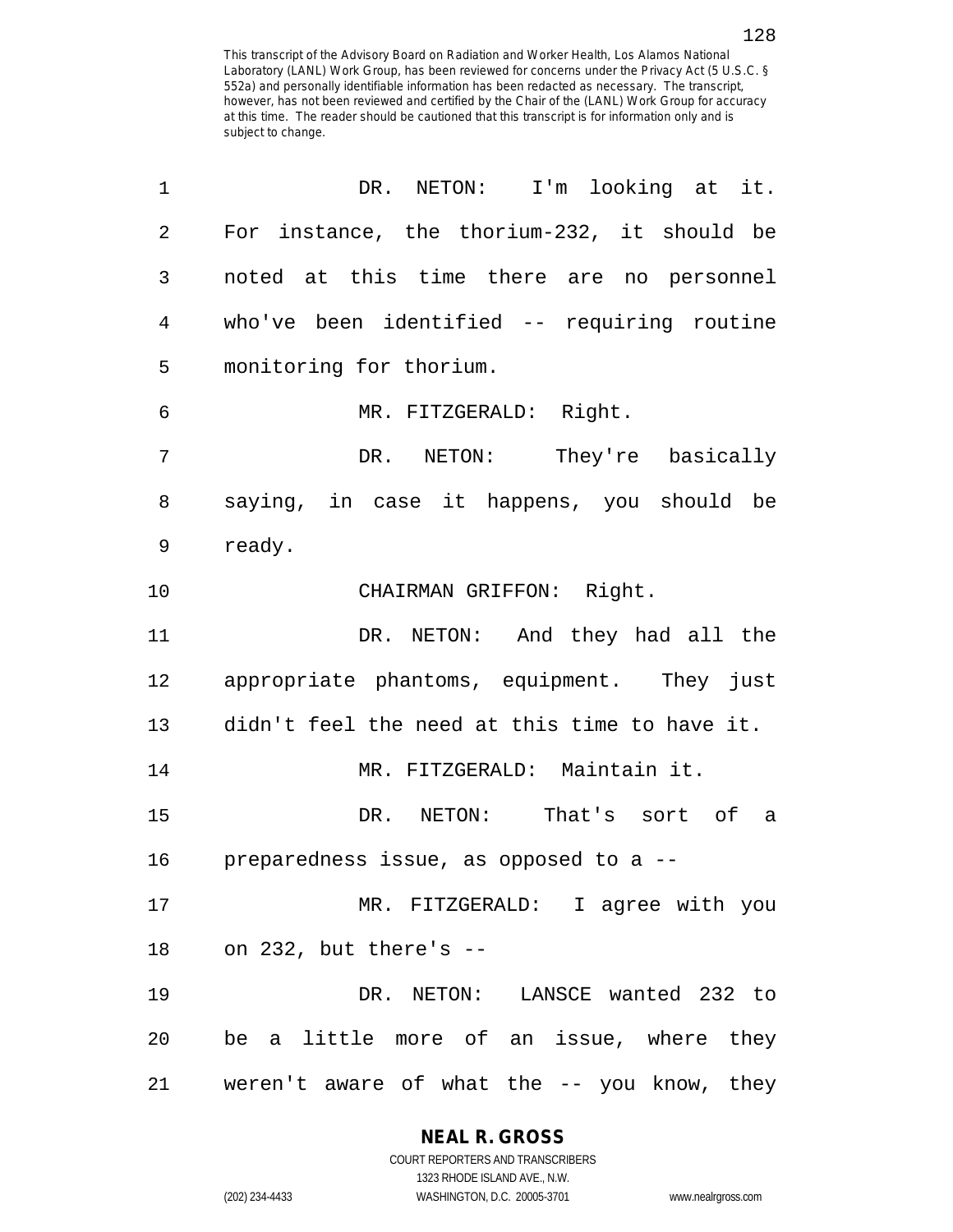| 1  | didn't have an idea of what the potential      |
|----|------------------------------------------------|
| 2  | radionuclide of exposure were at LANSCE. With  |
| 3  | thorium I think I --                           |
| 4  | MR. FITZGERALD: I agree with you               |
| 5  | on thorium. I just found it unsettling that    |
| 6  | for LANSCE, which, you know, I think as -- if  |
| 7  | you're an internal dosimetrist, I mean, you    |
| 8  | know where you're going to see something. And  |
| 9  | not to be aware of potential nuclides at       |
| 10 | LANSCE, I would have to wonder what happened   |
| 11 | on that one.                                   |
| 12 | DR. NETON: And Greg is absolutely              |
| 13 | right. Most of these systems are a peak        |
| 14 | search-driven routine where a good internal    |
| 15 | dosimetrist would look for depending on --     |
| 16 | unidentified peaks would show up in part of    |
| 17 | doing an investigation.                        |
| 18 | You would have a giant peak for                |
| 19 | manganese-54 popping up there and say, well, I |
| 20 | saw a peak. I have no idea what it was.        |
| 21 | MEMBER MUNN: Joe, this is Wanda.               |

**NEAL R. GROSS** COURT REPORTERS AND TRANSCRIBERS

1323 RHODE ISLAND AVE., N.W. (202) 234-4433 WASHINGTON, D.C. 20005-3701 www.nealrgross.com

129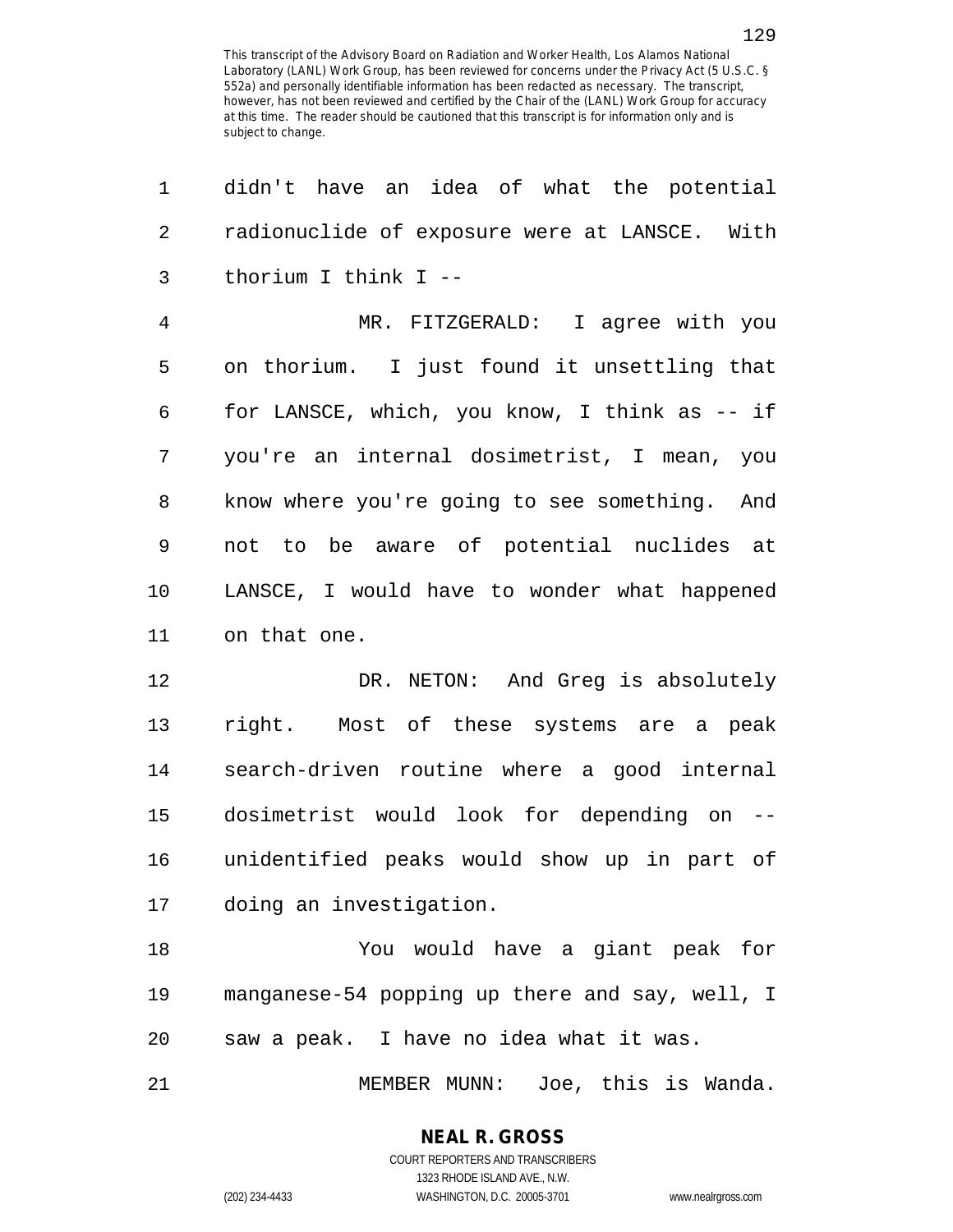| 1       | Have you shared that with -- have you shared    |
|---------|-------------------------------------------------|
| 2       | that document with the Work Group? Is that      |
| 3       | another thing I have missed?                    |
| 4       | MR. FITZGERALD: Well, I'm sorry.                |
| 5       | We referenced it and discuss it in the          |
| 6       | report. I have an excerpt here.                 |
| 7       | MEMBER MUNN: Well, I heard the                  |
| 8       | discussion.                                     |
| 9       | CHAIRMAN GRIFFON: Actually, none                |
| $10 \,$ | of us has it, Wanda, other than Joe.            |
| 11      | MR. FITZGERALD: Yes. Like I                     |
| 12      | said, it's discussed in the report and it's     |
| 13      | referenced.                                     |
| 14      | CHAIRMAN GRIFFON: Is this                       |
|         | 15 something in the -- I mean, we can circulate |
|         | $16$ this or $-$                                |
| 17      | MR. FITZGERALD: This is a DOE                   |
| 18      | memorandum. So it's a public memorandum, yes.   |
| 19      | CHAIRMAN GRIFFON: Maybe you can                 |
| 20      | make it available to everyone, and NIOSH can    |
| 21      | push it on the O: drive, yes. That would be     |

### **NEAL R. GROSS**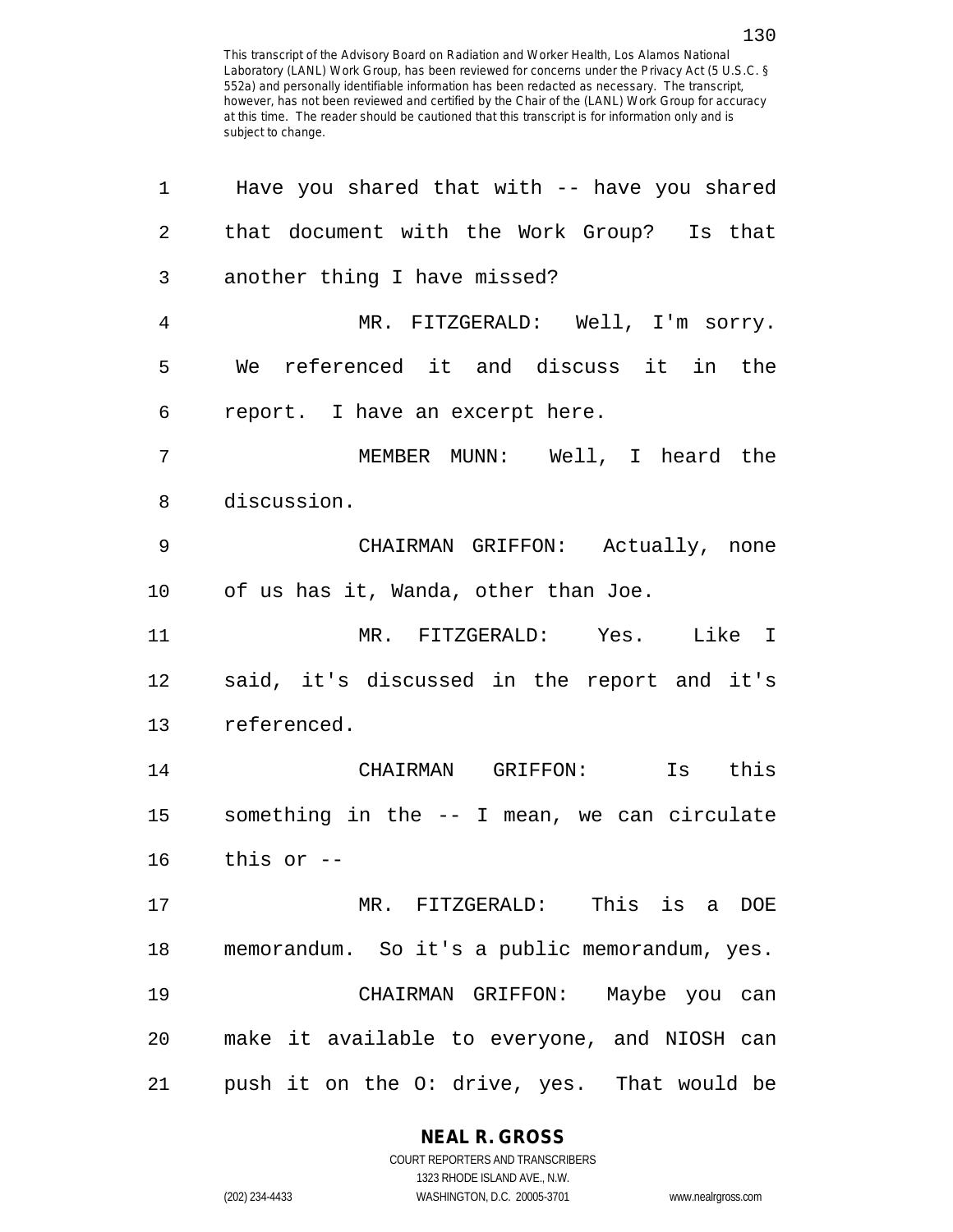1 qreat. 2 MEMBER MUNN: That would be nice. 3 MR. FITZGERALD: The relevant 4 piece is that which you've quoted. 5 CHAIRMAN GRIFFON: Right. 6 MR. FITZGERALD: So it's about one 7 paragraph, which is one of the findings that 8 here are two things you missed, no big deal, 9 on thorium-232. We're not doing anything. 10 But then the LANSCE part is a little -- 11 CHAIRMAN GRIFFON: Yes. I think 12 you're right. Yes. So I just have that NIOSH 13 will look into that question of the in vivo 14 capabilities being maintained and vis-a-vis 15 the 2001 audit report. Okay. 16 Any other items on the -- I think 17 we covered the first two. We sort of touched 18 on the third big issue, which is the coworker 19 stuff, but I think I had a couple of questions 20 on that, too. 21 MR. STEWART: This is Don Stewart.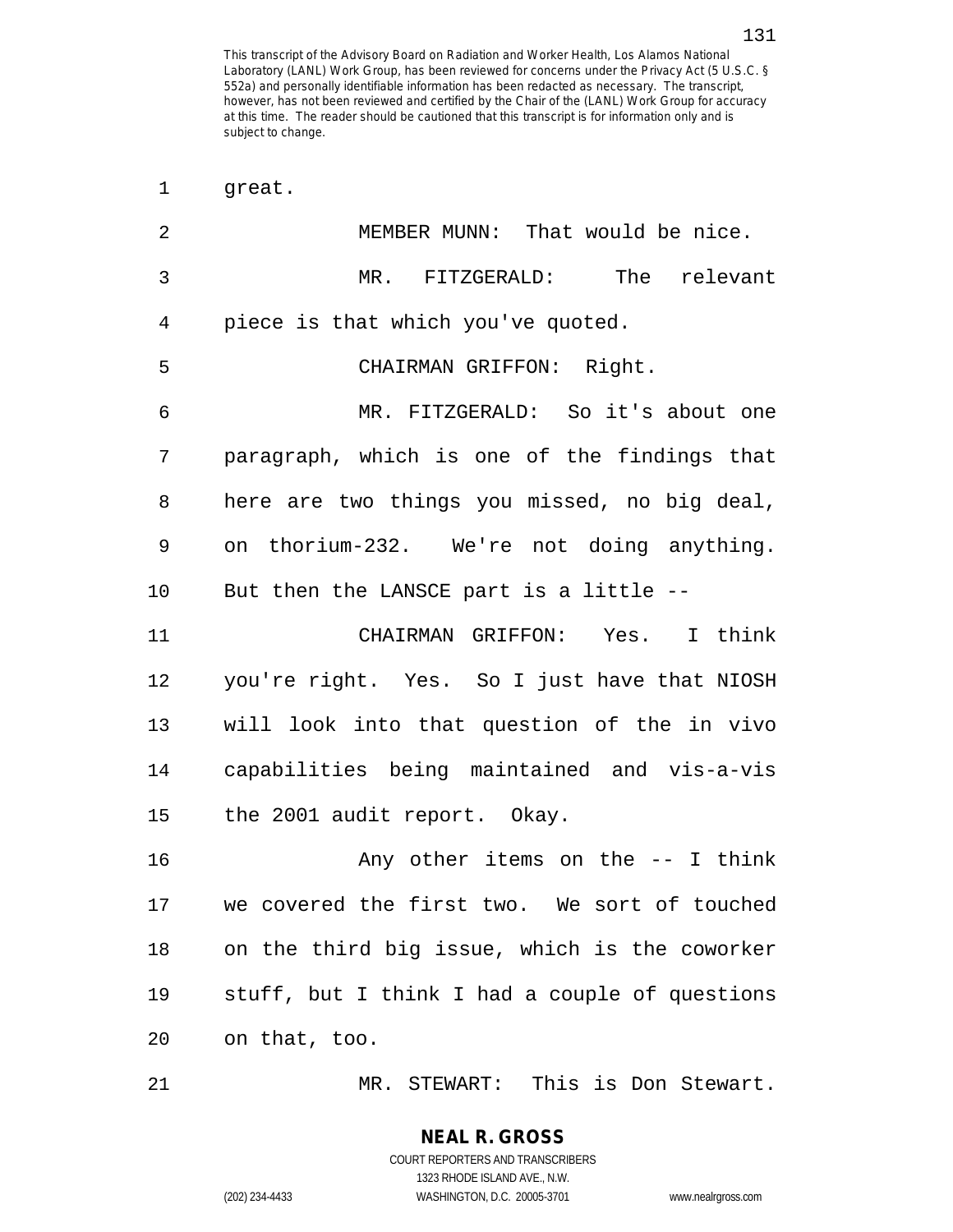| 1  | I just had one thing I would like to put in    |
|----|------------------------------------------------|
| 2  | the record that goes back to our earlier       |
| 3  | discussions and that is that I am going to     |
| 4  | summarize some sample dose reconstructions     |
| 5  | that we did for people who may not have been   |
| 6  | involved in this project.                      |
| 7  | What happened is we evaluated                  |
| 8  | these so-called exotics -- and I will list     |
| 9  | them for you -- in some dose reconstructions   |
| 10 | where we reconstructed doses to various organs |
| 11 | using the coworker dose intakes and this is    |
| 12 | kind of a proof-of-concept exercise for our    |
|    |                                                |
| 13 | exotics approach for the ER.                   |
| 14 | what we did is we looked at<br>So.             |
| 15 | actinium-227; protactinium-231; curium-244;    |
| 16 | californium-252; neptunium-237; thorium-230;   |
| 17 | plutonium-238, which really isn't an exotic;   |
| 18 | and then we also compared that with our models |
| 19 | for plutonium- 239.                            |

21 practices have no doubt heard about our

# **NEAL R. GROSS** COURT REPORTERS AND TRANSCRIBERS

1323 RHODE ISLAND AVE., N.W. (202) 234-4433 WASHINGTON, D.C. 20005-3701 www.nealrgross.com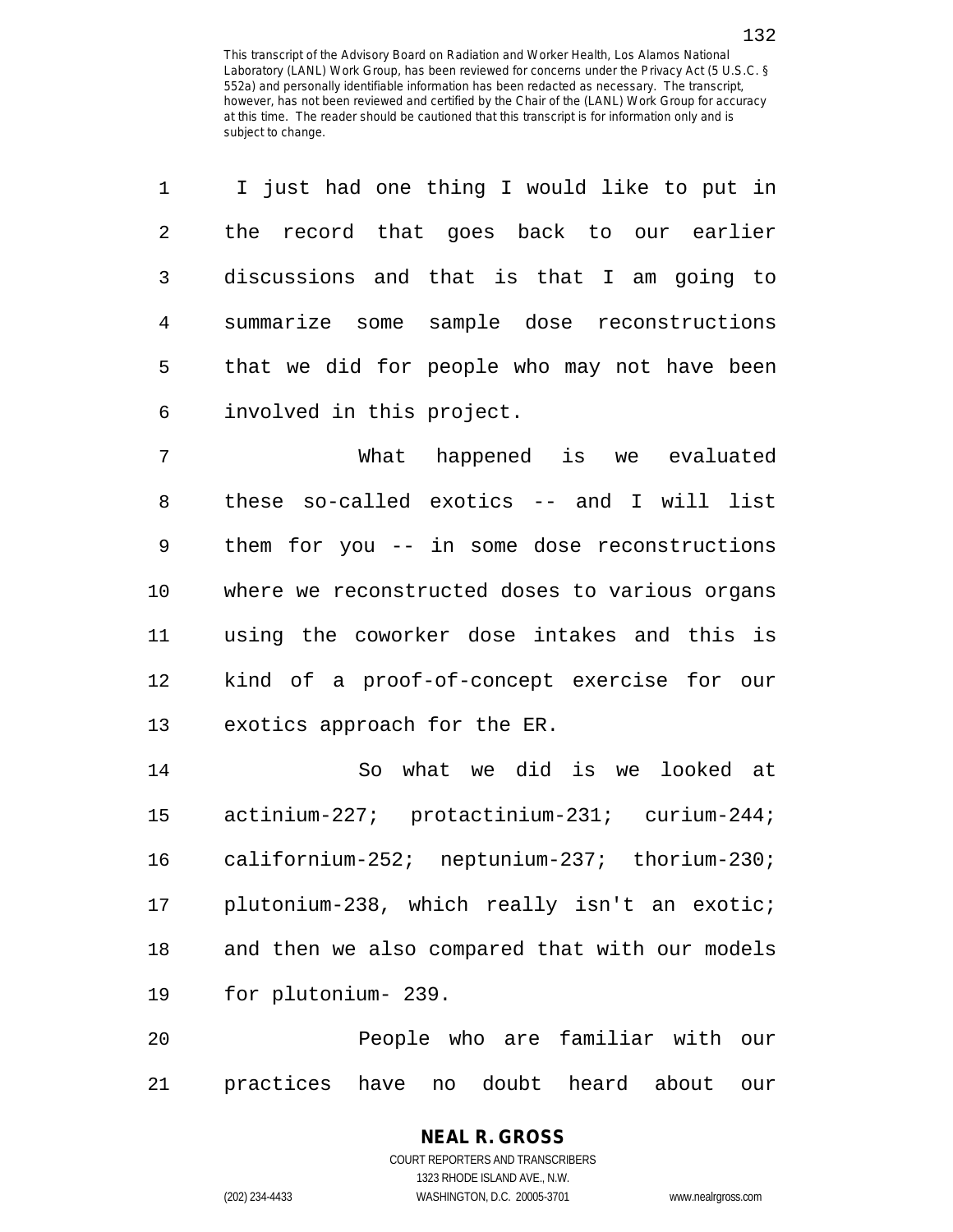| $\mathbf{1}$ | assumptions for highly insoluble plutonium.    |
|--------------|------------------------------------------------|
| 2            | What we have done is we have acknowledged that |
| 3            | the type S model may not model all plutonium   |
| 4            | behavior within the complex. So we developed   |
| 5            | some dose modification factors for plutonium   |
| 6            | type S bioassay that increases the dose to     |
| 7            | model what is commonly called Super type S.    |

8 We routinely evaluate cases for 9 applicability of Super type S. And in the 10 dose reconstruction process, applicability may 11 be based upon what results in the higher dose. 12 In fact, that is usually the case, as people 13 will bear me out, I think. Rather than 14 looking at a possible absorption type based on 15 workplace considerations, we'll simply apply 16 the most claimant-favorable dose.

17 This helps us in our approach of 18 overestimating all of the doses that we can 19 for non-compensable claims. And, of course, 20 we also have the option to underestimate 21 compensable claims.

### **NEAL R. GROSS**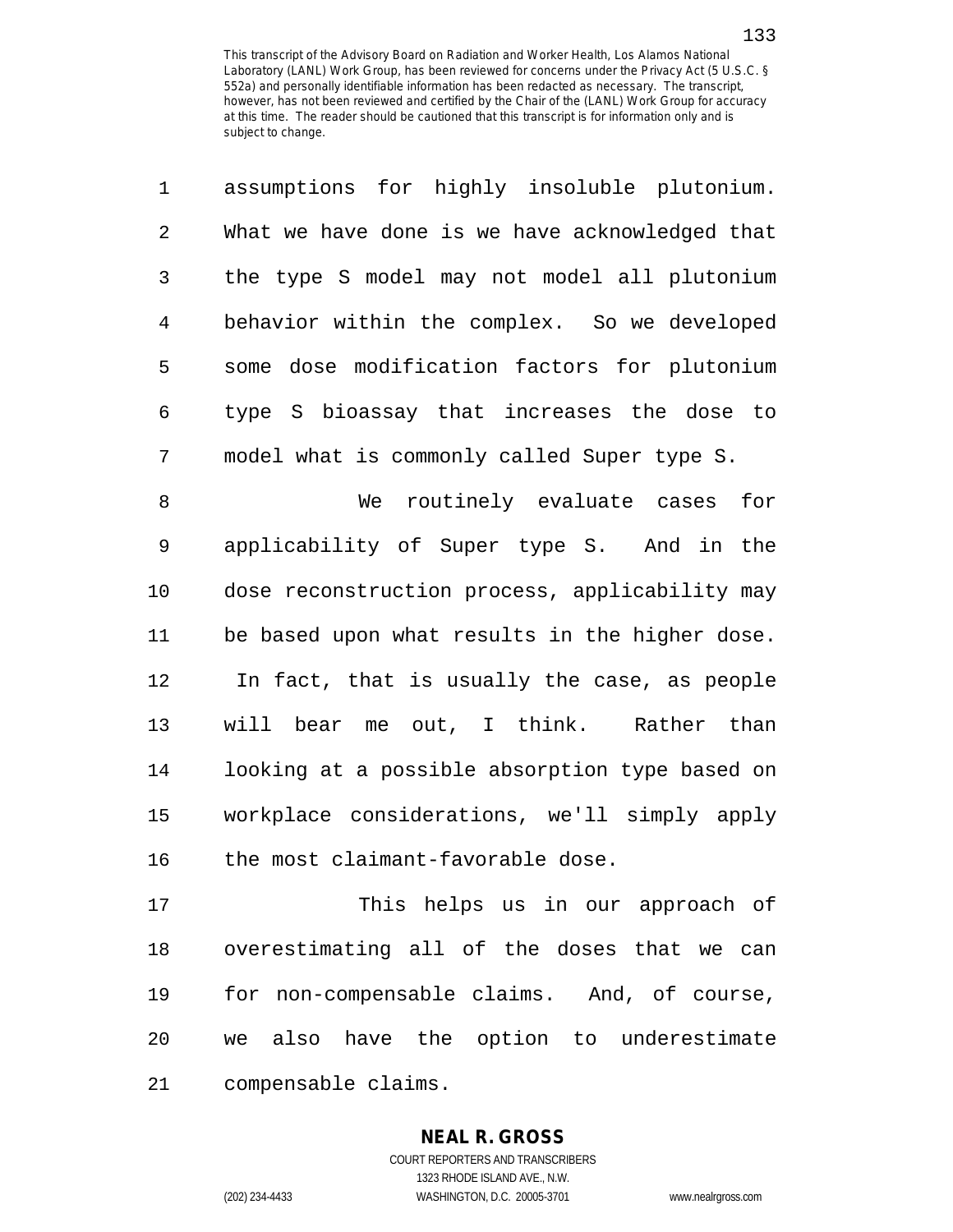| 1              | A little bit of background there,              |
|----------------|------------------------------------------------|
| $\overline{2}$ | but what we found was when we took the same    |
| 3              | intake for each one of these radionuclides, of |
| $\overline{4}$ | those, type Super S plutonium was limiting in  |
| 5              | most cases, was limiting for all non-systemic  |
| 6              | organs. So the one that came closest was       |
| 7              | actinium-227, but those doses are still a      |
| 8              | small fraction of the type Super S dose, which |
| 9              | we would routinely apply in most cases.        |
| 10             | For some of the systemic organs,               |
| 11             | actinium- 227 was slightly larger than the     |
| 12             | type Super S dose, specifically the bone, red  |
| 13             | bone marrow, and liver. The difference was     |
| 14             | not huge in this case.                         |
| 15             | Actinium-227 is one of those that              |
| 16             | we can limit to a certain extent by facility   |
| 17             | and time frame. I think people are mostly      |
| 18             | aware that it was a hazard at Los Alamos in    |
| 19             | the early days when it was used for atomic     |
| 20             | weapons initiators, but that program closed    |
| 21             | out in the mid-50s.                            |

1323 RHODE ISLAND AVE., N.W.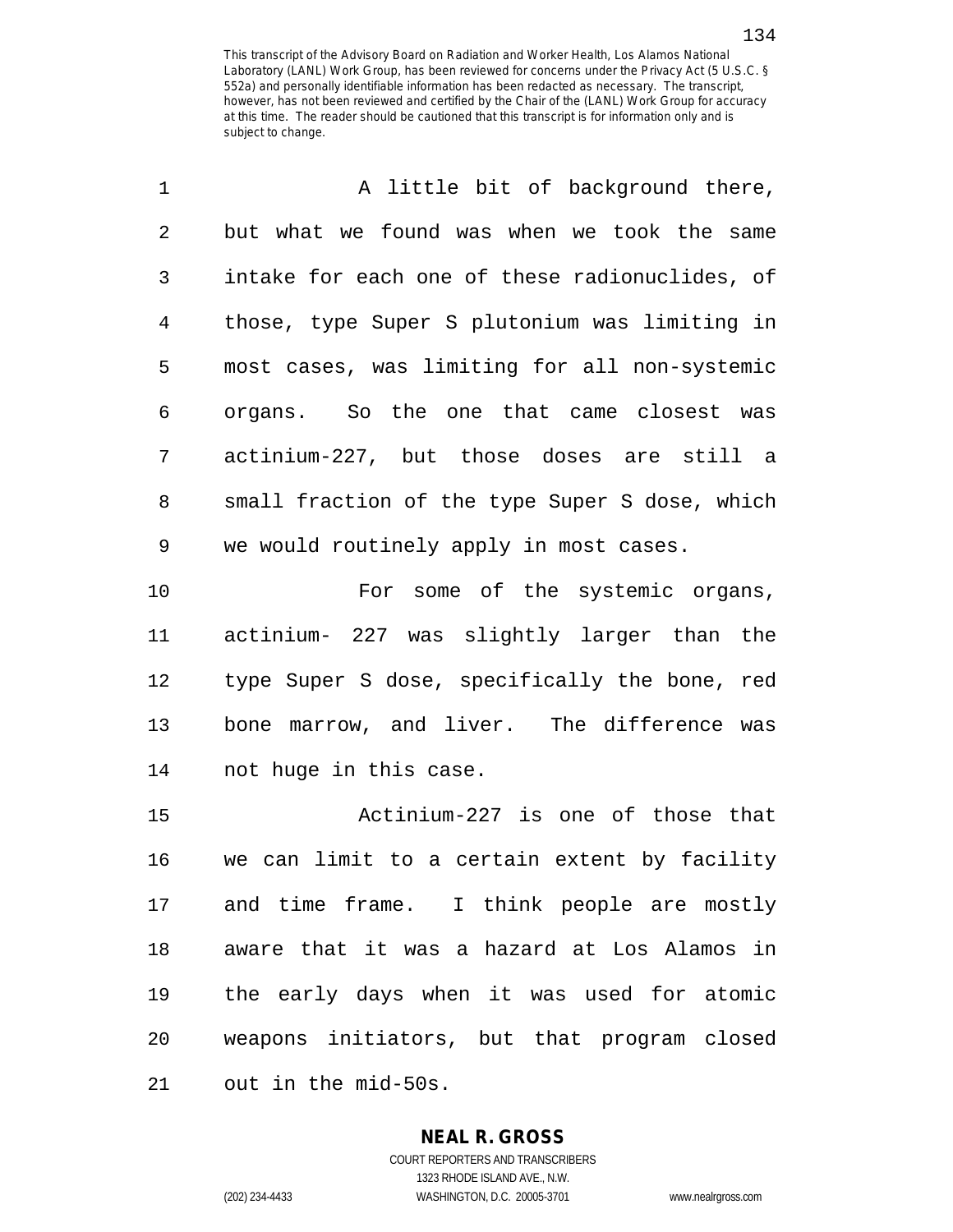| $\mathbf 1$ | I just wanted to get that in the               |
|-------------|------------------------------------------------|
| 2           | record that, when we talk about exotics, we    |
| 3           | typically already apply a bounding model and   |
| 4           | that is a plutonium, highly insoluble          |
| 5           | plutonium, model.                              |
| 6           | CHAIRMAN GRIFFON: Thank you, Don.              |
| 7           | Yes. That's a question I was                   |
| 8           | going to ask, if SC&A reviewed these. All of   |
| 9           | those are in your cases, right, that you       |
| 10          | provided along with the ER evaluation?         |
| 11          | MR. FITZGERALD: Sampling of 30                 |
| 12          | cases, which is as far as I think we thought   |
| 13          | we should go at this stage to try to get a     |
| 14          | representative sampling of --                  |
| 15          | CHAIRMAN GRIFFON: But SC&A looked              |
| 16          | at these sample dose reconstructions that he's |
|             | 17 talking about?                              |
| 18          | MR. FITZGERALD: Oh, the sample                 |
| 19          | dose reconstructions? Not the sample.          |
| 20          | No.<br>CHAIRMAN GRIFFON:<br>No.                |
| 21          | That's what I'm asking. I think you should.    |

1323 RHODE ISLAND AVE., N.W. (202) 234-4433 WASHINGTON, D.C. 20005-3701 www.nealrgross.com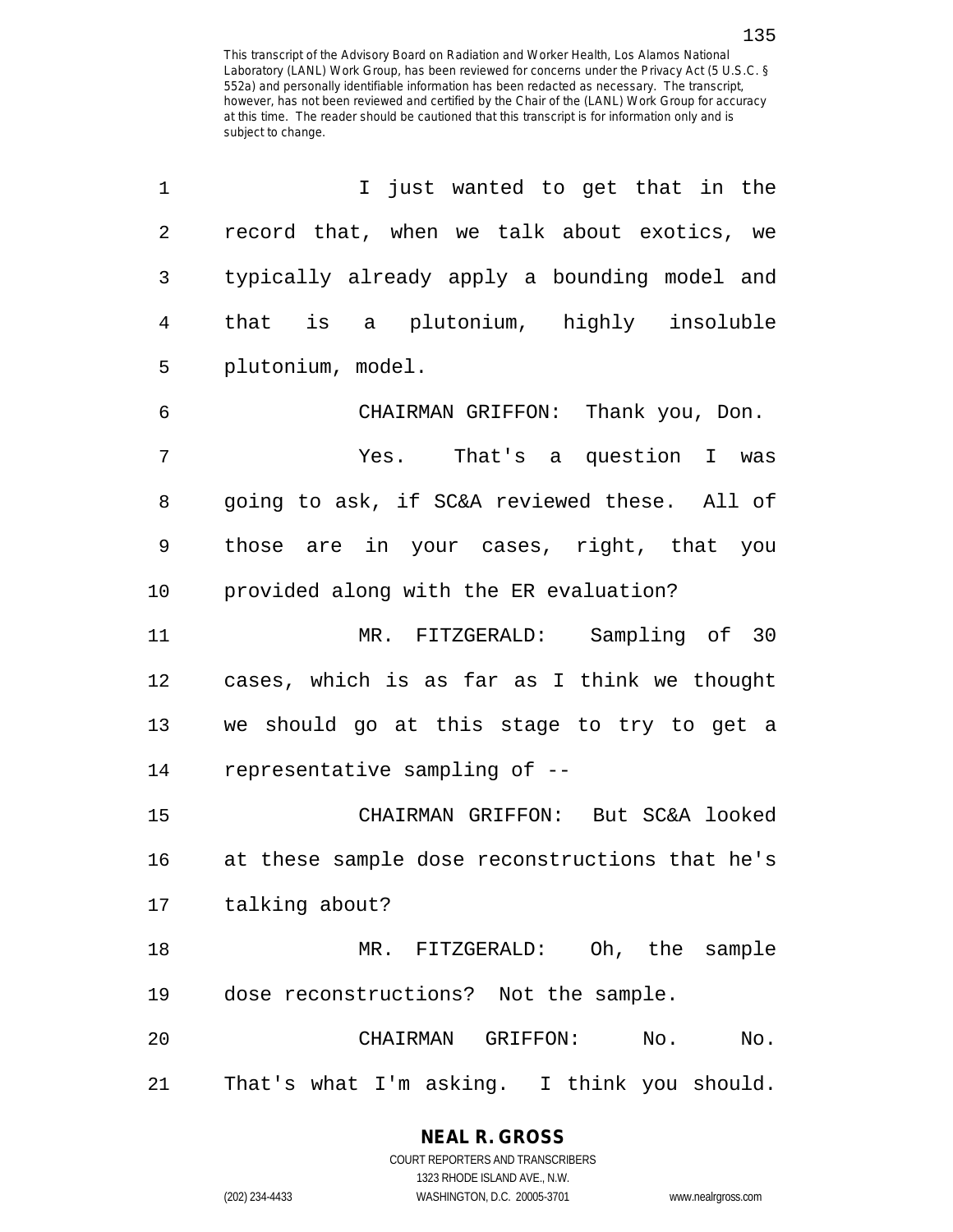| 1              | That's an action item that I just put for you. |
|----------------|------------------------------------------------|
| $\overline{2}$ | And, Don, are those --                         |
| 3              | MR. STEWART: These are dated                   |
| $\overline{4}$ | December 2008.                                 |
| 5              | CHAIRMAN GRIFFON: Okay. So those               |
| 6              | are available on the 0: drive, I imagine,      |
| 7              | right? They usually are. All right. So         |
| 8              | that's $--$                                    |
| 9              | DR. BUCHANAN: How many cases were              |
| 10             | there, Don?                                    |
| 11             | MR. STEWART: Well, it's not                    |
| 12             | discrete cases necessarily. We have some       |
| 13             | summaries. I'd have to go back and actually    |
| 14             | look at the data that we posted up there.      |
| 15             | What I did was for my own reference put        |
| 16             | together a table, just to see what the doses   |
| 17             | were.                                          |
| 18             | CHAIRMAN GRIFFON: Okay. All                    |
| 19             | right. If we can't find it, we'll get back to  |
| 20             | you.                                           |
| 21             | MR. FITZGERALD: Yes. If we could               |

1323 RHODE ISLAND AVE., N.W.

(202) 234-4433 WASHINGTON, D.C. 20005-3701 www.nealrgross.com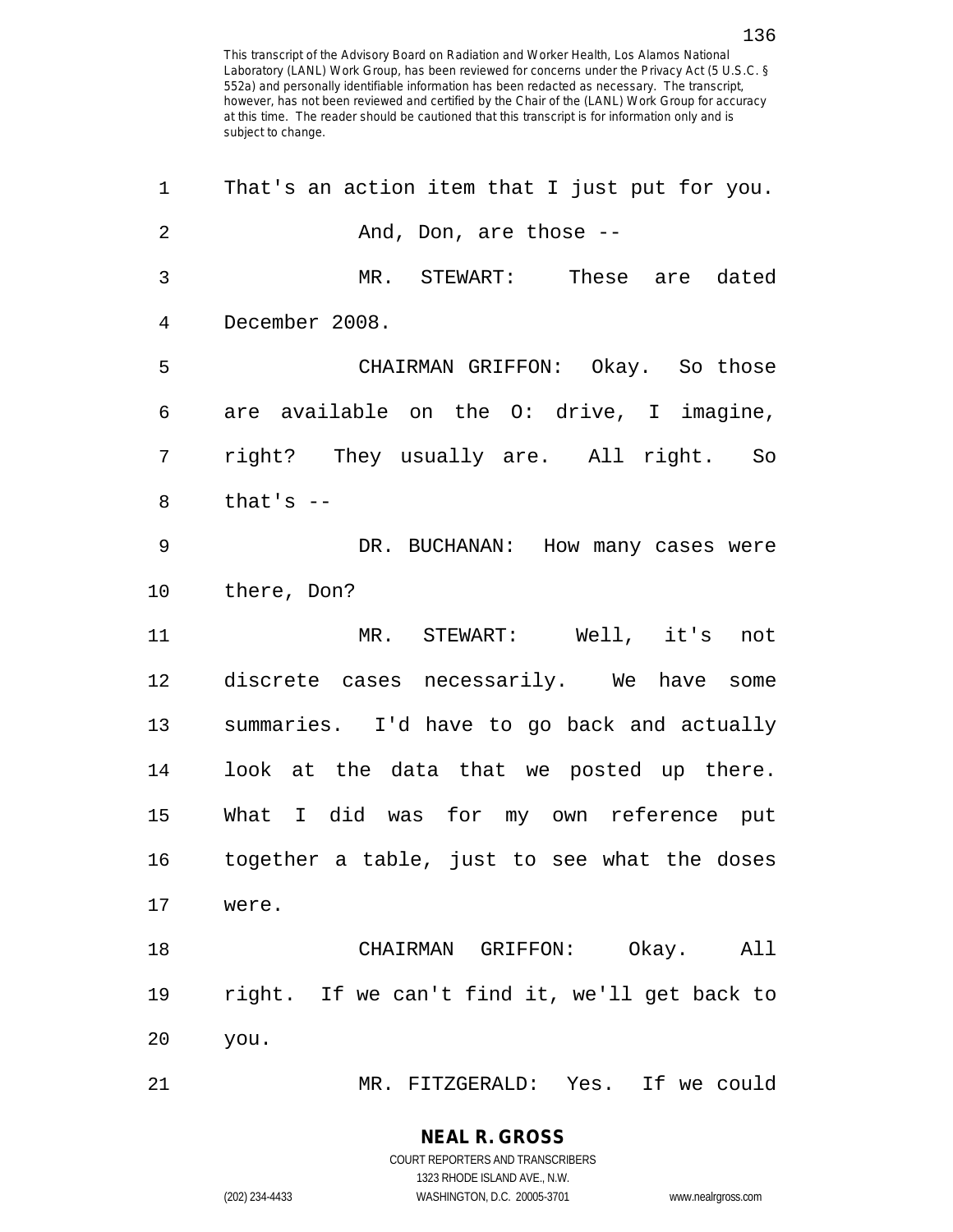| 1  | get the reference location on the 0: drive,   |
|----|-----------------------------------------------|
| 2  | that would be really helpful, make sure we -- |
| 3  | It would be under<br>DR. BUCHANAN:            |
| 4  | Los Alamos.                                   |
| 5  | should be<br>CHAIRMAN GRIFFON: It             |
| 6  | under the LANL folder, right?                 |
| 7  | MR. FITZGERALD: Well, just make               |
| 8  | sure we have that --                          |
| 9  | CHAIRMAN GRIFFON:<br>All<br>Yes.              |
| 10 | right.                                        |
| 11 | MEMBER MUNN: But that bears very              |
| 12 | directly on the question that I was asking    |
| 13 | earlier so thank you, Don. I appreciate it.   |
| 14 | I thought I remembered seeing something at    |
| 15 | some time, but it's been a long time since    |
| 16 | we've visited this.                           |
| 17 | MR. STEWART: You're very welcome.             |
| 18 | CHAIRMAN GRIFFON: I think that                |
| 19 | takes us through 1 and 2. Ron or Joe, if you  |
| 20 | have other things that we are missing?        |
| 21 | MR. FITZGERALD: I think -- no.                |

**NEAL R. GROSS** COURT REPORTERS AND TRANSCRIBERS

1323 RHODE ISLAND AVE., N.W.

(202) 234-4433 WASHINGTON, D.C. 20005-3701 www.nealrgross.com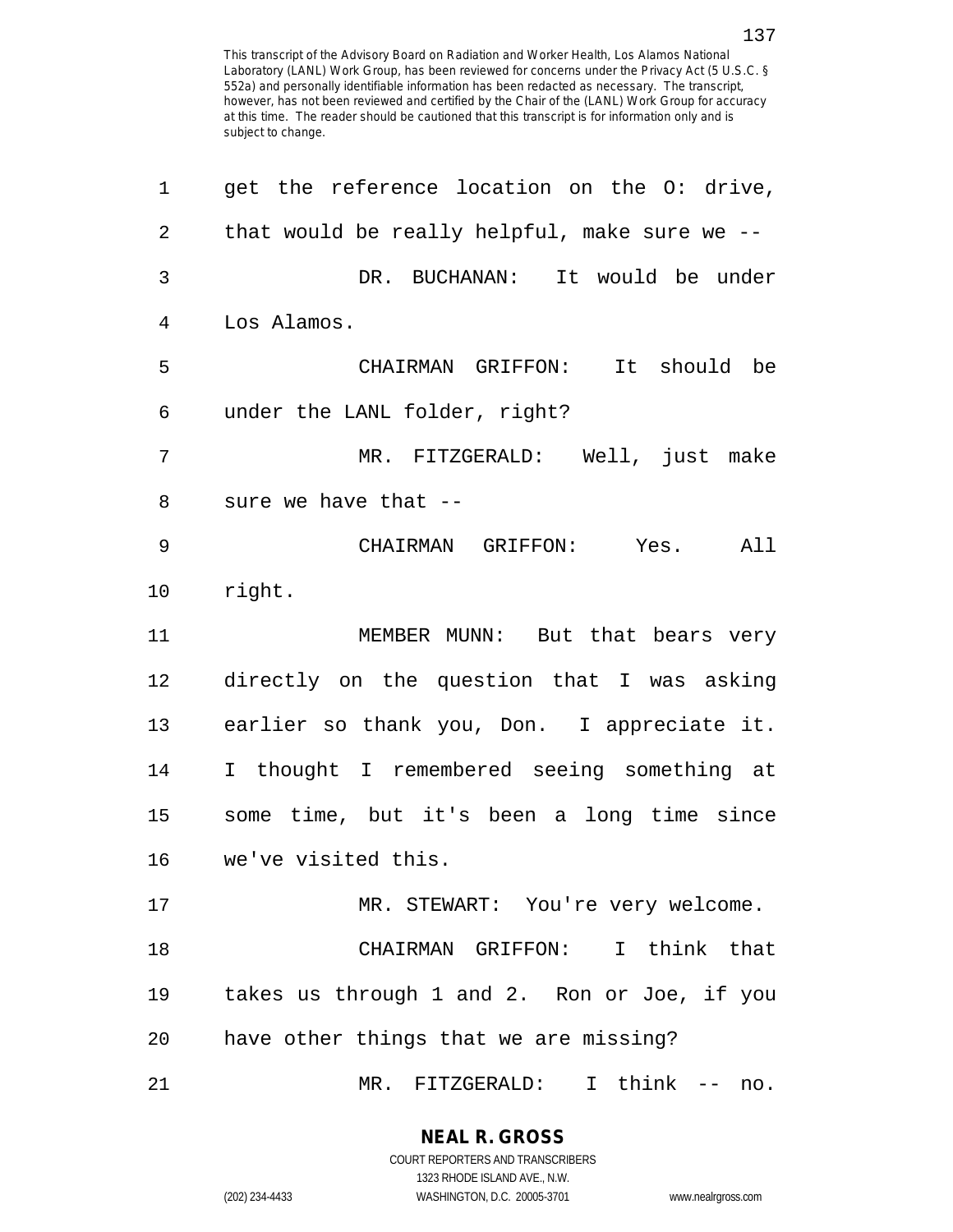| 1              | I've heard a lot as well, but I think,        |
|----------------|-----------------------------------------------|
| $\mathbf{2}$   | actually, 3 was more on the coworker model.   |
| $\mathfrak{Z}$ | CHAIRMAN GRIFFON: Yes, 3 --                   |
| $\overline{4}$ | MR. FITZGERALD: We had spent --               |
| 5              | CHAIRMAN GRIFFON: Three I wanted              |
| 6              | to stop for a second at least to --           |
| 7              | MR. FITZGERALD: All right. That               |
| 8              | certainly is 1 and 2, yes, sir.               |
| 9              | CHAIRMAN GRIFFON: And maybe you               |
| 10             | can just -- I'll turn this over to you, but   |
| 11             | the one question I had on 3 was -- SC&A, it   |
| 12             | seems like you reviewed and found that there  |
| 13             | appeared to be sufficiently accurate bioassay |
| 14             | data available for primary radionuclides. But |
| 15             | you say with some qualifications, so I        |
| 16             | wondered. You know, that phrase caught my     |
| 17             | eye.                                          |
| 18             | DR. BUCHANAN: Okay.                           |
| 19             | CHAIRMAN GRIFFON: I just wanted               |
| 20             | to hear what you have done on your review of  |
| 21             | that.                                         |

**NEAL R. GROSS**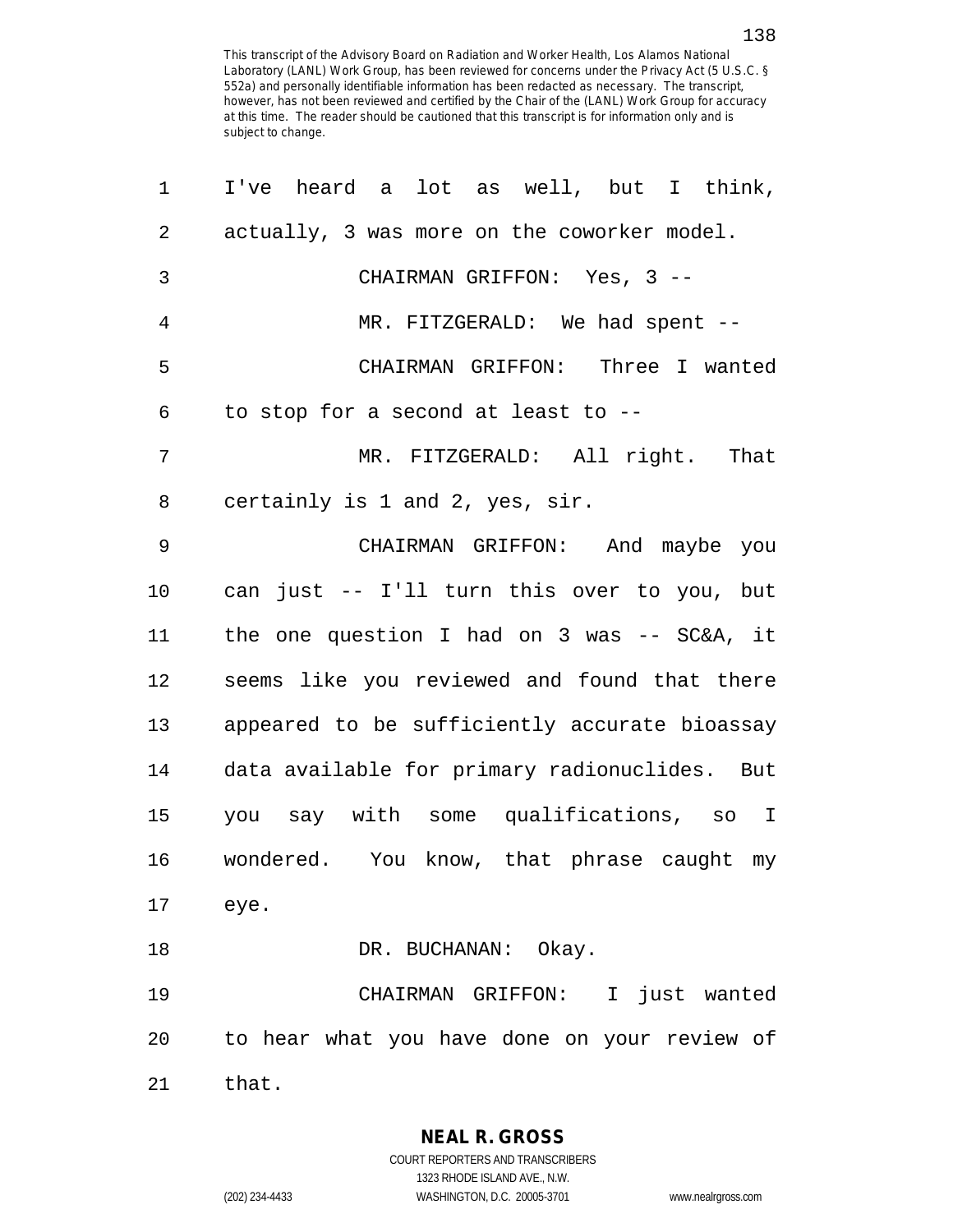| 1              | DR. BUCHANAN: Okay. This is Ron.               |
|----------------|------------------------------------------------|
| $\overline{2}$ | The qualification we<br>Yes.                   |
| 3              | discussed in that -- the two qualification     |
| 4              | points that I wanted was what happens after 88 |
| 5              | and they've addressed that. They now have it   |
| 6              | available up to 05.                            |
| 7              | CHAIRMAN GRIFFON: Right.                       |
| 8              | DR. BUCHANAN: So that's not an                 |
| 9              | issue. And then the other was the yearly.      |
| 10             | Instead of intervals, what's the yearly data   |
| 11             | points? And he said he would -- could supply   |
| 12             | that. And so those two qualifications have     |
| 13             | been addressed.                                |
| 14             | CHAIRMAN GRIFFON: Have we -- I                 |
| 15             | don't know that -- I mean, as the Board's SEC  |
| 16             | review policy -- you know, we talk about the   |
| 17             | data, the quality of the data. And from the    |
| 18             | standpoint of, sort of, validation<br>and      |
| 19             | verification, did you look at all at the       |
| 20             | database data compared to any hard-record data |
| 21             | or is there any available even? I don't even   |

**NEAL R. GROSS**

COURT REPORTERS AND TRANSCRIBERS 1323 RHODE ISLAND AVE., N.W. (202) 234-4433 WASHINGTON, D.C. 20005-3701 www.nealrgross.com

139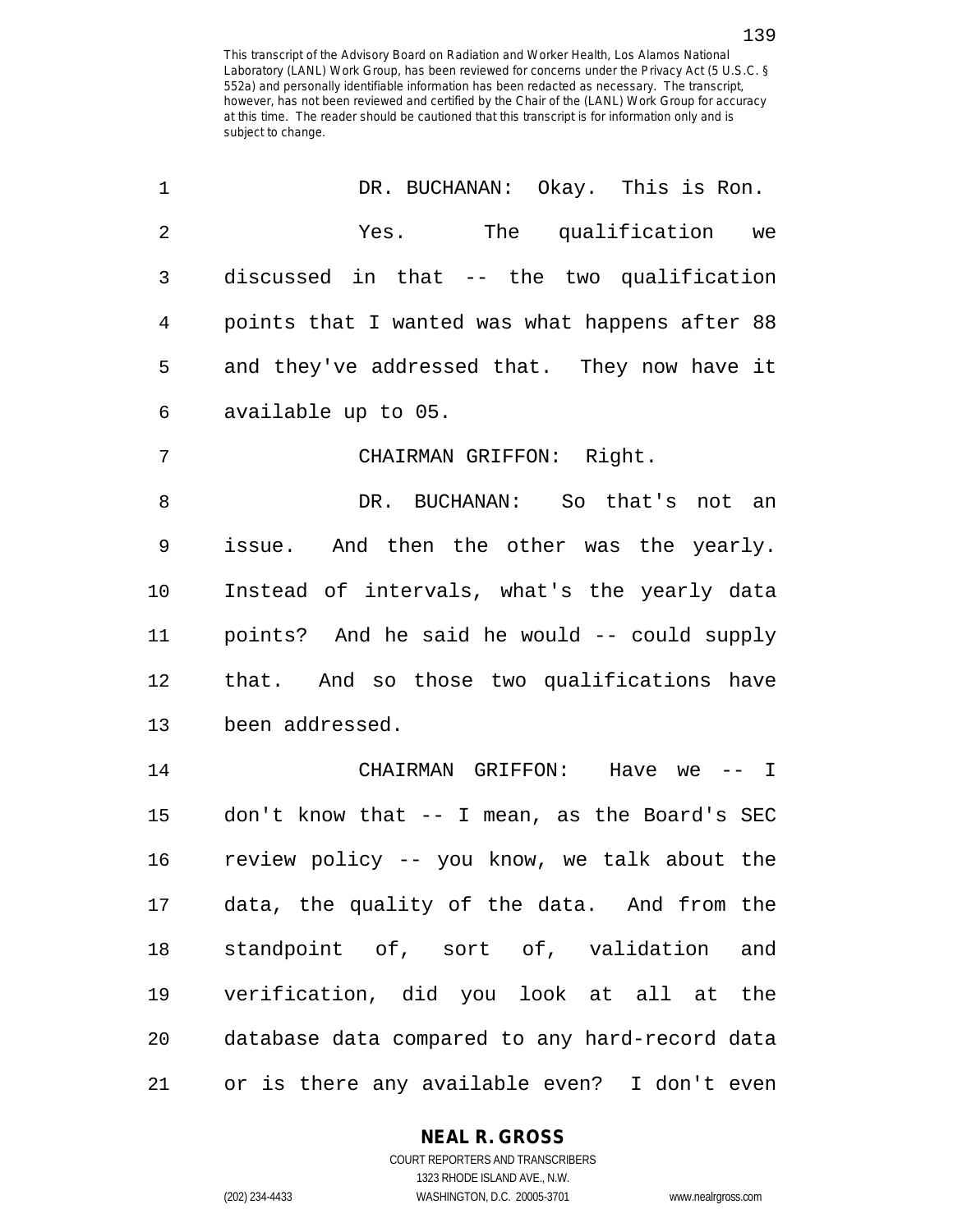| 1  | know.                                         |
|----|-----------------------------------------------|
| 2  | No, SC&A did not<br>DR. BUCHANAN:             |
| 3  | perform --                                    |
| 4  | CHAIRMAN GRIFFON: You didn't go               |
| 5  | down that path, right?                        |
| 6  | DR. BUCHANAN: Right. No, we                   |
| 7  | didn't. We had not went down that path yet.   |
| 8  | On just a preliminary basis, I looked for     |
| 9  | validation and verification indications. And  |
| 10 | the documents that I looked at indicated --   |
| 11 | and it's in my summary sheet in the appendix. |
| 12 | I listed -- on those charts I listed some of  |
| 13 | the validation and verification that was done |
| 14 | that I found in the literature.               |
| 15 | SC&A did not do any of their own              |
| 16 | validation, like we did some at<br>Mound and  |
| 17 | stuff. We did none for Los Alamos. I simply   |
| 18 | summarized where I'd seen statements          |
| 19 | concerning validation and verification. I     |
| 20 | listed them as, you know, they validated so   |
| 21 | many log books and then found a certain       |

**NEAL R. GROSS**

COURT REPORTERS AND TRANSCRIBERS 1323 RHODE ISLAND AVE., N.W. (202) 234-4433 WASHINGTON, D.C. 20005-3701 www.nealrgross.com

140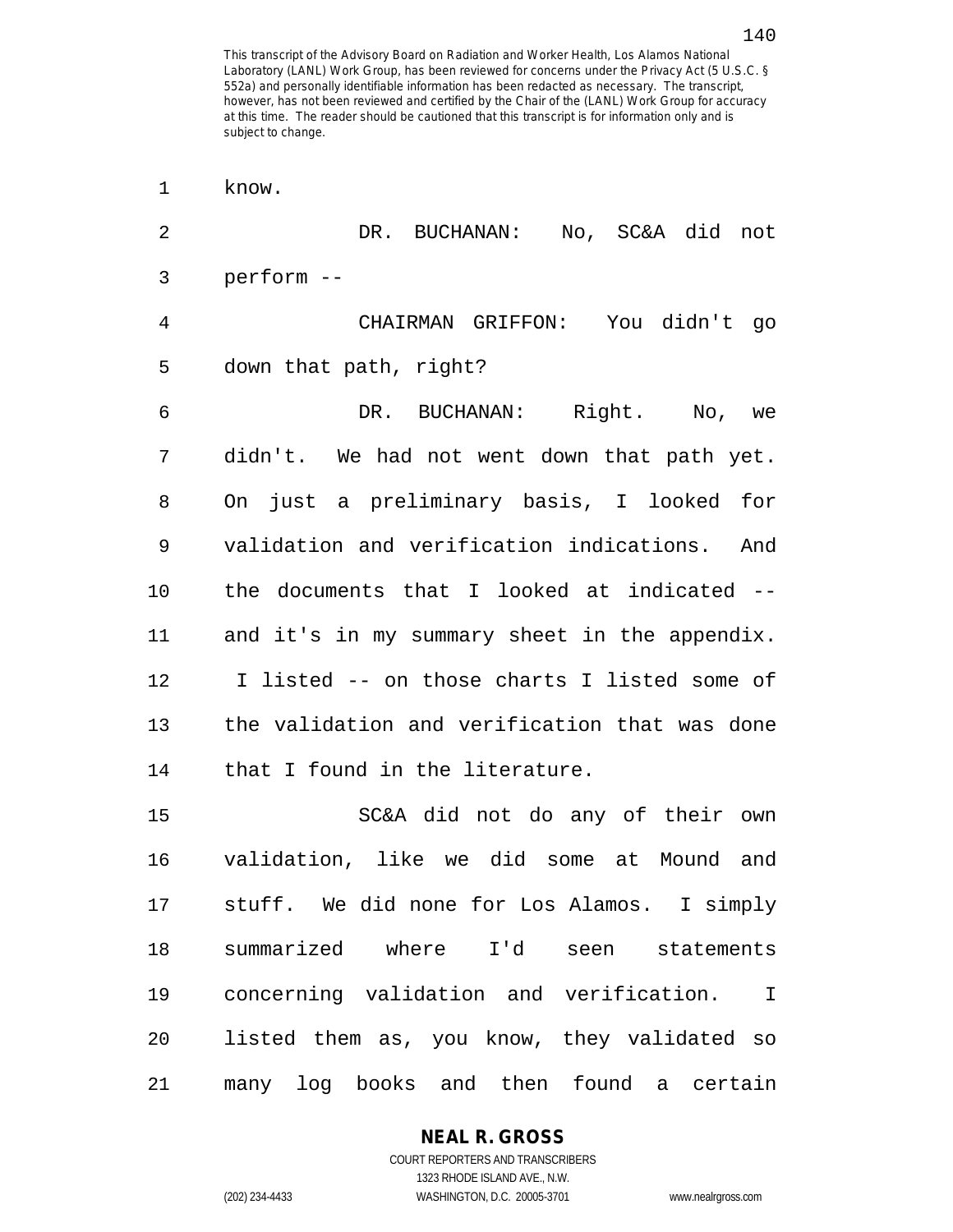| 1  | percentage and that sort of thing, but we did |
|----|-----------------------------------------------|
| 2  | not perform any ourselves.                    |
| 3  | CHAIRMAN GRIFFON: But NIOSH did               |
| 4  | $do --$                                       |
| 5  | MR. FITZGERALD: Well, NIOSH did               |
| 6  | $it$ $-$                                      |
| 7  | CHAIRMAN GRIFFON: Right.                      |
| 8  | MR. FITZGERALD: -- because this               |
| 9  | was the most recent compilation over the last |
| 10 | several years as part of that process of      |
| 11 | working with the lab. The V&V was done in     |
| 12 | conjunction with putting that $--$ I mean,    |
| 13 | literally putting the database together.      |
| 14 | MACIEVIC:<br>That was<br>MR.<br>much          |
| 15 | earlier.                                      |
| 16 | Now this<br>MR. FITZGERALD:<br>was<br>a       |
| 17 | question that was raised earlier -- I can't   |
| 18 | remember the gentleman's name -- on the first |
| 19 | SEC. This guy is now in Oak Ridge.            |
| 20 | MR. EVASKOVICH: Silver?<br>Ken                |
| 21 | Silver?                                       |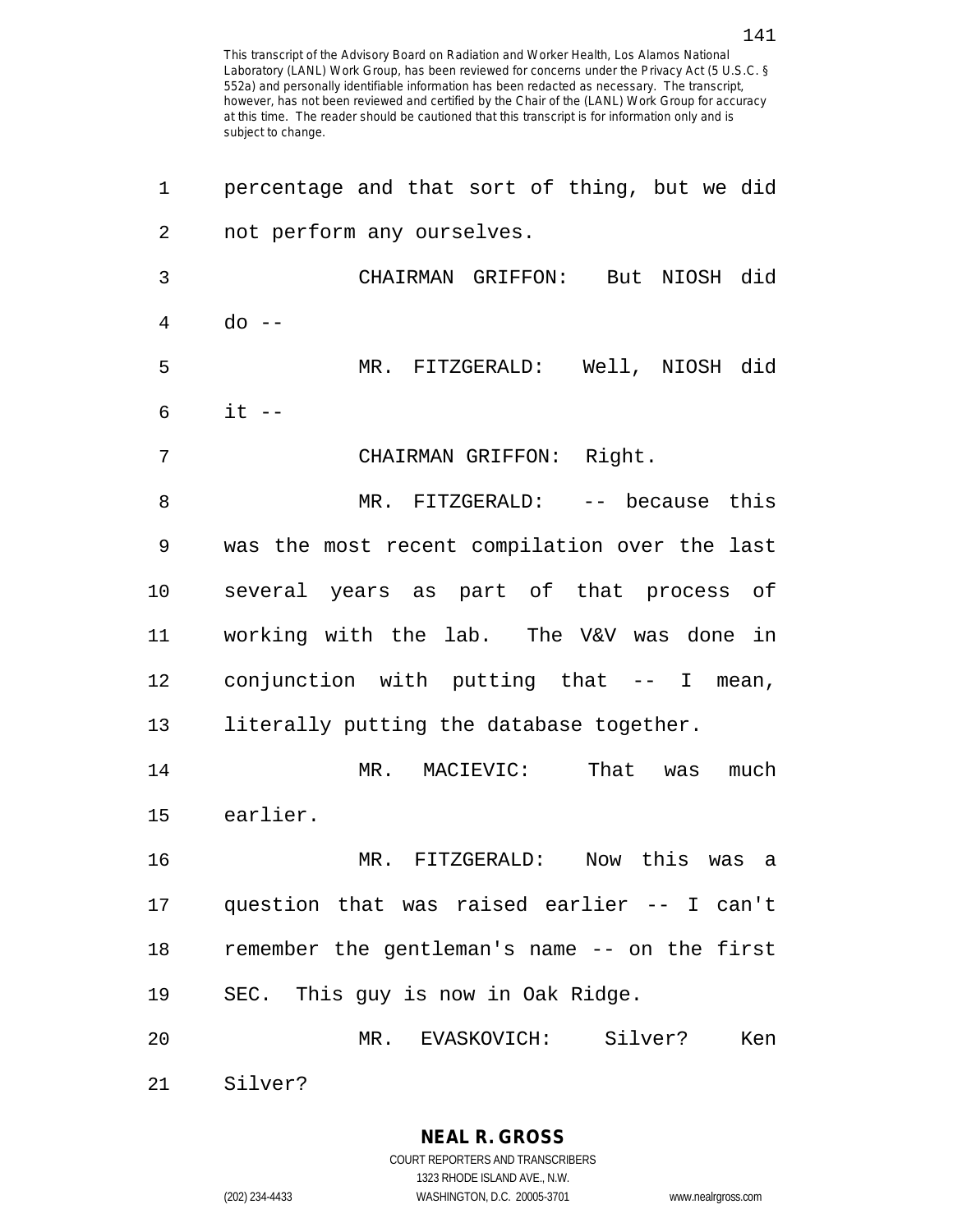| $\mathbf 1$ | MR. FITZGERALD:<br>I know there was           |
|-------------|-----------------------------------------------|
| 2           | a question certainly whether the verification |
| 3           | and validation of the data was adequate for   |
| 4           | data going back into time. But this is a      |
| 5           | slightly different issue, which is the most   |
| 6           | recent database compilation that was put      |
| 7           | together on the bioassay, whether the V&V --  |
| 8           | we looked at that and haven't independently   |
| 9           | validated and verified the V&V that was done, |
| 10          | but certainly that was done recently on this  |
| 11          | latest compilation.                           |
| 12          | So the question for the Work Group            |
|             |                                               |

13 is whether we would want to actually do an 14 independent V&V of the V&V that was done on 15 this database that was put together in 16 conjunction with the lab.

17 We didn't see it as a priority per 18 se, but I think the issues that we thought 19 were most prominent on this latter SEC period 20 were the ones we just discussed.

21 CHAIRMAN GRIFFON: Yes. I didn't

COURT REPORTERS AND TRANSCRIBERS 1323 RHODE ISLAND AVE., N.W. (202) 234-4433 WASHINGTON, D.C. 20005-3701 www.nealrgross.com

**NEAL R. GROSS**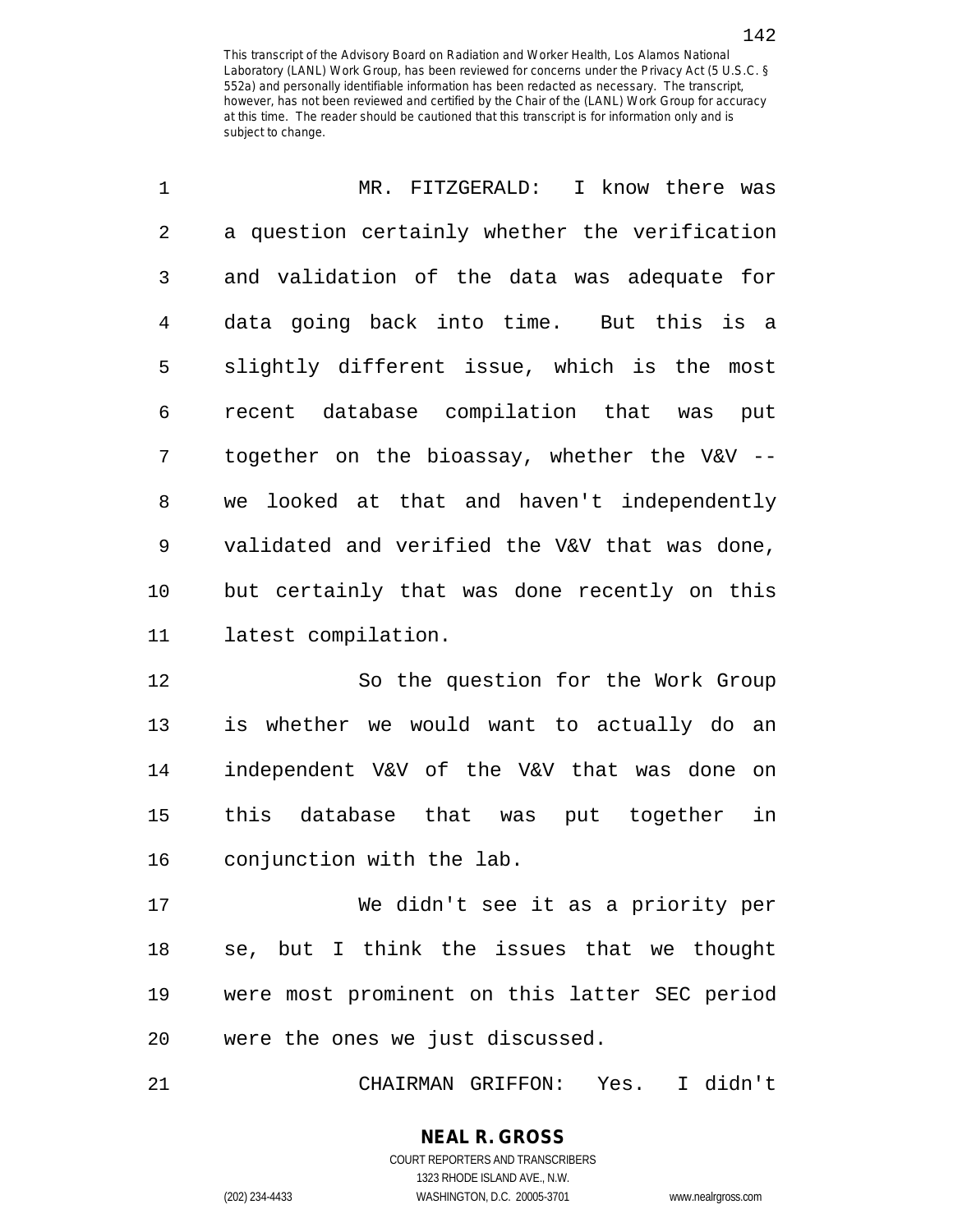| 1              | realize that this was a database that was      |
|----------------|------------------------------------------------|
| 2              | constructed recently. So it's --               |
| 3              | MR. FITZGERALD: Yes, it is.                    |
| $\overline{4}$ | CHAIRMAN GRIFFON: So it was                    |
| 5              | pulled from hard copy data and constructed     |
| 6              | from the ground --                             |
| 7              | MR. FITZGERALD: Log books as                   |
| 8              | well. And V&V was done -- V&V was done in      |
| 9              | conjunction, putting that together recently.   |
| 10             | So it's a little different issue than we       |
| 11             | traditionally get into, which is going back    |
| 12             | into time. This is a relatively recent         |
| 13             | pedigree. And it was just done.                |
| 14             | We looked at the process that was              |
| 15             | done. And it was, in fact, done, but it's up   |
| 16             | to the Work Group whether there is any need to |
| 17             |                                                |
| 18             | CHAIRMAN GRIFFON: Was there any                |
| 19             | comparison? I mean, I admit that I haven't     |
| 20             | looked at this, but was there any comparison   |
| 21             | of, as this was being put together, the log    |

### **NEAL R. GROSS**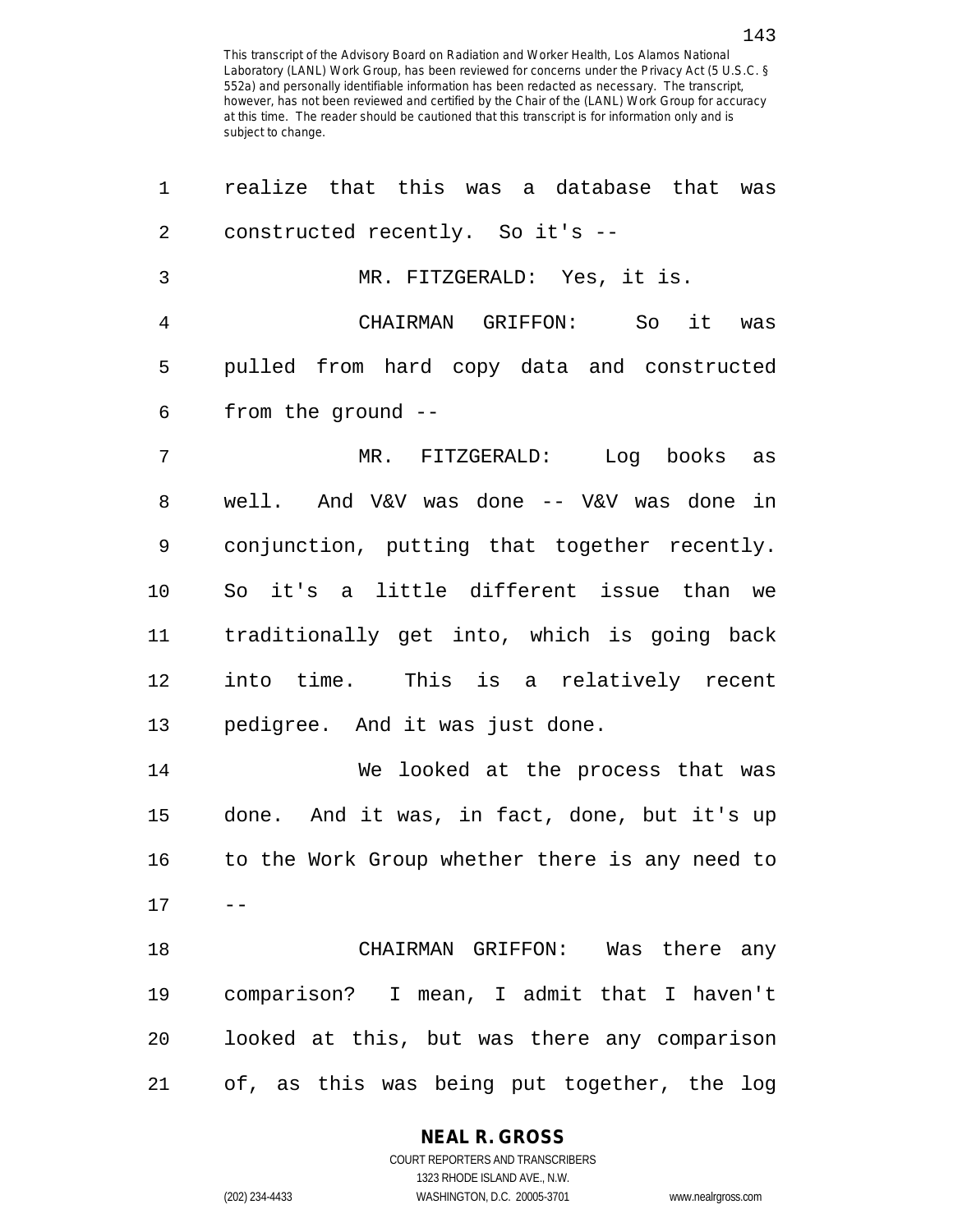| 1              | book information going into the database?      |
|----------------|------------------------------------------------|
| $\overline{2}$ | I think you mentioned earlier that             |
| 3              | the individual claims have records of their    |
| 4              | own. Would they have -- has there been any     |
| 5              | comparison of those? Would they be a           |
| 6              | different data -- I don't -- they might be     |
| 7              | coming from the same exact source. I don't     |
| 8              | know.                                          |
| 9              | MR. MACIEVIC: I can't say right                |
| 10             | off the top of my head.                        |
| 11             | CHAIRMAN GRIFFON: That would be                |
| 12             | my one question. I'm not necessarily tasking   |
| 13             | SC&A. Maybe if we can find that out? If not,   |
| 14             | I should --                                    |
| 15             | MR. FITZGERALD: When<br>we                     |
| 16             | interviewed at Los Alamos and talked to the    |
| 17             | internal dosimetrists that worked on the       |
| 18             | database, that was one of the questions we had |
| 19             | as to what extent they validated that the log  |
| 20             | book data was matching up with the bioassay.   |
| 21             | Sort of that process.                          |

### **NEAL R. GROSS**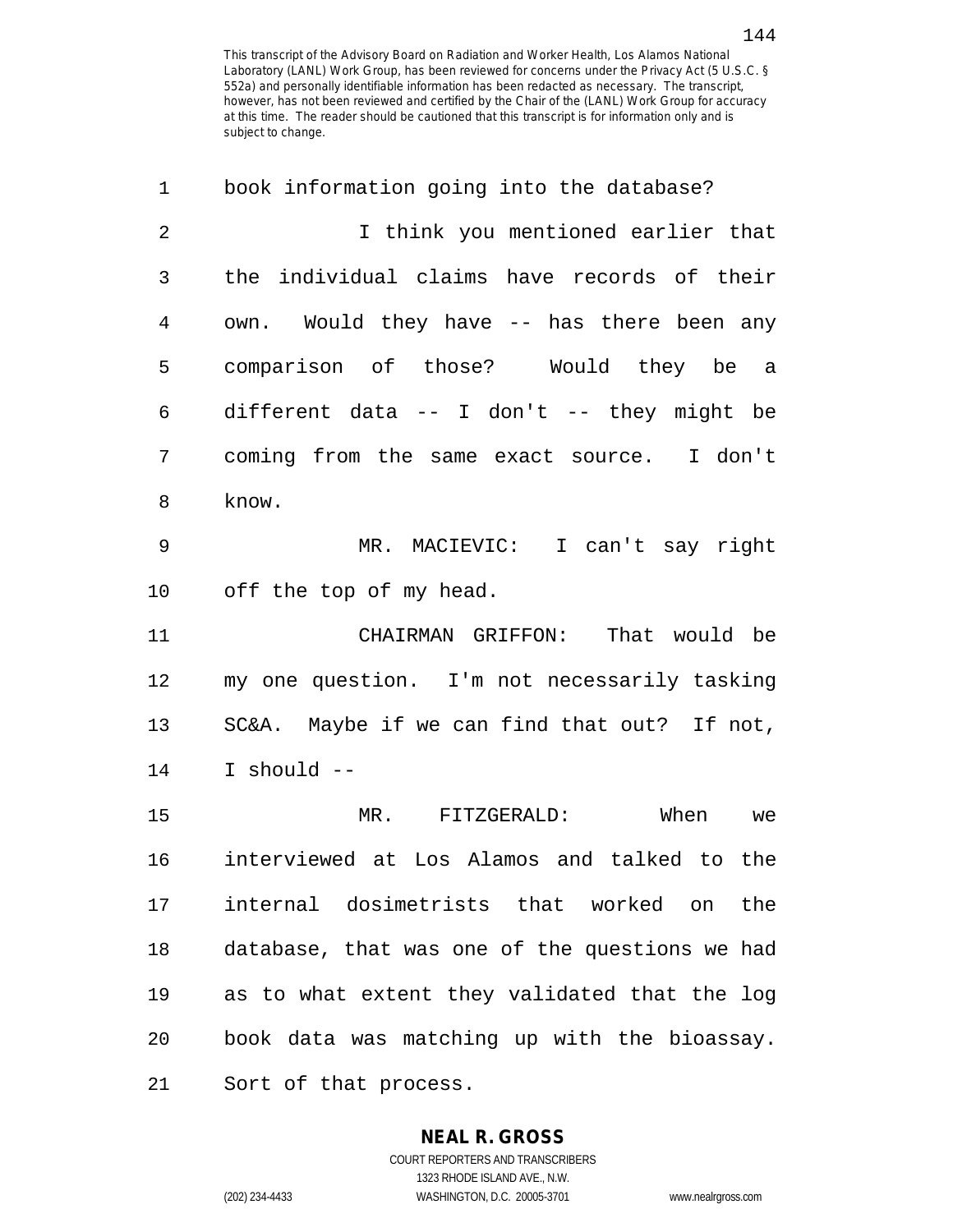| $\mathbf 1$ | CHAIRMAN GRIFFON: Right.                      |
|-------------|-----------------------------------------------|
| 2           | MR. FITZGERALD: And certainly we              |
| 3           | were told it was done in conjunction with the |
| 4           | NIOSH -- I can't remember the NIOSH person    |
| 5           | that was there but working hand in glove with |
| 6           | the NIOSH individual. That was one of the     |
| 7           | issues, was to make sure that that was        |
| 8           | validated.                                    |
| 9           | So from that standpoint, got                  |
| 10          | feedback that they did -- apparently did a    |
| 11          | rigorous job. But, again --                   |
| 12          | CHAIRMAN GRIFFON: I guess I am                |
| 13          | asking you if the log book had, you know, Joe |
| 14          | Smith -- bioassay sample, and then you pulled |
| 15          | Joe Smith's claim and you have a different    |
| 16          | number for that time, you know, that's my     |
| 17          | question to you.                              |
| 18          | DR. BUCHANAN: It all ended up in              |
| 19          | the Los Alamos bioassay repository.           |
| 20          | CHAIRMAN GRIFFON: Yes.                        |
| 21          | DR.<br>BUCHANAN:<br>And<br>that<br>the<br>is  |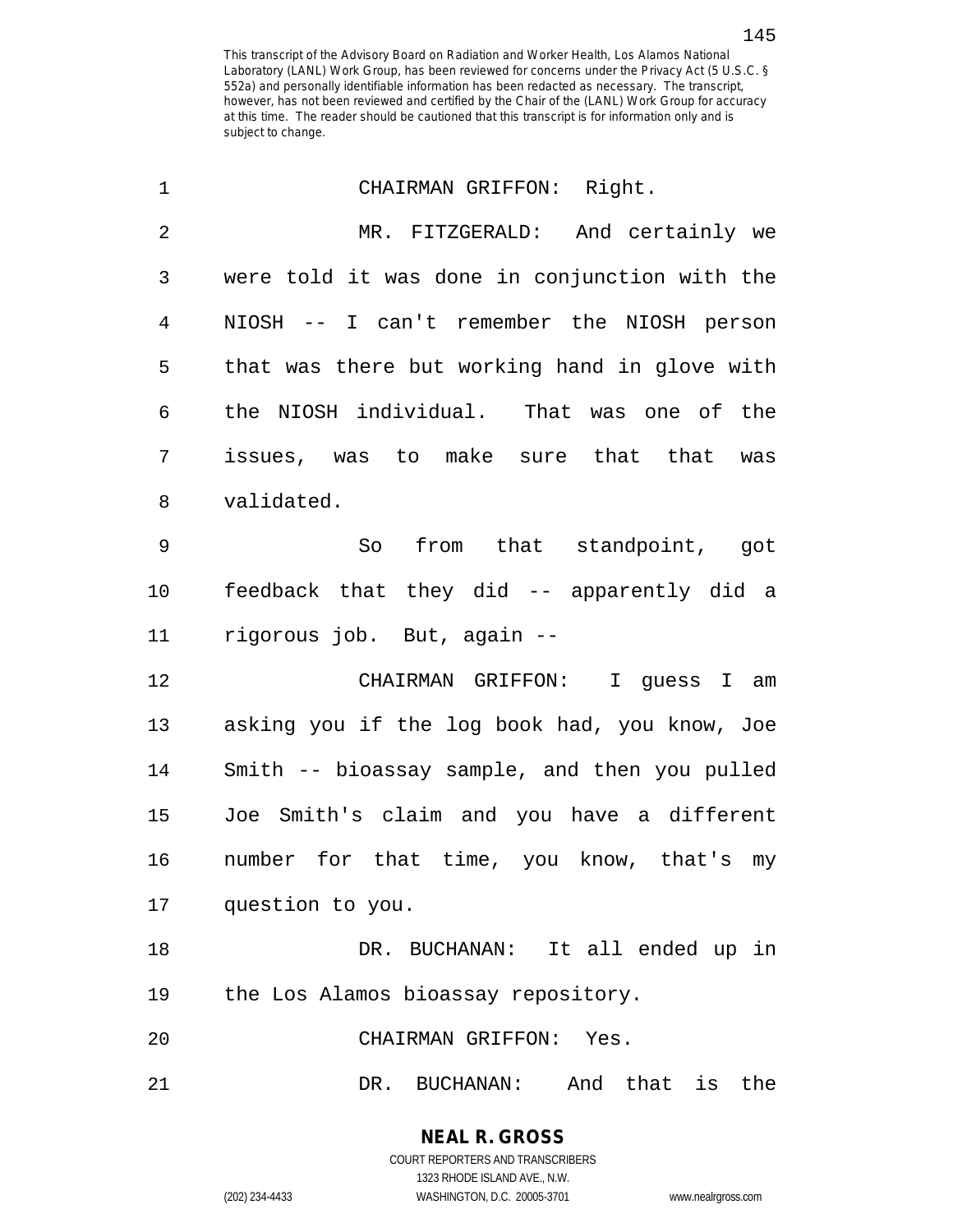| $\mathbf 1$ | main database they're using now.               |
|-------------|------------------------------------------------|
| 2           | CHAIRMAN GRIFFON: Right. So it's               |
| 3           | the same records that --                       |
| 4           | DR. NETON: Our claimant data is                |
| 5           | coming out of the --                           |
| 6           | You're<br>CHAIRMAN GRIFFON:                    |
| 7           | comparing the same source, yes.                |
| 8           | MR. FITZGERALD: Same source.                   |
| 9           | DR. BUCHANAN: And there was                    |
| 10          | verification from the log book to some of that |
| 11          | and they give percentages and stuff. I'm       |
| 12          | trying to see where I read that. I thought I   |
| 13          | had summarized it.                             |
| 14          | MR. FITZGERALD:<br>It is summarized            |
| 15          | in the $-$                                     |
| 16          | DR. BUCHANAN: Yes. I think it is               |
|             | 17 summarized somewhere in here.               |
| 18          | MR. FITZGERALD: In our review.                 |
| 19          | DR. BUCHANAN: In our review.                   |
| 20          | MR. FITZGERALD: Yes, it is.                    |
| 21          | MEMBER BEACH: I remember reading               |

**NEAL R. GROSS** COURT REPORTERS AND TRANSCRIBERS 1323 RHODE ISLAND AVE., N.W.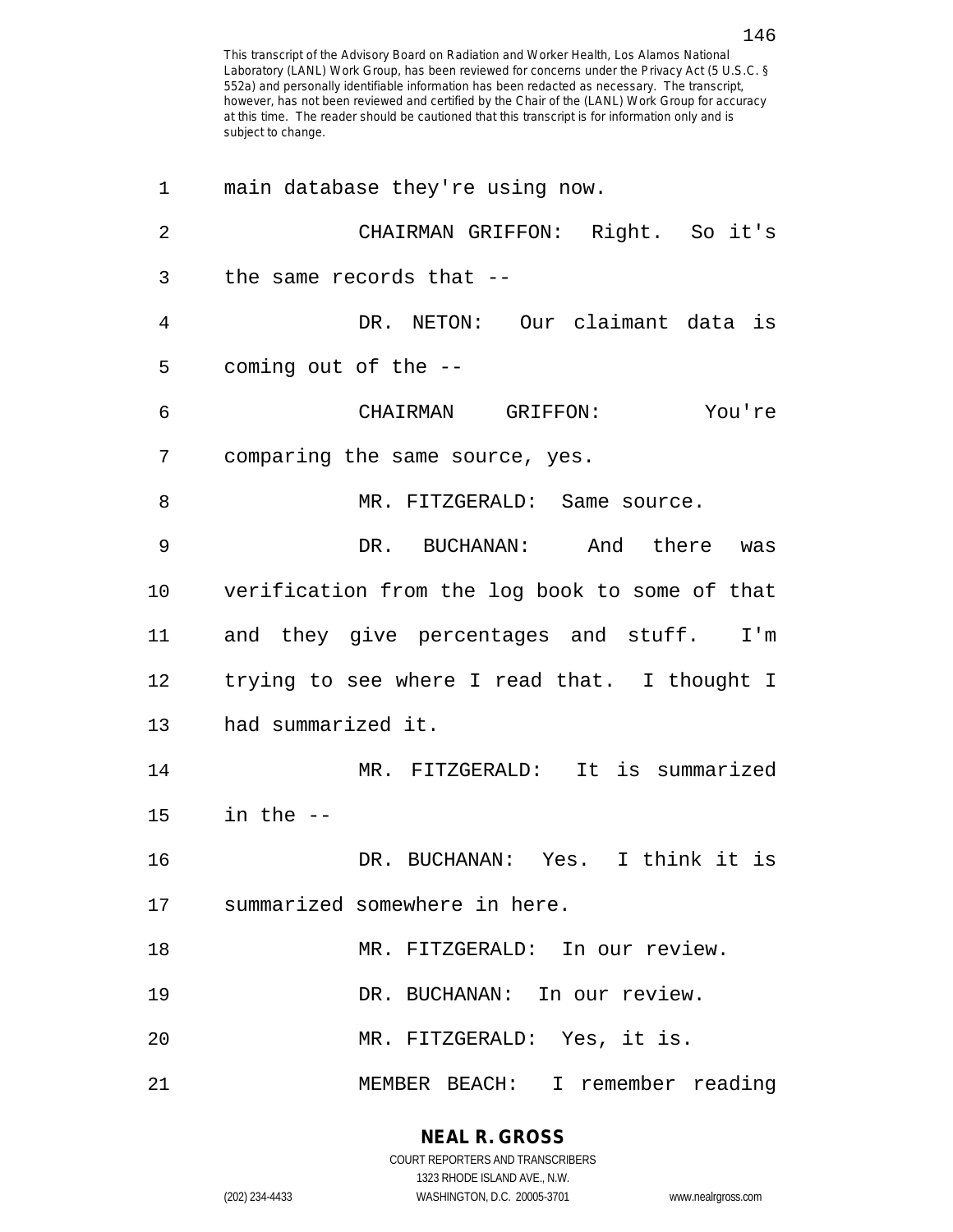2 DR. BUCHANAN: And so there was -- 3 and they can speak to it better that I can. 4 SC&A understands that there was verification 5 from the log book to the present database 6 which is used for DR. And as it got further 7 later in time, more present, it was better and 8 better. 9 The original -- any differences 10 was like maybe with non-dose data, you know, 11 like Z numbers and that sort of thing, not 12 things that would affect the dose 13 reconstruction. 14 MR. FITZGERALD: Now here on -- 15 CHAIRMAN GRIFFON: The coworker 16 model -- 17 MR. FITZGERALD: -- page 17 of our 18 report, we quote what was done on verification 19 and validation. And I think the only question 20 that we raised, which is at the very end of

### **NEAL R. GROSS**

1 it, too.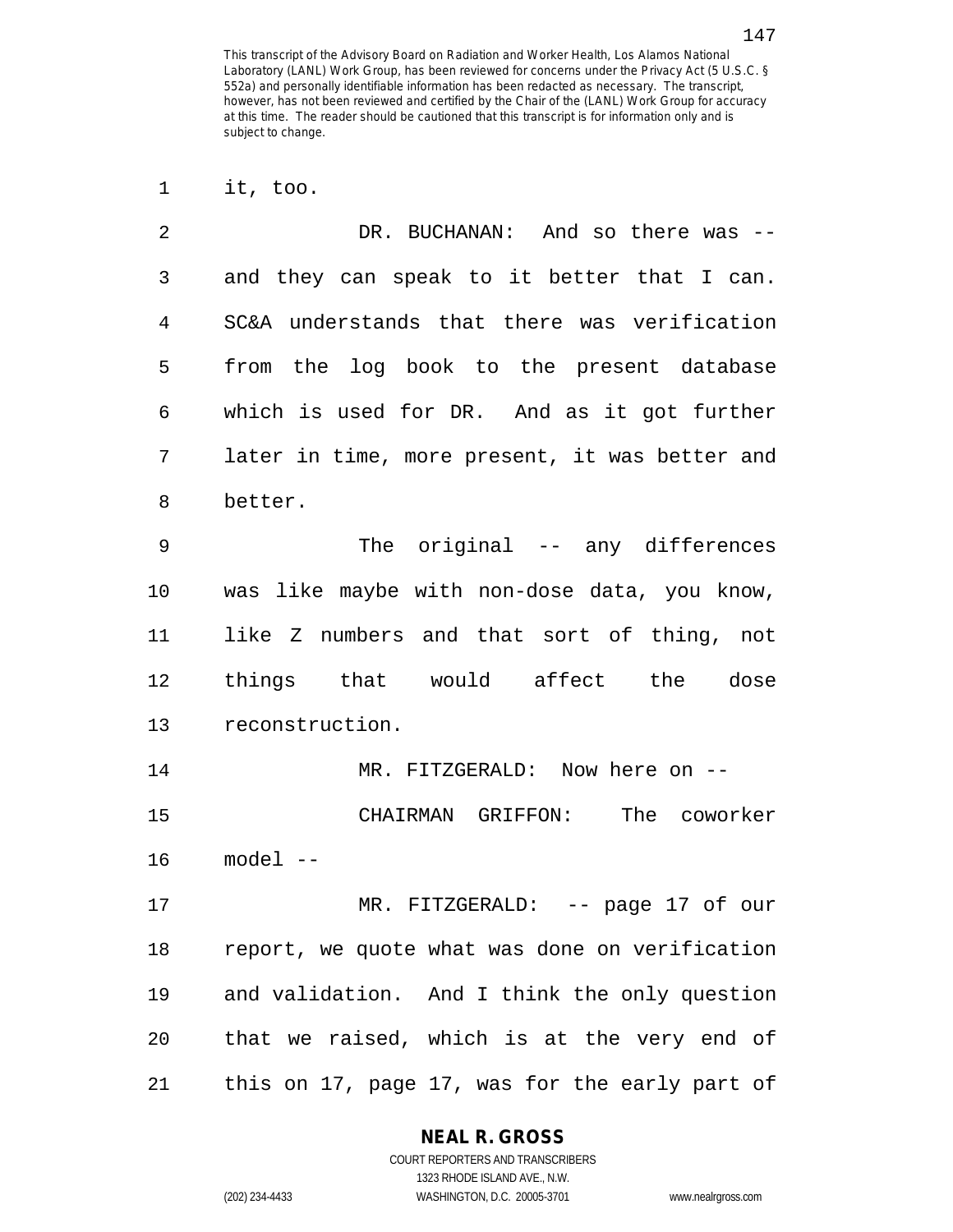| $\mathbf{1}$  | the relevant SEC period question, the 70s to  |
|---------------|-----------------------------------------------|
| $\mathcal{L}$ | the 90s, it should be clarified by NIOSH what |
| 3             | V&V, verification and validation, has been    |
| 4             | in<br>accomplished for the radionuclides      |
| 5             | question, particularly for the mixed          |
| 6             | activation, mixed fission products and the    |
| 7             | exotics.                                      |

8 So, you know, certainly the V&V 9 that was done was done for the whole shooting 10 match, including plutonium and whatnot, but I 11 think the question we had was just going 12 specific to the exotics; was that data 13 validated as well?

14 CHAIRMAN GRIFFON: So that 15 question remains, but the other -- I think you 16 answered my -- at least for now I'm satisfied 17 with -- I didn't understand that it was 18 constructed from the ground up on this.

19 MR. FITZGERALD: Yes.

20 CHAIRMAN GRIFFON: And it sounds 21 like --

# **NEAL R. GROSS**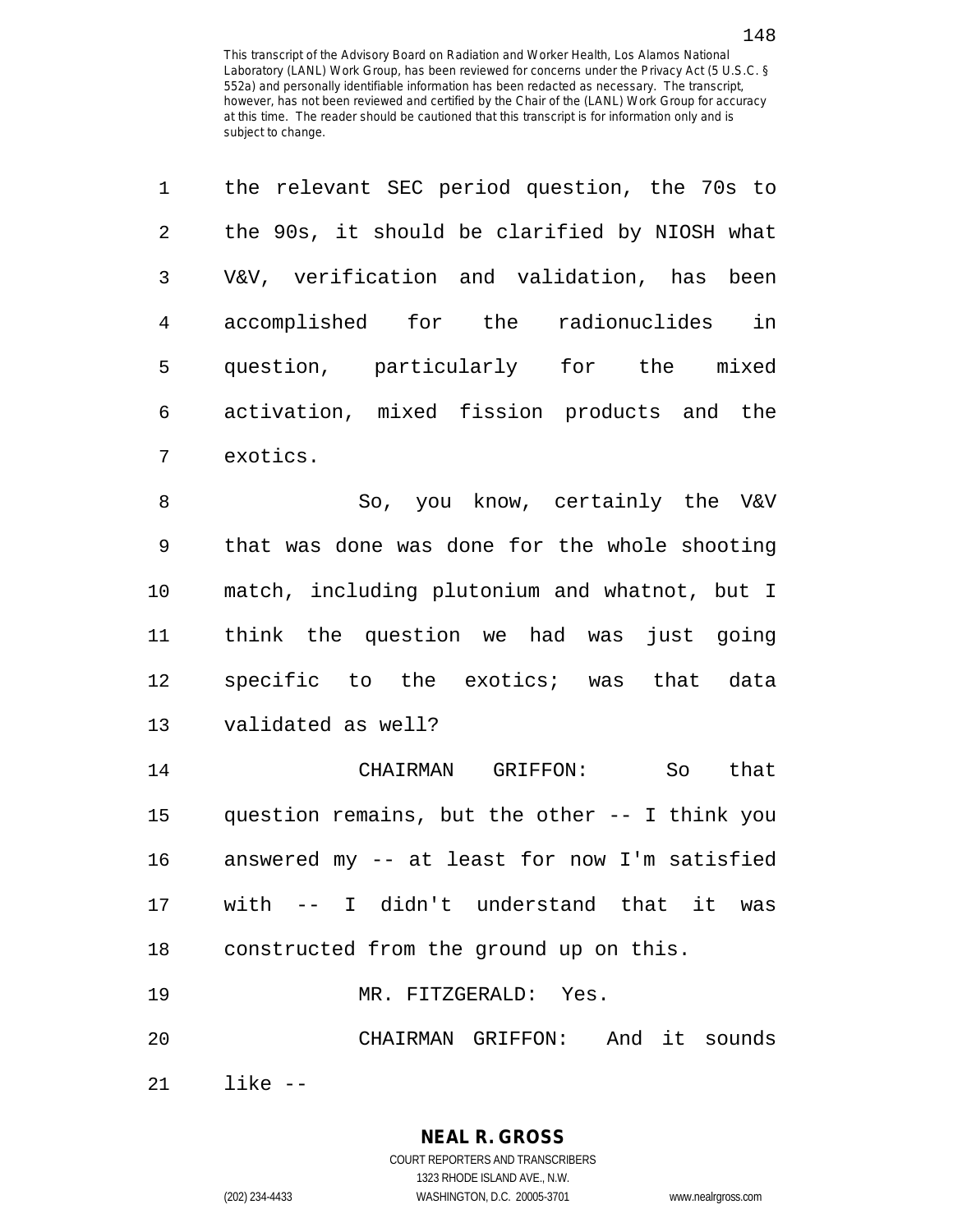| 1  | MR. FITZGERALD: It's pretty                    |
|----|------------------------------------------------|
| 2  | extensive.                                     |
| 3  | CHAIRMAN GRIFFON: It sounds like               |
| 4  | the records in the individual files are the    |
| 5  | same ones that you used to build the database, |
| 6  | so there's no sense --                         |
| 7  | MR. FITZGERALD: Right.                         |
| 8  | CHAIRMAN GRIFFON: -- really                    |
| 9  | comparing yet.                                 |
| 10 | DR. NETON: When we found them,                 |
| 11 | originally as found, these databases were all  |
| 12 | over the place. There were several different   |
| 13 | ones. And they were not really matching. So    |
| 14 | we invested a fair amount of effort to --      |
| 15 | CHAIRMAN GRIFFON: Okay.                        |
| 16 | MR. FITZGERALD: And we spent a                 |
| 17 | lot of time talking to the people that         |
| 18 | actually worked with NIOSH to understand       |
| 19 | better the lengths they went to to extract     |
| 20 | this information. And they did a lot of        |
| 21 | validation against log books, pulled           |

### **NEAL R. GROSS**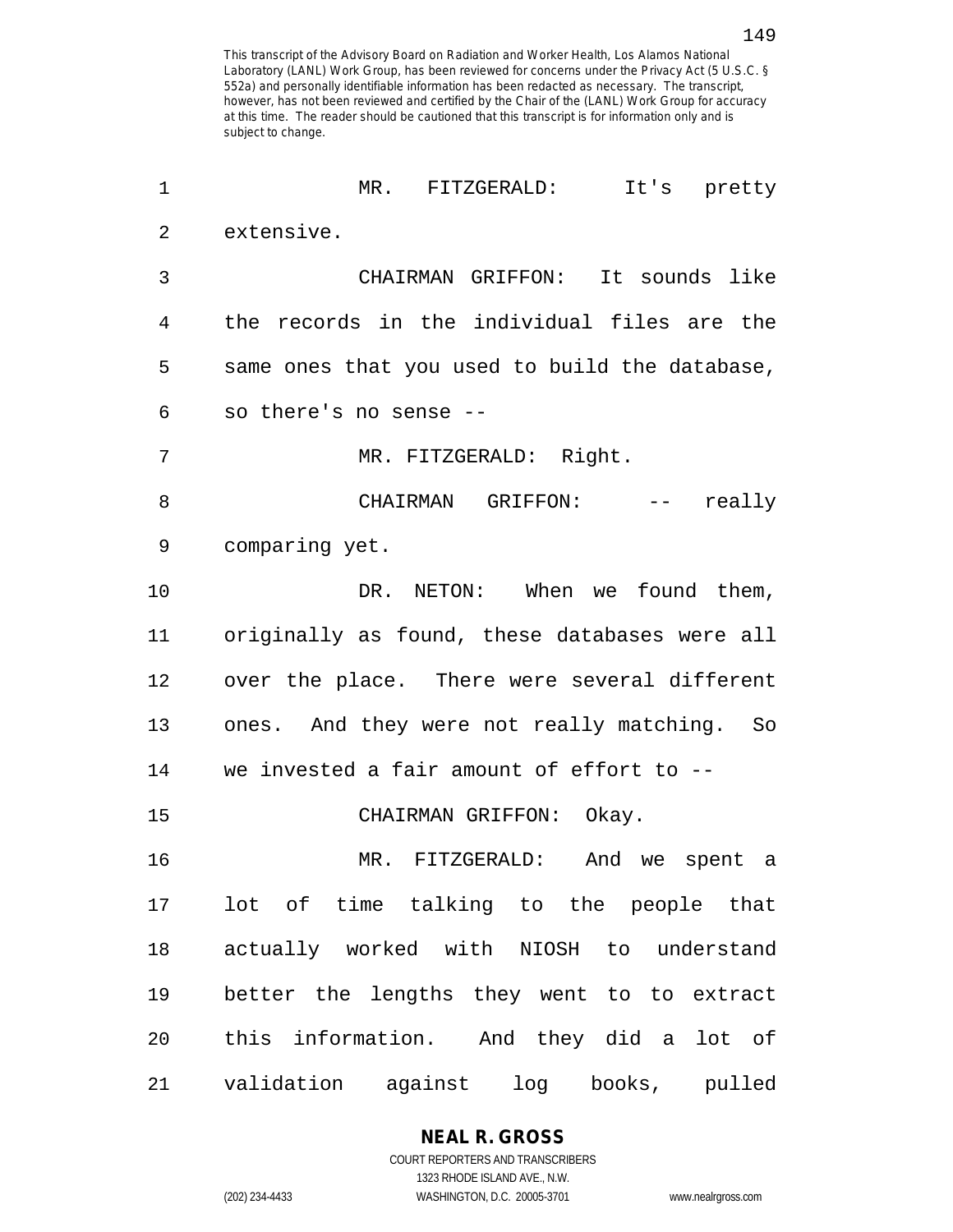| 1          | information from Jim Lawrence's log books.<br>So |
|------------|--------------------------------------------------|
| $\sqrt{2}$ | it really sounded pretty comprehensive. It       |
| 3          | was all over the place, and that was the         |
| 4          | process of pulling it together.                  |
| 5          | CHAIRMAN GRIFFON: So the only                    |
| 6          | outstanding action, then, really, to come away   |
| 7          | from this is the question on the exotics.        |
| 8          | Right, Joe? Is that --                           |
| 9          | MR. FITZGERALD: Well, then                       |
| 10         | there's a matter -- we certainly had this        |
| 11         | information. And we got from the people at       |
| 12         | Los Alamos the sense that it was pretty          |
| 13         | comprehensive and rigorous.                      |
| 14         | But every time we got to the                     |
| 15         | exotics -- understandably, this is a small       |
| 16         | sliver. And most of this was plutonium data,     |
|            | 17 the americium data, and you're asking them    |
| 18         | almost half a percent.                           |
| 19         | CHAIRMAN GRIFFON: Right.                         |
| 20         | MR. FITZGERALD: And no one really                |
| 21         | had a good answer as to how good that data was   |

### **NEAL R. GROSS**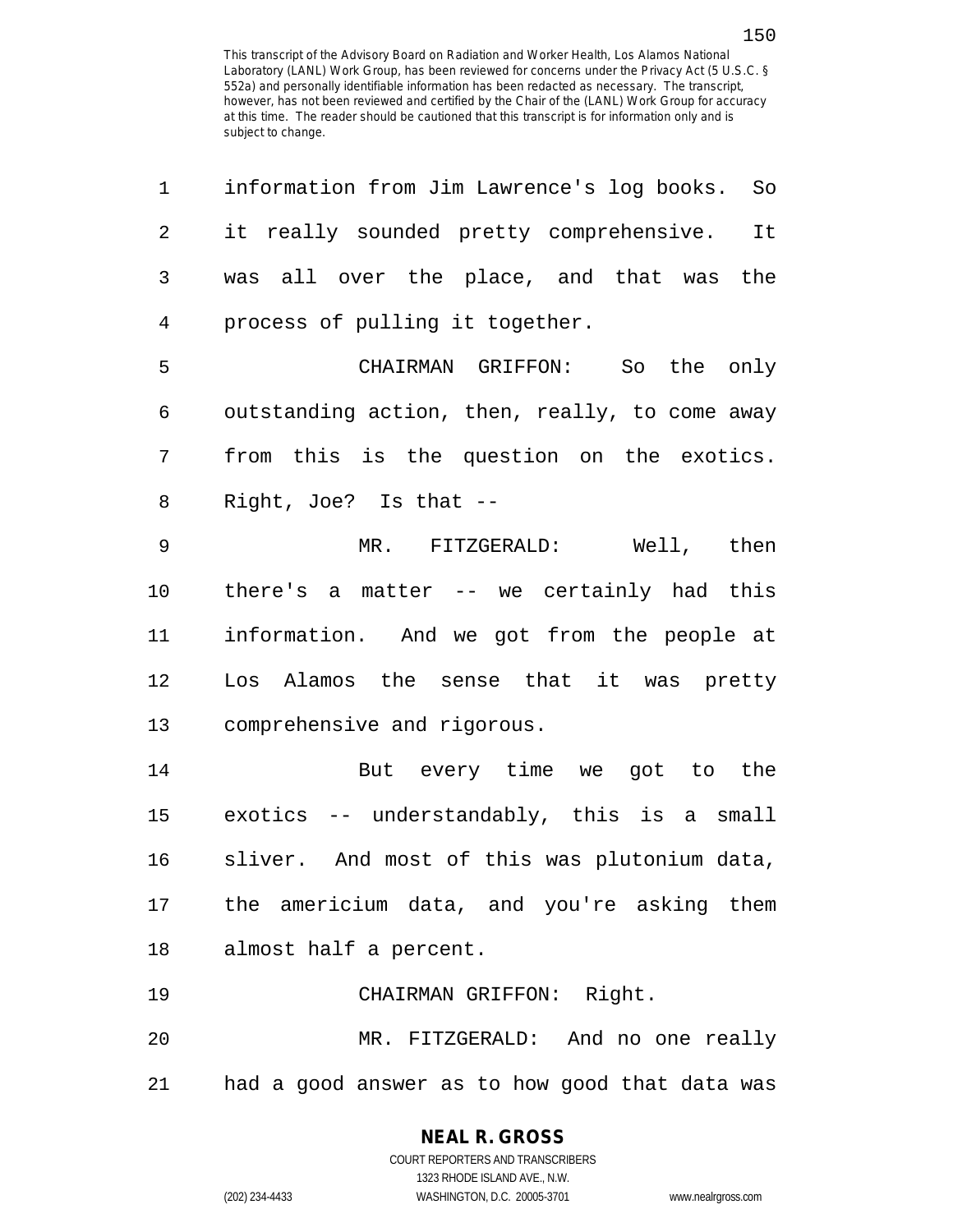| 1              | and are you comfortable or confident about it. |
|----------------|------------------------------------------------|
| $\overline{2}$ | So that was the lingering question we had      |
| 3              | since we were really focused on this -- sort   |
| 4              | of the tail on the dog more or less -- is this |
| 5              | data good data. The same questions we have     |
| 6              | been asking.                                   |
| 7              | CHAIRMAN GRIFFON: Right, right.                |
| 8              | MR. FITZGERALD: Is this data good              |
| 9              | data, and how do you know it's good data?      |
| 10             | CHAIRMAN GRIFFON: Yes.                         |
| 11             | MR. FITZGERALD: And if we were to              |
| 12             | -- wanted to look at V&V, I would say no. I    |
| 13             | don't think it would be worthwhile to look at  |
| 14             | the whole shooting match. I think that looks   |
| 15             | like a rigorous process, but it would be       |
| 16             | useful to know if there's any way to validate  |
| 17             | what we do have.                               |
| 18             | And some of this is log books for              |
| 19             | these exotics. It's not necessarily in the     |
| 20             | printouts. It's somewhat in the log books,     |
| 21             | but is that data good data?                    |

**NEAL R. GROSS** COURT REPORTERS AND TRANSCRIBERS

1323 RHODE ISLAND AVE., N.W. (202) 234-4433 WASHINGTON, D.C. 20005-3701 www.nealrgross.com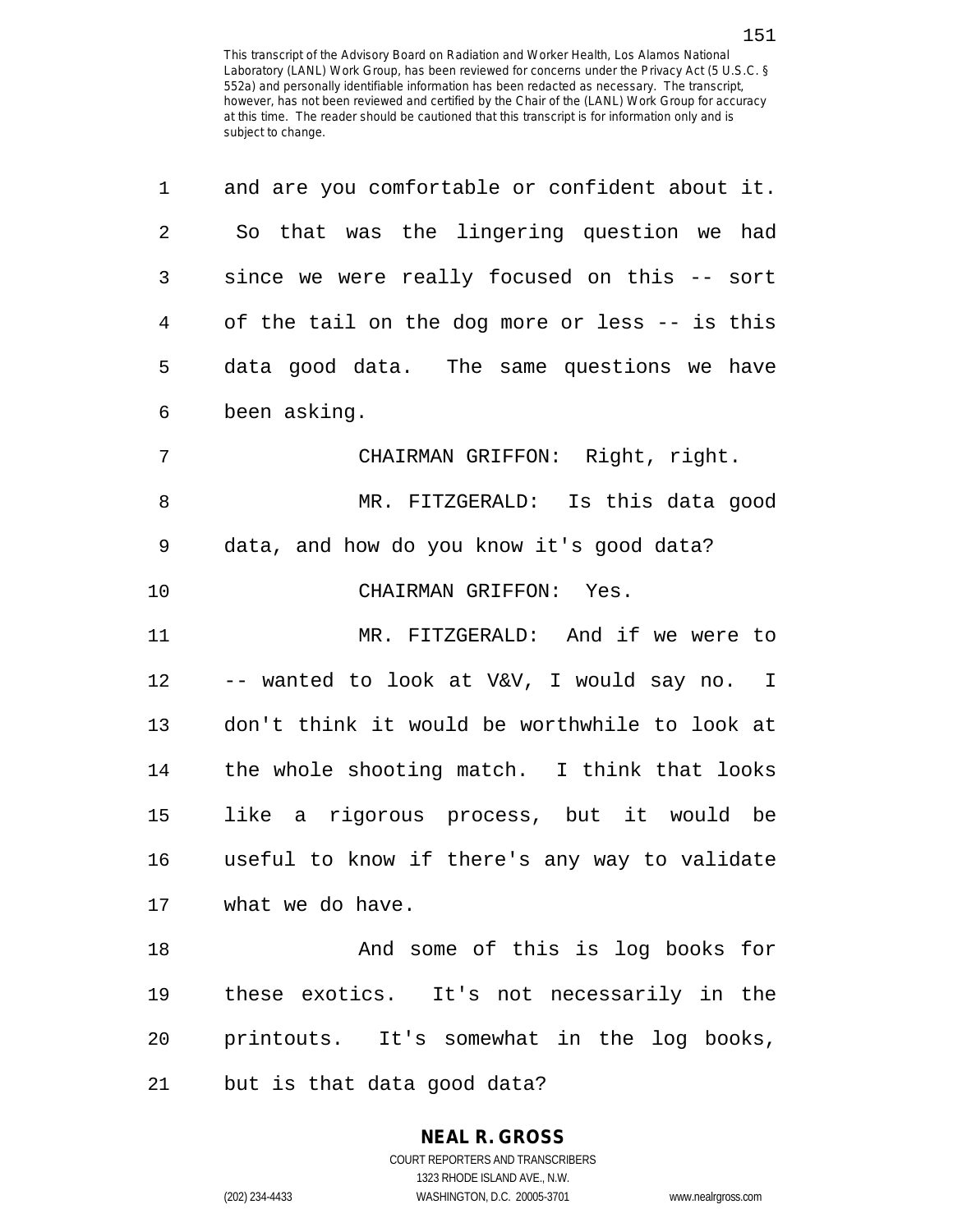| 1  | DR. BUCHANAN: But it won't do any             |
|----|-----------------------------------------------|
| 2  | good if we're not going to use it. You know,  |
| 3  | if we're not going to use the data --         |
| 4  | CHAIRMAN GRIFFON: That really                 |
| 5  | goes back more to the benchmarking, you know, |
| 6  | is the other --                               |
| 7  | MR. FITZGERALD: Which<br>is one               |
| 8  | reason the --                                 |
| 9  | CHAIRMAN GRIFFON: Are the primary             |
| 10 | models still bounding? Yes.                   |
| 11 | MR. FITZGERALD: We can put that               |
| 12 | in there, but the emphasis is still on the    |
| 13 | questions we just covered, which is really    |
| 14 | where the action is, so to speak, on this.    |
| 15 | CHAIRMAN GRIFFON: Right.<br>$\mathbf I$       |
| 16 | agree. So that doesn't --                     |
| 17 | MR. FITZGERALD: So yes. In a                  |
| 18 | way, we almost involved the --                |
| 19 | CHAIRMAN GRIFFON: Sort of<br>the              |
| 20 | same $--$                                     |
| 21 | MR. FITZGERALD: -- started with               |

1323 RHODE ISLAND AVE., N.W.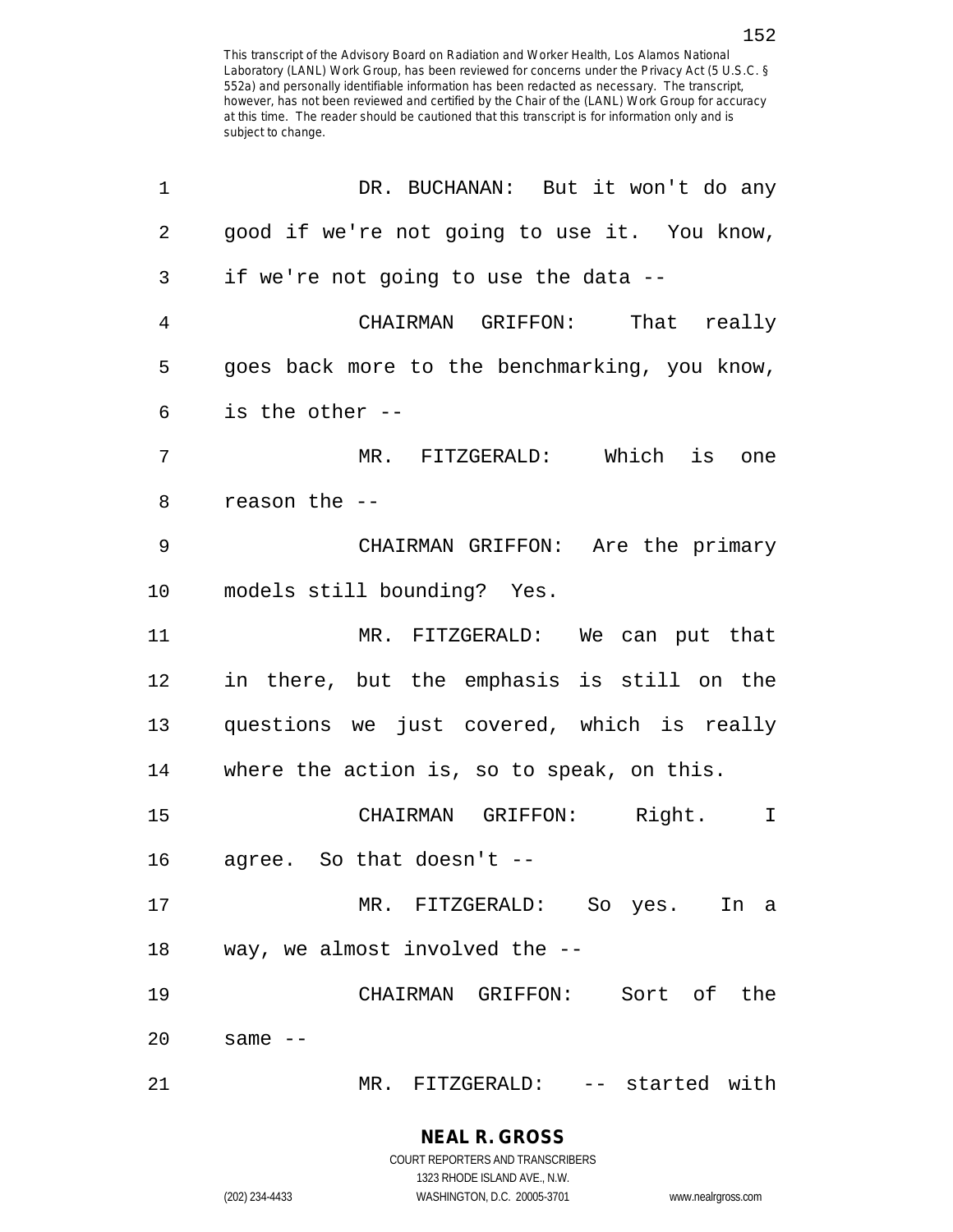| 1  | the validation, the pedigree of the data       |
|----|------------------------------------------------|
| 2  | first. In this case, it's almost because of    |
| 3  | the history. In fact, it was just put          |
| 4  | together in what was done. It seemed like      |
| 5  | these other questions were actually more       |
| 6  | paramount.                                     |
| 7  | CHAIRMAN GRIFFON: I agree, yes.                |
| 8  | MR. FITZGERALD: Yes.                           |
| 9  | CHAIRMAN GRIFFON: Does anybody on              |
| 10 | the Work Group have anything else on that item |
| 11 | 3?                                             |
| 12 | I'm just wondering if you want to              |
| 13 | get into the external -- or break for lunch.   |
| 14 | MR. FITZGERALD: Yes. This is                   |
| 15 | going to be --                                 |
| 16 | CHAIRMAN GRIFFON: This could be a              |
| 17 | little --                                      |
| 18 | This is going to<br>MR. FITZGERALD:            |
| 19 | be very familiar ground.                       |
| 20 | CHAIRMAN GRIFFON: Yes.                         |
| 21 | MR. FITZGERALD: But it's probably              |

**NEAL R. GROSS** COURT REPORTERS AND TRANSCRIBERS

1323 RHODE ISLAND AVE., N.W.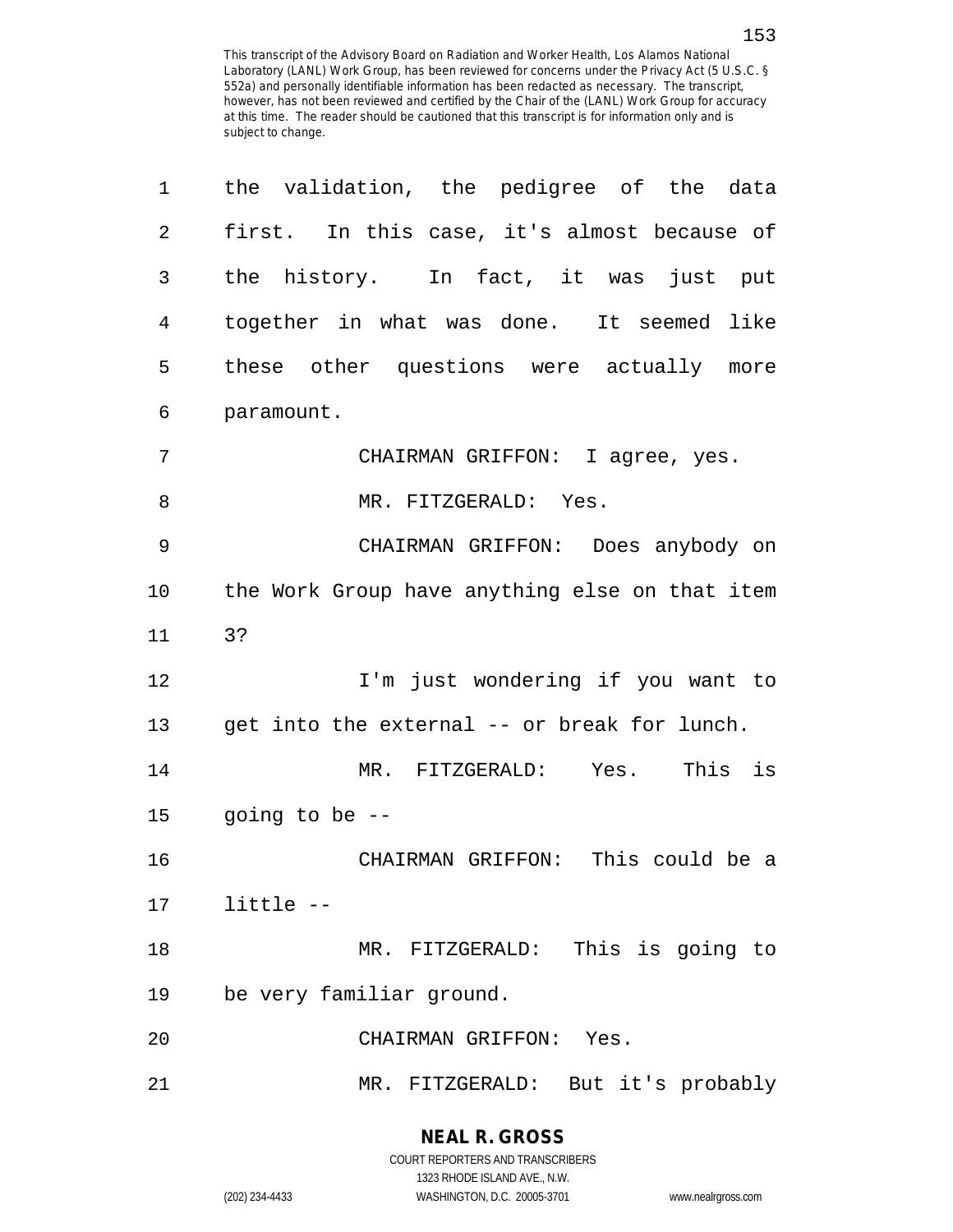1 going to bear some discussion.

| $\overline{2}$ | CHAIRMAN GRIFFON: Right, right,               |
|----------------|-----------------------------------------------|
| 3              | right. If everybody is okay, let's break for  |
| 4              | lunch and try to get back at a quarter of     |
| 5              | because I know a couple of the Board members  |
| 6              | are trying to get at least earlier flights.   |
| 7              | And I want to make sure Andrea has some time  |
| 8              | to make some statements.                      |
| 9              | MR. FITZGERALD: Bob actually                  |
| 10             | leaves at 1:30.                               |
| 11             | MEMBER PRESLEY: I'm going to                  |
| 12             | leave here. The plane leaves at               |
| 13             | $2:50$ -something.                            |
| 14             | CHAIRMAN GRIFFON: Okay. But if                |
| 15             | we come back at a quarter of 1:00? Is that, a |
| 16             | quarter of 1:00, okay with everybody? Yes.    |
| 17             | You'll hear the meat of the discussion, I     |
| 18             | think. All right.                             |
| 19             | MR. KATZ: Okay. So was that                   |
| 20             | clear for folks on the phone? A quarter of    |
| 21             | one o'clock Eastern time.                     |

**NEAL R. GROSS** COURT REPORTERS AND TRANSCRIBERS

1323 RHODE ISLAND AVE., N.W. (202) 234-4433 WASHINGTON, D.C. 20005-3701 www.nealrgross.com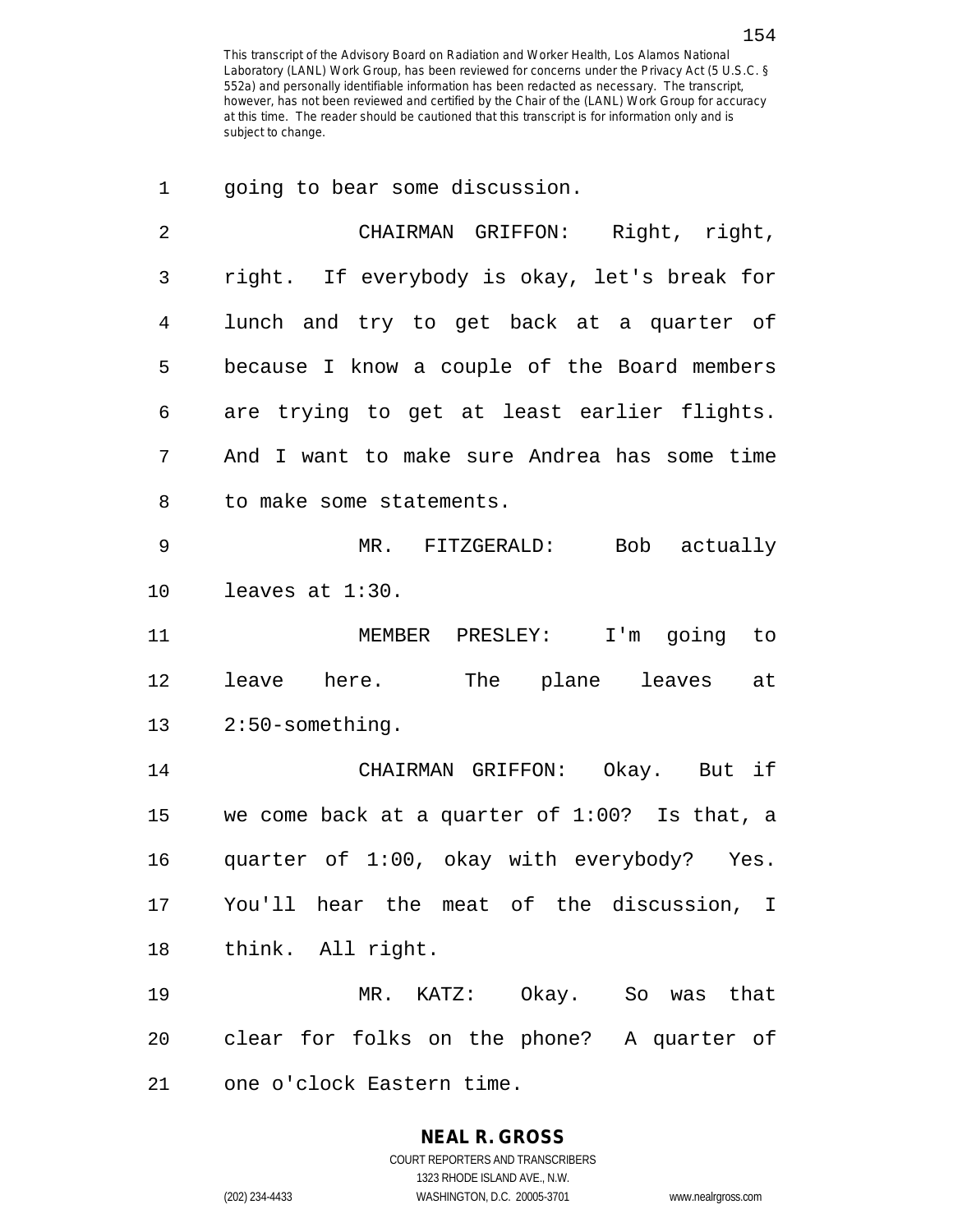| $\mathbf 1$    | MEMBER MUNN: All right, and I'll             |
|----------------|----------------------------------------------|
| $\overline{2}$ | try to remember to take myself off mute when |
| 3              | we're back.                                  |
| $\overline{4}$ | MR. KATZ: Thanks, Wanda.                     |
| 5              | MEMBER MUNN: All right.                      |
| 6              | MR. KATZ: Thanks, everyone else              |
| 7              | on the line. And we'll break the line now.   |
| 8              | (Whereupon, the above-entitled               |
| 9              | matter went off the record at 11:54 a.m. and |
| 10             | resumed at $12:54$ p.m.)                     |
| 11             |                                              |
| 12             |                                              |
| 13             |                                              |
| 14             |                                              |
| 15             |                                              |
| 16             |                                              |
| $17$           |                                              |
| 18             |                                              |
| 19             |                                              |
| 20             |                                              |
| 21             |                                              |

1323 RHODE ISLAND AVE., N.W.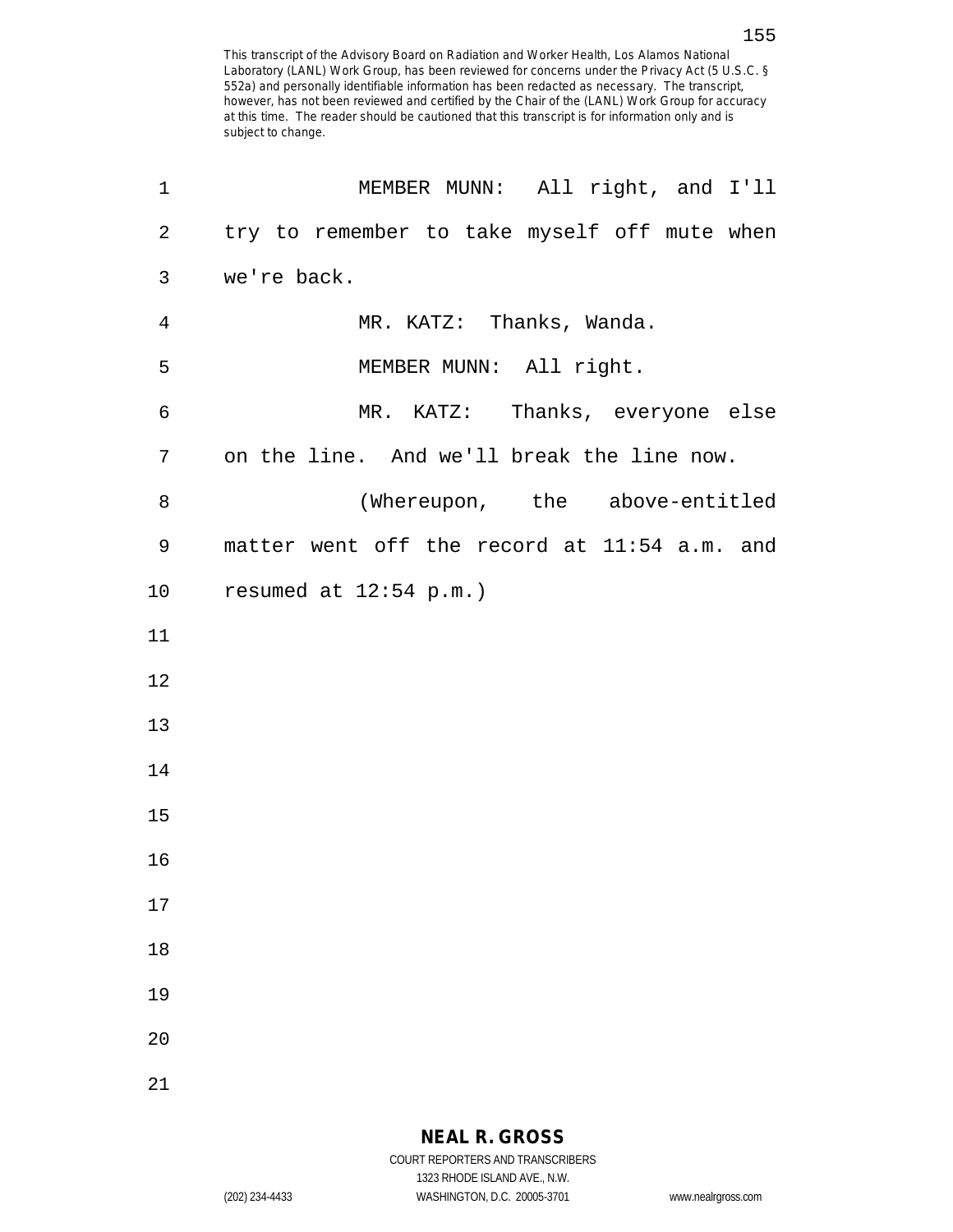| 1              | A-F-T-E-R-N-O-O-N S-E-S-S-I-O-N                |
|----------------|------------------------------------------------|
| $\overline{2}$ | MR. KATZ: Good afternoon. This                 |
| 3              | is the Advisory Board on Radiation and Worker  |
| $\overline{4}$ | Health Los Alamos National Lab Work Group.     |
| 5              | And we're just reconvening after a lunch       |
| 6              | break.                                         |
| 7              | So let me just check to see.                   |
| 8              | Wanda Munn, have you rejoined us?              |
| 9              | MEMBER MUNN: Yes, I have.                      |
| 10             | MR. KATZ: Great. And I think                   |
| 11             | we're ready, then. Yes.                        |
| 12             | CHAIRMAN GRIFFON: Okay. We're                  |
| 13             | going to move ahead in the SC&A issue paper.   |
| 14             | And I think, Joe and Ron, the next item is the |
| 15             | neutron exposure, of course, external dose     |
| 16             | neutron exposure. Start there?                 |
| 17             | MR. FITZGERALD: Yes. I think                   |
| 18             | this is sort of a division point already       |
| 19             | reported. It first gets down to sort of the    |
| 20             | basis for the fundamental questions. These     |
| 21             | are issues that weren't necessarily expounded  |

### **NEAL R. GROSS**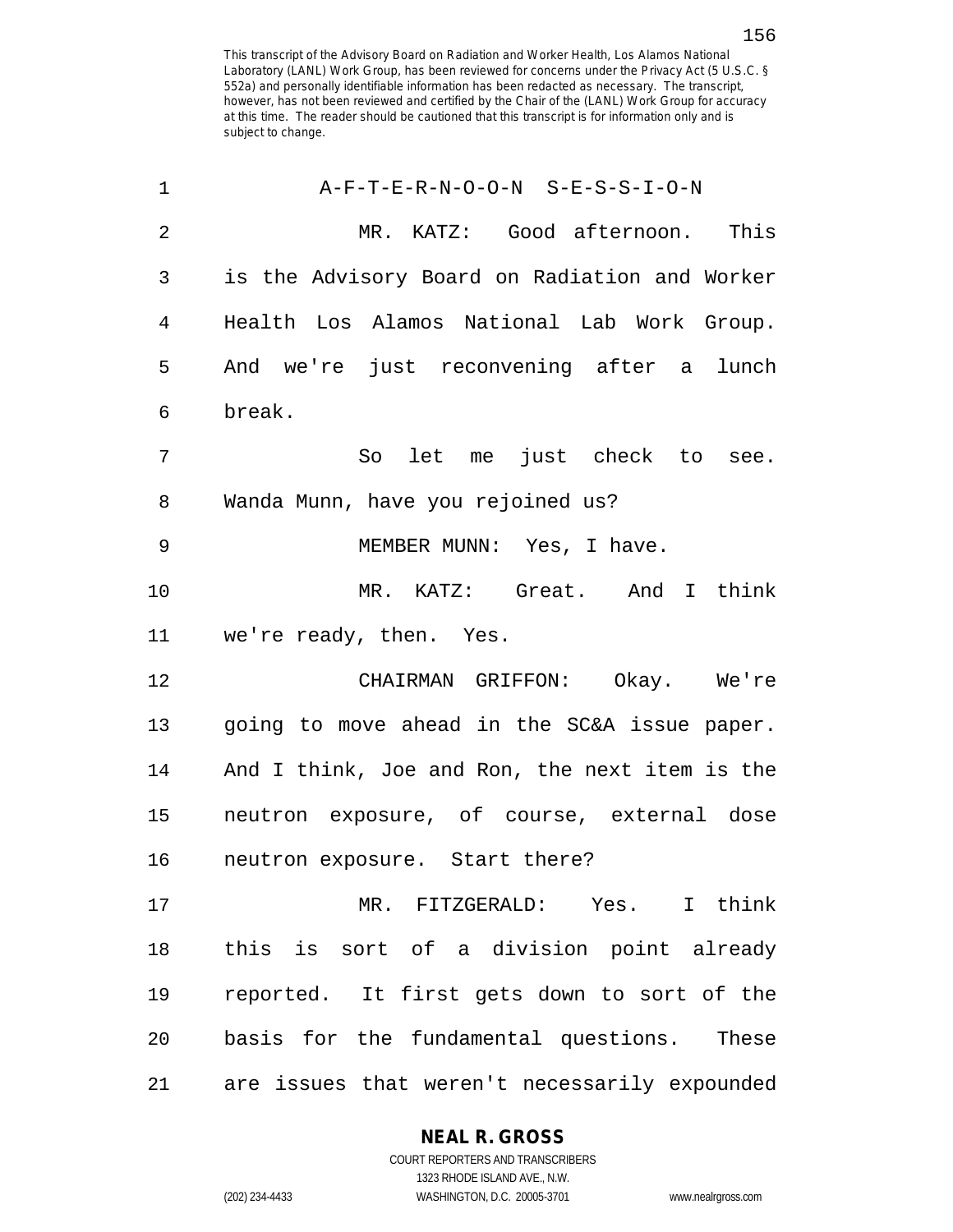| 1  | upon in the evaluation report but have a       |
|----|------------------------------------------------|
| 2  | bearing for maybe a relatively small period of |
| 3  | I think TLD came into being in 1980.<br>time.  |
| 4  | And so there are some questions.               |
| 5  | And these are sort of conventional             |
| 6  | questions we've raised in the past on other    |
| 7  | sites on NTA film and fading, some of the same |
| 8  | issues and certainly Ron, who has worked the   |
| 9  | same issue for Mound and Pantex and kind of    |
| 10 | outlined some of the questions that we have on |
| 11 | that.                                          |
| 12 | DR. BUCHANAN: Okay. This is Ron                |
| 13 | with SC&A. We're on item 4 in the report.      |
| 14 | A little background here, this is              |
| 15 | a neutron monitoring question. Los Alamos      |
| 16 | used the NTA film there in this SEC period     |
| 17 | from 1976 to 1979 and then used the model 7776 |
| 18 | TLD system from '80 to '97 and then started    |
| 19 | using the model 8823 TLD system from '98 to    |
| 20 | 2005 or up until today.                        |
| 21 | And so what we looked at was the               |

157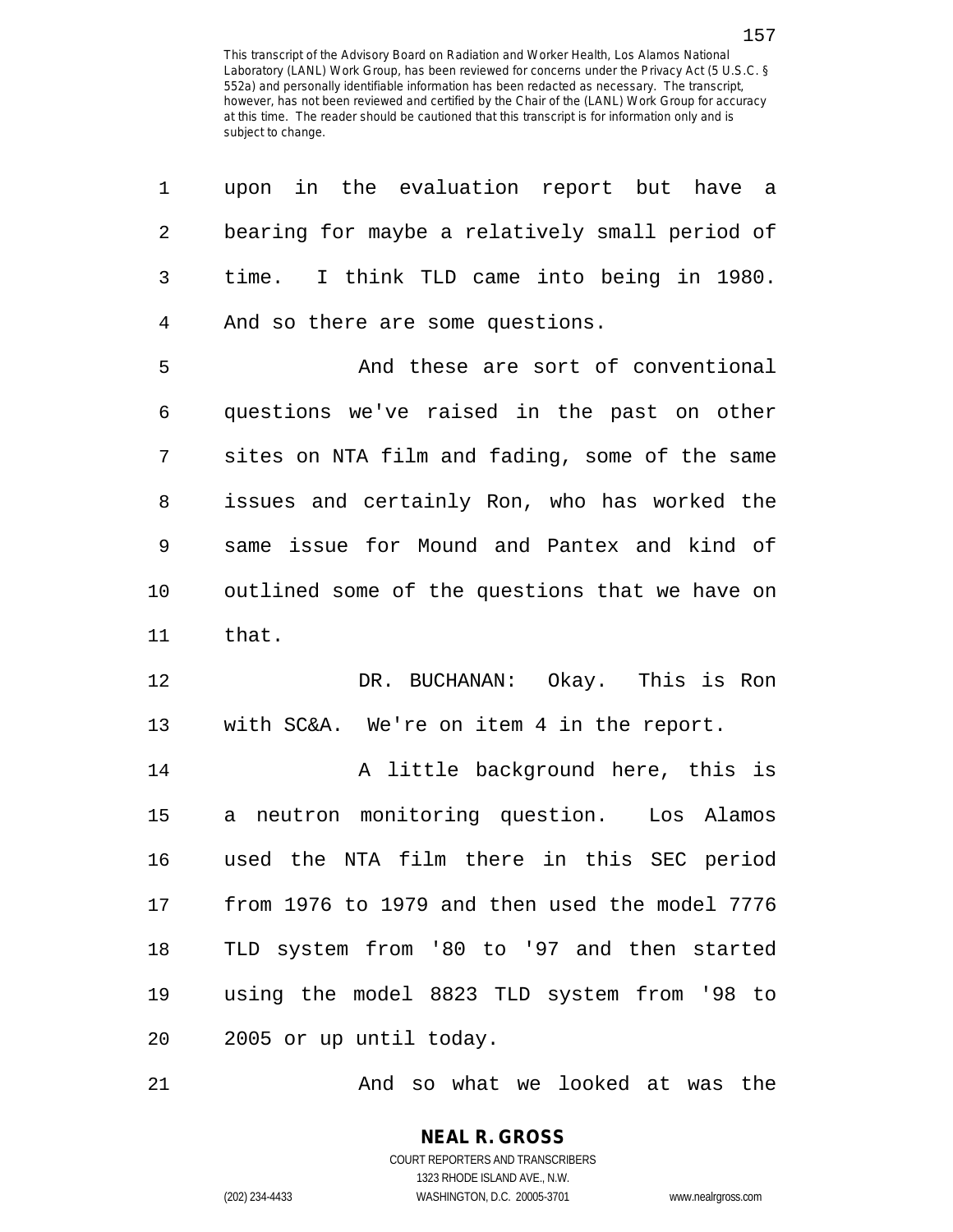| 1  | ability for the neutron dosimetry system to    |
|----|------------------------------------------------|
| 2  | detect the full energy of neutron doses in all |
| 3  | of the different facilities at Los Alamos. Of  |
| 4  | course, we have the standard problem of the    |
| 5  | neutron NTA film threshold of around 500 keV   |
| 6  | or 700 keV or so, which does not see the lower |
| 7  | energy neutrons.                               |
| 8  | And so everyone is aware that in               |
| 9  | the TBD, they recommend using an N/P ratio to  |
| 10 | replace the neutron data in the dose records   |
| 11 | for the dose period. And this has been an      |
| 12 | acceptable practice if certain qualifications  |
| 13 | are met.                                       |
| 14 | And so we have a couple, three                 |
| 15 | issues here. One is that the N/P ratio, which  |
| 16 | is being used for the 1976-1979 period, being  |
| 17 | taken from the TLD data from 1980 to 2004, I   |
| 18 | believe it was. Anyway, it covers a range of   |
| 19 | about 25 years or so, including both the '76   |
| 20 | model TLD and the model 8823.                  |
|    |                                                |

21 And so we have two areas, items in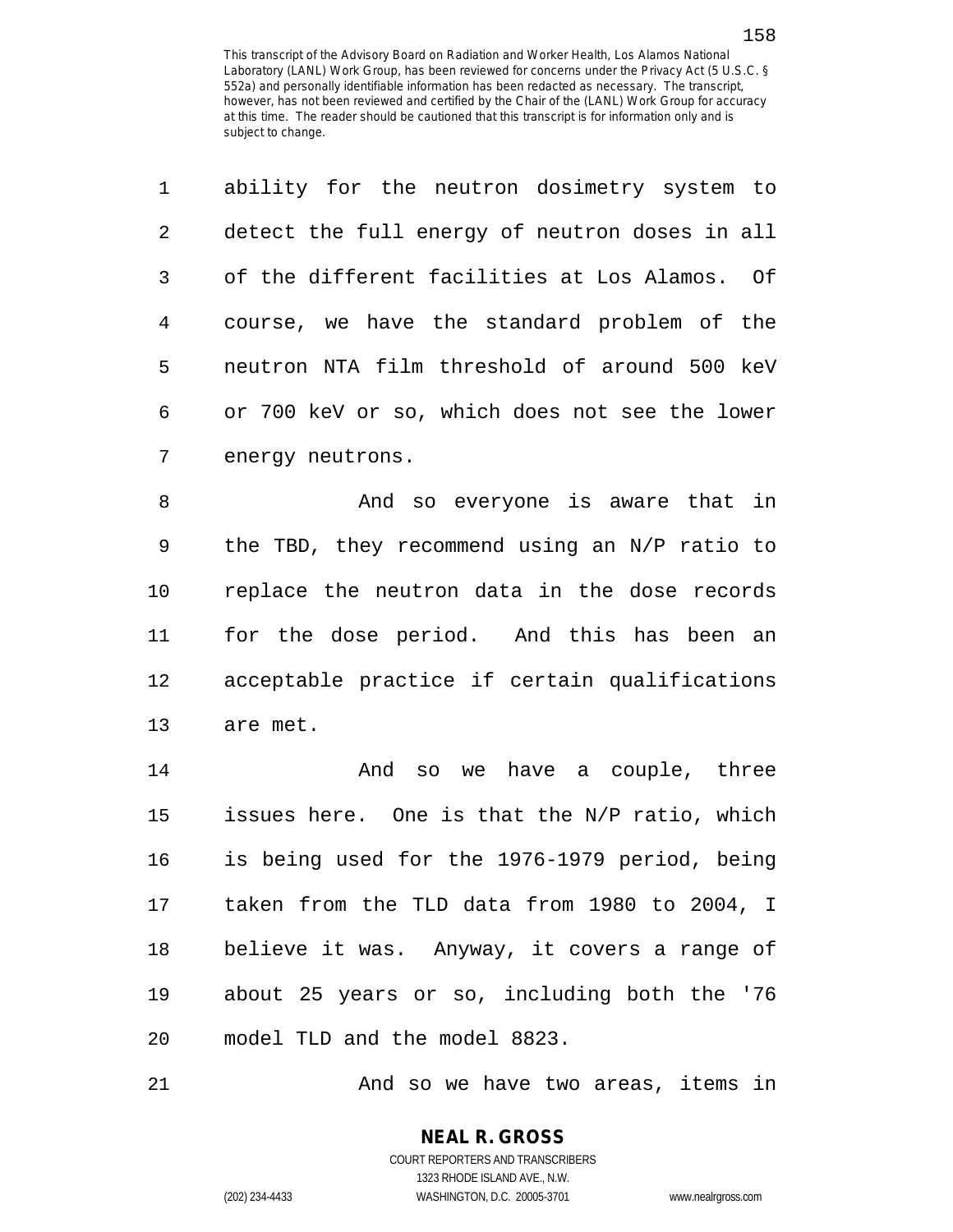| $\mathbf{1}$ | this usage of this N/P data. I guess number  |
|--------------|----------------------------------------------|
| 2            | one is is it representative for the earlier  |
| $\mathbf{3}$ | year, '76 through '79, if you're using '80   |
| 4            | through 2004 data? Was it representative of  |
| 5            | the N/P values in these later years for this |
| 6            | earlier period?                              |

7 and the second each year is that 8 the model 7776 had some issues in itself, 9 which we will talk about a little later in 10 this response function. So neutron 11 calibration factors as a function of a 12 facility had to be used.

13 And so we questioned the accuracy 14 of the data represented, that it is identified 15 by the data for the later years to this 16 earlier period and also the accuracy of using 17 the 7776 for determining the N/P ratio. In 18 addition, the 7776 used during the period of 19 '80 to '97, as I say, used a neutron 20 calibration factor, NCF, which was, the way I 21 understand it, determined for each facility

### **NEAL R. GROSS**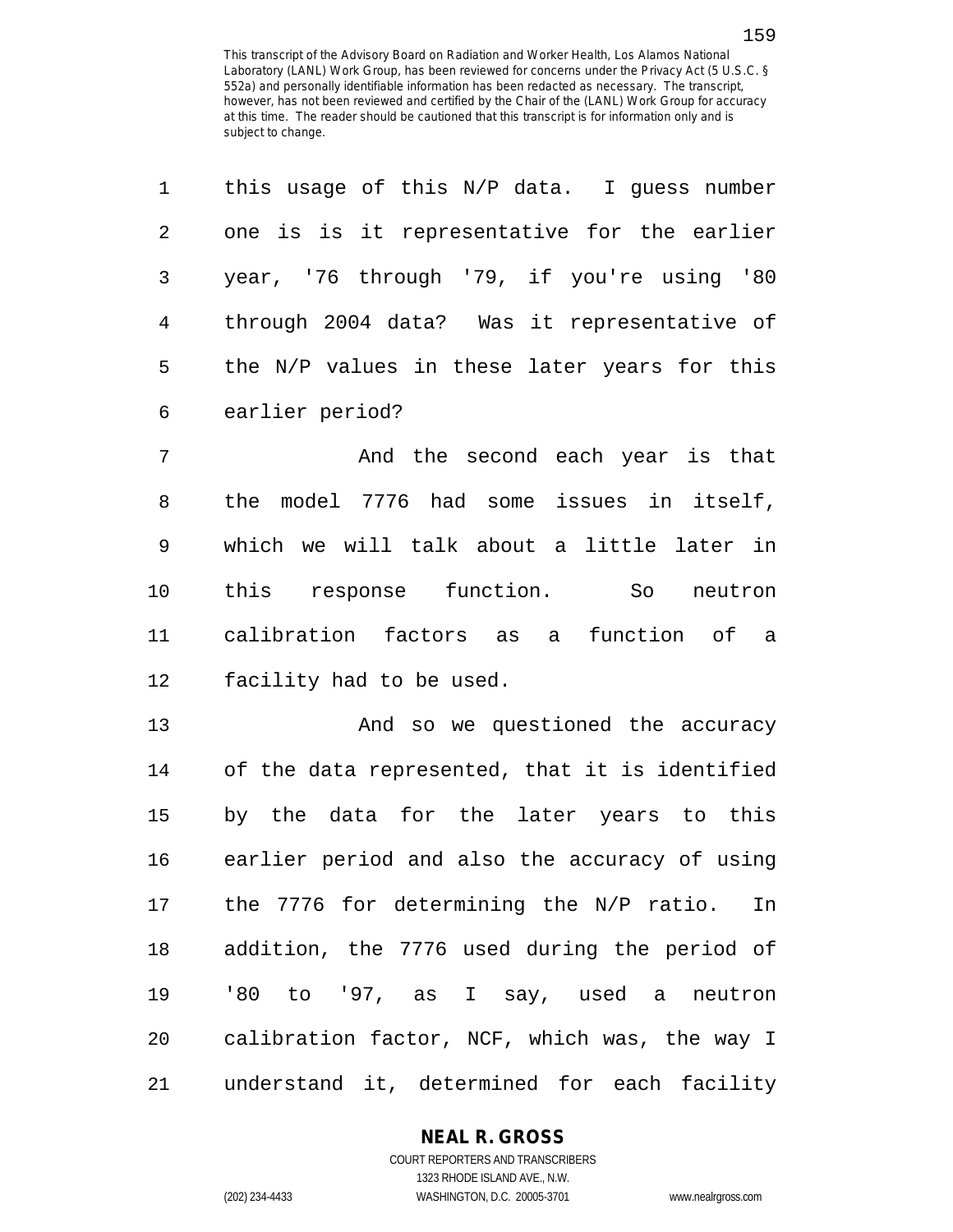1 depending on the average energy of the 2 neutron.

3 If there was -- now, TLDs have the 4 opposite characteristics of NTA film. NTA 5 film has no response for a certain threshold 6 of about half MeV or so, a good response up to 7 about 10 to 14 MeV. And then it starts to 8 drop off. And so that is its energy range of 9 good use.

10 TLD is kind of opposite of that. 11 It has a high response, low energy, and drops 12 off very rapidly at higher energies around one 13 to two MeV. It starts to drop off at 14 sensitivity.

15 And so if a facility has a lot of 16 low-energy neutrons, TLDs are fairly 17 responsive, has a good portion of 18 higher-energy neutrons, its response is lower. 19 And so the way Los Alamos did it 20 was they assigned neutron calibration factors 21 for each facility. If it was a highly

### **NEAL R. GROSS** COURT REPORTERS AND TRANSCRIBERS

1323 RHODE ISLAND AVE., N.W.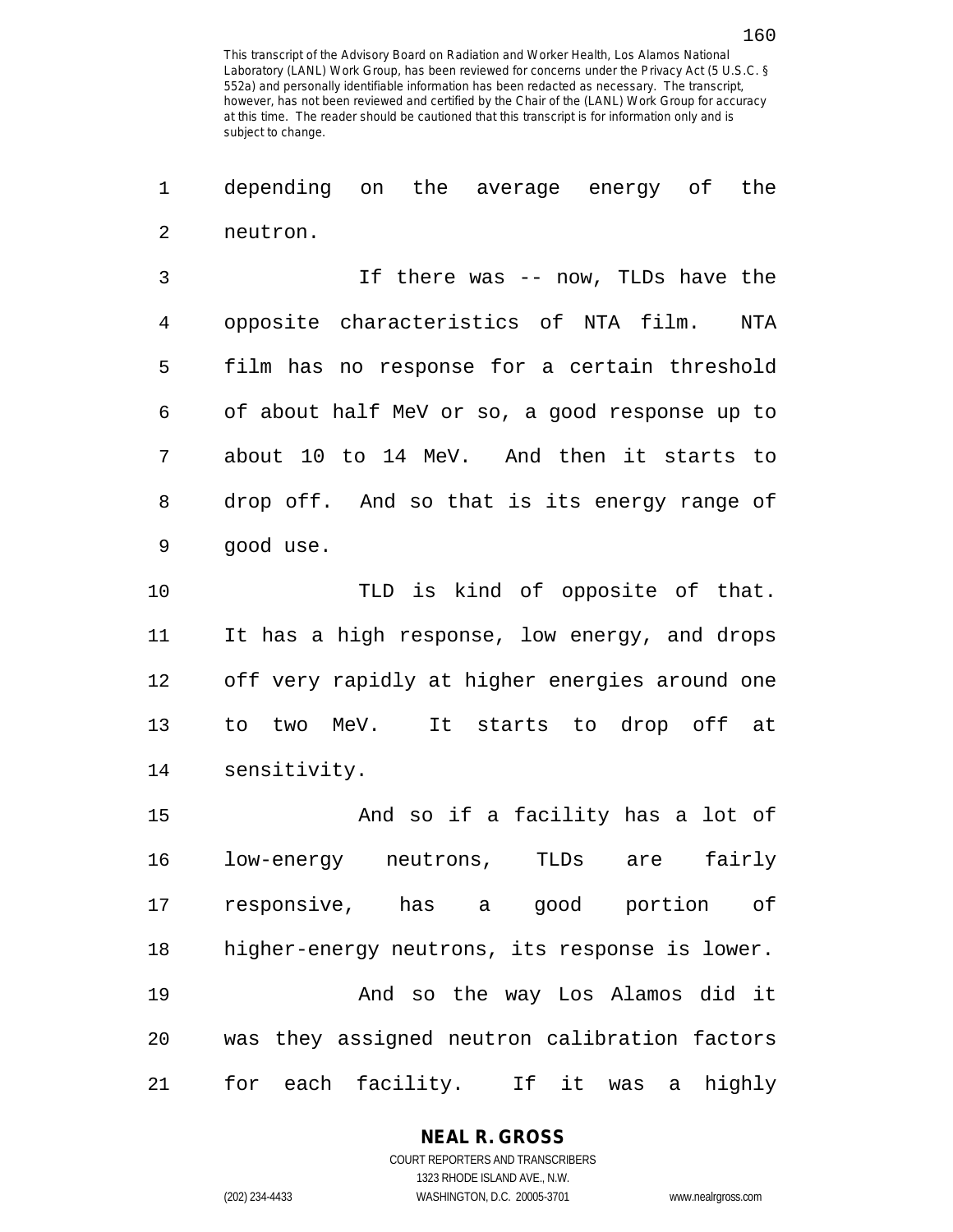1 moderated low-energy neutron source, then the 2 calibration factor was low. If it was 3 high-energy, the calibration factor would be 4 higher.

5 And so this is the way the 7776 6 TLD dose of record was recorded. The way I 7 understand it was the reading that came off 8 the TLD reader was multiplied by this 9 correction factor. So the dose of record 10 doesn't contain the raw reading plus 11 adjustment factor. It just contains the end 12 result. So you don't know what the 13 calibration factor was. And so SC&A is 14 concerned about using this data in determining 15 the N/P values. And so that is the '76 to '79 16 N/P issues.

17 Now the other segment is 1980 to 18 1989. When the TLDs were being used, there 19 was a problem with detecting the high-energy 20 neutrons, especially around LAMPF, where you 21 had more high energy than you would the rest

### **NEAL R. GROSS**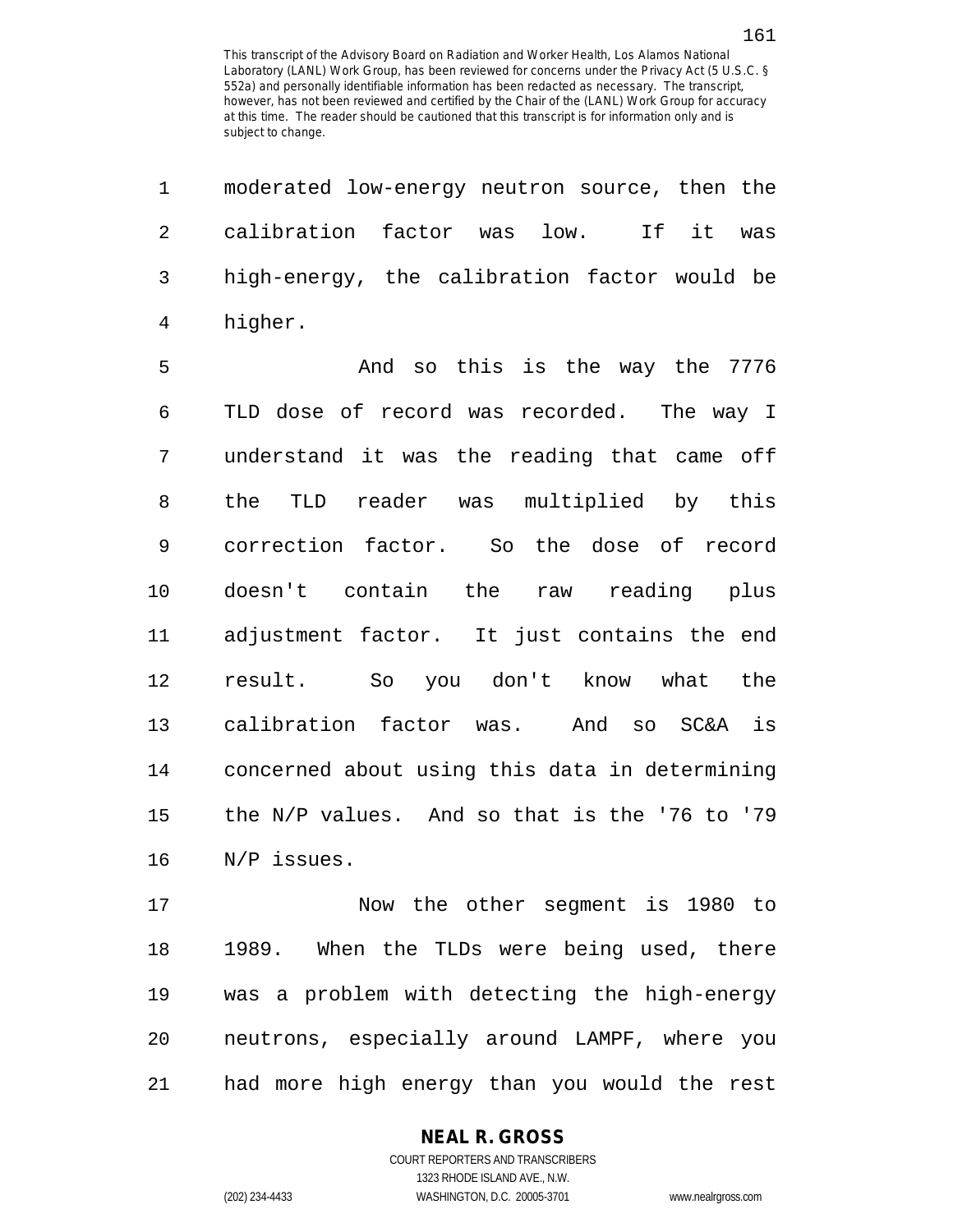| 1              | of the facilities. The plutonium and such      |
|----------------|------------------------------------------------|
| $\overline{2}$ | usually have a fairly moderated spectrum. So   |
| 3              | TLDs were good dosimeters for those.           |
| $\overline{4}$ | And so between '80 and '89 was                 |
| 5              | kind of a transition period in that the 7776   |
| 6              | saw the low energy. So they attempted to use   |
| 7              | film<br>NTA<br>to detect some of<br>the<br>the |
| 8              | higher-energy neutrons.                        |
| 9              | However, NTA film has fading. Any              |
| 10             | they found out in about '90, then, that they   |
| 11             | could seal these. It was in an oxygen          |
| 12             | atmosphere in a plastic pack. And about 1990,  |
| 13             | they got this.                                 |
| 14             | And I gave a reference in our                  |
| 15             | write-up in the lot, I think, in 1990, that    |
| 16             | indicated that they solved this problem at Los |
| 17             | Alamos. And from about 1990 to 1995, they      |
| 18             | used sealed NTA film, which did away with a    |
| 19             | lot of the fading.                             |
| 20             | And so there was some NTA film                 |
| 21             | used at LAMPF during 1980 to 1990. However,    |

## **NEAL R. GROSS**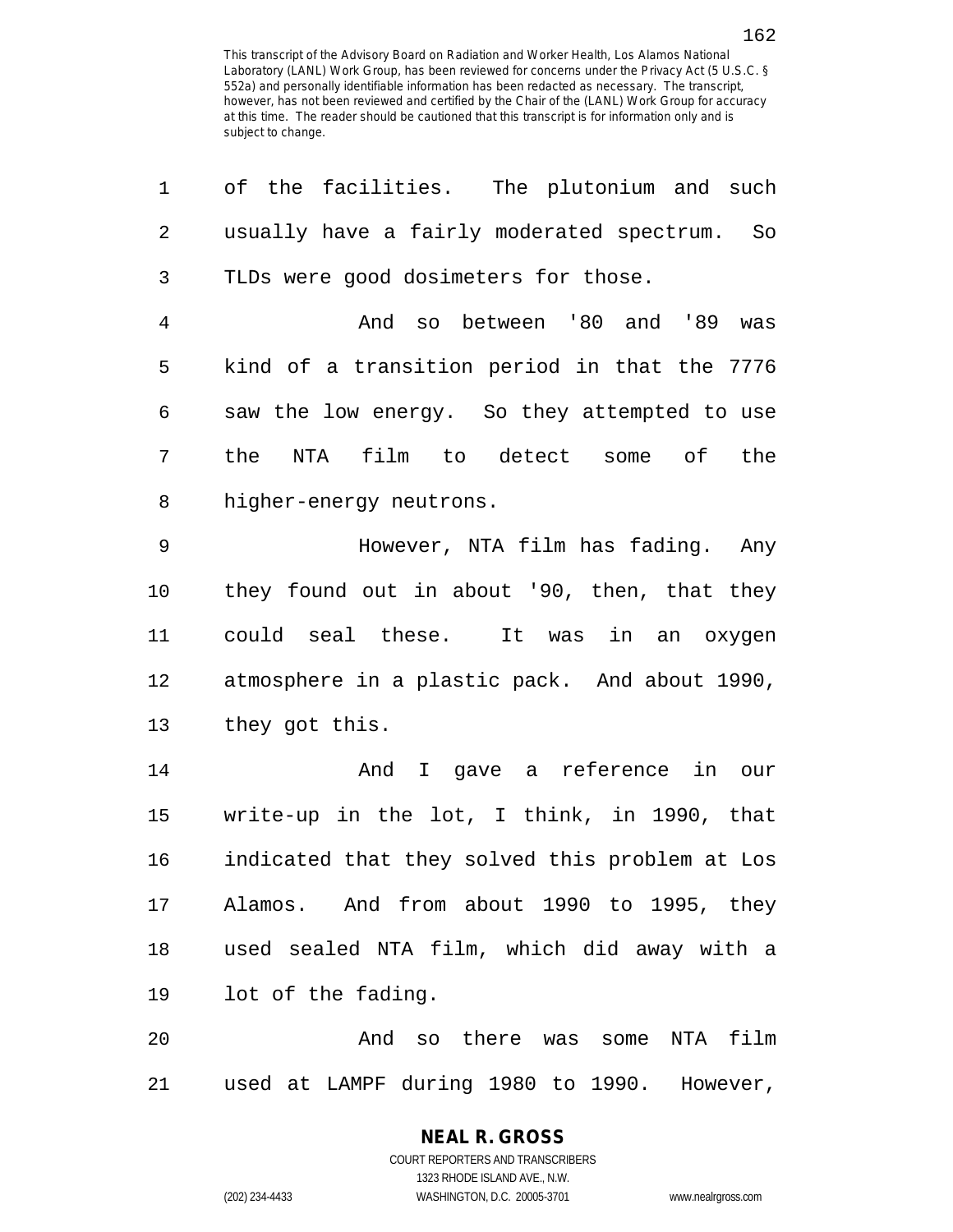| 1  | from what I could find out, there was only     |
|----|------------------------------------------------|
| 2  | about 40 or less than 40-some NTA films        |
| 3  | issued. And so this would not cover the        |
| 4  | workers that might have been the spokes to     |
| 5  | higher-energy neutrons in much of a fashion    |
| 6  | during this period of time.                    |
| 7  | Now they used the sealed NTA film              |
| 8  | from '90 to '95; in '95 started using the      |
| 9  | track etch dosimeter, the TED, and the 8823    |
| 10 | TLD dosimeter, which we're not questioning it. |
| 11 | If there are any problems there, it's more of  |
| 12 | a Site Profile issue, not an SEC issue, from   |
| 13 | about 1998 onward.                             |
| 14 | And so our main concern is we did              |
| 15 | feel that as far as dose reconstruction goes,  |
| 16 | that there was support for the fact that the   |
| 17 | N/P values that were derived were              |
| 18 | representative of the earlier '76 to<br>'79    |
| 19 | period.                                        |
| 20 | There's a big question mark on '80             |

21 to '89 on NTA film use at LAMPF or what was

# **NEAL R. GROSS**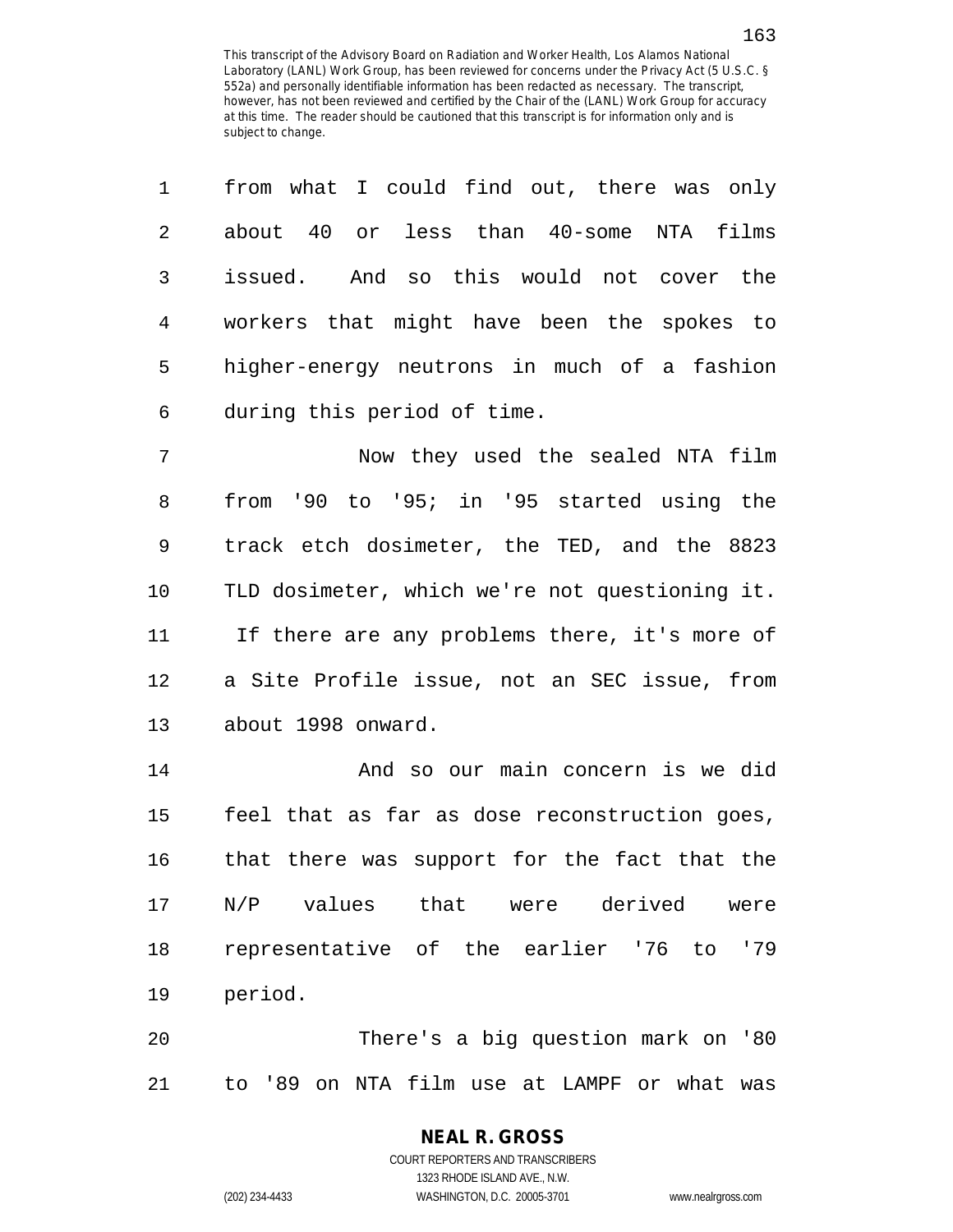| 1  | used if NTA film was used or how the fading     |
|----|-------------------------------------------------|
| 2  | problem was addressed. And we don't have SEC    |
| 3  | issues, really, after the 1990s.                |
| 4  | And so our period is '76 to '89                 |
| 5  | we're concerned about the adjustment<br>that    |
| 6  | factor using N/P and also the high-energy       |
| 7  | neutron monitoring at LAMPF during that         |
| 8  | period.                                         |
| 9  | MEMBER PRESLEY: Can you just not                |
| 10 | find records? Is that one of the reasons that   |
| 11 | you're saying what you did use during that      |
| 12 | time, what correction factors were used, and    |
| 13 | things like that?                               |
| 14 | DR. BUCHANAN: I don't have any                  |
| 15 | details on, number one, the correction factor.  |
| 16 | Apparently there was one correction factor      |
|    | 17 used for all of LAMPF. LAMPF has wide energy |
| 18 | and neutron energy. So they're outside the      |
| 19 | moderated field, a 500 keV would be fine.<br>In |
| 20 | experimental areas and such, you can have up    |
| 21 | to 20 MeV, even occasionally in a beam line or  |

**NEAL R. GROSS**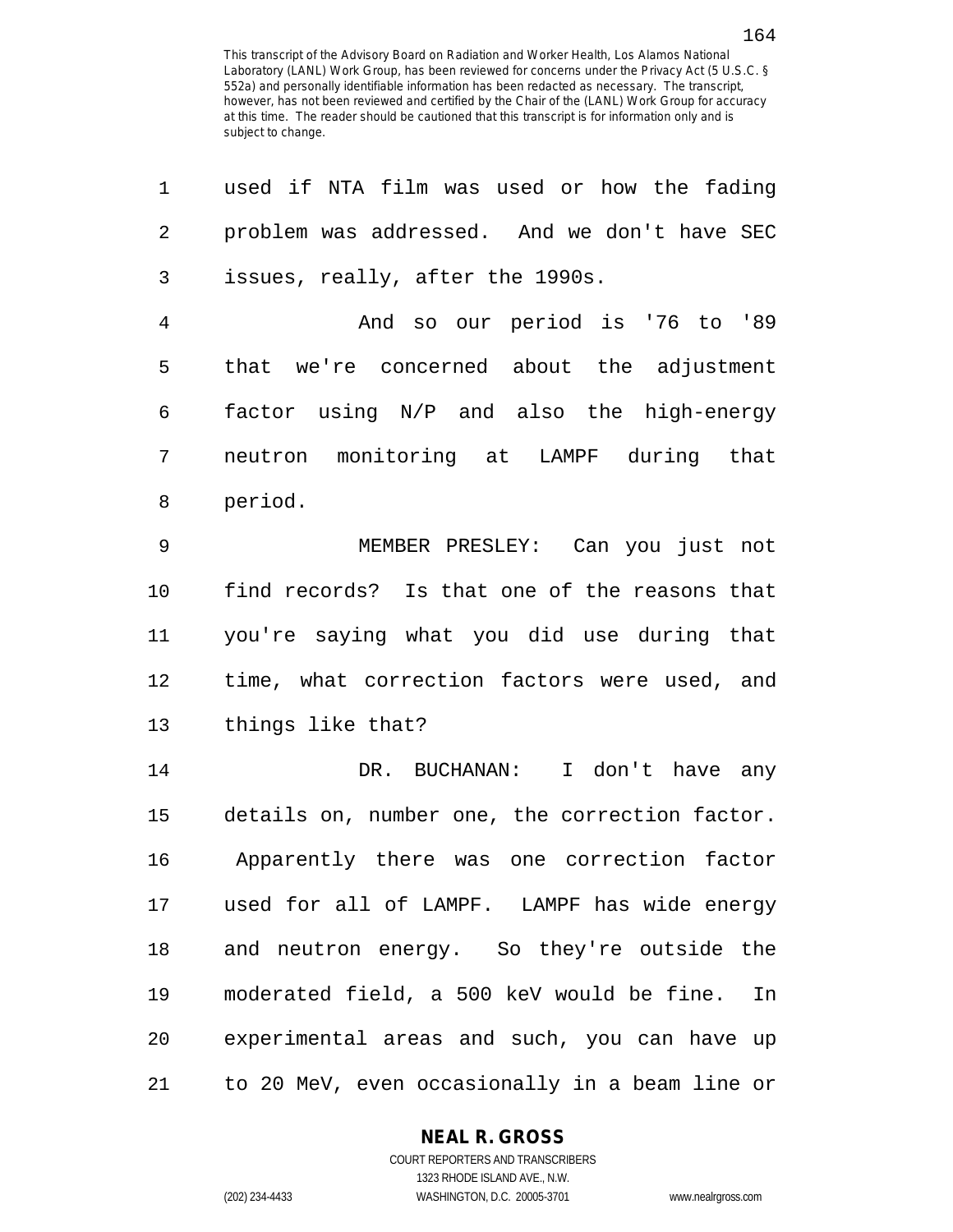1 something 50 MeV.

2 And so I don't see that it has 3 been documented that the neutron calibration 4 factors were appropriate for LAMPF. And 5 number two is if there were high-energy 6 neutrons, how are those monitored during this 7 period?

8 The 7776 was not seeing the 9 high-energy neutrons. Was NTA film used? If 10 so, how was the fading problem addressed? And 11 if only 50 NTA or 40 NTA films were issued 12 during this period, that would cover, 13 sufficiently cover, the workers.

14 CHAIRMAN GRIFFON: I mean, for me, 15 this, unlike the first couple of things we 16 discussed, has a lot more specifics in it, 17 some more details. I'm not sure I could have 18 kept up with all your actions items or at 19 least questions, but one thing that caught my 20 ear was the correction. Apparently the data 21 in the database right now is the end result,

### **NEAL R. GROSS**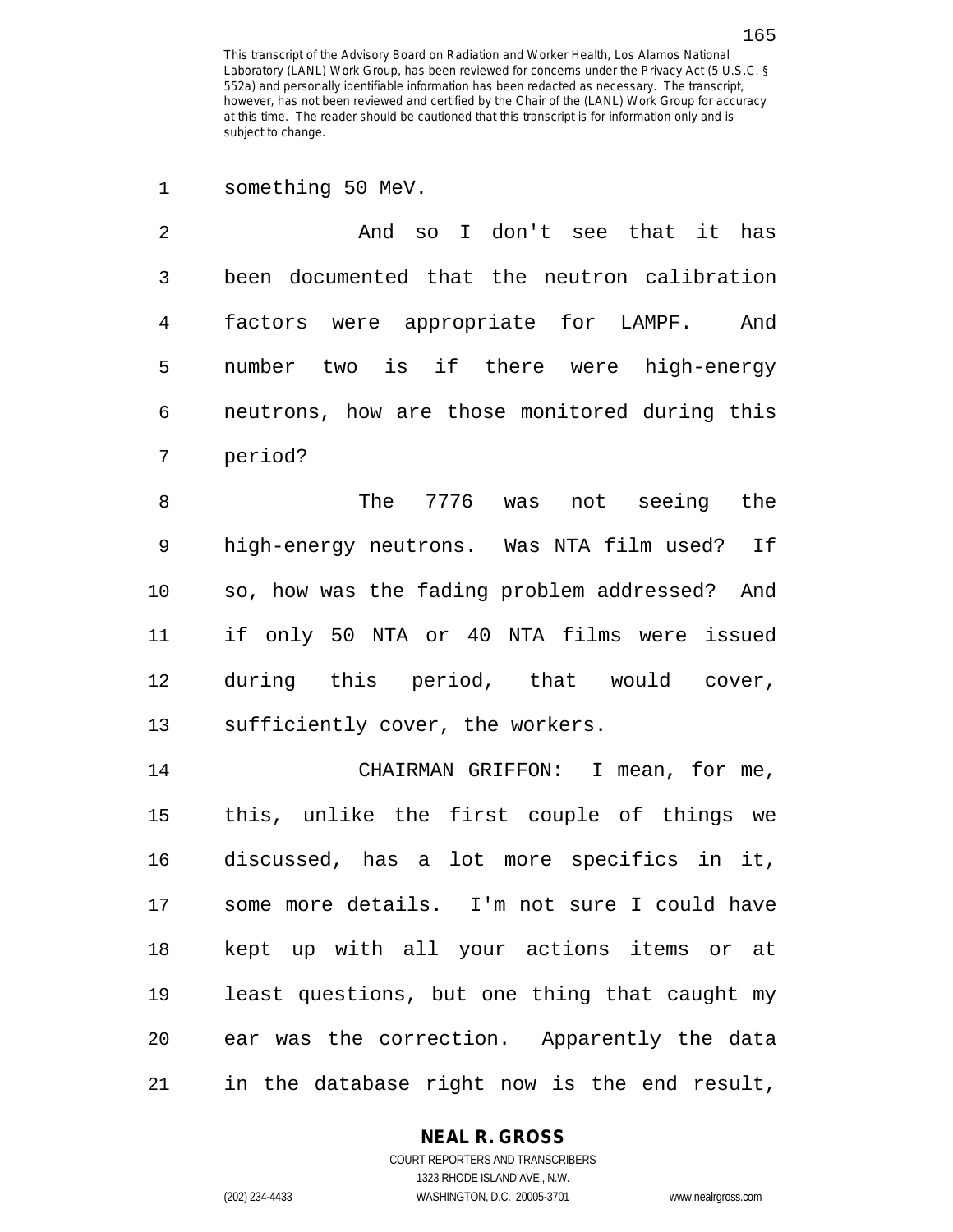| 1              | right? It's the --                             |
|----------------|------------------------------------------------|
| $\overline{2}$ | DR. BUCHANAN: As far as I can                  |
| 3              | tell.                                          |
| 4              | CHAIRMAN GRIFFON: The calibration              |
| 5              | factors rolled in so you can't even tell --    |
| 6              | DR. BUCHANAN: Back them out.                   |
| 7              | CHAIRMAN GRIFFON: Right. You                   |
| 8              | can't back them out.                           |
| 9              | DR. BUCHANAN: No.                              |
| 10             | CHAIRMAN GRIFFON: Do we have the               |
| 11             | raw data that could be backed out if they were |
| 12             |                                                |
| 13             | MR. MACIEVIC: I don't think we                 |
| 14             | have the raw data to go back to the actual     |
| 15             | light curves and all the other and the track   |
| 16             | counts at this time. I'm sure the track --     |
| 17             | that information does go, but in our limited   |
| 18             | capturing of data, we didn't go back to the    |
| 19             | original signals from each dosimeter<br>to     |
| 20             | calculate this out. We do have the correction  |
| 21             | factors for each facility.                     |

**NEAL R. GROSS** COURT REPORTERS AND TRANSCRIBERS

1323 RHODE ISLAND AVE., N.W.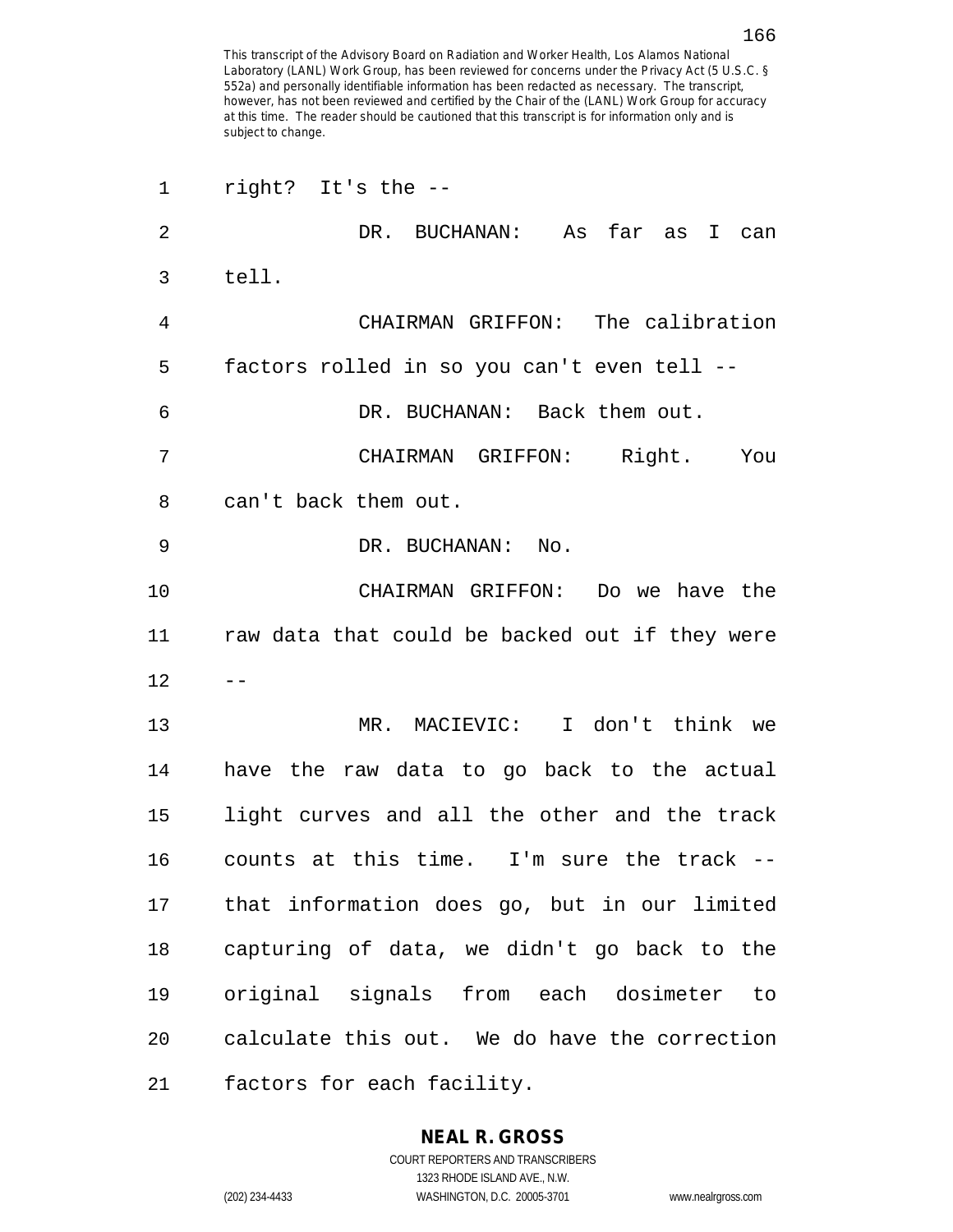| 1              | As far as an SEC issue, to me that            |
|----------------|-----------------------------------------------|
| $\sqrt{2}$     | says that the dosimeter itself or the use of  |
| 3              | combination of dosimeters that is<br>that     |
| $\overline{4}$ | completely off, that the numbers -- that you  |
| 5              | aren't measuring the fields at all. I think I |
| 6              | would go along with the idea that you could   |
| 7              | look into fading effects, apply correction    |
| 8              | factors based on that to the particular data. |
| $\mathsf 9$    | But to essentially say you are                |
| $10$           | running blind during that period because for  |
| 11             | the period of ten years, you didn't have a    |
| 12             | dosimeter where you have lithium fluoride,    |
| 13             | lithium-6 and lithium-7 fluoride, you've got  |
| 14             | NTA film, and although the matching up for    |
| 15             | each facility may be imperfect, it's<br>not   |
| 16             | saying that there isn't some<br>dose          |
| 17             | reconstruction method that you could go and   |
| 18             | correct or look to see that the number is     |
| 19             | accurate enough that to say that though that  |
| 20             | period would be in SEC would imply that that  |
| 21             | data is totally useless essentially, that     |

**NEAL R. GROSS**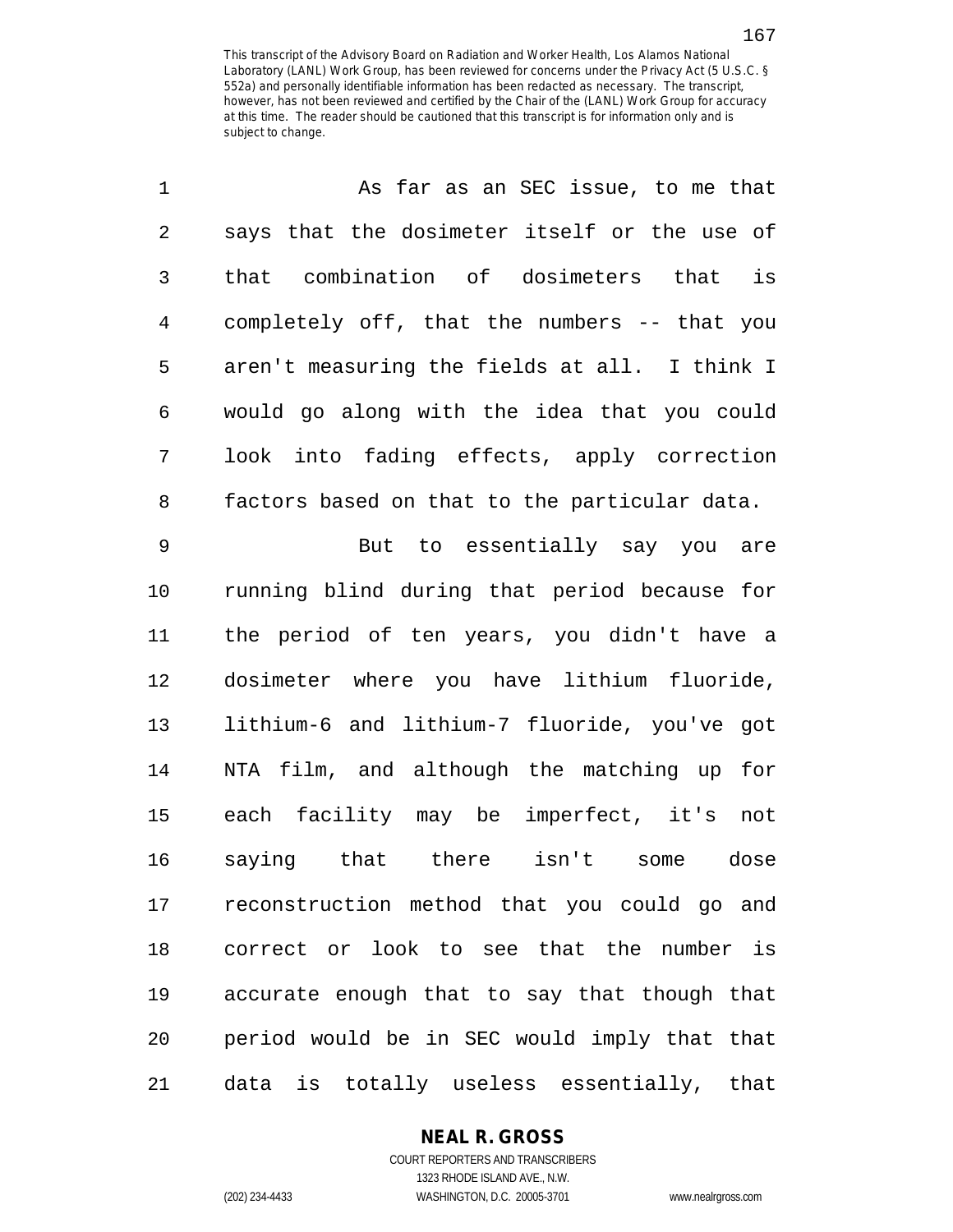| 1              | neutron doses could be well well over the      |
|----------------|------------------------------------------------|
| 2              | values that are being recorded.                |
| $\mathfrak{Z}$ | I have looked at -- before I got               |
| 4              | here, I just started to pull some data up from |
| 5              | -- we made a database of all the neutron doses |
| 6              | for LANL and for other sites, but for LANL     |
| 7              | from the claimant file.                        |
| 8              | Now obviously it's just a claimant             |
| 9              | file, not from the entire site, all the        |
| 10             | readings that are there. But when you look at  |
| 11             | the readings as a function of time for the     |
| 12             | years, you see that as you're running from the |
| 13             | mid to late '70s, you start hitting where the  |
| 14             | TLD data comes in, the neutron doses jump.     |
| 15             | And to me, that says that this                 |
| 16             | badge is seeing something beyond what was the  |
| 17             | year before, from '79, '78 time period. You    |
| 18             | now see an increase in the values.             |
| 19             | So that dosimeter is seeing a                  |
| 20             | wider variety of the field and reporting the   |
| 21             | number. Now correcting those numbers to say,   |

#### **NEAL R. GROSS**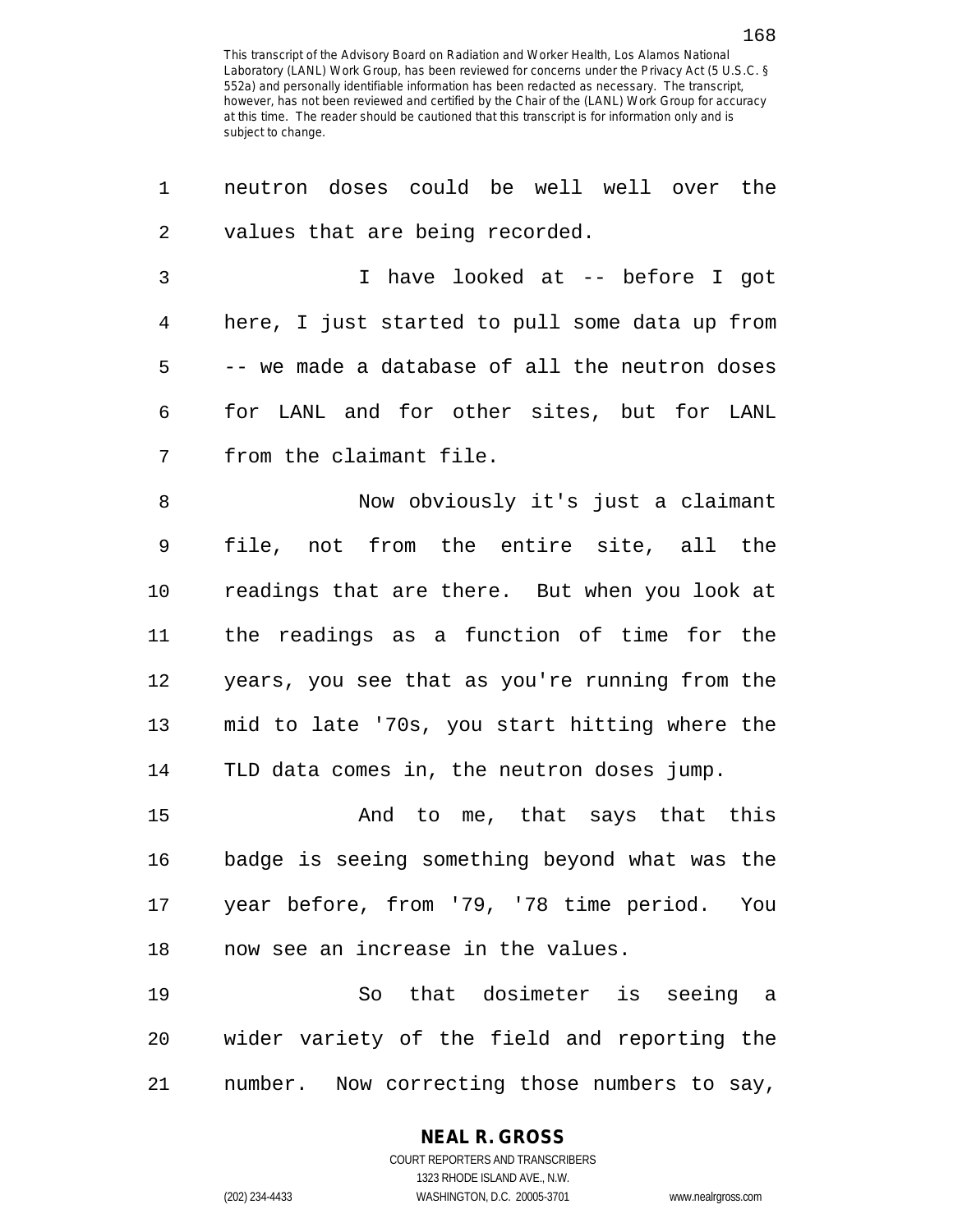| 1  | well, how close that is<br>is one thing, as    |
|----|------------------------------------------------|
| 2  | opposed to saying, to me it would not have     |
| 3  | recorded anything.                             |
| 4  | If you were going to say an SEC                |
| 5  | issue, you would say this dosimeter is missing |
| 6  | it completely. But it obviously looks like     |
| 7  | from that data there is a spike in the number  |
| 8  | of readings in the low end from the above zero |
| 9  | and recordable up to as you start getting into |
| 10 | the higher doses.                              |
| 11 | But that number jumps when you                 |
| 12 | head into the '80s. So it's seeing something.  |
| 13 | And it is correcting or giving you a higher    |
| 14 | dose based on use of that dosimeter.           |
| 15 | So the question is, how much do                |
| 16 | you kick those numbers by, as opposed to,      |
| 17 | what, those numbers are all invalid. And       |
| 18 | that's how I see an SEC issue, that there is   |
| 19 | no way I can figure out how to work that       |
| 20 | number to make it accurate.                    |
|    |                                                |

21 And if it's a dosimetry issue of

**NEAL R. GROSS** COURT REPORTERS AND TRANSCRIBERS 1323 RHODE ISLAND AVE., N.W.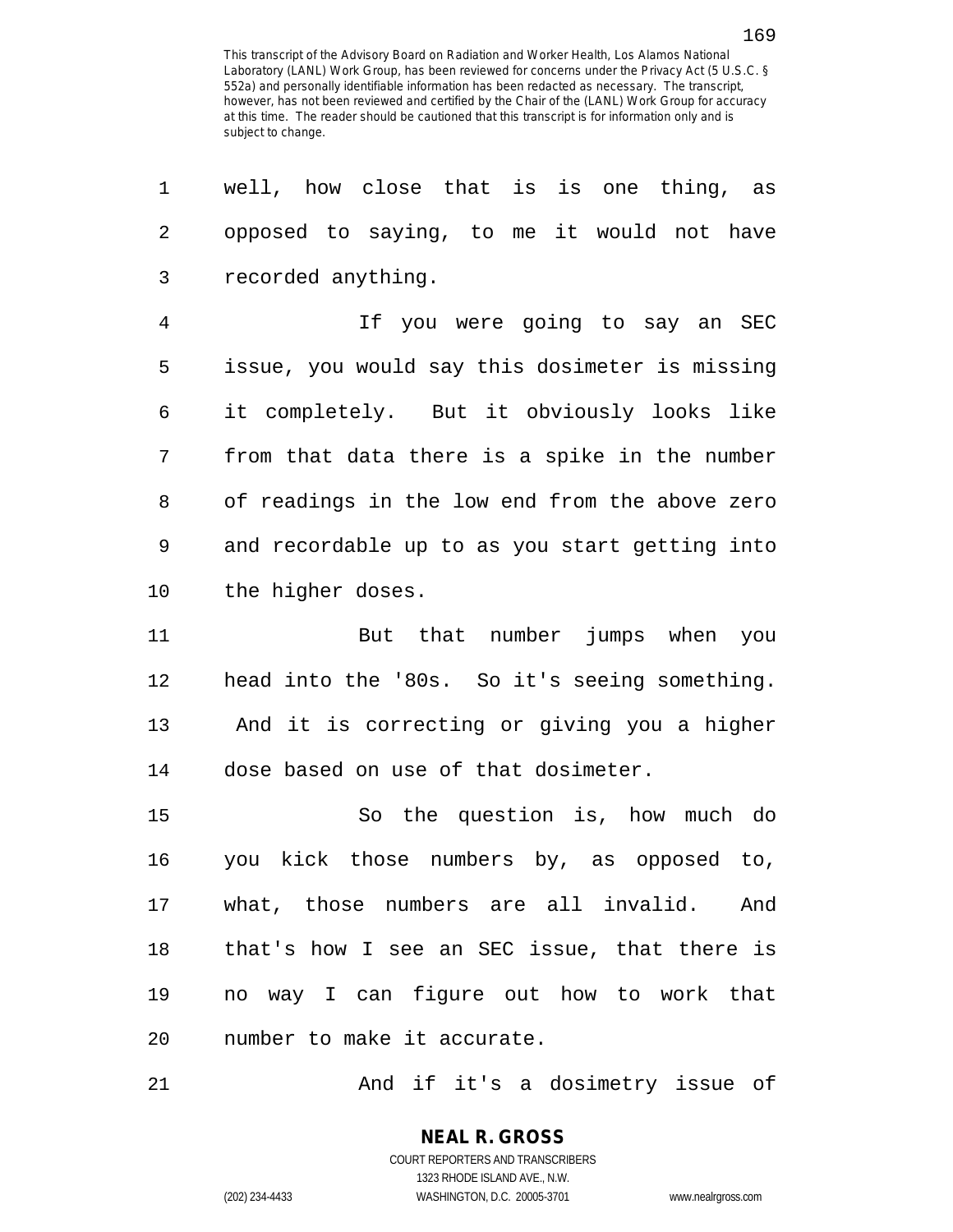| 1              | we need to apply a factor of one or one and a |
|----------------|-----------------------------------------------|
| $\overline{2}$ | half to those numbers, that's more a dose     |
| 3              | reconstruction issue, which we can work out   |
| 4              | and come to a justification and show you what |
| 5              | we're basing it on. But I don't see that as   |
| 6              | an SEC issue.                                 |
| 7              | DR. BUCHANAN: Okay. Between '80               |
| 8              | and '89, when they're using the TLD -- and    |
| 9              | TLDs will taper off. They don't see 10 and 20 |
| 10             | and 30. I don't see that there is dose        |
| 11             | recorded for the high-energy neutrons between |
| 12             | '80 and '89 because it states that the NTA    |
| 13             | film, they tried it and made a calibration of |
| 14             | TLD invalid. So they took it off after six    |
| 15             | months.                                       |
| 16             | CHAIRMAN GRIFFON: Can you stop?               |
| 17             | I read that, too. You said that it made the   |
| 18             | other invalid.                                |

19 DR. BUCHANAN: Right.

20 CHAIRMAN GRIFFON: Can you explain 21 that? What does that mean?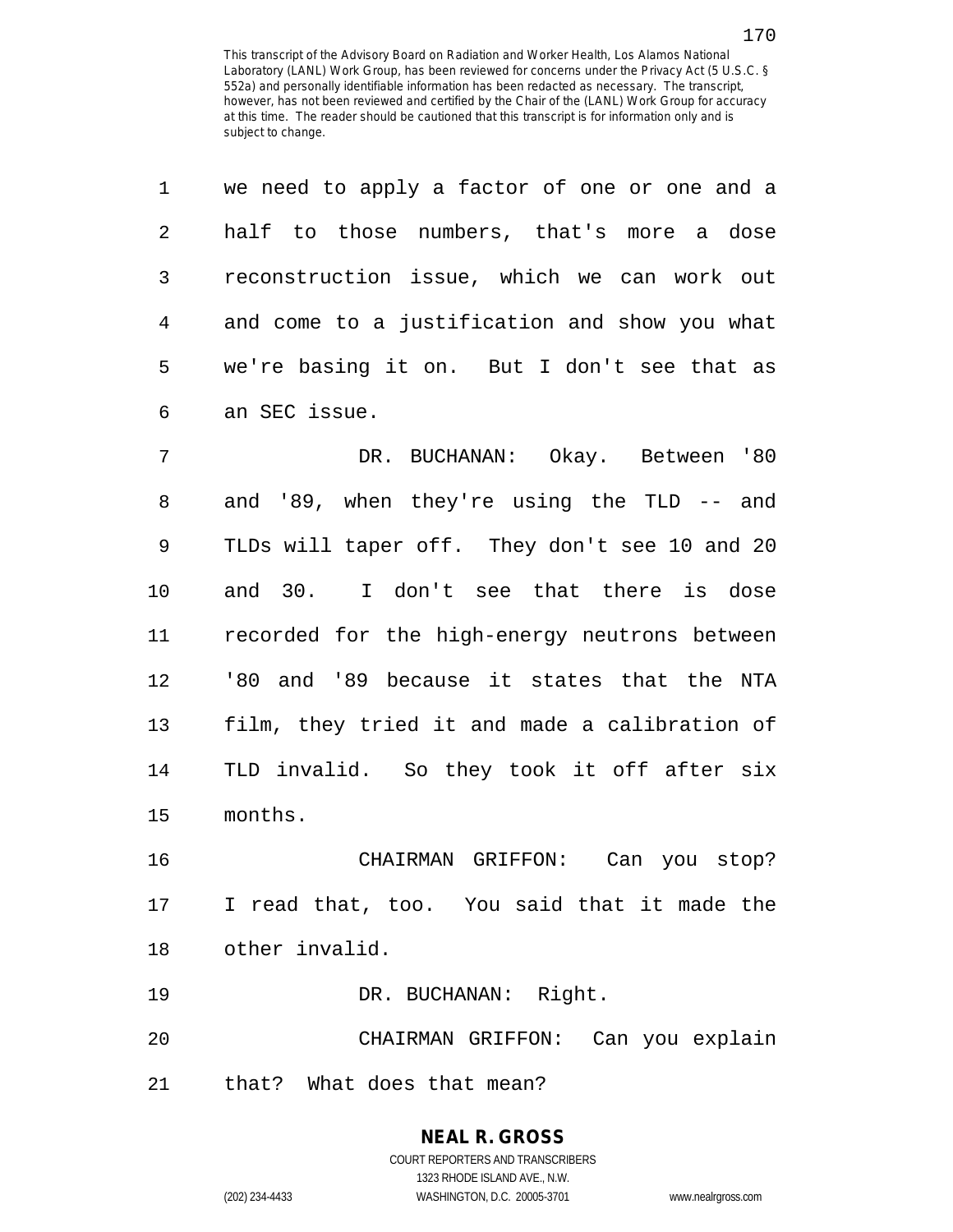| 1  | DR. BUCHANAN: Invalid data, the               |
|----|-----------------------------------------------|
| 2  | calibration of the '77, '76 TLD badge because |
| 3  | I guess it created scattering or interfered   |
| 4  | with or something.                            |
| 5  | CHAIRMAN GRIFFON: Oh, okay.                   |
| 6  | DR. BUCHANAN: Physically being                |
| 7  | present with it --                            |
| 8  | CHAIRMAN GRIFFON: Right, right.               |
| 9  | Okay.                                         |
| 10 | DR. BUCHANAN: -- caused a                     |
| 11 | problem.                                      |
| 12 | CHAIRMAN GRIFFON: All right. All              |
| 13 | right.                                        |
| 14 | DR. BUCHANAN: They quit using it.             |
| 15 | And then they had -- and to put it on the     |
| 16 | other collar or something, they found out it  |
| 17 | had humidity problems that they didn't really |
| 18 | solve until '90. And so I guess my question   |
| 19 | is, do we have data for high-energy neutrons  |
| 20 | between '80 and '89 that has any relevance to |
| 21 | what is being received.                       |

1323 RHODE ISLAND AVE., N.W.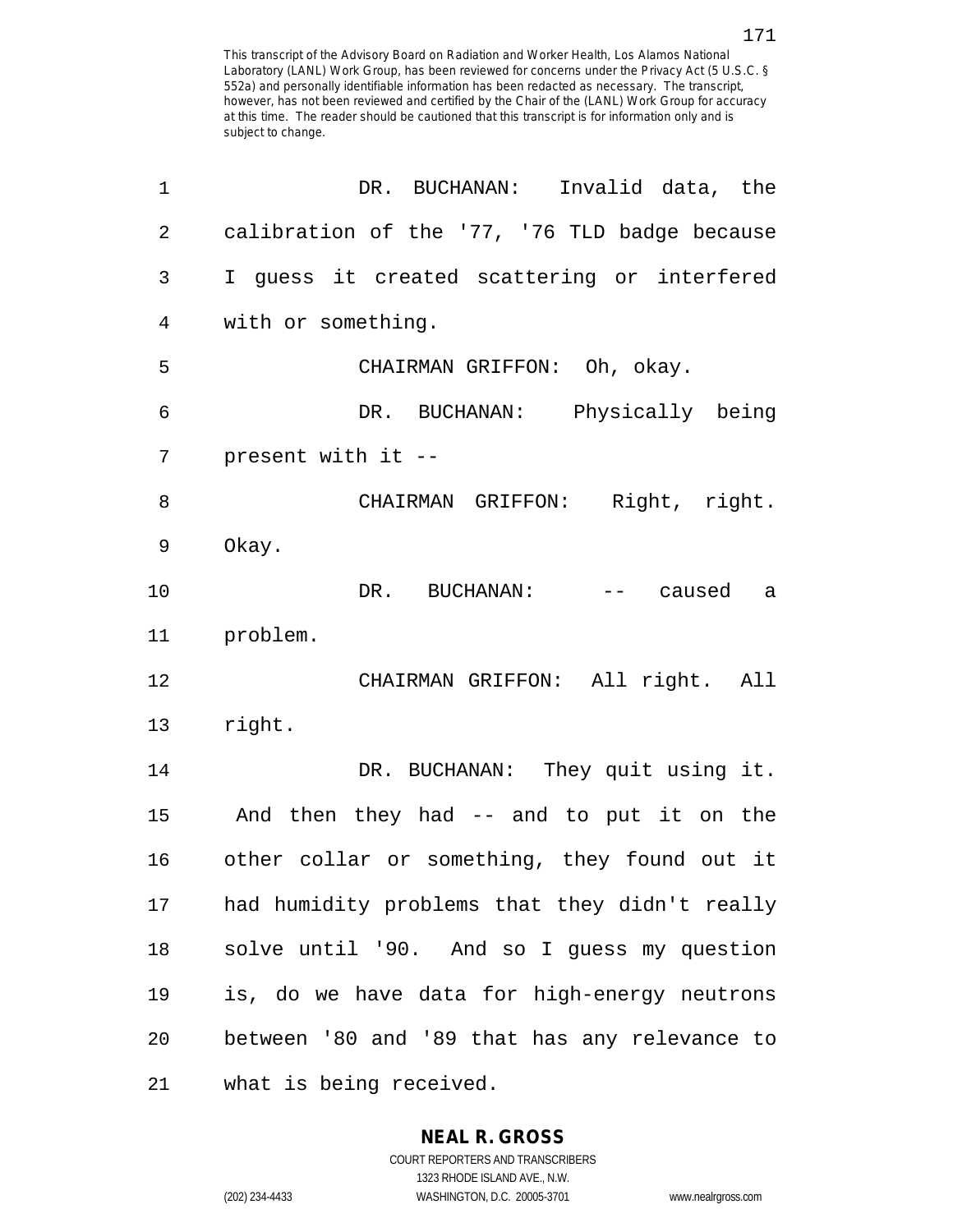| 1  | TLD tapered off where it wouldn't              |
|----|------------------------------------------------|
| 2  | see the high-energy neutrons. And then NTA     |
| 3  | wasn't there, from what I can gather, I mean,  |
| 4  | unless there are documents showing that        |
| 5  | there's more than 40 TLDs, I mean, NTA films,  |
| 6  | during that period.                            |
| 7  | Did we have data? I mean --                    |
| 8  | CHAIRMAN GRIFFON: That might be                |
| 9  | one clear follow-up. I'm trying to keep my     |
| 10 | mind on action items, too. That might be one   |
| 11 | clear action item, as '80 to '89.              |
| 12 | MR. MACIEVIC: Right. That period               |
| 13 | $you --$                                       |
| 14 | DR. BUCHANAN: How will the NTA                 |
| 15 | $film --$                                      |
| 16 | CHAIRMAN GRIFFON: Yes. What was                |
|    | 17 the NTA film? It was badged. We have enough |
| 18 | information --                                 |
| 19 | MEMBER PRESLEY: The other thing                |
| 20 | to go along with that, is there any backup     |
| 21 | where that you can say that maybe you got a    |

### **NEAL R. GROSS**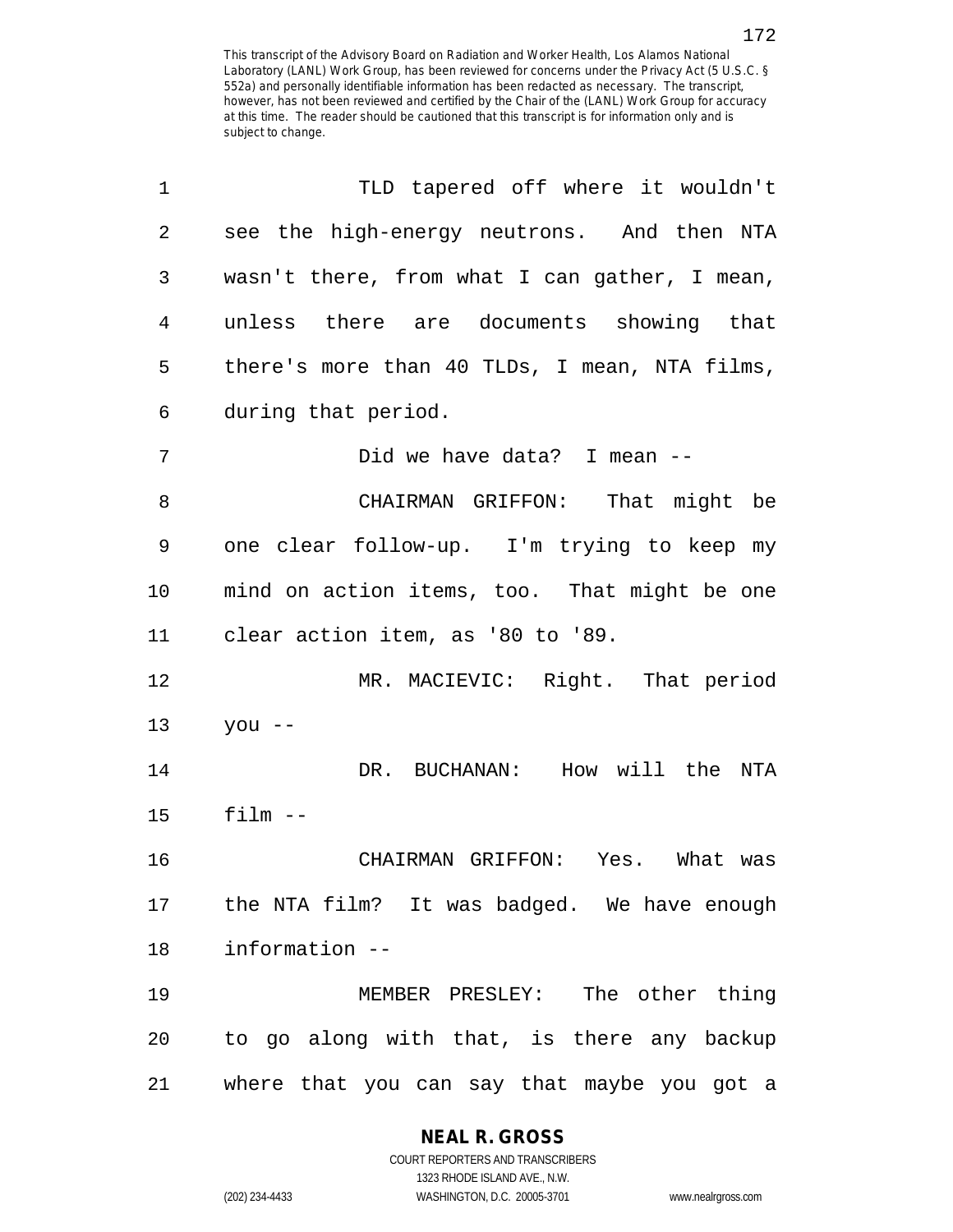| 1              | high count somewhere but you can go back in    |
|----------------|------------------------------------------------|
| 2              | and look at an industrial hygiene or an HP     |
| 3              | report and see if it backs up this thing?      |
| $\overline{4}$ | MR. MACIEVIC: Exactly. We have                 |
| 5              | one of the things that, again, sorting out, is |
| 6              | that there are tons of quarterly reports. And  |
| 7              | we're going through. I have a person going     |
| 8              | through the quarterly reports to look at what  |
| $\mathsf 9$    | is being reported.                             |
| 10             | And there are several things that              |
| 11             | talk about the dosimetry, about bioassay,      |
| 12             | survey results, and the whole bit. And I       |
| 13             | think that is going to be a key in pointing    |
| 14             | out all of the problems but also numbers       |
| 15             | involved in what was going on through periods  |
| 16             | of time.                                       |
| 17             | So I think that will be a helpful              |
| 18             | aspect of approaching this question, how the   |
| 19             | NTA was used with that badge through the '80s. |
|                |                                                |

21 incorrect, but along with this question on the

20 CHAIRMAN GRIFFON: And maybe I'm

#### **NEAL R. GROSS**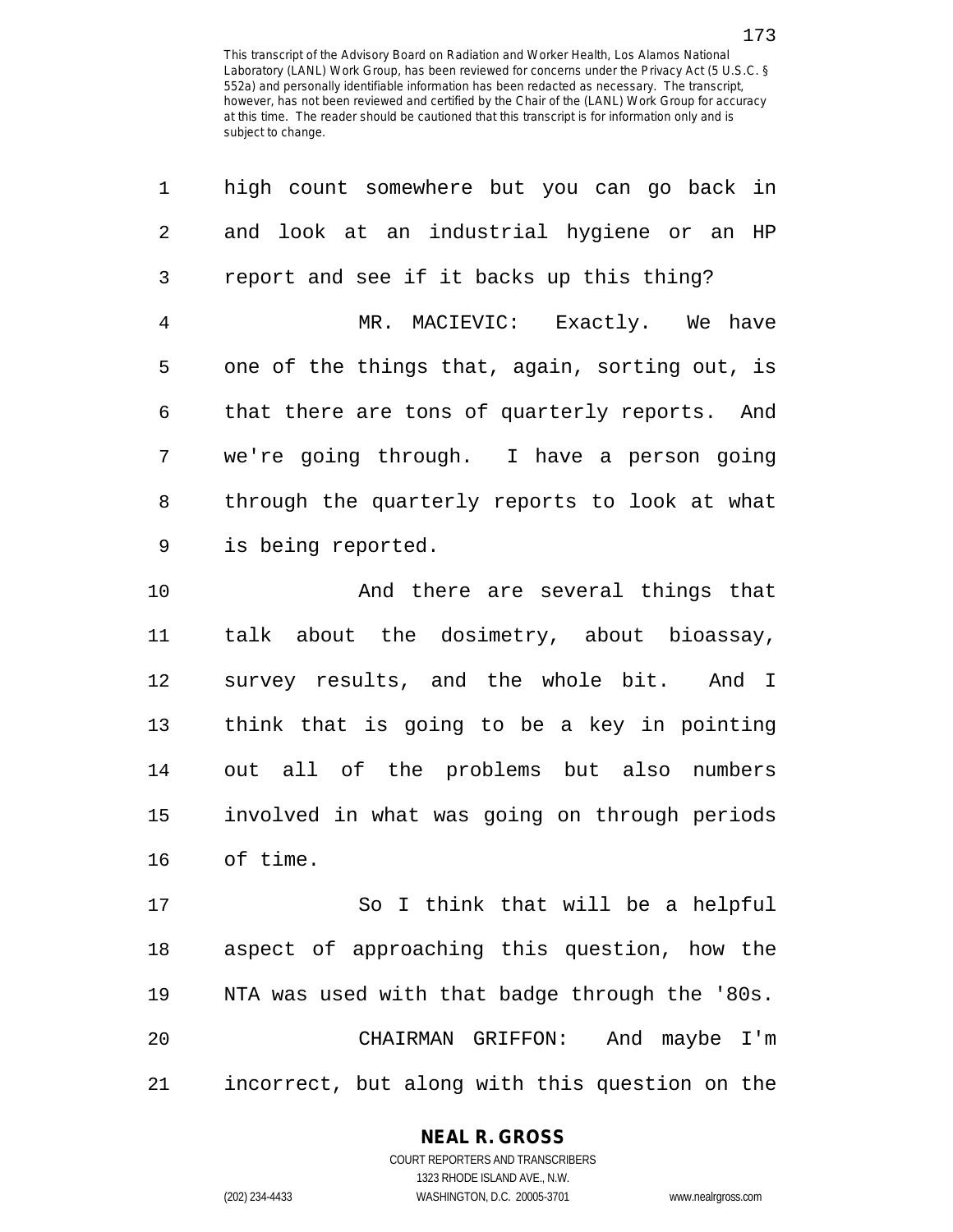| 1              | high-energy neutron being measured and whether |
|----------------|------------------------------------------------|
| $\overline{2}$ | they were using this NTA film or whatever,     |
| 3              | isn't there a matching question then? You      |
| $\overline{4}$ | know, assuming you find some NTA films, don't  |
| 5              | you then still have a question of whether you  |
| 6              | can match those?                               |
| 7              | MR. MACIEVIC: Pair them.                       |
| 8              | CHAIRMAN GRIFFON: Pair them up,                |
| 9              | yes.                                           |
| 10             | MR. MACIEVIC: Yes.                             |
| 11             | All<br>CHAIRMAN GRIFFON:<br>Okay.              |
| 12             | right.                                         |
| 13             | MR. MACIEVIC: Well, you can do                 |
| 14             | almost like -- I'll have to look at the data   |
| 15             | and see, but, as I was doing with the software |
| 16             | Attila and doing the glove box analysis where  |
| 17             | you're looking at the exposures in the chest   |
| 18             | and the lower torso to get a correction        |
| 19             | factor, if you run some kind of Monte Carlo    |
| 20             | with all your numbers to look at bounds on     |
| 21             | ratios between --                              |

**NEAL R. GROSS**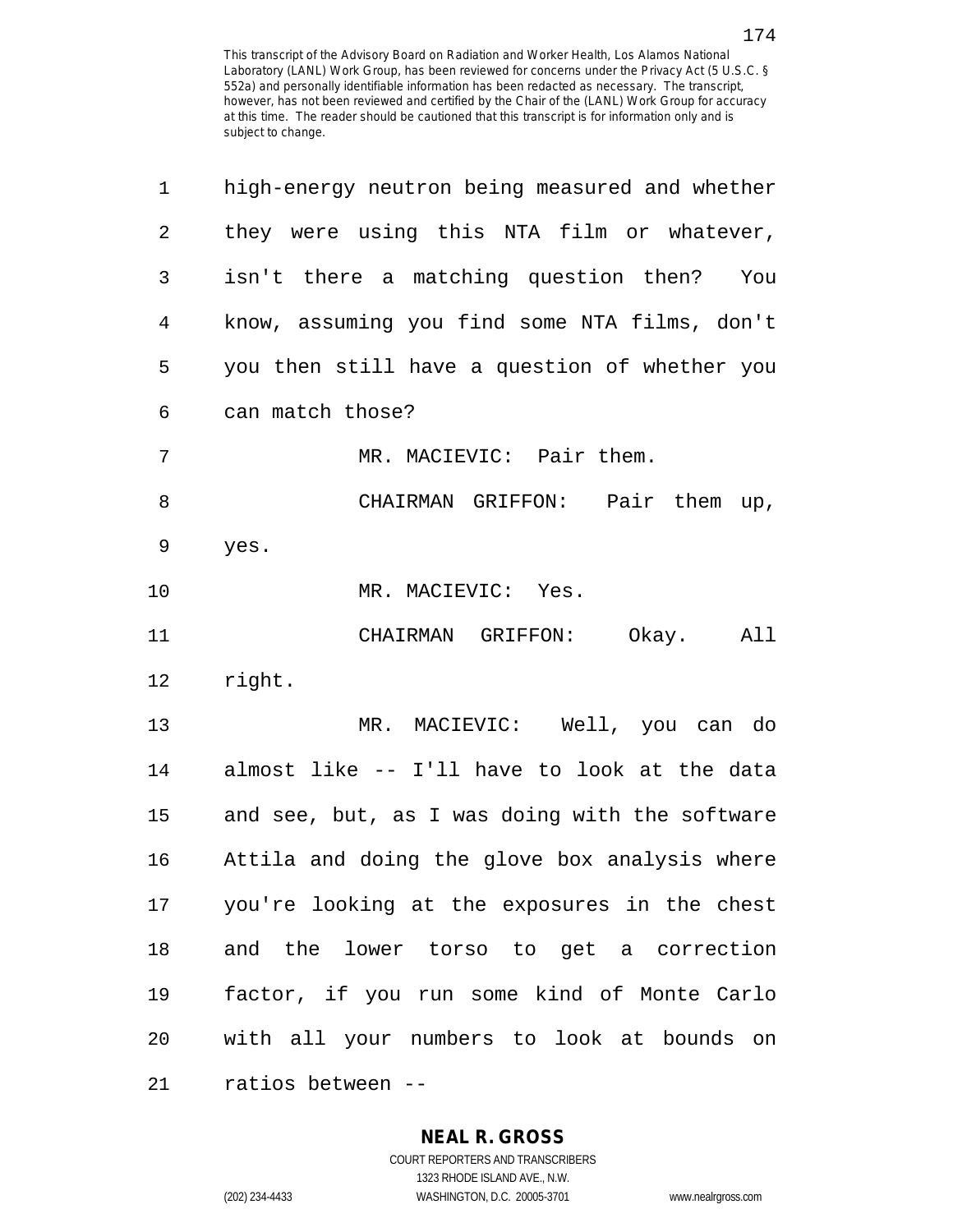| $\mathbf 1$ | CHAIRMAN GRIFFON: Right.                       |
|-------------|------------------------------------------------|
| 2           | MR. MACIEVIC: -- the measurements              |
| 3           | that you got to see what kind of ranges are    |
| 4           | you looking at so that you're not just picking |
| 5           | and choosing. You would have to look at the    |
| 6           | whole thing and get some kind of distribution  |
| 7           |                                                |
| 8           | CHAIRMAN GRIFFON: Yes.                         |
| 9           | MR. MACIEVIC: -- to<br>more                    |
| 10          | accurately reflect what you want to --         |
| 11          | CHAIRMAN GRIFFON: It's a factor.               |
| 12          | There are different ways you can get there     |
| 13          | maybe, but yes.                                |
| 14          | MR. MACIEVIC: Right.                           |
| 15          | DR. BUCHANAN: I just didn't want               |
| 16          | -- the high-energy neutrons during this period |
|             | 17 seems to be kind of vague right there. And  |
| 18          | that's where the SEC issue came in, is --      |
| 19          | CHAIRMAN GRIFFON: Right.                       |
| 20          | DR. BUCHANAN: -- are we missing                |
| 21          | something. That's what I'm thinking now.       |

### **NEAL R. GROSS**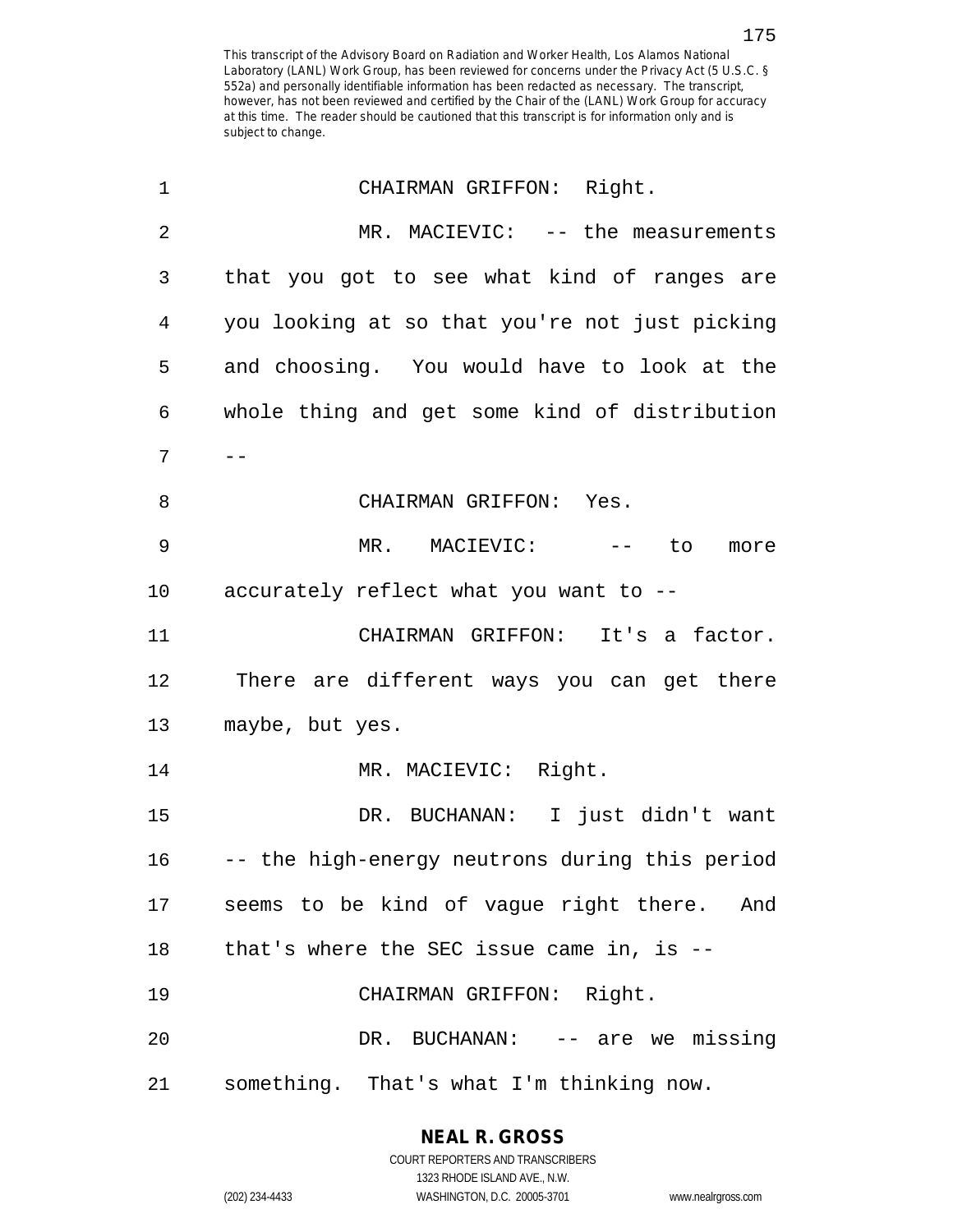| 1      | CHAIRMAN<br>GRIFFON:<br>But<br>then            |
|--------|------------------------------------------------|
| 2      | another piece I think of your presentation --  |
| 3      | I'm trying to pick out the main actions -- was |
| 4      | the use of the N/P ratios from those later     |
| 5      | years --                                       |
| 6      | DR. BUCHANAN: Right, the 25 years              |
| 7      | follow-on.                                     |
| 8      | CHAIRMAN GRIFFON: -- applying it               |
| 9      | back to $-$                                    |
| 10     | DR. BUCHANAN: Five-year period,                |
| 11     | yes.                                           |
| 12     | CHAIRMAN GRIFFON: Application to               |
| 13     | '76 to '79.                                    |
| 14     | DR. BUCHANAN: Right, yes.                      |
| 15     | CHAIRMAN GRIFFON: Okay.                        |
| 16     | DR. BUCHANAN: Yes.                             |
| 17     | CHAIRMAN GRIFFON: And I'll just                |
| $18\,$ | ask Greg if they have -- I mean, you probably  |
| 19     | have looked into that. I don't know if you're  |
| 20     | not expecting a full response to it, but the   |
| 21     |                                                |

**NEAL R. GROSS**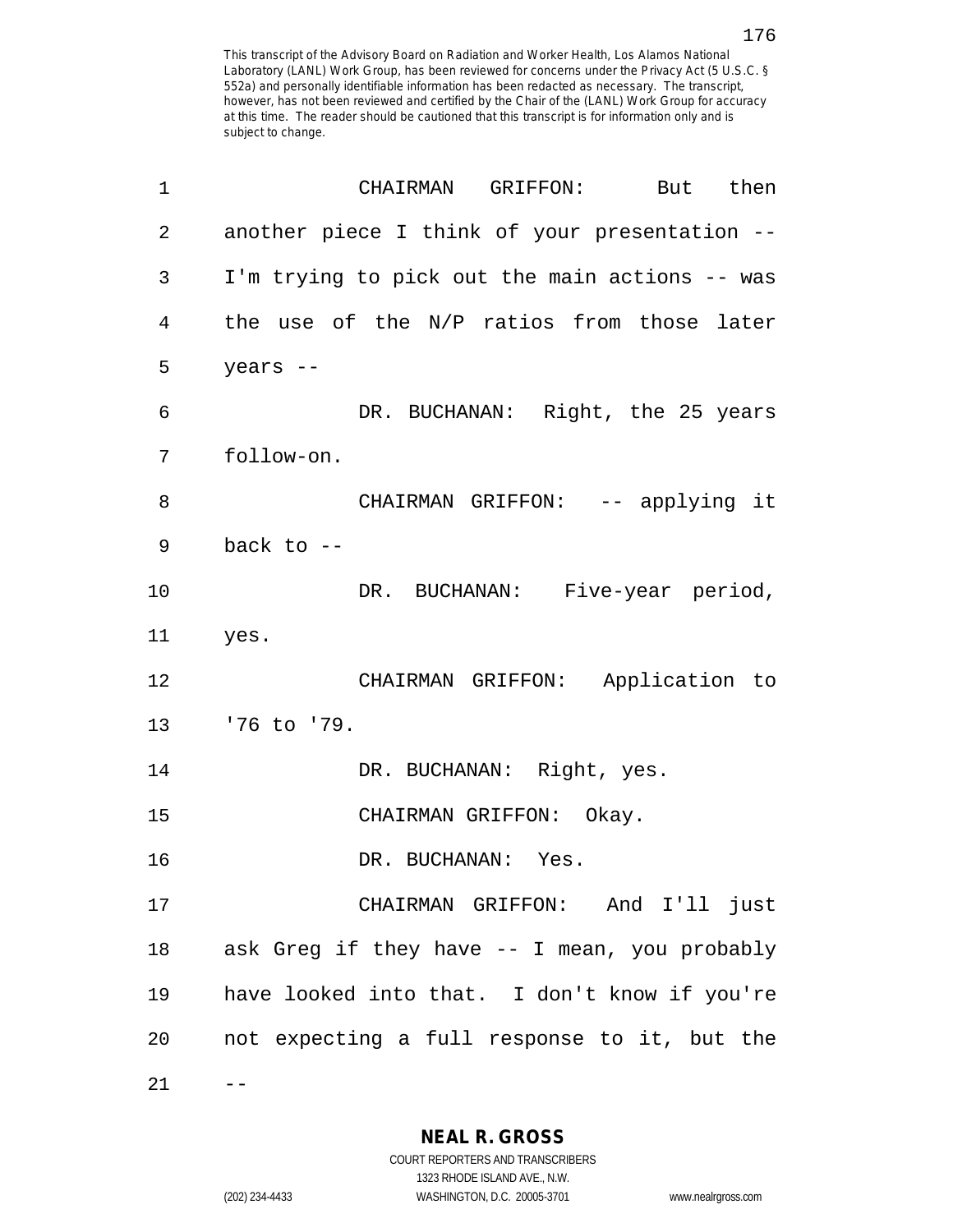| 1              | MR. MACIEVIC: Well, let me ask --               |
|----------------|-------------------------------------------------|
| $\overline{2}$ | CHAIRMAN GRIFFON: I guess this is               |
| 3              | the time to clarify it, but if you don't        |
| 4              | understand what SC&A is asking for --           |
| 5              | MR. MACIEVIC: Sure.                             |
| 6              | CHAIRMAN GRIFFON: Yes, at least                 |
| 7              |                                                 |
| 8              | MR. MACIEVIC: Don?                              |
| 9              | MR. STEWART: Yes?                               |
| 10             | MR. MACIEVIC: On the application                |
| 11             | of the N/P ratios from the '80 to '89 data for  |
| 12             | the period just before, from '76 through '79,   |
| 13             |                                                 |
| 14             | MR. STEWART: Right.                             |
| 15             | MR. MACIEVIC: -- is that just a                 |
| 16             | straight extrapolation back to that period?     |
| 17             | MR. STEWART: No. We don't use                   |
| 18             | the ratio in the '80 to '89 time frame if I am  |
| 19             | understanding correctly.                        |
| 20             | MR. MACIEVIC: No. I mean, how do                |
| 21             | -- because we're talking about N/P<br>use<br>we |

**NEAL R. GROSS** COURT REPORTERS AND TRANSCRIBERS

1323 RHODE ISLAND AVE., N.W.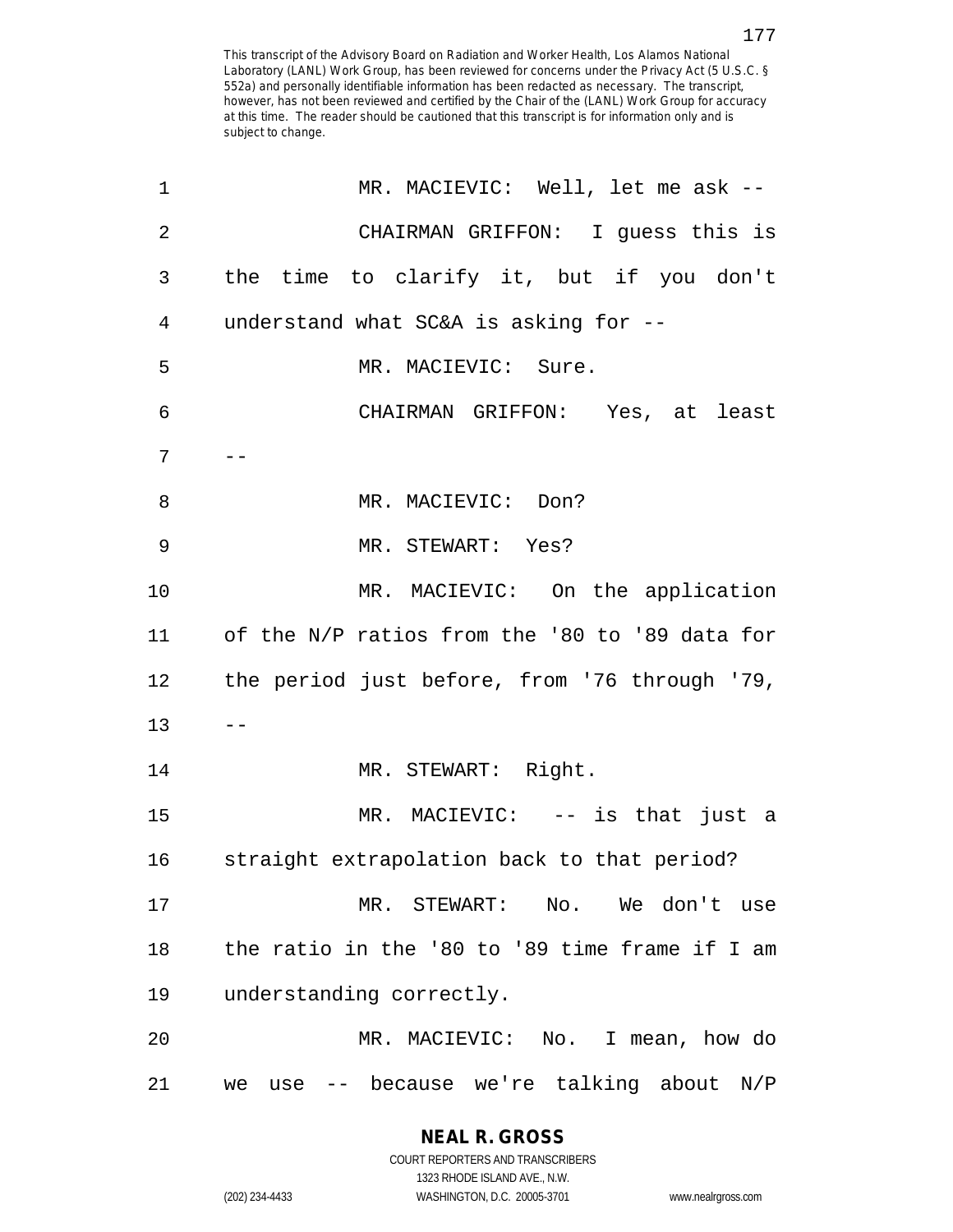1 ratio to use during that period of '76 through 2 '79. 3 MR. STEWART: Right. Actually, 4 all years prior to 1979. 5 MR. MACIEVIC: And that is based, 6 that N/P ratio, is based on data from the '80 7 to '89 time period or on N/P ratio? 8 MR. STEWART: Right. 9 MR. MACIEVIC: So is that just a 10 straight extrapolation back to that period 11 based on looking at what the N/P ratios are 12 and saying you're just going straight back and 13 saying that would apply for that period or how  $14$ 15 MR. STEWART: I believe that is 16 correct, Greg, but I didn't do that work. So 17 that was accomplished prior to my -- 18 MR. MACIEVIC: Yes. And that goes 19 back to the original before I, "I swear to God 20 I wasn't involved." 21 (Laughter.)

> **NEAL R. GROSS** COURT REPORTERS AND TRANSCRIBERS 1323 RHODE ISLAND AVE., N.W.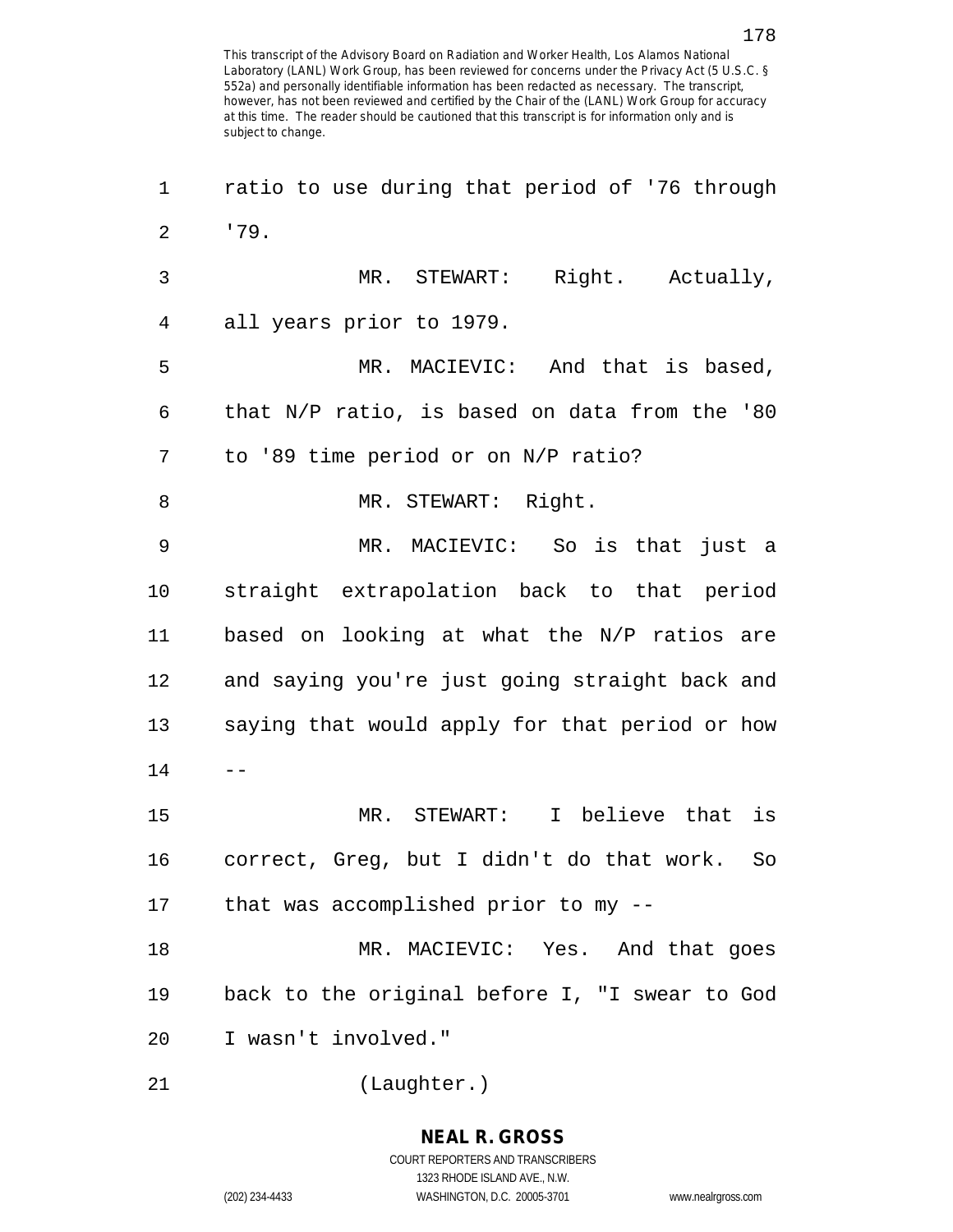| 1              | MR. STEWART: I'm sorry. That's                 |
|----------------|------------------------------------------------|
| $\overline{2}$ | just a weak answer for you.                    |
| 3              | MR. MACIEVIC: That's fine.<br>$\mathbf I$      |
| 4              | think it was a straight extrapolation back     |
| 5              | saying you've got three years based on the --  |
| 6              | DR. NETON: Right. But, I mean,                 |
| 7              | the obvious question is are there processes in |
| 8              |                                                |
| 9              | CHAIRMAN GRIFFON: Similar, yes.                |
| 10             | MR. MACIEVIC: Exactly.<br>The                  |
| 11             | assumption was made that they are.             |
| 12             | MR. STEWART: I still think there               |
| 13             | is<br>a valuation of the processes<br>in       |
| 14             | consideration of a likely neutron energy       |
| 15             | ranges.                                        |
| 16             | MR. MACIEVIC: Yes.                             |
| 17             | MR. STEWART: Once again, I'll                  |
| 18             | just make a plug for our process, which        |
| 19             | typically assigns claimant-favorable values,   |
| 20             | rather than --                                 |
| 21             | MR. MACIEVIC: Yes, yes.<br>We'll               |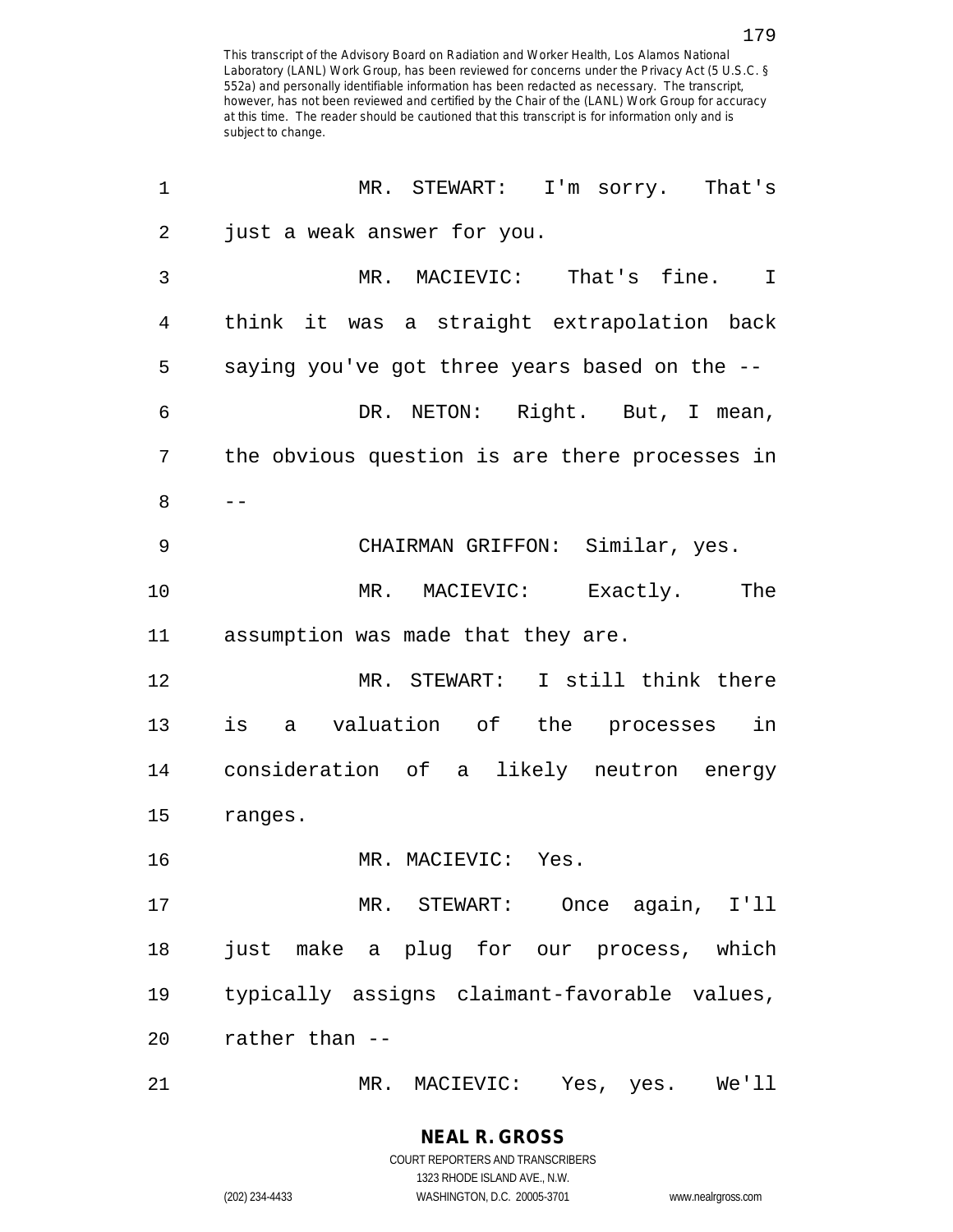| 1              | get to that.                                   |
|----------------|------------------------------------------------|
| $\overline{2}$ | CHAIRMAN GRIFFON: We'll get into               |
| 3              | that.                                          |
| 4              | MR. MACIEVIC: Right.                           |
| 5              | BUCHANAN: I think<br>DR.<br>one                |
| 6              | clarifying thing to look at would be if you    |
| 7              | use any lower N/P values from 1980 through the |
| 8              | end of the 7776 era and then looked at, which  |
| 9              | is in '97, and then looked at the N/P values   |
| 10             | derived from the newer 8823 TLD --             |
| 11             | MR. MACIEVIC: Oh, we didn't do                 |
| 12             | that.                                          |
| 13             | DR. BUCHANAN: -- from '99 to '05,              |
| 14             | see if we get consistent or if<br>it's         |
| 15             | claimant-favorable to use one or the other.    |
| 16             | MR. MACIEVIC: Right, right.                    |
| 17             | DR. BUCHANAN: And that would help              |
| 18             | eliminate some of the --                       |
| 19             | MR. MACIEVIC: That's true.                     |
| 20             | DR. BUCHANAN: -- NCF, neutron                  |
| 21             | calibration factor, questions.                 |

### **NEAL R. GROSS**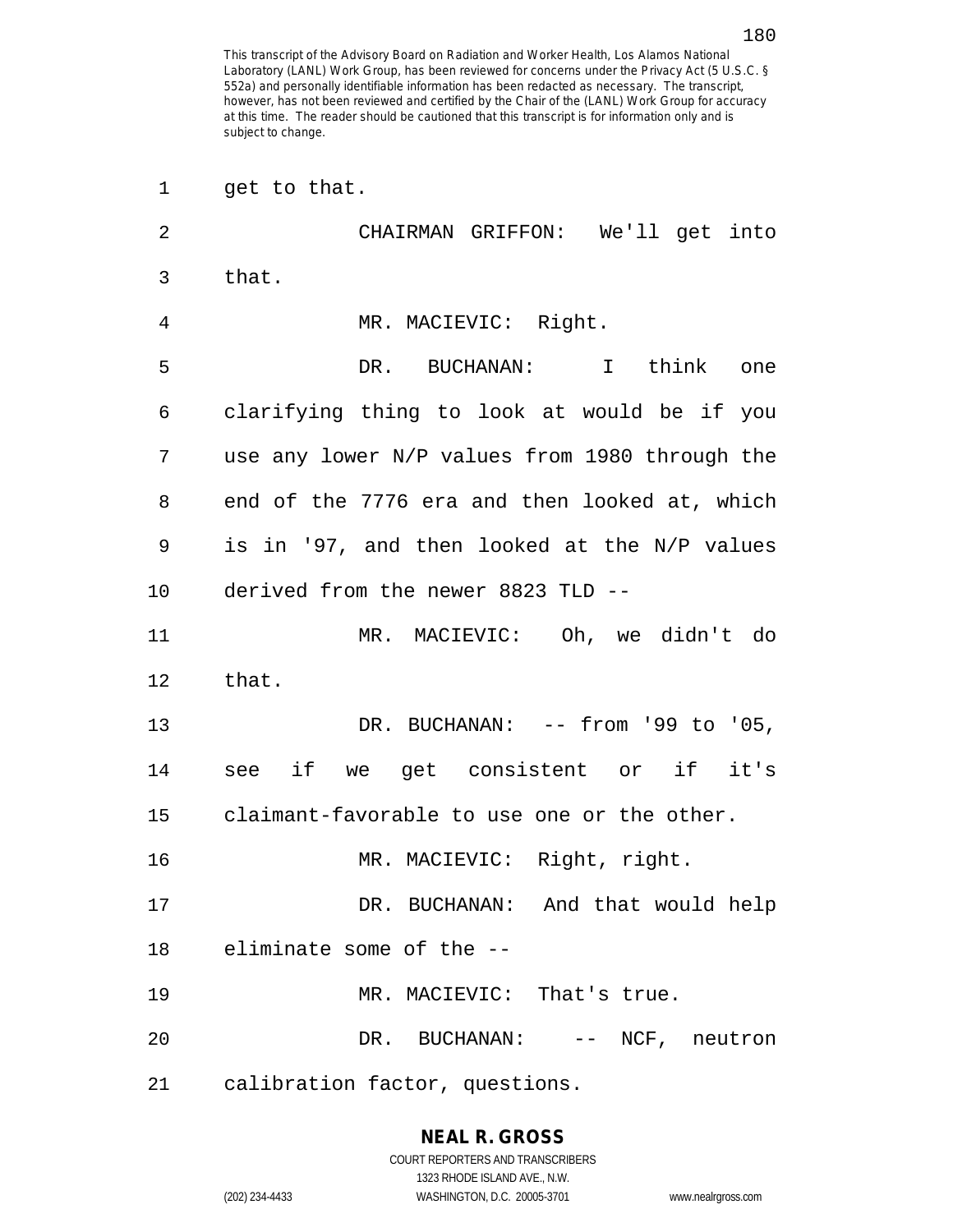| 1  | CHAIRMAN GRIFFON: Now those are                  |
|----|--------------------------------------------------|
| 2  | the two main actions that I captured from what   |
| 3  | you were talking about, but I know I missed      |
| 4  | some. Other main points, Ron? I know he's --     |
| 5  | DR. BUCHANAN: No. I think those                  |
| 6  | were the two, the representativeness of the      |
| 7  | N/P value using an earlier period and the        |
| 8  | '80-'89 high-energy neutron detection.           |
| 9  | CHAIRMAN GRIFFON: The two, yes.                  |
| 10 | DR. BUCHANAN: Yes. The NCF                       |
| 11 | factor --                                        |
| 12 | CHAIRMAN GRIFFON: Oh, yes, that's                |
| 13 |                                                  |
| 14 | DR. BUCHANAN: Yes. It bothers me                 |
| 15 | to use that for the N/P. I don't think that's    |
| 16 | an SEC issue for itself that when you start      |
|    | 17 extrapolating that back to '76 to '79, then I |
| 18 | -- and so that's the reason I asked them to --   |
| 19 | CHAIRMAN GRIFFON: Because you're                 |
| 20 | not sure what your raw data was.                 |
| 21 | DR. BUCHANAN: Right. That's all                  |

1323 RHODE ISLAND AVE., N.W.

(202) 234-4433 WASHINGTON, D.C. 20005-3701 www.nealrgross.com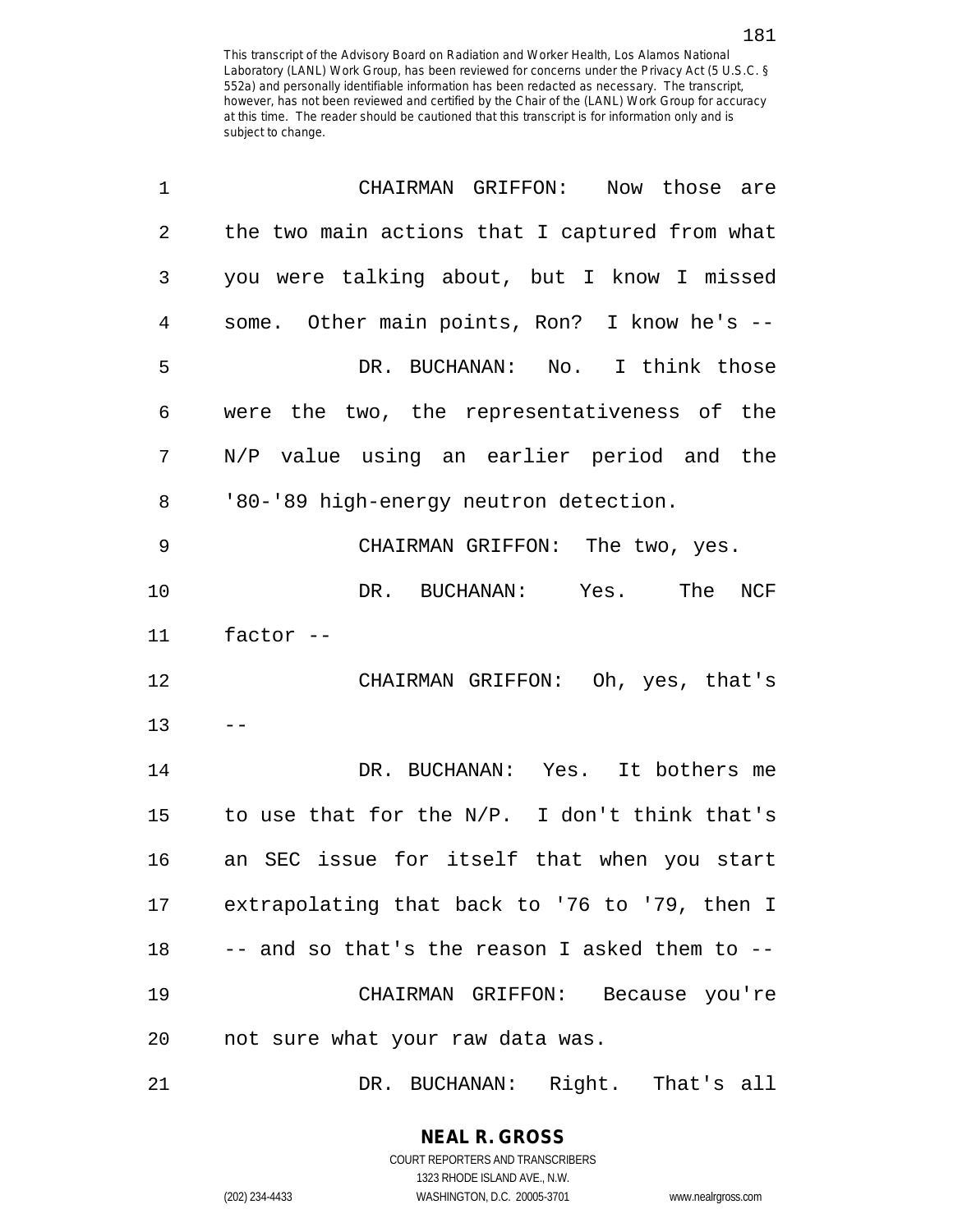| 1  | that's stable. And so that's why I asked him   |
|----|------------------------------------------------|
| 2  | to look at that when they didn't have to use   |
| 3  | that and in the later TLDs and see how those   |
| 4  | compare and just see if we have a problem here |
| 5  | at all.                                        |
| 6  | CHAIRMAN GRIFFON: Okay. So I                   |
| 7  | think those are the main two actions.          |
| 8  | DR. BUCHANAN: Yes.                             |
| 9  | CHAIRMAN GRIFFON: But you have                 |
| 10 | the subtext of the full, you know, finding.    |
| 11 | Yes. All right. Anything to add on neutrons,   |
| 12 | Joe?                                           |
| 13 | MR. FITZGERALD: No. Again, this                |
| 14 | is familiar turf.                              |
| 15 | CHAIRMAN GRIFFON:<br>Yes.<br>Right,            |
| 16 | right.                                         |
| 17 | MR. FITZGERALD: This is issue 5.               |
| 18 | CHAIRMAN GRIFFON: Yes. Issue 5,                |
| 19 | then.                                          |
| 20 | MR. FITZGERALD: Yes. Let me give               |
| 21 | you a little background on this. You know, we  |

# **NEAL R. GROSS**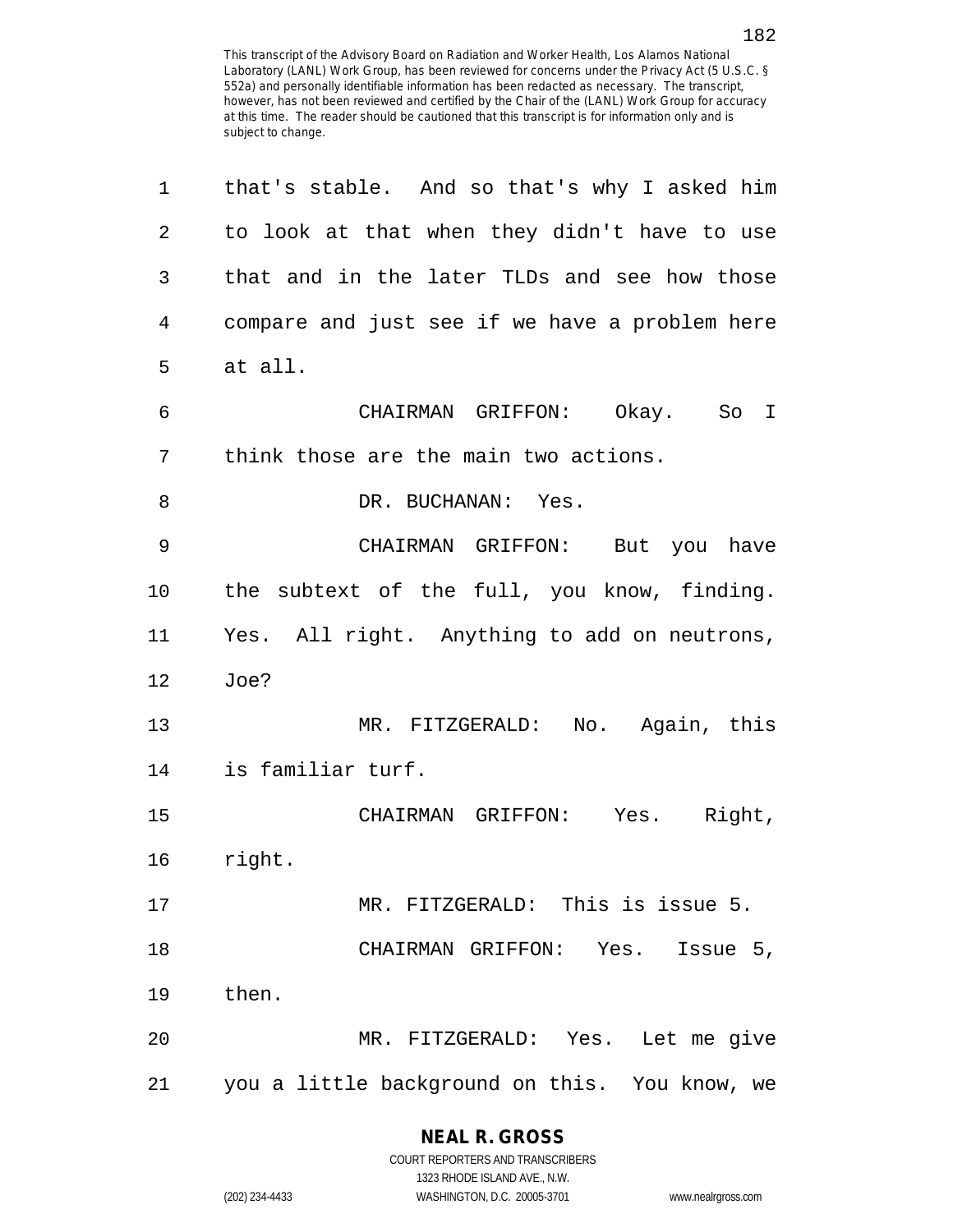| $\mathbf{1}$   | got the tasking to do this focus review. We    |
|----------------|------------------------------------------------|
| $\overline{2}$ | did start out doing a couple of on-site visits |
| $\mathbf{3}$   | for interviews. We currently interviewed a     |
| 4              | number of petitioners, guards, firefighters,   |
| 5              | also a lot of support workers to see, again,   |
| 6              | in the context of this particular petition and |
| 7              | to glean both their experience as well as any  |
| 8              | issues that may have been not addressed        |
| 9              | adequately in the Evaluation Report.           |

10 We did pick up one specific issue. 11 And, again, a lot of the issues we have just 12 discussed have a direct bearing on the guards, 13 firefighters, and support workers. But one in 14 particular that was facility-specific had to 15 do with LANSCE.

16 And we talked to some individuals 17 who had worked at LANSCE and, in particular, 18 were support workers at LANSCE. In their 19 peculiar situation, they were there at the 20 very advent of the conversion of the facility, 21 were very actively involved in constructing

## **NEAL R. GROSS**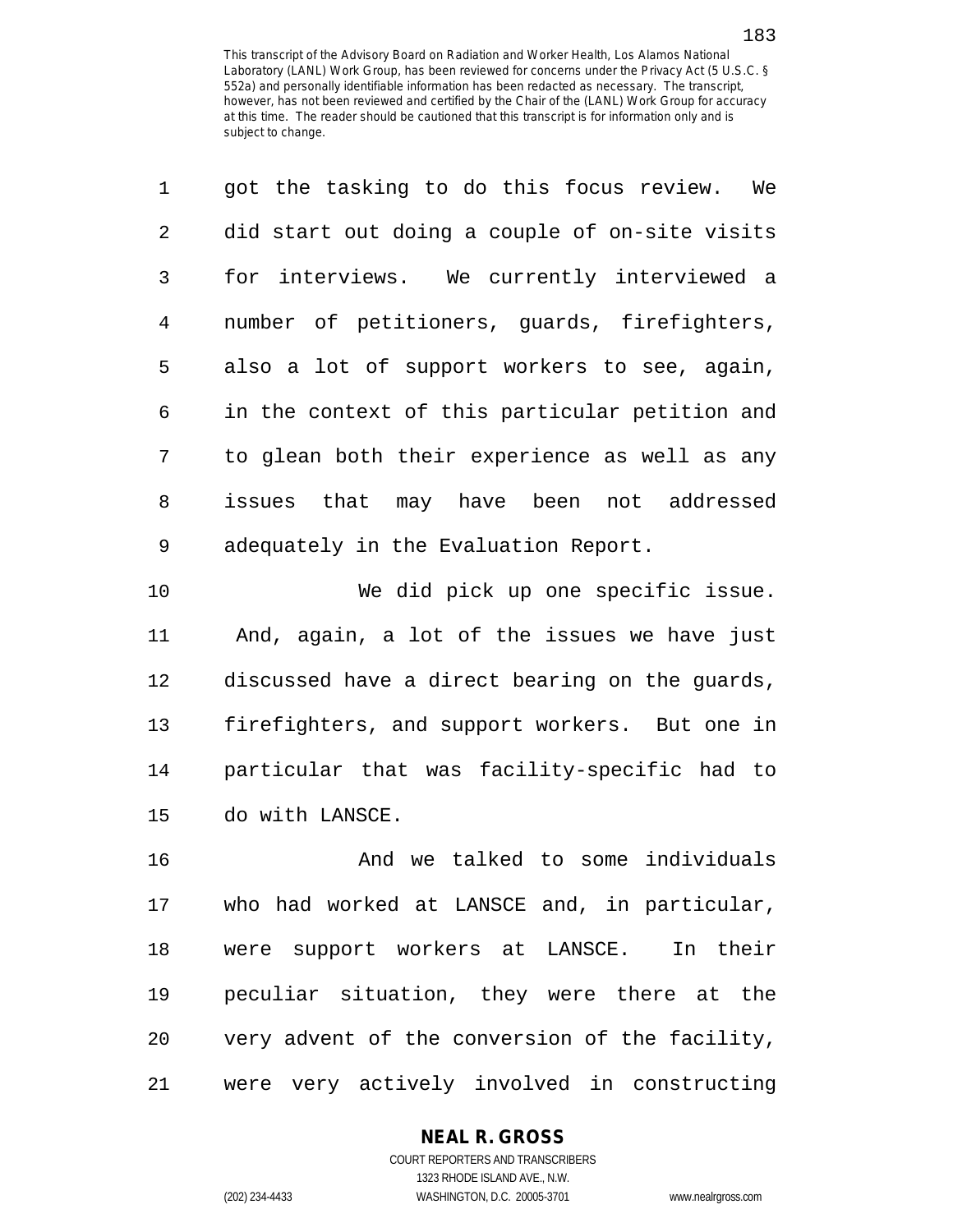| 1  | additional shielding in the early '90s.          |
|----|--------------------------------------------------|
| 2  | And, as they would do with support               |
| 3  | workers, construction workers, what have you,    |
| 4  | in this case iron workers, they stationed        |
| 5  | these workers in temporary trailers that were    |
| 6  | located -- I'm not sure I would have picked      |
| 7  | this location. They were located right behind    |
| 8  | the beam stop in target area A.                  |
| 9  | And it turned out the trailer was                |
| 10 | also adjacent to the retention pond or the       |
| 11 | evaporation pond for the tritium. And, again,    |
| 12 | not necessarily in ALARA, good ALARA planning,   |
| 13 | but that's where it was.                         |
| 14 | So their concern was, quite                      |
| 15 | frankly, what are the implications? I mean,      |
| 16 | they weren't bioassay. They certainly did        |
| 17 | have a badge.                                    |
| 18 | The question was would you expect                |
| 19 | any scattering that may not have<br>been         |
| 20 | detectable or adequately detectable with the     |
| 21 | external badging dosimetry that they had?<br>And |

## **NEAL R. GROSS**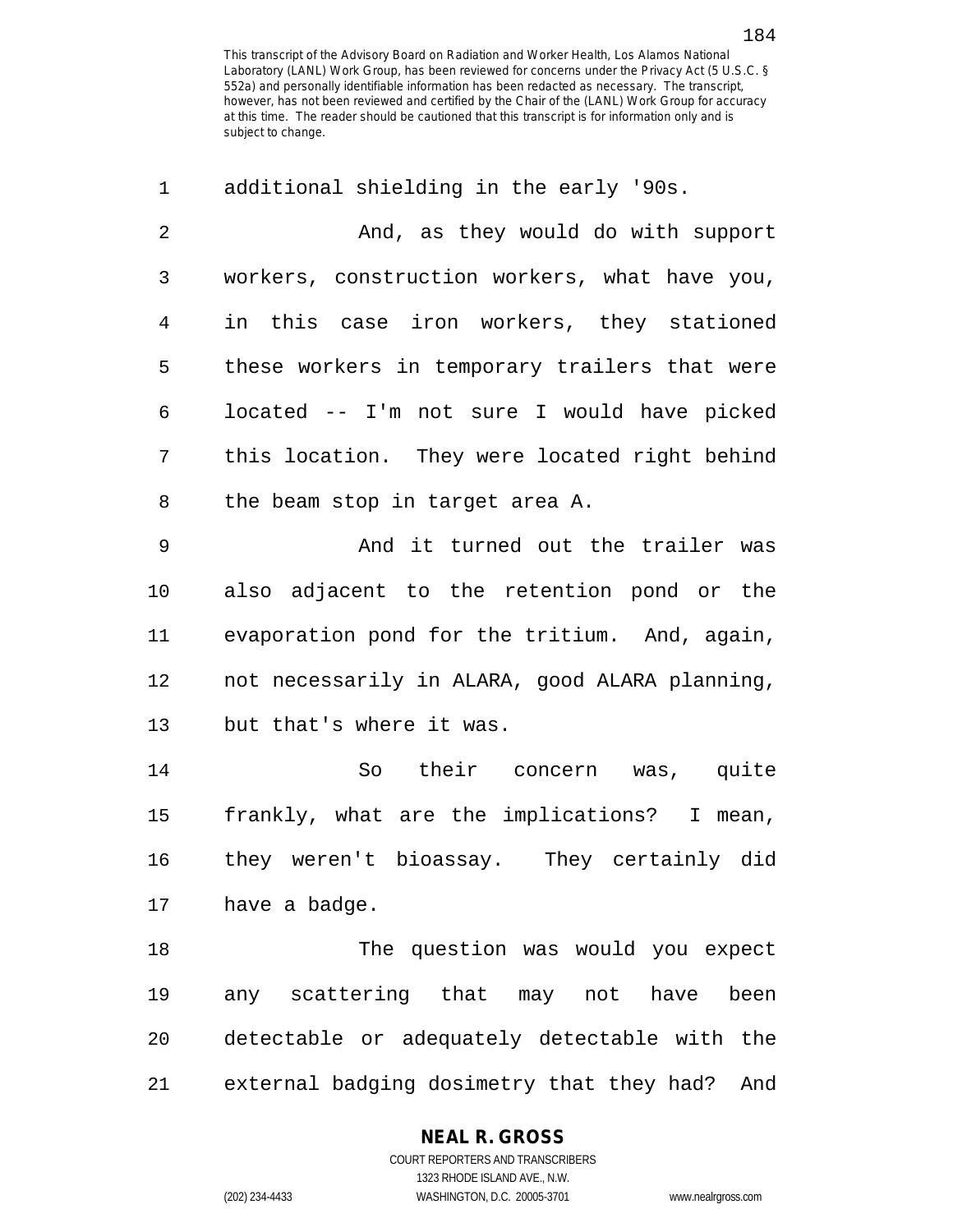1 what are the implications for being adjacent

| $\overline{2}$ | to this retention pond where there was         |
|----------------|------------------------------------------------|
| $\mathfrak{Z}$ | apparently, based on some evidence, some       |
| 4              | fairly hefty tritium concentrations on<br>a    |
| 5              | regular basis.                                 |
| 6              | This was more on the environmental             |
| 7              | side that attention was being paid to these    |
| 8              | retention ponds. Here's a case where it's an   |
| 9              | occupational exposure to something that was    |
| 10             | being focused on from an environmental         |
| 11             | standpoint.                                    |
| 12             | So we took that issue. Ron talked              |
| 13             | about the external dosimetry cases. I'll talk  |
| 14             | about the internal. But we wanted to kind of   |
| 15             | burrow in on that a little bit because it was  |
| 16             | sort of a specific case, did involve support   |
| 17             | workers, and it was a situation where there    |
| 18             | wasn't bioassay monitoring and there was some  |
| 19             | question, some question regarding whether the  |
| 20             | external dosimetry was adequate to what<br>may |

**NEAL R. GROSS**

21 have been a scatter that could have existed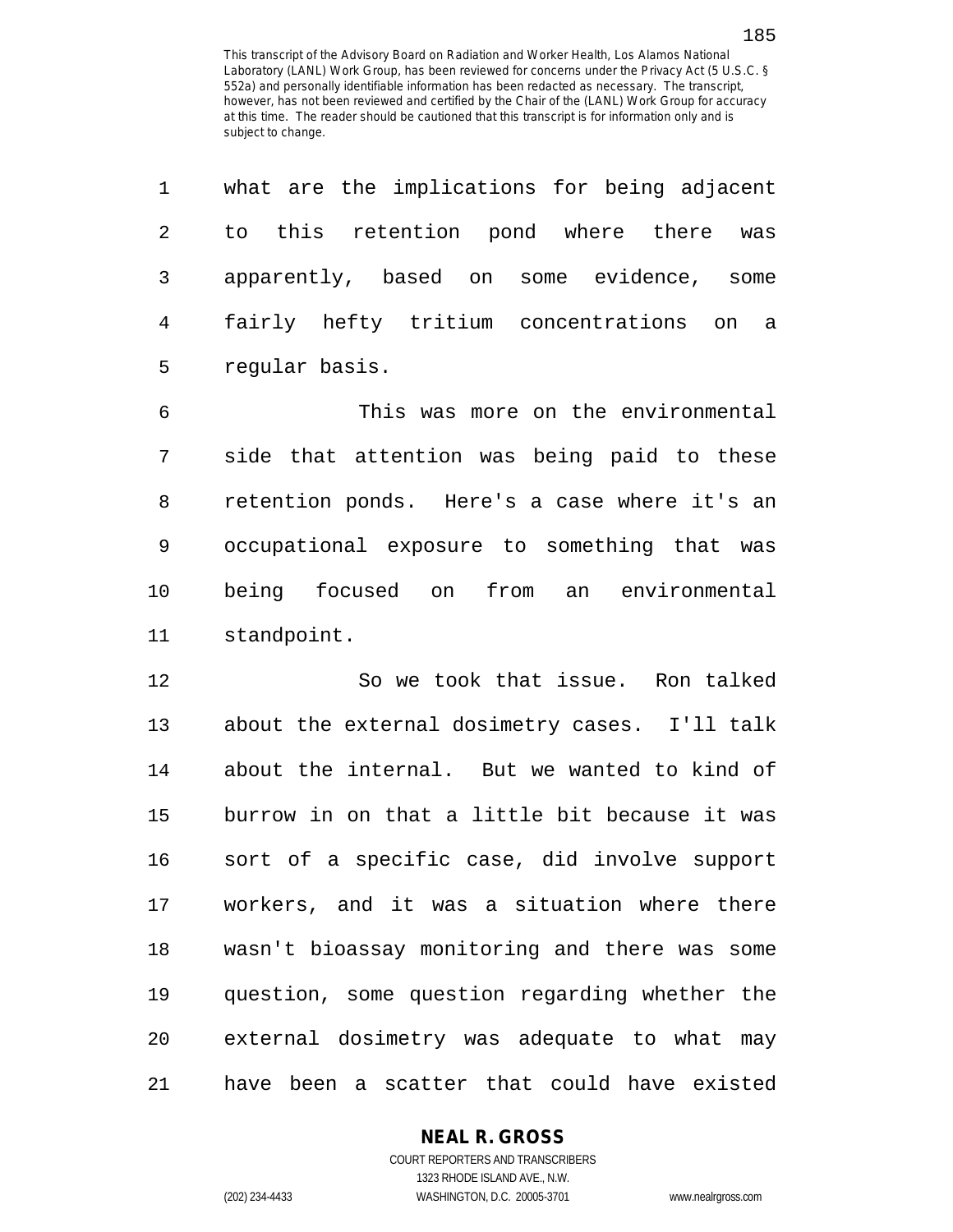1 but, again, did not have any information. 2 This wasn't addressed in the ER, 3 but, again, this had to come up in an 4 interview. So we did go through this kind of 5 systematically. 6 Ron, maybe you can talk about what 7 we did on the external side to run this 8 through. We also looked at the internals as 9 well. 10 DR. BUCHANAN: Okay. First of 11 all, we needed to look at what the accelerator 12 could produce. And just to give all of you a 13 little background, LAMPF, Los Alamos Meson 14 Physics Facility, or LANSCE, the Los Alamos 15 Neutron Science Center, is an 800-MeV proton 16 accelerator, accelerates protons up to 800 17 MeV. 18 It's a target, a half a mile long 19 linear accelerator in a tunnel, partly 20 underground. And at the end, you have 21 experimental areas with stack blocks and that

> **NEAL R. GROSS** COURT REPORTERS AND TRANSCRIBERS

1323 RHODE ISLAND AVE., N.W. (202) 234-4433 WASHINGTON, D.C. 20005-3701 www.nealrgross.com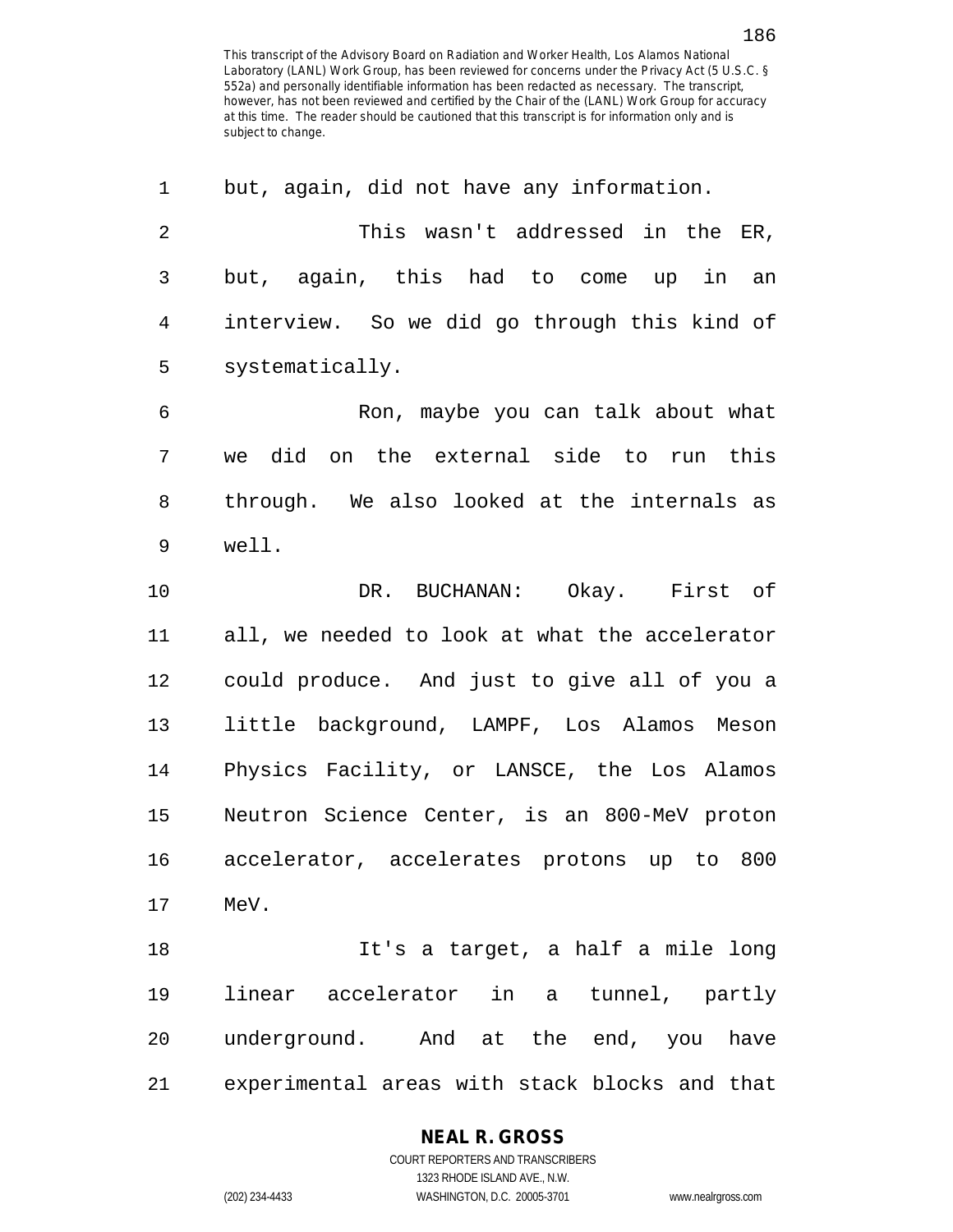1 sort of thing or the beam impinges on

| 2<br>different targets or they can steer to          |  |
|------------------------------------------------------|--|
| different targets with experimental areas and<br>3   |  |
| then concrete blocks over and around it.<br>4        |  |
| 5<br>And so you have to look at the                  |  |
| overall picture of what can be produced and at<br>6  |  |
| 7<br>what dosimetry people -- these people were      |  |
| wearing. And so when it impinges upon the<br>8       |  |
| target, it creates a variety of particles and<br>9   |  |
| radiation, but the main thing you're going to<br>10  |  |
| see outside of any reasonable shielding, which<br>11 |  |
| it obviously had, is neutrons of different<br>12     |  |
| energies, which we spoke of a little earlier,<br>13  |  |
| 14<br>and photons, gamma rays.                       |  |
| And so the accelerator cannot<br>15                  |  |
| produce anything over 800 MeV obviously, and<br>16   |  |
| 17<br>it doesn't produce that. Obviously on the      |  |
| target, if you do the physics, it might<br>18        |  |
| produce something in the 100 MeV range. By<br>19     |  |
| the time it gets outside the shielding, you're<br>20 |  |
| limited to about 20 to 30 MeV in neutrons and<br>21  |  |

## **NEAL R. GROSS**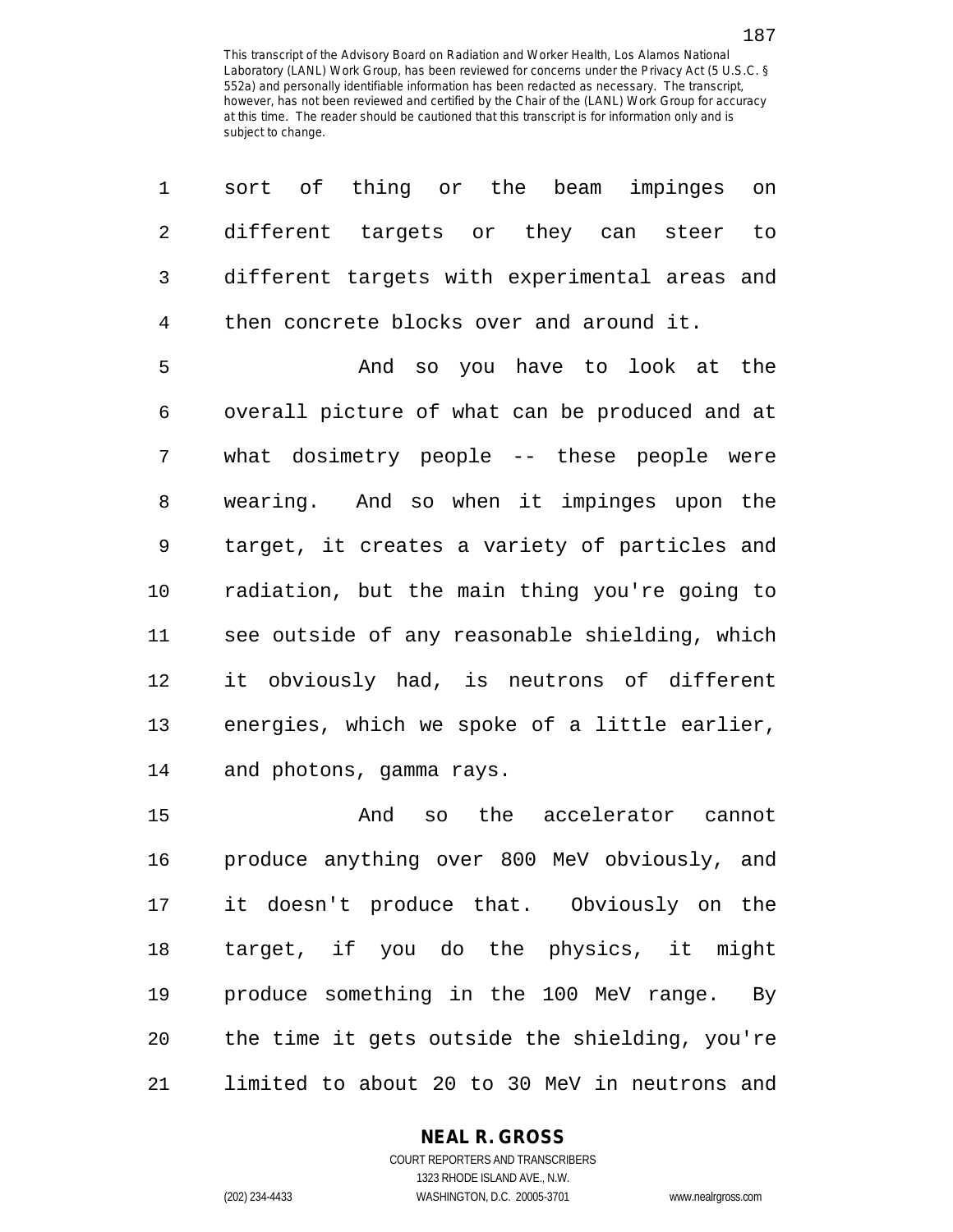| 1              | then anywhere down to thermal, of course.      |
|----------------|------------------------------------------------|
| $\overline{2}$ | So this is the very issue we have              |
| 3              | been addressing here, is dosimetry in general. |
| 4              | Can you see them or not? And so the number     |
| 5              | one issue at LAMPF is it's not creating any    |
| 6              | exotic particles or any cosmic rays that       |
| 7              | aren't normally present and stuff. That's      |
| 8              | what we want to clarify to begin with.         |
| 9              | And so we are producing the                    |
| 10             | neutron and gamma rays that we see at the rest |
| 11             | of the lab, however somewhat in higher energy  |
| 12             | as possible at certain areas.                  |
| 13             | And so the question comes down to              |
| 14             | was a person badged? Was a person wearing a    |
| 15             | badge that was calibrated to the field that he |
| 16             | was exposed to? And was that dose recorded     |
| 17             | properly?                                      |
| 18             | And so at LAMPF -- and I call it               |
| 19             | LAMPF because it's easier. LANSCE<br>was       |
| 20             | essentially the same thing. Whether you are    |
| 21             | doing LAMPF or LANSCE or whatever, you are     |

**NEAL R. GROSS**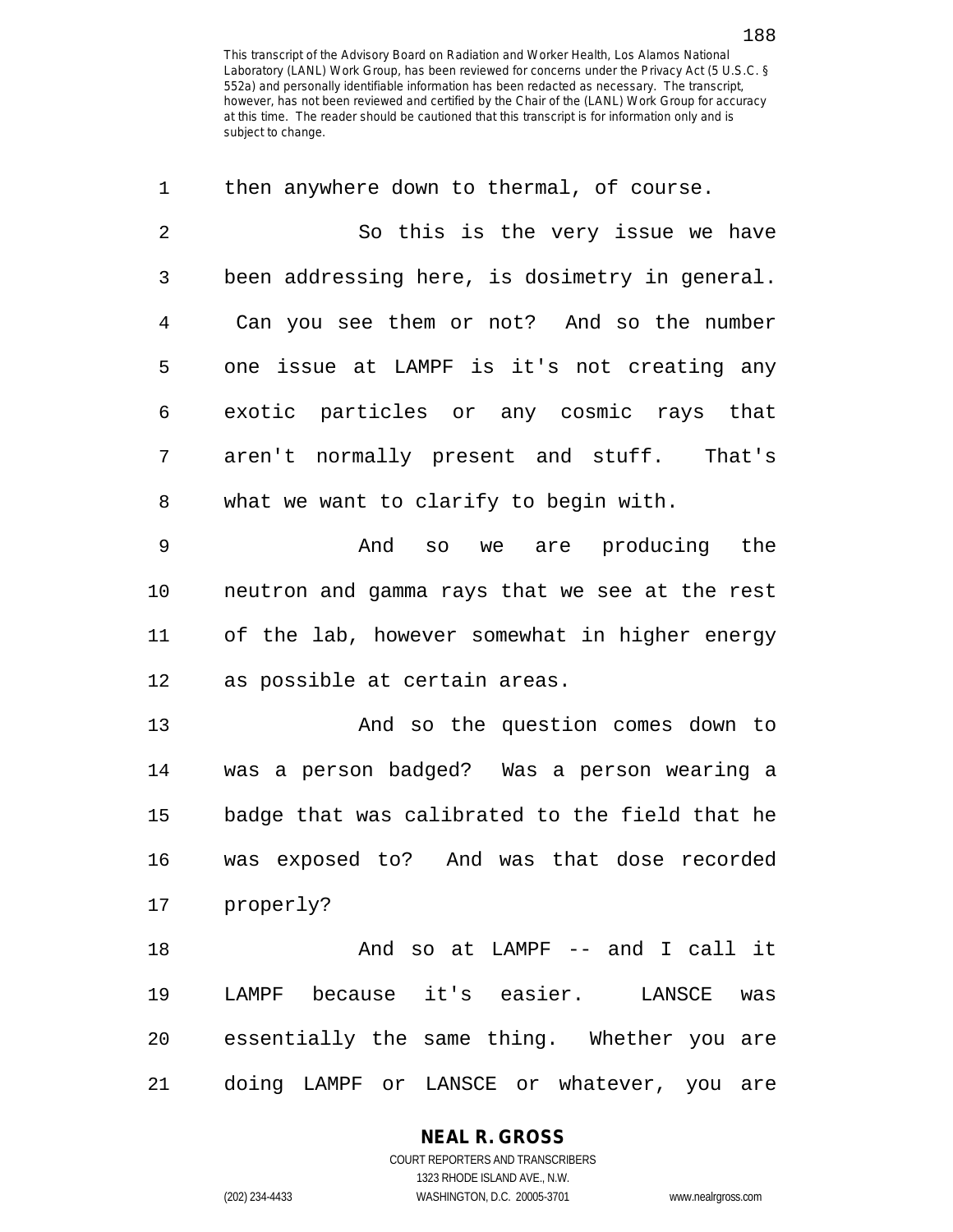| 1              | producing essentially the same radiation. You |
|----------------|-----------------------------------------------|
| $\overline{2}$ | might produce more at one time, but that      |
| 3              | doesn't bear on its detection ability.        |
| $\overline{4}$ | And so our main issue is we found             |
| 5              | out that there weren't any exotic things or   |
| 6              | unusual things being produced at LAMPF or     |
| 7              | it changed or they added any<br>LANSCE as     |
| 8              | equipment. The question was was the person    |
| 9              | badged? Was it calibrated correctly? And was  |
| 10             | it recorded correctly?                        |
| 11             | This was what we addressed in our             |
| 12             | issue 4 that we just got through addressing.  |
| 13             | And so it boils down to the same issue. Were  |
| 14             | we badged properly?                           |
| 15             | And so we didn't find anything,               |
| 16             | like I say, exotic or anything at LAMPF that  |
| 17             | wasn't addressed in item 4.                   |
| 18             | MR. FITZGERALD: Let me interject,             |
| 19             | though. There is certainly during the -- I    |
| 20             | can't think of the official name, the Star    |
| 21             | Wars era. The facility did have a role and    |

#### **NEAL R. GROSS**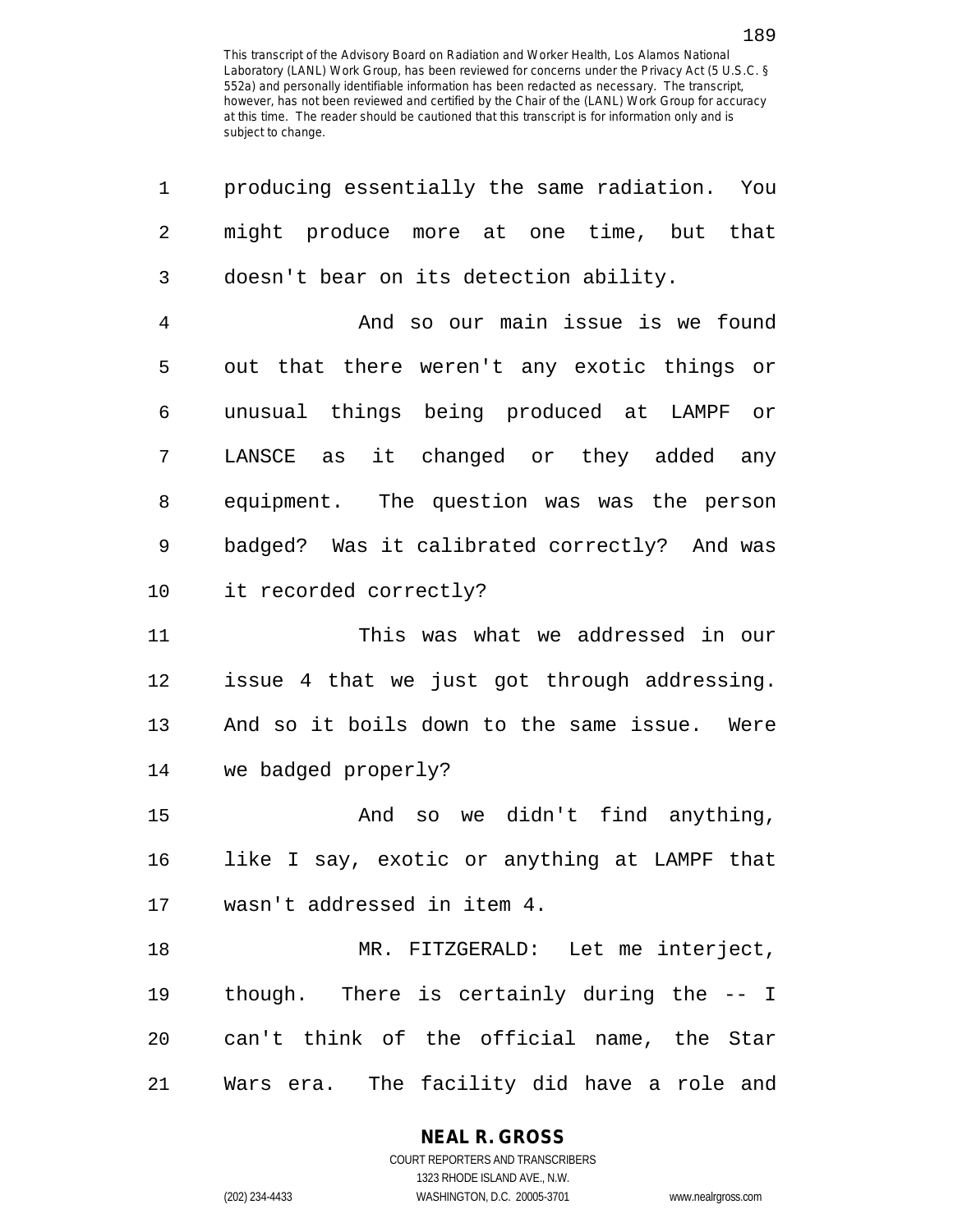1 some of that work, the military applications 2 work.

3 You know, we were also concerned 4 from an operational standpoint to understand 5 that, in fact, if there were operations that 6 would raise some implications of things that 7 were not in the routine, experimental.

8 And certainly we established that 9 while that stuff was not actually done at 10 LANSCE, there is another facility on -- I'm 11 trying to remember. But that technical error, 12 there was another facility where a lot of that 13 work was done. But it wasn't at LANSCE per 14 se.

15 They did modify LANSCE but within 16 the parameters, I think, that we were talking 17 about in terms of energies and everything like 18 that.

19 So we did go through some trouble 20 to at least figure out whether we might be 21 talking about maybe a different species of

#### **NEAL R. GROSS**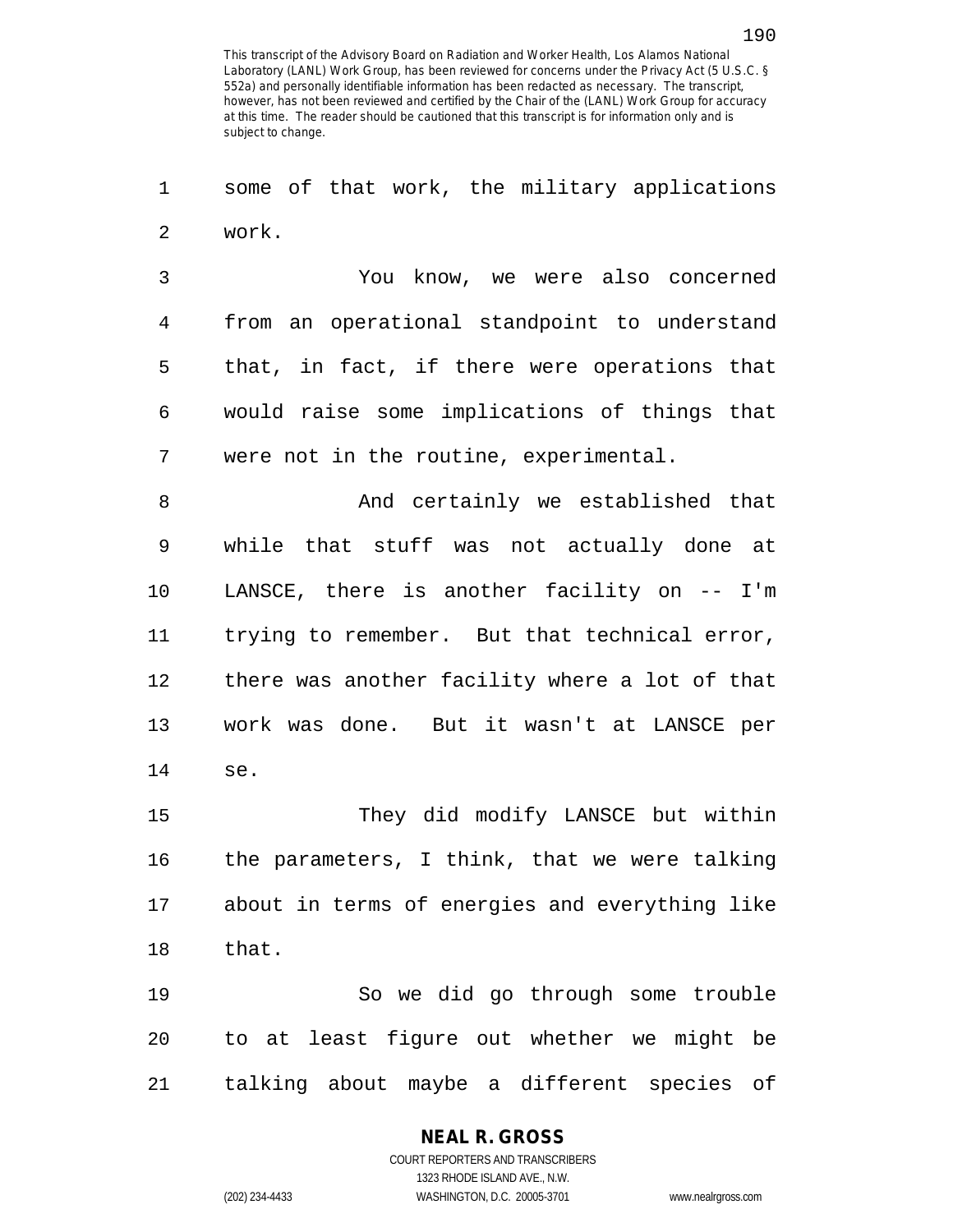| $\mathbf 1$    | scatter radiation or something that we would   |
|----------------|------------------------------------------------|
| $\overline{2}$ | be concerned about from an external            |
| 3              | standpoint. But it certainly falls within the  |
| 4              | range of the TLD that people were wearing.     |
| 5              | DR. BUCHANAN: And this is the                  |
| 6              | reason we brought up the 1980 to '89 NTA film  |
| 7              | and $stuff --$                                 |
| 8              | MR. FITZGERALD: Right.                         |
| 9              | DR. BUCHANAN: -- because we want               |
| 10             | to make sure that if there was higher energy   |
| 11             | because of changing and shielding and stuff,   |
| 12             | that the person was badged or were they badged |
| 13             | or can we reconstruct that dose?               |
| 14             | And so there was the ground test               |
| 15             | accelerator, it's GTA, I think. But it was     |
| 16             | not connected to the LAMPF accelerator.<br>It  |
| 17             | was a separate --                              |
| 18             | MR. FITZGERALD:<br>Separate                    |
| 19             | facility.                                      |
| 20             | DR. BUCHANAN: -- building. Yes.                |
| 21             | And so now on internal in the LAMPF, now, he   |

# **NEAL R. GROSS**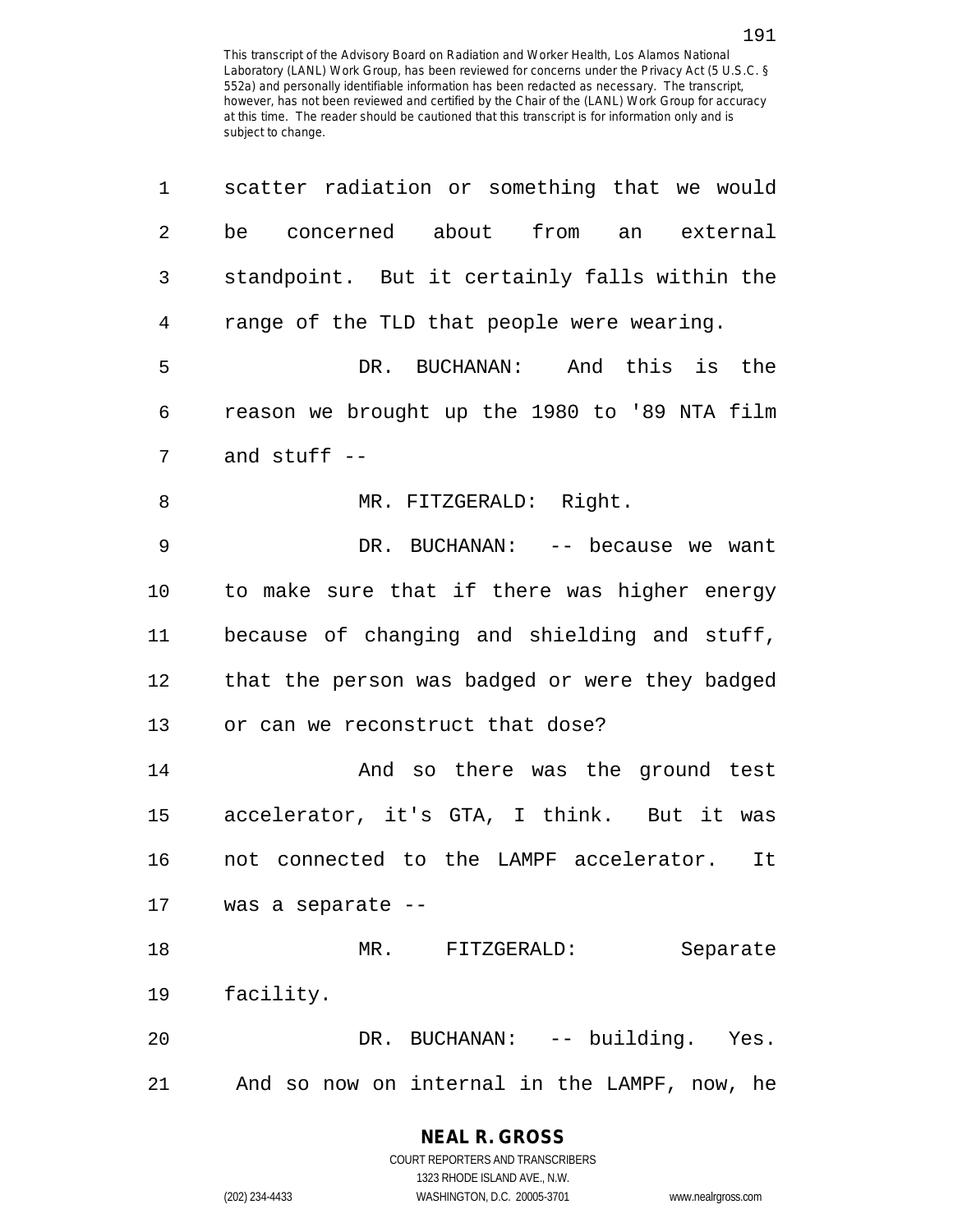| $\mathbf 1$    | will talk about the lagoons internal.<br>The   |
|----------------|------------------------------------------------|
| $\overline{2}$ | internal LAMPF internal construction, that's   |
| 3              | why I brought it up a while ago was that is    |
| 4              | mixed activation product. That's<br>the        |
| 5              | activation products monitoring.                |
| 6              | And so the other issue that the                |
| 7              | craft workers were concerned with was          |
| 8              | inhalation of material coming from any LAMPF   |
| 9              | operation, LAMPFs, of experiments and stuff.   |
| 10             | And that would fall under the realm of the     |
| 11             | mixed activation products issue that we        |
| 12             | discussed earlier in the day.                  |
| 13             | MR. FITZGERALD:<br>Yes.<br>In                  |
| 14             | addition, because of the tritium retention     |
| 15             | pond, this is sort of a question of how do you |
| 16             | deal with a missing source-term in a way, but  |
| 17             | it's not so exotic that you had access to      |
| 18             | concentration information, you know, maximum   |
| 19             | concentrations or measured concentrations.     |
| 20             | These retention ponds were                     |
| 21             | measured quite regularly for obvious reasons,  |

## **NEAL R. GROSS**

COURT REPORTERS AND TRANSCRIBERS 1323 RHODE ISLAND AVE., N.W. (202) 234-4433 WASHINGTON, D.C. 20005-3701 www.nealrgross.com

192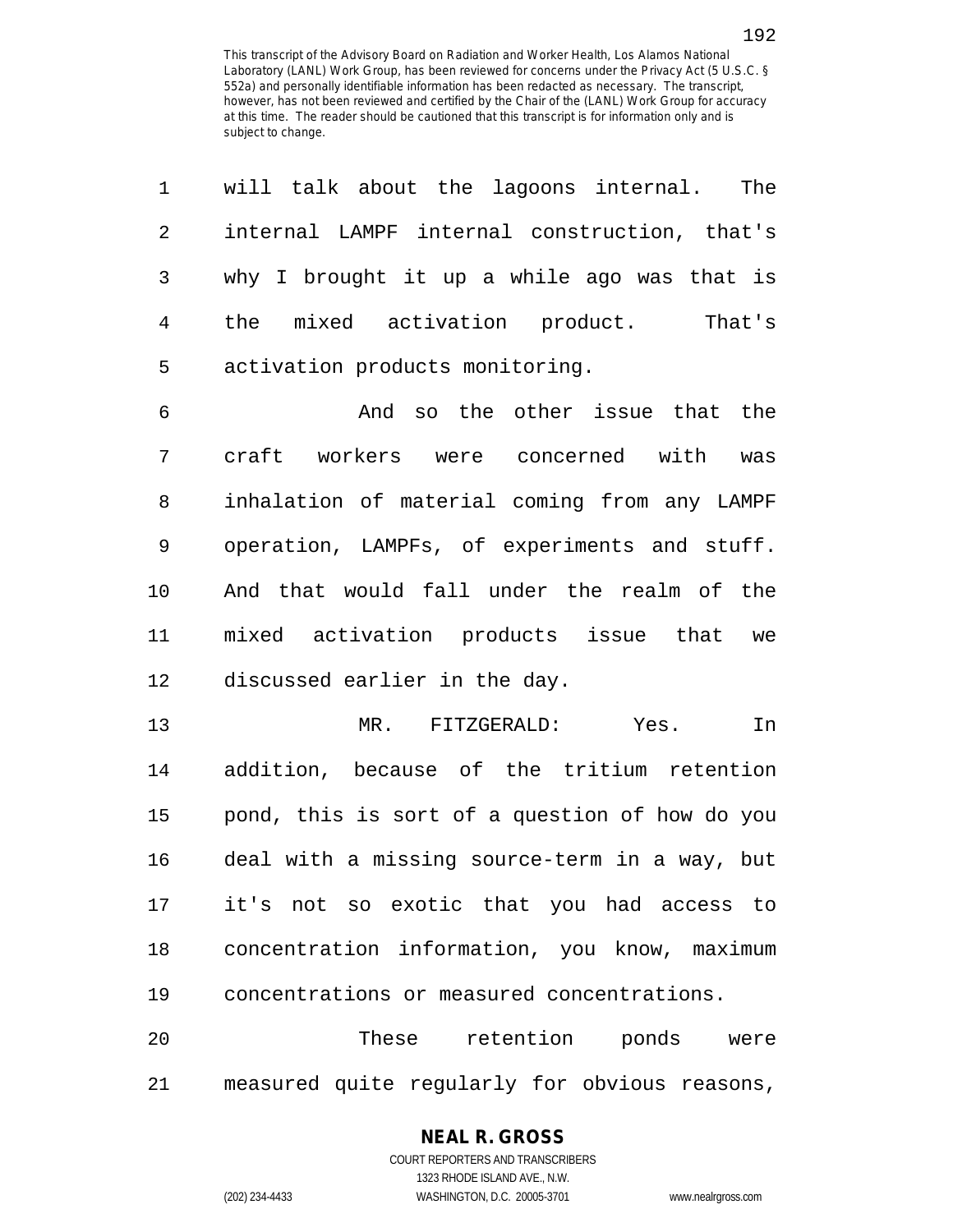1 environmental and otherwise. So the strategy 2 was is there, in fact, that data? If that 3 data does exist, certainly that could be used 4 for modeling an immersion dose and their 5 concentration data.

6 We did meet with the LAMPF/LANSCE 7 operators, the health physicists. We did 8 include them in interviews. The data does 9 exist. I was just telling Greg at the break 10 this is when you start getting optimistic. 11 The individual said, "I'll get you that data 12 right away." Wow. This is great. And I got 13 a call a few weeks later saying, "We're not 14 going to be able to give it to you."

15 So that's partly where we're at, 16 that on the internal side, we do think -- John 17 is on the phone. I'll say the word. We think 18 it's trackable, but certainly to satisfy the 19 issue, though, I think one has to get access 20 and establish that this data exists and show a 21 dose reconstruction approach that does derive

## **NEAL R. GROSS**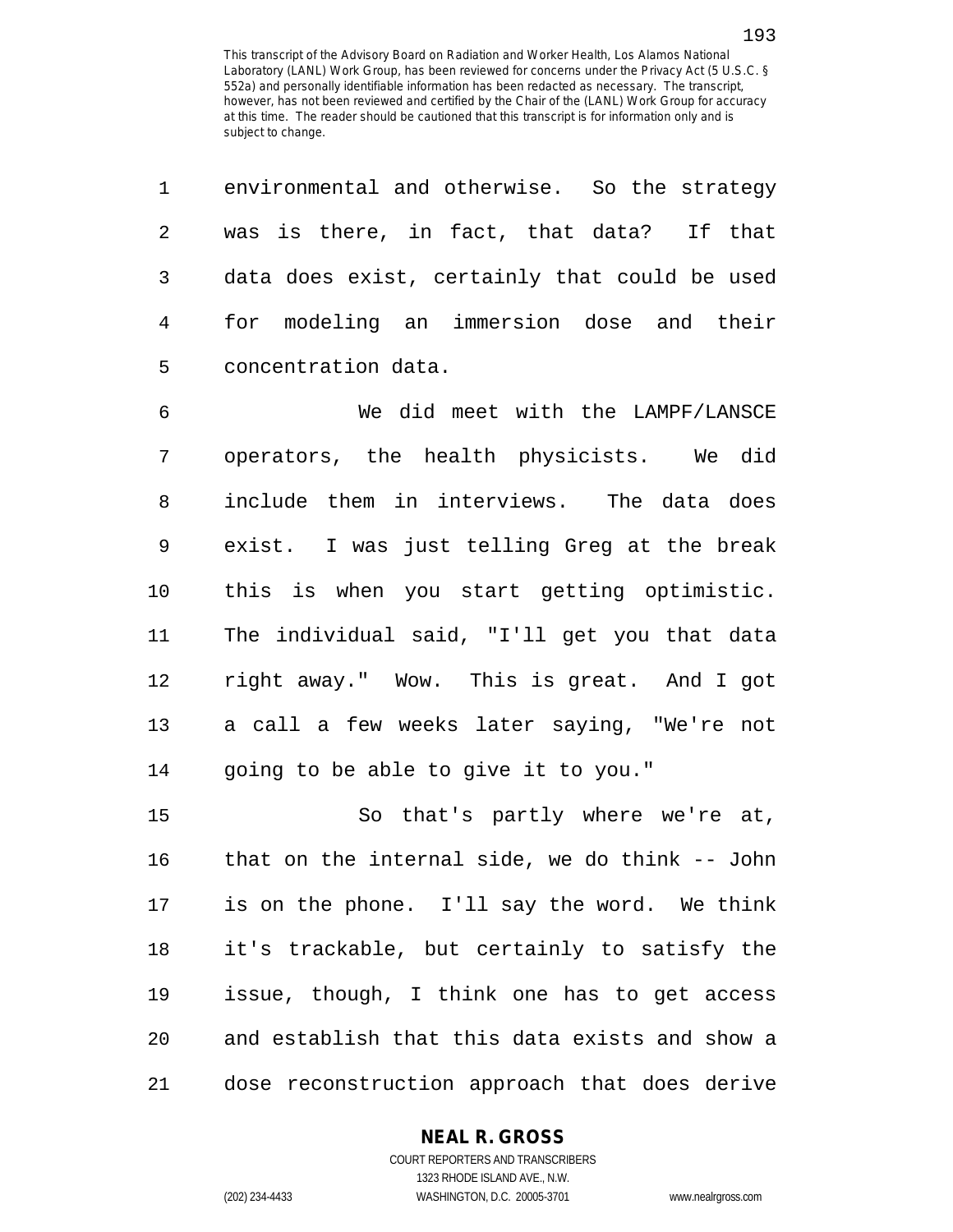1 a maximum bounding immersion dose for workers 2 that were being located.

3 These workers -- I have a 4 photograph. I can show you later. But they 5 were located right next to the ponds. Again, 6 I think it's horrible from an ALARA 7 standpoint, but, nonetheless, they were right 8 there next to the pond.

9 So I think it's conceivable that 10 given the amount of tritium that was going 11 into that pond, that -- and there were some 12 questions about prevailing winds. But it's 13 certainly possible that they were getting -- 14 and they were there for several years. An 15 immersion dose of tritium that could be 16 calculated, that would certainly put this 17 issue to bed.

18 Again, the data does exist, I can 19 report.

20 CHAIRMAN GRIFFON: And I guess -- 21 MR. FITZGERALD: It has to be

> **NEAL R. GROSS** COURT REPORTERS AND TRANSCRIBERS 1323 RHODE ISLAND AVE., N.W.

(202) 234-4433 WASHINGTON, D.C. 20005-3701 www.nealrgross.com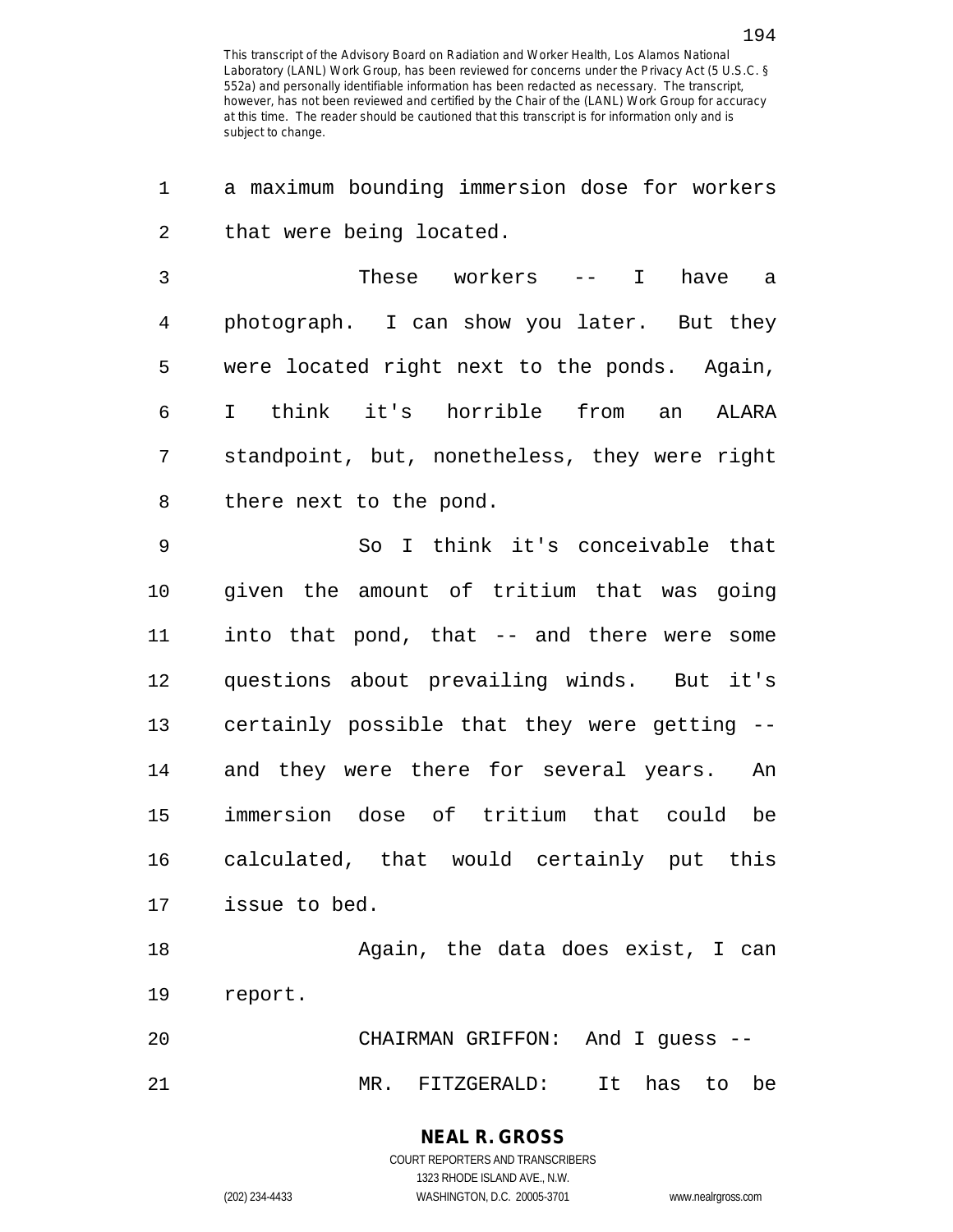2 CHAIRMAN GRIFFON: Just sticking  $3$  to  $my$  --4 MR. FITZGERALD: Yes. 5 CHAIRMAN GRIFFON: -- action list, 6 I guess the first part of the neutron stuff 7 that Ron was mentioning, I think a lot of it 8 goes back to item number 4. So the one thing 9 that I think might need to be at least 10 demonstrated would be -- especially since this 11 was an issue brought forward by the 12 petitioners. I think we should be responsive 13 to the petition. Were they badged? 14 You said that as your three 15 things. Were they badged? Did they use the 16 correction factor? The last two I think fall 17 back to the item number 4, but the first 18 question, were they badged, I think we're 19 asking specifically about the crafts and the 20 other security folks and other people that are 21 in that area.

# **NEAL R. GROSS**

1 obtained.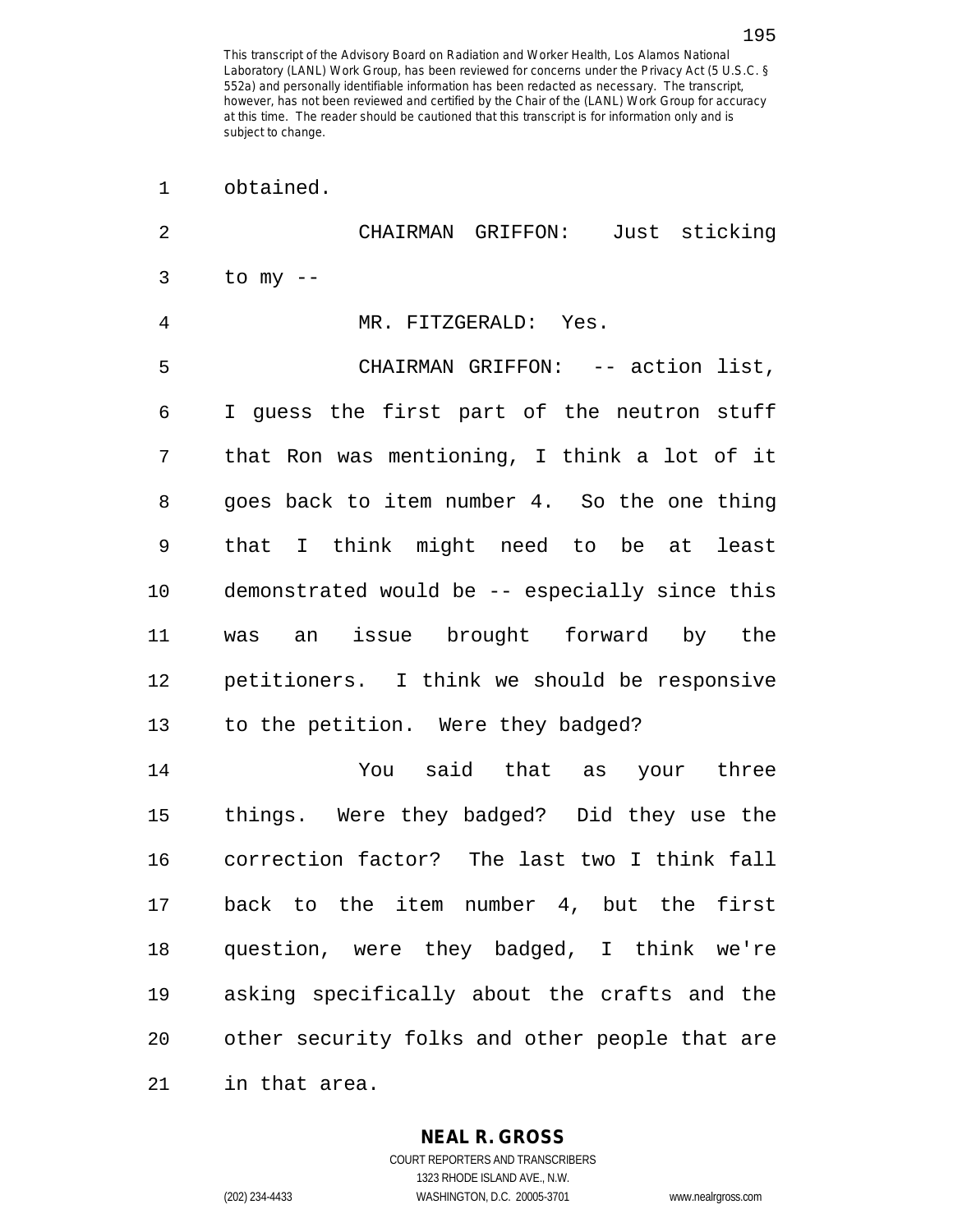| 1              |                       | DR. BUCHANAN: Anybody, yes.                 |
|----------------|-----------------------|---------------------------------------------|
| $\overline{2}$ |                       | CHAIRMAN GRIFFON: Anybody in that           |
| 3              |                       | area. Yes. So we might need an action to -- |
| 4              |                       | MR. FITZGERALD: We did ask that             |
| 5              |                       | question, but we can verify that every --   |
| 6              |                       | CHAIRMAN GRIFFON: You asked it              |
| 7              | through interviewing. |                                             |
| 8              |                       | MR. FITZGERALD: Well, I mean, the           |
| 9              | question is --        |                                             |
| 10             |                       | CHAIRMAN GRIFFON:<br>They were              |
| 11             | badged.               |                                             |
| 12             |                       | MR. FITZGERALD: They weren't                |
| 13             |                       | monitored. They were not monitored.         |
| 14             |                       | CHAIRMAN GRIFFON: They were not             |
| 15             | monitored?            |                                             |
| 16             |                       | MR. FITZGERALD:<br>They were not            |
| 17             | bioassayed.           |                                             |
| 18             |                       | They were<br>badged,<br>DR.<br>BUCHANAN:    |
| 19             | $not --$              |                                             |
| 20             |                       | they<br>MR.<br>FITZGERALD:<br>But<br>were   |
| 21             | badged.               |                                             |

**NEAL R. GROSS** COURT REPORTERS AND TRANSCRIBERS

1323 RHODE ISLAND AVE., N.W.

(202) 234-4433 WASHINGTON, D.C. 20005-3701 www.nealrgross.com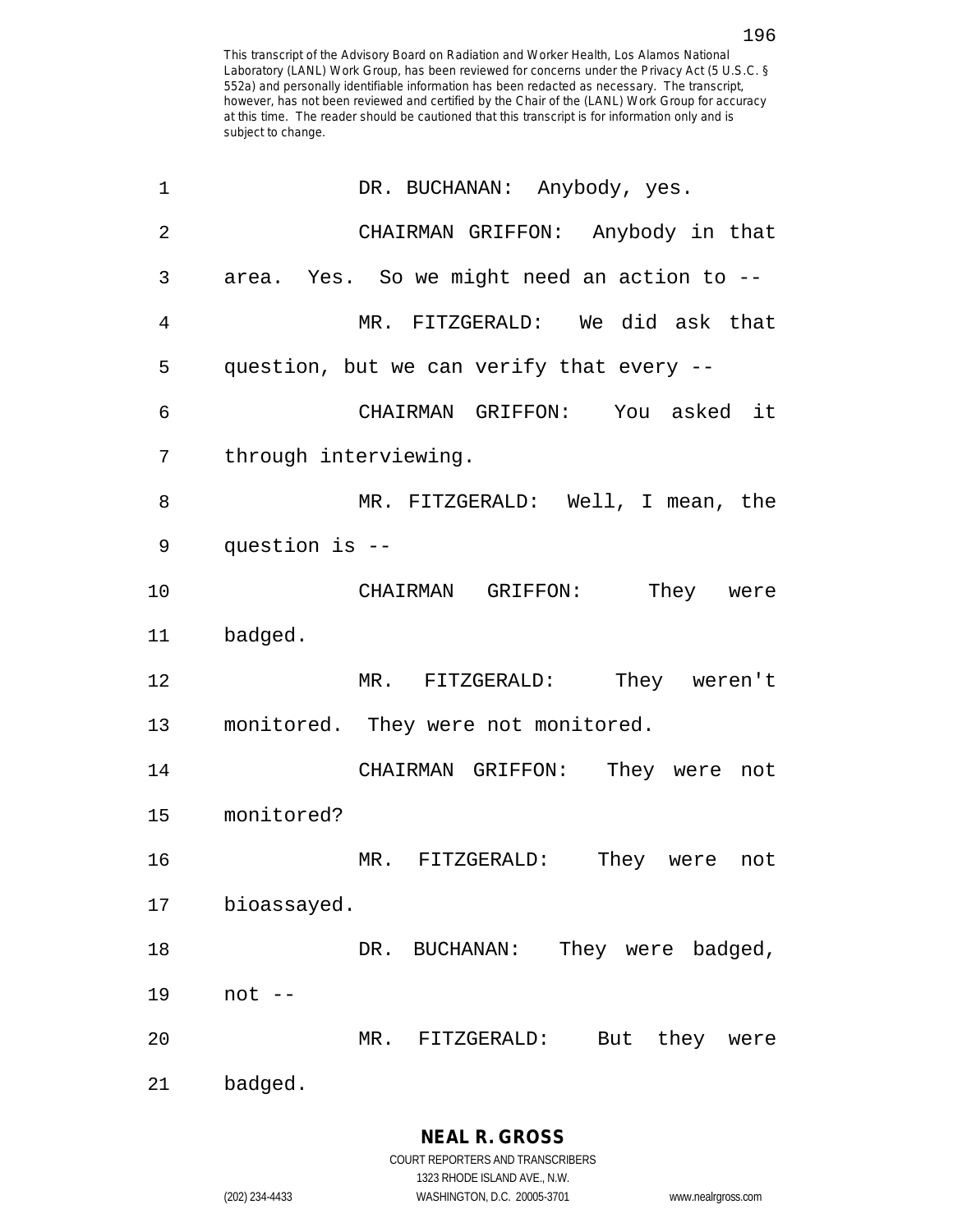| 1  | CHAIRMAN GRIFFON:<br>Oh.<br>They were          |
|----|------------------------------------------------|
| 2  | badged.                                        |
| 3  | DR.<br>BUCHANAN:<br>Badged but<br>not          |
| 4  | bioassayed.                                    |
| 5  | CHAIRMAN GRIFFON: Okay.                        |
| 6  | MR. FITZGERALD: Badged but not                 |
| 7  | bioassayed.                                    |
| 8  | MEMBER<br>BEACH:<br>Do<br>have<br>we<br>а      |
| 9  | history of what happened to those ponds? Did   |
| 10 | they mediate them?                             |
| 11 | MR. FITZGERALD: Yes. They had to               |
| 12 | mediate them, and they did.                    |
| 13 | MEMBER BEACH:<br>Do you know what              |
| 14 | year that took place?                          |
| 15 | DR. BUCHANAN: Well, I can give                 |
| 16 | you a little background if you are interested. |
| 17 | This is Ron.                                   |
| 18 | When LANSCE operated, they had                 |
| 19 | four drains and stuff that drained into a      |
| 20 | retention pond. They had three retention       |
| 21 | ponds out to the south of the beam stop. And   |

**NEAL R. GROSS**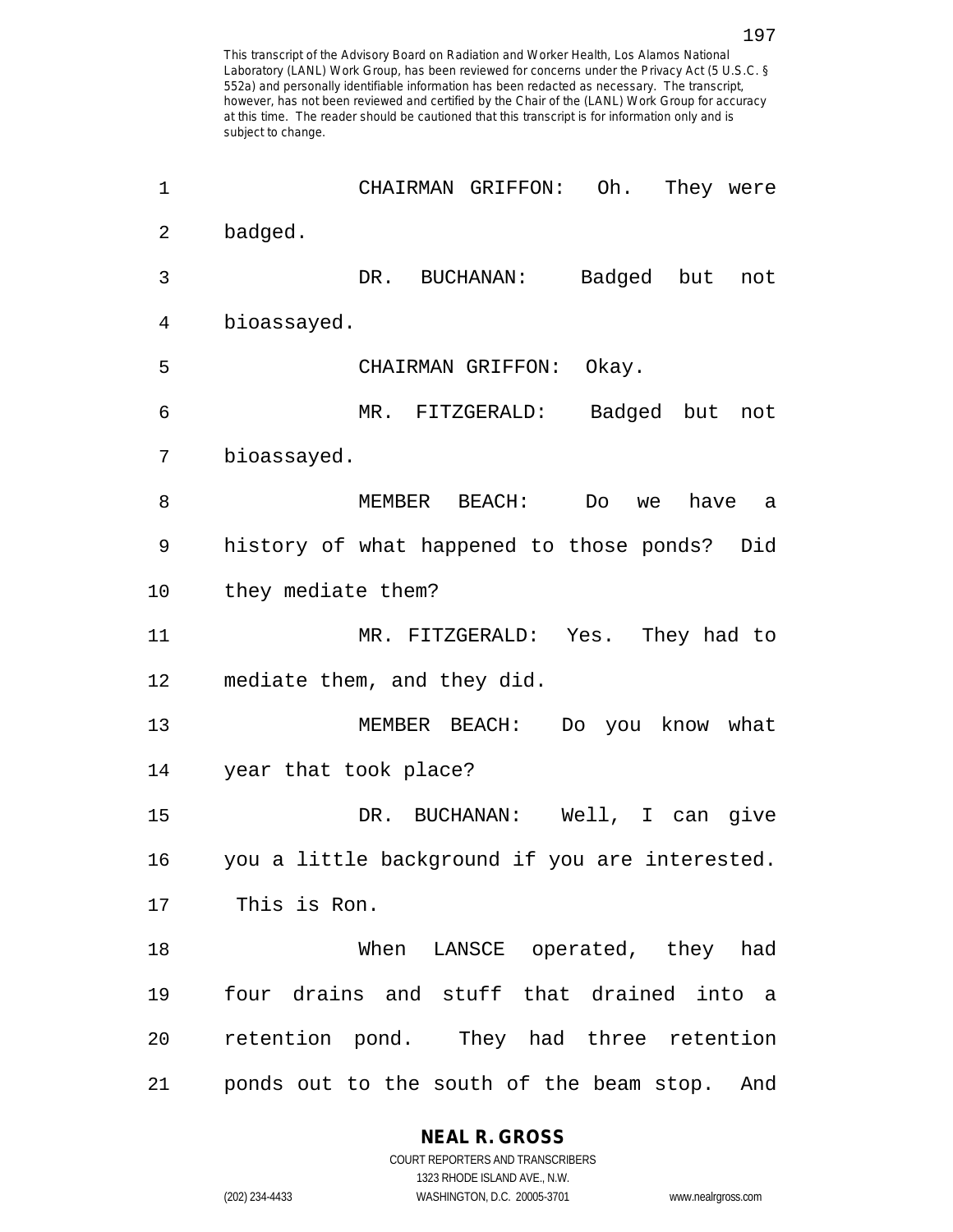1 the trailers were kind of between the beam

| 2  | stop and the retention pond. Retention ponds   |
|----|------------------------------------------------|
| 3  | originally were just ponds that they drained   |
| 4  | all of the experimental areas into.            |
| 5  | And so I would like to clarify                 |
| 6  | that it had sometimes more than tritium in it. |
| 7  | It would have any other activation products    |
| 8  | or anything that might be in there.            |
| 9  | MEMBER BEACH: Sure.                            |
| 10 | DR. BUCHANAN: And so what they                 |
| 11 | did, they would get one full. Then they would  |
| 12 | put some in another. Then they would build     |
| 13 | another. And so finally they said, you know,   |
| 14 | EPA or whoever came down and said, "This isn't |
| 15 | a good practice."                              |
| 16 | So they quit using those.<br>But               |
| 17 | when they dried up, then you had some airborne |
| 18 | stuff.                                         |
| 19 | MEMBER BEACH: We had the same                  |
| 20 | issue at Hanford. And that's why I was         |
| 21 | curious what the year was that they --         |

#### **NEAL R. GROSS**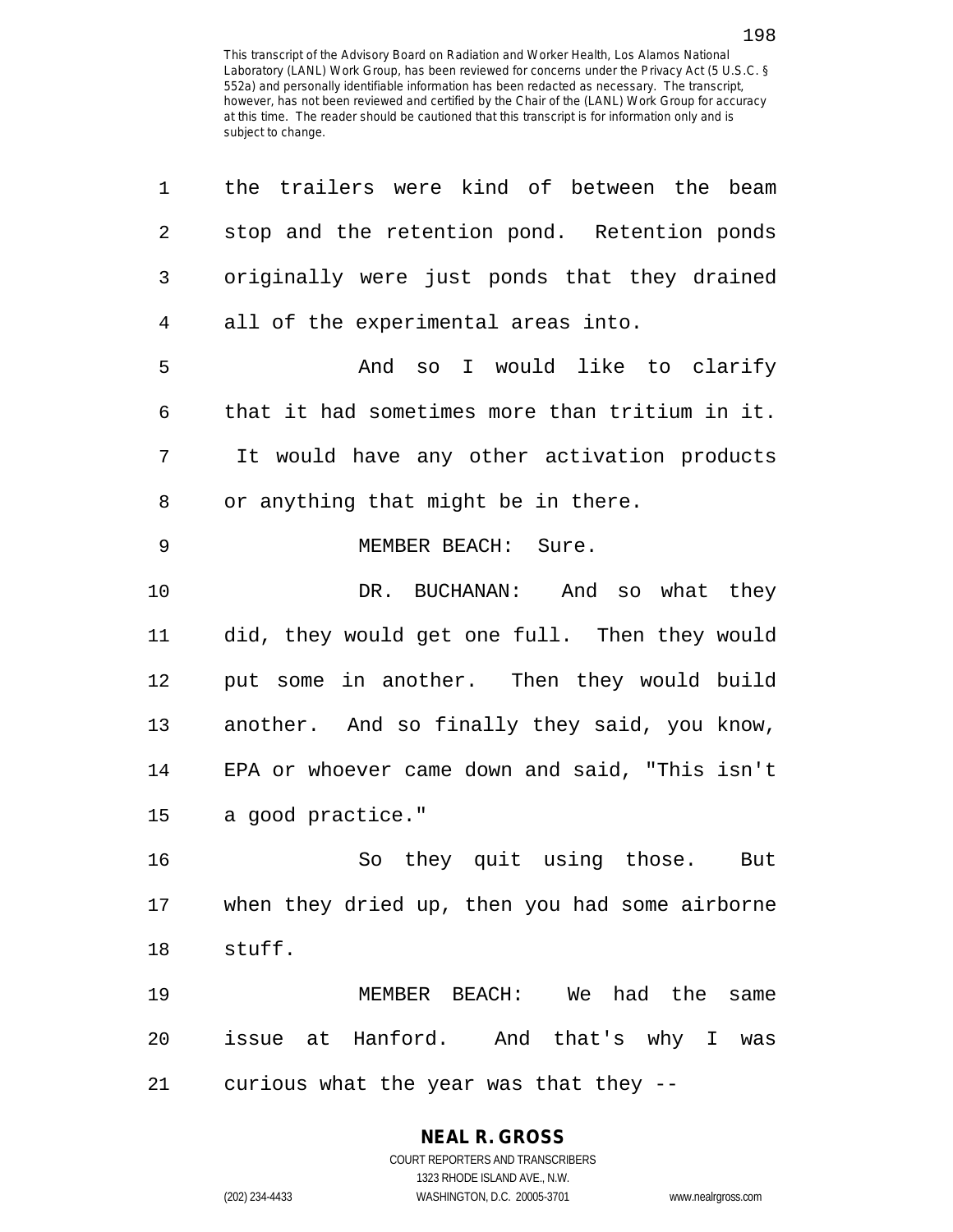| 1              | DR. BUCHANAN: They finally                    |
|----------------|-----------------------------------------------|
| $\overline{2}$ | stopped using the older ones before 1990. And |
| 3              | then they stopped -- they started filling     |
| $\overline{4}$ | them, covering them over to keep wildlife and |
| 5              | wind, in the '90s. And so I think they were   |
| 6              | all fairly well closed by 2002 or something   |
| 7              | like that.                                    |
| 8              | But you had two problems. Number              |
| 9              | one, when there was water in the retention    |
| 10             | pond, you had evaporation that can take place |
| 11             | and carry emerging cloud of tritium or        |
| 12             | anything else that would evaporate, probably  |
| 13             | mainly tritium in that case.                  |
| 14             | And then when they dried up $-$ Los           |
| 15             | Alamos is very arid. And it would blow the    |
| 16             | dust and stuff. It could become airborne.     |
| 17             | And so you would have tritium. And any other  |
| 18             | radioactive material could become airborne.   |
| 19             | And so somebody working in a                  |
| 20             | trailer or a bystander, so to speak, would    |
| 21             | just be exposed to inhalation. Now, like I    |

## **NEAL R. GROSS**

COURT REPORTERS AND TRANSCRIBERS 1323 RHODE ISLAND AVE., N.W. (202) 234-4433 WASHINGTON, D.C. 20005-3701 www.nealrgross.com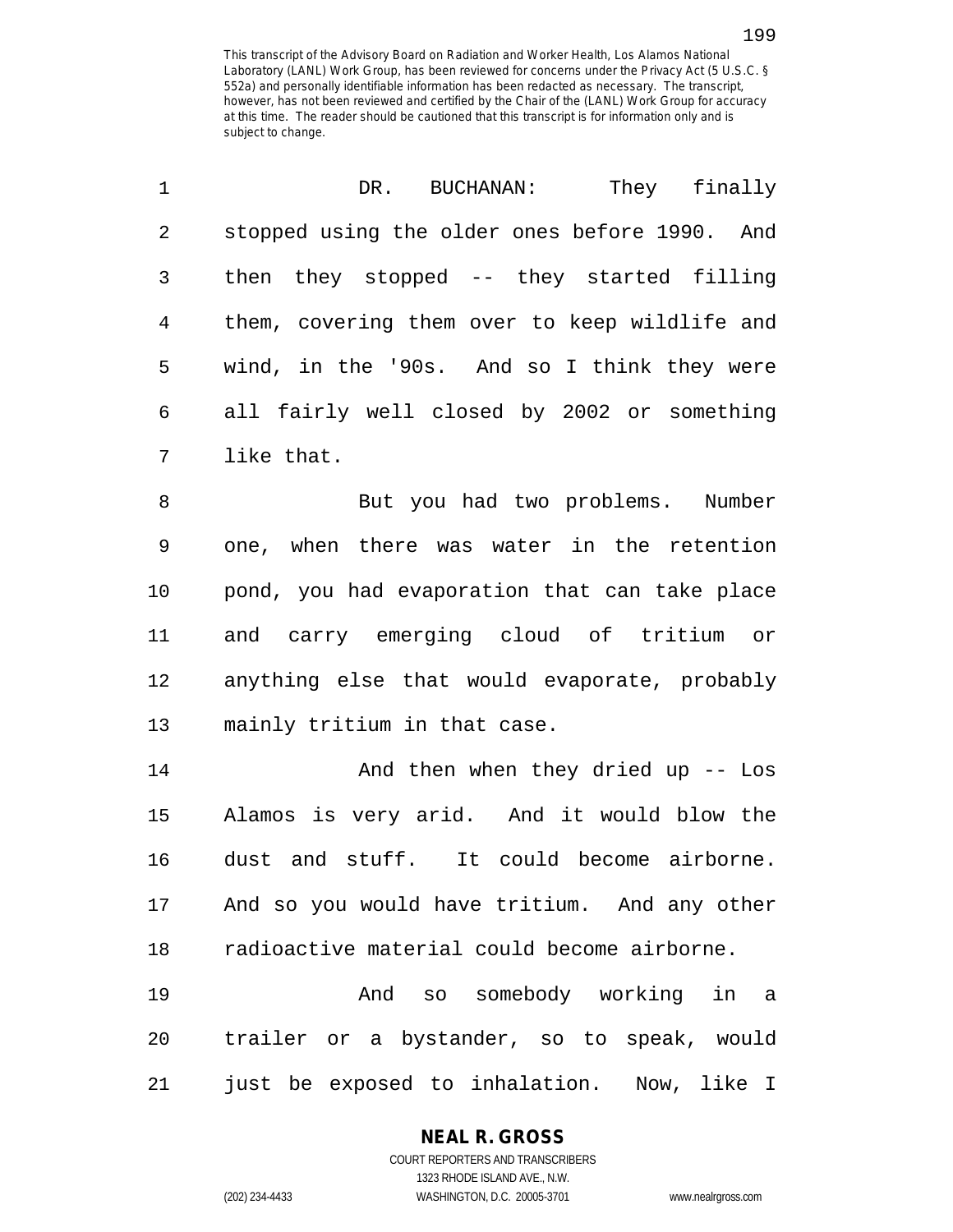| 1  | say, it's badged. It would pick up any badge,  |
|----|------------------------------------------------|
| 2  | any external exposure. And there was<br>no     |
| 3  | neutron. So that wasn't a question.            |
| 4  | Now if a person worked on that,                |
| 5  | you know, this would be a separate group if    |
| 6  | they -- and probably the crafts weren't        |
| 7  | involved in that. If you actually got down     |
| 8  | and dug in the mud and played with it and did  |
| 9  | the remediation, then you would have more of   |
| 10 | an exposure. And I would think those people    |
| 11 | would be bioassayed, but I don't know that.    |
| 12 | MEMBER BEACH: Do we know when                  |
| 13 | they dug those out?                            |
| 14 | DR. BUCHANAN: It was in the '90s,              |
| 15 | I think --                                     |
| 16 | MEMBER BEACH: It was the '90s?                 |
| 17 | Okay.                                          |
| 18 | DR. BUCHANAN: -- or 2000.<br>I                 |
| 19 | would have to look it up but somewhere in that |
| 20 | area.                                          |
| 21 | MEMBER BEACH: Well, I know we had              |

COURT REPORTERS AND TRANSCRIBERS 1323 RHODE ISLAND AVE., N.W.

**NEAL R. GROSS**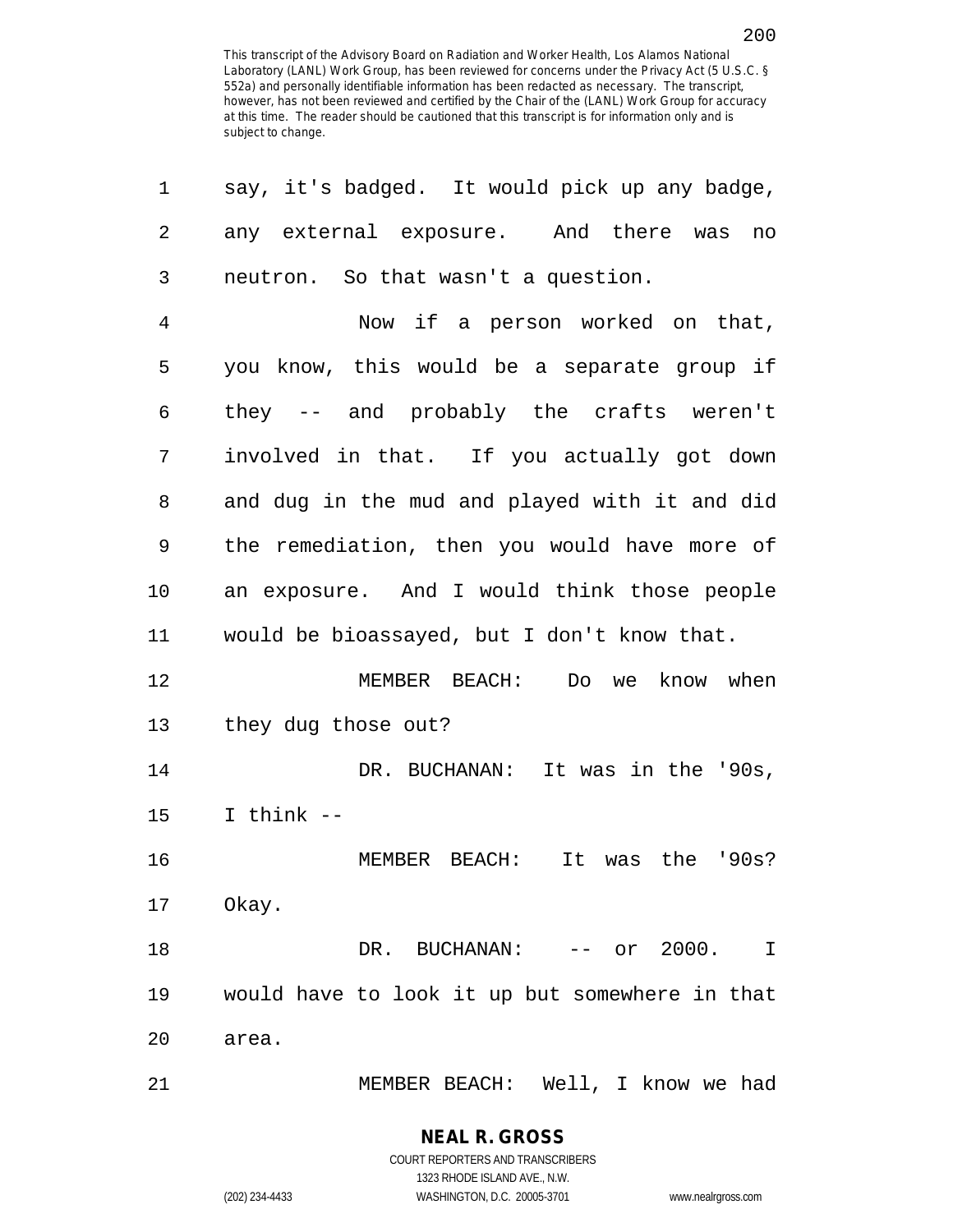1 a trouble with tracking the animals and having

2 contamination out of our ponds. 3 DR. BUCHANAN: They did some of 4 that there. And then I think they finally 5 covered it up with special stuff. It's in the 6 report here. You keep the animals and the 7 dust down. 8 MEMBER MUNN: But from your 9 report, it doesn't look that the measured 10 exposures were extremely high. We're working 11 on the assumption, are we not, that the 12 individuals -- did I misunderstand the 13 discussion? The individuals that are of 14 concern here are people who work out of those 15 trailers, not in them, on a routine basis? 16 DR. BUCHANAN: Well, they were 17 stationed in the trailers and worked around 18 LAMPF facility. 19 MEMBER MUNN: Right, right. 20 DR. BUCHANAN: And so they spent 21 some time in the trailer, some time around the

> **NEAL R. GROSS** COURT REPORTERS AND TRANSCRIBERS

> > 1323 RHODE ISLAND AVE., N.W.

(202) 234-4433 WASHINGTON, D.C. 20005-3701 www.nealrgross.com

201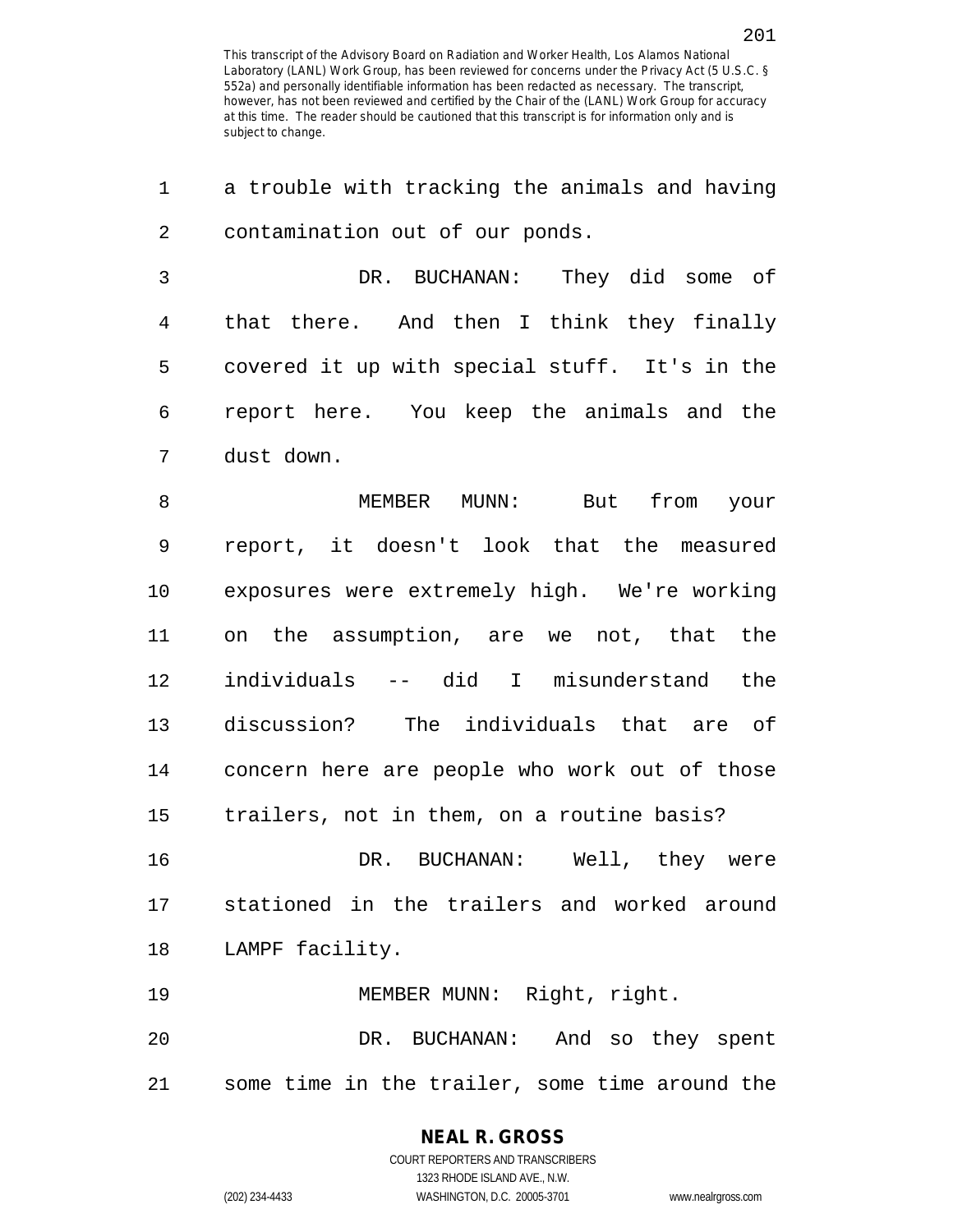1 beam stop, around the shielding and that sort

2 of thing. 3 MR. FITZGERALD: Yes. They were 4 based in the trailers but worked on the site. 5 MEMBER MUNN: So that the 6 assumptions that we're discussing about 7 immersion would be limited in time in any 8 case. 9 MR. FITZGERALD: Yes. 10 MEMBER MUNN: You're assuming that 11 the lagoons really and truly were operating at 12 their very worst. 13 MR. FITZGERALD: Yes. I mean, 14 there were some real variables involved. 15 First off, the workday, the -- 16 MEMBER MUNN: Okay. Just wanted 17 to make sure I understood that. 18 MR. FITZGERALD: And I think the 19 starting point is maybe a maximum immersion 20 for an eight-hour workday, but you did 21 definitely know that that would be bounding

#### **NEAL R. GROSS**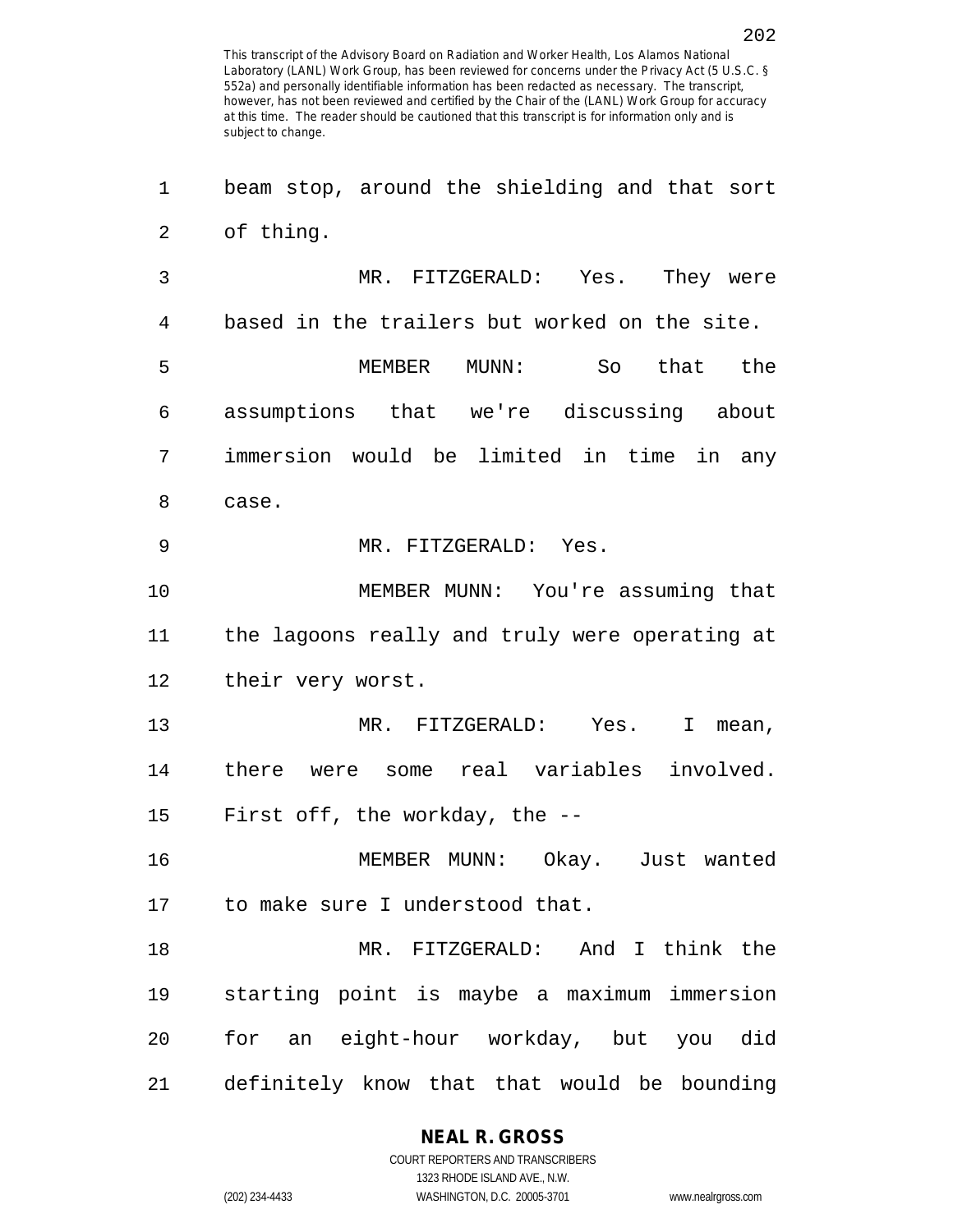| $\mathbf 1$ | because it would be less than that.            |
|-------------|------------------------------------------------|
| 2           | MEMBER MUNN: Right.                            |
| 3           | DR. BUCHANAN: And in the example               |
| 4           | I gave on page 34 of the report, which is just |
| 5           | a snapshot, this is all the data that I could  |
| 6           | easily come by showing the concentration of    |
| 7           | some activation products there, and the date   |
| 8           | was 1989.                                      |
| 9           | MEMBER MUNN: Right.                            |
| 10          | DR. BUCHANAN: And there's kind of              |
| 11          | a snapshot in time to get a rough idea of what |
| 12          | might be there. And it showed that tritium     |
| 13          | was, I think, the only one that exceeded the   |
| 14          | discharge limits.                              |
| 15          | But we really don't have a good                |
| 16          | way to answer the petitioners in saying, you   |
| 17          | know, "This is the maximum you could have got  |
| 18          | there in this 20-year period" or something.    |
| 19          | MEMBER MUNN: Yes. But your                     |
| 20          | primary radionuclide that you're looking at,   |
| 21          | though, is low energy-emitting beta, right?    |

## **NEAL R. GROSS**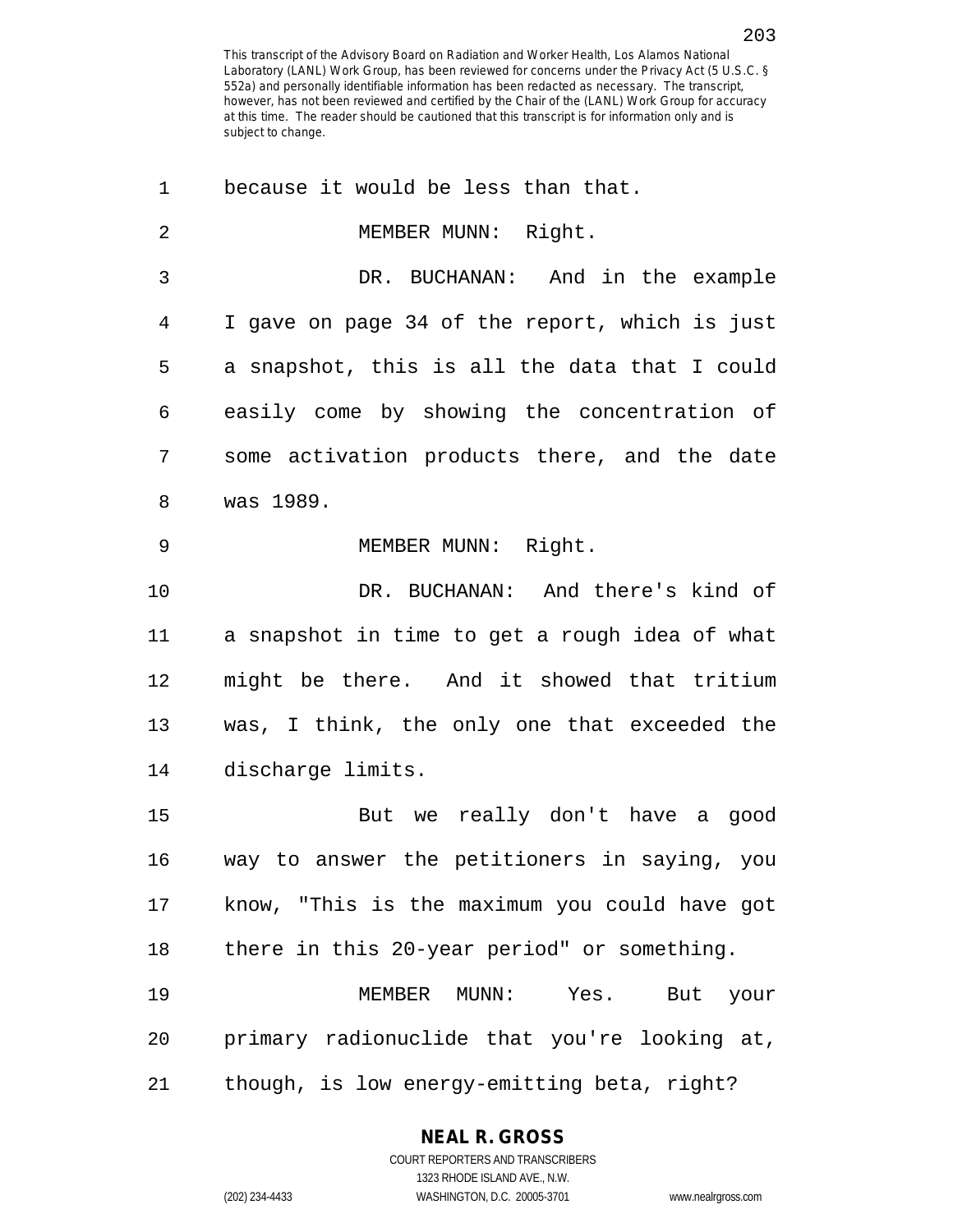| 1              | DR. BUCHANAN: No. Well, they're                |
|----------------|------------------------------------------------|
| $\overline{2}$ | beta and gamma. They're cobalt, standard       |
| 3              | activation products.                           |
| 4              | MEMBER MUNN: Yes. But you were                 |
| 5              | talking about tritium.                         |
| 6              | DR. BUCHANAN: Yes. Tritium is                  |
| 7              | the one that exceeded the discharge limit by a |
| 8              | factor of eight.                               |
| 9              | MEMBER MUNN: Thank you.                        |
| 10             | DR. BUCHANAN: Low energy base.                 |
| 11             | CHAIRMAN GRIFFON: So as far as                 |
| 12             | the actions, is there any action about the     |
| 13             | badging? The people you interviewed were       |
| 14             | pretty affirmative that everyone was badged.   |
| 15             | MR. FITZGERALD:<br>LAMPF<br>was<br>а           |
| 16             | radiological area.                             |
| 17             | CHAIRMAN GRIFFON: Yes. Okay.                   |
| 18             | MR. FITZGERALD: So they would                  |
| 19             | have been externally badged. We did ask them   |
| 20             | questions, but because of their status, they   |
| 21             | weren't bioassayed.                            |

**NEAL R. GROSS** COURT REPORTERS AND TRANSCRIBERS

1323 RHODE ISLAND AVE., N.W. (202) 234-4433 WASHINGTON, D.C. 20005-3701 www.nealrgross.com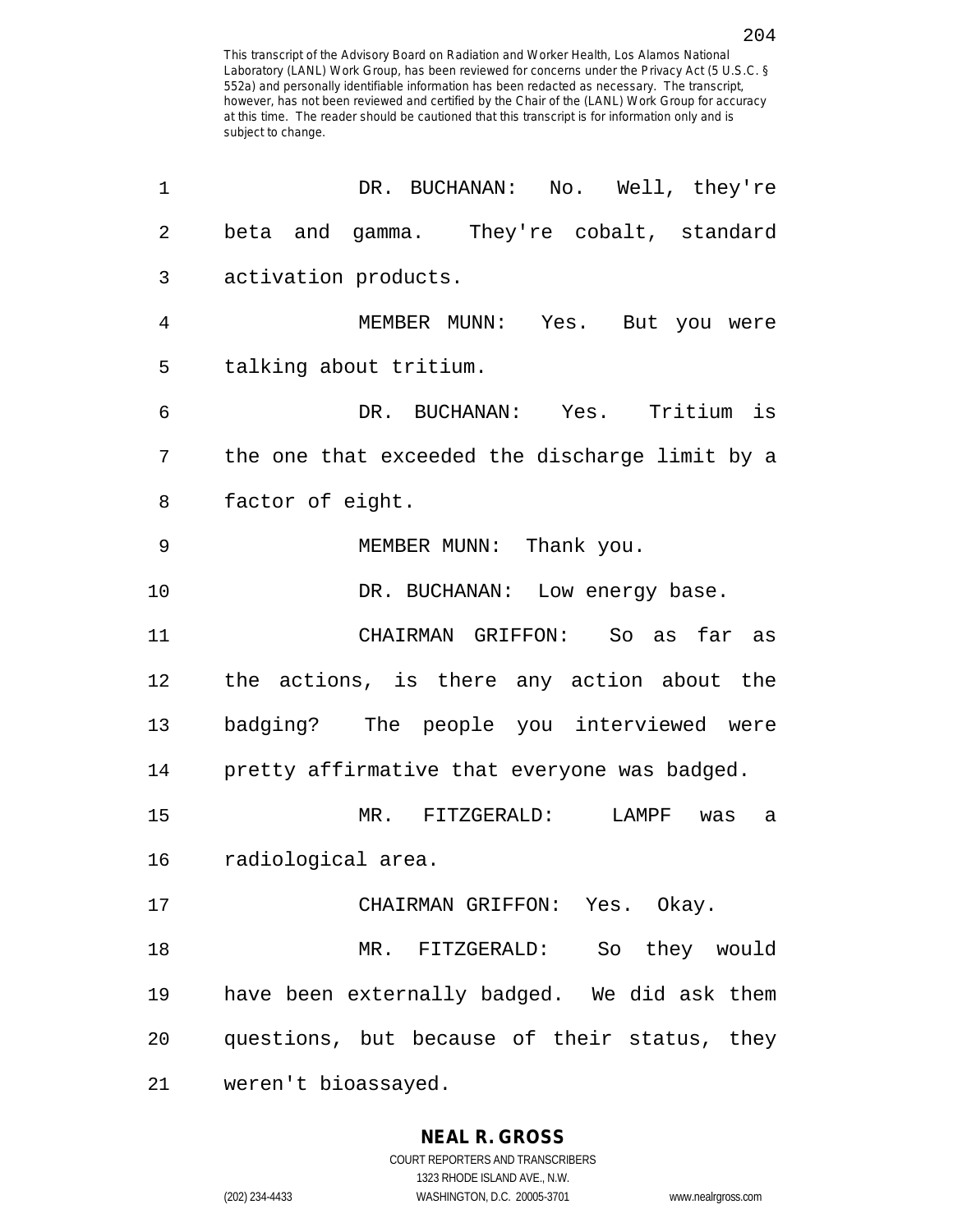| 1  | the<br>CHAIRMAN<br>GRIFFON:<br>So              |
|----|------------------------------------------------|
| 2  | follow-up would be on the tritium holding pond |
| 3  | would be one action and whether there is data. |
| 4  | I mean, currently there is some data.          |
| 5  | MR. FITZGERALD: Currently there                |
| 6  | is data.                                       |
| 7  | CHAIRMAN GRIFFON: Yes.                         |
| 8  | MR. FITZGERALD: I would propose                |
| 9  | that maybe on an agency-to-agency basis, it    |
| 10 | can be obtained because we already tried the   |
| 11 | contractor-to-agency basis.                    |
| 12 | CHAIRMAN GRIFFON:<br>At<br>least               |
| 13 | attempt --                                     |
| 14 | MR. FITZGERALD: We attempted to                |
| 15 | put it to bed before even having this          |
| 16 | discussion but weren't successful. So I        |
| 17 | wasn't quite sure where to go from there. But  |
| 18 | I just want to report that I think the data    |
| 19 | exists. I think, again, it can be done, but    |
| 20 | we have not.                                   |
| 21 | DR. BUCHANAN: Yes. We just need                |

205

COURT REPORTERS AND TRANSCRIBERS 1323 RHODE ISLAND AVE., N.W. (202) 234-4433 WASHINGTON, D.C. 20005-3701 www.nealrgross.com

**NEAL R. GROSS**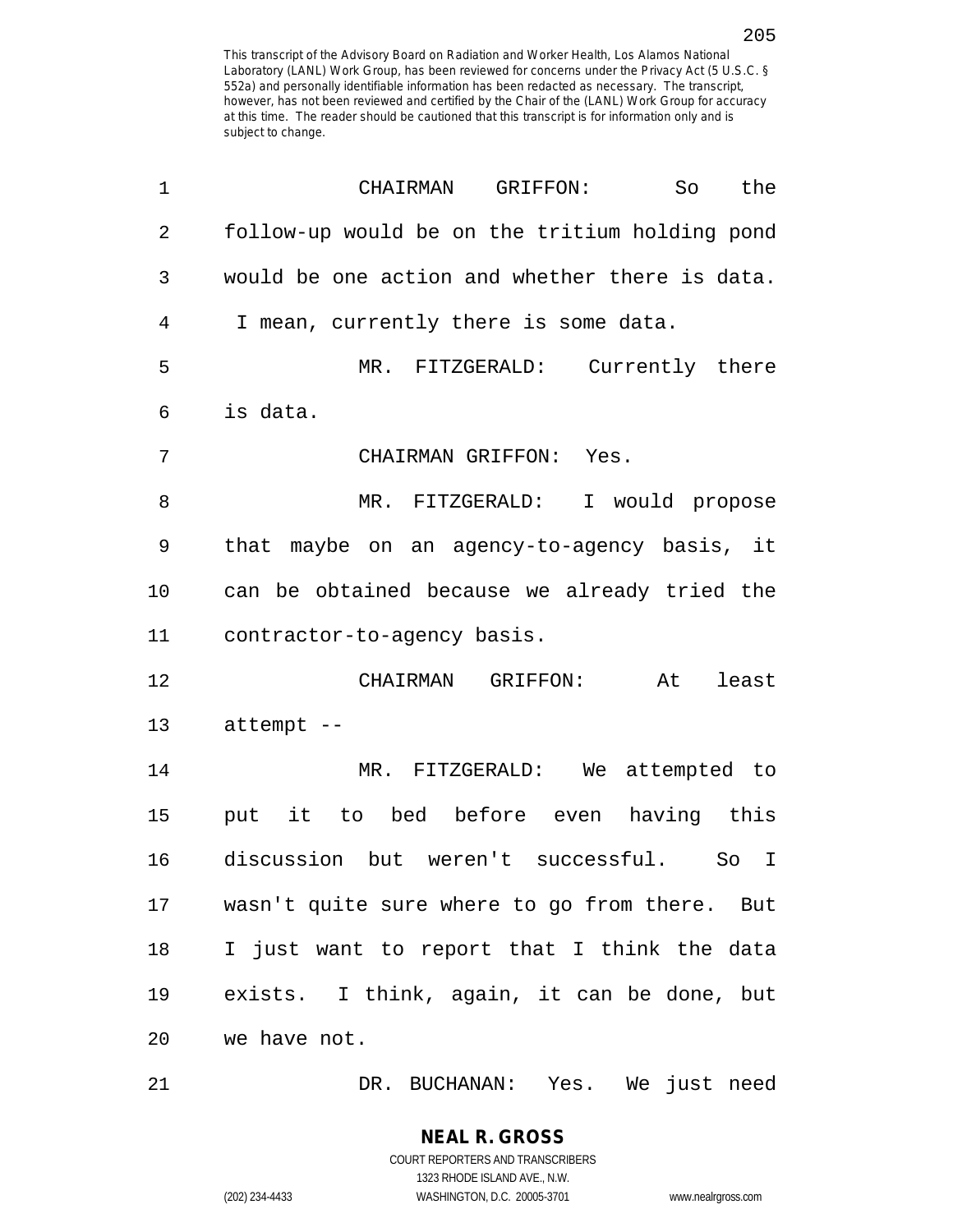| 1  | to look at the data through the 20-year period   |
|----|--------------------------------------------------|
| 2  | or so $-$ I think it's '80 to 2000 or so $-$ and |
| 3  | look and see if there is a plausible route of    |
| 4  | exposure there and what magnitude would it be.   |
| 5  | Is it something that we should be concerned      |
| 6  | with and do dose reconstruction for, or is it    |
| 7  | something that falls below a minimum amount      |
| 8  | that's important?                                |
| 9  | MEMBER MUNN: Get better data and                 |
| 10 | put it to bed.                                   |
| 11 | MR. KATZ:<br>Sorry, Wanda? Repeat                |
| 12 | that.                                            |
| 13 | MEMBER MUNN: Yes. Get better                     |
| 14 | data and put it to bed.                          |
| 15 | CHAIRMAN GRIFFON: The other item                 |
| 16 | I have was you mentioned something about mixed   |
| 17 | activation products. I assume that was in the    |
| 18 | facility. The question of --                     |
| 19 | DR. BUCHANAN: Yes. That's what                   |
| 20 | we talked about this morning. I just want to     |
| 21 | make sure the petitioner understood that<br>we   |

## **NEAL R. GROSS**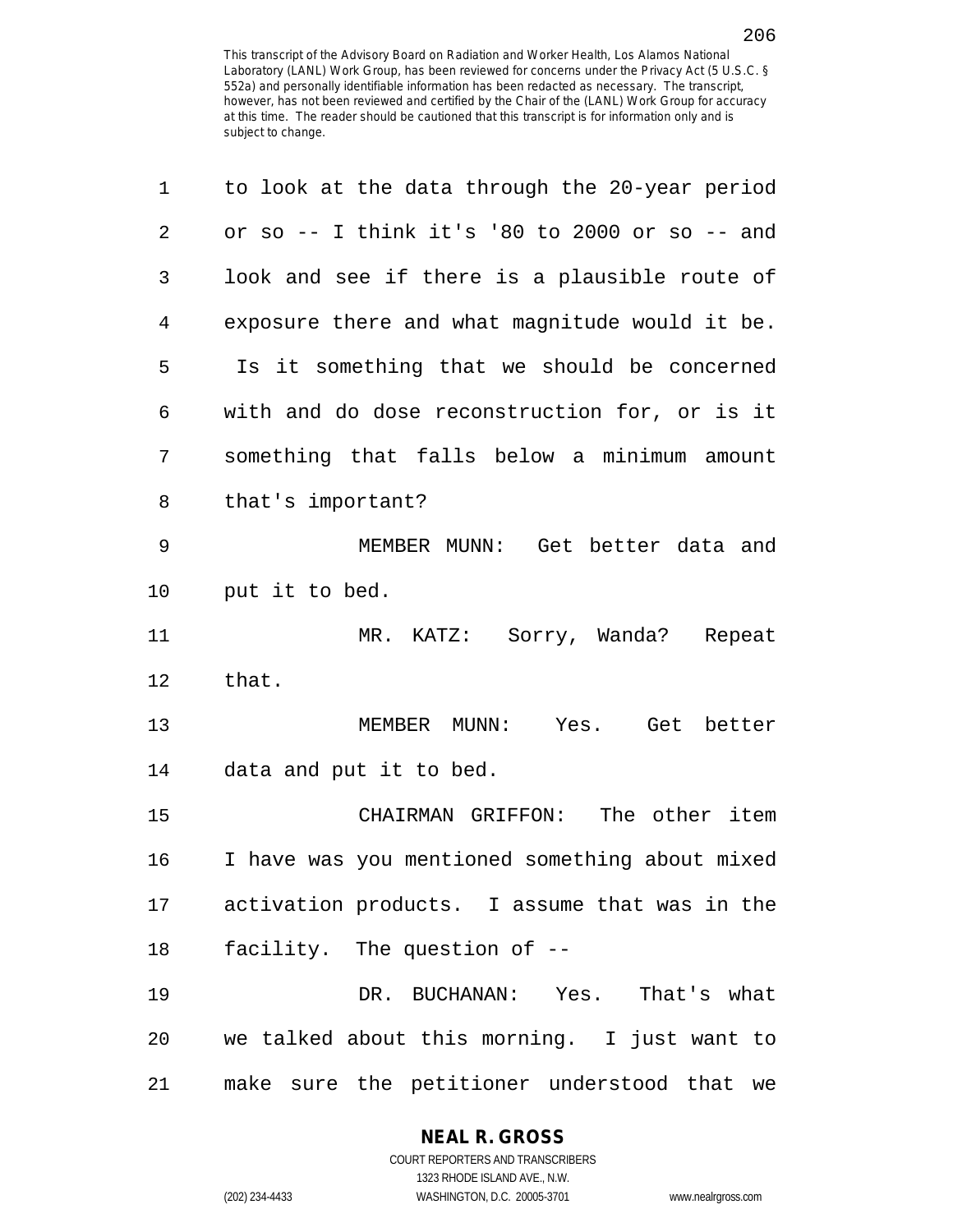| 1  | addressed the inhalation problem at LAMPF in   |
|----|------------------------------------------------|
| 2  | this morning's session.                        |
| 3  | CHAIRMAN GRIFFON: Oh. Okay. So                 |
| 4  | that was $-$                                   |
| 5  | MR. FITZGERALD: And there is                   |
| 6  | actually an external component as well, but,   |
| 7  | again, it calls this --                        |
| 8  | DR. BUCHANAN: The badging.                     |
| 9  | MR. FITZGERALD: -- the badging                 |
| 10 | issue. They had actually monitored for         |
| 11 | external radiation ponds. And there actually   |
| 12 | was a reasonable field, I guess.               |
| 13 | CHAIRMAN GRIFFON: So the other                 |
| 14 | item is reflected back in our earlier action?  |
| 15 | MR. FITZGERALD: Yes.                           |
| 16 | CHAIRMAN GRIFFON: Okay. So it                  |
| 17 | looks like just the one follow-up on that.     |
| 18 | MR. FITZGERALD: Yes. I think the               |
| 19 | key is that it's a source that has been        |
| 20 | identified as addressed -- the data appears to |
| 21 | be available. And that was one question we     |

**NEAL R. GROSS**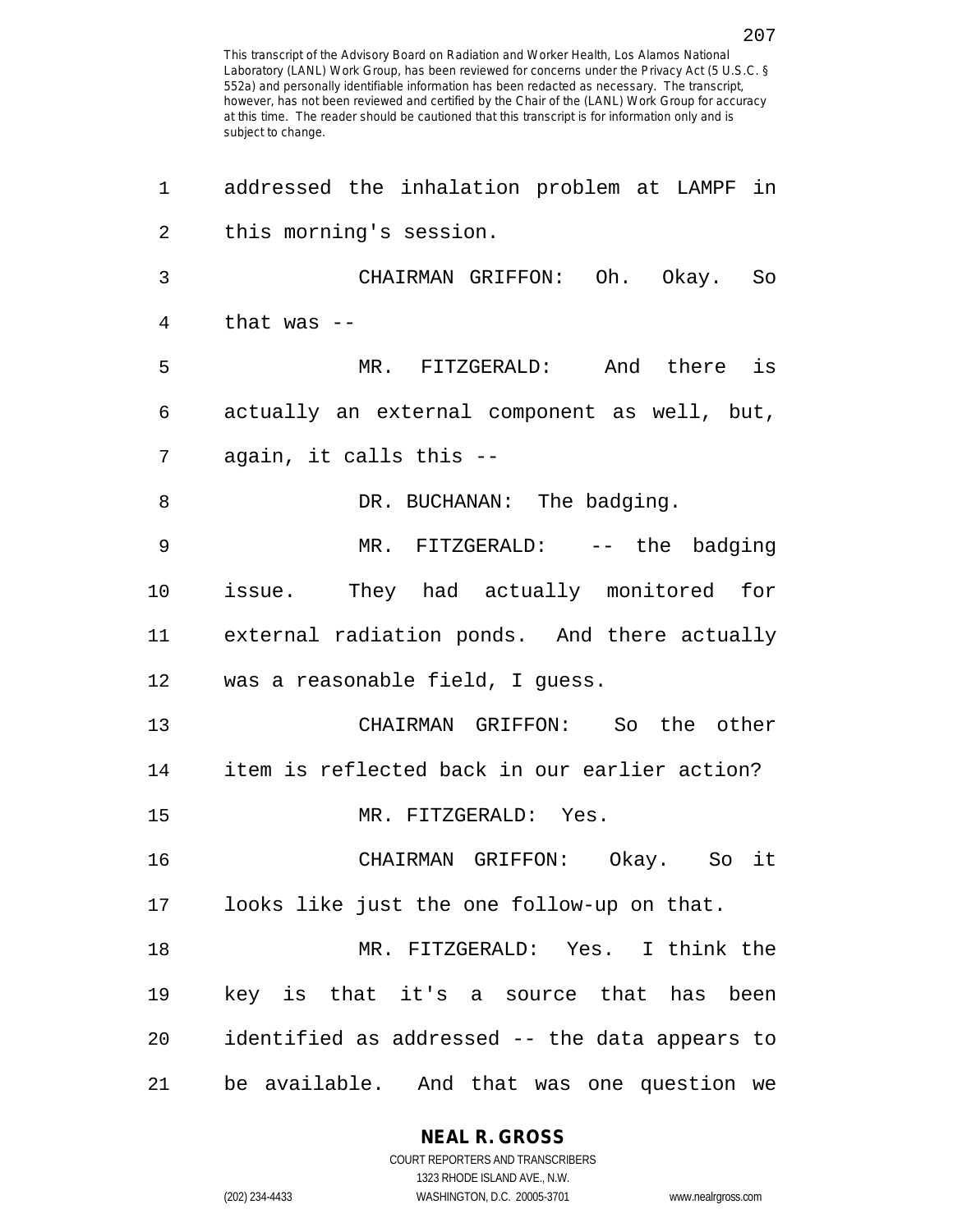| 1  | had that --                                    |
|----|------------------------------------------------|
| 2  | CHAIRMAN GRIFFON:<br>Okay. All                 |
| 3  | right.                                         |
| 4  | DR. MAURO: This is John.                       |
| 5  | One question regarding the ponds.              |
| 6  | I understand that the tritium issue and when   |
| 7  | the pond was filled with water. I guess I am   |
| 8  | a little bit more concerned about once the     |
| 9  | pond was dry. It sounds like it's going to be  |
| 10 | pretty challenging to have some information on |
| 11 | what the Becquerels per gram were of various   |
| 12 | radionuclides in this dried sediment.          |
| 13 | If you have handle on that theory,             |
| 14 | you could go ahead and do some scoping         |
| 15 | calculations on what might have become         |
| 16 | airborne. But if there's no handle on that,    |
| 17 | you've got yourself a difficult scoping        |
| 18 | calculation to do.                             |
| 19 | DR. BUCHANAN: Well, John, this is              |
| 20 | Ron. When they did the cleanup, they should    |
| 21 | have taken samples. And I think they took      |

**NEAL R. GROSS** COURT REPORTERS AND TRANSCRIBERS

1323 RHODE ISLAND AVE., N.W. (202) 234-4433 WASHINGTON, D.C. 20005-3701 www.nealrgross.com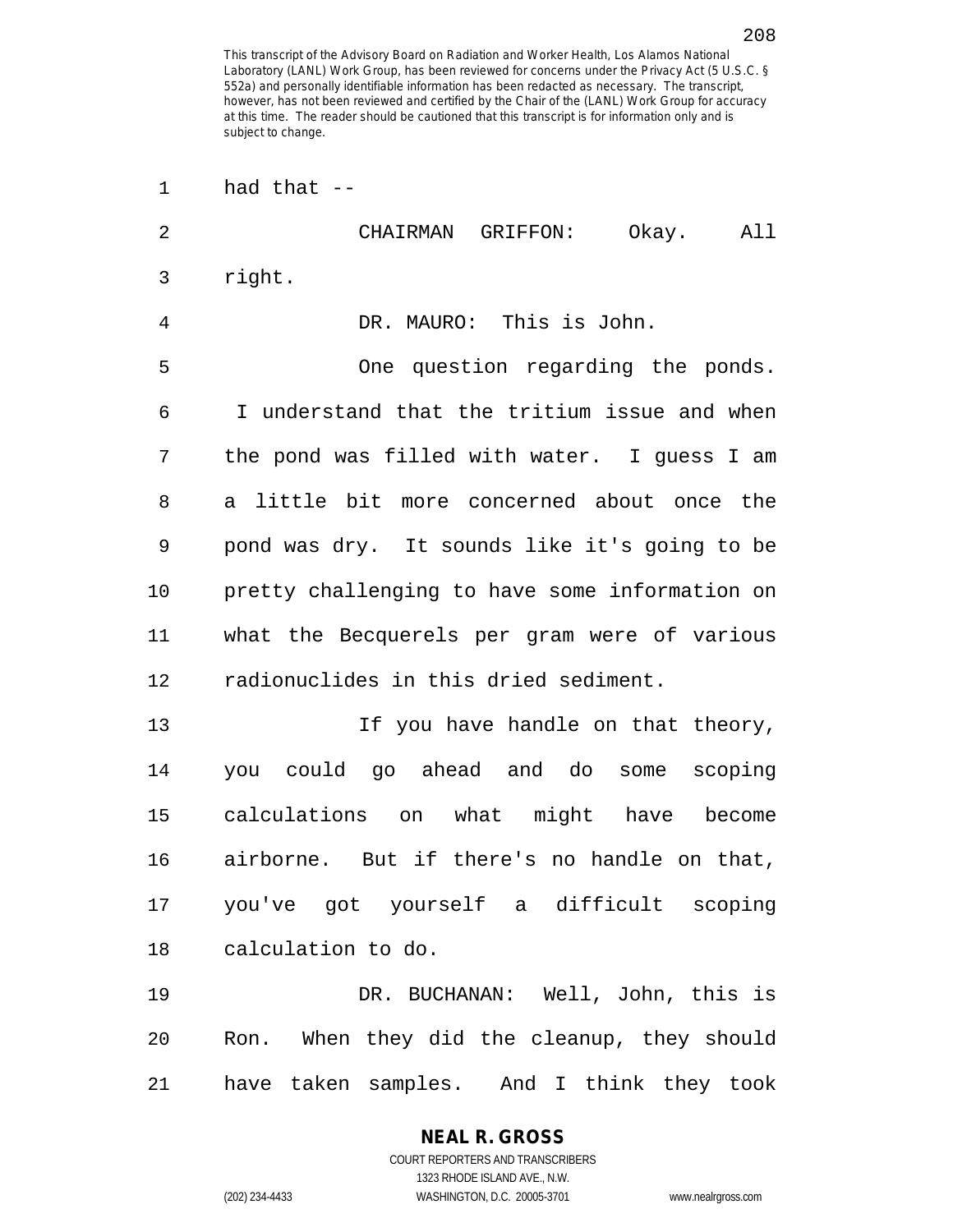209

1 sludge samples, even when there was water in 2 it. 3 DR. MAURO: Okay. Good. That's a

4 critical fact. If you've got that 5 information, you're in pretty good shape.

6 CHAIRMAN GRIFFON: Thank you, 7 John. Good point.

8 MEMBER MUNN: And your report 9 indicates that the environmental surveillance 10 reports that were done at the time indicated 11 2,000 millirem and 3,000 millirem yearly 12 exposures from what was there. So it gives 13 you a good feel at least. The magnitude of 14 what you are looking at is not an enormous 15 exposure.

16 MR. FITZGERALD: Yes. I think 17 that's reasonable. I think, really, we're 18 close -- parameters that can be used. And I 19 think this one could be put to bed, we were 20 hoping to have it today, but we didn't quite 21 get there.

**NEAL R. GROSS**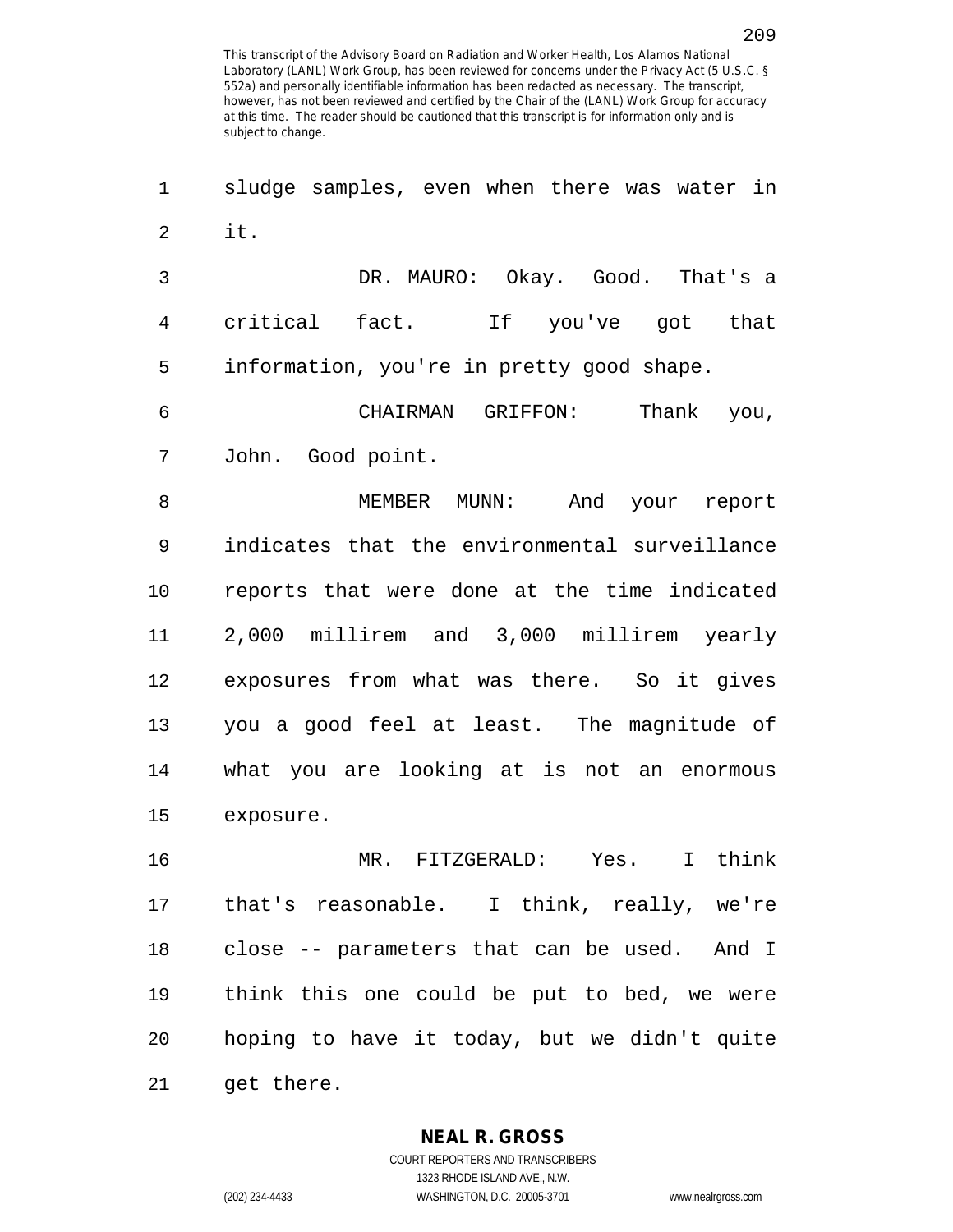| 1              | CHAIRMAN GRIFFON: Okay. Then                  |
|----------------|-----------------------------------------------|
| $\overline{2}$ | let's go on to item number 6, which wasn't    |
| 3              | read into the --                              |
| 4              | MR. FITZGERALD: Yes. This is                  |
| 5              | sort of a carryover to some extent from Mound |
| 6              | because we did a lot of sort of complex-wide  |
| 7              | look at stable tritium compounds because it   |
| 8              | was what interconnected the sites.            |
| 9              | And as part of that review, we did            |
| 10             | establish that some of the more insoluble     |
| 11             | tritides, including hafnium tritide, was      |
| 12             | handled at Los Alamos. I really can't get     |
| 13             | into too much detail because of the           |
| 14             | sensitivity, but, frankly, some of the same   |
| 15             | issues that we have grappled with at Mound,   |
| 16             | which is what was handled, where it was       |
| 17             | handled, who handled it, what time periods,   |
| 18             | would be germane to in a way what the         |
| 19             | implications are for dose reconstruction.     |
| 20             | We did not go any further than                |
| 21             | just establishing by review of documentation  |

## **NEAL R. GROSS**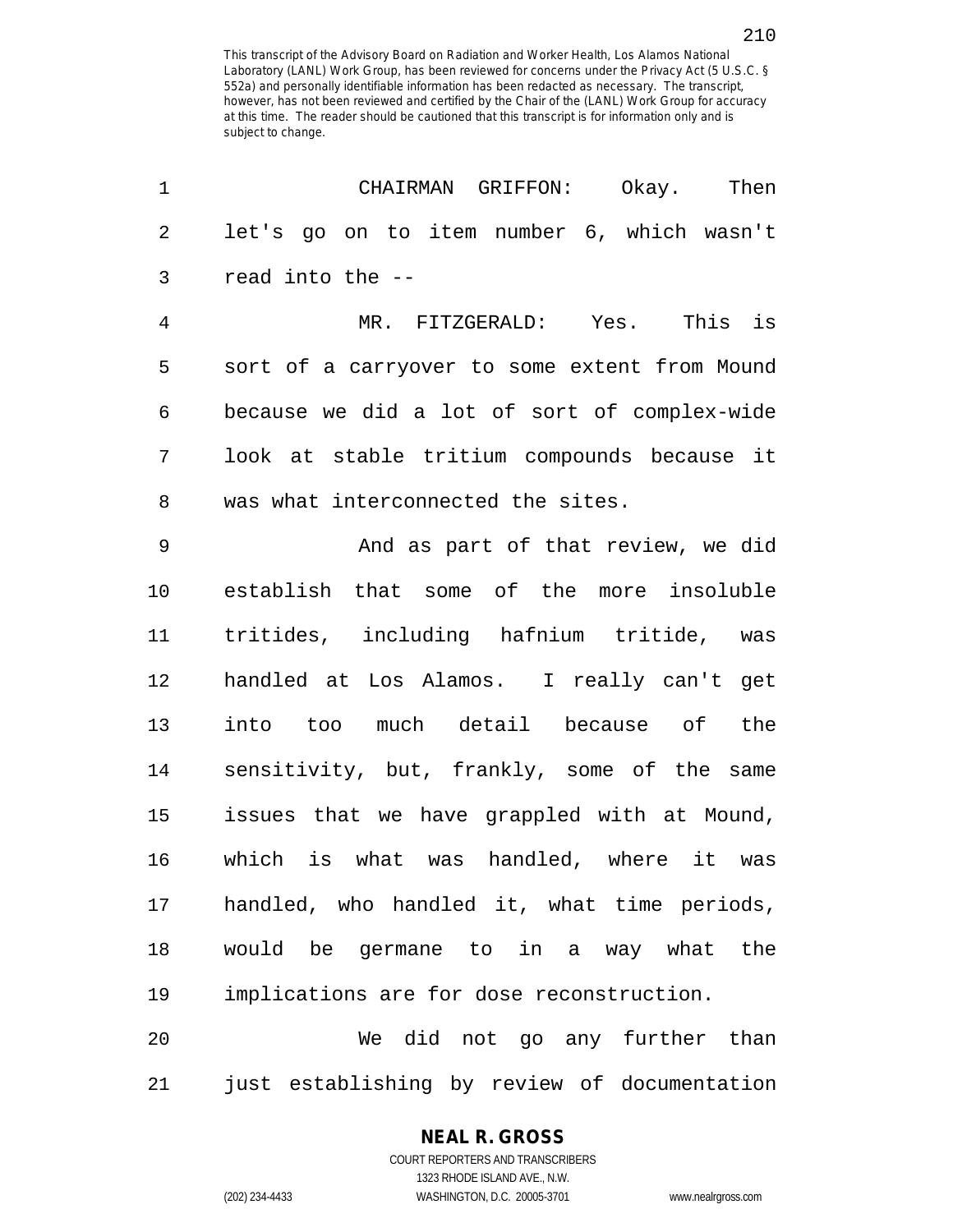| 1              | that it was present. We didn't go into some    |
|----------------|------------------------------------------------|
| $\sqrt{2}$     | of the parameters, which I think is probably a |
| $\mathfrak{Z}$ | reasonable next step. I think we have laid     |
| 4              | this all out here, as did some of the issues,  |
| 5              | implications for dose reconstruction.          |
| $\epsilon$     | Again, I think -- and we can go                |
| 7              | over that in some detail, but I would just say |
| 8              | that we have covered this quite a bit at some  |
| 9              | of the other sites. I think if we establish    |
| 10             | it's present in terms of the handling, then    |
| 11             | the rest of it is just really trying to figure |
| 12             | out if one can bracket it by understanding     |
| 13             | time frames, locations, and what workers were  |
| 14             | involved and, frankly, pinpointing insoluble   |
| 15             | compounds in particular, whether it's          |
| 16             | dose-reconstructible using OTIB-0066 and other |
| 17             | documents that talked about it on the sites.   |
| 18             | And that's where we<br>left it                 |
| 19             | because, again, I think it is paramount of     |
| 20             | just establishing these parameters that would  |
| 21             | be a way for the guys to make sure they didn't |

**NEAL R. GROSS**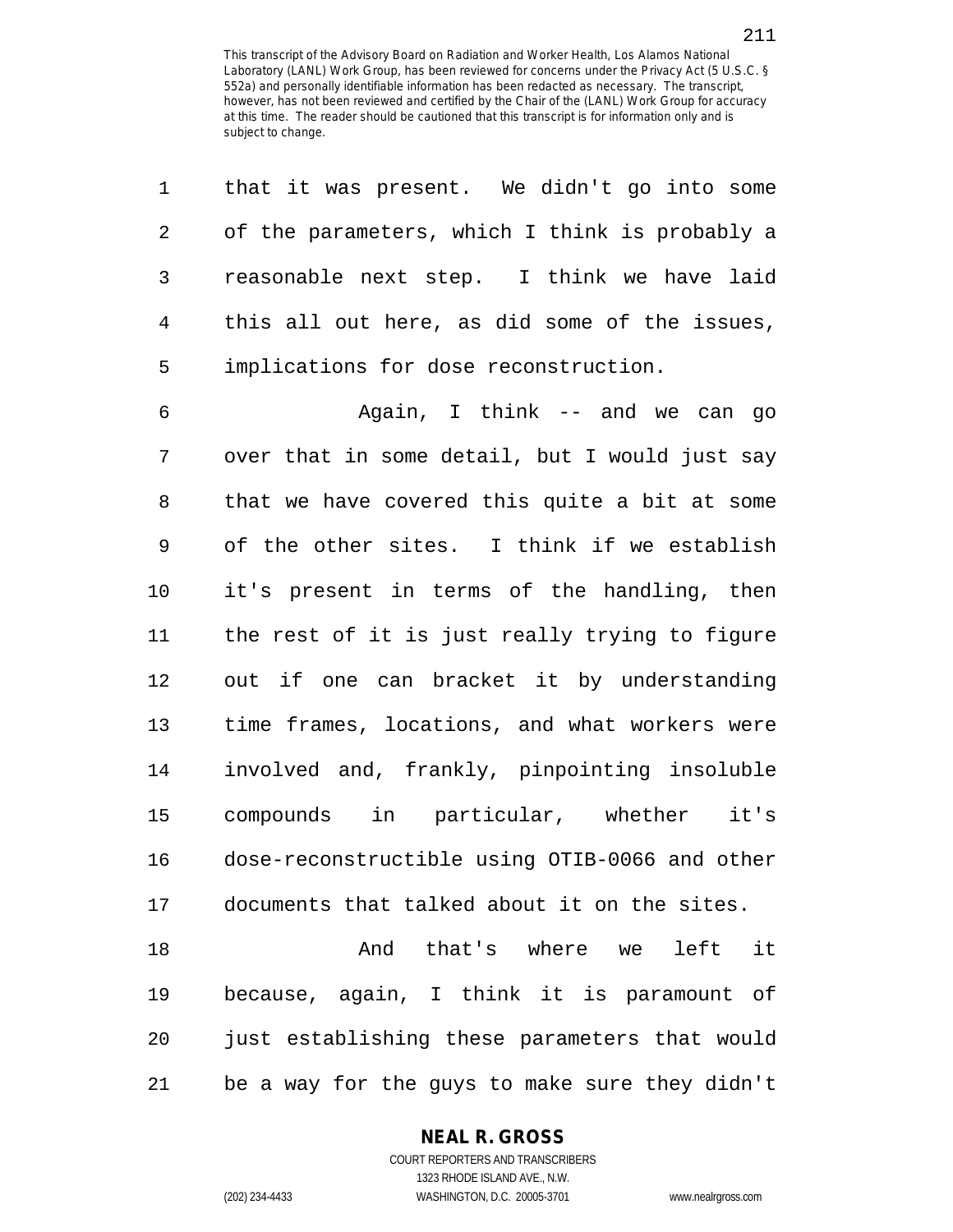1 do that.

2 I guess for people on the phone, I 3 don't want to leave it too brief. The 4 implication on this thing is that some of the 5 particular tritium compounds -- we call them 6 special tritium compounds -- are highly 7 insoluble -- not insoluble, a lot less soluble 8 than the other compounds in the body. And, 9 therefore, unlike tritium, which tends to be 10 excreted rather readily, detectable in 11 bioassay, which makes it much easier to 12 monitor and to dose-reconstruct.

13 In these cases, you have to take a 14 much different approach. It's retained in the 15 body to a much higher degree. And if you're 16 not sensitive to that insolubility and you 17 don't adjust your bioassay and dose 18 reconstruction to reflect that, then you're 19 going to be certainly potentially missing dose 20 from the individuals that are taking this in. 21 So what we're saying here is that

> **NEAL R. GROSS** COURT REPORTERS AND TRANSCRIBERS

> > 1323 RHODE ISLAND AVE., N.W.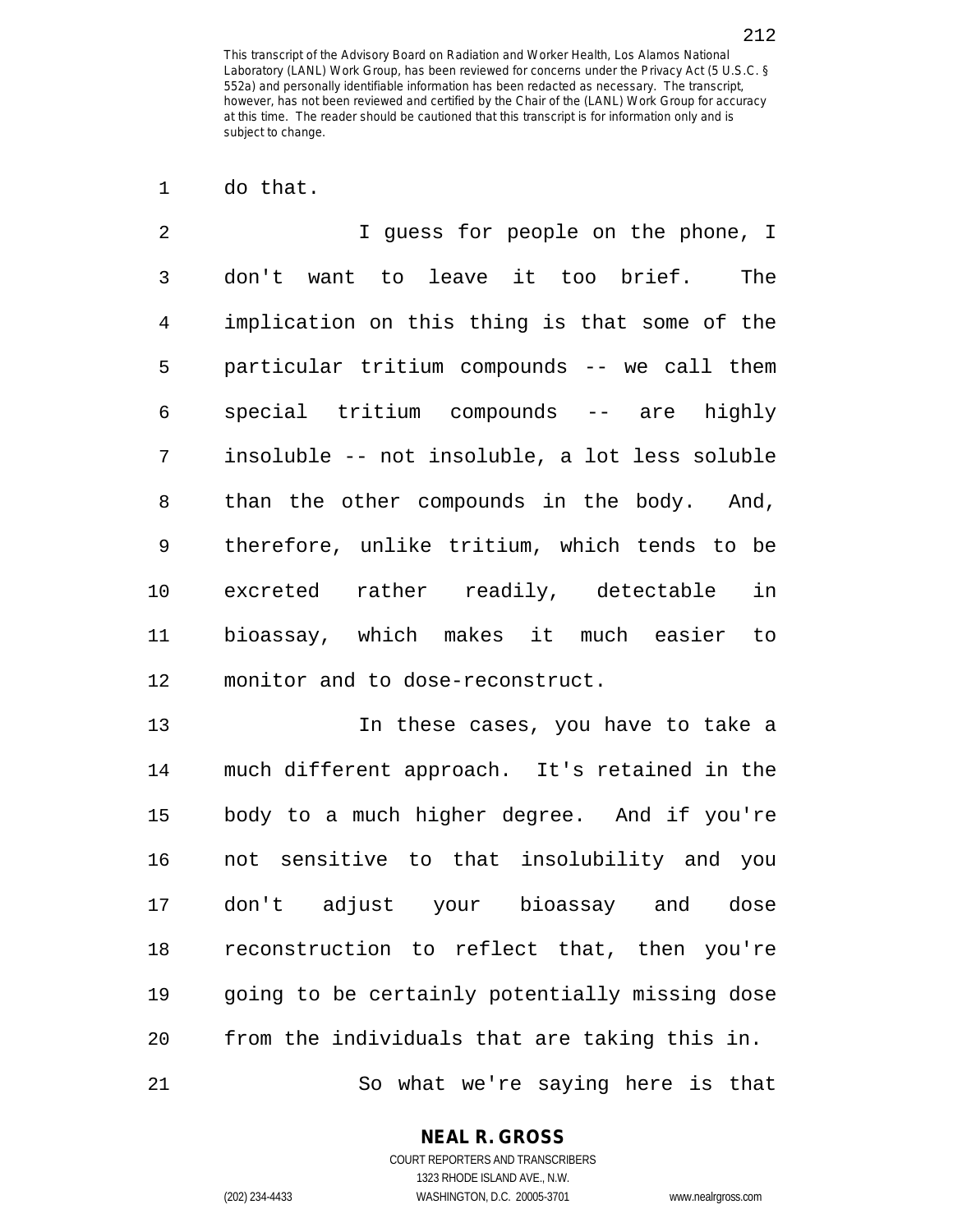| 1              | it certainly appears to have been handled at   |
|----------------|------------------------------------------------|
| $\overline{2}$ | Los Alamos. And the question now is to review  |
| 3              | the information at the Site and to establish   |
| $\overline{4}$ | whether there is enough information to adjust  |
| 5              | some of the tritium values if necessary to     |
| 6              | reflect these compounds that might have been   |
| 7              | retained in the body that may not have shown   |
| 8              | up in bioassay as routinely as the normal      |
| 9              | tritium.                                       |
| 10             | CHAIRMAN GRIFFON:<br>the<br>So                 |
| 11             | checklists and the RWPs in the later years, do |
| 12             | they reflect any --                            |
| 13             | MR. MACIEVIC: Not for things that              |
| 14             | I've seen. I mean, talk about tritium, not     |
| 15             | necessarily tritides.                          |
| 16             | CHAIRMAN GRIFFON:<br>That's right.             |
| 17             | Just curious.                                  |
| 18             | NETON: You've established,<br>DR.              |
| 19             | definitely, that hafnium tritide is present at |
| 20             | Los Alamos. I mean, once that is on the table  |
| 21             |                                                |

**NEAL R. GROSS**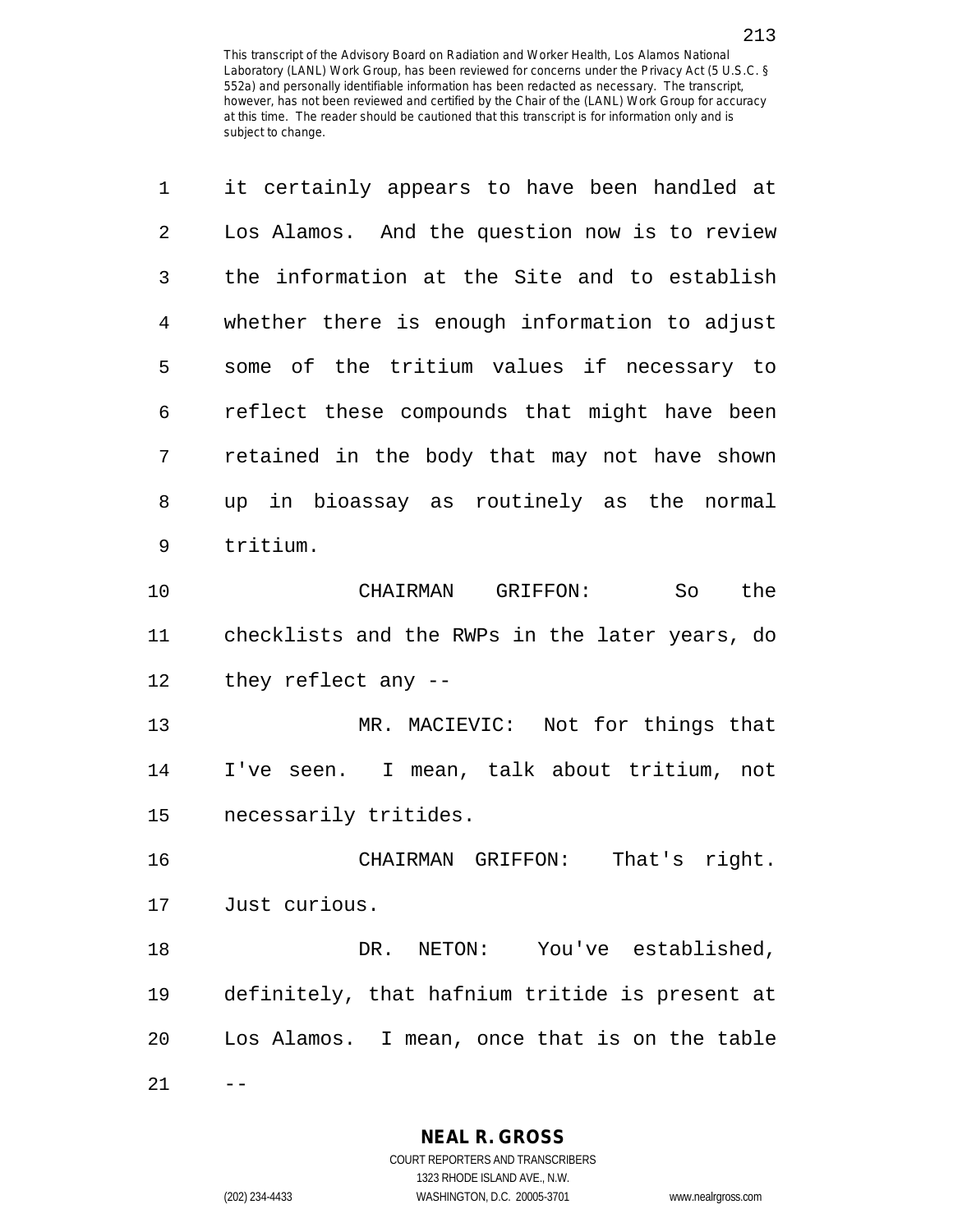| $\mathbf 1$ | CHAIRMAN GRIFFON: I think we have            |
|-------------|----------------------------------------------|
| 2           | got similar issue here. Yes.                 |
| 3           | DR. NETON: We're going on a                  |
| 4           | parallel path around this.                   |
| 5           | CHAIRMAN GRIFFON: Yes. Right.                |
| 6           | DR. NETON: And some part of me               |
| 7           | says Mound is much further along in that     |
| 8           | analysis. It might behoove us to wait to see |
| 9           | how some of the $-$ -                        |
| 10          | CHAIRMAN GRIFFON: Right, right.              |
| 11          | DR. NETON: -- ethical and/or                 |
| 12          | policy factors that arrive there are handled |
| 13          |                                              |
| 14          | CHAIRMAN GRIFFON: Yes. For this              |
| 15          | issue I was saying action is too finding and |
| 16          | kind of on hold.                             |
| 17          | DR. NETON: I would think so.                 |
| 18          | CHAIRMAN GRIFFON: Yes.                       |
| 19          | DR. NETON: You know, it's the                |
| 20          | same $--$                                    |
| 21          | CHAIRMAN<br>GRIFFON:<br>Yes,<br>same         |

COURT REPORTERS AND TRANSCRIBERS 1323 RHODE ISLAND AVE., N.W. (202) 234-4433 WASHINGTON, D.C. 20005-3701 www.nealrgross.com

**NEAL R. GROSS**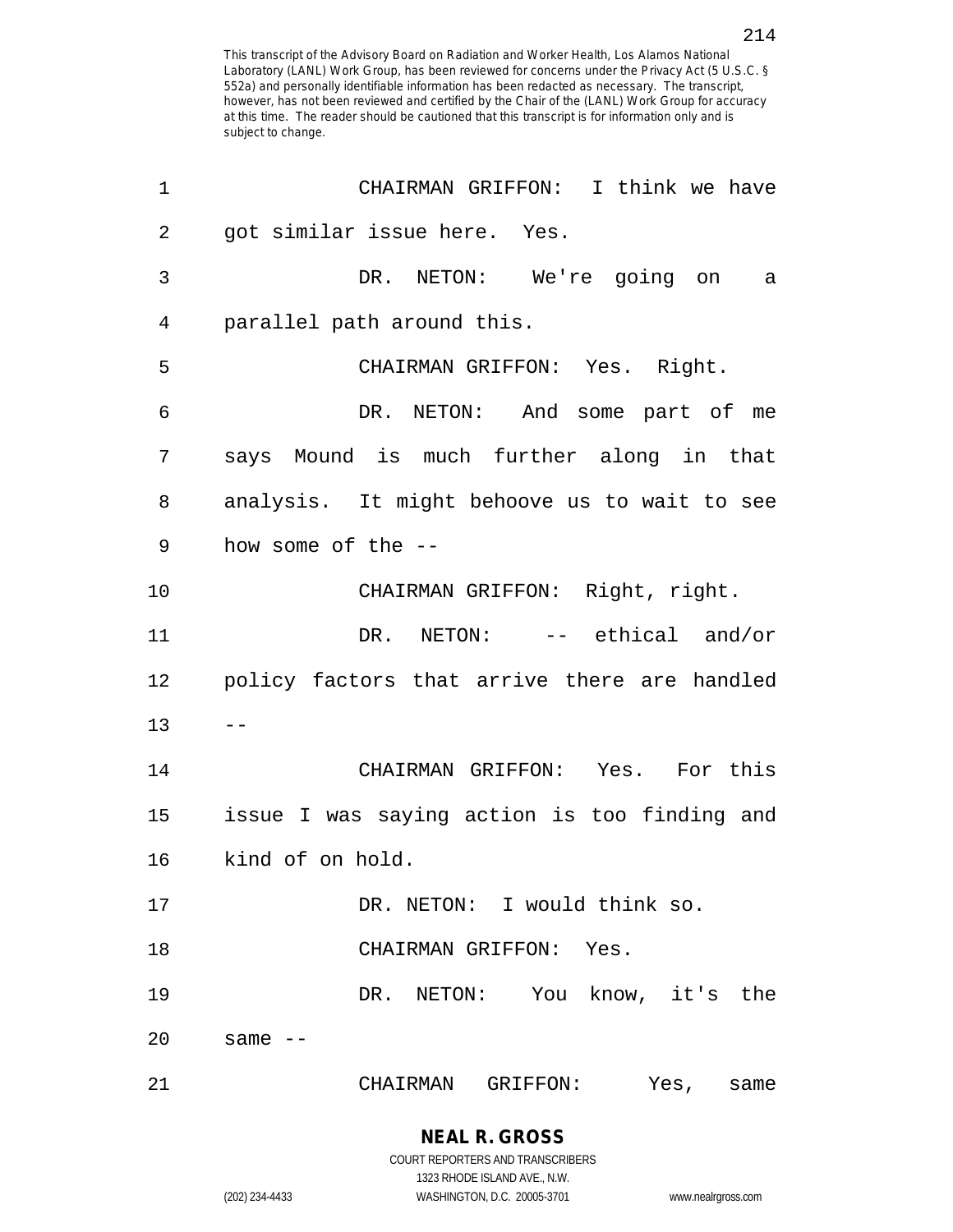| 1              | issue.                                         |
|----------------|------------------------------------------------|
| $\overline{2}$ | DR. NETON: -- exact rationale.                 |
| 3              | CHAIRMAN GRIFFON: Right, right.                |
| 4              | MR. FITZGERALD: And there's every              |
| 5              | possibility that the sources involved were     |
| 6              | completely sealed, in which case the exposure  |
| 7              | pathways would not exist. So this is to say    |
| 8              | that $-$                                       |
| 9              | CHAIRMAN GRIFFON: And the<br>same              |
| 10             | challenges of identifying the personnel, yes.  |
| 11             | Right.                                         |
| 12             | DR. NETON: Even if you can't                   |
| 13             | identify the personnel, that is this --        |
| 14             | CHAIRMAN GRIFFON: Yes.                         |
| 15             | DR. NETON: -- proposed material                |
| 16             | plausibly bounding given the fact that they're |
|                | 17 measuring it in the large signal of other   |
|                | 18 tritiums.                                   |
| 19             | CHAIRMAN GRIFFON: Right.                       |
| 20             | DR. NETON: Those are issues that               |
| 21             | are on the table.                              |

**NEAL R. GROSS**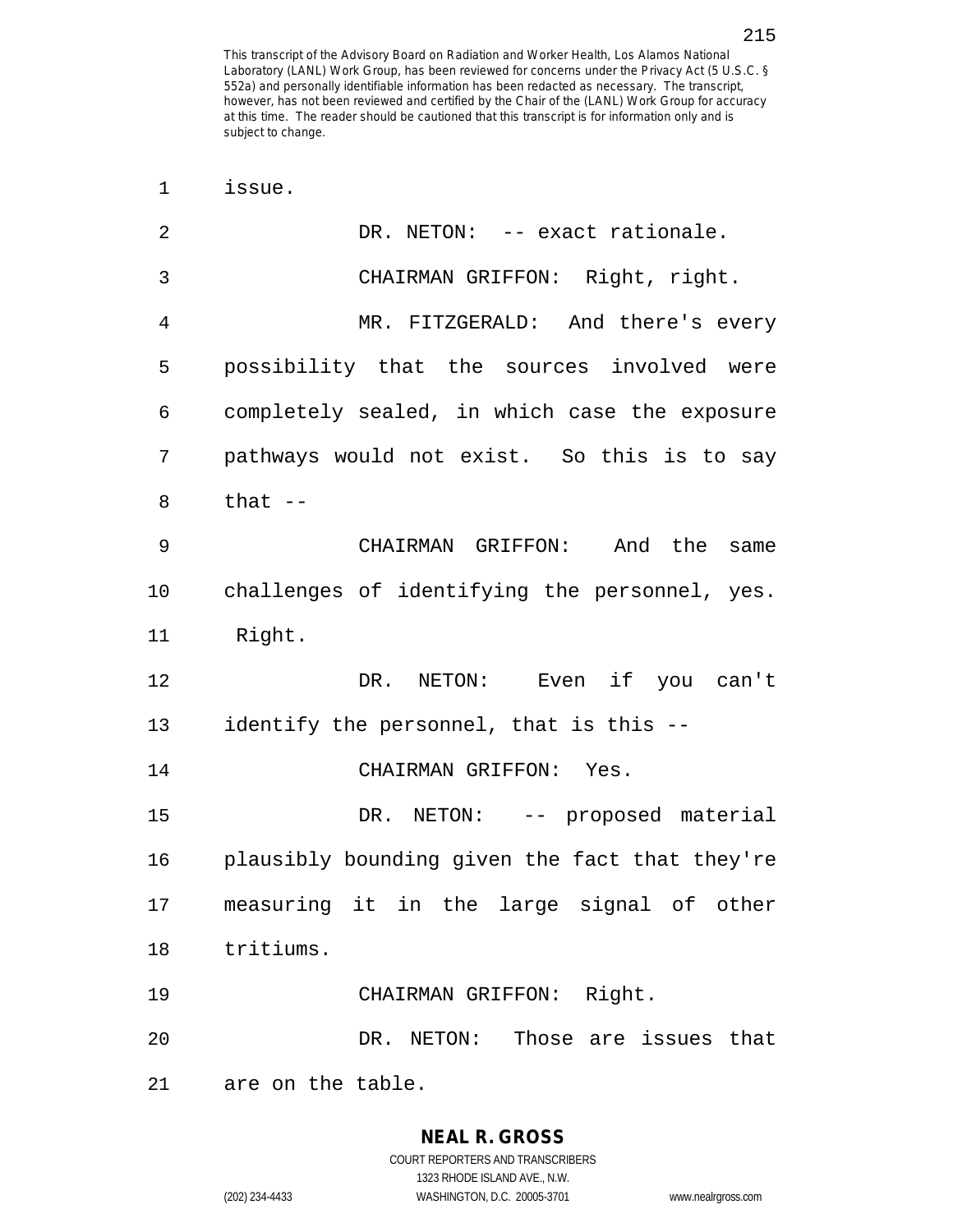| 1              | MR. FITZGERALD: And the backdrop               |
|----------------|------------------------------------------------|
| $\overline{2}$ | of the tritium noise might be much different   |
| 3              | at Los Alamos because of the fact that you     |
| 4              | have a production facility at Mound. You have  |
| 5              | a lot of tritium. In this case that --         |
| 6              | CHAIRMAN GRIFFON: Sure. Yes.                   |
| 7              | MR. FITZGERALD: -- may have been               |
| 8              | handled without any tritium background. So it  |
| 9              | might be actually more manageable.             |
| 10             | DR. BUCHANAN: It does bring up                 |
| 11             | the question, though, at Los Alamos. I         |
| 12             | noticed that in OTIB-0062, it only gives       |
| 13             | tritium dose. It doesn't give tritium a        |
| 14             | bioassay data. Is that traceable back to       |
| 15             | bioassay data or did they only assign dose at  |
| 16             | Los Alamos after tritium.                      |
| 17             | MR. MACIEVIC: Well, there should               |
| 18             | be bioassay data as well for the tritium. And  |
| 19             | you can correct me, Liz, if that is incorrect, |
| 20             | but there should be bioassay data back, too.   |
| 21             | MS. BRACKETT:<br>The<br>way that<br>we         |

**NEAL R. GROSS** COURT REPORTERS AND TRANSCRIBERS

1323 RHODE ISLAND AVE., N.W.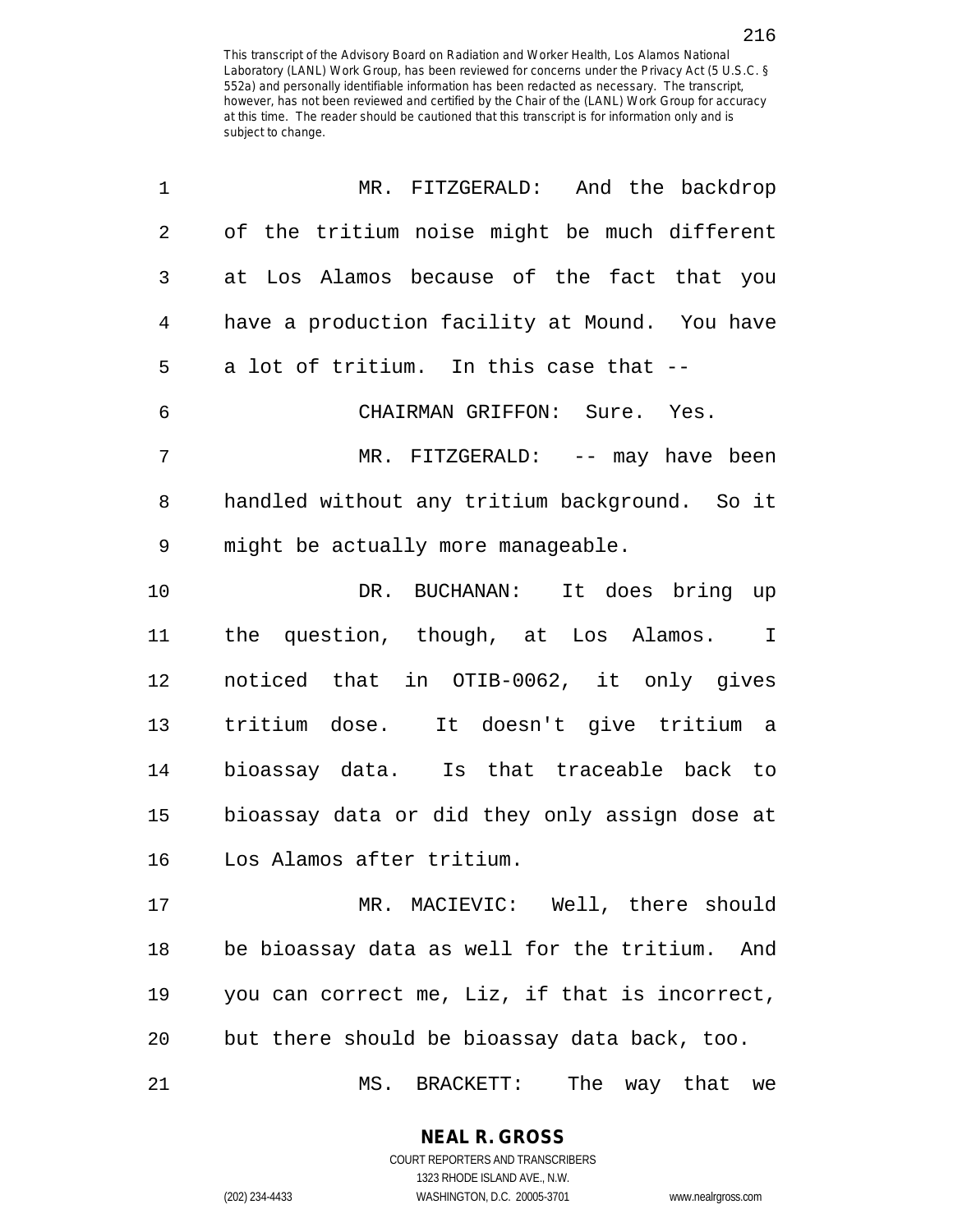| 1  | have been doing tritium coworker studies is    |
|----|------------------------------------------------|
| 2  | taking the bioassay results and converting     |
| 3  | that into dose because that really is the best |
| 4  | way to do a coworker study.                    |
| 5  | And because tritium is very                    |
| 6  | short-lived in the body, it is possible for us |
| 7  | to do dose calculations en masse. You know,    |
| 8  | you don't have to look at the individual and   |
| 9  | figure out when the intakes occurred and look  |
| 10 | at their entire history. You can take the      |
| 11 | results and convert them to dose. And so       |
| 12 | that's the way we've been doing any tritium    |
| 13 | results that we have.                          |
| 14 | So we would have the bioassay                  |
| 15 | results to go with those.                      |
| 16 | BUCHANAN: Okay. So if there<br>DR.             |
| 17 | was a different type of tritium, that could be |
| 18 | reworked to reflect --                         |
| 19 | It<br>CHAIRMAN GRIFFON:<br>is there.           |
| 20 | Right, yes.                                    |
| 21 | Okay. Very good.<br>DR. BUCHANAN:              |

217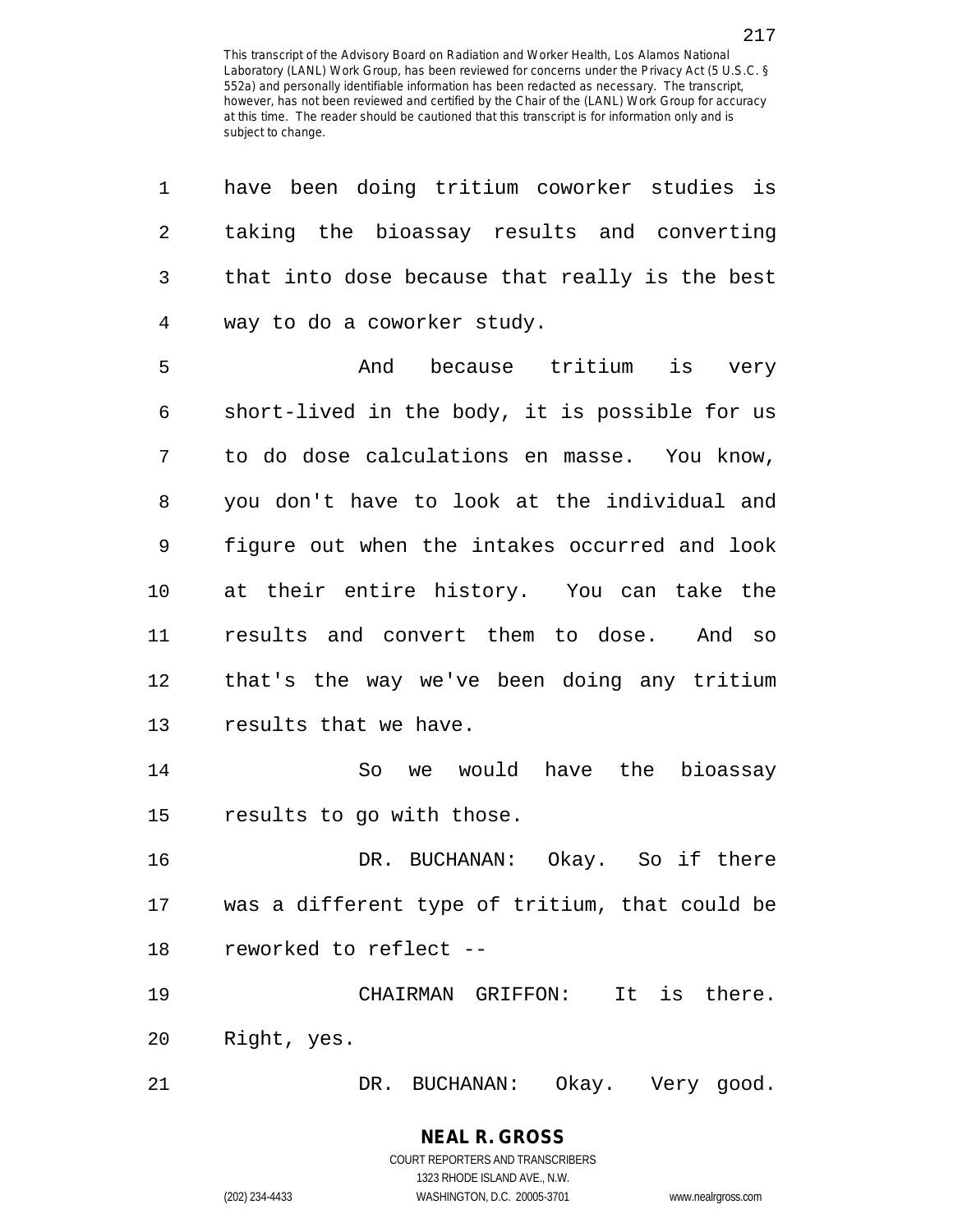| 1              | Thank you, Mark.                                |
|----------------|-------------------------------------------------|
| $\overline{2}$ | CHAIRMAN GRIFFON: Yes. All                      |
| 3              | right. So I don't think there's much further    |
| 4              | to go on that. And we'll --                     |
| 5              | MR. FITZGERALD: No. And I agree.                |
| 6              | CHAIRMAN GRIFFON: It's on the                   |
| 7              | table. Yes.                                     |
| 8              | MR. FITZGERALD: It's worked                     |
| 9              | rather rigorously. So it's something that       |
| 10             | could benefit from whatever happens --          |
| 11             | CHAIRMAN GRIFFON: Okay. All                     |
| 12             | right. I think we're at the last issue in the   |
| 13             | matrix.                                         |
| 14             | MR. FITZGERALD: Yes. And this                   |
|                | 15 issue borrows directly from the tradition. I |
| 16             | mean, we did the interviews, and we did the     |
| 17             | original analyses. Of course, we focused on     |
| 18             | the issues that were the subject of the         |
| 19             | petition.                                       |
| 20             | We wanted to interview the guards,              |
| 21             | firefighters, and support workers. We wanted    |

# **NEAL R. GROSS**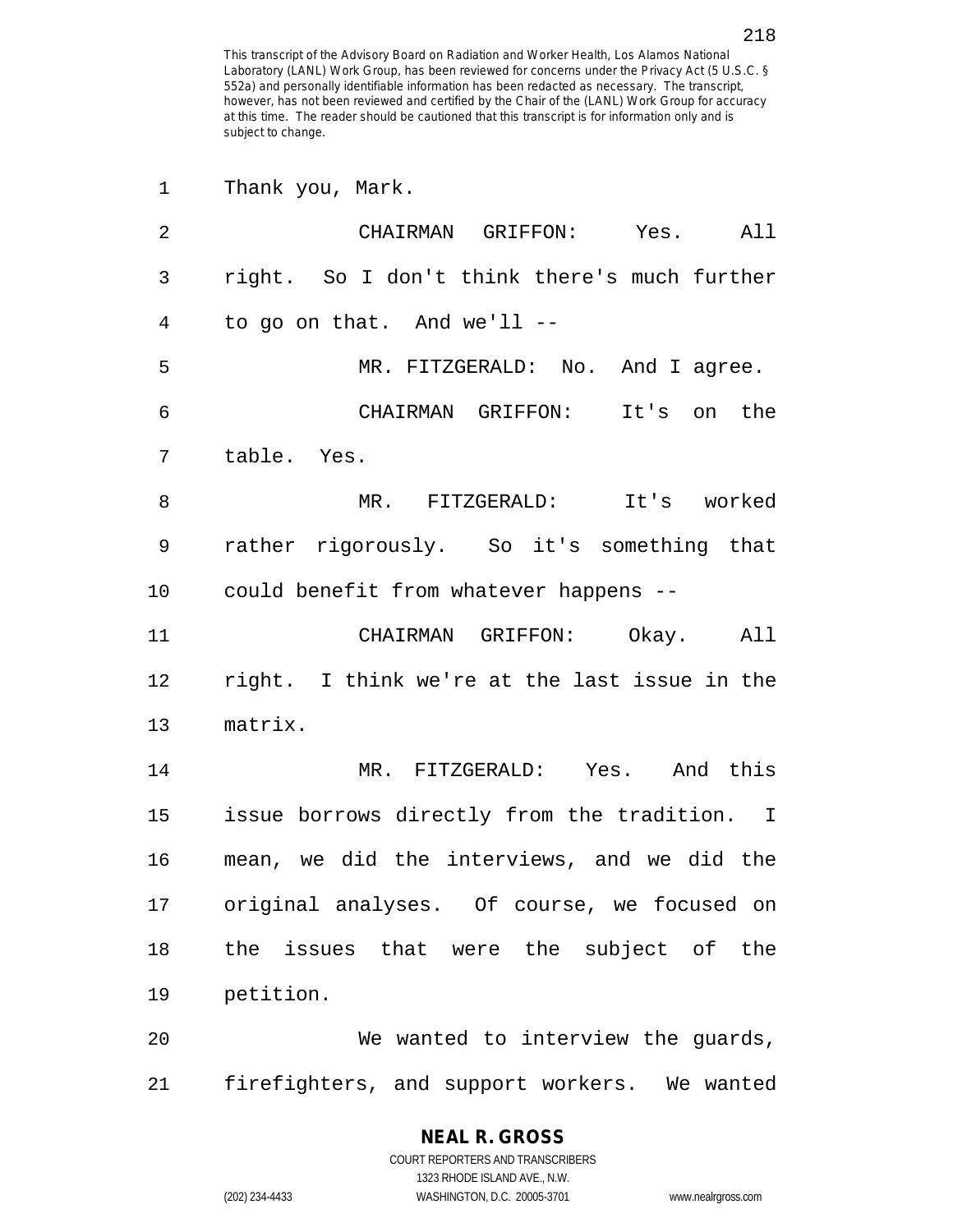| 1              | to look at the question of how monitoring was  |
|----------------|------------------------------------------------|
| $\overline{2}$ | and this question of lack of, in<br>done       |
| 3              | particular, bioassay monitoring, the           |
| $\overline{4}$ | implications of that, and to really question   |
| 5              | the health physics staff as to just issues     |
| 6              | such as the guards were not bioassayed when    |
| 7              | they patrolled facilities, like TA-55, and how |
| 8              | is that all right given that certainly the     |
| 9              | operators and the staff in those facilities    |
| 10             | were bioassayed routinely and just really      |
| 11             | probing the question of how these decisions    |
| 12             | were made and more so lately because, actually |
| 13             | in TA-55, which is the plutonium facility,     |
| 14             | they do now bioassay guards over the<br>last   |
| 15             | what, two or three years now? I think it's a   |
| 16             | couple of years that they react.               |
| 17             | MR. EVASKOVICH: No.<br>It's only               |
| 18             | been a year.                                   |
| $\sim$         |                                                |

19 MR. FITZGERALD: A year? Okay. 20 So they have actually reversed that and are 21 now I guess providing bioassays for the guards

#### **NEAL R. GROSS** COURT REPORTERS AND TRANSCRIBERS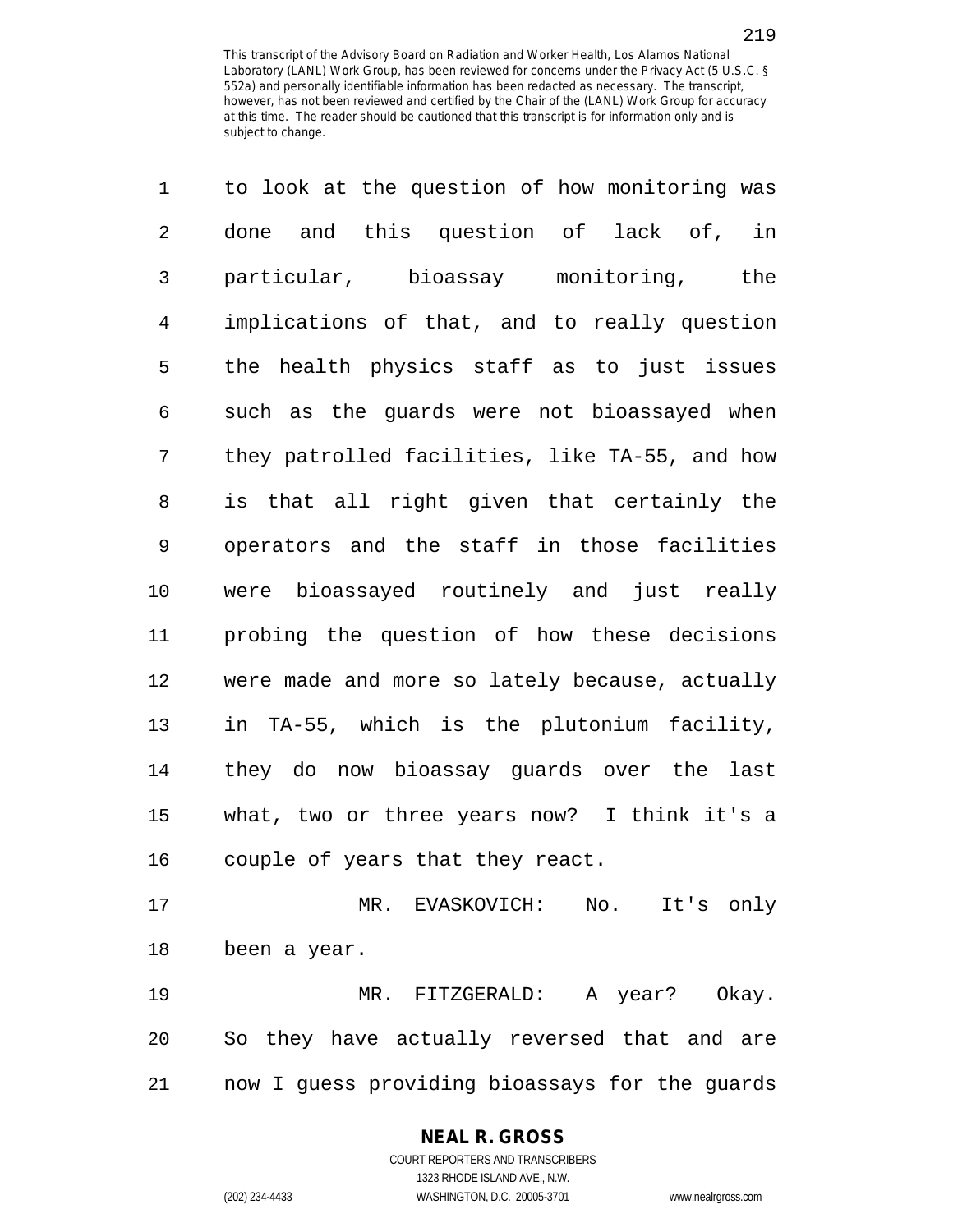| 1              | in TA-55. So these are just some questions     |
|----------------|------------------------------------------------|
| $\overline{2}$ | about okay. What is the basis for the          |
| $\mathfrak{Z}$ | dosimetry afforded these support workers in    |
| 4              | regards to firefighters?                       |
| 5              | And what is the rationale for                  |
| 6              | making those decisions? And was the data       |
| 7              | collected and valid over that time frame I am  |
| 8              | talking about? Because of the preliminary      |
| 9              | nature of our review, you know, sort of the    |
| 10             | question of how far we would go in, I think we |
| 11             | decided to do a sampling.                      |
| 12             | Again, we interviewed. We got a                |
| 13             | lot of feedback. We wanted to do a sampling    |
| 14             | of the actual data that was collected from a   |
| 15             | bioassay standpoint. And Ron actually          |
| 16             | performed a cross-section.                     |
| 17             | And, again, this is a sampling of              |
| 18             | 30, which I thought was a reasonable number at |
| 19             | this stage, but just to get some sense of what |
| 20             | the bioassay record was during that time       |
| 21             | frame. So do you want to outline that?         |

1323 RHODE ISLAND AVE., N.W.

(202) 234-4433 WASHINGTON, D.C. 20005-3701 www.nealrgross.com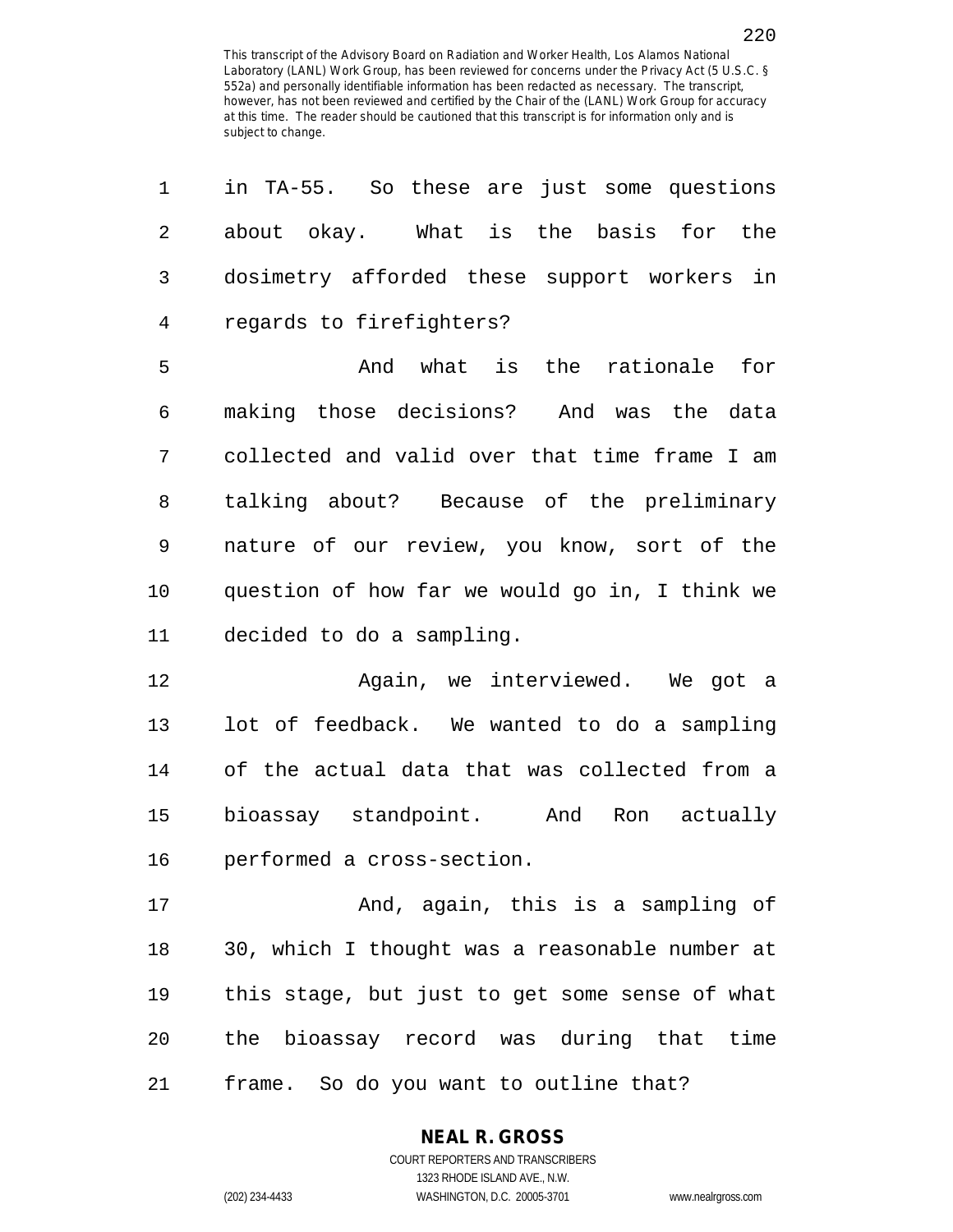| $\mathbf{1}$ | DR. BUCHANAN: Okay. To try to                |
|--------------|----------------------------------------------|
| 2            | look at what the bioassay policy was for     |
| 3            | workers during this SEC period that may have |
| 4            | been involved in tryouts because we're still |
| 5            | looking at the LAMPF situation and security  |
| 6            | and other type of people that maybe weren't  |
| 7            | involved in production or experimentation, I |
| 8            | went through the period, the SEC period, and |
| 9            | looked for this type of person who had a     |
| 10           | claim. That's what I have access to, is the  |
| 11           | claim data.                                  |

12 And so I went through and did the 13 sort and found 30 workers that worked during 14 this period that could have been exposed to 15 the radiation but maybe weren't bioassayed 16 because at that time, they didn't bioassay 17 everybody.

18 And so I looked at those. And I 19 selected the 30. In fact, that's about all 20 that came up that fit the category, was 30. 21 That's the reason I chose 30.

# **NEAL R. GROSS**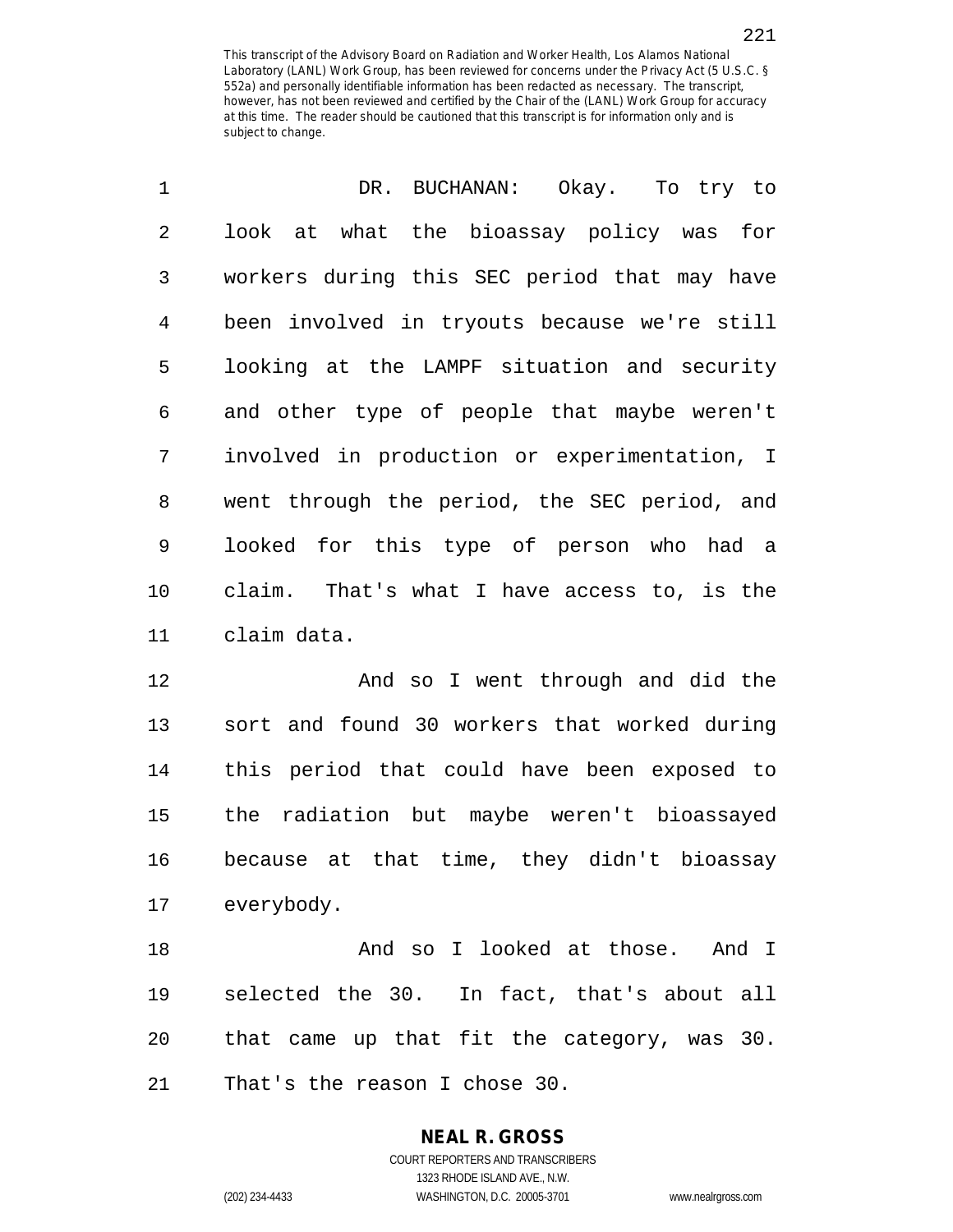| 1              | And so then I looked at the data.             |
|----------------|-----------------------------------------------|
| $\overline{2}$ | I didn't look at it beforehand. I looked at   |
| $\mathfrak{Z}$ | it after I sorted those 30 out as far as job  |
| 4              | title and period that they worked. And I went |
| 5              | through, and I looked at their bioassay data  |
| 6              | to see how they were bioassayed.              |
| 7              | looked at a couple of<br>$\mathbf I$<br>lab   |
| 8              | assistants in there and a couple researchers, |
| 9              | too, to compare them by focusing on the craft |
| 10             | security. And so that is what I, in the       |
| 11             | report, I looked at in table 4 there.         |
| 12             | I looked at the number of years on            |
| 13             | page 43 of SC&A's report that you<br>just     |
| 14             | received. Table 4 on page 43 shows the        |
| 15             | workers. It should be 30 of them listed there |
| 16             | from A to DD and the position title and the   |
| 17             | number of years worked during this period and |
| 18             | then the number of years bioassayed during    |
| 19             | that period. And "bioassayed" means           |
| 20             | urinalysis or whole body count or chest count |
| 21             | or whatever or a number of them in that year, |

#### **NEAL R. GROSS**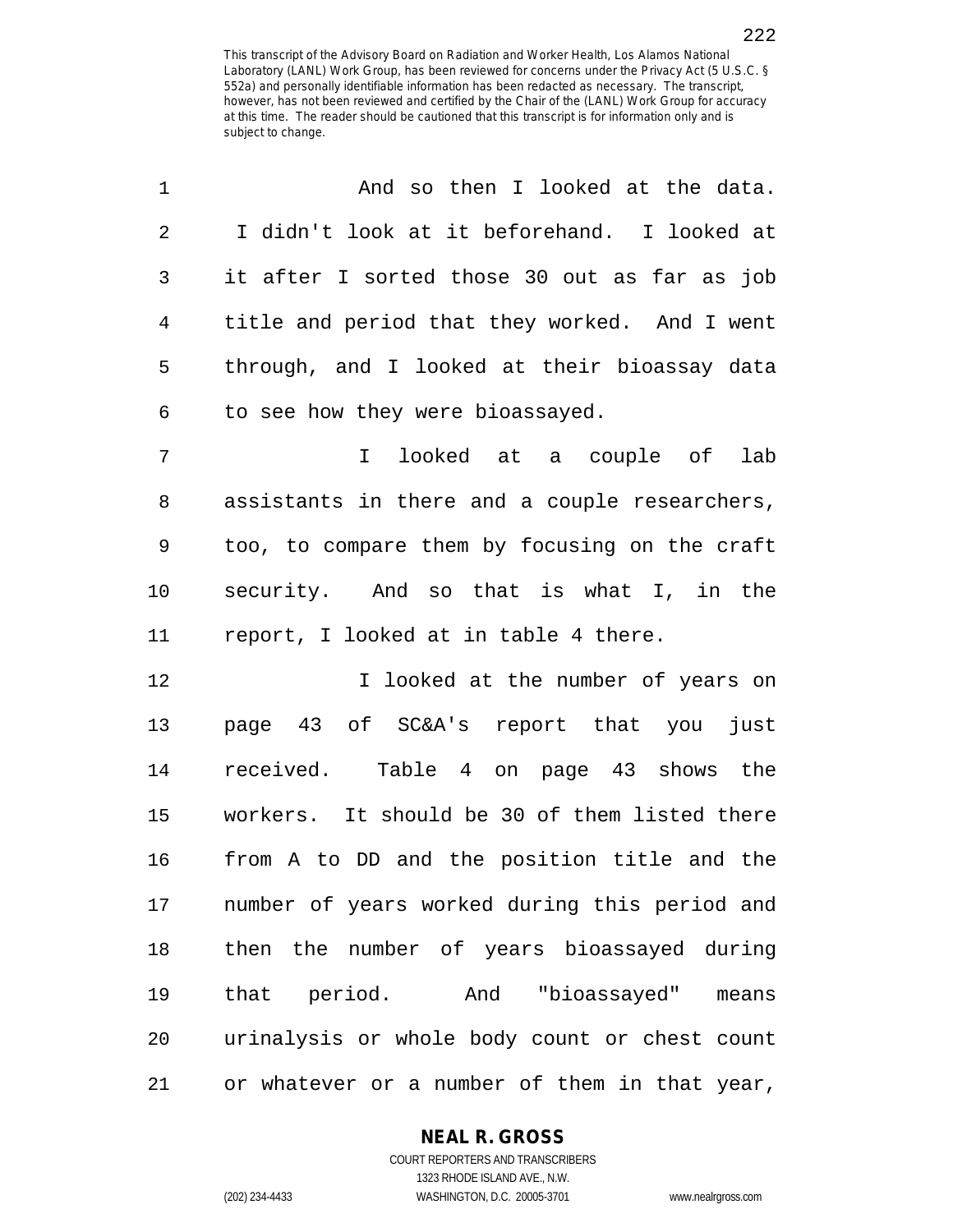1 was bioassayed at all during a particular 2 year.

3 And so, as you can see there, it 4 varies quite a bit. For example, you know, 5 some chem techs were bioassayed 100 percent of 6 the time and others were like 27 percent of 7 the time and custodians the same way and 8 security and inspectors and firefighters and 9 such.

10 So during this period of 1976 to 11 2005, what it indicated was that the bioassay 12 appeared to be by need rather than by title or 13 craft. Now, this is a limited sample, this 30 14 sample of claims. Okay? Because I didn't go 15 through and do the whole database.

16 And so when I looked at that, I 17 said, "Well, you know, that's the kind of 18 conclusion you reach, is that it's by 19 necessity as opposed to job title." And so I 20 said, "Okay. Let's look at security-related 21 personnel because that's what the petition was

#### **NEAL R. GROSS**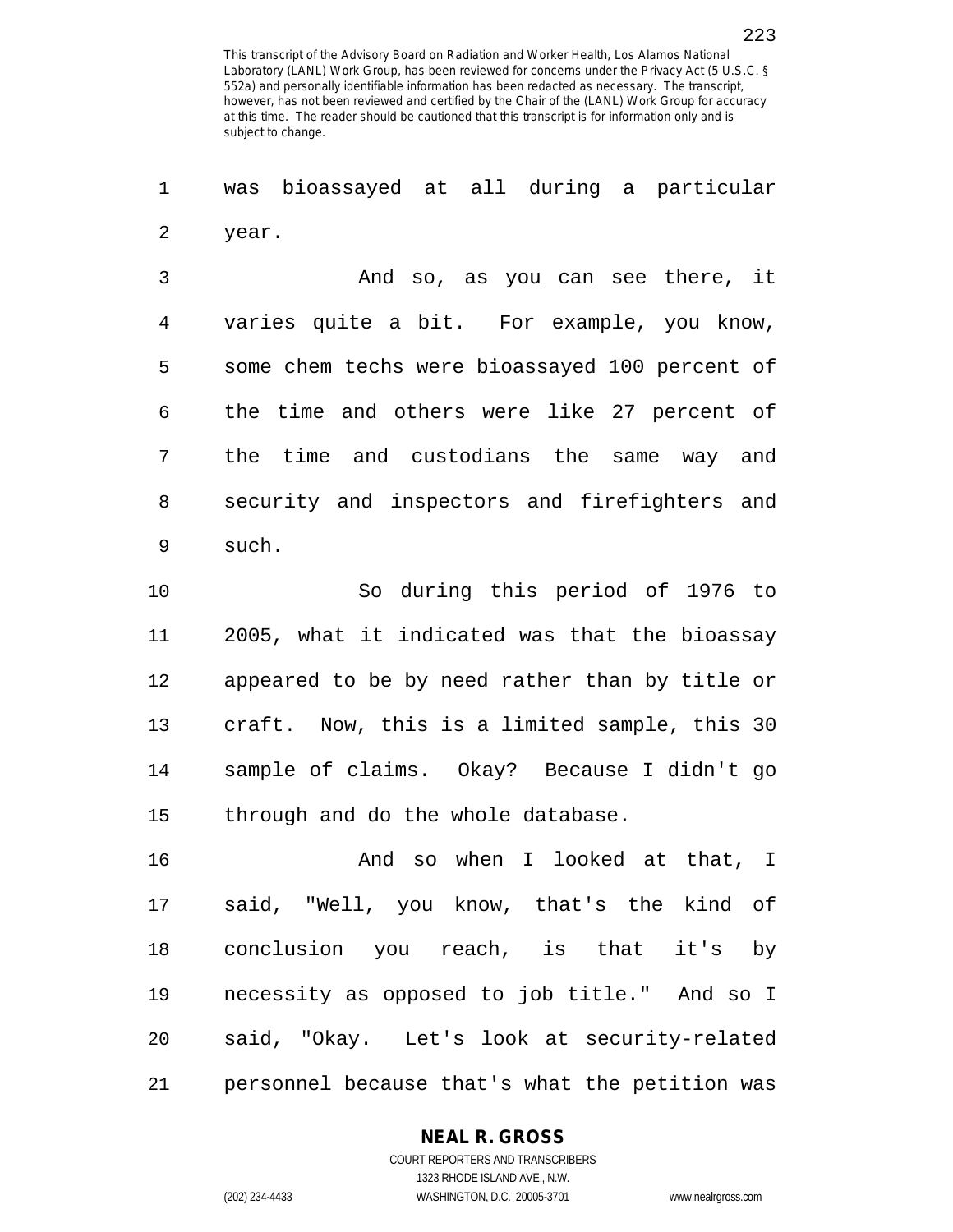1 named in.

| 2  | And so table 5, then, on the next             |
|----|-----------------------------------------------|
| 3  | page, page 44, I went through and there were  |
| 4  | six of those that might have had security     |
| 5  | guard-type responsibilities. And<br>I went    |
| 6  | through and looked at their bioassay. And was |
| 7  | it on a routine or just event-driven?         |
| 8  | And, as you can see, I looked at              |
| 9  | both areas. And you can see the number of     |
| 10 | years they have bioassayed out of the total.  |
| 11 | And did it appear to be -- and that's kind of |
| 12 | hard to judge.                                |
| 13 | I considered routine as if they               |
| 14 | were monitored periodically through the year. |
| 15 | And that doesn't necessarily means they were  |
| 16 | monitored every week or every month, but did  |
| 17 | it look like it was spread out through the    |
| 18 | year or was it just maybe one data point      |
| 19 | during the year? I consider that an           |
| 20 | event-driven special; whereas, if there were  |
| 21 | several right out through the year, some sort |

#### **NEAL R. GROSS**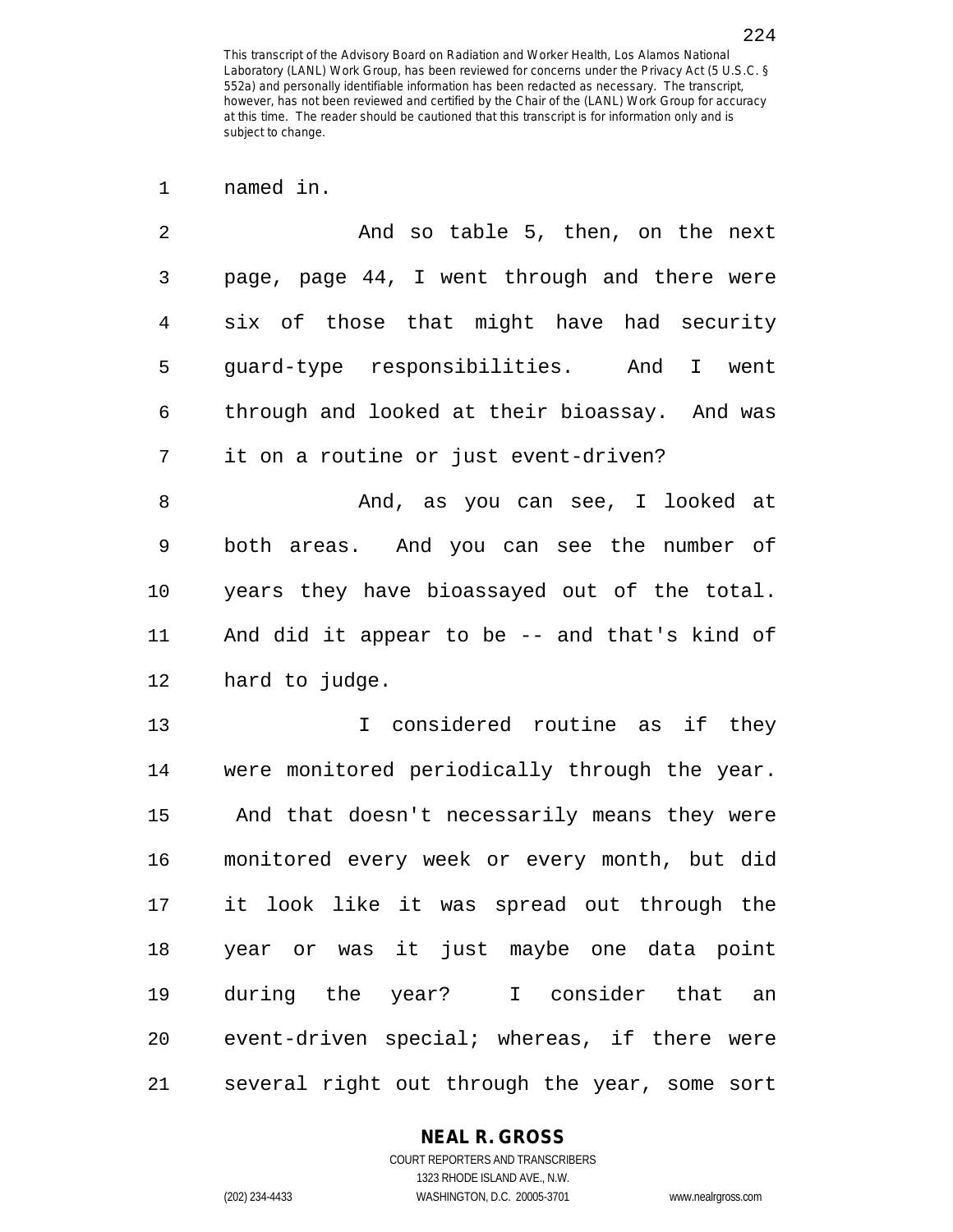1 of routine basis.

| 2  | As so I find that for this period,             |
|----|------------------------------------------------|
| 3  | that five out of six had routine, one did not, |
| 4  | some sort of routine indication. And I said,   |
| 5  | "Okay. What period?"                           |
| 6  | And so Joe suggested, "Well, what              |
| 7  | period was that for?" '76 to '05 is a fairly   |
| 8  | long period, 20, 30 years, or 25 years. And I  |
| 9  | couldn't get too specific. Because of Privacy  |
| 10 | Act, I couldn't, put down what years and       |
| 11 | stuff.                                         |
| 12 | So then if you look at figure 3 on             |
| 13 | page 45 -- and this is where I come from this  |
| 14 | morning on the ending of the bioassay. We see  |
| 15 | that most of this bioassay for these six       |
| 16 | security people -- okay. This was for figure   |
| 17 | 3 on page 45. It's for the six security        |
| 18 | people that worked during this SEC period.     |
| 19 | And you see that the bioassays are             |
| 20 | more prevalent before 1990 or so, 1990-1991.   |
| 21 | And so recent security force up to '05 has had |

#### **NEAL R. GROSS**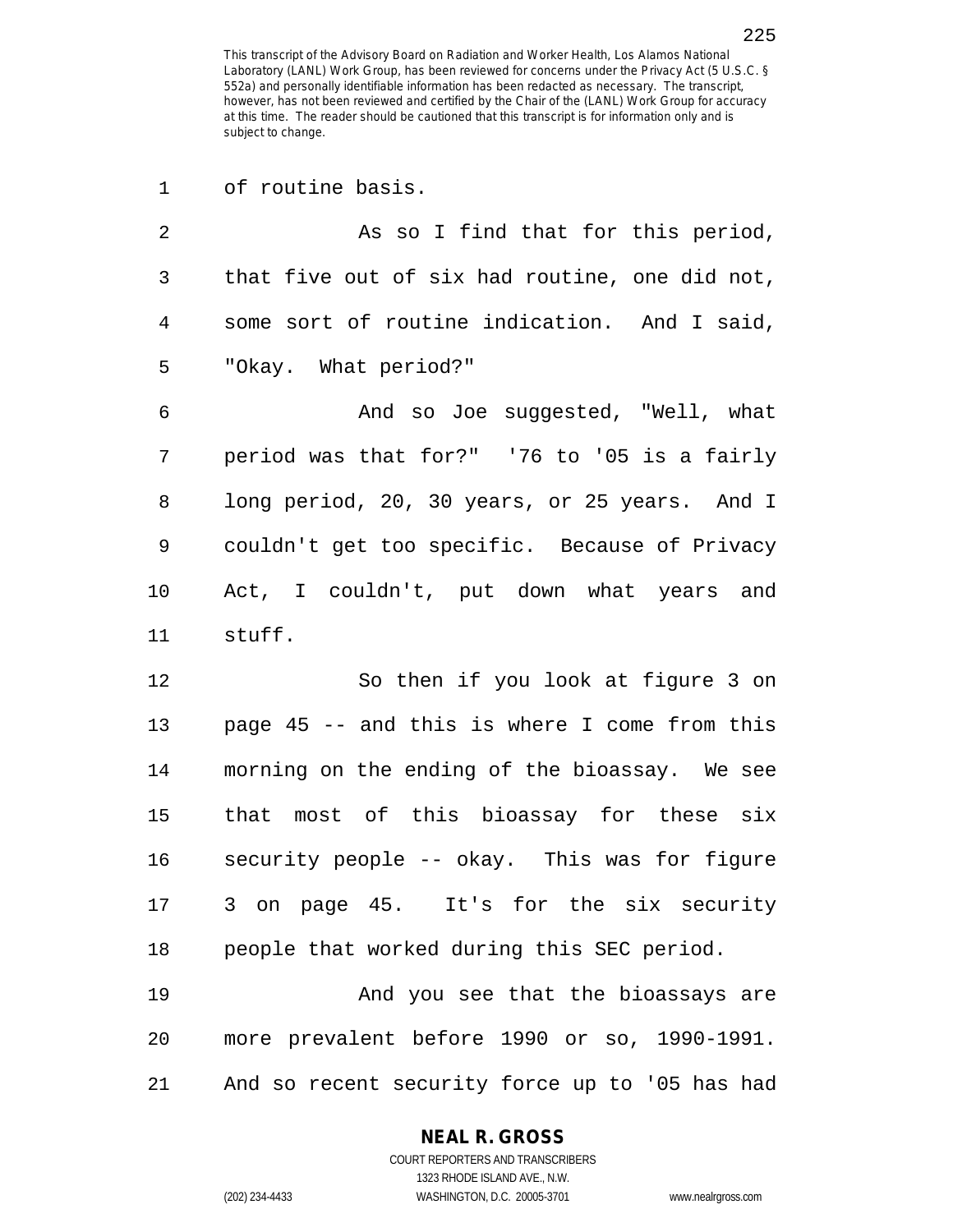| $\mathbf 1$ | less bioassay in by urine, by uranium,         |
|-------------|------------------------------------------------|
| 2           | plutonium, americium and whole body count, and |
| 3           | tritium count than the previous 15 years.      |
| 4           | And so this is where we arrived                |
| 5           | at, was that generally looking at the 30       |
| 6           | cases, it looked like they were bioassayed by  |
| 7           | the job they performed, rather than the job    |
| 8           | title. However, it looked like the security    |
| 9           | force did have some routine bioassaying up to  |
| 10          | about 90. And then it tapered off a lot. And   |
| 11          | so that's the point we reached.                |
| 12          | MR. FITZGERALD: Which actually                 |
| 13          | tracks with our interviews, which suggested    |
| 14          | that the guard force was pulled off routine    |
| 15          | bioassay about that time frame.                |
| 16          | think Jim mentioned earlier<br>$\mathbf{I}$    |
| 17          | there was a decision made pretty much across   |
| 18          | the Department with the<br>new<br>reg,         |
| 19          | 100-milligram, to actually take people off of  |
| 20          | monitoring. It was deemed not cost-effective   |
| 21          | or needed. And so I think that was a decision  |

**NEAL R. GROSS**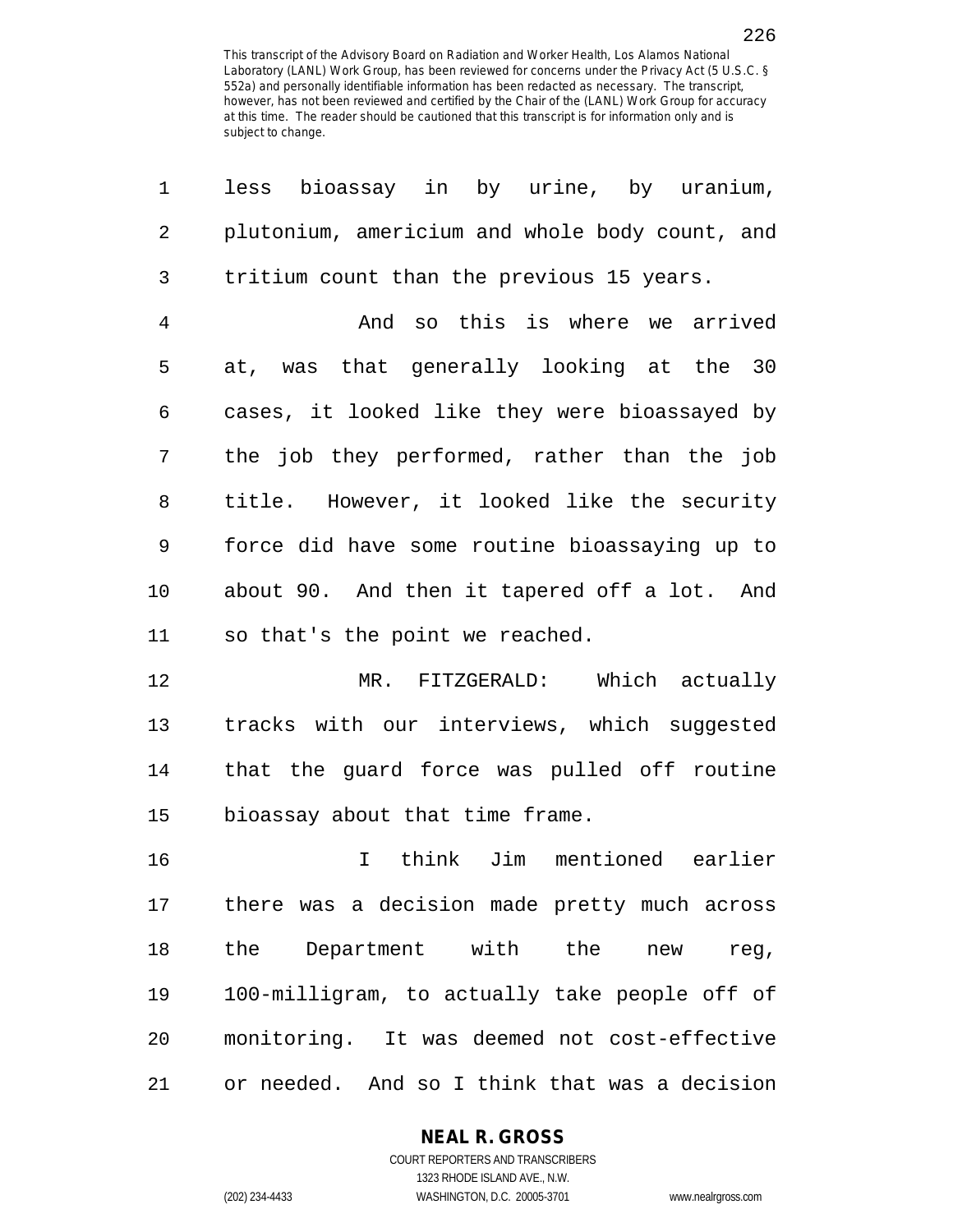1 that was made. And it clearly shows up in 2 some of these analyses.

3 Again, this is a relatively small 4 sample given the preliminary nature of what we 5 are doing, but that sort of tracks with what 6 we got from the interview, "Yes, we were not 7 bioassayed."

8 But we talked to some of the 9 people that go back a long time. They do 10 remember a time when they were. So this kind 11 of evoked this question about, you know, can 12 one get one's hands on a missing dose? And is 13 there a distinction that can be made?

14 Now, certainly talking to health 15 physics staff, there was a judgment that they 16 met the regulatory threshold of 100-millirem 17 or less and, therefore, did not have to be 18 monitored, but we wanted to probe that. And 19 that's where we came out. Clearly there's a 20 question of whether, in fact, everybody was, 21 in fact, at this level of a missing dose could

#### **NEAL R. GROSS** COURT REPORTERS AND TRANSCRIBERS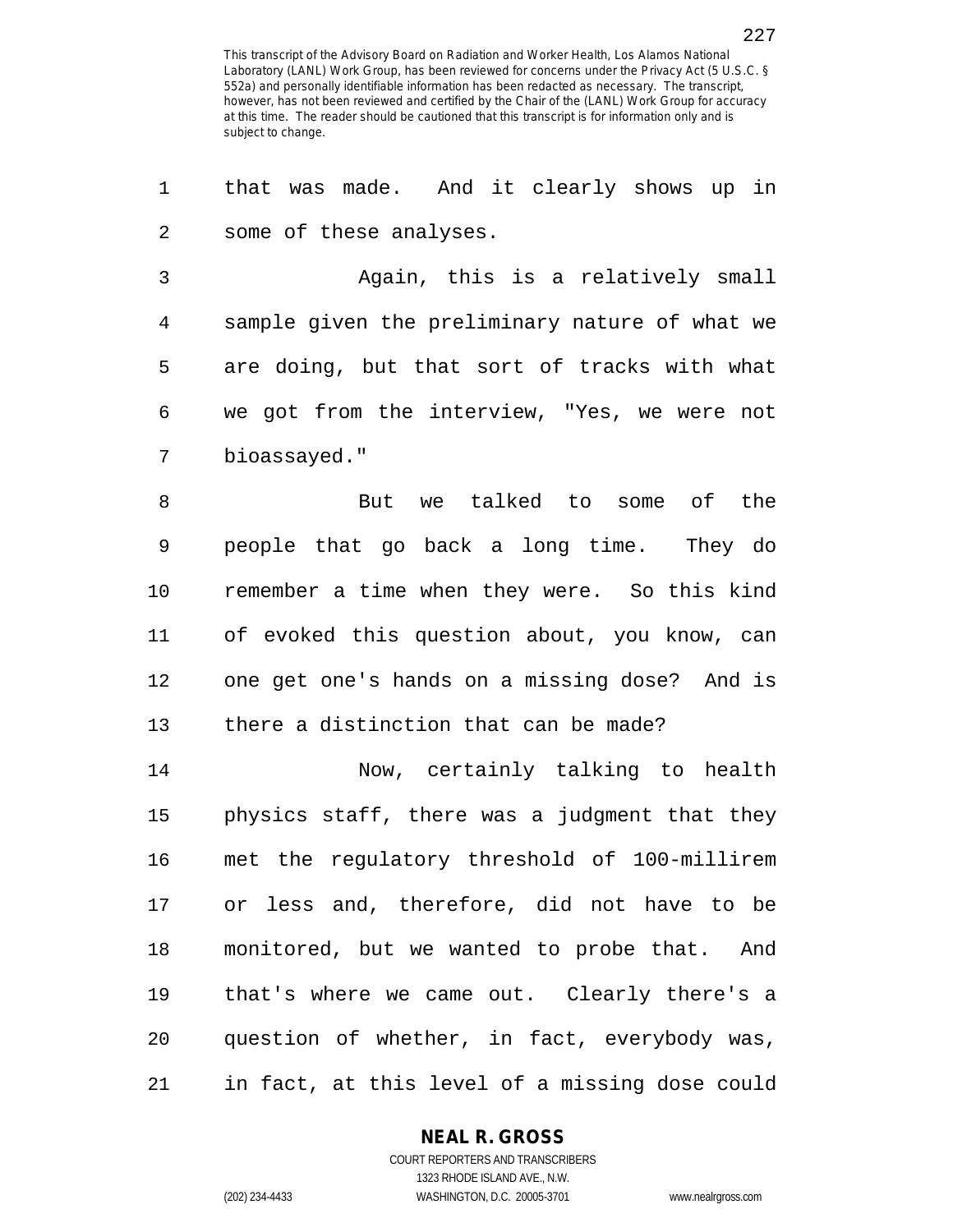| 1    | be covered that way or not.                    |
|------|------------------------------------------------|
| 2    | MR. MACIEVIC: Have you looked at               |
| 3    | the -- Jim Lawrence has several emails and     |
| 4    | procedural directives over time that show you  |
| 5    | the decision levels as to who and when and how |
| 6    | they were going to be monitored throughout     |
| 7    | time. And I don't have that.                   |
| 8    | There is a sequence that you can               |
| 9    | match that up with --                          |
| $10$ | MR. FITZGERALD: Yes.                           |
| 11   | MACIEVIC:<br>whether<br>$MR$ .<br>$ -$         |
| 12   | decisional values were made to do this and for |
| 13   | what reason they were made at that time.       |
| 14   | MR. FITZGERALD: Yes. This is                   |
| 15   | reported. We wanted to really look at the      |
| 16   | data to understand the implications of not     |
| 17   | having this monitoring going on and to look at |
| 18   | sources that the crafts and guards would be    |
| 19   | exposed to and then try to conclude whether or |
| 20   | not this is a dose reconstruction issue.       |
| 21   | think our conclusion is we're<br>T.            |

1323 RHODE ISLAND AVE., N.W.

(202) 234-4433 WASHINGTON, D.C. 20005-3701 www.nealrgross.com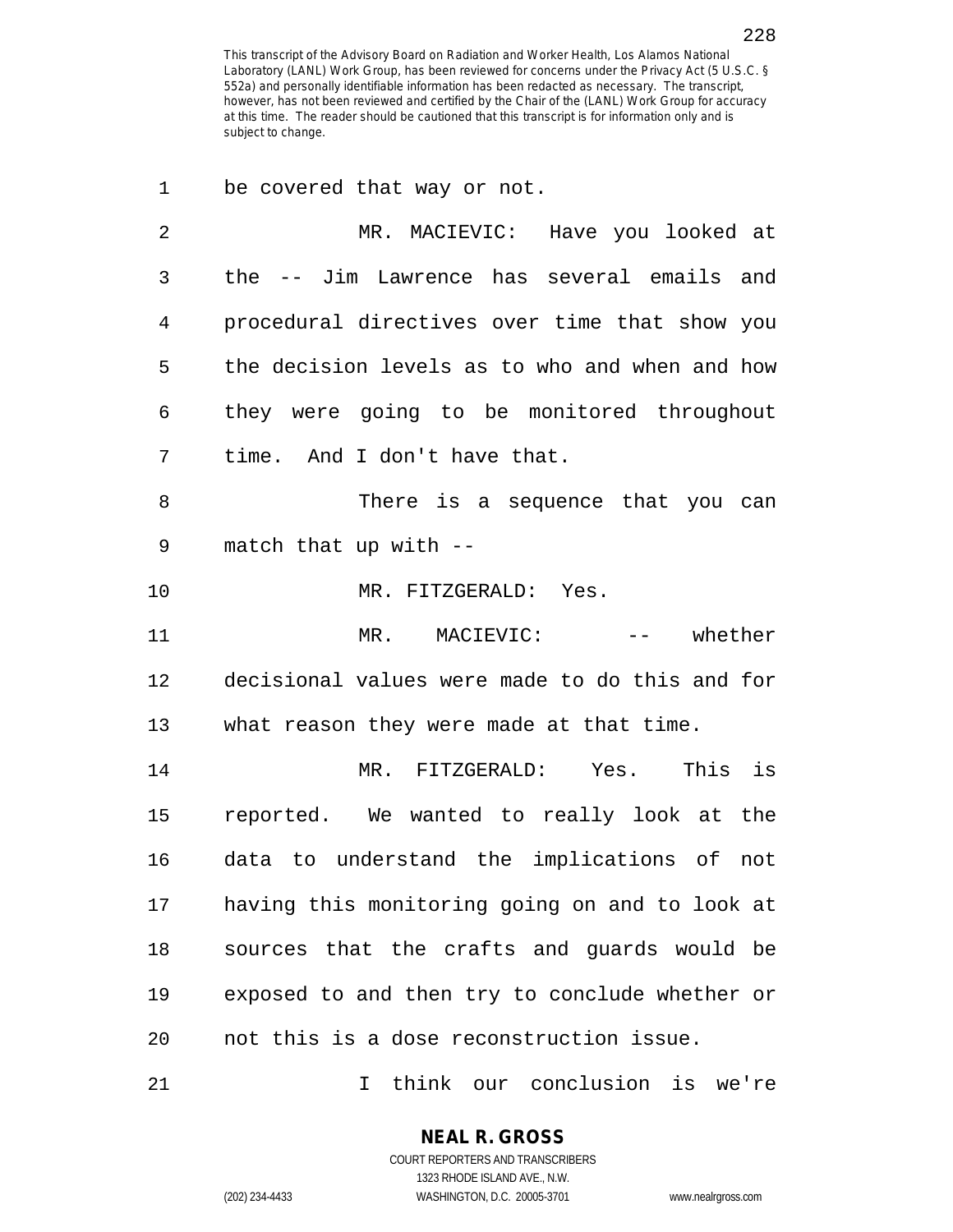| 1              | reporting it, but it goes back to the earlier  |
|----------------|------------------------------------------------|
| 2              | issues that discussed whether or not you could |
| 3              | put a coworker dose application for these      |
| $\overline{4}$ | kinds of workers. And that would address       |
| 5              | these issues but understanding, of course,     |
| 6              | that while these workers had very broad access |
| 7              | to things like firing areas, to LANSCE, to the |
| 8              | waste management facility, it's much broader   |
| 9              | than some of your typical workers. So that     |
| 10             | would be the implication, that the coworker    |
| 11             | model would need to be applicable.             |
| 12             | So this one here doesn't lead to               |
| 13             | an action, but just so --                      |
| 14             | CHAIRMAN GRIFFON: Well, I guess                |
| 15             | that's sort of the action, just what you said. |
| 16             | MR. FITZGERALD: Right.                         |
| 17             | CHAIRMAN GRIFFON: It's coworker                |
| 18             | model bound this particular class of worker.   |
| 19             | MR. FITZGERALD: Yes.                           |
| 20             | MR. MACIEVIC: How it applies in                |
| 21             | the $--$                                       |

**NEAL R. GROSS** COURT REPORTERS AND TRANSCRIBERS 1323 RHODE ISLAND AVE., N.W.

(202) 234-4433 WASHINGTON, D.C. 20005-3701 www.nealrgross.com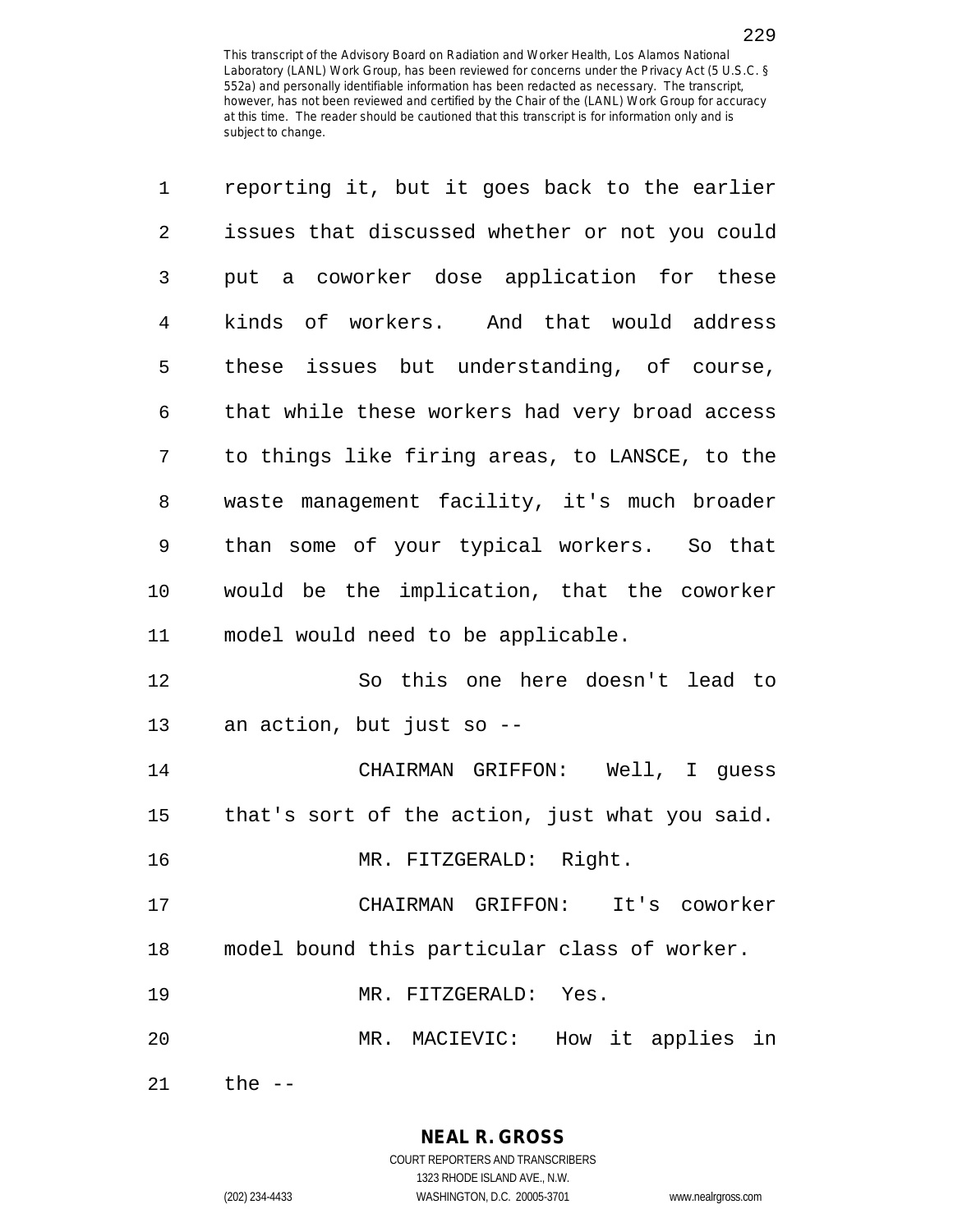| 1              | CHAIRMAN GRIFFON: Right, right,                |
|----------------|------------------------------------------------|
| $\sqrt{2}$     | right.                                         |
| $\mathfrak{Z}$ | MR. MACIEVIC: And that is the                  |
| $\overline{4}$ | main gist of the whole ER --                   |
| 5              | CHAIRMAN GRIFFON: Yes, yes.                    |
| 6              | MR. MACIEVIC: -- is the worker.                |
| 7              | MR. FITZGERALD: Right, right.                  |
| 8              | But, again, we wanted to show you what we kind |
| 9              | of went through to walk this down and to       |
| 10             | understand exactly the history, the            |
| 11             | operational history, of what happened with the |
| 12             | bioassays and to look at the implications,     |
| 13             | actually look at it, as Ron has pointed out.   |
| 14             | MR. MACIEVIC: And, I mean, there               |
| 15             | might be some obvious places to go here. I     |
| 16             | mean, I think you have at least, well, six     |
| 17             | cases, although they have mixed job title      |
| 18             | stuff.                                         |
| 19             | MR. FITZGERALD: Well, yes.                     |
| 20             | MR. MACIEVIC: You know, you do                 |
| 21             | have data for those. And it might be possible  |

1323 RHODE ISLAND AVE., N.W. (202) 234-4433 WASHINGTON, D.C. 20005-3701 www.nealrgross.com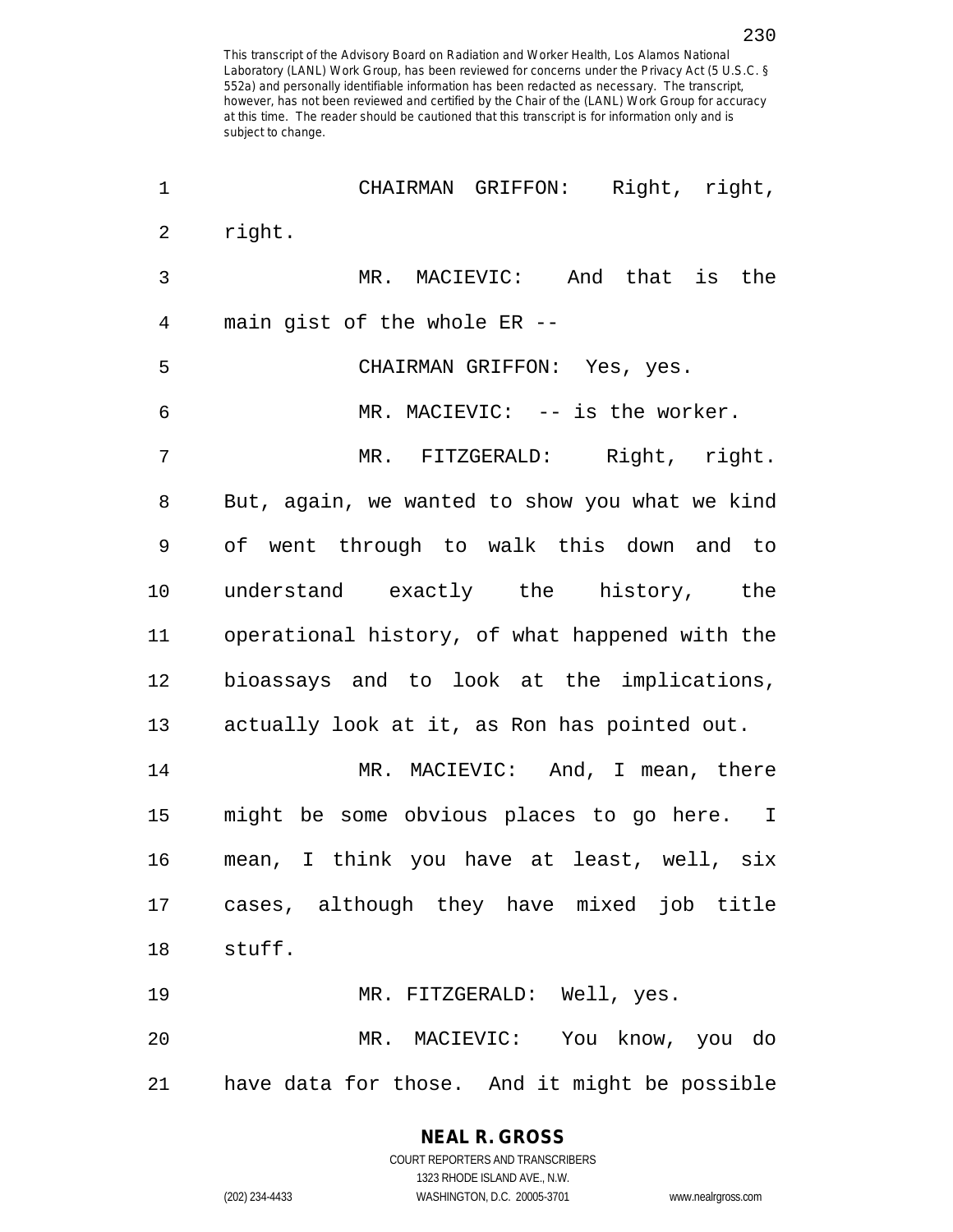1 to demonstrate that the coworker model's 2 bounding it. I don't know. 3 MR. FITZGERALD: I think we almost 4 have -- 5 MR. MACIEVIC: We have some real 6 data. 7 MR. FITZGERALD: You have to walk 8 through the coworker issues first. 9 CHAIRMAN GRIFFON: First. Yes, 10 yes, yes. 11 DR. NETON: I think a lot of you 12 have got to go back to the rad tech program 13 itself, though. And, as we talked about 14 earlier this morning -- 15 CHAIRMAN GRIFFON: Yes. 16 DR. NETON: -- restrictions were 17 in place. So any worker who had these large 18 potentials for exposure were actually 19 monitored to begin with. 20 I mean, you've got the workers 21 that are in radiological areas being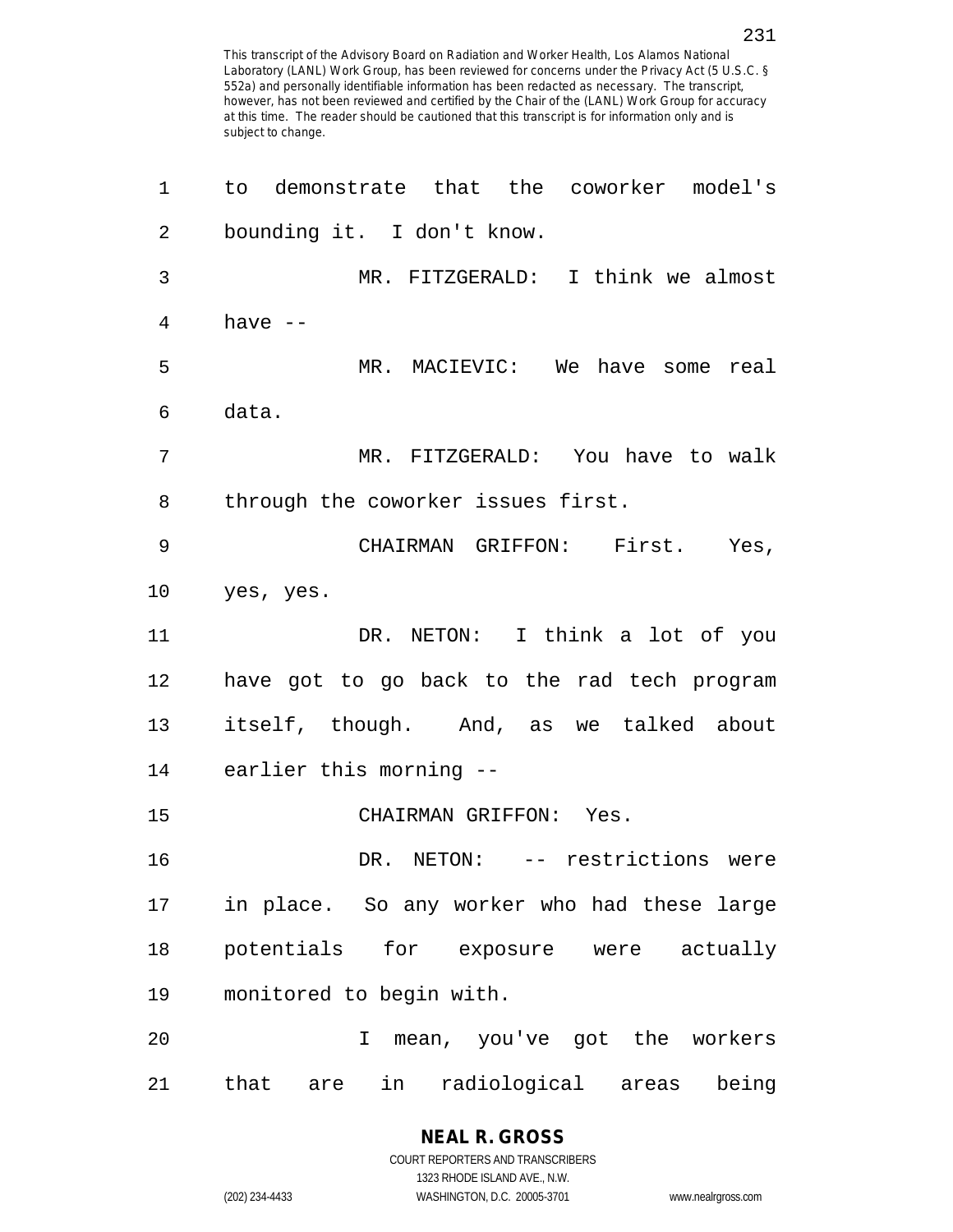| 1  | monitored. And it's sort of a leap of faith    |
|----|------------------------------------------------|
| 2  | to suggest that, all of a sudden, these other  |
| 3  | workers were not even considered or they were  |
| 4  | unaware of the fact that there were these      |
| 5  | large characterized exposures out there. I     |
| 6  | think it's sort of a --                        |
| 7  | MR. FITZGERALD: Well, that's not               |
| 8  | what I'm saying. Actually, I think our line    |
| 9  | of reasoning is the same, that we were looking |
| 10 | certainly independently to judge whether or    |
| 11 | not the program did encompass these workers in |
| 12 | a way which would be the confidence that --    |
| 13 | It would sort<br>CHAIRMAN GRIFFON:             |
| 14 | of validate the decision --                    |
| 15 | MR. FITZGERALD: The decision to                |
| 16 | validate.                                      |
| 17 | CHAIRMAN GRIFFON: Yes, yes.                    |
| 18 | DR. NETON: You know, if the                    |
| 19 | coworker model -- how do I say this? If the    |
| 20 | coworker model sufficiently encompasses all    |
| 21 | categories of more highly exposed workers than |

## **NEAL R. GROSS**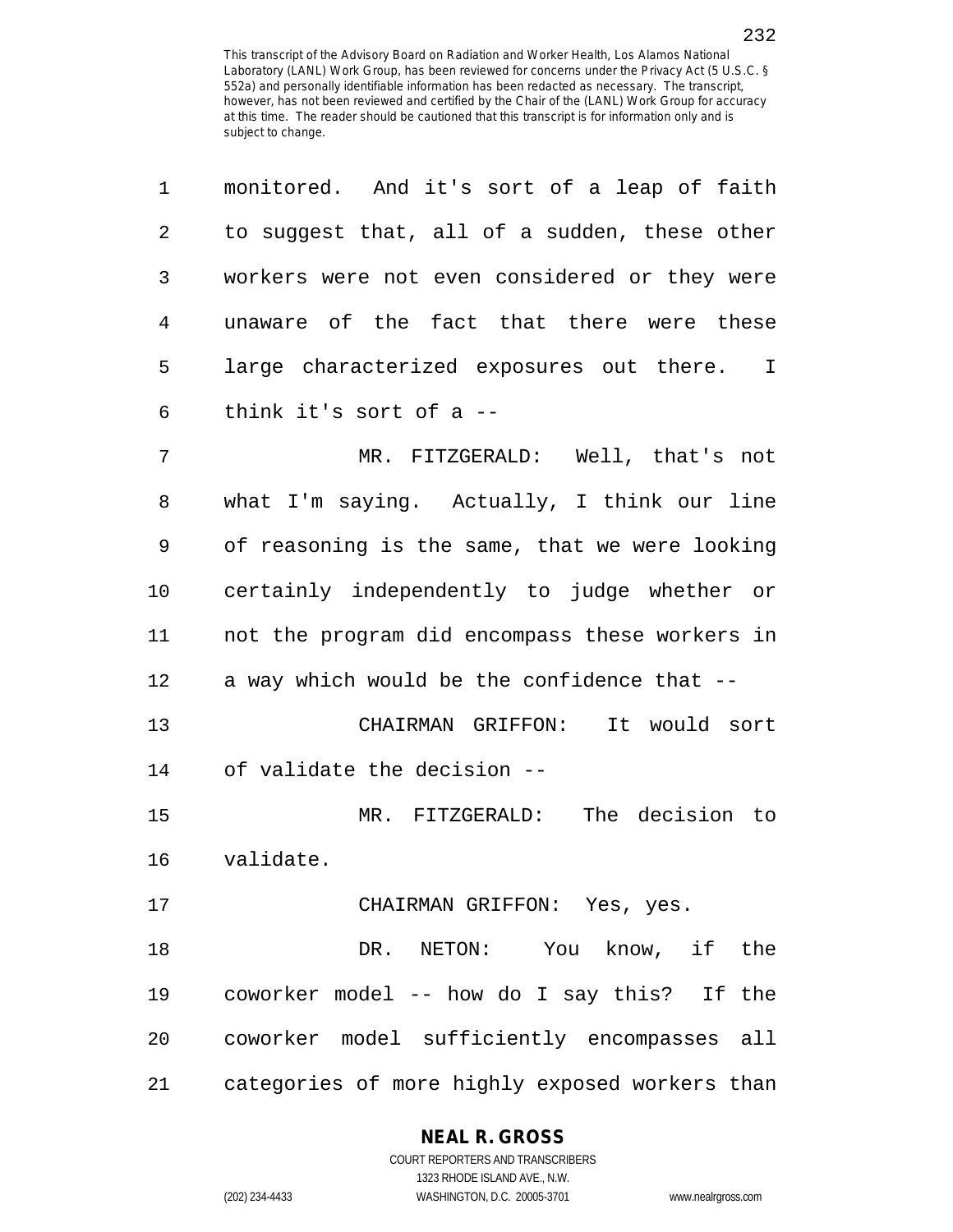| 1              | by definition, it would bound the people who   |
|----------------|------------------------------------------------|
| 2              | had the $--$                                   |
| $\mathfrak{Z}$ | CHAIRMAN GRIFFON: Yes. That is                 |
| 4              | true, right.                                   |
| 5              | DR. NETON: -- for us access to                 |
| 6              | other areas as --                              |
| 7              | CHAIRMAN GRIFFON: Yes. That's                  |
| 8              | true.                                          |
| 9              | MR. FITZGERALD: And I think                    |
| 10             | that's where we're going. It's a separate      |
| 11             | issue, really. It just is back to the other    |
| 12             | one.                                           |
| 13             | DR. NETON: It's actually been the              |
| 14             | entire basis for the core monitored to begin   |
| 15             | with. Workers who have no monitoring data,     |
| 16             | could they have been exposed to a ten-coworker |
| 17             | model?                                         |
| 18             | CHAIRMAN GRIFFON: Still bound.                 |
| 19             | NETON: Or been<br>DR.<br>more heavily          |
| 20             | exposed bound.                                 |
| 21             | MR. FITZGERALD: Right.                         |

1323 RHODE ISLAND AVE., N.W.

(202) 234-4433 WASHINGTON, D.C. 20005-3701 www.nealrgross.com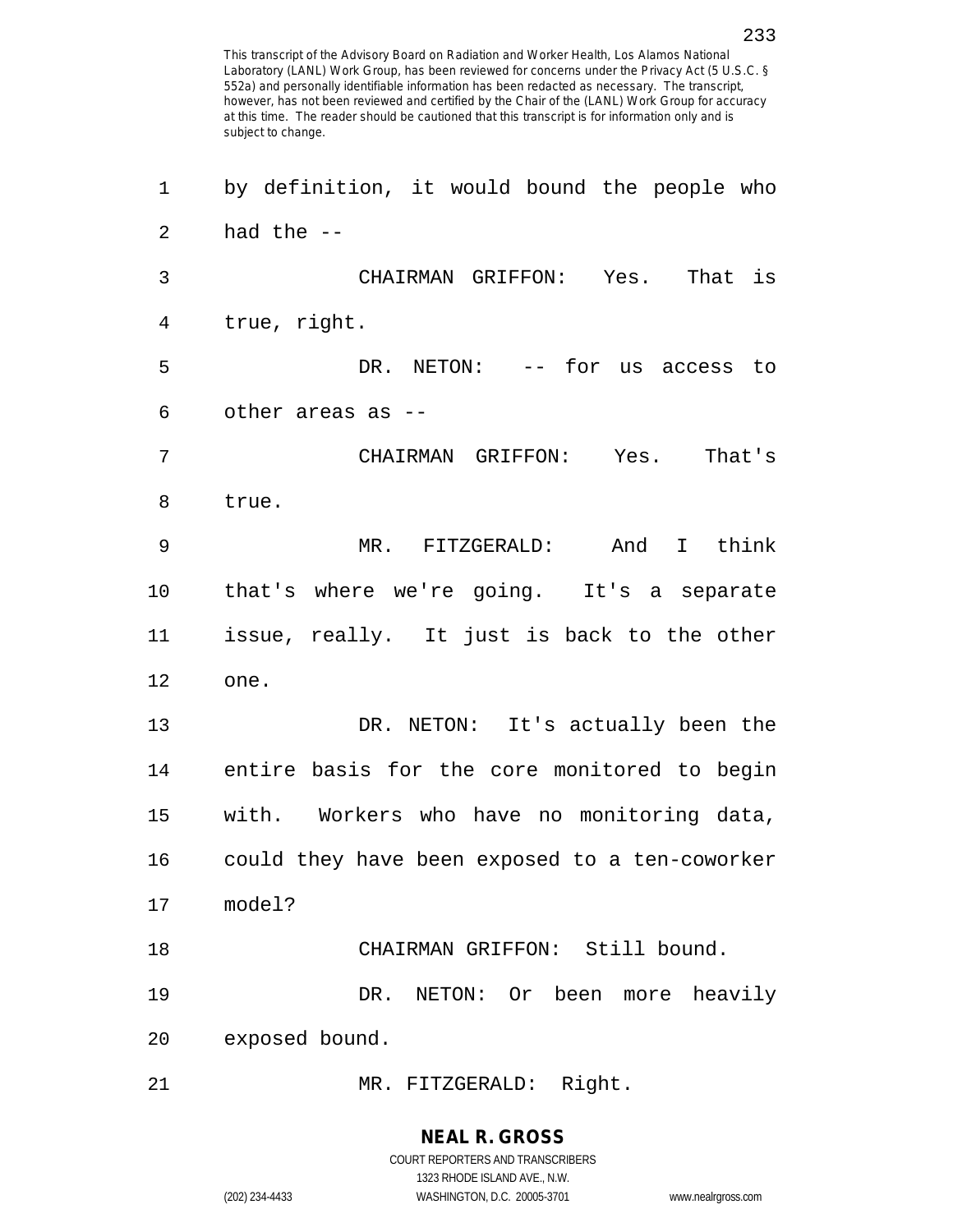| 1              | CHAIRMAN GRIFFON: Yes. Okay. I                 |
|----------------|------------------------------------------------|
| $\overline{2}$ | think so, yes. And that goes back to the       |
| 3              | coworker model because the main action, I      |
| 4              | don't think there's any specific action for    |
| 5              | that one.                                      |
| 6              | MR. FITZGERALD: I think we just                |
| 7              | wanted to lay out what we had done to look at  |
| 8              | this question.                                 |
| 9              | CHAIRMAN GRIFFON: Okay. Is there               |
| 10             | anything else out of your report, Joe or Ron,  |
| 11             | you think we should explore now? That comes    |
| 12             | to the end of the issues, right, the items?    |
| 13             | MR. FITZGERALD: Yes. And, again,               |
| 14             | this was quite without core groups involved    |
| 15             | and just doing some initial baselining against |
| 16             | some of the issues raised in the ER.           |
| 17             | So this is what we had come up                 |
| 18             | with as sort of questions. A lot were just     |
| 19             | clarifying questions, but some of them --      |
| 20             | CHAIRMAN GRIFFON: Yes. Right.                  |
| 21             | MR. FITZGERALD: -- are<br>issues               |

**NEAL R. GROSS** COURT REPORTERS AND TRANSCRIBERS

1323 RHODE ISLAND AVE., N.W. (202) 234-4433 WASHINGTON, D.C. 20005-3701 www.nealrgross.com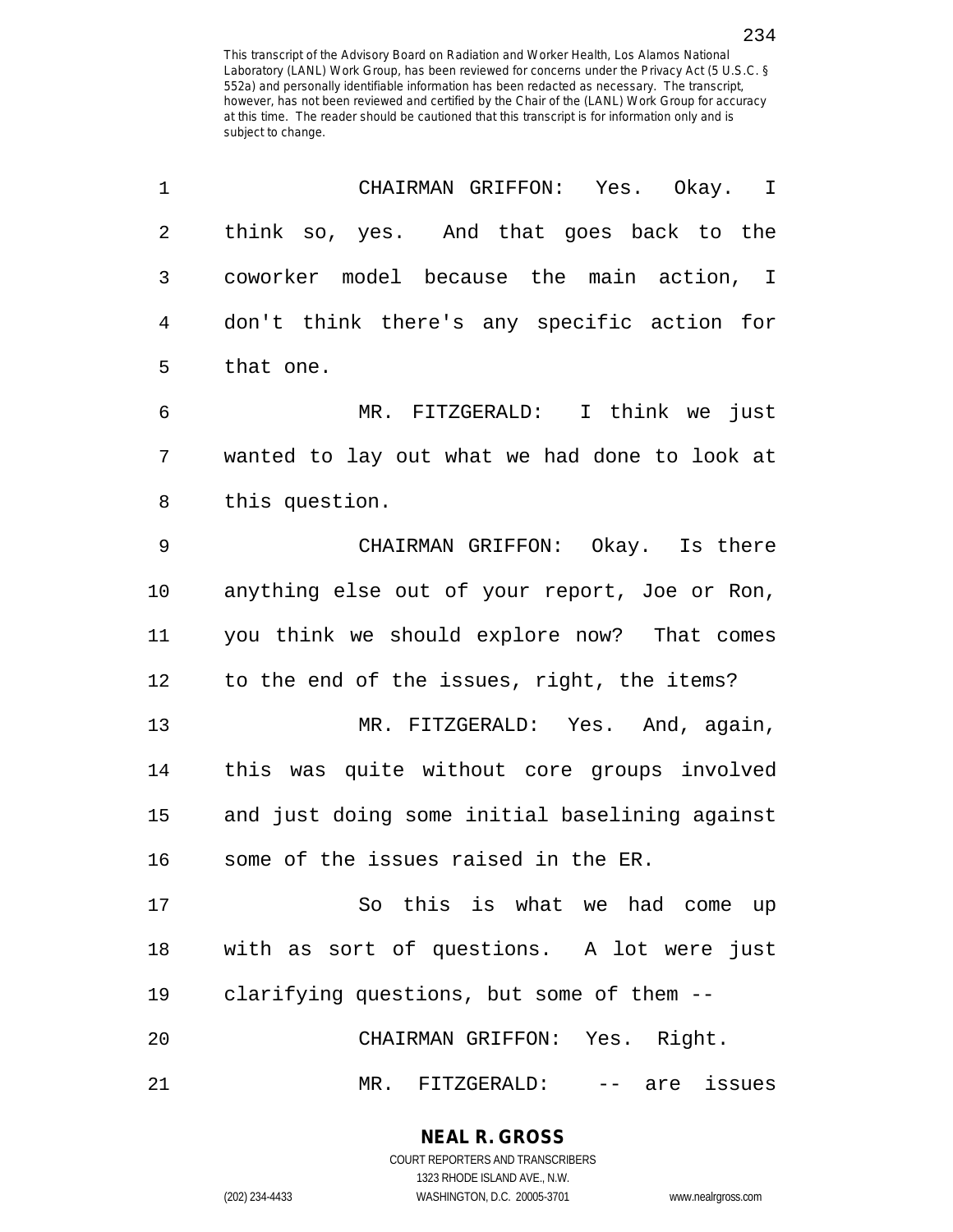1 that we wanted to put on the table in a 2 preliminary way. 3 CHAIRMAN GRIFFON: Okay. I'm just 4 going to ask for like a five-minute comfort 5 break. 6 MR. KATZ: Before we do, let me 7 just remind a process that we're doing with 8 all of the Work Groups is if DCAS and SC&A 9 would just send out after this meeting a 10 confirmatory, "Here are our action items as we 11 heard." 12 CHAIRMAN GRIFFON: I was actually 13 going to -- 14 MR. KATZ: I mean, we can run 15 through the -- 16 CHAIRMAN GRIFFON: I have been 17 keeping track of those. 18 MR. KATZ: -- transcript, but 19 transcript doesn't come for another -- 20 DR. NETON: Option of the Chair to 21 maybe generate the action item matrix and

#### **NEAL R. GROSS**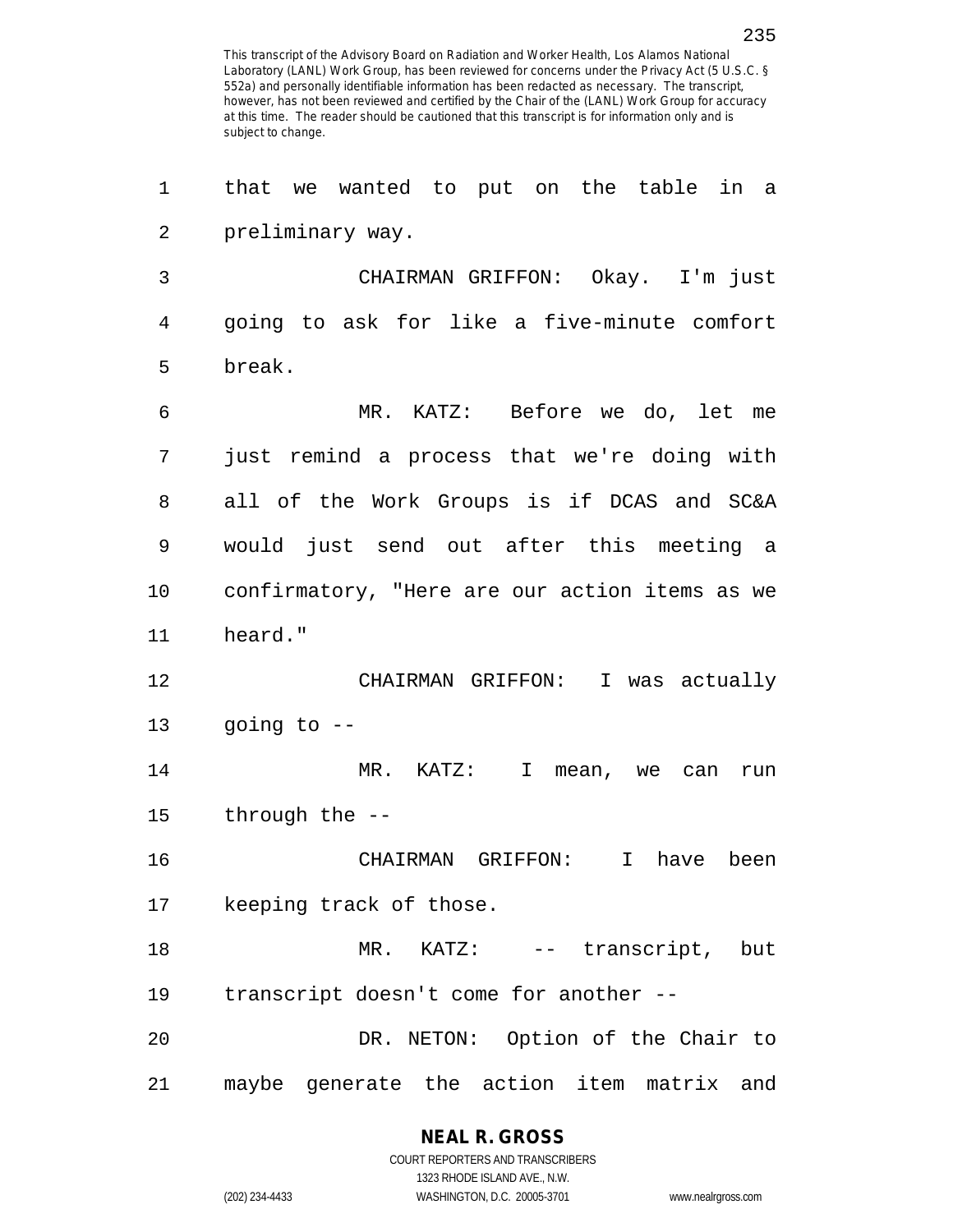| 1               | comment on it.                                   |
|-----------------|--------------------------------------------------|
| 2               | CHAIRMAN GRIFFON: Yes.                           |
| 3               | DR. NETON: I mean, I did more.                   |
| 4               | It would be $-$                                  |
| 5               | CHAIRMAN GRIFFON: I have been                    |
| 6               | doing that myself usually.                       |
| 7               | DR. NETON: Yes.                                  |
| 8               | CHAIRMAN GRIFFON: So I would --                  |
| 9               | MR. FITZGERALD: We were all                      |
| 10 <sub>1</sub> | hoping you would do that.                        |
| 11              | (Laughter.)                                      |
| 12              | CHAIRMAN GRIFFON: I will. I                      |
| 13              | will. Yes, I will. Before I circulate it         |
| 14              | widely, sometimes what I do is send it out to    |
| 15              | make sure that we have agreement from -- yes.    |
| 16              | Sometimes it --                                  |
| 17              | MR. MACIEVIC: I know I scribble                  |
| 18              | things down on --                                |
| 19              | CHAIRMAN GRIFFON: Yes, yes. And                  |
| 20              | I think in our debrief this morning, I think I   |
| 21              | the<br>bulk of them,<br>got most.<br>That<br>was |

**NEAL R. GROSS** COURT REPORTERS AND TRANSCRIBERS

1323 RHODE ISLAND AVE., N.W. (202) 234-4433 WASHINGTON, D.C. 20005-3701 www.nealrgross.com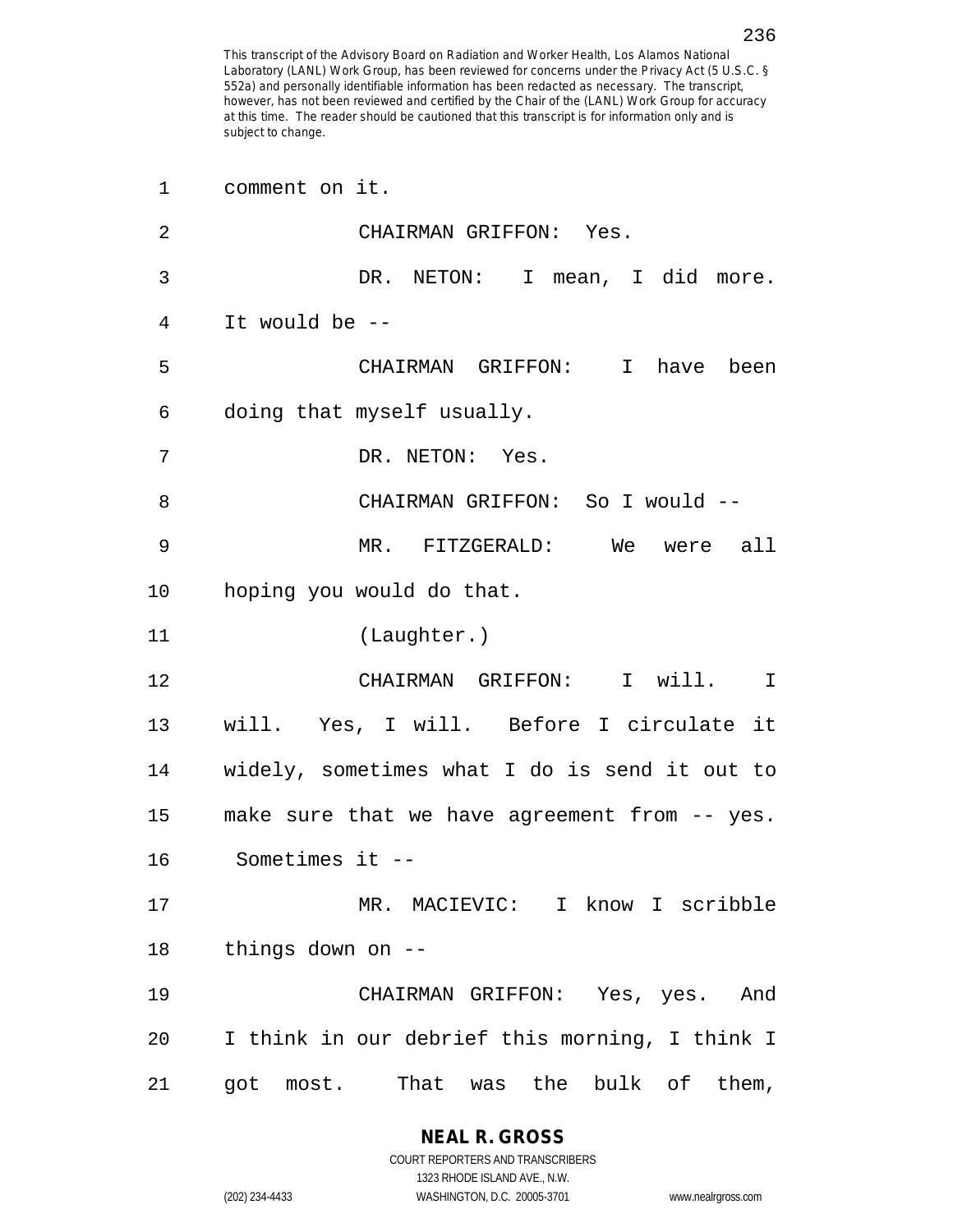1 actually. So I think we're in agreement on 2 most things. 3 But I'll circulate those soon 4 because if I wait more than a week, they'll be 5 out of my head. 6 MR. KATZ: And if you'll copy when 7 you do that? 8 CHAIRMAN GRIFFON: Yes. I will. 9 I will. Just five minutes, and then we're 10 going to let Andrew take over. 11 (Whereupon, the above-entitled 12 matter went off the record at 2:07 p.m. and 13 resumed at 2:18 p.m.) 14 MR. KATZ: We are reconvening 15 after a short break. It's the Los Alamos 16 National Lab Work Group. And we're going to 17 hear from Andrew, the petitioner. 18 MR. EVASKOVICH: My name is Andrew 19 Evaskovich. I filed the port service workers 20 petition following the general petitions to 21 LANL that [identifying information redacted]

#### **NEAL R. GROSS**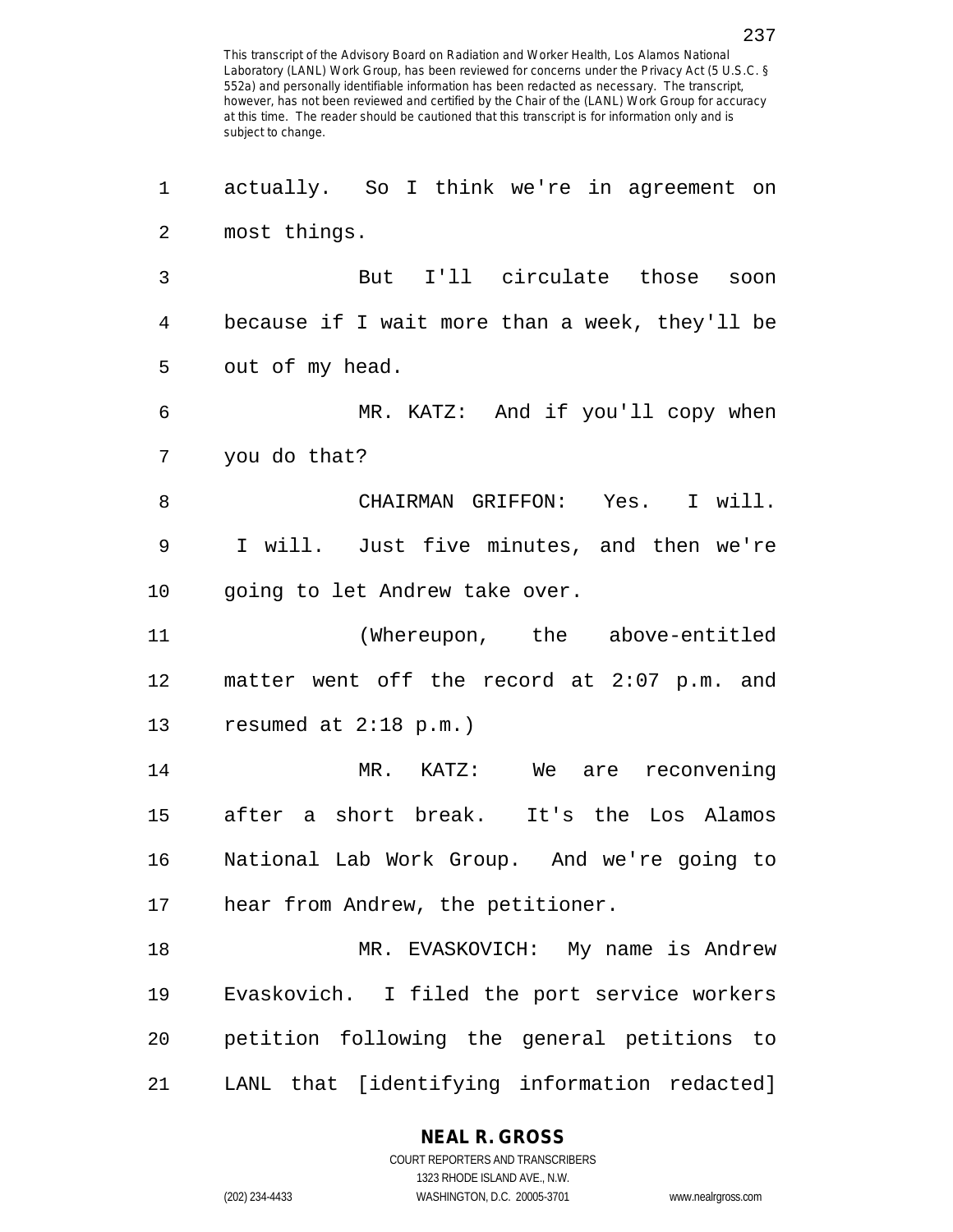1 filed.

| $\mathfrak{D}$ | To kind of review, the reason the            |
|----------------|----------------------------------------------|
| 3              | petition was qualified was because of the    |
| 4              | exotics. And that was mentioned at the Board |
| 5              | meeting in Denver of '07, when the first     |
| 6              | petition was qualified. Basically Greg and   |
| 7              | LaVon Rutherford had stated that they wanted |
| 8              | to look at further years. And that was the   |
| 9              | reason why my petition was qualified.        |

10 In reviewing a few petitions, I 11 did find a discrepancy between them in section 12 7.1, particularly 7.1.1 on page 39 of 77. It 13 says on the -- and this is for the 7605 14 evaluation-- TUPo data from notebooks, the 15 former records prior to 1980. It specified 16 the year 1980. However, in the 43 to 75, in 17 7.1.1 on page 67 of 117, it says the TUPo data 18 from notebooks is from years prior to 1990. 19 So there's a ten year difference

21 that affects the data sets and what the reason

20 in the record sets. So I'm just curious if

#### **NEAL R. GROSS**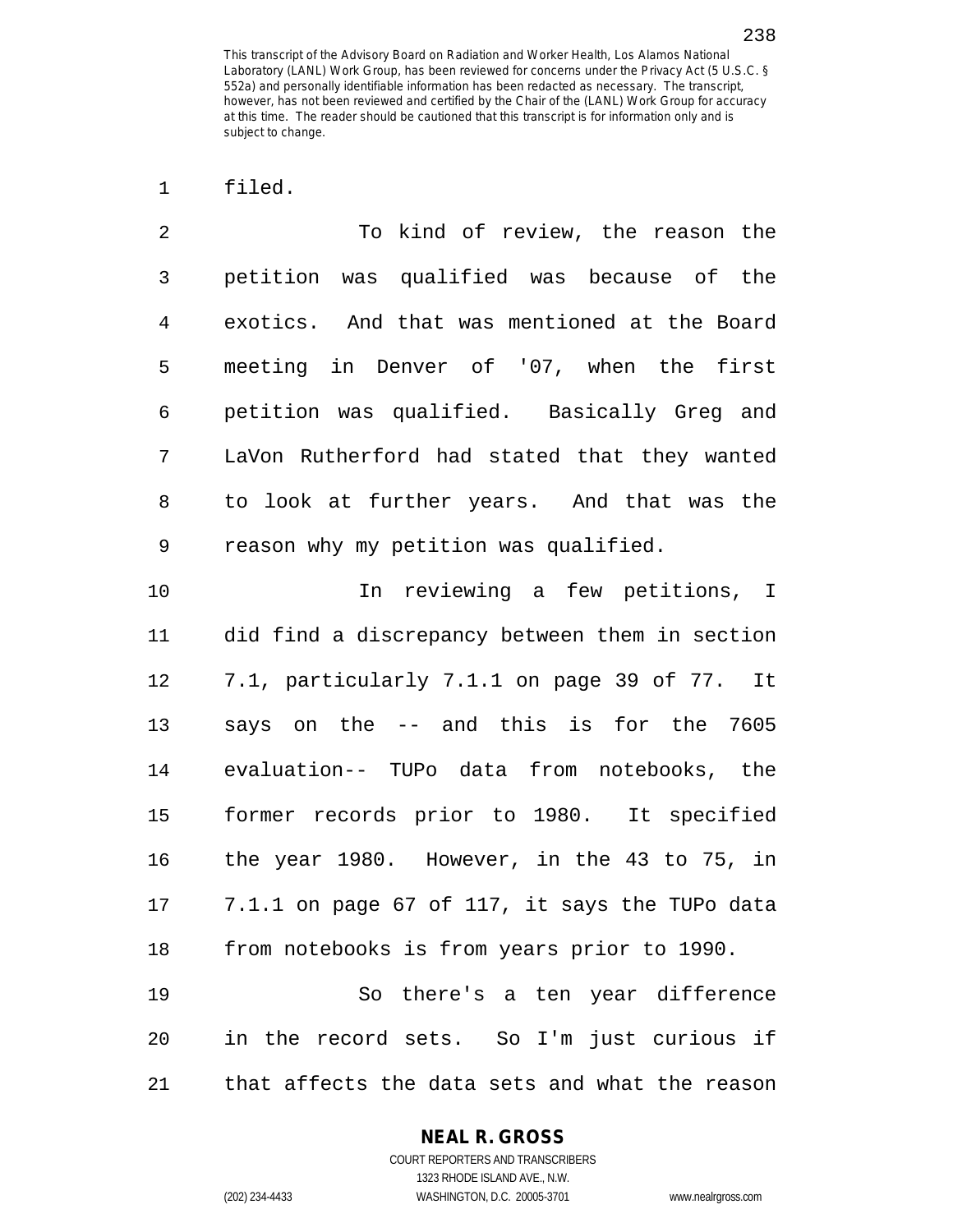| 1              | was for the discrepancy.                       |
|----------------|------------------------------------------------|
| $\overline{2}$ | DR. NETON: Could you go through                |
| 3              | that again because I didn't quite catch the -- |
| 4              | MR. EVASKOVICH: 7.1.1 from the                 |
| 5              | 7605.                                          |
| 6              | DR. NETON: Okay.                               |
| 7              | MR. EVASKOVICH: And that's on                  |
| 8              | page 39 and 7.1.1.1 on page 67. There's a ten  |
| 9              | year discrepancy in the years. The later       |
| 10             | report says 1980. And the earlier report says  |
| 11             | 1990.                                          |
| 12             | DR. NETON: Thank you.                          |
| 13             | MR. KATZ: Before you go on, is                 |
| 14             | there someone who can answer the question      |
| 15             | right off the bat or --                        |
| 16             | DR. NETON: No.                                 |
| 17             | MR. KATZ: Okay. I just didn't                  |
| 18             | know if there was someone on the line who is   |
| 19             | actually familiar who --                       |
| 20             | MR. BURNS: This is Bob Burns. I                |
| 21             | ended up, I inherited OTIB-0063.<br>Мy         |

# **NEAL R. GROSS**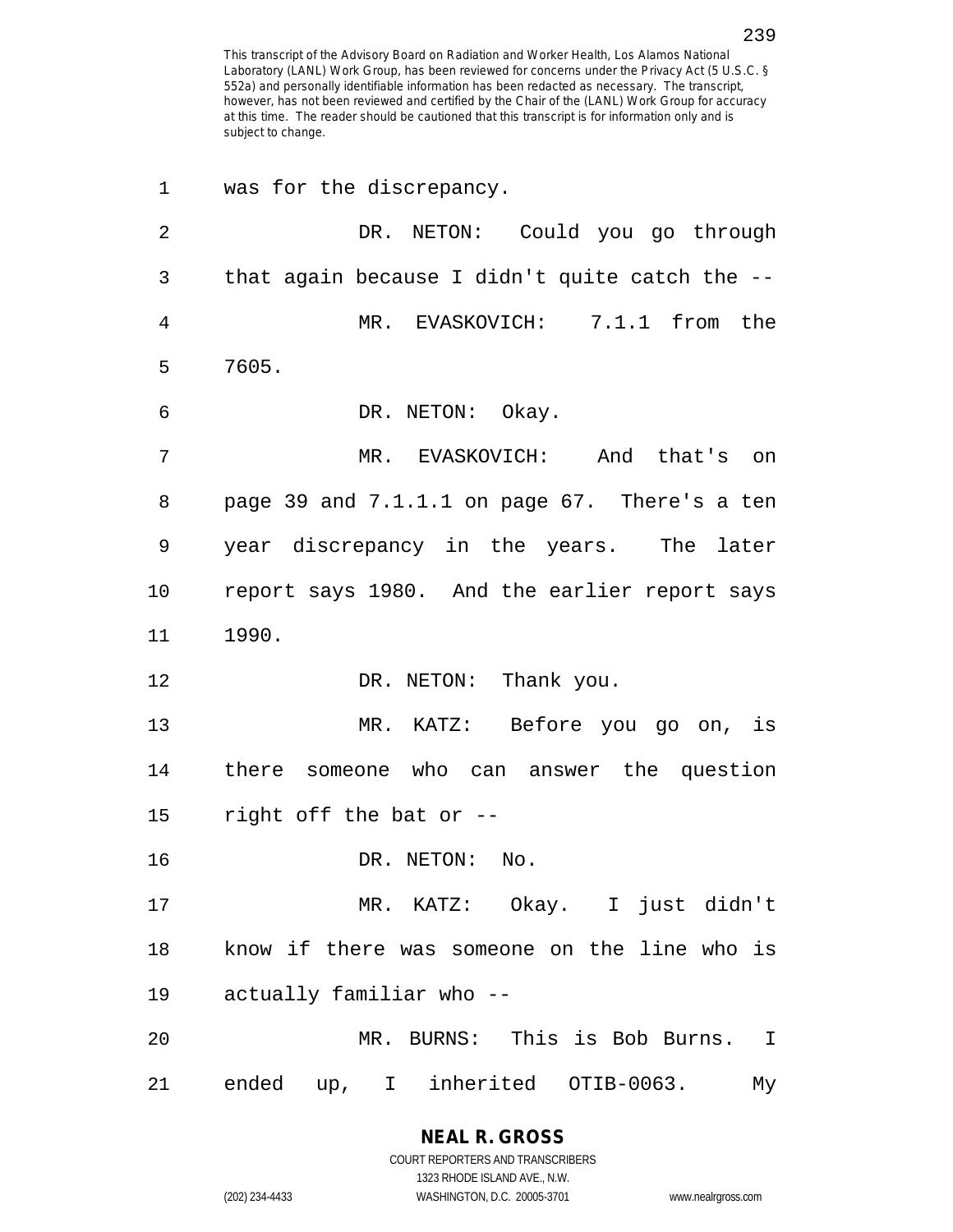| 1              | recollection without looking at it is that     |
|----------------|------------------------------------------------|
| $\sqrt{2}$     | TUPo data did go through 1990. So if there is  |
| $\mathfrak{Z}$ | a 1980, I'm not sure. That could simply be a   |
| $\overline{4}$ | typo. But that's something that we will need   |
| 5              | to look at.                                    |
| 6              | CHAIRMAN GRIFFON: Okay.                        |
| 7              | MR. EVASKOVICH: Yes. That's what               |
| 8              | I was wondering, whether or not it would be a  |
| 9              | typo because '8 and '9 are next to each other. |
| 10             | MR. KATZ: Thank you.                           |
| 11             | MR. EVASKOVICH: When we're                     |
| 12             | talking about the validity of the coworker     |
| 13             | data, some issues come up concerning, well,    |
| 14             | for one thing, the firing sites. My question   |
| 15             | is, what is the intake based on, what workers? |
| 16             | Because it seems, looking at the data, it is   |
| 17             | all generalized either for the whole Site, Los |
| 18             | Alamos, or maybe it's broken into technical    |
| 19             | areas, but I haven't really seen it broken     |
| 20             | into technical areas in the OTIBs.             |
|                |                                                |

21 But when you're dealing with the

**NEAL R. GROSS** COURT REPORTERS AND TRANSCRIBERS

1323 RHODE ISLAND AVE., N.W.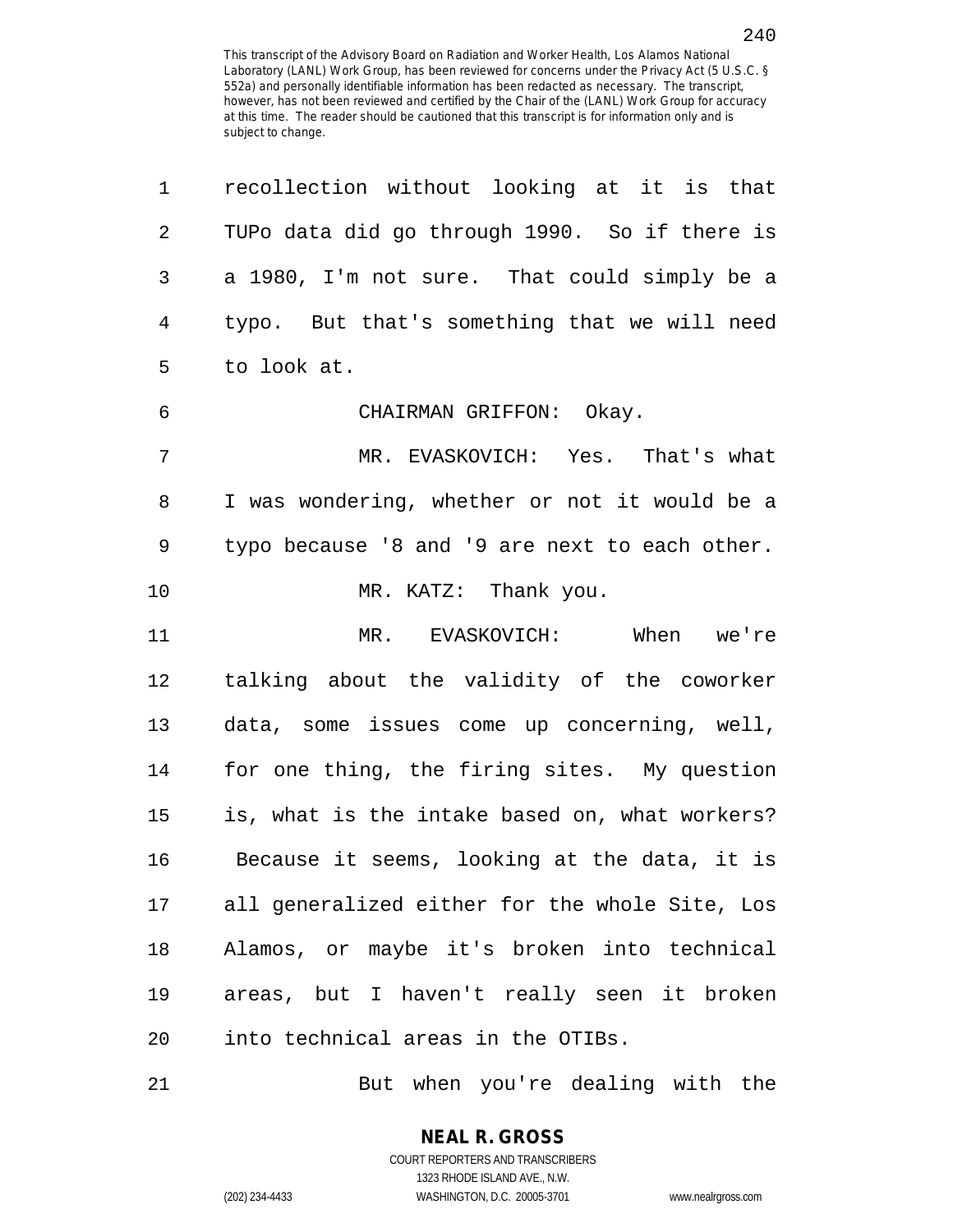| 1           | firing sites, you have the detonation of       |
|-------------|------------------------------------------------|
| 2           | explosives, but they're also using             |
| 3           | radiologicals there. And I believe, Bob, you   |
| 4           | told me at the LAHDRA meeting that they did    |
| 5           | use exotics at the firing site.                |
| 6           | So I think that does raise an                  |
| 7           | issue concerning the exposure to exotics and   |
| 8           | whether or not support service workers were    |
| $\mathsf 9$ | monitored because it's not just the explosion, |
| 10          | but it's also the clean up afterwards and      |
| 11          | potentials for fires because firefighters did  |
| 12          | have to respond to these areas and put out     |
| 13          | fires.                                         |
| 14          | So my question is, what data are               |
| 15          | you using in order to determine dose? Because  |
| 16          | it would seem to me that the dose of firing    |
| 17          | site from resuspension would be different,     |
| 18          | say, from the dose for a glove box worker, you |
| 19          | know, entirely different environments,         |
| 20          | entirely different types of exposures.         |
|             |                                                |

21 As far as dealing with also I

**NEAL R. GROSS** COURT REPORTERS AND TRANSCRIBERS

1323 RHODE ISLAND AVE., N.W.

(202) 234-4433 WASHINGTON, D.C. 20005-3701 www.nealrgross.com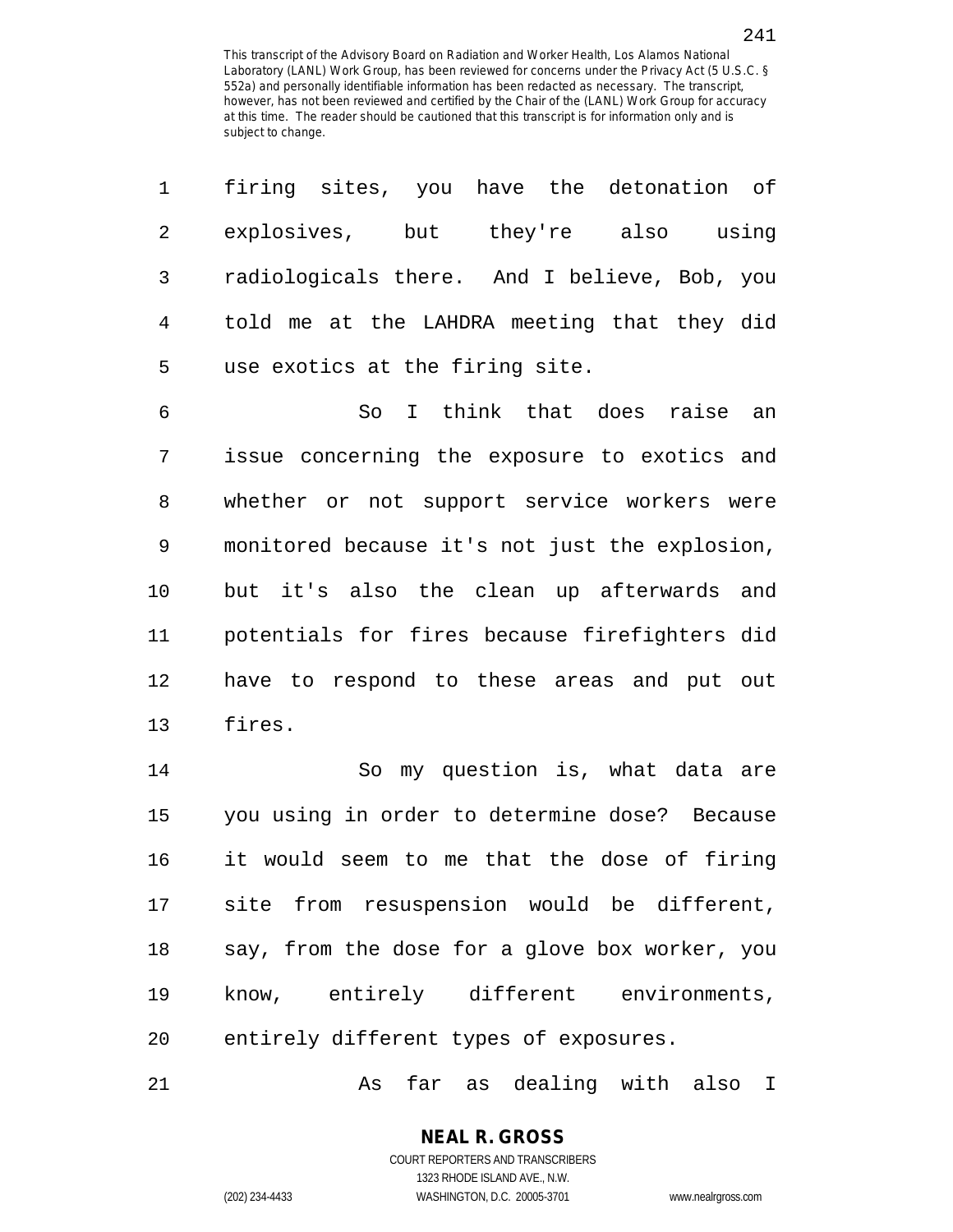| 1  | believe in the LAHDRA report or at least in    |
|----|------------------------------------------------|
| 2  | the LAHDRA meeting, it was discussed that      |
| 3  | recent tests and files were scattered and not  |
| 4  | compiled concerning the explosives areas. So   |
| 5  | there is a question of the quality of the      |
| 6  | records at the explosive or the firing sites.  |
| 7  | Concerning worker records and                  |
| 8  | episodes, you know, you're going to have to    |
| 9  | question who had access to the areas. I'm      |
| 10 | trying to get a little clarification here. I   |
| 11 | think it just depends because we handled a lot |
| 12 | of the access to the areas, but guards weren't |
| 13 | per se on the badge readers. I know there are  |
| 14 | some areas that we go to that we use keys to   |
| 15 | access, as opposed to badging, just like       |
| 16 | regular lab personnel.                         |
| 17 | Additionally, I think you have to              |
|    |                                                |

18 question whether or not the electronic data is 19 present from the badge readers because some 20 badge readers, you run the badge to determine 21 whether or not a person has access. You have

## **NEAL R. GROSS**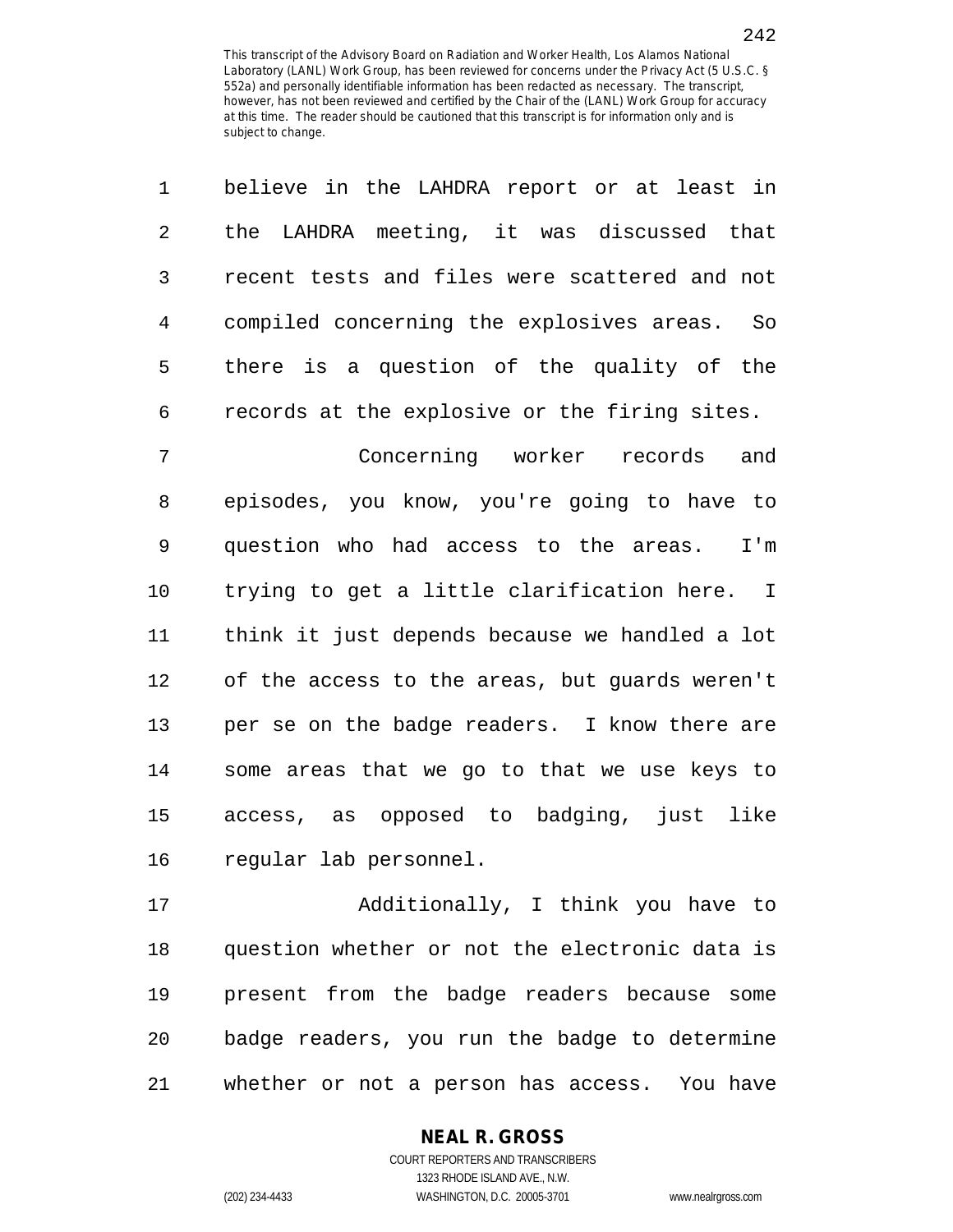| 1              | to question whether or not that system records |
|----------------|------------------------------------------------|
| $\overline{2}$ | the fact that the badge was read so that the   |
| 3              | person could enter the area.                   |
| 4              | And in the earlier days, badge                 |
| 5              | readers weren't present. And I think it's a    |
| 6              | question of whether or not paper logs were     |
| 7              | maintained of when people went into the area   |
| 8              | or was the person's badge just looked at,      |
| 9              | handed back to them, and say, "Yes, you have   |
| 10             | access to the area."                           |
| 11             | And, of course, we control that,               |
| 12             | but there are some areas even now -- like      |
| 13             | LANSCE is a big example. In order to gain      |
| 14             | access to the area, you have to present a      |
| 15             | badge. The guard looks at it. They go in,      |
| 16             | but there's no record of them actually         |
| 17             | entering the area because the gate is open.    |
| 18             | It's just the quard controlling access.        |
| 19             | So how do you determine as far as              |
| 20             | who is in the area working unless different    |
| 21             | buildings? I haven't worked LANSCE that much   |

**NEAL R. GROSS**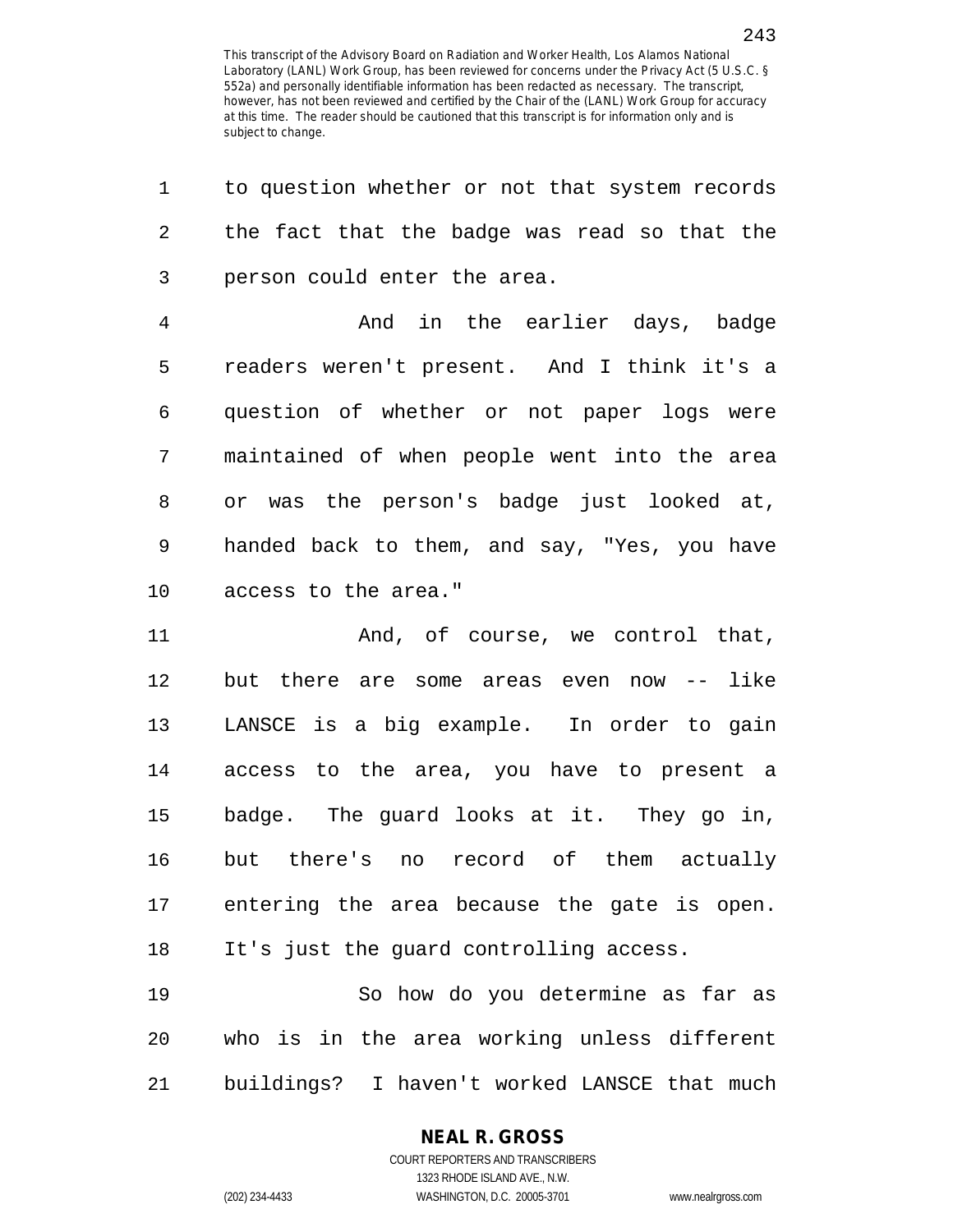1 to know whether or not there is badge reader 2 access into those areas.

3 But you have to look at the 4 earlier days and determine what type of 5 records are present or workers or just people 6 in general and how they have access to the 7 areas.

8 One of the other issues that comes 9 up is the checklist. And I'm not too sure 10 which checklist Greg is referring to, but I 11 know there is one that we fill out annually 12 for, I believe -- I'm not sure it's to put us 13 in the bioassay program but it is part of the 14 occupational health program as to exposures to 15 radionuclides.

16 The thing is if you're asking a 17 worker what they're exposed to, you either 18 say, "Yes" or "No." And if you don't know, 19 generally people mark "No," that they -- you 20 know, whether or not they have been exposed. 21 So it is kind of a catch-22.

> **NEAL R. GROSS** COURT REPORTERS AND TRANSCRIBERS

> > 1323 RHODE ISLAND AVE., N.W.

(202) 234-4433 WASHINGTON, D.C. 20005-3701 www.nealrgross.com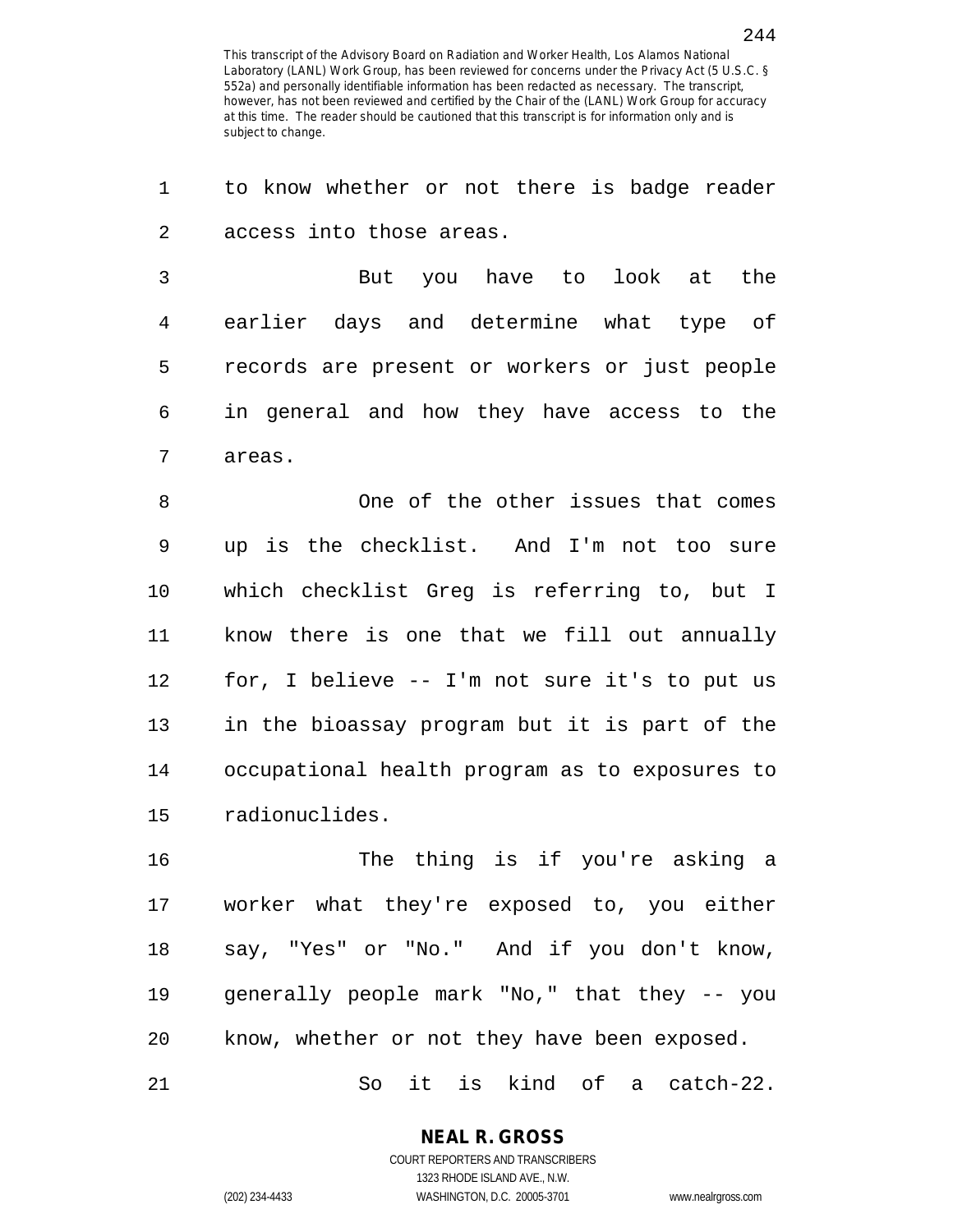| 1              | They're saying if they're using this to         |
|----------------|-------------------------------------------------|
| 2              | determine who they are going to monitor or put  |
| 3              | into the bioassay program and if the person     |
| $\overline{4}$ | doesn't know themselves, then they aren't       |
| 5              | going to be included into the bioassay          |
| 6              | program.                                        |
| 7              | CHAIRMAN GRIFFON: What is this --               |
| 8              | let me stop you there a minute -- tool they're  |
| 9              | using? This is a questionnaire?                 |
| 10             | MR. EVASKOVICH: It's part of the                |
| 11             | occupational health program.                    |
| 12             | CHAIRMAN GRIFFON: Okay.                         |
| 13             | MR. EVASKOVICH: And they question               |
| 14             | radionuclides.                                  |
| 15             | CHAIRMAN GRIFFON:<br>So<br>it's<br>not          |
| 16             | from the health physics dosimetry side?<br>It   |
| 17             | was the --                                      |
| 18             | MR. EVASKOVICH: I'm not sure if                 |
| 19             | they use it or not.                             |
| 20             | CHAIRMAN GRIFFON: Right. Yes.                   |
| 21             | DR. NETON:<br>suspect there are<br>$\mathbf{I}$ |

1323 RHODE ISLAND AVE., N.W.

(202) 234-4433 WASHINGTON, D.C. 20005-3701 www.nealrgross.com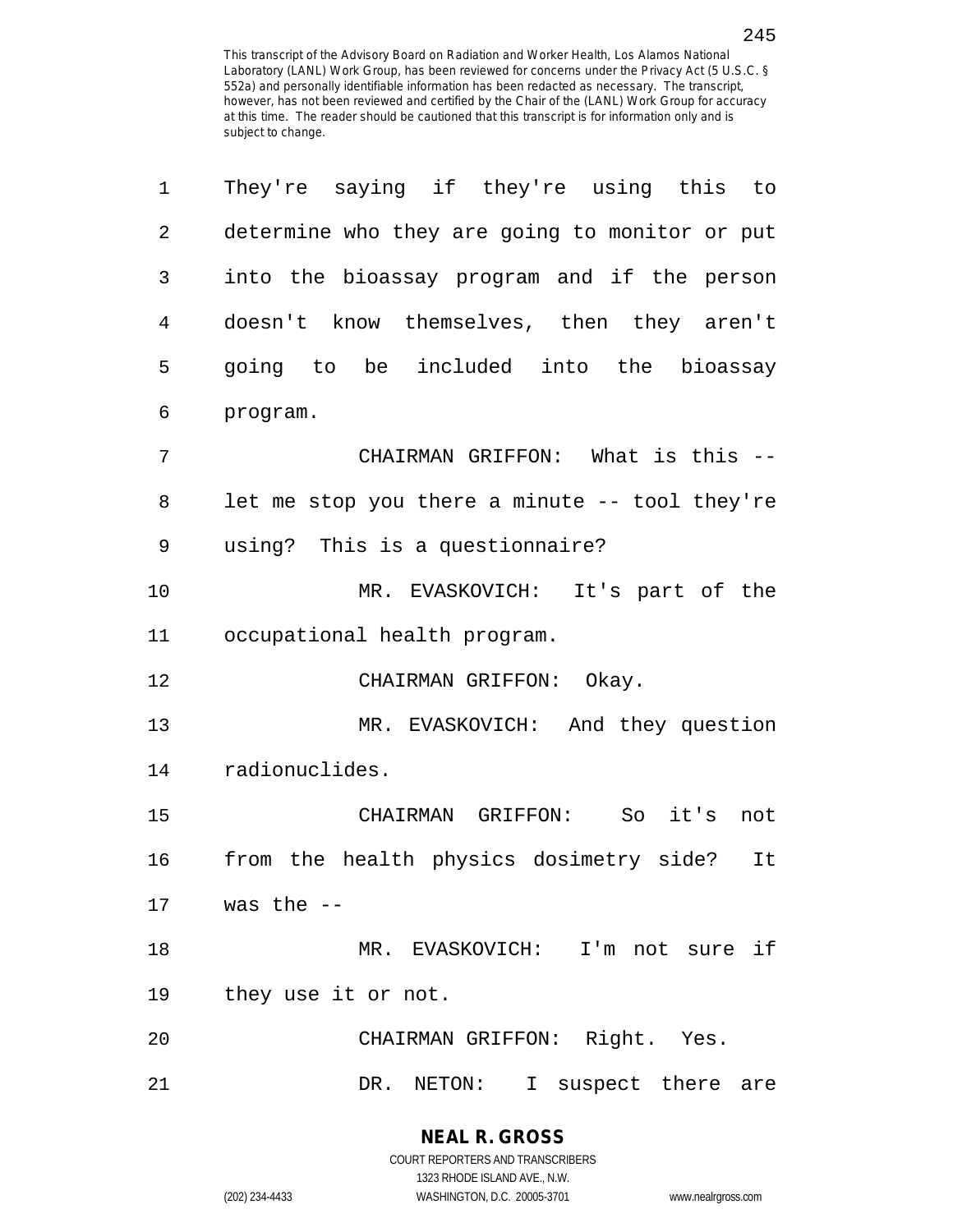| 1  | two separate --                               |
|----|-----------------------------------------------|
| 2  | CHAIRMAN GRIFFON:<br>Two separate             |
| 3  | things.                                       |
| 4  | MR. EVASKOVICH: Possibly, yes.                |
| 5  | There is that but, then, you know, as far as  |
| 6  | the dose reconstructions go because I know    |
| 7  | they access the health records.               |
| 8  | CHAIRMAN GRIFFON: Right.                      |
| 9  | MR. EVASKOVICH: So would that be              |
| 10 | included as well? And if HRP is looking at it |
| 11 | and says, "Well, he checked here 'No'"? So    |
| 12 | there is an issue there. And if the           |
| 13 | individual doesn't know what they're exposed  |
| 14 | to, generally they can just mark "No."        |
| 15 | CHAIRMAN GRIFFON: Okay. I've got              |
| 16 | it.                                           |
| 17 | MEMBER BEACH: Andrew, who                     |
| 18 | maintains those records? Do you know?         |
| 19 | MR. EVASKOVICH: I believe that                |
| 20 | would be part of occupational health. I'm not |
| 21 | too sure if those are included in the records |

**NEAL R. GROSS** COURT REPORTERS AND TRANSCRIBERS

1323 RHODE ISLAND AVE., N.W. (202) 234-4433 WASHINGTON, D.C. 20005-3701 www.nealrgross.com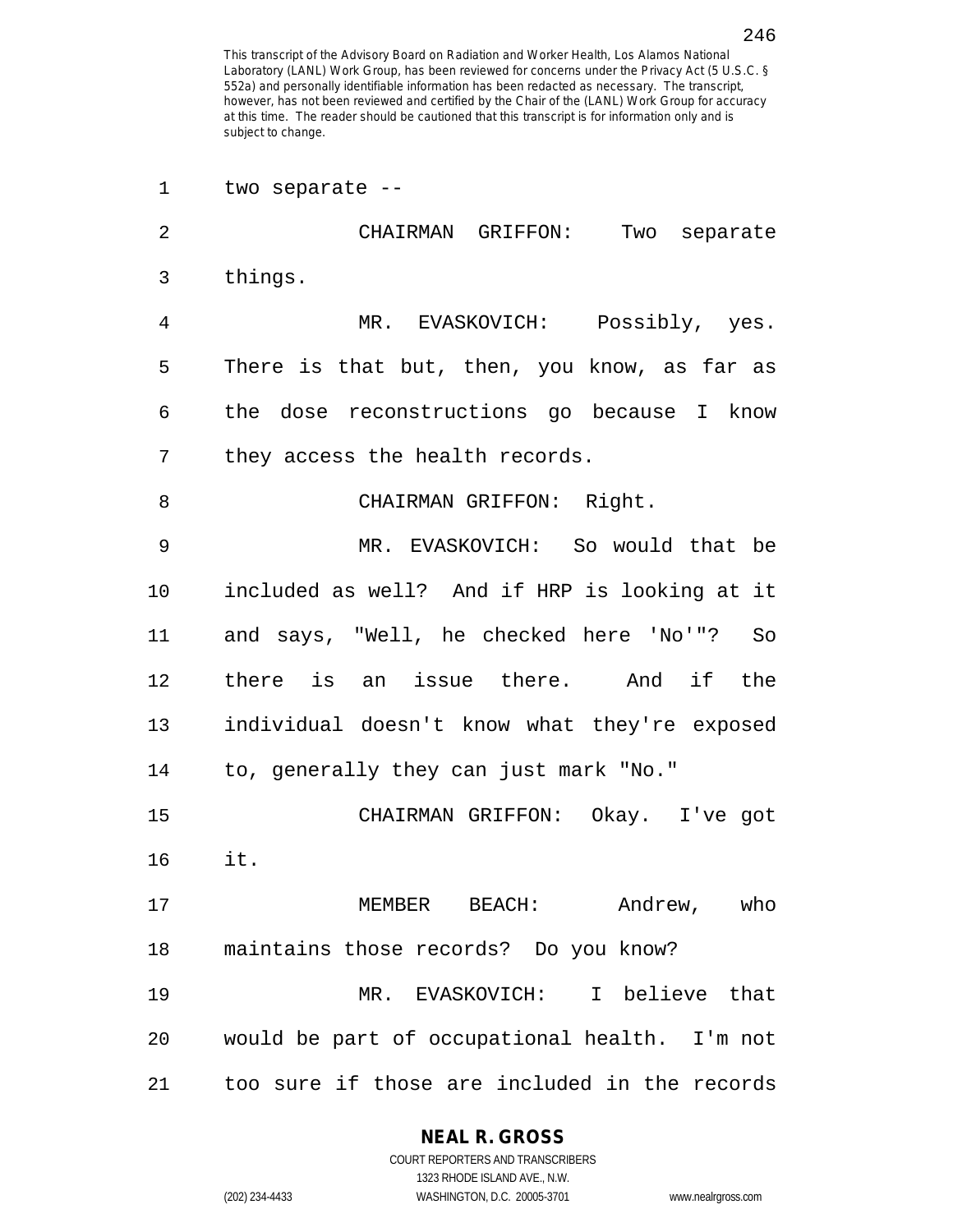| $\mathbf 1$ | that are submitted for a dose reconstruction,  |
|-------------|------------------------------------------------|
| 2           | though, but I know that they are used.         |
| 3           | MEMBER LOCKEY: Was that question               |
| 4           | asked about occupational exposures or medical? |
| 5           | MR. EVASKOVICH: I think it deals               |
| 6           | with occupational exposures, but it's part of  |
| 7           | the medical survey.                            |
| 8           | MEMBER LOCKEY: All right. Does                 |
| 9           | the person get some kind of medical test? Is   |
| 10          | that how the question -- that's what I'm       |
| 11          | trying to figure out.                          |
| 12          | CHAIRMAN GRIFFON: Based on the                 |
| 13          | questionnaire, do they get certain testing?    |
| 14          | Is that what you're saying?                    |
| 15          | MEMBER LOCKEY: Medical diagnostic              |
| 16          | testing. They use some kind of radioactive     |
| 17          | material?                                      |
| 18          | CHAIRMAN GRIFFON: Oh, yes. Yes.                |
| 19          | MEMBER LOCKEY: That was the                    |
| 20          | question. It was a medical questionnaire       |
| 21          | based on their personal medical care or was it |

## **NEAL R. GROSS**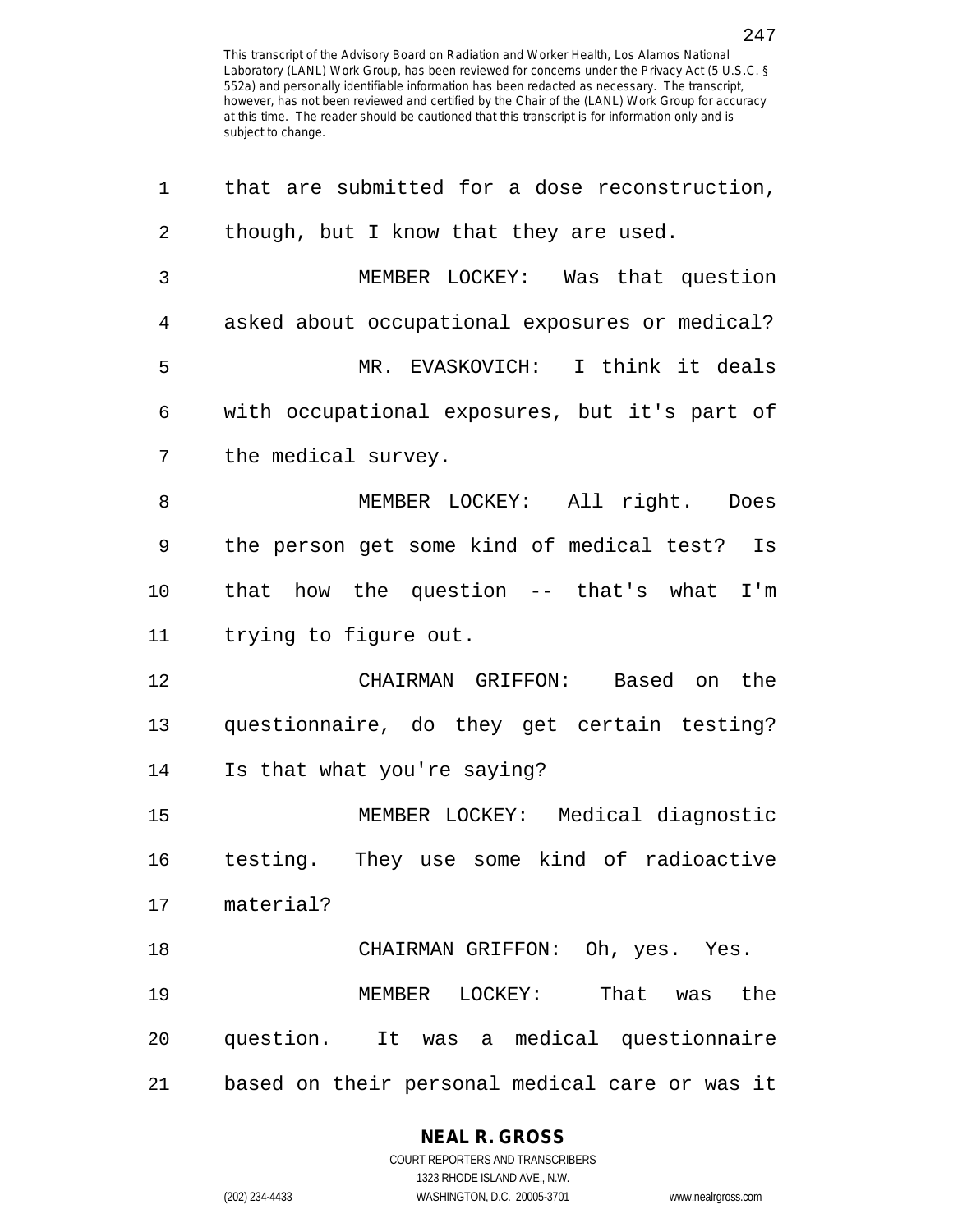| 1              | based on their occupational exposure?         |
|----------------|-----------------------------------------------|
| $\overline{2}$ | MR. EVASKOVICH: I think it just               |
| 3              | deals with occupational exposure.             |
| 4              | MEMBER LOCKEY: Just occupational?             |
| 5              | Okay.                                         |
| 6              | MR. EVASKOVICH: They also look                |
| 7              | for chemical exposure as well or heavy metal  |
| 8              | exposure. And they also list those.           |
| 9              | CHAIRMAN GRIFFON: Okay.                       |
| 10             | MEMBER BEACH: So do they use that             |
| 11             | to base your physical, annual physical, on?   |
| 12             | MR. EVASKOVICH: Well, that is                 |
| 13             | part of the annual physical. I think they     |
| 14             | look at it to determine the health aspect of  |
| 15             | it. I think primarily with us, that just      |
| 16             | deals with the HRP program.                   |
| 17             | Now, I'm not too sure if workers              |
| 18             | that are not HRP are included in that because |
| 19             | we have security guards that don't go to      |
| 20             | manual physicals. So I'm assuming that they   |
| 21             | don't fill out those questionnaires --        |

#### **NEAL R. GROSS**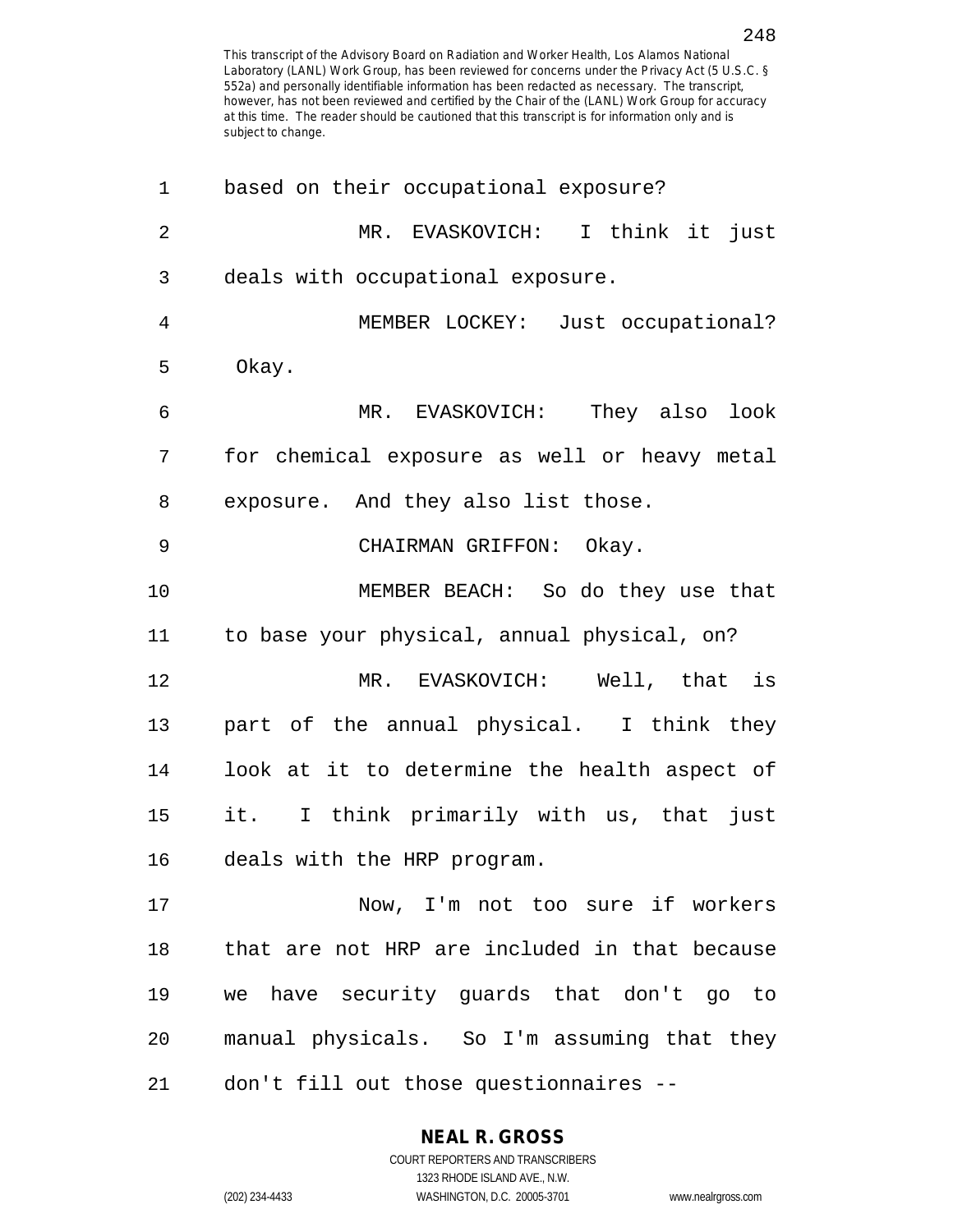| 1              | MEMBER BEACH: Right.                           |
|----------------|------------------------------------------------|
| $\overline{2}$ | MR. EVASKOVICH: -- the security                |
| 3              | officers because they're not armed and they're |
| 4              | not part of the HRP.                           |
| 5              | I still question whether or not                |
| 6              | all the source terms environmentally have been |
| 7              | examined and identified. There are still       |
| 8              | issues with the areas of concern and potential |
| 9              | release sources. And I don't feel that those   |
| 10             | were addressed in the Evaluation Report.       |
| 11             | Additionally, the New Mexican                  |
| 12             | Environment Department and Los Alamos National |
| 13             | Laboratory are supposed to be issuing a joint  |
| 14             | report concerning contamination at the         |
| 15             | laboratory. It's a new report that they have   |
| 16             | compiled. And they have determined that they   |
| 17             | do need to do a federal investigation to       |
| 18             | determine whether or not it's compensable to   |
| 19             | the surrounding lands, such as Bandelier       |
| 20             | National Monument and Santa Clara Pueblo and   |
| 21             | San Ildefonso. So I think those issues need    |

**NEAL R. GROSS**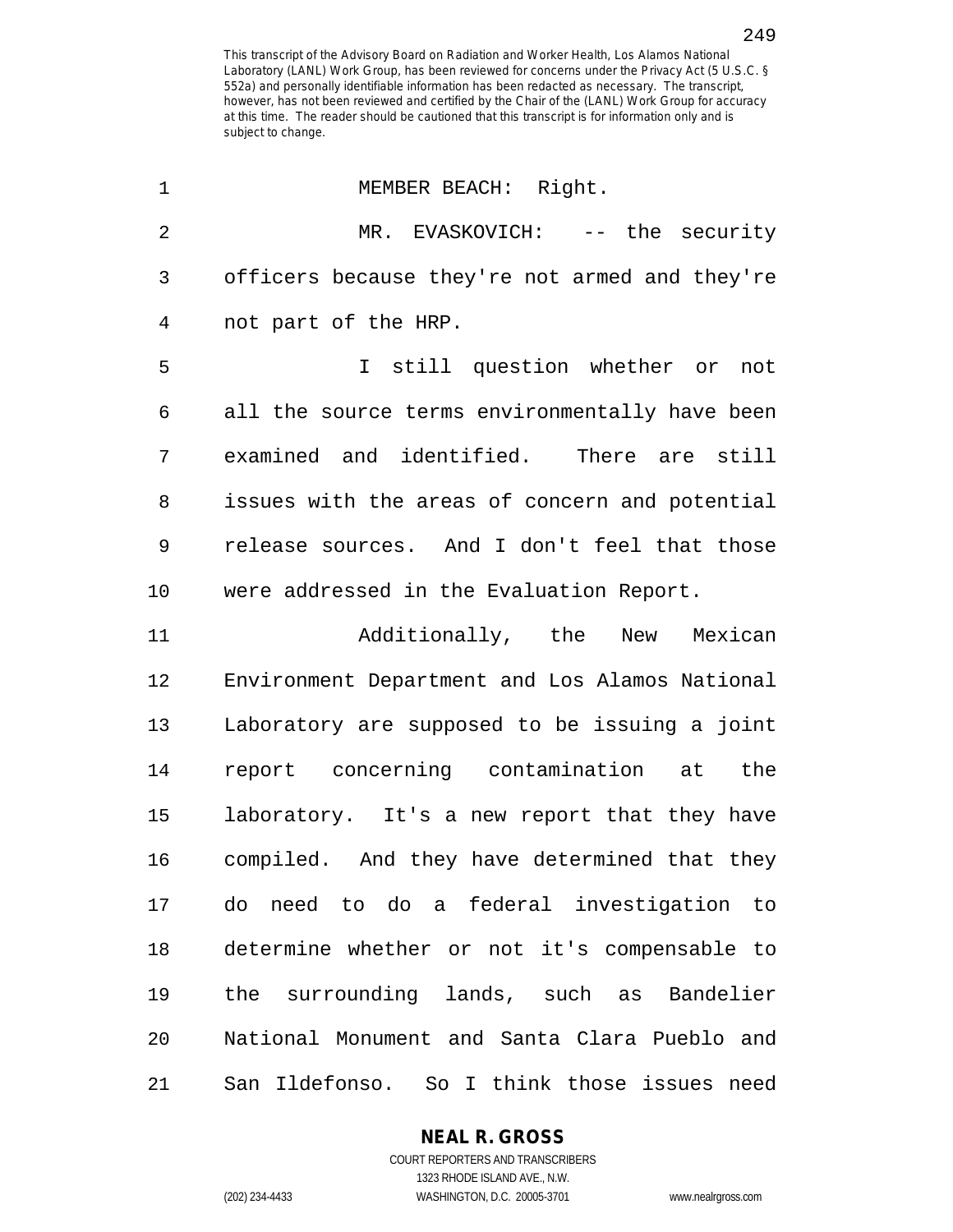| $\mathbf 1$ | to be addressed as far as the environmental    |
|-------------|------------------------------------------------|
| 2           | because you're still dealing with resuspension |
| 3           | issues and passive exposure.                   |
| 4           | CHAIRMAN GRIFFON: You said source              |
| 5           | term issues that haven't been addressed yet.   |
| 6           | MR. EVASKOVICH: Yes.                           |
| 7           | CHAIRMAN GRIFFON: Do you have                  |
| 8           | specific ones or --                            |
| 9           | MR. EVASKOVICH: Well, I do. I                  |
| 10          | relate them in my report. I especially there   |
| 11          | list a large number of --                      |
| 12          | CHAIRMAN GRIFFON: So going back                |
| 13          | to the petition itself?                        |
| 14          | MR. EVASKOVICH: Yes.                           |
| 15          | CHAIRMAN GRIFFON: All right.                   |
| 16          | MR. EVASKOVICH: And then talking               |
| 17          | about LANSCE and the activation product        |
| 18          | issues, well, in my petition, there is a       |
| 19          | discrepancy between that and I believe the     |
| 20          | latest update to the environmental exposures   |
| 21          | in the TBD because basically they say the      |

**NEAL R. GROSS** COURT REPORTERS AND TRANSCRIBERS

1323 RHODE ISLAND AVE., N.W. (202) 234-4433 WASHINGTON, D.C. 20005-3701 www.nealrgross.com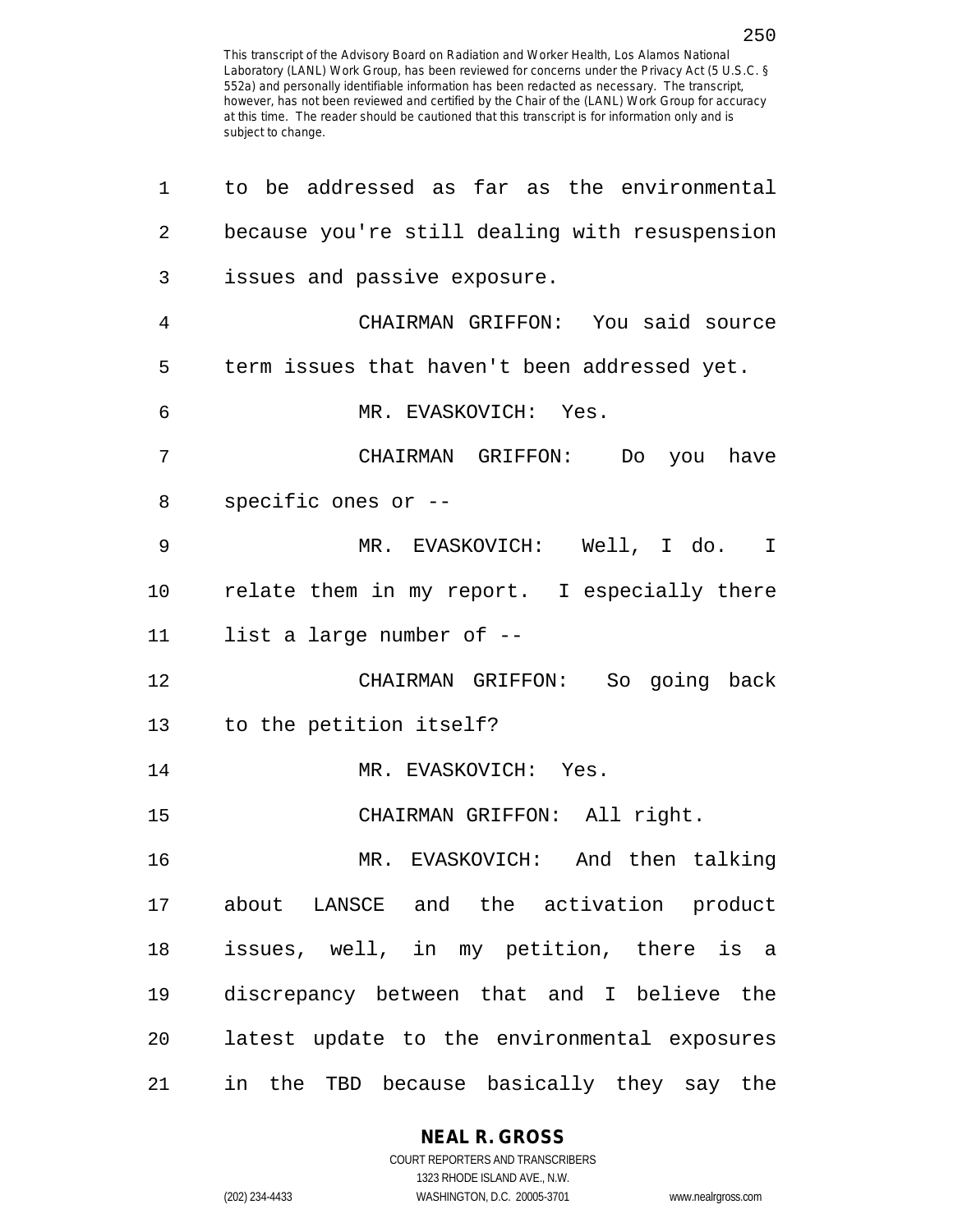1 winds going to TA-72 are three percent. And

2 in the petition, I provide documentation that 3 says the winds going towards TA-72 are 26 4 percent. 5 So depending on whether or not you 6 can do those for the activation products, 7 you're still going to have a discrepancy as 8 far as what the guards are going to receive 9 because TA-72 is basically operated by the 10 guards. That is our firing range. 11 And, as I stated in the petition, 12 the hours of operation at LANSCE for the 13 highest outputs are the same hours that we are 14 generally at the firing range shooting. So 15 the exposure potential for guards is pretty 16 high in that area. And you've got that 23 17 percent discrepancy in your wind values. So I 18 think the wind values have to be looked at. 19 I cite Bowen long-term tracer 20 study in my petition. They used a different 21 report from '84. And mine was a later study

#### **NEAL R. GROSS**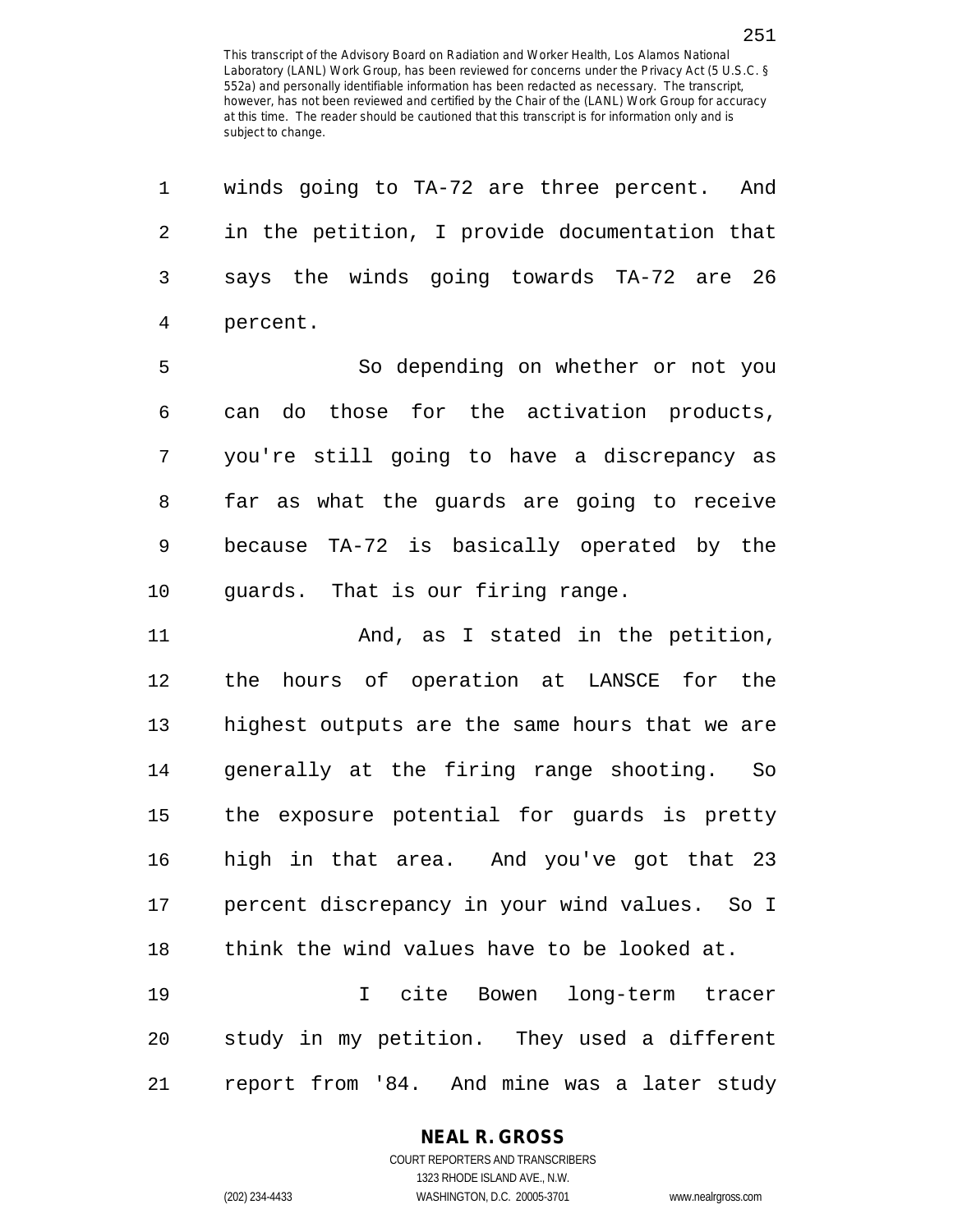| $\mathbf 1$    | was done actually concerning wind<br>that      |
|----------------|------------------------------------------------|
| $\overline{2}$ | releases on site and the monitor.              |
| $\mathfrak{Z}$ | As far as -- I'm not sure that                 |
| 4              | it's actually an action item, but it was       |
| 5              | discussed -- concerning the regulatory rules   |
| 6              | and policy changes, the fact that LANL was     |
| 7              | slow to respond, I did also address that in my |
| 8              | petition as well. And I referenced GAO         |
| 9              | reports.                                       |
| 10             | The issue developed in the late                |
| 11             | '70s, actually. And it took several years      |
| 12             | before a response came around. The documents   |
| 13             | that I cite actually kind of give a history of |
| 14             | that as far as the whole complex, responding   |
| 15             | to those issues. The big concern for us would  |
|                |                                                |
| 16             | be the Sierra Grande fire and the monitoring   |
| 17             | that took place during the fire.               |
| 18             | I think they cited one air monitor             |

21 firefighters and guards and other people who

20 would use in order to determine dose for

#### **NEAL R. GROSS**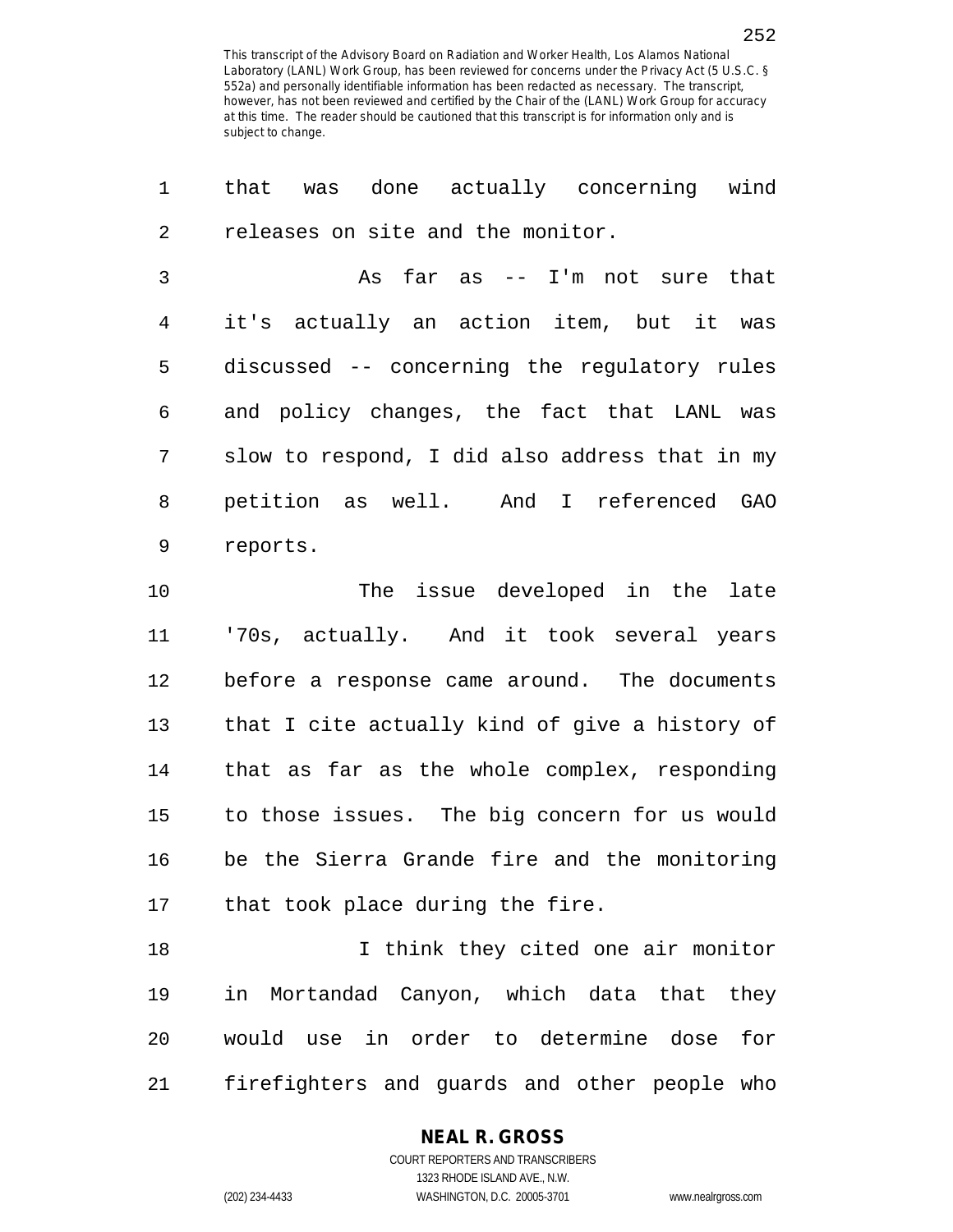1 were on site during the fire.

253

2 The issue with the fire, it goes 3 more than just the actual air monitoring and 4 the burning during the fire because of 5 remediation and overturn, which deals 6 primarily with the firefighters. 7 But during the fire itself -- and 8 this was documented in the RAC report, and I 9 cited it -- for three days, the air monitors 10 were shut off when the fire was burning most 11 on Los Alamos property. 12 Prior to that and after that, the 13 particulate matter that was in the air clogged 14 up the filter so that the accuracy of the 15 filters was changed by an order of magnitude. 16 I believe that's referenced as well as far as 17 the accuracy of what was done.

18 Additionally, they also changed 19 the changeout parameters from the filters 20 because normally it's a two week parameter. 21 But there's so much particulate in there they

### **NEAL R. GROSS**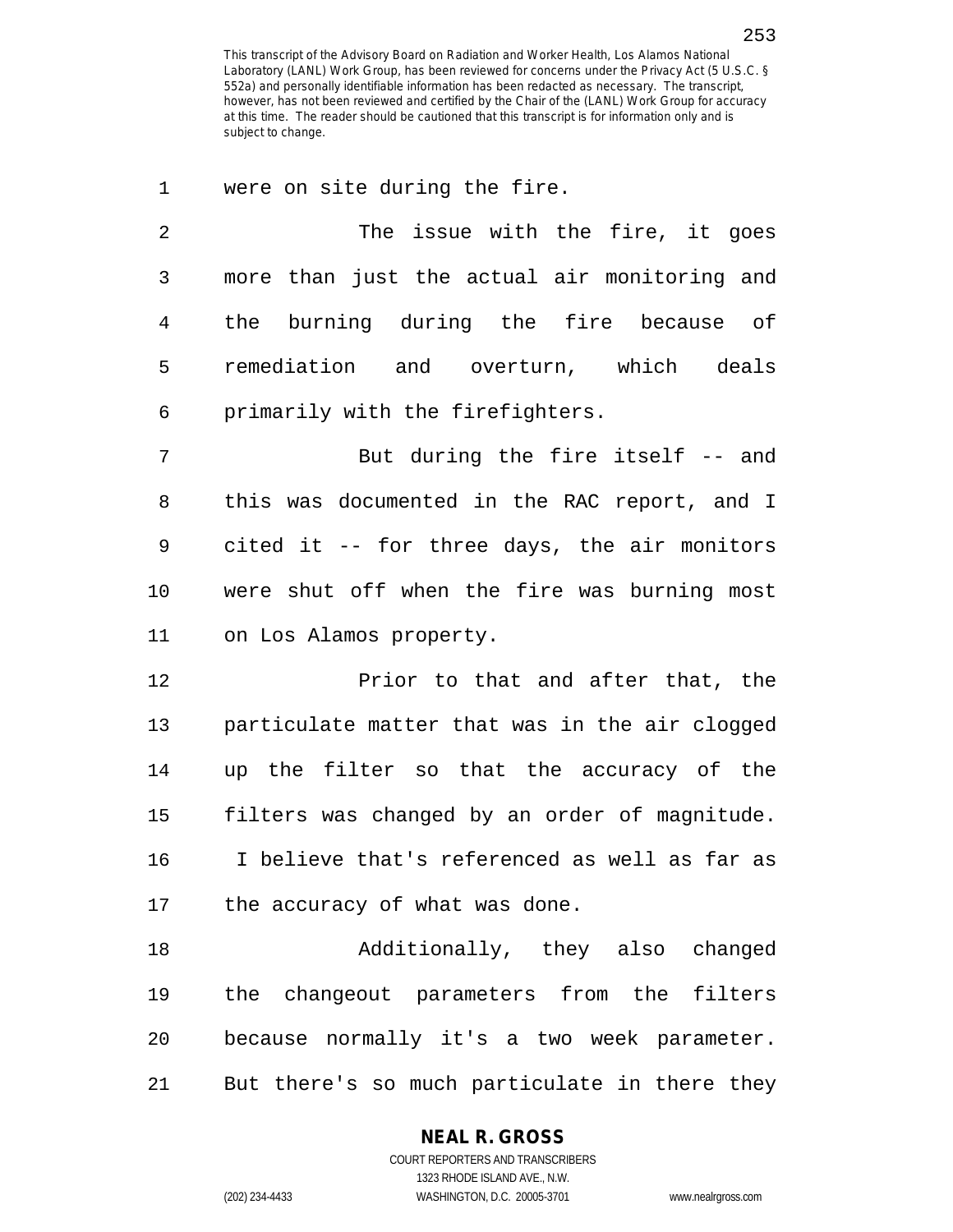1 had to change them out every day. 2 So I think you have to question 3 the accuracy of the data for the air 4 monitoring for those of us who were present 5 during the fire. 6 And, further, the soil is affected 7 by the fire because the heat tends to 8 evaporate all the moisture out of the soil. 9 It dries it out even more. Plus, it changes 10 the chemical composition of the soil. So it 11 doesn't hold moisture. Moisture just tends to 12 run off. And that's why you have a big fear 13 of flashlighting. But it also affects the 14 resuspension aspects of it. 15 And for firefighters, it's a big

16 issue because they're going back after the 17 fire has burned through the area. And they're 18 turning soil over. They're looking for fires 19 that are in roots underground that could flare 20 up and then release burning embers. So they 21 go back. And they try to turn stuff over in

### **NEAL R. GROSS**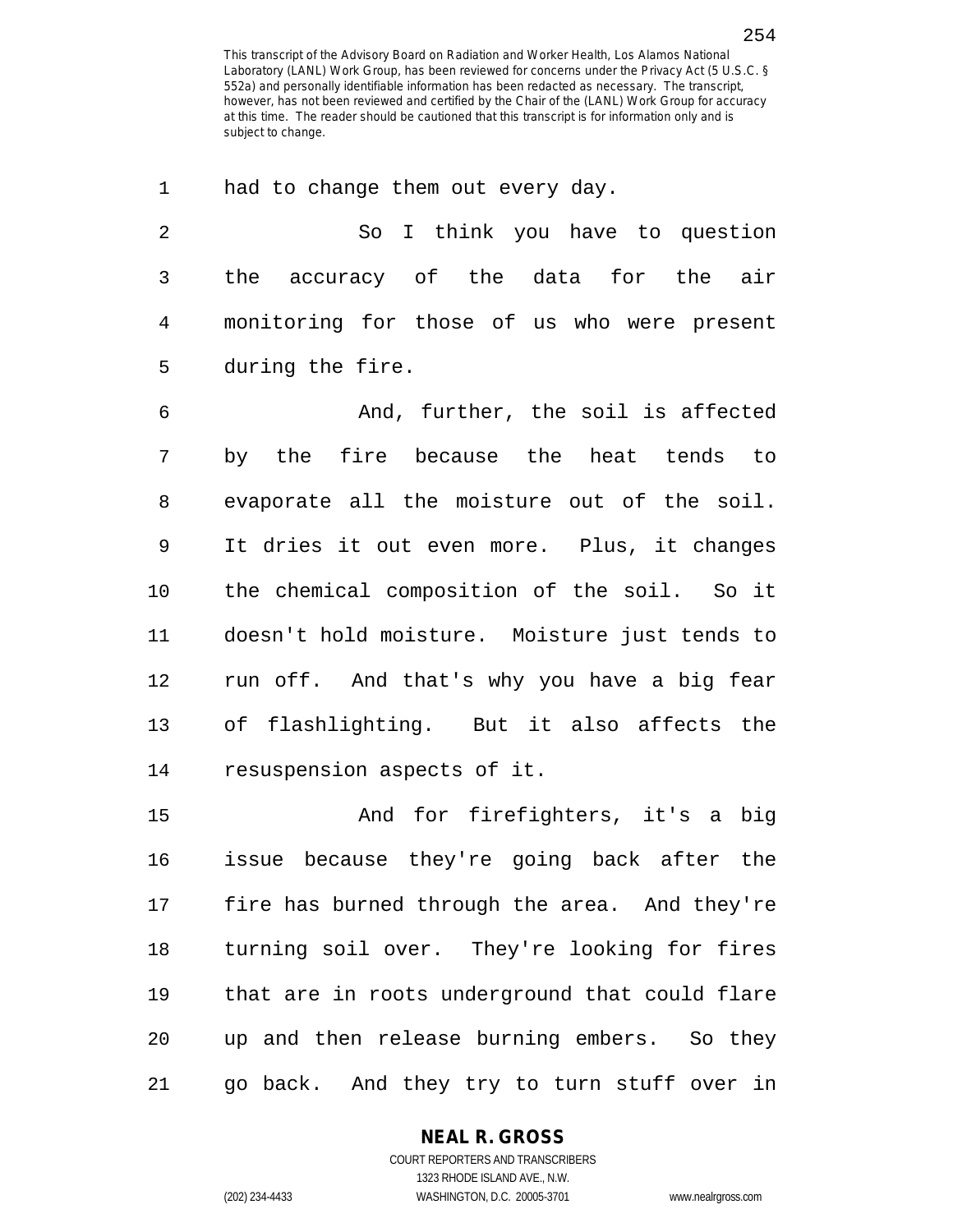| 1  | order to make sure the fire doesn't come back. |
|----|------------------------------------------------|
| 2  | The fire actually took place until             |
| 3  | the middle of July. It was not out until       |
| 4  | July. It was contained. And it took a number   |
| 5  | of weeks to even contain the fire. So you're   |
| 6  | looking at a longer term after that.           |
| 7  | Plus, you're still dealing with                |
| 8  | the resuspension issues in those areas, even   |
| 9  | if the fire is out. If people are working in   |
| 10 | those areas, say laborers or whoever, then you |
| 11 | still have the resuspension issues.            |
| 12 | All right. And, last, I would                  |
| 13 | kind of like to refer to the similarities      |
| 14 | between us and NTS considering that NTS has    |
| 15 | just been adopted or included into the Special |
| 16 | Exposure Cohort.                               |
| 17 | And these issues did come up                   |
| 18 | today; as you recall, the sampling rationale   |
| 19 | consistency, the data gaps in the fission      |
| 20 | products and the number of records. And if     |
| 21 | you look at the data set for the in vivo,      |

**NEAL R. GROSS** COURT REPORTERS AND TRANSCRIBERS

1323 RHODE ISLAND AVE., N.W. (202) 234-4433 WASHINGTON, D.C. 20005-3701 www.nealrgross.com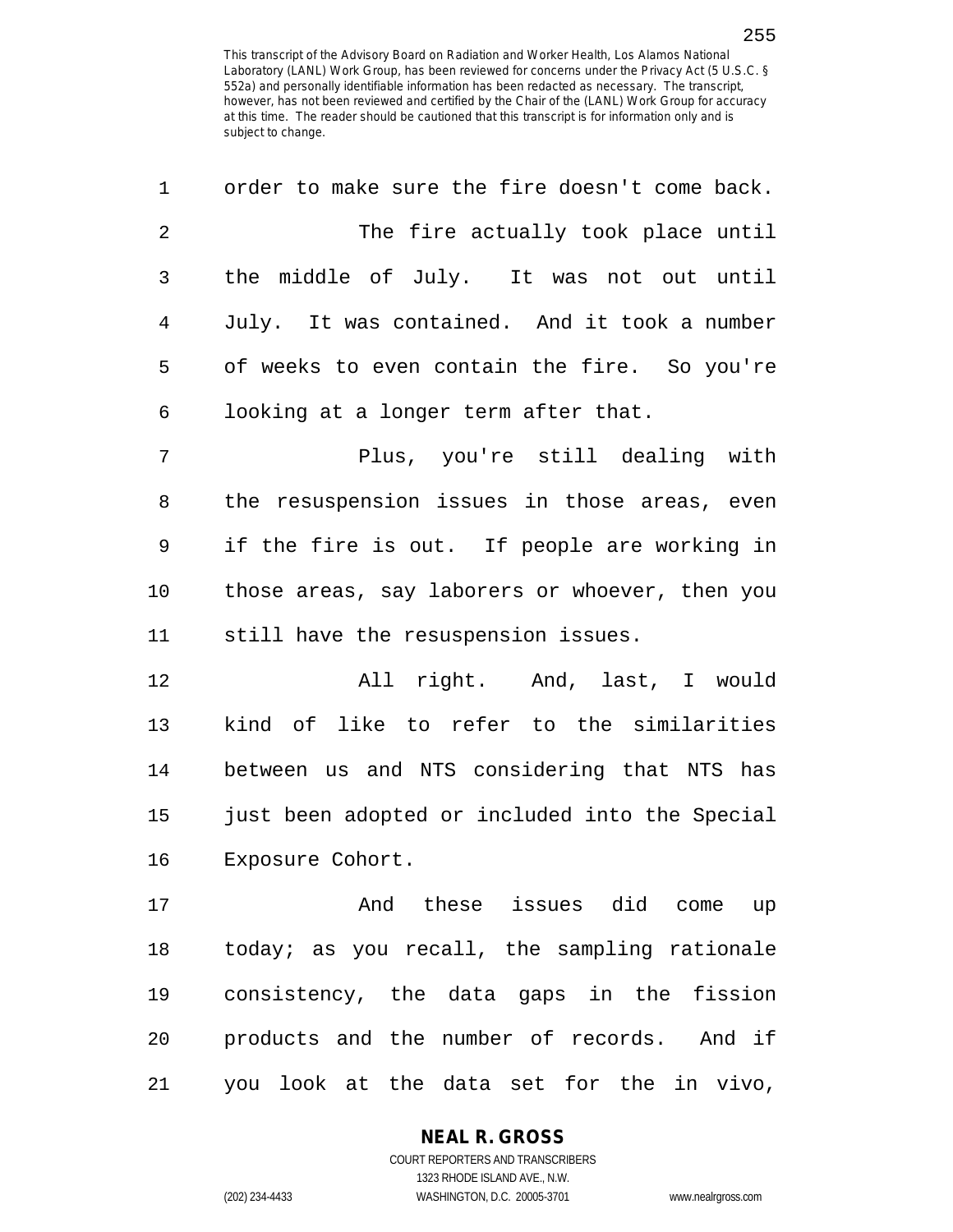| 1              | you'll see that there are gaps in that data.   |
|----------------|------------------------------------------------|
| 2              | There are not a large number of records in     |
| 3              | there.                                         |
| $\overline{4}$ | One portion of the NIOSH rationale             |
| 5              | is, "Well, we've got the in vivo data, and we  |
| 6              | can do dose reconstruction." But you've got    |
| 7              | such a small data set for a number of items    |
| 8              | you have, you know, I think a better           |
| 9              | explanation needs to be made about how those   |
| 10             | are going to be used in order to reconstruct   |
| 11             | dose.                                          |
| 12             | We also discussed the nature of                |
| 13             | work, which was another issue of NTS, the      |
| 14             | short-term campaign-driven. And here we're     |
| 15             | talking about episodic issues at LANL,         |
| 16             | episodic exposures and then the nuclide source |
| 17             | term. And I've kind of touched on some of      |
| 18             | those issues there.                            |
| 19             | I feel that a lot of the action                |
| 20             | items that were discussed today pretty much    |
| 21             | cover the issues that I have just raised. So   |

**NEAL R. GROSS**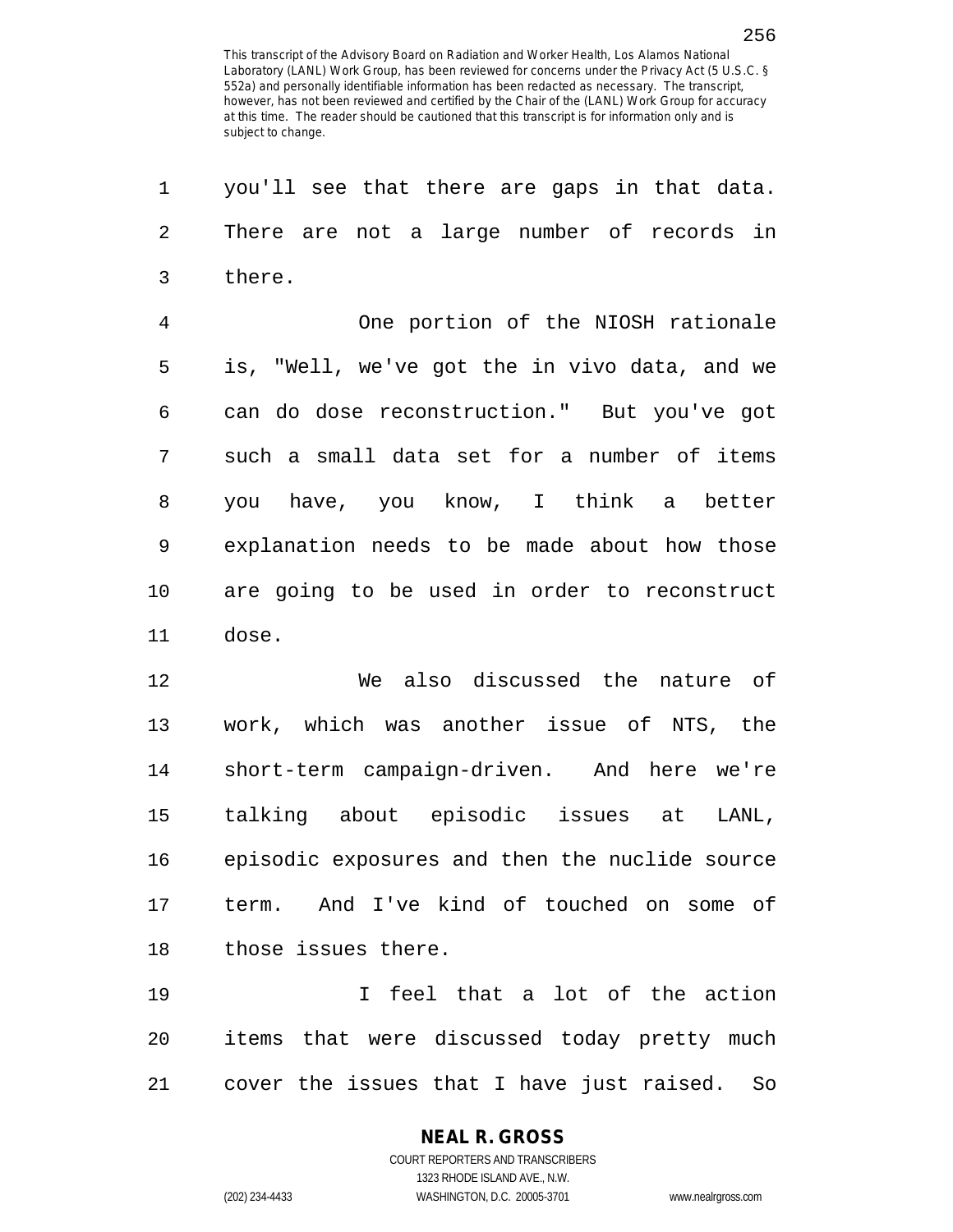| $\mathbf 1$    | this is basically just a summary of what was   |
|----------------|------------------------------------------------|
| $\overline{2}$ | discussed today. But I still think that the    |
| 3              | firing sites and the fire need to be addressed |
| $\overline{4}$ | a little bit better because of the materials   |
| 5              | that were handled there and the way that the   |
| 6              | monitoring was done.                           |
| 7              | And I think as far as -- I think               |
| 8              | Joe has pretty much captured the issue of      |
| 9              | worker records, but I think those have to be   |
| 10             | looked at as well because in my position, for  |
| 11             | a large number of years since I -- probably    |
| 12             | about the first eight years, all we recorded   |
| 13             | was a pay code, four hours work. We didn't     |
| 14             | record locations that we worked at. We just    |
| 15             | recently started including those a few years   |
| 16             | ago on our time sheets, which are, you know, a |
| 17             | record of activity.                            |
| 18             | For the other crafts workers, a                |

18 For the other crafts workers, a 19 lot of times they are working different job 20 sites during the day or it just depended on 21 where they were because theirs was episodic in

### **NEAL R. GROSS**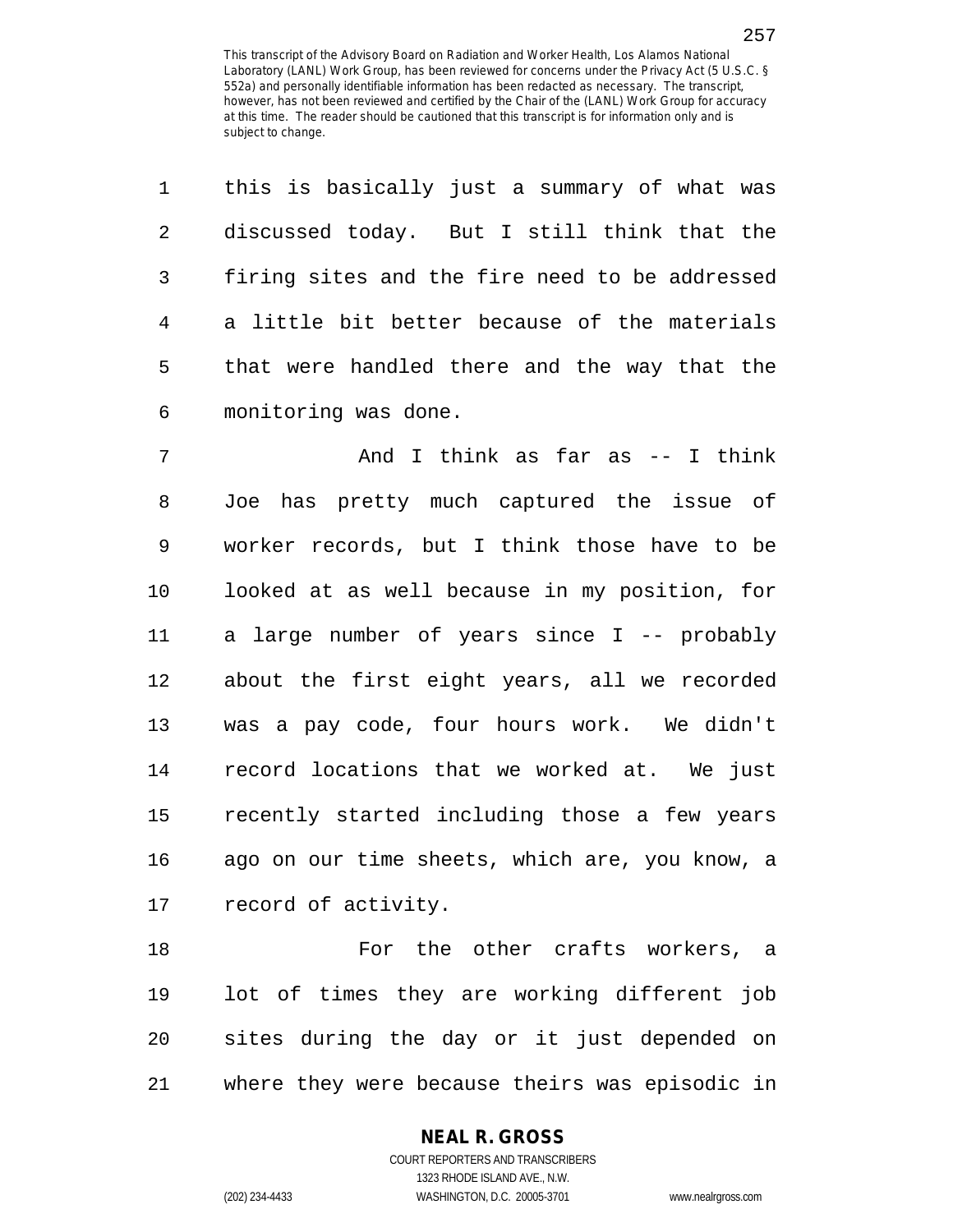| 1  | nature as far as the work that they had to do, |
|----|------------------------------------------------|
| 2  | "Well, we need you to go over here and fix     |
| 3  | this." And it may take a period of weeks or    |
| 4  | it may only take a day.                        |
| 5  | So it depended on the nature of                |
| 6  | the work that they were doing how long they    |
| 7  | were in a particular area. And I think that    |
| 8  | needs to be looked at if you're going to tie   |
| 9  | -- to do dose reconstruction, you're going to  |
| 10 | have to tie exposure to exposures, and that is |
| 11 | how you're going to do it. The question is,    |
| 12 | are those records adequate in order to tie a   |
| 13 | person to a particular area in order to        |
| 14 | determine their dose?                          |
| 15 | I believe that's all that I have               |
| 16 | to say today. Thank you for the opportunity.   |
| 17 | CHAIRMAN GRIFFON: Thank you for                |
| 18 | your in-depth comments. I really appreciate    |
| 19 | it. I think I captured most of it. I will      |
| 20 | certainly work with Joe and with you guys and  |
| 21 | with you, Andrew, to make sure I captured      |

**NEAL R. GROSS**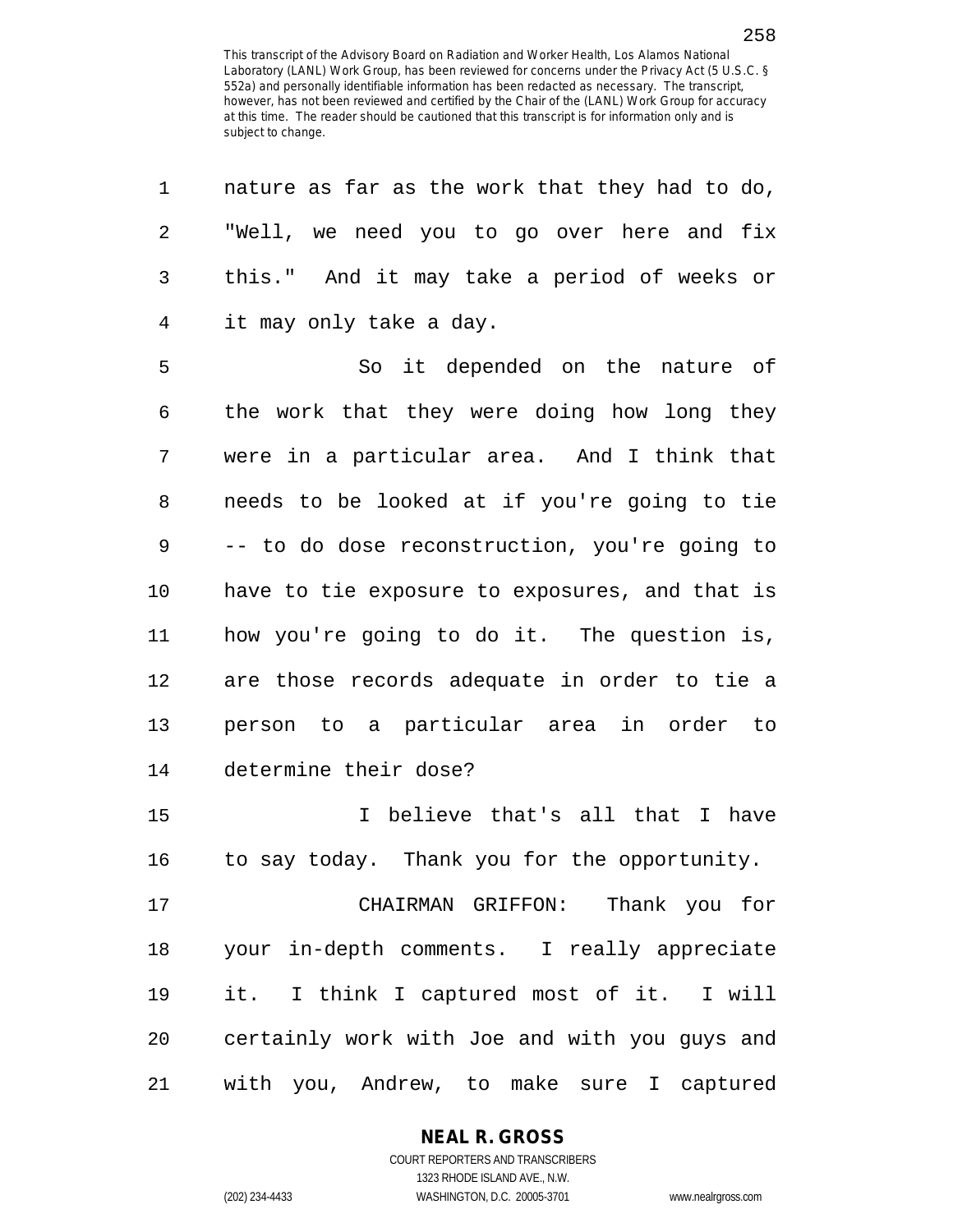| 1  | everything correctly.                         |
|----|-----------------------------------------------|
| 2  | One followup I had so I understand            |
| 3  | it is the question on the badge access or the |
| 4  | badge readers that you were talking about. I  |
| 5  | guess I'm trying to figure out what the issue |
| 6  | here is. Is the issue that the guards, in     |
| 7  | particular, could access areas without having |
| 8  | dosimetry --                                  |
| 9  | MR. EVASKOVICH: No, not                       |
| 10 | dosimetry. The identification --              |
| 11 | CHAIRMAN GRIFFON: The ID badge.               |
| 12 | MR. EVASKOVICH: Not dosimetry.                |
| 13 | CHAIRMAN GRIFFON: So you wouldn't             |
| 14 | know that they were in that area. Is that     |
| 15 | sort of the --                                |
| 16 | MR. EVASKOVICH: Well, yes, --                 |
| 17 | CHAIRMAN GRIFFON: Okay.                       |
| 18 | MR. EVASKOVICH: -- because a lot              |
| 19 | of it is key access.                          |
| 20 | CHAIRMAN GRIFFON: Right.                      |
| 21 | have key<br>MR. EVASKOVICH:<br>We             |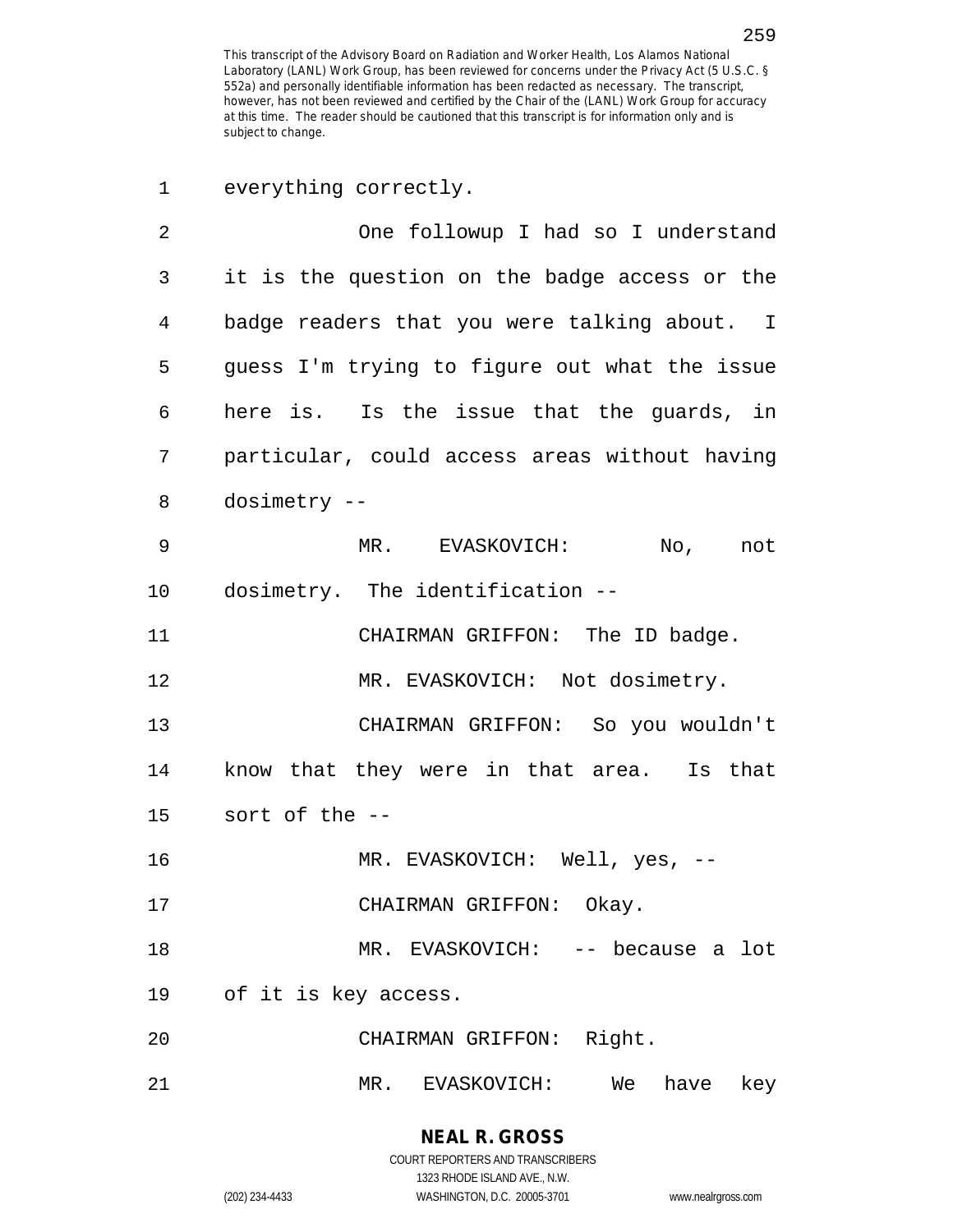| 1              | $access$ --                                    |
|----------------|------------------------------------------------|
| $\overline{2}$ | CHAIRMAN GRIFFON: You have to                  |
| 3              | have a security badge, not necessarily a       |
| 4              | dosimetry badge, right?                        |
| 5              | MR. EVASKOVICH: Yes, security                  |
| 6              | badge, identification, security badge, because |
| 7              | they had the magnetic stripe on them. And you  |
| 8              | run the stripes through a reader, just like    |
| 9              | the readers on the doors for the hotel room.   |
| 10             | You run the badge on there. And you can        |
| 11             | either release the turnstile or release the    |
| 12             | lock on the door or in some cases --           |
| 13             | CHAIRMAN GRIFFON: Right.                       |
| 14             | MR. EVASKOVICH: -- it<br>just                  |
| 15             | flashes a red or a green light in order --     |
| 16             | CHAIRMAN GRIFFON: So they could                |
| 17             | be in and out of buildings and there would be  |
| 18             | no necessarily record of it. Is that what      |
| 19             | you're getting at?                             |
| 20             | MR. EVASKOVICH: Yes.                           |
| 21             | CHAIRMAN GRIFFON: Okay. I have                 |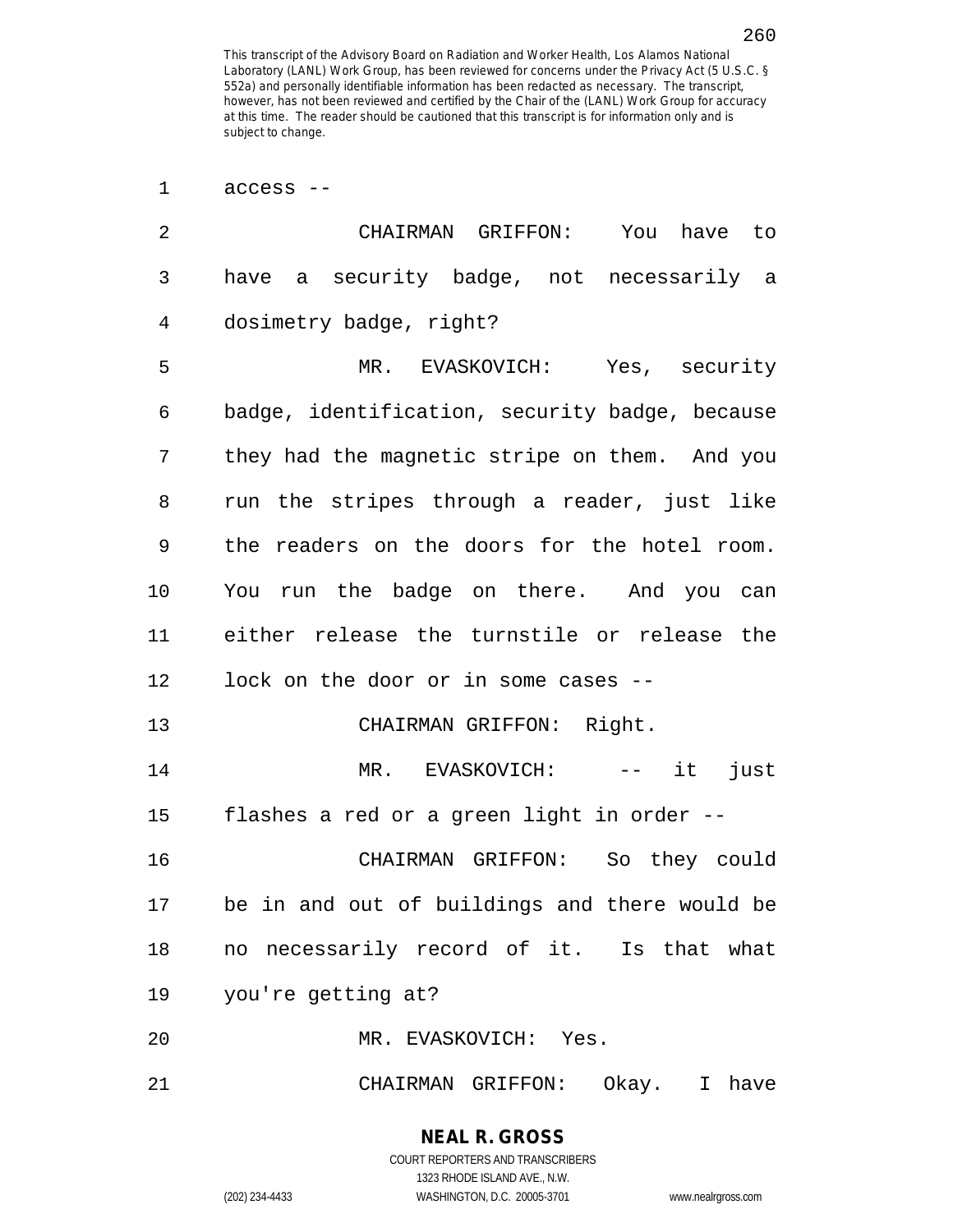| 1  | the issue.                                    |
|----|-----------------------------------------------|
| 2  | MEMBER BEACH: They don't collect              |
| 3  | that data?                                    |
| 4  | MR. EVASKOVICH: Well, that's what             |
| 5  | I'm -- I don't know whether or not on some of |
| 6  | these badge readers to some of these areas, I |
| 7  | don't know whether or not the badge readers   |
| 8  | actually capture that data because it's more  |
| 9  | to determine whether or not they're trained.  |
| 10 | CHAIRMAN GRIFFON: I'm not sure                |
| 11 | you're going to use that anyway. But yes, I   |
| 12 | just wanted to clarify what the --            |
| 13 | MR. EVASKOVICH: For access into               |
| 14 | areas because it seemed to be a question      |
| 15 | today, you know, tying a person to an area in |
| 16 | order to determine whether or not they were   |
| 17 | exposed. So that is a possibility, but if it  |
| 18 | is kept, it is going to be a lot of data.     |
| 19 | It's going to be a lot of information there.  |
| 20 | CHAIRMAN GRIFFON: I think --                  |
| 21 | Electronically,<br>MR. EVASKOVICH:            |

**NEAL R. GROSS** COURT REPORTERS AND TRANSCRIBERS 1323 RHODE ISLAND AVE., N.W.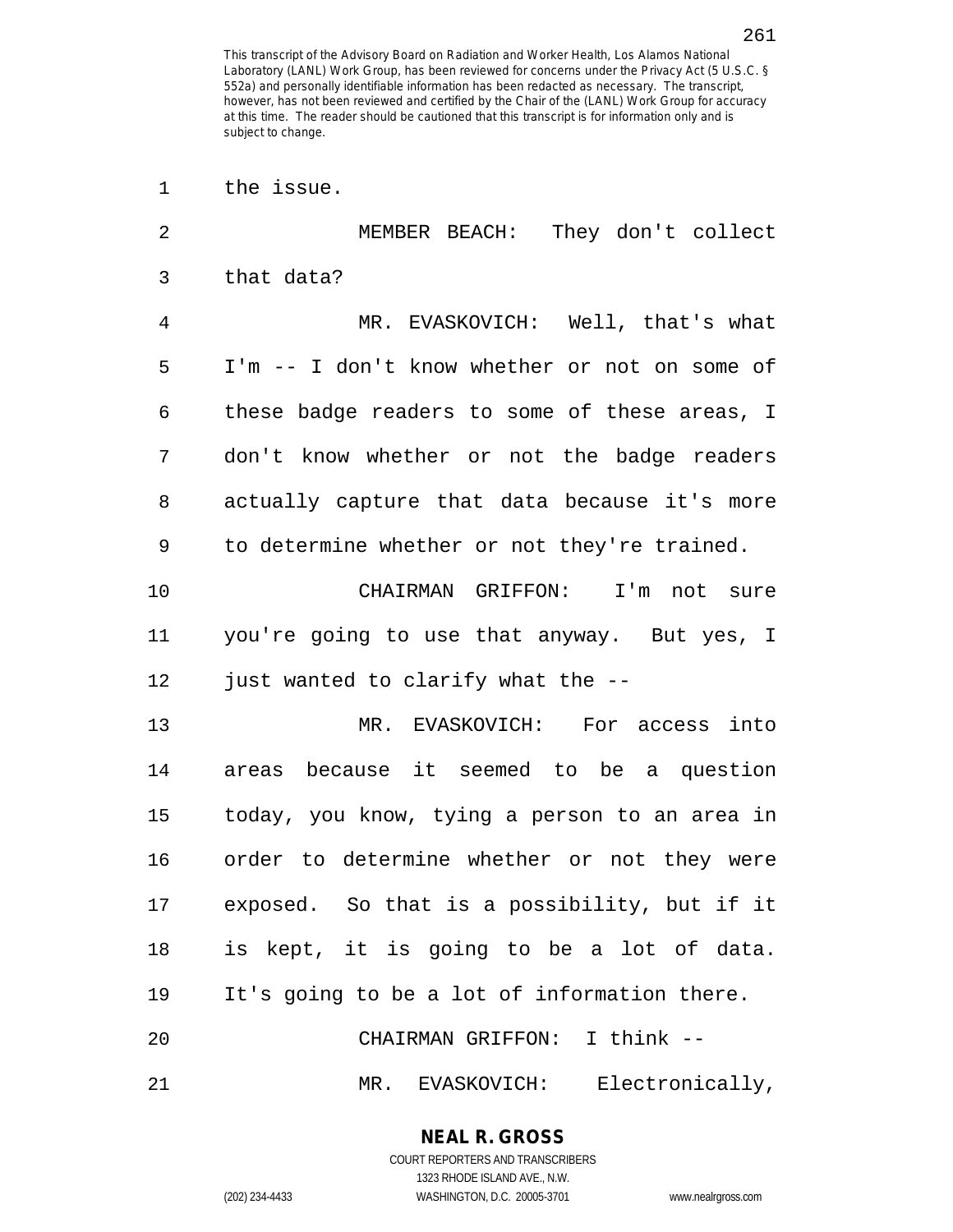| 1  | if it's kept paper, even paper data is very    |
|----|------------------------------------------------|
| 2  | large because we have logging where I work out |
| 3  | now. And we go through several pages a day     |
| 4  | now because we have extra people working in    |
| 5  | the area because of construction.              |
| 6  | CHAIRMAN GRIFFON: And I think                  |
| 7  | NIOSH's approach is going to be you may have   |
| 8  | to tie workers to areas but not necessarily -- |
| 9  | because I asked that question earlier on the   |
| 10 | checklist and those things -- not necessarily  |
| 11 | place by place, individual by individual.      |
| 12 | They're going to look at I think<br>job        |
| 13 | categories and other --                        |
| 14 | MR. EVASKOVICH: Right.                         |
| 15 | CHAIRMAN GRIFFON: Yes.                         |
| 16 | It would be rare to be<br>DR. NETON:           |
| 17 | viewed as an area-specific dose reconstruction |
| 18 | unless it's very obvious from the data that we |
| 19 | had in $--$                                    |
| 20 | for<br>CHAIRMAN GRIFFON: And then              |
| 21 | guards, they'll have to make a certain         |

# **NEAL R. GROSS**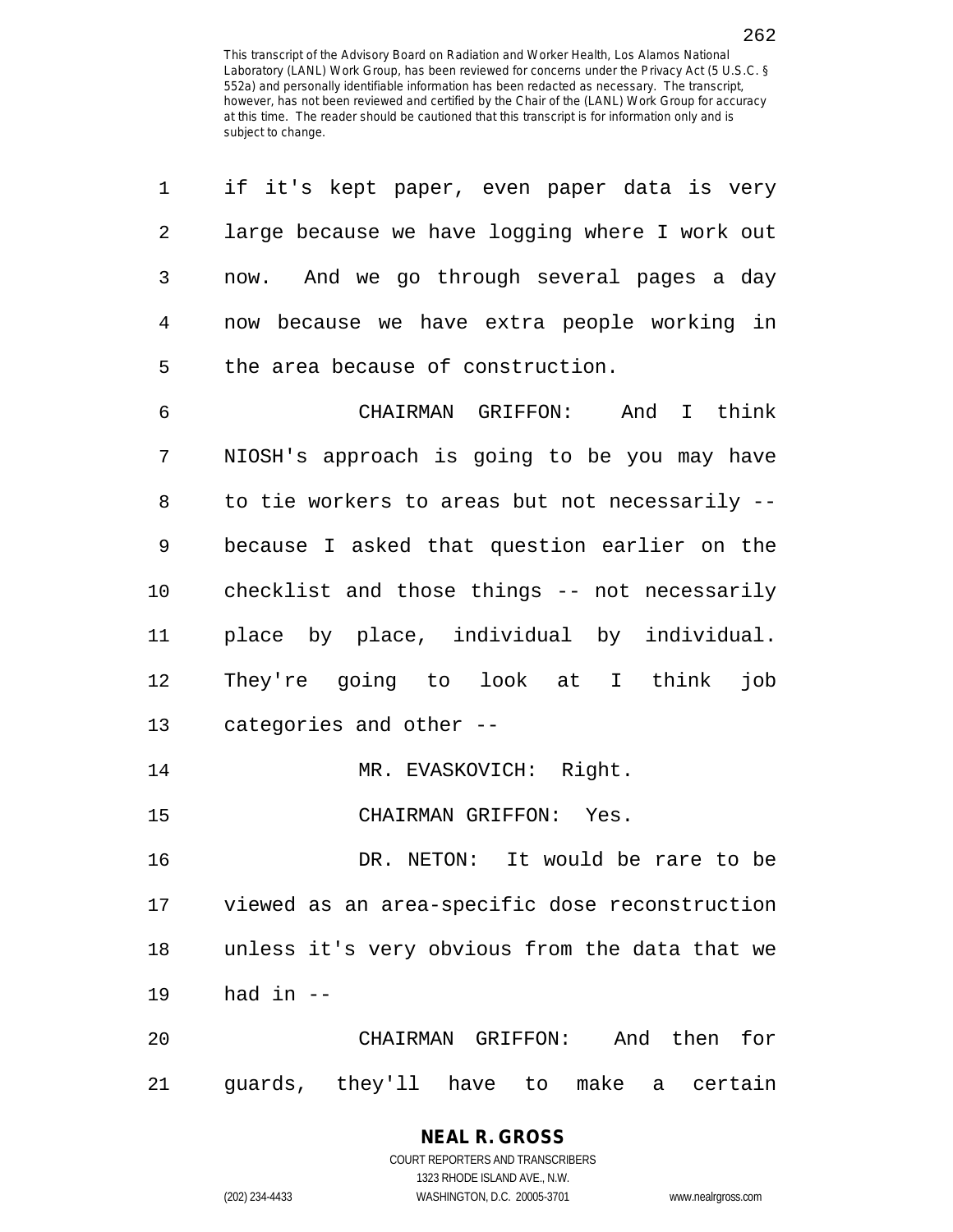1 criteria of how --

| $\overline{2}$ | DR. NETON: Right.                                                                                         |
|----------------|-----------------------------------------------------------------------------------------------------------|
| 3              | how<br>CHAIRMAN GRIFFON:<br>$\mathcal{L}(\mathcal{L}(\mathcal{L}))=\mathcal{L}(\mathcal{L}(\mathcal{L}))$ |
| 4              | conservative to be since they went in and out                                                             |
| 5              | of a lot of buildings. I think that will be                                                               |
| 6              | your assumption. I don't want to put words in                                                             |
| 7              | your mouth, but --                                                                                        |
| 8              | MR. EVASKOVICH: Right, right.                                                                             |
| 9              | Even probably to develop the data set or                                                                  |
| 10             | whatever for your model, I still think that                                                               |
| 11             | information -- you know, it might be very                                                                 |
| 12             | large depending on what is available. And                                                                 |
| 13             | then in the earlier years, I'm not too sure                                                               |
| 14             | how the -- if everybody was logged in and out                                                             |
| 15             | of areas or not or if was just a badge check                                                              |
| 16             | to access the area --                                                                                     |
| 17             | CHAIRMAN GRIFFON: Right.                                                                                  |
| 18             | before<br>MR. EVASKOVICH:                                                                                 |
| 19             | electronics or the electronic badge readers.                                                              |
| 20             | It's a paper log. Was it maintained or was it                                                             |
| 21             | just a badge check?                                                                                       |

**NEAL R. GROSS**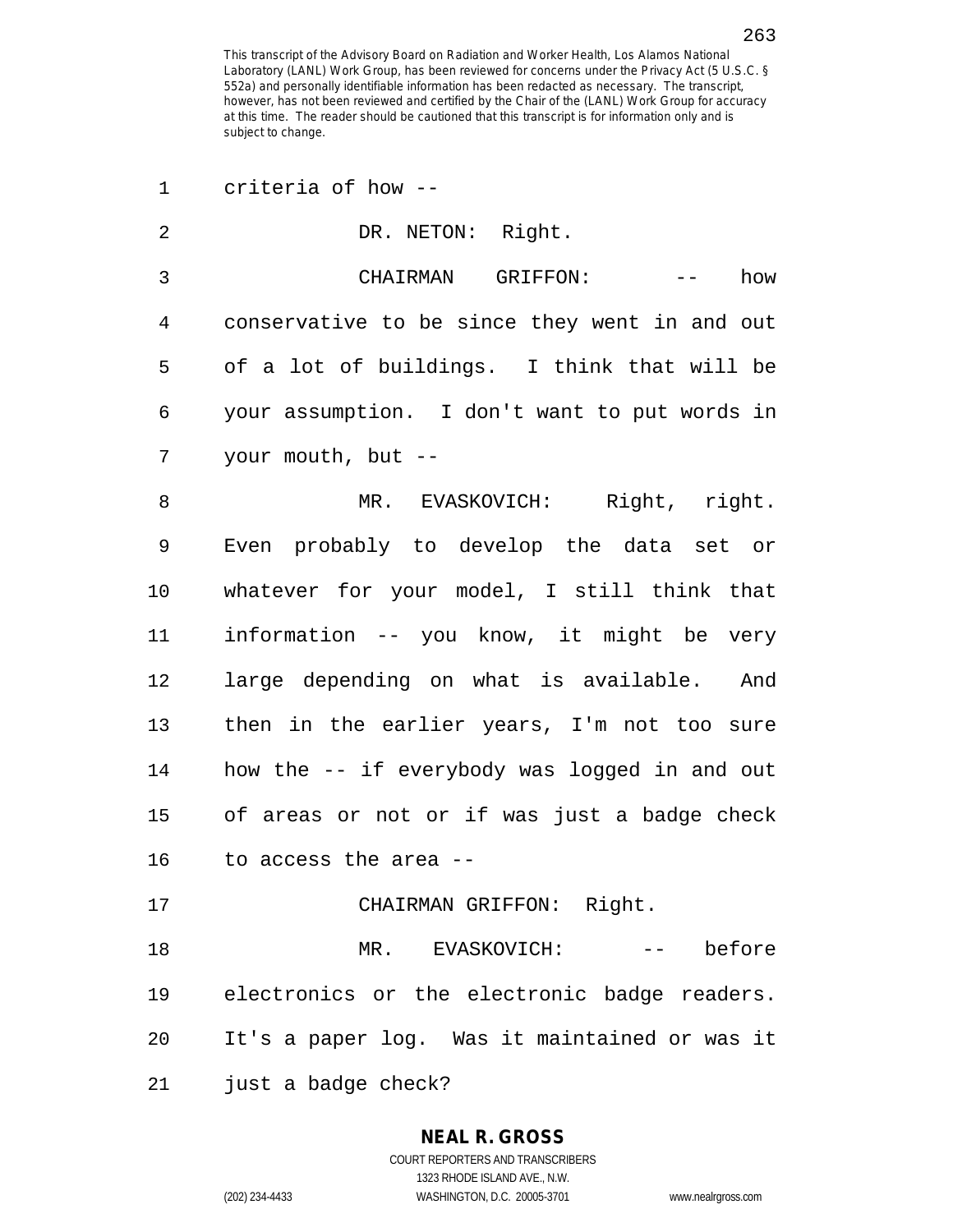| 1  | CHAIRMAN GRIFFON: Right. Okay.                 |
|----|------------------------------------------------|
| 2  | And I think I captured most of your other -- I |
| 3  | mean, the two big ones that you reinforced     |
| 4  | with, the question of the exotics and the      |
| 5  | firing range. I don't know if there's anyone   |
| 6  | at NIOSH that has any -- you're going to look? |
| 7  | Okay.                                          |
| 8  | And then the other as far as the               |
| 9  | issues that you very well-articulated on the   |
| 10 | fires --                                       |
| 11 | MR. FITZGERALD: I had<br>just a                |
| 12 | comment on fire. You know, I saw that          |
| 13 | mentioned petition needing review. DOE or the  |
| 14 | Site obviously came up with in a sense almost  |
| 15 | probably a bounding dose to assign the         |
| 16 | firefighters, the people that are involved in  |
|    | 17 the fire.                                   |
| 18 | And I think your concern<br>is                 |
| 19 | whether that was conservative enough given     |
| 20 | what everybody had to do in turning over soil, |
| 21 | being exposed to contaminants that you weren't |

### **NEAL R. GROSS**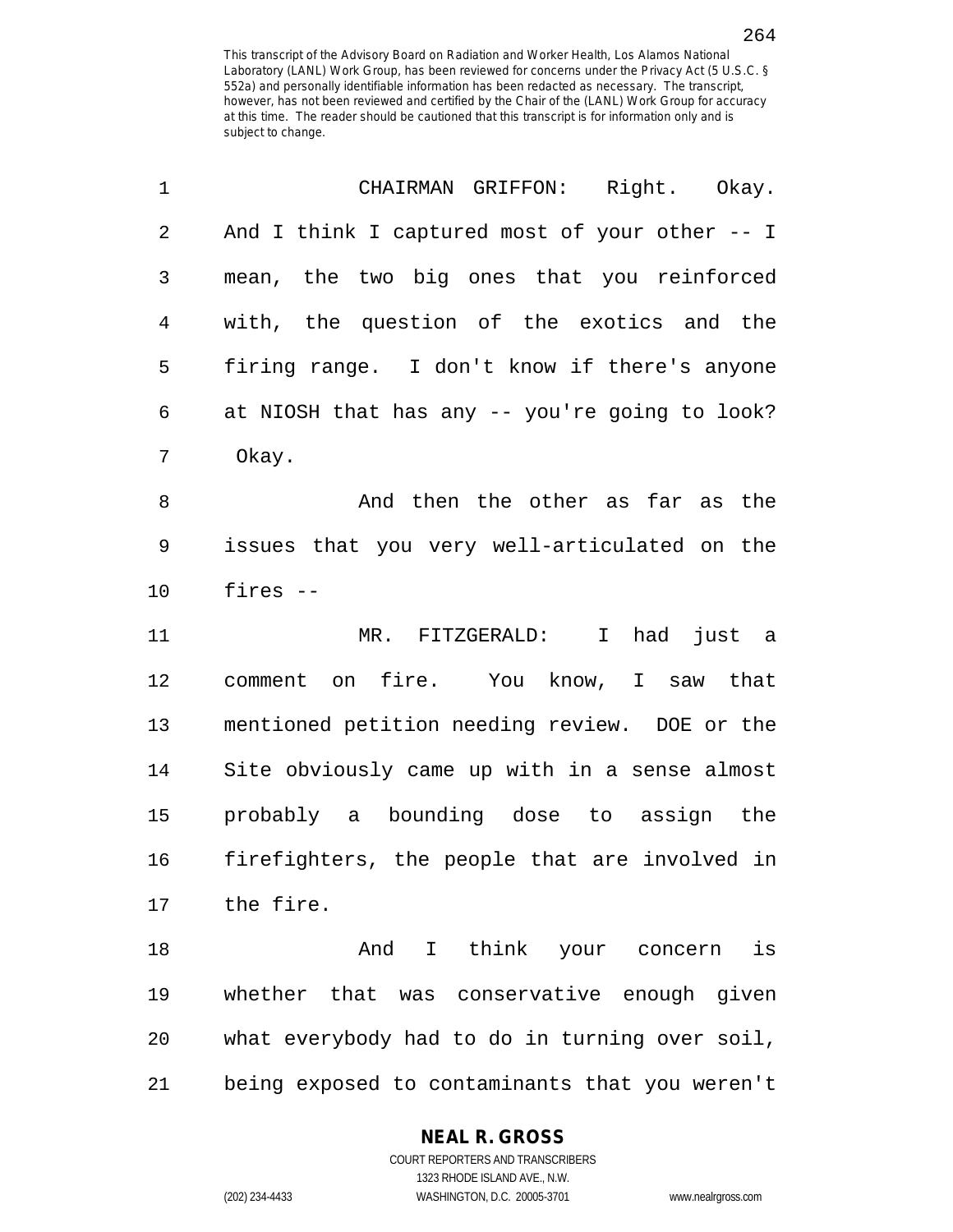| 1              | being given credit for or something. So the    |
|----------------|------------------------------------------------|
| $\overline{2}$ | sense was that it wasn't in the dose record    |
| 3              | for those involved, but it may not have been   |
| $\overline{4}$ | as conservative as you believe it should be.   |
| 5              | CHAIRMAN GRIFFON:<br>And the                   |
| 6              | question on the accuracy of the monitoring     |
| 7              | data, you --                                   |
| 8              | MR. EVASKOVICH:<br>There is that.              |
| 9              | And you really can't use coworker data for     |
| 10             | that because the laboratory was shut down.     |
| 11             | And Los Alamos was evacuated. So the people    |
| 12             | that were on the bioassay program probably the |
| 13             | majority of them, they weren't present during  |
| 14             | the fire in order to have anything show up in  |
| 15             | the bioassays.                                 |
| 16             | MR. MACIEVIC: Well, one thing                  |
| 17             | that I can tell you is that were are currently |
| 18             | working on a White Paper on the Sierra Grande  |
| 19             | fire to try to $-$                             |
| 20             | MR. EVASKOVICH: Okay.                          |
|                |                                                |

21 MR. MACIEVIC: -- look at the

#### **NEAL R. GROSS** COURT REPORTERS AND TRANSCRIBERS 1323 RHODE ISLAND AVE., N.W.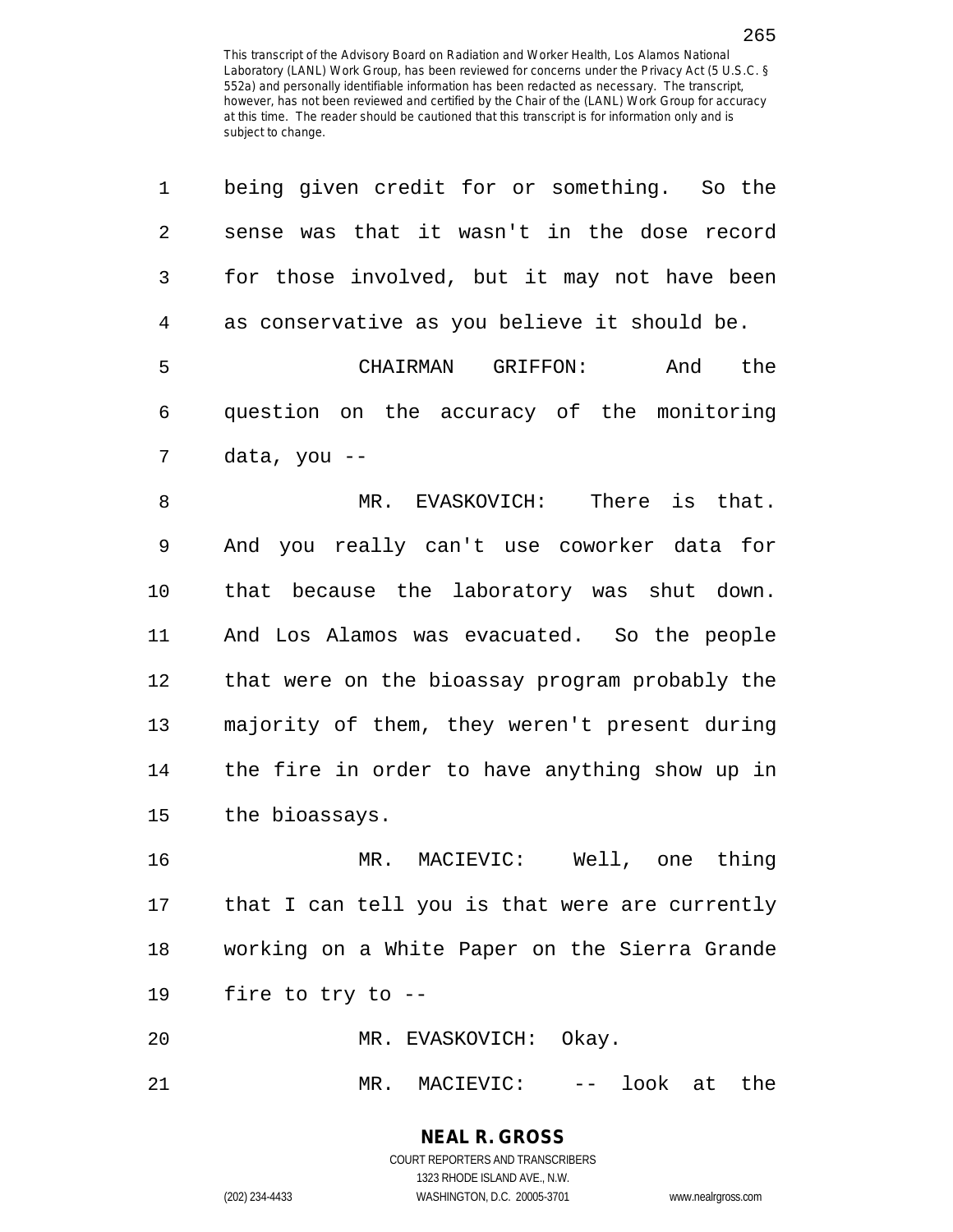| 1  | doses from that particular incident and see   |
|----|-----------------------------------------------|
| 2  | how they jibe with what other activities were |
| 3  | going on.                                     |
| 4  | MEMBER LOCKEY: Was there virtual              |
| 5  | sampling going on in firefighters?            |
| 6  | MR. MACIEVIC: No.                             |
| 7  | MEMBER LOCKEY: No?                            |
| 8  | MR. MACIEVIC: There<br>air<br>was             |
| 9  | sampling, not from the individual.            |
| 10 | MEMBER LOCKEY:<br>There<br>air<br>was         |
| 11 | sampling?                                     |
| 12 | MR. MACIEVIC: Yes, air sampling.              |
| 13 | And there was some other sampling going on,   |
| 14 | $but --$                                      |
| 15 | DR. NETON: There was no bioassay              |
| 16 | quantifier?                                   |
| 17 | MR. MACIEVIC: That I can't say                |
| 18 | for sure, but there wouldn't have been.       |
| 19 | MR. EVASKOVICH: Well, I say that              |
| 20 | based on, you know, just from talking to the  |
| 21 | firefighters. And they said, no, they didn't  |

**NEAL R. GROSS** COURT REPORTERS AND TRANSCRIBERS

1323 RHODE ISLAND AVE., N.W.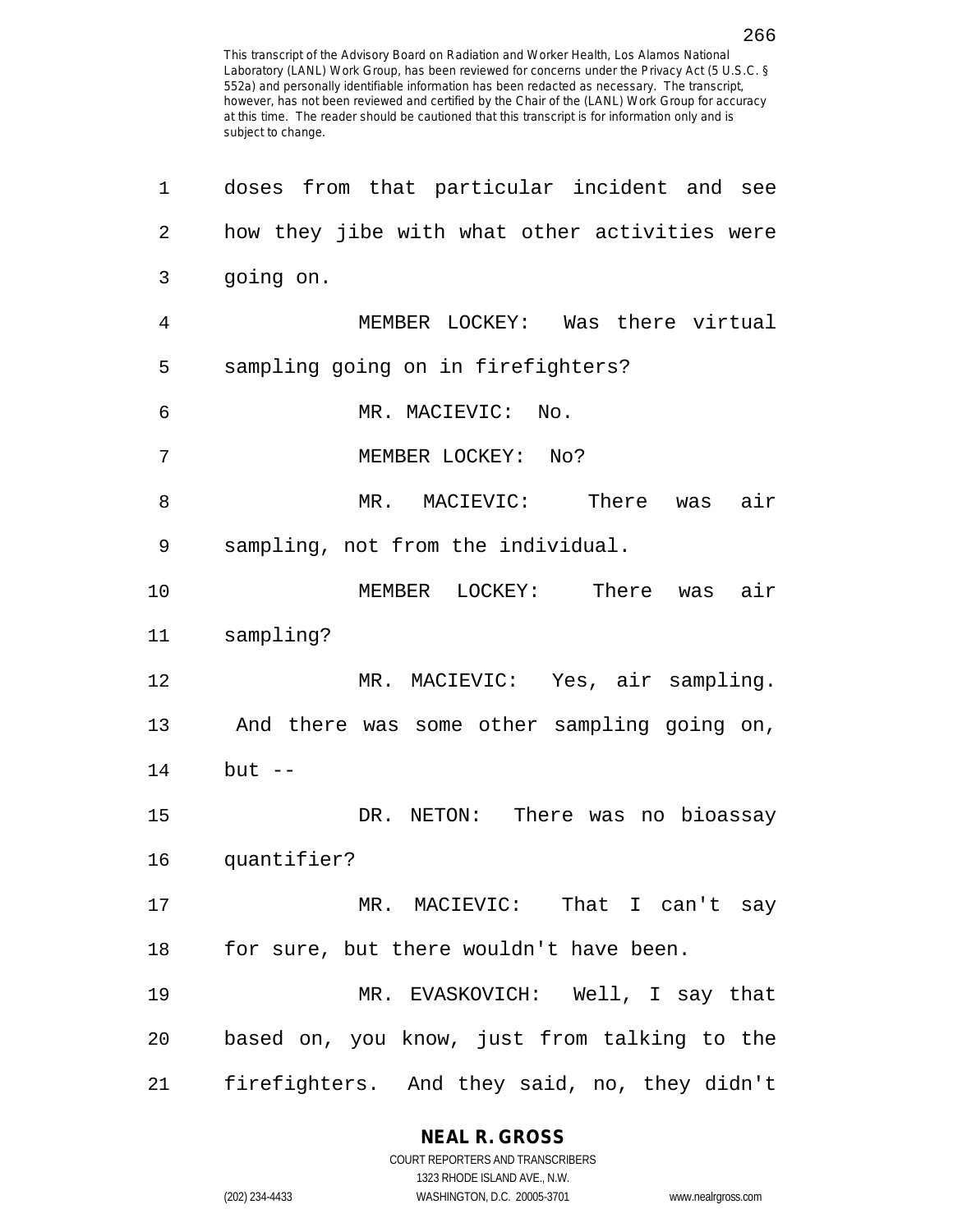| $\mathbf 1$    | bioassay after the fire.                       |
|----------------|------------------------------------------------|
| $\overline{2}$ | Actually, we had<br>MR. STEWART:               |
| $\mathfrak{Z}$ | found that out, too, in some outreach meetings |
| 4              | with them. And the other problem is even if    |
| 5              | they did bioassay a few of them, they had very |
| 6              | large numbers of departments that responded,   |
| 7              | have a very large cross-section of people,     |
| 8              | representative.                                |
| 9              | MEMBER LOCKEY: What was the air                |
| 10             | sampling done? What would be your sample?      |
| 11             | MR. MACIEVIC:<br>They had air                  |
| 12             | samplers around. They had what? Don, didn't    |
| 13             | they have air samplers upwind and downwind of  |
| 14             | the fire? And they had them at several of the  |
| 15             | facilities depending on the direction the fire |
| 16             | was going to be moving.                        |
| 17             | So there are several locations                 |
| 18             | where the --                                   |
| 19             | MR. STEWART: There are a number                |
| 20             | of locations. And I think our approach for     |
| 21             | the White Paper was just simply take the       |

### **NEAL R. GROSS**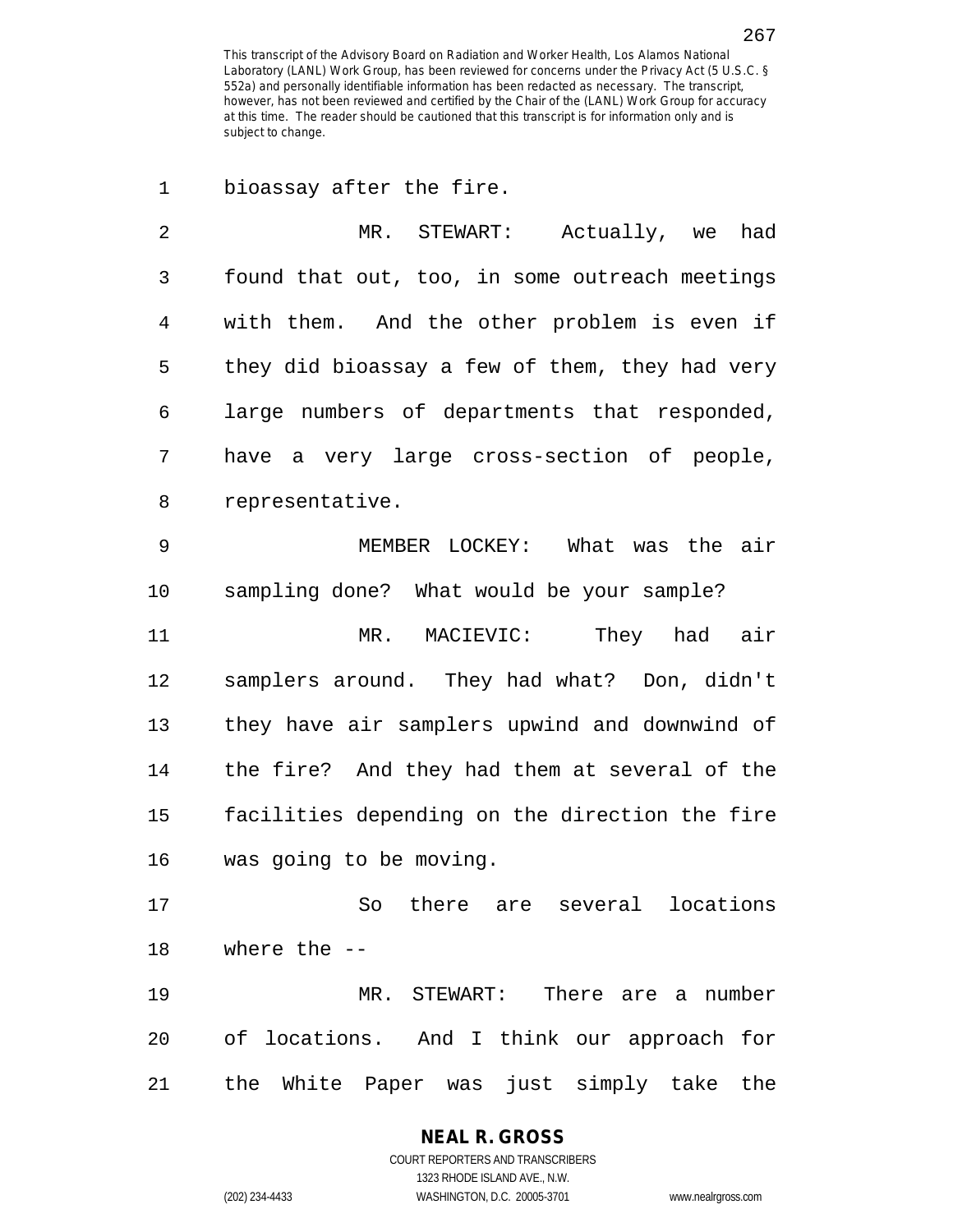| 1              | largest concentration from all the results.   |
|----------------|-----------------------------------------------|
| $\overline{2}$ | MR. EVASKOVICH: I think some of               |
| 3              | those were EPA air models. So, from what I    |
| 4              | understand from the RAC report, there are     |
| 5              | different standards or different things that  |
| 6              | they were looking for in the air monitoring.  |
| 7              | MEMBER LOCKEY: Okay.                          |
| 8              | MR. EVASKOVICH: So there were                 |
| 9              | some issues concerning that as well as far as |
| 10             | the accuracy of the air monitoring during the |
| 11             | fire because of that.                         |
| 12             | I think you're going to need to               |
| 13             | reference the RAC report for sure. And it     |
| 14             | discusses the fire and the air monitoring in  |
| 15             | there. I kind of picked out the little        |
| 16             | nuggets to apply or at least I think applied. |
| 17             | There is a lot of information in that report. |
| 18             | MR. STEWART: Yes. That is our                 |
| 19             | basic reference for that White Paper.         |
| 20             | All<br>right.<br>CHAIRMAN GRIFFON:            |
| 21             | Great.                                        |

**NEAL R. GROSS**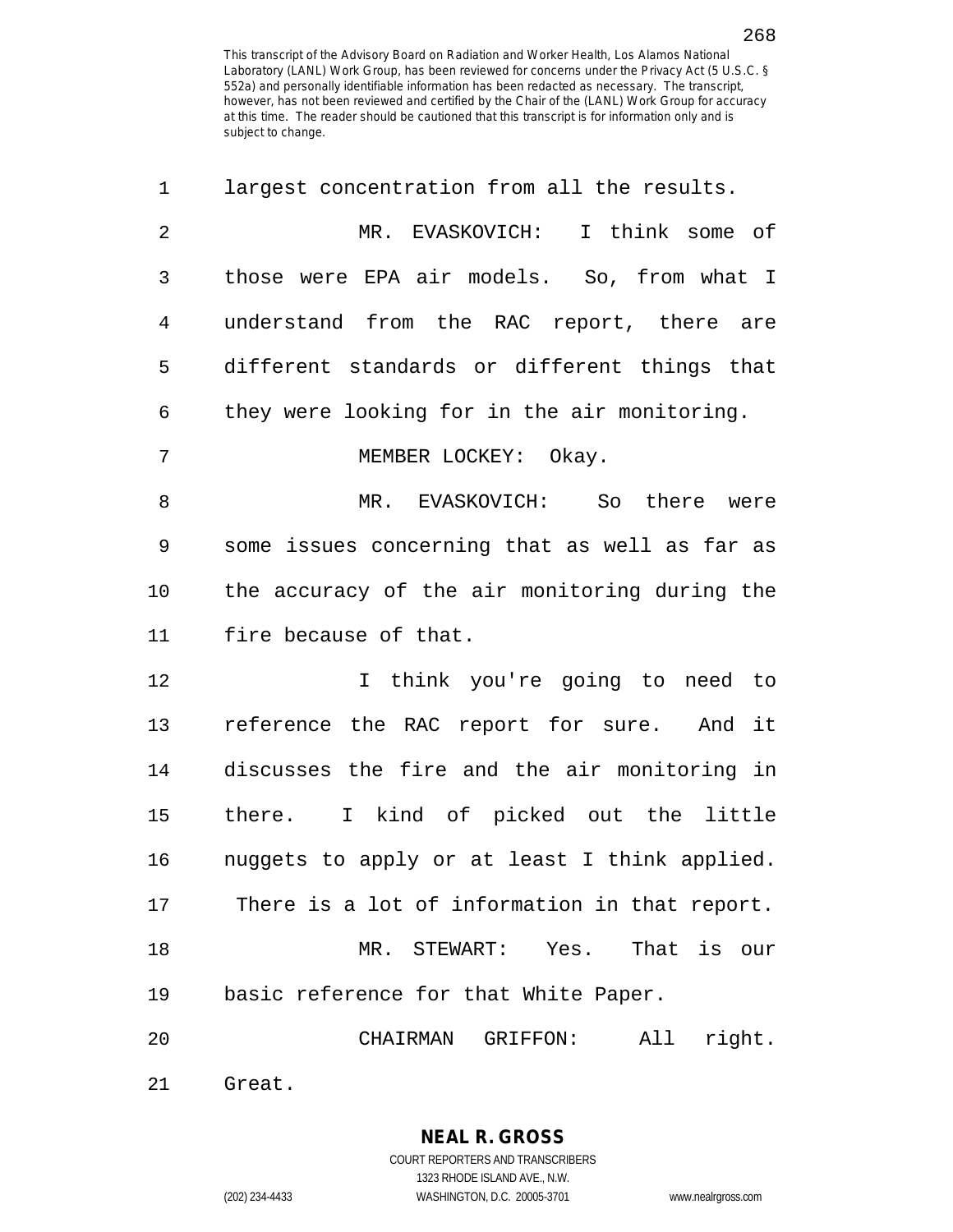| 1  | MEMBER LOCKEY: We just finished a              |
|----|------------------------------------------------|
| 2  | study on urban firefighters of Underwriters    |
| 3  | Laboratory. And 100 percent of the             |
| 4  | particulates won't get found. So unless        |
| 5  | you're sampling for it, you don't see it.      |
| 6  | MR. FITZGERALD: I guess the other              |
| 7  | question, just skipping over to the firing     |
| 8  | sites, that's maybe perhaps a Site Profile     |
| 9  | question, where you wanted to at least         |
| 10 | acknowledge that beyond the uranium, you have  |
| 11 | the potential for the exotics to be as well in |
| 12 | that location.                                 |
| 13 | It sounds like Bob -- was it Bob               |
| 14 | Burns?                                         |
| 15 | $MR$ .<br>MACIEVIC:<br>Bob Burns and Don       |
| 16 | Stewart.                                       |
| 17 | MR. FITZGERALD: It sounds like he              |
| 18 | was the source of that information. I think    |
| 19 | the only issue there would be simply to make   |
| 20 | sure that that wasn't along with the --        |
| 21 | CHAIRMAN GRIFFON: Where you would              |

**NEAL R. GROSS** COURT REPORTERS AND TRANSCRIBERS

1323 RHODE ISLAND AVE., N.W.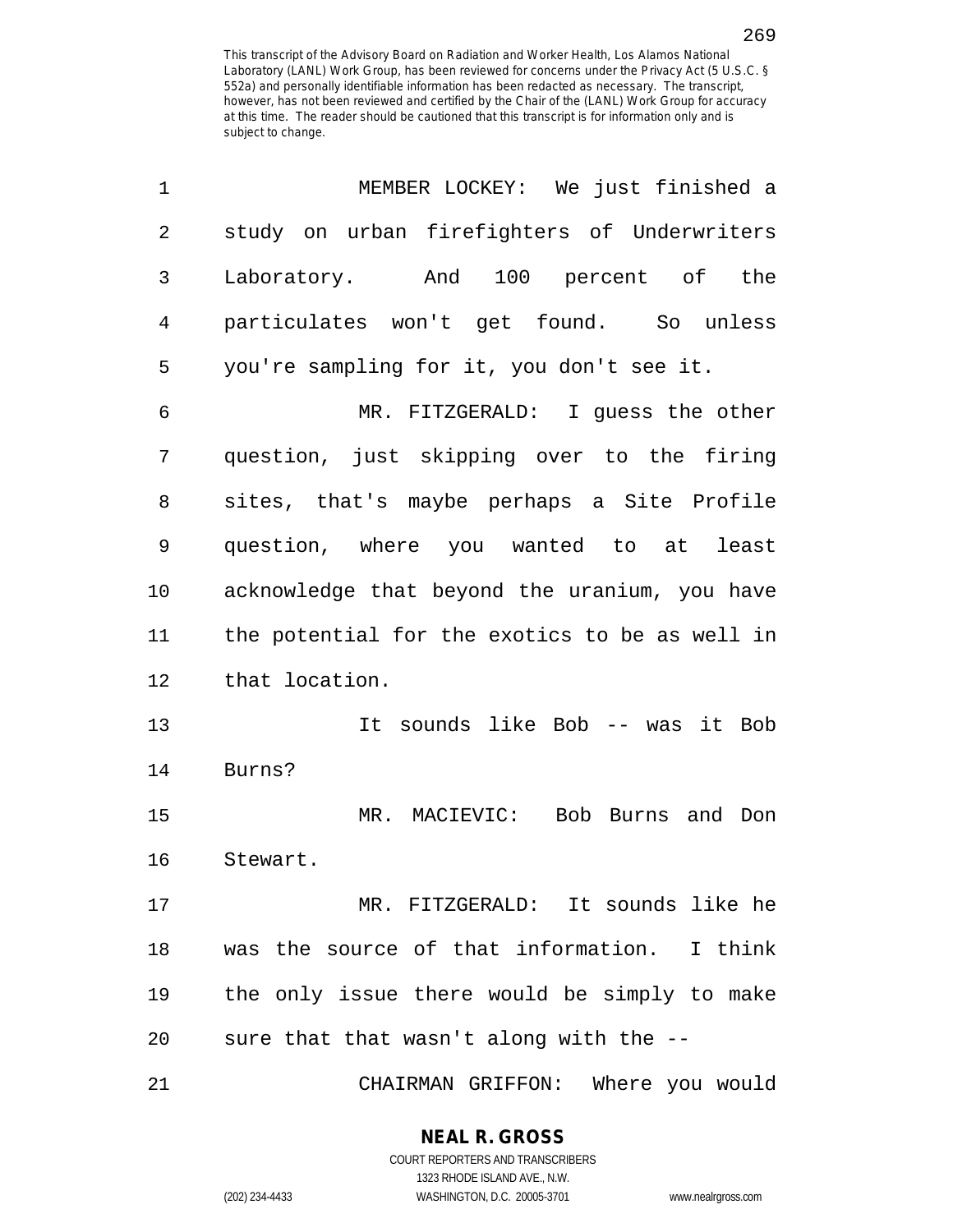| 1  | use that sort of coworker approach, right,    |
|----|-----------------------------------------------|
| 2  | right.                                        |
| 3  | MR. FITZGERALD: Yes, yes.                     |
| 4  | CHAIRMAN GRIFFON: Assuming the                |
| 5  | coworker --                                   |
| 6  | MR. FITZGERALD: Yes. Right,                   |
| 7  | right. That would just be another reflection  |
| 8  | of additional source involved with that.      |
| 9  | CHAIRMAN GRIFFON:<br>Yes, yes.                |
| 10 | Okay. Is there anything else for today?       |
| 11 | Anyone? I will try to turn these action items |
| 12 | around fairly quickly because I don't want to |
| 13 | lose track of my train of thought --          |
| 14 | DR. NETON: It's happened before.              |
| 15 | CHAIRMAN GRIFFON: It has happened             |
| 16 | many times, yes. But I will try to send these |
| 17 | around and first probably to NIOSH. Greg, I   |
| 18 | guess you would be the point of contact and   |
| 19 | Joe for SC&A and Ted, you and probably, Fran, |
| 20 | because I want to make sure I captured your   |
| 21 | issues as well. And then I'll circulate them  |

1323 RHODE ISLAND AVE., N.W. (202) 234-4433 WASHINGTON, D.C. 20005-3701 www.nealrgross.com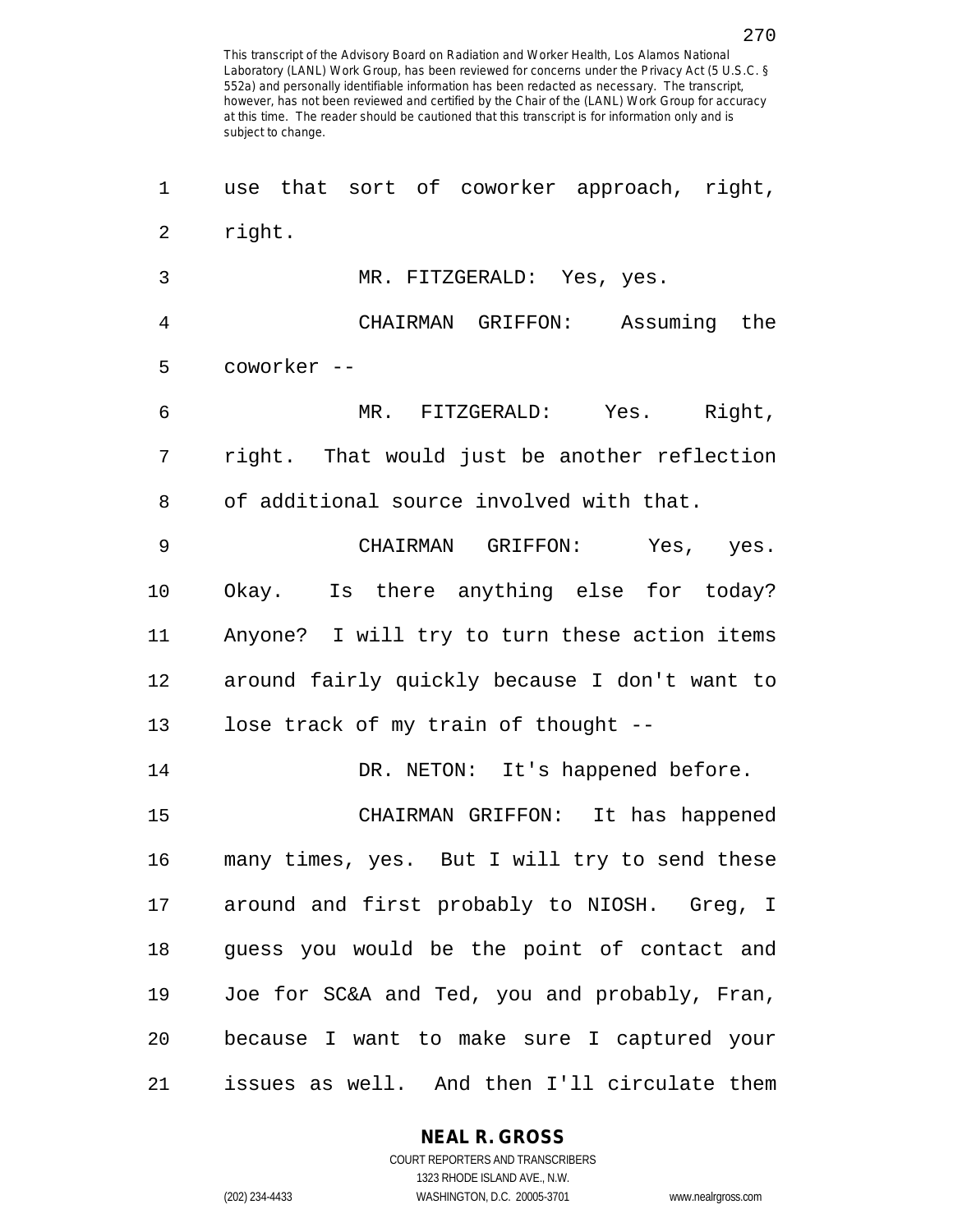| 1  | around to everyone after that.                |
|----|-----------------------------------------------|
| 2  | I think that's it unless anybody              |
| 3  | else has anything for the record.             |
| 4  | MR. FITZGERALD: Well, the only                |
| 5  | thing I had I would say for the record is     |
| 6  | Andrew had a question about our report. And I |
| 7  | just want to verify it's in the Privacy Act.  |
| 8  | We do. And subject to that being completed,   |
| 9  | it would be presumably available.             |
| 10 | MR. KATZ: To the public.                      |
| 11 | CHAIRMAN GRIFFON: To the public,              |
| 12 | right.                                        |
| 13 | MR. MACIEVIC:<br>I have a question            |
| 14 | for you, Mark. If this is the short meeting,  |
| 15 | what is the long one?                         |
| 16 | (Laughter.)                                   |
| 17 | CHAIRMAN GRIFFON: The short one?              |
| 18 | Relatively short. Oh, yes.                    |
| 19 | MEMBER BEACH: Two days<br>for                 |
| 20 | Wanda's meetings. They run until 5:00.        |
| 21 | PARTICIPANT:<br>Yes.<br>They go<br>to         |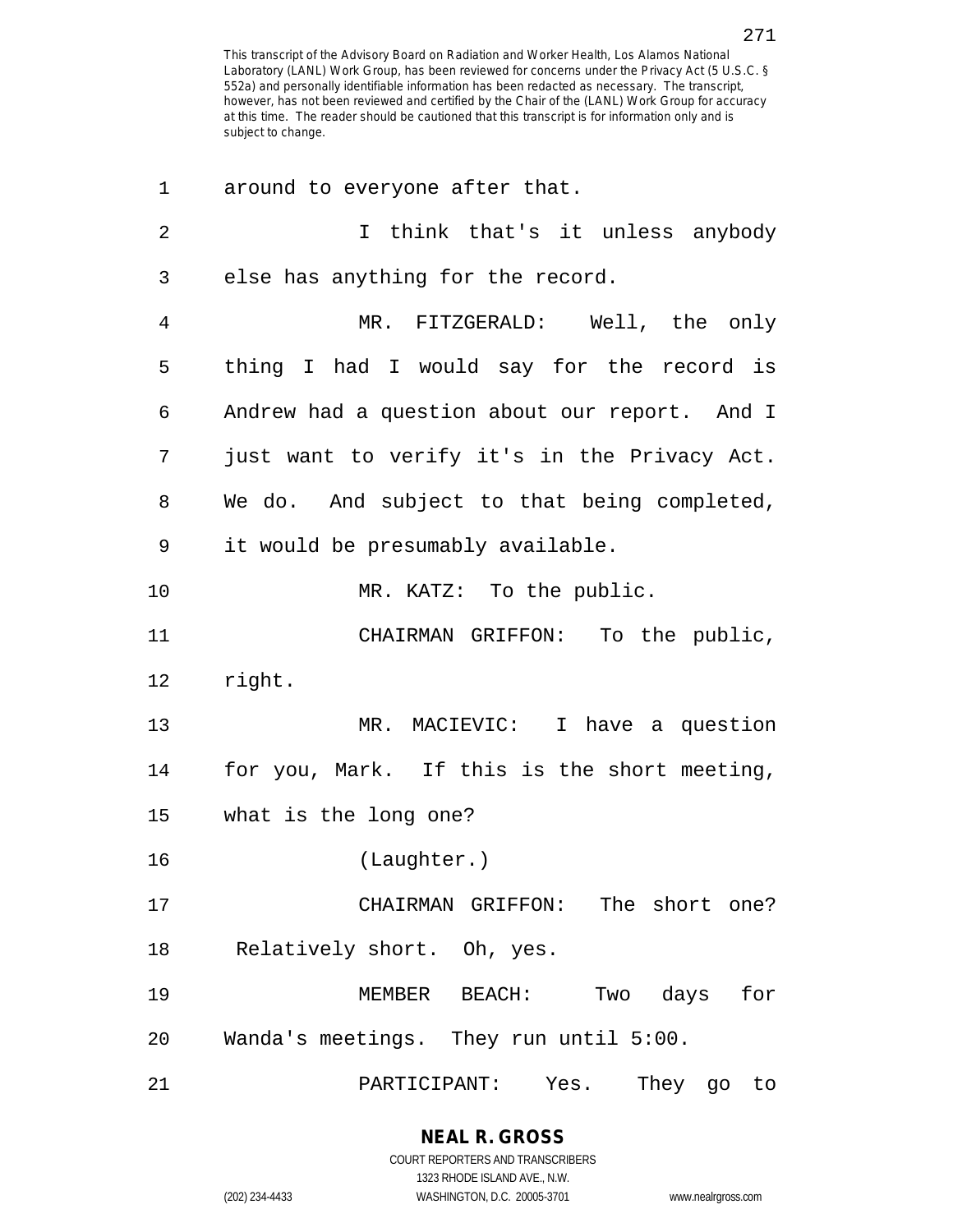1 5:00 and 5:00 and beyond. 2 CHAIRMAN GRIFFON: Wanda never 3 lets you out by 3:00. I know that. Thank 4 you. 5 MEMBER MUNN: Yes. When I say, 6 "5:00," I mean 5:00. 7 DR. NETON: I hope you're feeling 8 better. 9 CHAIRMAN GRIFFON: Wanda, you're 10 the Bionic Woman. I know that. 11 MEMBER MUNN: Hey, I'll have all 12 these new knees to go off when I see you next. 13 Thanks. 14 CHAIRMAN GRIFFON: Okay. I think 15 we're ready to adjourn. Thanks everyone. And 16 have a good weekend. 17 MR. KATZ: Take care, everyone on 18 the phone. And thank you. 19 (Whereupon, the above-entitled 20 matter was concluded at 2:46 p.m.) 21

1323 RHODE ISLAND AVE., N.W.